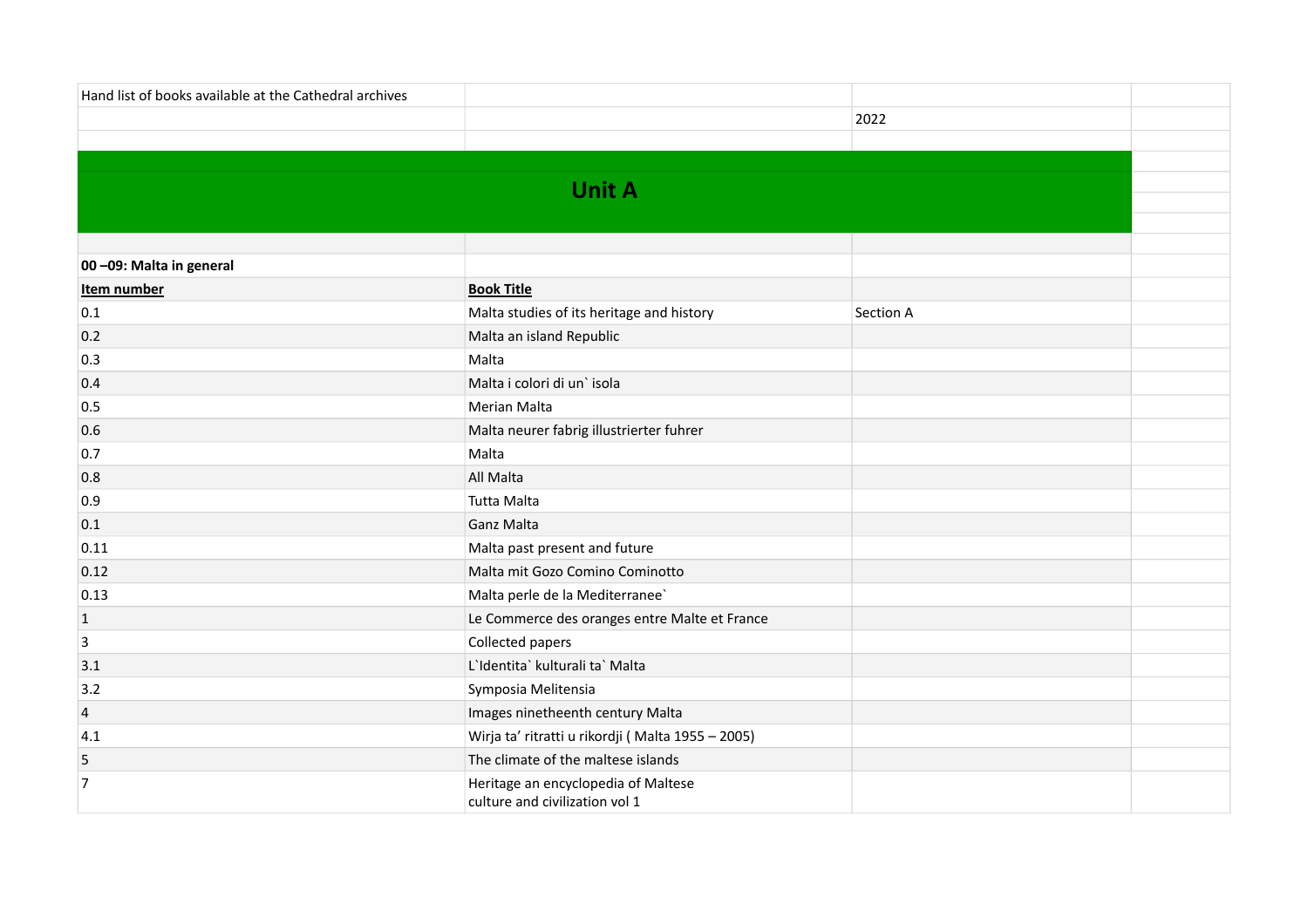| 7.01                                                   | Heritage an encyclopedia of Maltese<br>culture and civilization vol 2      |  |
|--------------------------------------------------------|----------------------------------------------------------------------------|--|
| 7.02                                                   | Heritage an encyclopedia of Maltese<br>culture and civilization vol 3      |  |
| 7.03                                                   | Heritage an encyclopedia of Maltese<br>culture and civilization vol 4      |  |
| 7.04                                                   | Civilizations an encyclopedia of Maltese<br>culture and civilization vol 1 |  |
| 7.05                                                   | Civilizations an encyclopedia of Maltese<br>culture and civilization vol 2 |  |
| 10-19: Archeology                                      |                                                                            |  |
| Item number                                            | <b>Book Title</b>                                                          |  |
| 10                                                     | Missione archeologica a Malta vol 1                                        |  |
| 10.1                                                   | Missione archeologica a Malta vol 2                                        |  |
| 10.2                                                   | Missione archeologica a Malta vol 3                                        |  |
| 10.3                                                   | Missione archeologica a Malta vol 4                                        |  |
| 11                                                     | The archeology of punic Malta                                              |  |
| 11.1                                                   | Punic antiquities of Malta                                                 |  |
| 11.2                                                   | Punic antiquities of Malta                                                 |  |
| 11.2                                                   | Punic antiquities of Malta                                                 |  |
| 11.3                                                   | <b>Ancient Malta</b>                                                       |  |
| 12                                                     | Excavations at Hal-Millieri, Malta                                         |  |
| 14                                                     | The megalithic monuments of Malta                                          |  |
| 20-29: History & Periodicals                           |                                                                            |  |
| 20: Early history in Malta                             |                                                                            |  |
| Item number                                            | <b>Book Title</b>                                                          |  |
| 20                                                     | Il-Gzejjer maltin u l-grajja taghhom                                       |  |
| 20.1                                                   | Grajjiet il-gzejjer maltin                                                 |  |
| 20.3                                                   | The earliest description of Malta                                          |  |
| 20.4                                                   | Medival Malta: studies on Malta before the Knights                         |  |
| 20.5                                                   | The Jews of Malta in the late middle ages                                  |  |
| 20.6                                                   | Slavery in the island of Malta and Gozo 1000-1812                          |  |
| 21: History during the period of the Order of St. John |                                                                            |  |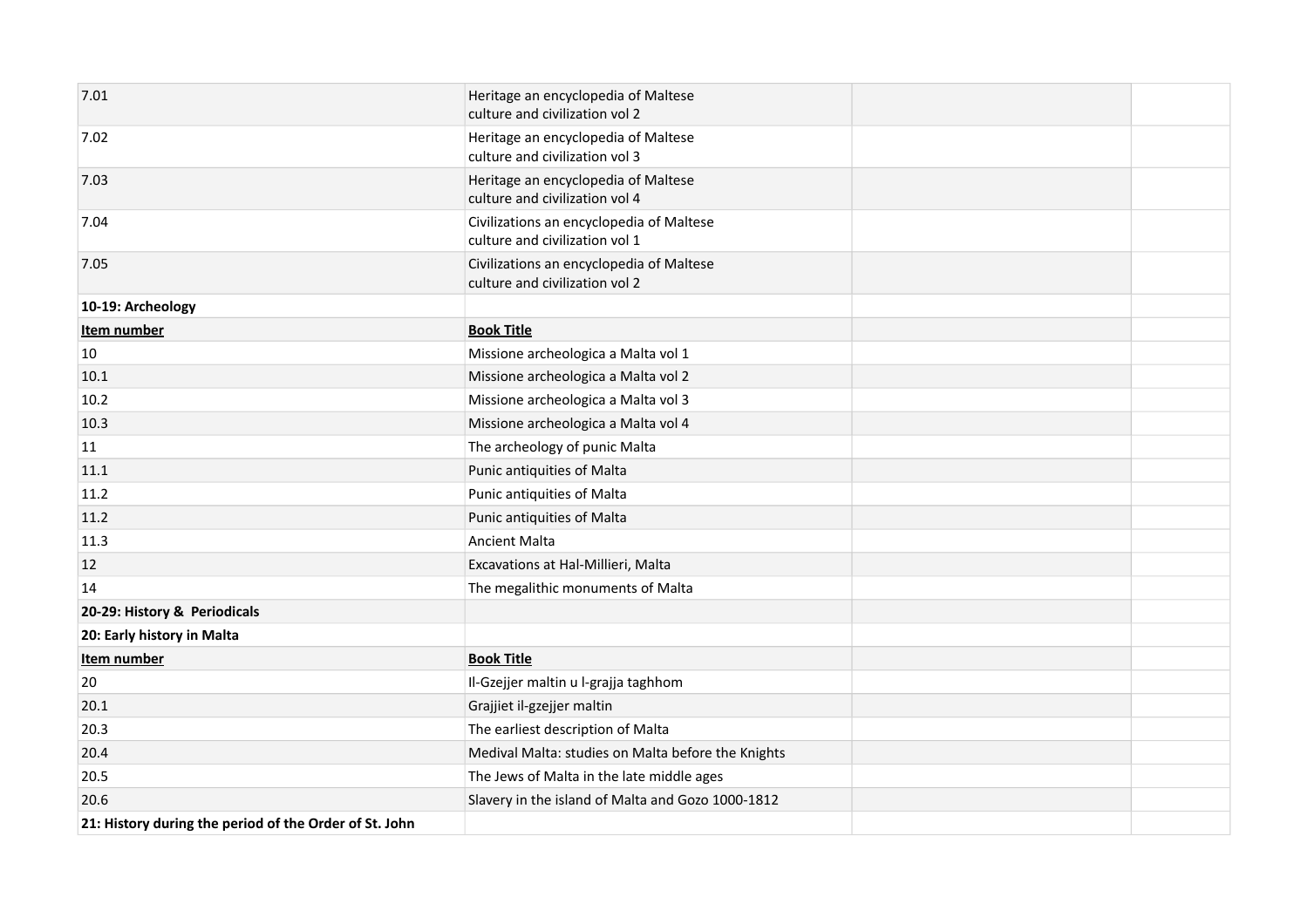| Item number                              | <b>Book Title</b>                                                         |  |
|------------------------------------------|---------------------------------------------------------------------------|--|
| 21                                       | Hospitallier Malta 1530-1798                                              |  |
| 21.1                                     | Culto e devozione dei Cavalieri a Malta                                   |  |
| 21.2                                     | The pre-siege maps of Malta                                               |  |
| 21.3                                     | L' Order De Malte                                                         |  |
| 21.4                                     | Malta under the Cotoners 1660-1680                                        |  |
| 21.5                                     | Grand Master Levesque de la Cassiere                                      |  |
| 21.6                                     | Fra Wolfgang Philipp von zu Gutenberg                                     |  |
| 21.7                                     | The fleet of the Order of St. John 1530-1798                              |  |
| 21.8                                     | Memorie melitensi                                                         |  |
| 21.9                                     | Maps of Malta in the museum of the Order of St. John                      |  |
| 21.1                                     | The maritime siege of Malta 1565                                          |  |
| 21.11                                    | A Study in depth of 143 maps representing the<br>siege of Malta of 1565 1 |  |
| 21.12                                    | A Study in depth of 143 maps representing the<br>siege of Malta of 1565 2 |  |
| 21.13                                    | Diario dell'assedio di Malta 18 Maggio - 8 Settembre                      |  |
| 21.14                                    | Ferdinand Freiherr von Hompesch                                           |  |
| 21.15                                    | The Maltese galley                                                        |  |
| Num 23 / 24: Miscellaneous history books |                                                                           |  |
| Item number                              | <b>Book Title</b>                                                         |  |
| 21.16                                    | The Birgu arsenal                                                         |  |
| 21.17                                    | The Knights of Malta                                                      |  |
| 21.18                                    | The Hospitallers of Rhodes and their Mediterranean world                  |  |
| 21.19                                    | Knights of Malta (A legend towards the future)                            |  |
| 21.2                                     | The Order of St. John in Malta                                            |  |
| 21.21                                    | The Grand Masters of Malta                                                |  |
| 21.22                                    | The Order of Malta                                                        |  |
| 21.23                                    | A Ordem de Malte E O Mundo                                                |  |
| 21.24                                    | Le rouge de Malte                                                         |  |
| 21.25                                    | Munzen und medaillen des Johanniterordens auf Malta                       |  |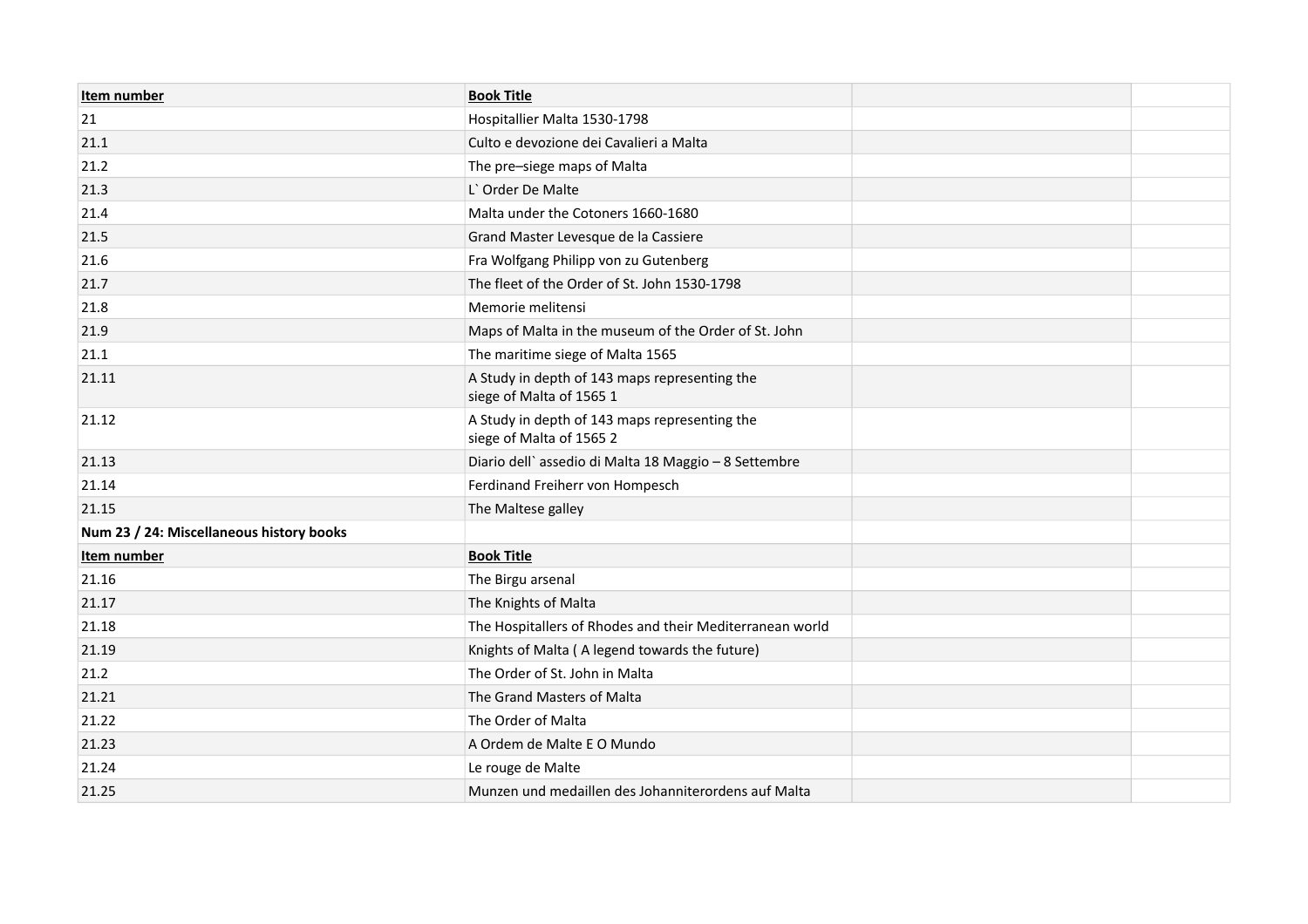| 21.26 | I "Donati " nella storia del Sovrano Militare<br>Ordine di Malta                                                                                                         |  |
|-------|--------------------------------------------------------------------------------------------------------------------------------------------------------------------------|--|
| 21.27 | The seven year balance Sheet of the sovereign,<br>military and hospitaller order of St.John of Jerusalem,<br>of Rhodes and of Malta.                                     |  |
| 21.28 | Portugal and the order of Malta (Aspects of Europe)                                                                                                                      |  |
| 21.29 | Di alcune bolle papali sconosciute (Riguardanti<br>l'ordine Gerosolimitano)                                                                                              |  |
| 21.3  | Pietrino del Ponte nella storia dell'ordine<br>Gerosolimitano                                                                                                            |  |
| 21.31 | L'ordine di Malta e l'europa nel (Catalogue of the<br>records of the order of St.John of Jerusalem in the<br>national library of Malta)                                  |  |
| 21.32 | MUSEUM of the Sovereign Military Hospitaller Order<br>of St. John of Jerusalem also called of Rhodes also called<br>of Malta in the palace of the Grand Master on Rhodes |  |
| 21.33 | Codex rhodensis de la Rochechinard                                                                                                                                       |  |
| 21.34 | Le " Mansiones" Gerosolimitane di Gazzo di Pressana<br>in territorio Veronese e di Montebello Vicentino n<br>el secolo XV                                                |  |
| 21.35 | Malte, frontiēre de chrētient                                                                                                                                            |  |
| 21.36 | Il rifugio Triestino dell` Ordine di Malta                                                                                                                               |  |
| 21.37 | Essays on the Knights and Art and Architecture<br>in Malta 1500-1798                                                                                                     |  |
| 21.38 | Nobility, Faith and Masculinity: The Hospitaller<br>Knights of Malta, c. 1580-c.1700                                                                                     |  |
| 21.39 | Malta from The Hague in the 20th Century                                                                                                                                 |  |
| 23    | Melitensium amor                                                                                                                                                         |  |
| 23.1  | Actas primer coloquio internacional de historia                                                                                                                          |  |
| 23.2  | Histories of Malta vol 1                                                                                                                                                 |  |
| 23.3  | Liber amicorum                                                                                                                                                           |  |
| 24    | Malta an island of Christian heroes                                                                                                                                      |  |
| 24.1  | A benedictine's notes on seventheenth century Malta                                                                                                                      |  |
| 24.2  | Malta and the Czars 1697-1802                                                                                                                                            |  |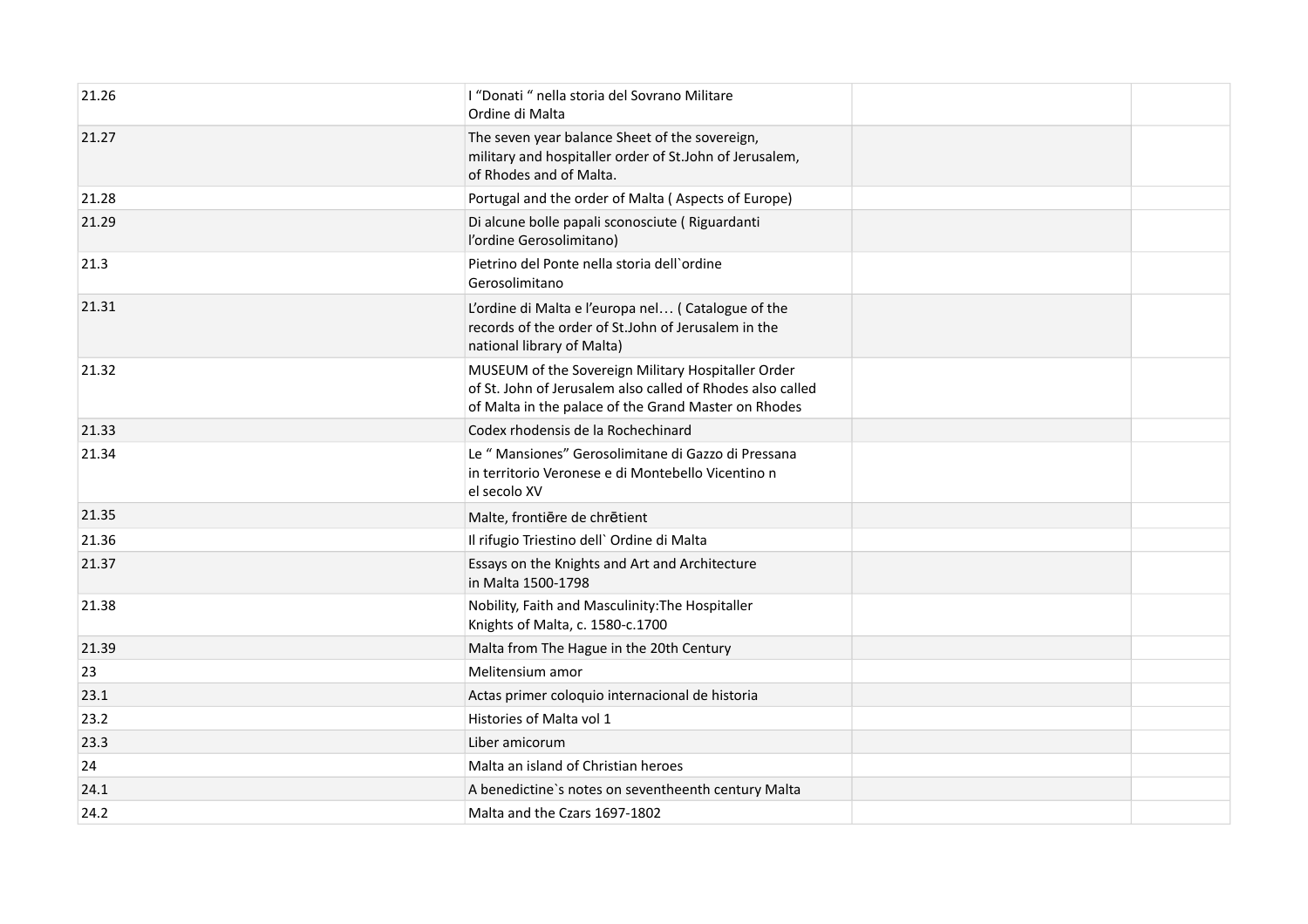| 24.3                       | Zmien il-francizi f` Malta u l-Frangiskani Konventwali                                        |  |
|----------------------------|-----------------------------------------------------------------------------------------------|--|
| 24.4                       | Bonaparti f'Malta                                                                             |  |
| 24.5                       | Pauline Malta: The formation of a nation's identity                                           |  |
| <b>Maltese genealogy</b>   |                                                                                               |  |
| Item number                | <b>Book Title</b>                                                                             |  |
| 25                         | The nobles of Malta 1530-1800                                                                 |  |
| 25.1                       | The nobles of Malta 1530-1800                                                                 |  |
| 25.2                       | A key to Maltese coats of arms                                                                |  |
| 25.3                       | The geneology and heraldy of the noble family of Malta                                        |  |
| 26: Naval history of Malta |                                                                                               |  |
| Item number                | <b>Book Title</b>                                                                             |  |
| 26                         | Corsaring to commerce                                                                         |  |
| 26.1                       | Consolati di mare and chambers of commerce                                                    |  |
| 26.2                       | The Cross and Ensign (a naval history 1798 -1979)                                             |  |
| 27: History studies        |                                                                                               |  |
| Item number                | <b>Book Title</b>                                                                             |  |
| 27                         | <b>Encounters with Malta</b>                                                                  |  |
| 27.1                       | Incontri siculo-maltesi                                                                       |  |
| 27.2                       | Malta rifugio di esuli e focolare ardente di<br>cospirazione durante il risorgimento Italiano |  |
| 27.3                       | Studi italo- maltesi                                                                          |  |
| 27.4                       | Malta e la Sicilia                                                                            |  |
| 27.5                       | Acta iuratorum et consili civitatis et insulae Maltae                                         |  |
| 27.6                       | Studi magrebini vol xxii                                                                      |  |
| 27.7                       | Studi magrebini vol xxiv                                                                      |  |
| 27.8                       | Sicilia e Malta tavolette votive                                                              |  |
| 27.9                       | L Italianita di Malta negli anni trenta                                                       |  |
| 27.10                      | I cento giorni di Garibaldi in Sicilia<br>nel giornalesimo maltese                            |  |
| 27.11                      | The Malta language question                                                                   |  |
| 27.12                      | Journal of Maltese studies                                                                    |  |
| 27.13                      | Oqsma tal-kultura maltija                                                                     |  |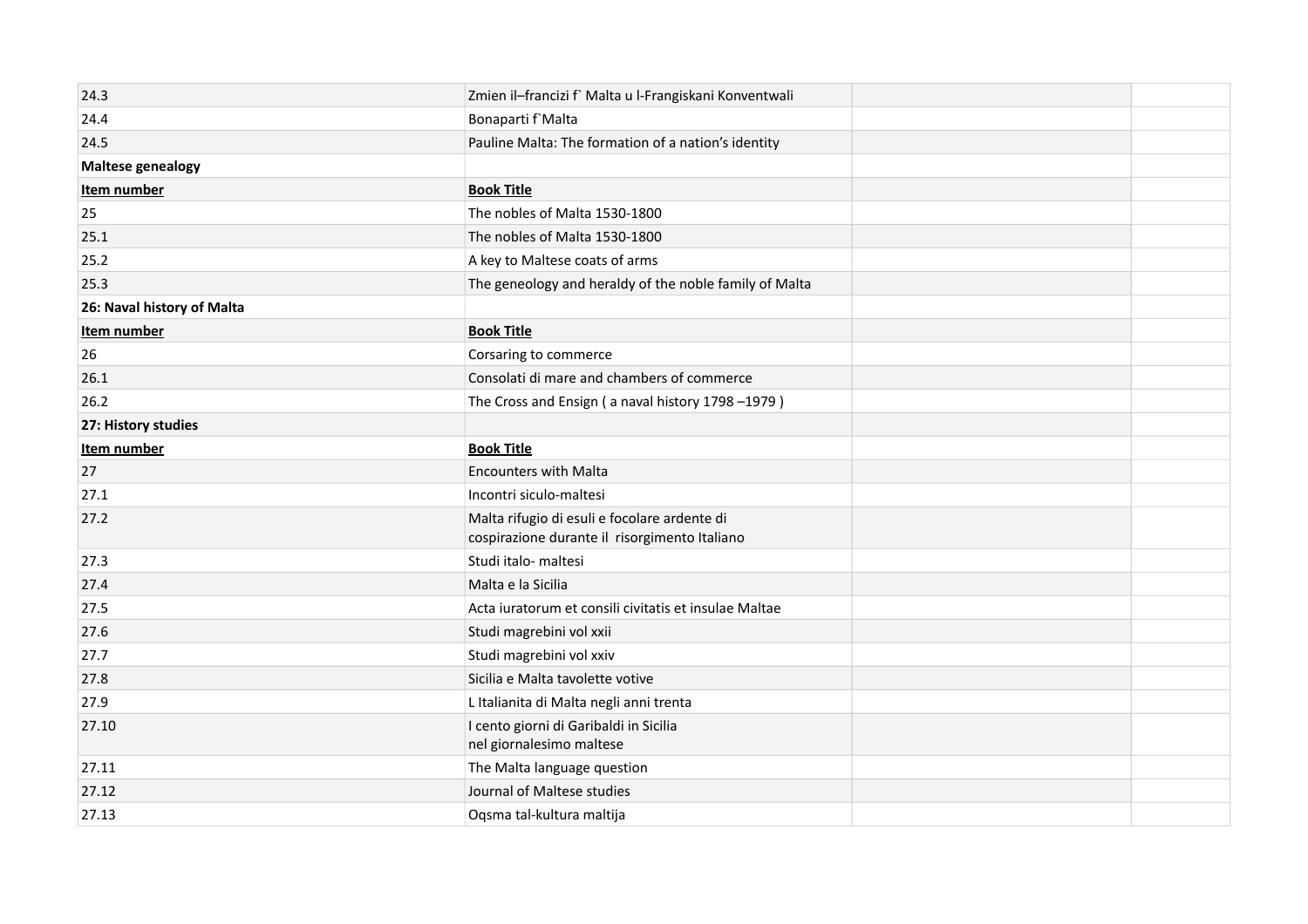| 27.14                              | Kitbiet imzewqa                                                                                                                                 |           |  |
|------------------------------------|-------------------------------------------------------------------------------------------------------------------------------------------------|-----------|--|
| 27.15                              | Al- Masaq Islam and medieval mediterranean                                                                                                      |           |  |
| 27.16                              | Letters consulaires recues de chypre par le charges<br>d'affaires du roi a malta                                                                |           |  |
| 27.17                              | Malte et Marseille au XVIIIème siècle                                                                                                           | /B        |  |
| 28: History of the church in Malta |                                                                                                                                                 | Section C |  |
| Item number                        | <b>Book Title</b>                                                                                                                               |           |  |
| 28                                 | History of the church in Malta vol 1                                                                                                            |           |  |
| 28.1                               | History of the church in Malta vol 2                                                                                                            |           |  |
| 28.2                               | History of the church in Malta vol 3                                                                                                            |           |  |
| 28.3                               | Storja ta` Malta fi grajjiet il-knisja                                                                                                          |           |  |
| 28.4                               | Fabio Chigi apostolic delegate in Malta                                                                                                         |           |  |
| 28.5                               | Documentary sources of Maltese history (part 3)                                                                                                 |           |  |
| 28.5 A                             | Documentary sources of Maltese history (part 3)                                                                                                 |           |  |
| 28.6                               | Documentary sources of Maltese history (part 4)                                                                                                 |           |  |
| 28.7                               | Descrizione storica delle chiese di Malta e Gozo                                                                                                |           |  |
| 28.8                               | Ordinazzjonijiet sacerdotali                                                                                                                    |           |  |
| 28.9                               | Ordinazzjonijiet sacerdotali                                                                                                                    |           |  |
| 28.10                              | Religion and politics in a crown colony                                                                                                         |           |  |
| 28.11                              | Dokumenti dwar problemi u tilwim bejn knisja -<br>stat Malta                                                                                    |           |  |
| 28.12                              | Mill-qighan ta`l-istorja                                                                                                                        |           |  |
| 28.13                              | Marriage in Malta                                                                                                                               |           |  |
| 28.14                              | Il mazzo vocabolario Maltese - Italiano del 700                                                                                                 |           |  |
| 28.15                              | Scoperto un piano del 1921 per trasferire<br>papa Benedetto XV a Malta                                                                          |           |  |
| 28.16                              | The Maltese Diocese and the Sicilian Environment<br>from the Norman Period till 1500AD Vol 1 Part 1                                             |           |  |
| 28.17                              | The Maltese Diocese and the Sicilian Environment<br>from the Norman Period till 1500AD Vol 1 Part 2                                             |           |  |
| 28.18                              | Karrieren unter dem achtspitzigen Kreuz<br>Die mikropolitischen Beziehungen des Papsthofs Paulus V.<br>zum Johanniter-Orden auf Malta 1605-1621 |           |  |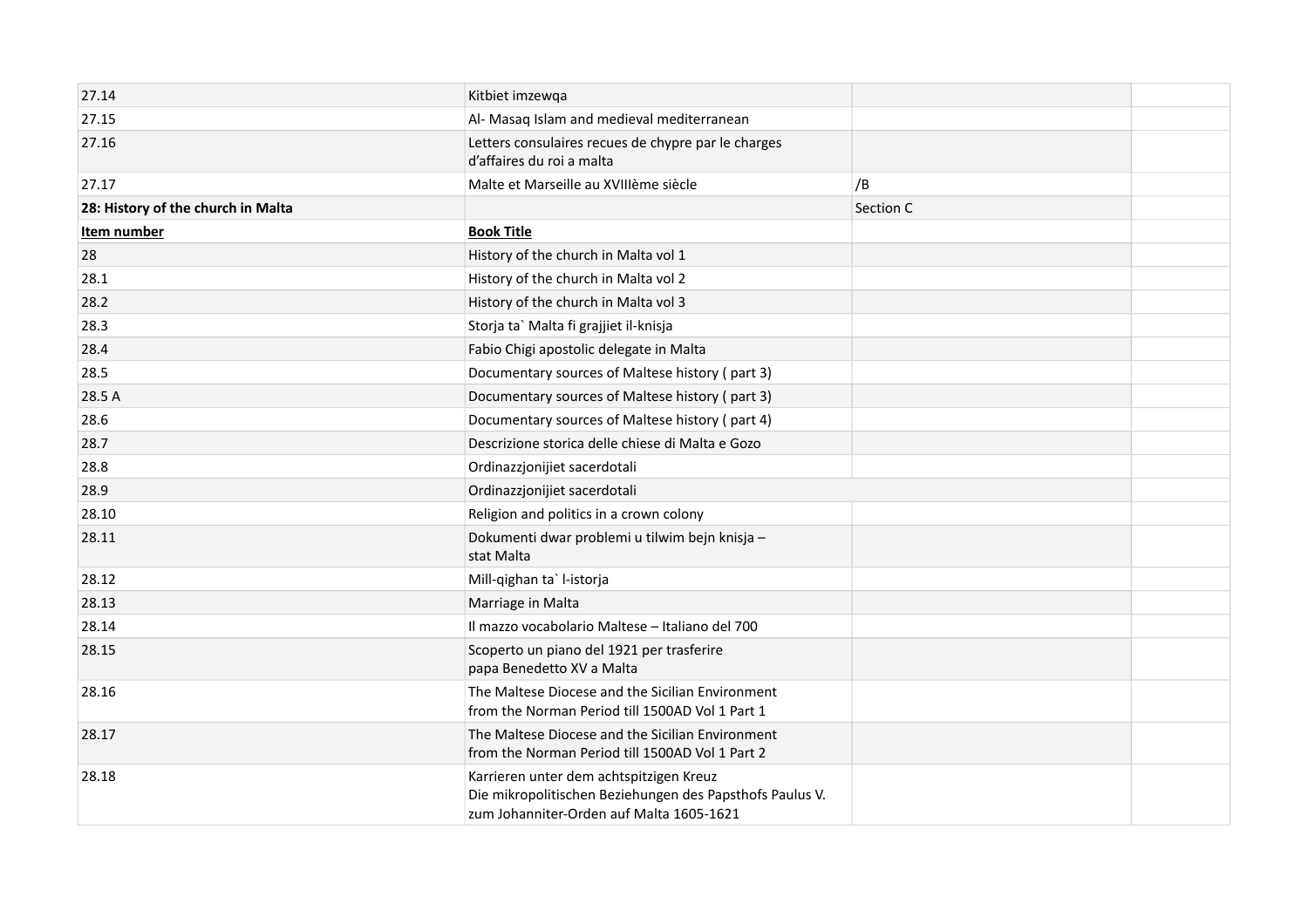| 28.19                                    | The Maltese Diocese during the Sixteenth Century                |  |
|------------------------------------------|-----------------------------------------------------------------|--|
| 28.20                                    | The earliest Church Register in Gozo 1554-1628                  |  |
| 28.21                                    | The Maltese Diocese during the Seventeenth Century<br>(Vol. 1 & |  |
| Num 29: Recent history / Malta year book |                                                                 |  |
| Item number                              | <b>Book Title</b>                                               |  |
| 29                                       | British infantry of the line stationed in Malta since 1799      |  |
| 29.1                                     | Malta blitzed but not beaten                                    |  |
| 29.2                                     | Inferno su Malta                                                |  |
| 29.3                                     | Works of art in Malta losses and survivals in the war           |  |
| 29.4                                     | The Malta G.C.S Maria exhibition                                |  |
| 29.30                                    | Annual report 1991                                              |  |
| 29.31                                    | The sign of civilization of love                                |  |
| 29.32                                    | Lejn Il-futur                                                   |  |
| 29.33                                    | Census 85                                                       |  |
| 29.34                                    | Fourty years federal Republic of Germany                        |  |
| 29.35                                    | Annual report and financial statements 1986                     |  |
| 29.50                                    | The saga of Simonds Farsons Cisk                                |  |
| 29.100                                   | The Malta Year Book 1958                                        |  |
| 29.101                                   | The Malta Year Book 1961                                        |  |
| 29.102                                   | The Malta Year Book 1966                                        |  |
| 29.103                                   | The Malta Year Book 1968                                        |  |
| 29.104                                   | The Malta Year Book 1969                                        |  |
| 29.105                                   | The Malta Year Book 1970                                        |  |
| 29.106                                   | The Malta Year Book 1971                                        |  |
| 29.107                                   | The Malta Year Book 1972                                        |  |
| 29.108                                   | The Malta Year Book 1972                                        |  |
| 29.109                                   | The Malta Year Book 1973                                        |  |
| 29.11                                    | The Malta Year Book 1974                                        |  |
| 29.111                                   | The Malta Year Book 1976                                        |  |
| 29.112                                   | The Malta Year Book 1977                                        |  |
| 29.113                                   | The Malta Year Book 1978                                        |  |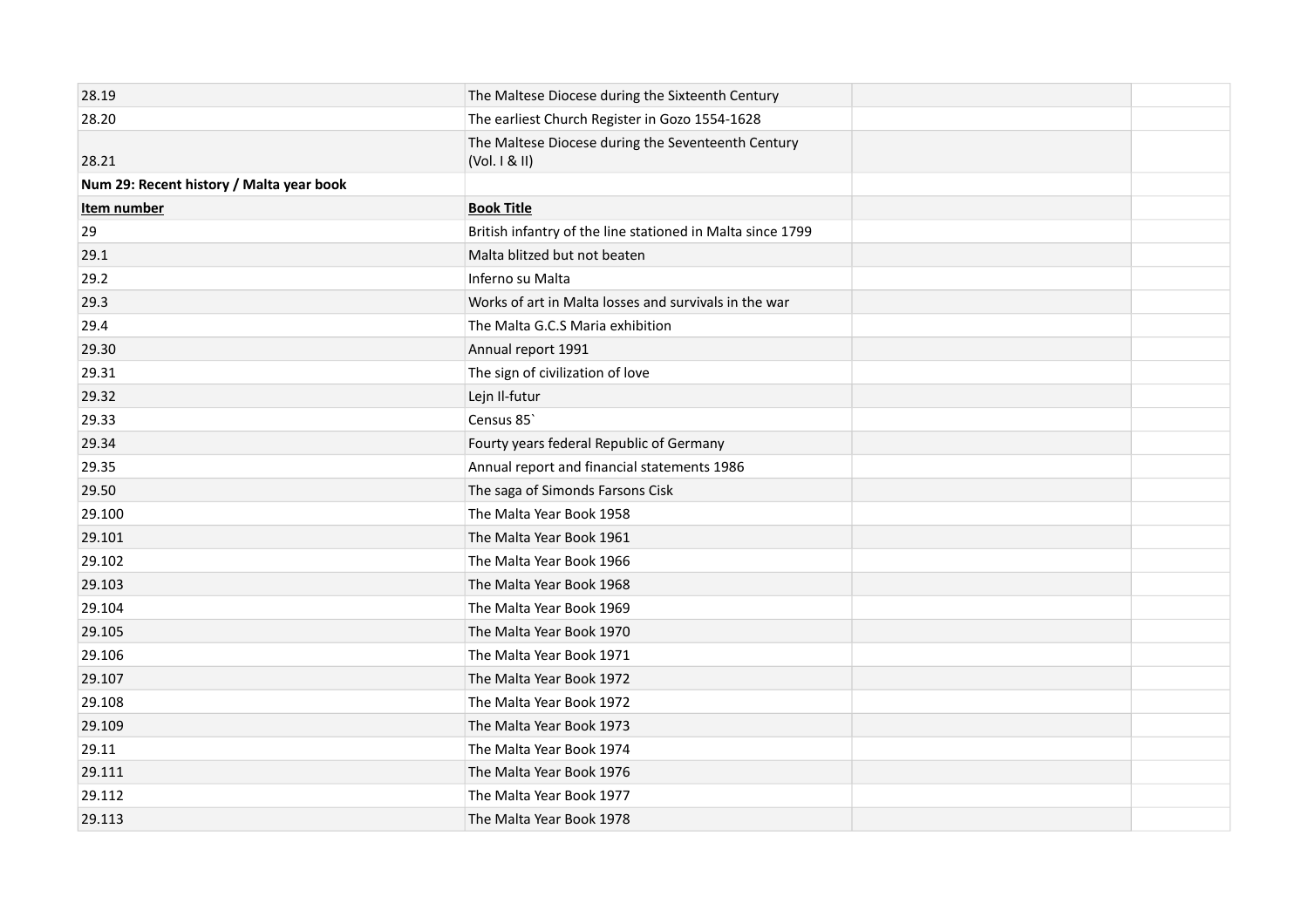| 29.114                                          | The Malta Year Book 1979                            |  |
|-------------------------------------------------|-----------------------------------------------------|--|
| 29.115                                          | The Malta Year Book 1980                            |  |
| 29.116                                          | The Malta Year Book 1981                            |  |
| 29.117                                          | The Malta Year Book 1981                            |  |
| 29.118                                          | The Malta Year Book 1982                            |  |
| 29.119                                          | The Malta Year Book 1983                            |  |
| 29.12                                           | The Malta Year Book 1985                            |  |
| 29.121                                          | The Malta Year Book 1987                            |  |
| 29.122                                          | The Malta Year Book 1989                            |  |
| 29.123                                          | The Malta Year Book 1990                            |  |
| 29.124                                          | The Malta Year Book 1991                            |  |
| 29.125                                          | The Malta Year Book 1992                            |  |
| 29.126                                          | The Malta Year Book 1993                            |  |
| 29.127                                          | The Malta Year Book 1994                            |  |
| 29.128                                          | The Malta Year Book 1995                            |  |
| 29.129                                          | The Malta Year Book 1996                            |  |
| 29.13                                           | The Malta Year Book 1997                            |  |
| Num 30-39: Cities /Villages /Places of interest |                                                     |  |
| 30: Major Cities                                |                                                     |  |
| Item number                                     | <b>Book Title</b>                                   |  |
| 30                                              | Bliet U Rhula Maltin                                |  |
| 30.1                                            | Mdina the cathedral city of Malta vol 1             |  |
| 30.2                                            | Mdina the cathedral city of Malta vol 2             |  |
| 30.3                                            | Mdina A history of its urban space and architecture |  |
| 30.4                                            | Mdina the old capital city of Malta                 |  |
| 30.5                                            | Birgu a maltese maritime city vol 1                 |  |
| 30.6                                            | Birgu a maltese maritime city vol 2                 |  |
| 30.7                                            | City of Mdina                                       |  |
| 30.8                                            | Mdina Rabat - Mosta (Italian)                       |  |
| 30.9                                            | Mdina Rabat -Mosta (English                         |  |
| 30.1                                            | Mdina Rabat -Mosta (German)                         |  |
| 30.11                                           | Medine Rabat- Mosta [French]                        |  |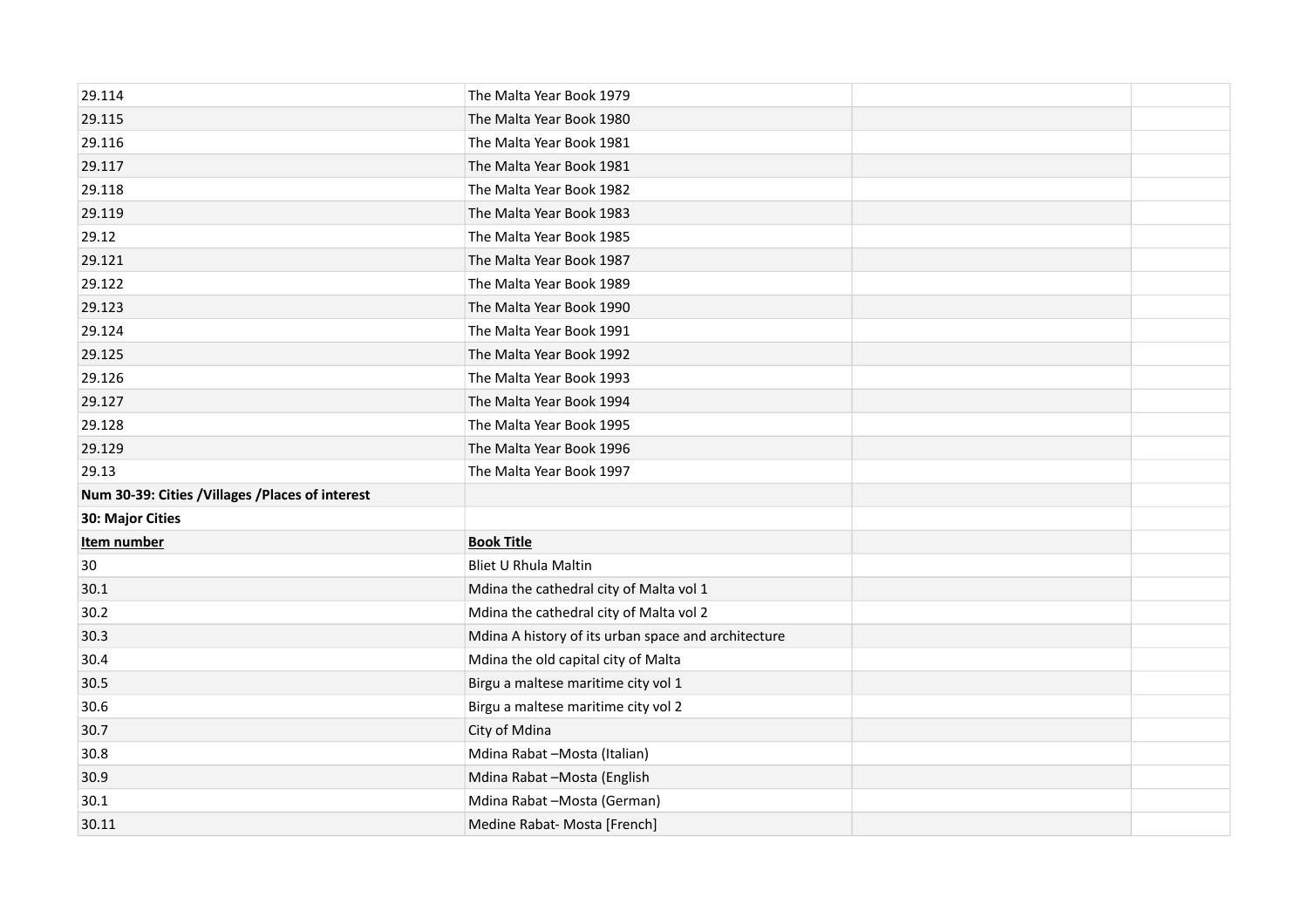| 30.12                                             | Mdina citadel of memory                                          |  |
|---------------------------------------------------|------------------------------------------------------------------|--|
| 30.13                                             | A city by an order                                               |  |
| 30.14                                             | L-Isla fi grajjiet il-bazilka santwarju ta` Marija Bambina Vol 1 |  |
| 30.15                                             | L-Isla fi grajjiet il-bazilka santwarju ta` Marija Bambina Vol 2 |  |
| 30.16                                             | L-Isla fi grajjiet il-bazilka santwarju ta` Marija Bambina Vol 3 |  |
| 30.17                                             | First focus on Floriana                                          |  |
| 30.18                                             | Final focus on Floriana                                          |  |
| 31: Towns / Villages                              |                                                                  |  |
| Item number                                       | <b>Book Title</b>                                                |  |
| 31                                                | L-Imsida I-bierah u llum Vol 1                                   |  |
| 31.1                                              | L-Imsida I-bierah u llum Vol 2                                   |  |
| 31.2                                              | Hal-Millieri a Maltese casale its churches and paintings         |  |
| 31.3                                              | Hal Luqa niesha u grajjietha                                     |  |
| 31.4                                              | Il-Madonna u tas-Sliema                                          |  |
| 31.5                                              | Hal-Safi                                                         |  |
| 31.6                                              | Hal-Lija harsa lejn l-imghoddi                                   |  |
| 31.7                                              | Hal Kirkop u l-inhawi ta` madwaru                                |  |
| 31.8                                              | L-Imgarr Il-hajja u l-hidma ta` niesu mill-qedem sa llum         |  |
| 31.9                                              | Mellieha through the tides of time                               |  |
| 31.10                                             | I-Mellieha mal-milja taz-zmien                                   |  |
| 31.11                                             | Il-Mellieha                                                      |  |
| 31.12                                             | San Giljan                                                       |  |
| 31.13                                             | Had-Dingli, rahal f`taqbida mal-hajja                            |  |
| 31.14                                             | Had-Dingli, ir-rahal li jikber u jiehu r-ruh                     |  |
| 31.15                                             | In-Naxxar titwiliet fl-istorja                                   |  |
| 31.16                                             | Naxxar a village and its people                                  |  |
| 32: Narrative events of Cities / Towns / Villages |                                                                  |  |
| Item number                                       | <b>Book Title</b>                                                |  |
| 32                                                | L-imdina ta` tfuliti                                             |  |
| 32.1                                              | L-Imdina ta` tfuliti (it-2ni ed.)                                |  |
| 32.2                                              | Mdina and the earthquake of 1693                                 |  |
| 32.3                                              | Tas- Sliema fl-imghoddi                                          |  |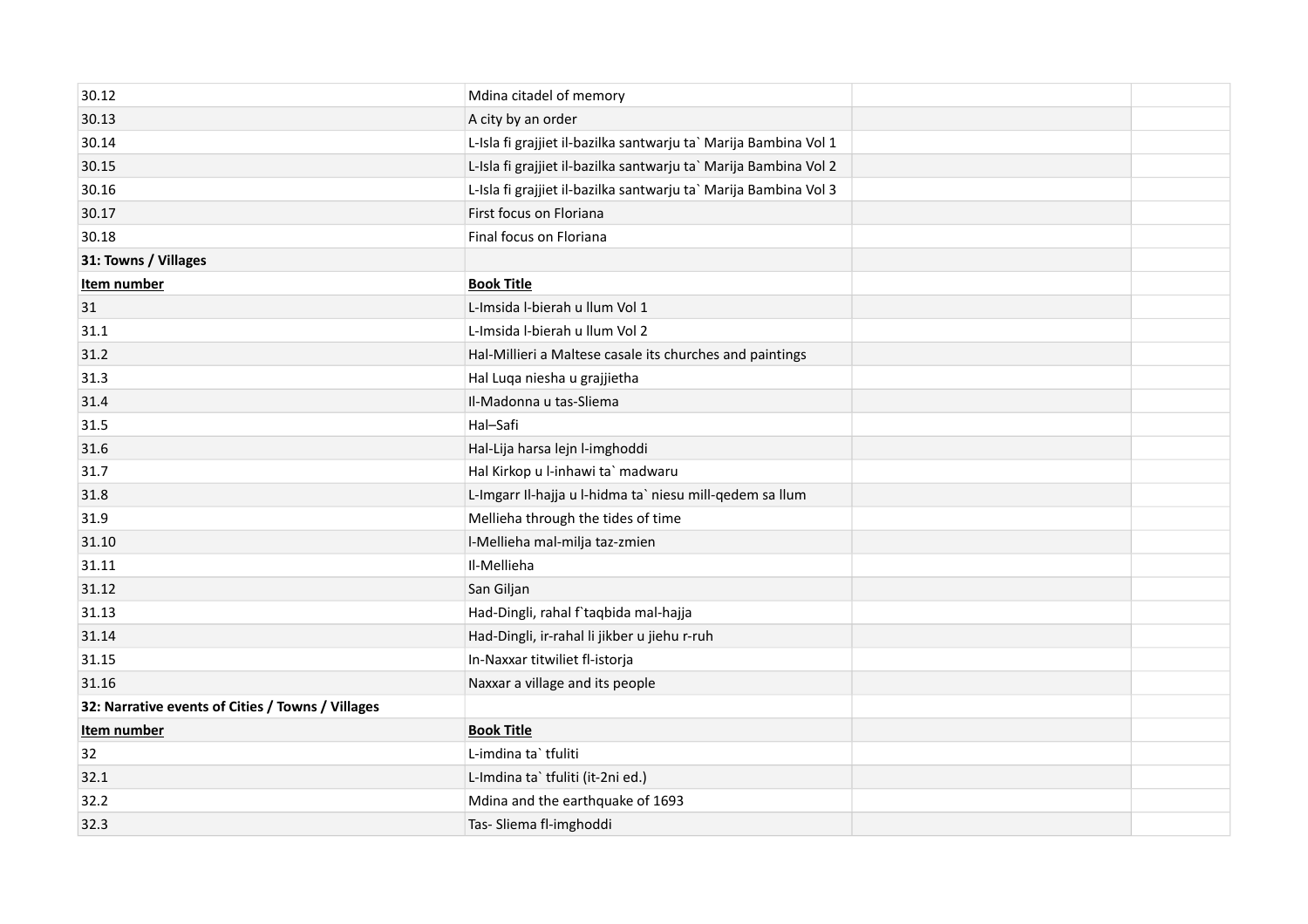| 32.4                                                | Senglea during the second world war                                                                                 |  |
|-----------------------------------------------------|---------------------------------------------------------------------------------------------------------------------|--|
| 33: Gozo and places of interest                     |                                                                                                                     |  |
| Item number                                         | <b>Book Title</b>                                                                                                   |  |
| 33                                                  | Gozo the roots of an island                                                                                         |  |
| 33.1                                                | The costal fortifications of Gozo and Comino                                                                        |  |
| 33.2                                                | Gozo a journey in the past                                                                                          |  |
| 33.3                                                | In-Nadur grajjiet kolleggjata u bazilika vol 1                                                                      |  |
| 33.4                                                | In-Nadur grajjiet kolleggjata u bazilika vol 2                                                                      |  |
| 33.5                                                | Hal Kirkop u l-inhawi ta' madwaru                                                                                   |  |
| 34: Malta and places of interest                    |                                                                                                                     |  |
| Item number                                         | <b>Book Title</b>                                                                                                   |  |
| 34                                                  | Santo Spirito hospital                                                                                              |  |
| 34.1                                                | St Paul's grotto and its visitors                                                                                   |  |
| 34.2                                                | St Elmo Malta                                                                                                       |  |
| 34.3                                                | Funtani fil-Belt                                                                                                    |  |
| 35: Studies of cities, towns, villages              |                                                                                                                     |  |
| Item number                                         | <b>Book Title</b>                                                                                                   |  |
| 35                                                  | Places- names of the Maltese islands Ca 1300-1800                                                                   |  |
| 38: Institutions / Schools / Organizations          |                                                                                                                     |  |
| Item number                                         | <b>Book Title</b>                                                                                                   |  |
| 38                                                  | St Elias l-iskola tal-patrijiet Karmelitani                                                                         |  |
| Num 40-49: Literature / Personalities / Biographies |                                                                                                                     |  |
| 40: Miscellaneous Maltese literature                |                                                                                                                     |  |
| Item number                                         | <b>Book Title</b>                                                                                                   |  |
| 40                                                  | Mill-Pinna ta` Saydon                                                                                               |  |
| 40.1                                                | Esperjenza ta `kittieb                                                                                              |  |
| 40.2                                                | Melitensia a catalogue of printed books and articles<br>in the Royal University of Malta Library referring to Malta |  |
| 41: Maltese Grammar                                 |                                                                                                                     |  |
| Item number                                         | <b>Book Title</b>                                                                                                   |  |
| 41                                                  | Grammatika gdida tal-malti                                                                                          |  |
| 41.1                                                | Dizzjunarju ta' termini letterarji                                                                                  |  |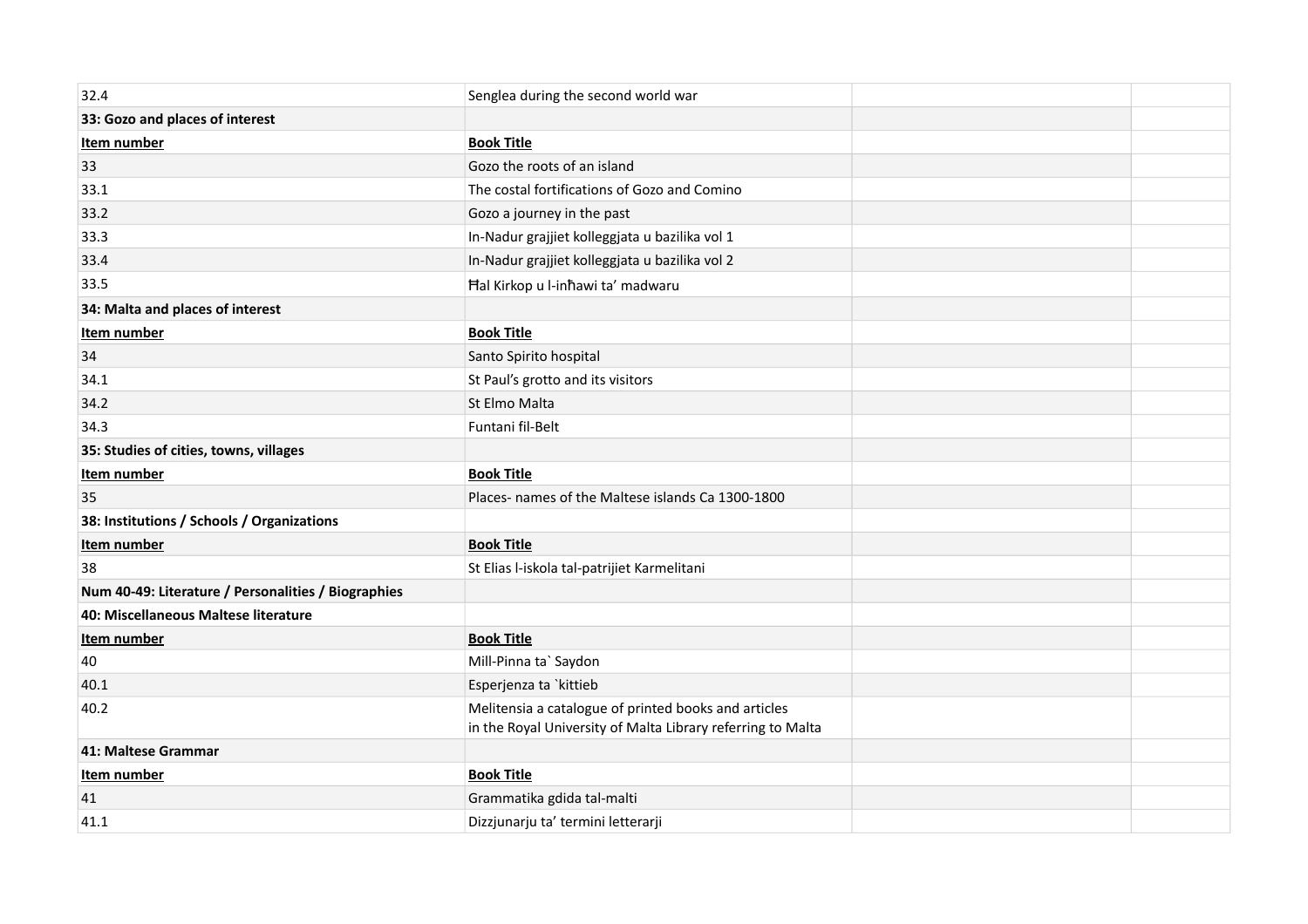| 41.2                                                     | Storia della letteratura Maltese                                                              |  |
|----------------------------------------------------------|-----------------------------------------------------------------------------------------------|--|
| 42: Poetry                                               |                                                                                               |  |
| Item number                                              | <b>Book Title</b>                                                                             |  |
| 42                                                       | Ifrixli hdanek berah                                                                          |  |
| 42.1                                                     | L-Ghanja ta` Pietru Caxaru                                                                    |  |
| 42.3                                                     | Liriche con prefazione di Giovanni Curmi                                                      |  |
| 42.4                                                     | Invocazione di Malta                                                                          |  |
| 42.5                                                     | Eye to I (Selected poems)                                                                     |  |
| 42.6                                                     | Island a poem for seeing                                                                      |  |
| 42.7                                                     | White White is white (Book of poems)                                                          |  |
| 42.8                                                     | Anastasius Cuschieri: Il-poeta tal-Madonna<br>u tal-kelma maltija                             |  |
| 42.9                                                     | I Il-kliem li tghidlek qalbek                                                                 |  |
| 42.9A                                                    | I Il-kliem li tghidlek qalbek                                                                 |  |
| 43: Plays                                                |                                                                                               |  |
| Item number                                              | <b>Book Title</b>                                                                             |  |
| 43                                                       | Il teatro Italiano a Malta                                                                    |  |
| 43.1                                                     | Il naufragio di San Paolo a Malta osia<br>la conversione di Publio                            |  |
| 43.2                                                     | Il grande assedio                                                                             |  |
| 43.3                                                     | Disavventure marinaresche                                                                     |  |
| 43.4                                                     | Agnese visconti                                                                               |  |
| 43.5                                                     | I cavalieri di Malta                                                                          |  |
| 43.6                                                     | Peter Caxaro's Cantilena                                                                      |  |
| 43.7                                                     | Labirint tas-sejjieh (4drammi)                                                                |  |
| 43.8                                                     | A Songbook for Mdina                                                                          |  |
| 43.9                                                     | Sofokle & Ewripide: Tliet trahedji Griegi                                                     |  |
| 44: Studies on Maltese language knowledge and Literature |                                                                                               |  |
| Item number                                              | <b>Book Title</b>                                                                             |  |
| 44                                                       | Les aspects linguistiques litteraires artistiques et<br>folkloriques de l Italianite de Malte |  |
| 44.1                                                     | Litterature orale arabo-berbere                                                               |  |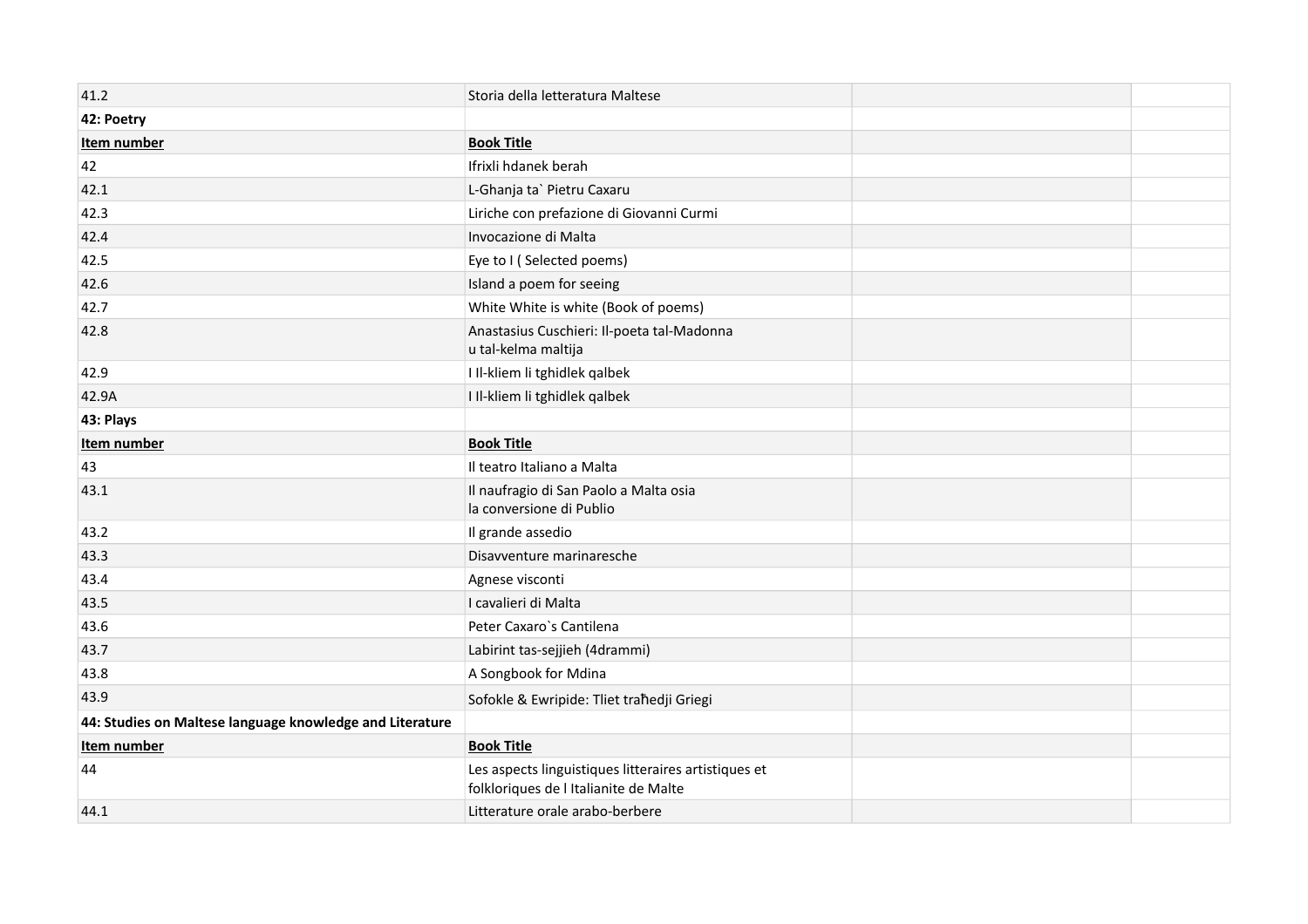| 44.2                                    | Il Kavallier Thesan I-ewwel dizzjunarju Malti                                      |  |
|-----------------------------------------|------------------------------------------------------------------------------------|--|
| 44.3                                    | Malta e Sicilia continuita`e contiguita`<br>linguistica e culturale                |  |
| 44.3                                    | Quatercentenary symposium                                                          |  |
| 44.4                                    | Kliem malti qadim                                                                  |  |
| 44.5                                    | De Soldanis en eighteenth century intellectual                                     |  |
| 44.6                                    | De Soldanis l-esploratur tal-ilsien Malti                                          |  |
| 45: Romances                            |                                                                                    |  |
| Item number                             | <b>Book Title</b>                                                                  |  |
| 45                                      | Leli ta` Haz-zghir                                                                 |  |
| 45.1                                    | It-tfal jigu bil-vapuri                                                            |  |
| 45.2                                    | Gizimin gatt ma jiftah                                                             |  |
| 45.3                                    | Oliver Friggieri The Lie translated by Charles Briffa                              |  |
| 45.4                                    | Oliver Friggieri Jasmine Blossoms for all time<br>translated by Rose Marie Caruana |  |
| 45.5                                    | Dik id-daghajsa f'nofs il-port                                                     |  |
| 45.5A                                   | Dik id-daghajsa f'nofs il-port                                                     |  |
| 46: Biographies (Members of the clergy) |                                                                                    |  |
| Item number                             | <b>Book Title</b>                                                                  |  |
| 46                                      | Dun Karm, hajtu u hidmietu                                                         |  |
| 46.1                                    | L-arcisqof Gonzi vol 1                                                             |  |
| 46.2                                    | L-arcisgof Gonzi vol 3                                                             |  |
| 46.3                                    | Mons Guzeppi de Piro vol1                                                          |  |
| 46.4                                    | Mons Guzeppi de Piro vol 2                                                         |  |
| 46.5                                    | Qassis u poeta (Mons Orazju Vella)                                                 |  |
| 46.6                                    | Qassis u poeta (Mons Orazju Vella)                                                 |  |
| 46.7                                    | Dun Gorg fid -dawl ta' l-ittri tieghu                                              |  |
| 46.8                                    | Dun Gorg Preca u s-socjeta M.U.S.E.U.M                                             |  |
| 46.9                                    | Dun Gorg Preca grajjiet ewlenin ta'hajtu                                           |  |
| 46.10                                   | Dun Gorg Preca hajja x-xiehda, dokumenti vol 1                                     |  |
| 46.11                                   | Dun Gorg Preca hajja x-xhieda, dokumenti vol 2                                     |  |
| 46.12                                   | Dun Gorg Preca hajja x-xiehda, dokumenti vol 3                                     |  |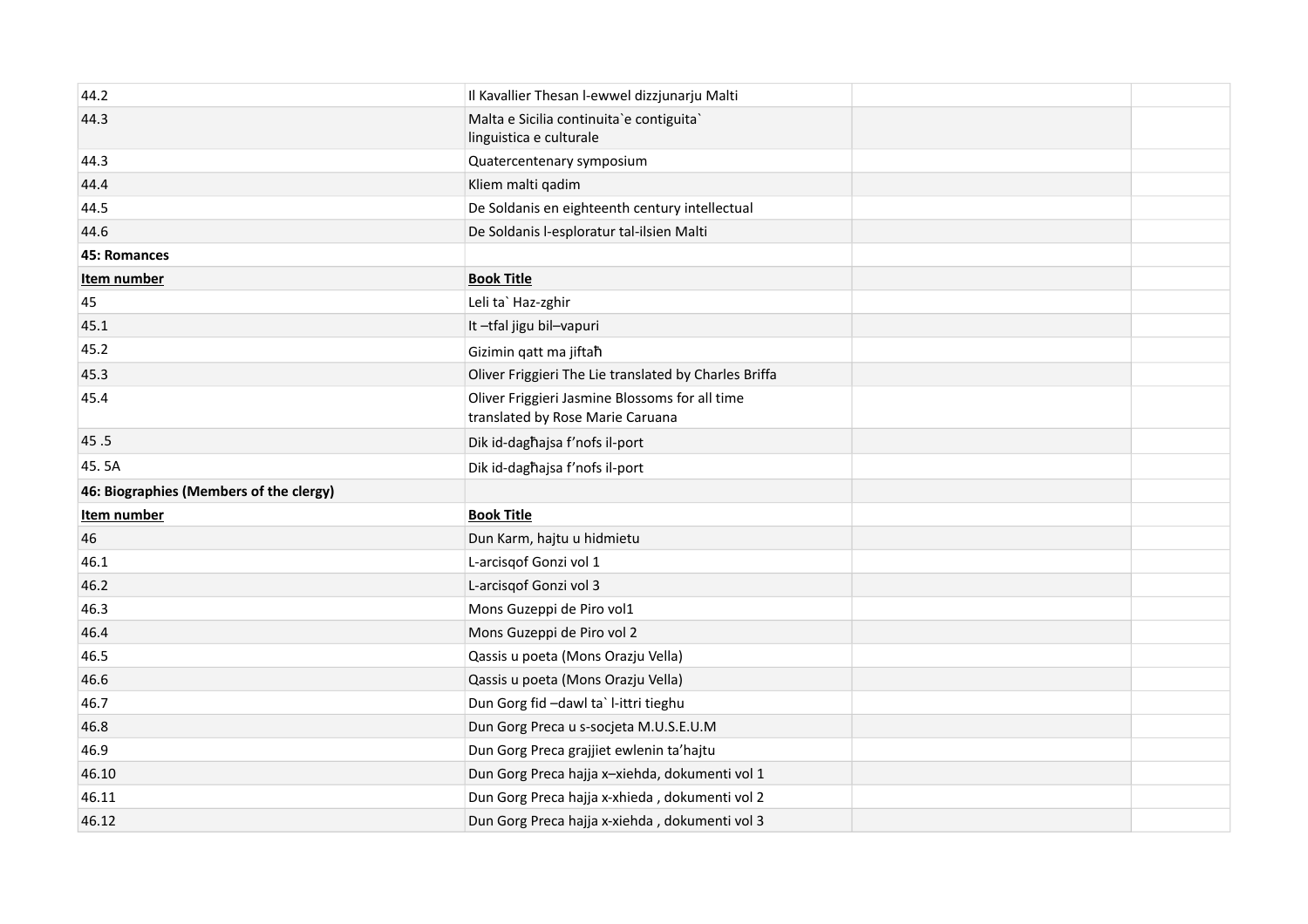| 46.13                                             | Mons dun Salv Grima                                                                                |  |
|---------------------------------------------------|----------------------------------------------------------------------------------------------------|--|
| 46.14                                             | The Maltese cardinal Fabrizio Sceberras Testaferrata                                               |  |
| 46.15                                             | Madre Maria Tereza Nuzzo                                                                           |  |
| 46.16                                             | Mons Sidor Formosa                                                                                 |  |
| 46.17                                             | Dun Maruo Inguanez benedictine of Montecassino                                                     |  |
| 46.18                                             | Glorja tal-kleru malti (BeatuNazju Falzon)                                                         |  |
| 46.19                                             | Roberto Novella da Eboli francescano                                                               |  |
| 46.20                                             | Mgr Profs Arturo Bonnici                                                                           |  |
| 46.21                                             | Tliet beati ghal Malta ta' zmiena                                                                  |  |
| 46.22                                             | Grajjiet li ma ninsa qatt                                                                          |  |
| 47: Biographies (General)                         |                                                                                                    |  |
| Item number                                       | <b>Book Title</b>                                                                                  |  |
| 47.                                               | Camillo Sceberras                                                                                  |  |
| 47.1                                              | The general                                                                                        |  |
| 47.2                                              | Ignazio Saverio Mifsud 1722-1773                                                                   |  |
| 47.3                                              | Lord Strickland servant of the crown vol 1                                                         |  |
| 47.4                                              | Lord Stirckland servant of the crown vol 2                                                         |  |
| 47.5                                              | Mikiel Anton Vassalli hajtu fil qosor                                                              |  |
| 47.6                                              | Agustus Bartolo                                                                                    |  |
| 47.7                                              | Tfittxija ghal-Mikiel Anton Vassalli                                                               |  |
| 47.8                                              | Frenc ta` I-Gharb il-bidwi li sthajluh tabib                                                       |  |
| 47.9                                              | Gwann Mamo il-kittieb tar-riforma socjali                                                          |  |
| 48: Maltese Personalities                         |                                                                                                    |  |
| Item number                                       | <b>Book Title</b>                                                                                  |  |
| 48                                                | Dizzjunarju bijo-bibljografiku nazzjonali                                                          |  |
| 48.1                                              | Malta tqim lil uliedha                                                                             |  |
| 48.2                                              | Authority list of maltese names                                                                    |  |
| 48.3                                              | Malta who's who 1987                                                                               |  |
| 48.4                                              | Sala ta` esposizzjoni permanenti ta` dokumentazzjoni<br>storika: registru pubbliku I-Belt Valletta |  |
| Num 50-59: Parishes / Churches / Religious orders |                                                                                                    |  |
| 50: Parishes in general                           |                                                                                                    |  |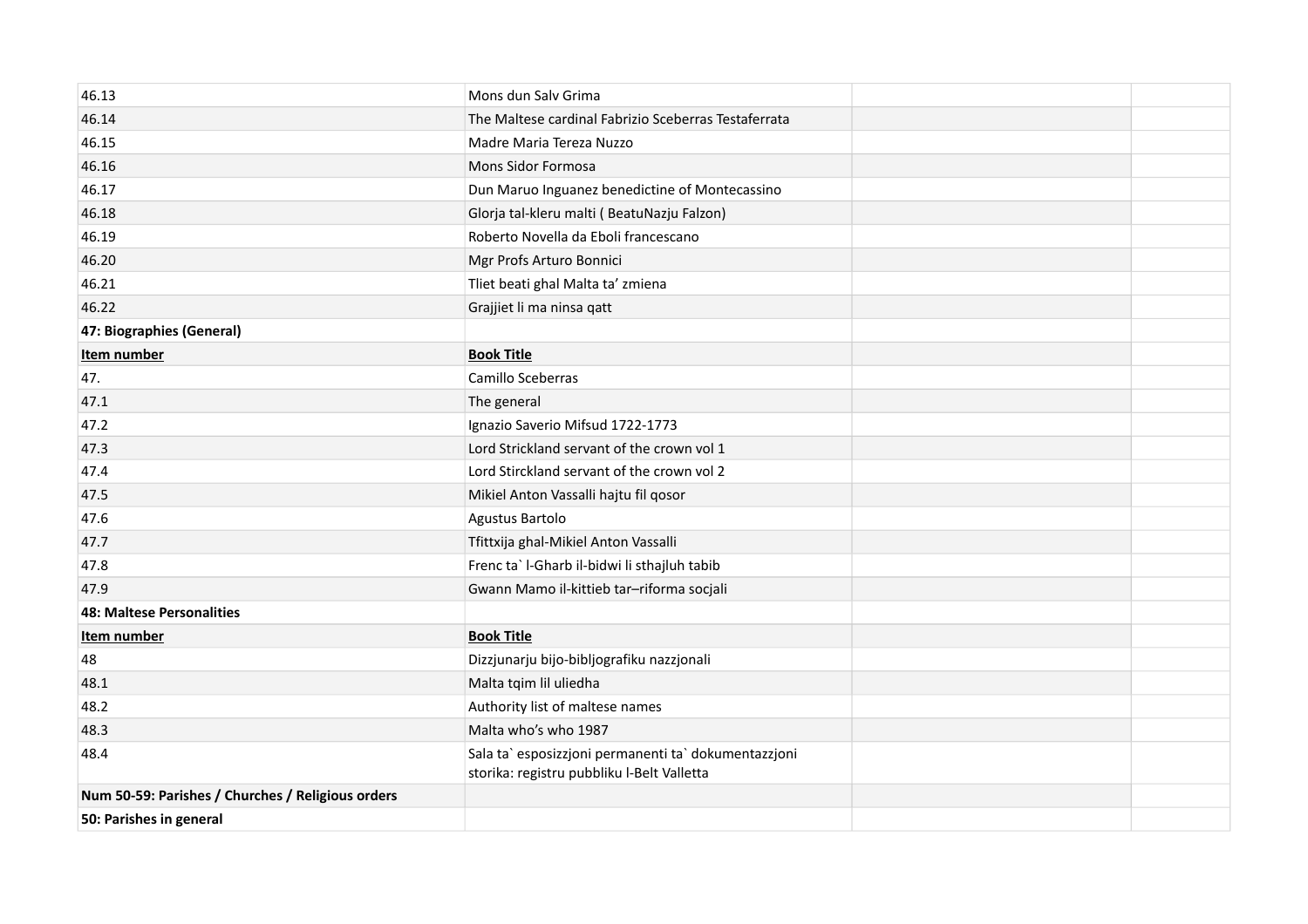| Item number                  | <b>Book Title</b>                                                                      |  |
|------------------------------|----------------------------------------------------------------------------------------|--|
| 50                           | Il-Parocci ta` Malta                                                                   |  |
| 50.1                         | Ix-Xewkija fi grajjiet il-kappillani u l-arciprieti taghha                             |  |
| 51: Various Maltese parishes |                                                                                        |  |
| Item number                  | <b>Book Title</b>                                                                      |  |
| 51                           | Il-Knisja Parrokkjali ta`Hal-Lija                                                      |  |
| 51.1                         | Il-Knisja Parrokkjali ta` Hal-Lija                                                     |  |
| 51.2                         | Il-Matrici Kolleggjata ta` l-Assunta<br>u l-ewwel Parrocci ta` Ghawdex                 |  |
| 51.3                         | Taghrif fuq il-Parrocca Kolleggjata Bazilika<br>ta Santa Liena Birkirkara              |  |
| 51.4                         | Il-Knisja Parrokkjali ta `Hal Tarxien                                                  |  |
| 51.5                         | Zabbar Sanctuary and the Knights of St John                                            |  |
| 51.6                         | Manikata the Making of a Church                                                        |  |
| 51.7                         | Il-Madonna tal-Mellieha                                                                |  |
| 51.8                         | Dun Lawrenz De Apapis Kappillan tal-Parrocca<br>ta` San Gorg u l-Grajjiet tal-1551     |  |
| 51.9                         | The Hidden Gem                                                                         |  |
| 51.1                         | Tifkiriet tat-300 sena tal-Bini tal-Parrocca<br>ta `San Pawl tar-Rabat                 |  |
| 51.11                        | Nawfragju ta` San Pawl u tad- Dsatax il mitt<br>sena tal-Fondazzjoni tal-Knisja        |  |
| 51.12                        | Il- Mosta Nisranija                                                                    |  |
| 51.13                        | The Shrine and the Parish Church (Mellieha)                                            |  |
| 51.14                        | Senglea Civitas Invicta: L-iskrizzjonijiet li jinsabu<br>fit-tliet knejjes ta' Senglea |  |
| 51.15                        | Il-Knisja Parrokkjali ta Hal Tarxien                                                   |  |
| 51.16                        | Birkirkara: Storja, Kolleggjata, Knejjes filjali                                       |  |
| 51.17                        | Taghrif dwar il-knisja ta' San Pawl barra s-swar<br>tal-belt il-qadima ta' Malta       |  |
| 52: Religious orders         |                                                                                        |  |
| Item number                  | <b>Book Title</b>                                                                      |  |
| 52                           | Il-Migja ta`l-ewwel Dumnikani f`Malta                                                  |  |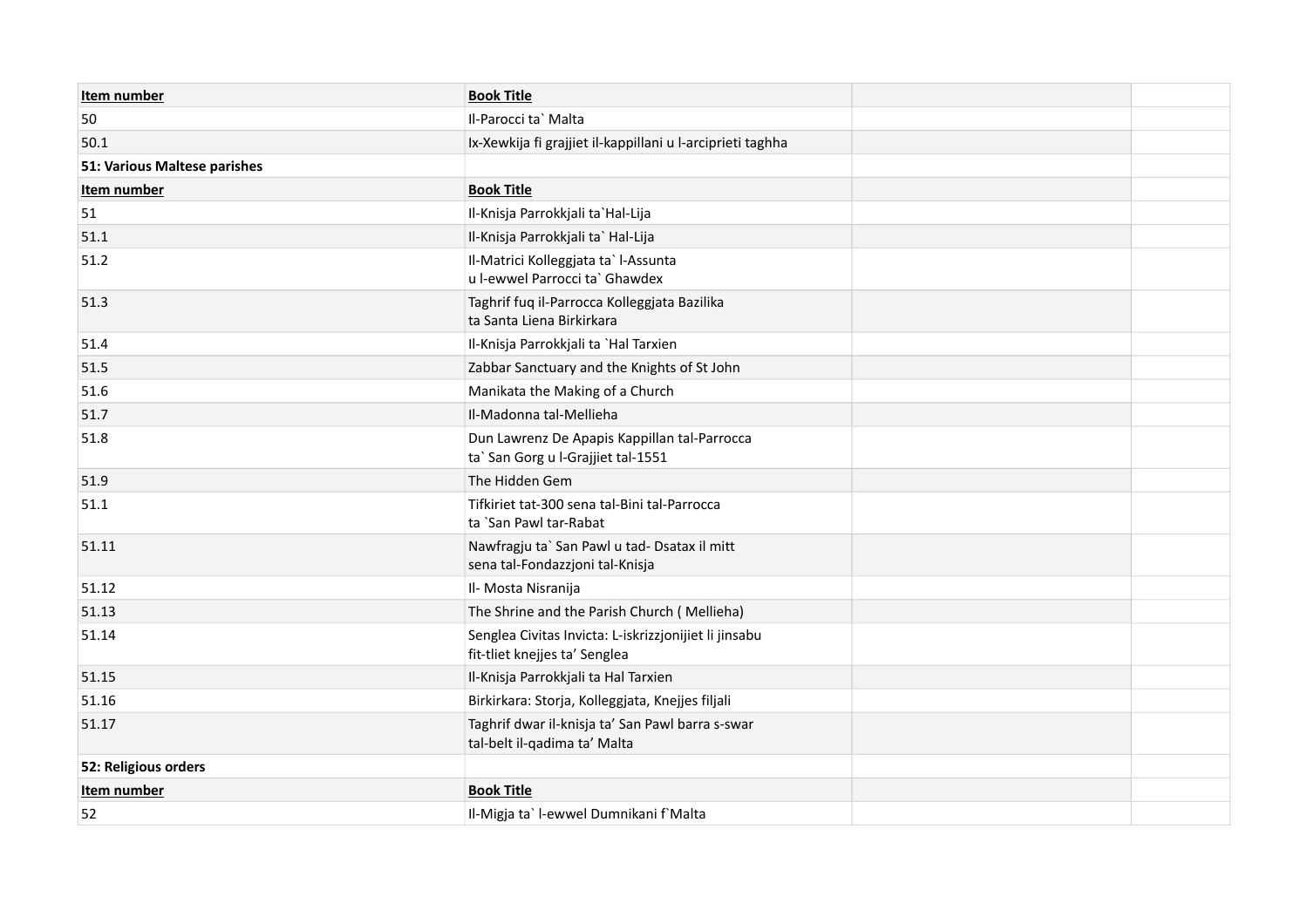| 52.1                | Id-Dumnikani fir-Rabat u fil-Birgu                                                           |  |
|---------------------|----------------------------------------------------------------------------------------------|--|
| 51.2                | Id-Dumnikani fir-Rabat u fil-Brigu                                                           |  |
| 51.3                | Id-Dumnikani fil-Belt                                                                        |  |
| 51.4                | Il-Frangiskani f `Ghajnsielem                                                                |  |
| 52.5                | Qlubija Tweghir u Farag f`Sekli Mqallba                                                      |  |
| 52.6                | Il-Migja tal-Karmelitani f`Malta wara 1418 jew Qabel?                                        |  |
| 52.7                | Il-Karmelitani fil-Fgura 1945-1995                                                           |  |
| 52.8                | Il-Karmelitani f'Santa Venera                                                                |  |
| 52.9                | Il-Karmelitani fi Fleur De Lys                                                               |  |
| 52.10               | The Capuchinins at Xemxija and the church of St Joseph                                       |  |
| 52.11               | Il-Karmelitani fl-Imdina                                                                     |  |
| 52.12               | Our lady of the grotto                                                                       |  |
| 52.13               | Il-Madonna tal-ghar il-knisja, il-kunvent us-santwarju                                       |  |
| 52.14               | L-ewwel Karmelitani f`Malta u l-ewwel<br>knisja u kunvent taghhom                            |  |
| 52.15               | Franciscanism in late medieval Malta                                                         |  |
| 52.16               | Hidma missjunarja mill-Karmelitani Maltin                                                    |  |
| 52.17               | Religjuzi Agostinjani Ghawdxin                                                               |  |
| 52.18               | IL-Frangikani f`Ghajnsielem                                                                  |  |
| 52.19               | The Dominicans                                                                               |  |
| 52.20               | Is-Sorijiet Gerosolimitani il-kinsja<br>u l-monasteru ta` Sant Ursola Valletta               |  |
| 52.21               | Il-Fangiskani konventwali f'Malta u Ghawdex                                                  |  |
| 52.22               | Lista ta` pubblikazzjonijiet dar editrici<br>tal- Fangiskani konventwali                     |  |
| 52.23               | Il-knisja ta` San Frangisk fil- Belt Valletta                                                |  |
| 52.24               | I-Kapuccini f'Ghajn Dwieli-Rahal Gdid (1953-2003)                                            |  |
| 52.25               | Annwarju 2006 : Partijiet Frangiskani Konventwali<br>Provincja Maltija ta` San Pawl Appostlu |  |
| 53: Confraternities |                                                                                              |  |
| Item number         | <b>Book Title</b>                                                                            |  |
| 53                  | Il-Fratellanza ta Ss.mu Sagrament fil-Parrocca tal-Portu Salvu                               |  |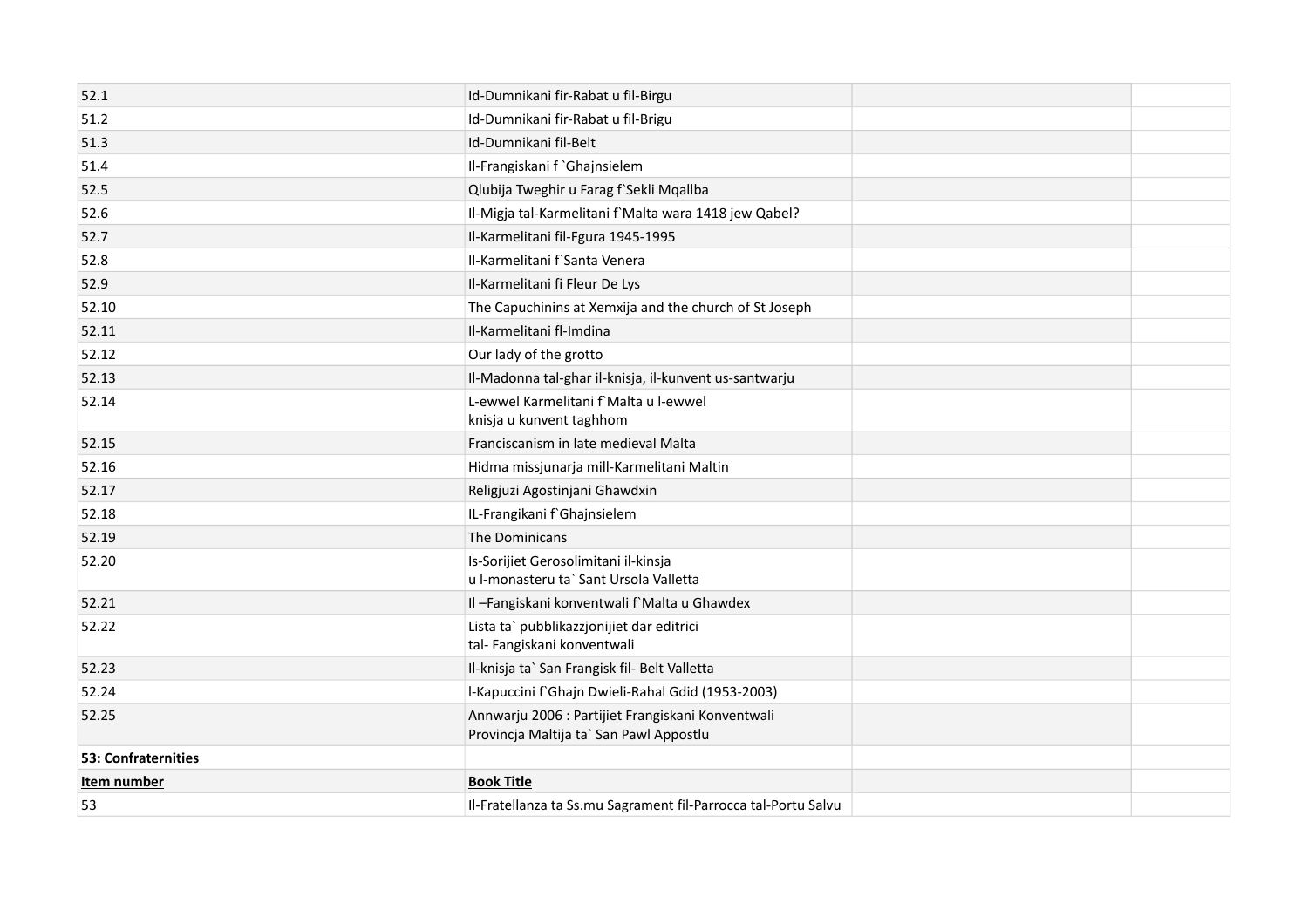| 53.1                                            | Il-karizma Karmelitana fiz-Zurrieg                                                    |  |
|-------------------------------------------------|---------------------------------------------------------------------------------------|--|
| 54: Devotions (Marian devotions)                |                                                                                       |  |
| Item number                                     | <b>Book Title</b>                                                                     |  |
| 54                                              | Devozzjoni u kultura                                                                  |  |
| 54.1                                            | Il-Madonna tal-mirakli Hal-Lija                                                       |  |
| 54.2                                            | L-Istorja tas-Santwarju tal-Madonna tal-Herba                                         |  |
| 54.3                                            | Madonna tal-Herba 1910-2010:100 sena<br>inkurunazzjoni f'qalbna                       |  |
| 55: Chapels                                     |                                                                                       |  |
| Item number                                     | <b>Book Title</b>                                                                     |  |
| 55                                              | Knejjes u kappelli marjani f'Malta u Ghawdex                                          |  |
| 55.1                                            | A Maltese mosaic                                                                      |  |
| 55.2                                            | The chapel of "Tal-Harba" at the Valletta waterfront                                  |  |
| 55.3                                            | 2000 sena minn twelidek San Pawl: Knisja Filjali<br>San Pawl tal-Wied Birkirkara 2009 |  |
| 56: Cathedral of Mdina / St.John's Co Cathedral |                                                                                       |  |
|                                                 |                                                                                       |  |
| Item number                                     | <b>Book Title</b>                                                                     |  |
| 56                                              | The metropolitan cathedral                                                            |  |
| 56.1                                            | The cathedral museum                                                                  |  |
| 56.2                                            | The metropolitan cathedral                                                            |  |
| 56.3                                            | The temple of the knights                                                             |  |
| 56.4                                            | Memento mori vol 1, vol 2                                                             |  |
| 56.5                                            | Memento mori vol 1, vol 2                                                             |  |
| 56.6                                            | The church of St .John in Valletta                                                    |  |
| 56.7                                            | Taghrif fuq il-konkatidral ta` San Gwann                                              |  |
| 56.8                                            | Malta history and works of art of St John's Church Valletta                           |  |
| 56.9                                            | The church of St John in Valletta 1578-1978                                           |  |
| 56.1                                            | The church of St John in Valletta 1578-1978                                           |  |
| 56.11                                           | The cathedral museum catalogue                                                        |  |
| 56.12                                           | The cathedral museum catalogue                                                        |  |
| 56.13                                           | The cathedral museum catalogue                                                        |  |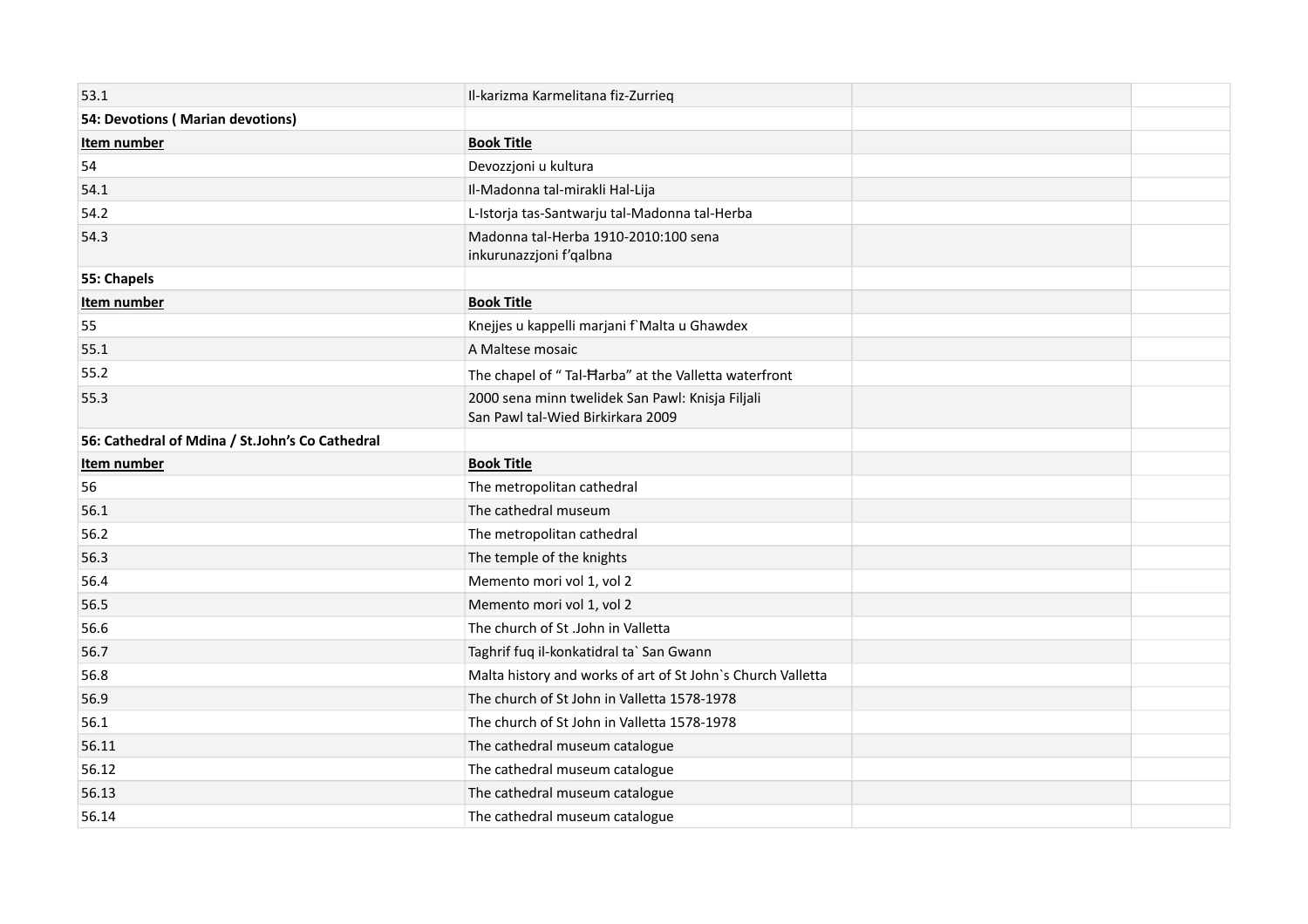| 56.15                                                                          | European paintings in the Cauchi collection                                                        |  |
|--------------------------------------------------------------------------------|----------------------------------------------------------------------------------------------------|--|
| 56.15A                                                                         | European paintings in the Cauchi Collection                                                        |  |
| 56.16                                                                          | <b>Cathedral and Diocesan Museum</b>                                                               |  |
| 56.17                                                                          | The paintings at the cathedral museum, Mdina                                                       |  |
| 56.18                                                                          | The great temple: The conventual church<br>of the knights of Malta                                 |  |
| Num 60-69 Artifacts / Craftsmanship                                            |                                                                                                    |  |
| 60: Architecture.                                                              |                                                                                                    |  |
| Item number                                                                    | <b>Book Title</b>                                                                                  |  |
| 60                                                                             | 5000 years of architecture in Malta                                                                |  |
| 60.1                                                                           | Maltese baroque                                                                                    |  |
| 60.2                                                                           | <b>Baroque routes</b>                                                                              |  |
| 60.3                                                                           | Architecture & military history in Malta                                                           |  |
| 60.4                                                                           | Studies in Maltese architecture : Romano Carapecchia                                               |  |
| 60.5                                                                           | The genesis of Maltese baroque architecture :<br>Francesco Buonamici                               |  |
| 60.6                                                                           | Baroque churches in Malta                                                                          |  |
| 60.7                                                                           | Maltese heritage in Stone                                                                          |  |
| 60.8                                                                           | Wirt arkitettoniku u etniku Malti                                                                  |  |
| 60.9                                                                           | Wirt arkitettoniku u etniku Malti                                                                  |  |
| 60.10                                                                          | Richard England architect in Malta                                                                 |  |
| 60.11                                                                          | In search of silent spaces                                                                         |  |
| 60.12                                                                          | Cards on the table (Concept by Richard England)                                                    |  |
| 60.13                                                                          | <b>Walls of Malta</b>                                                                              |  |
| 60.14                                                                          | Carrier- citadel metamorphosis H.M.S Illustrious -<br>Citadel Gozo<br>(A Study in Formal Affinity) |  |
| 60.15                                                                          | <b>Uncaged Reflection</b>                                                                          |  |
| 60.16                                                                          | Monuments in peril                                                                                 |  |
| 60.17                                                                          | Il-palazz tal-inkwizitur (Girgenti)                                                                |  |
| 61: Silversmiths / Porcelain / Glass / Miniature Artifacts / Antique furniture |                                                                                                    |  |
| Item number                                                                    | <b>Book Title</b>                                                                                  |  |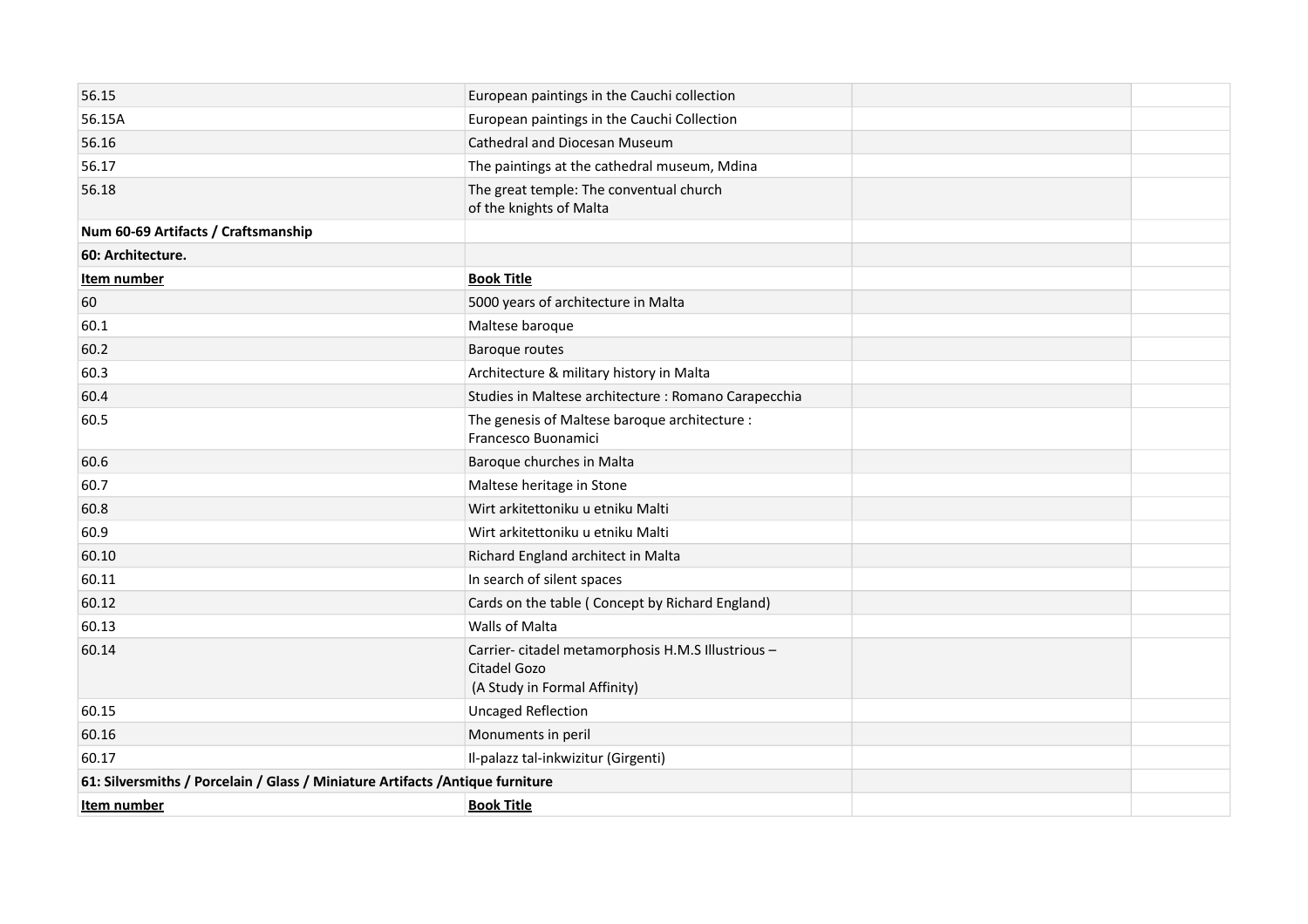| 61           | Antique Maltese furniture                                                  |  |
|--------------|----------------------------------------------------------------------------|--|
| 61.1         | Antique furniture in Malta                                                 |  |
| 61.2         | <b>Guide to Maltese furniture</b>                                          |  |
| 61.3         | Inventory of itmes in the Co-Cathedral of St John                          |  |
| 61.4         | Inventory of itmes in the Co-Cathedral of St John                          |  |
| 61.5         | Antique Maltese domestic silver                                            |  |
| 61.6         | The goldsmiths of Malta and their marks                                    |  |
| 61.7         | Silver and banqueting in Malta                                             |  |
| 61.8         | The silver of Malta                                                        |  |
| 61.9         | Antique Sicilian maiolica in Malta                                         |  |
| 61.10        | Gozo lace                                                                  |  |
| 61.11        | Gozo lace designs by Dun Giuzepp Diacono                                   |  |
| 61.12        | List of Silver Artifacts Belonging to the<br>Co- Cathedral of St. John     |  |
| 61.13        | The sedan chair in Malta                                                   |  |
| 61.14        | Jewellery in Malta: Treasures from the<br>Islands of the Knights 1530-1798 |  |
| 61.15        | An eighteenth-century Neapolitan Crin in Malta                             |  |
| 62: Painting |                                                                            |  |
| Item number  | <b>Book Title</b>                                                          |  |
| 62           | The international dictionary of artists                                    |  |
| 62.1         | Paintings at the national museum of fine arts                              |  |
| 62.2         | Paintings at the national museum of fine arts                              |  |
| 62.3         | The iconography of the Maltese islands1400-1900                            |  |
| 62.4         | Caruana Dingli Artists                                                     |  |
| 62.5         | Gianni Vella                                                               |  |
| 62.6         | Willie Apap                                                                |  |
| 62.7         | Antonio Sciortino                                                          |  |
| 62.8         | The Schranz Artists                                                        |  |
| 62.9 A       | Francesco Zahra                                                            |  |
| 62.9B        | Francesco Zahra                                                            |  |
| 62.10        | Anton Inglott                                                              |  |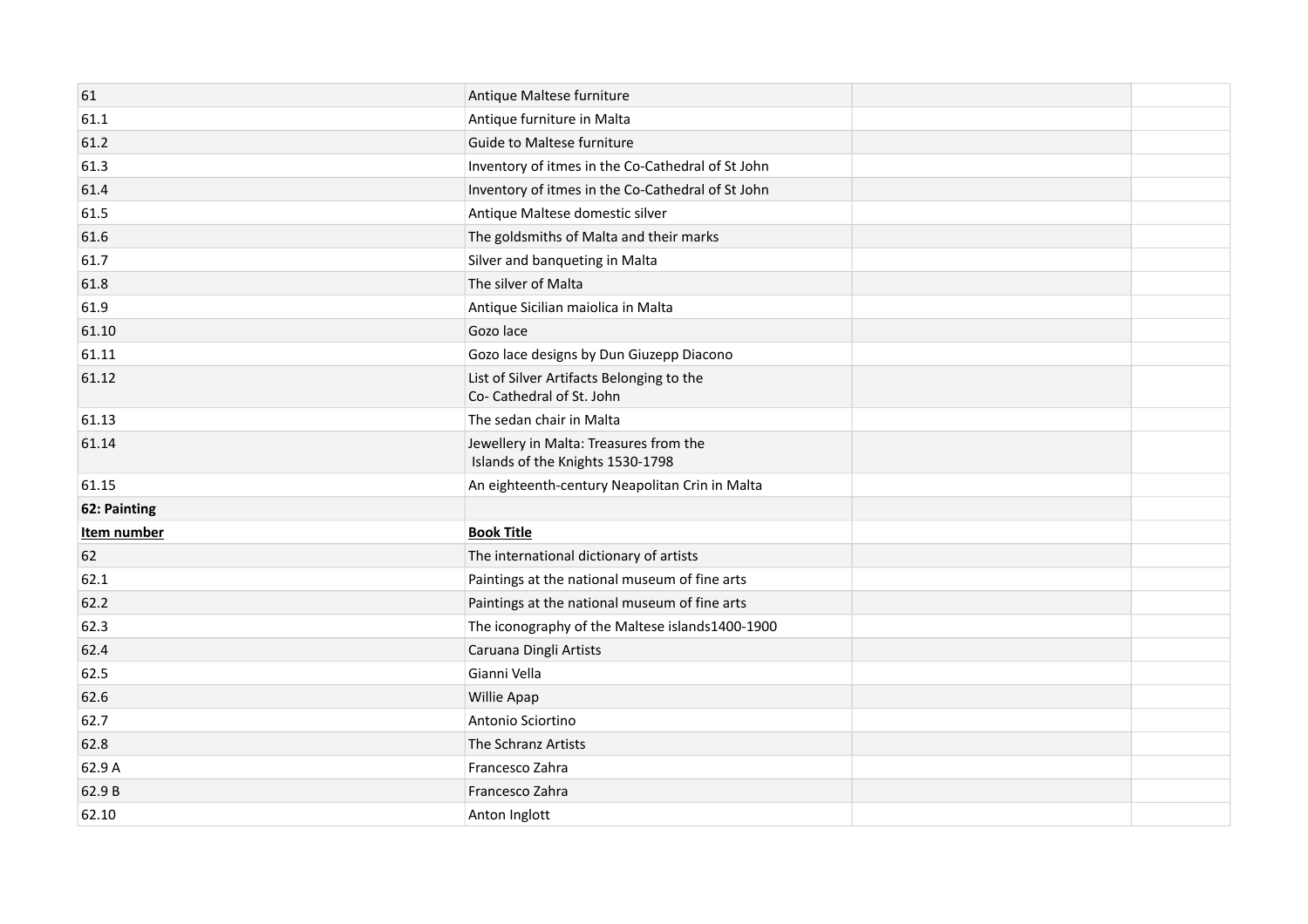| 62.10 A | Anton Inglott                                                                                                  |  |
|---------|----------------------------------------------------------------------------------------------------------------|--|
| 62.11   | Giorgio Pullicino                                                                                              |  |
| 62.11 A | Giorgio Pullicino                                                                                              |  |
| 62.12   | Malta watercolour Giuzeppe Cassar                                                                              |  |
| 62.13   | Norbert Attard off set litographs                                                                              |  |
| 62.14   | The painting by Schranz family                                                                                 |  |
| 62.15   | Vincent Apap                                                                                                   |  |
| 62.16   | <b>Esprit Barthet</b>                                                                                          |  |
| 62.17   | <b>Raymond Pitre</b>                                                                                           |  |
| 62.18   | Raymond Carbonaro                                                                                              |  |
| 62.19   | Harry Alden                                                                                                    |  |
| 62.20   | Ganni Bonnici                                                                                                  |  |
| 62.21   | <b>Anton Agius</b>                                                                                             |  |
| 62.22   | Joseph Casha: A retrospective exhibition                                                                       |  |
| 62.23   | Luciano Micallef                                                                                               |  |
| 62.24   | Philip Chircop                                                                                                 |  |
| 62.25   | <b>Caesar Attard</b>                                                                                           |  |
| 62.26   | Victor Diacono                                                                                                 |  |
| 62.27   | <b>Charles Cassar</b>                                                                                          |  |
| 62.28   | Mark Sagona                                                                                                    |  |
| 62.29   | Paul Harber                                                                                                    |  |
| 62.36   | Art in Malta                                                                                                   |  |
| 62.37   | Malta in Colour                                                                                                |  |
| 62.38   | Malta in British and French caricature                                                                         |  |
| 62.39   | Lazzaro Pisani                                                                                                 |  |
| 62.40   | Three Artistic links between Malta and Sicilia                                                                 |  |
| 62.41   | Durer in Malta                                                                                                 |  |
| 62.42   | An inventory of Alessio Erardi's painting and Books                                                            |  |
| 62.43   | An Inventory of Alessio Erardi's painting and Books                                                            |  |
| 62.44   | Malta Views (A Catalogue of Topographical Prints &<br>Drawings of Malta in the Museum of the Order of St. John |  |
| 62.45   | Profili di artisti Maltesi                                                                                     |  |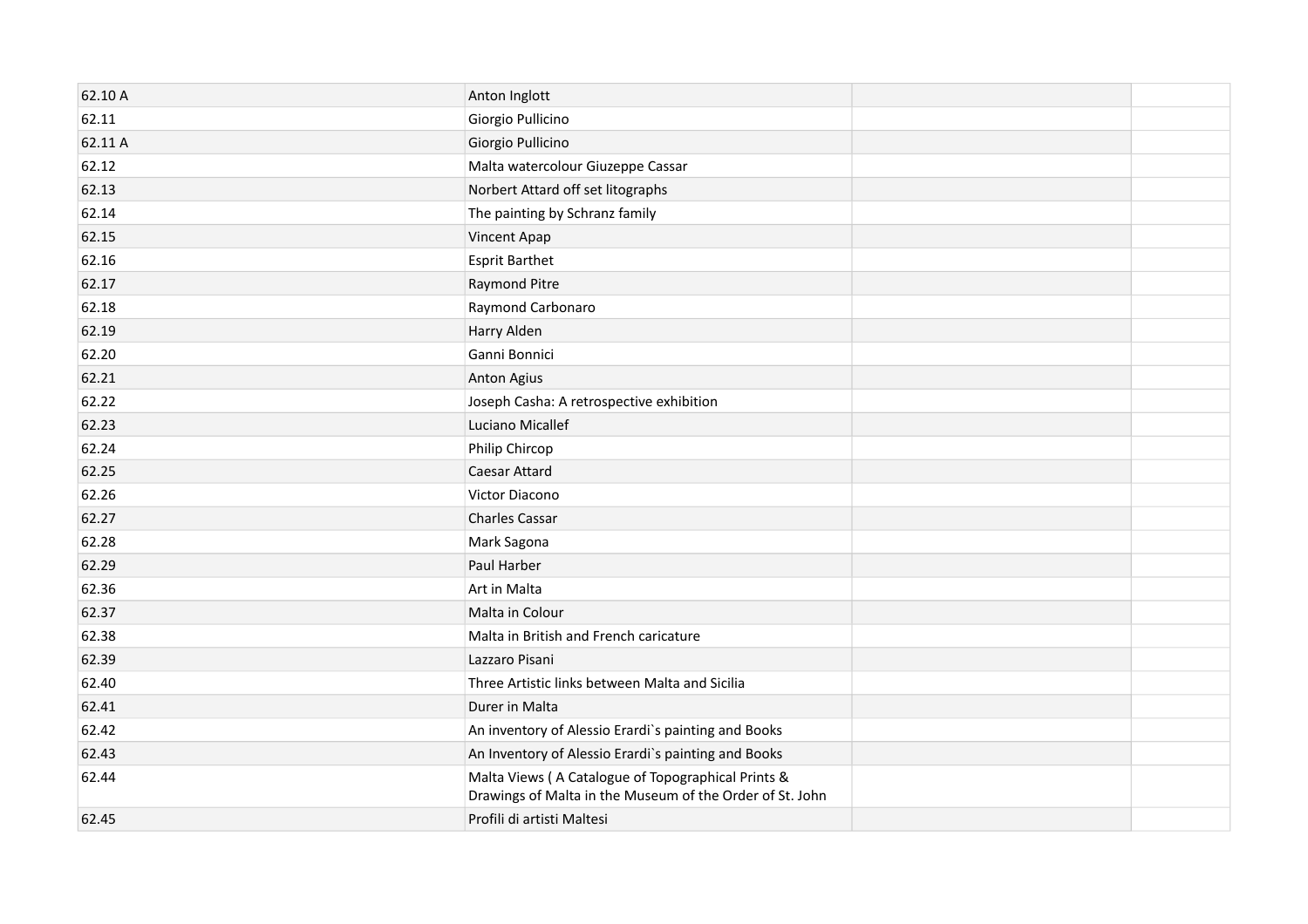| 62.45 A                             | Profili di artisti Maltesi                                                                |  |
|-------------------------------------|-------------------------------------------------------------------------------------------|--|
| 62.46                               | Mostra Internazionale della pittura                                                       |  |
| 62.47                               | Antoine De Favray                                                                         |  |
| 62.48                               | Vincenzo Bonello (1891-1969) Designer of<br>ecclesiastical object d'art and architectural |  |
| 62.49                               | Caravaggio and paintings of realism in Malta                                              |  |
| 62.50                               | Baroque paintngs in Malta                                                                 |  |
| 62.51                               | Francesco Zahra 1710-1773                                                                 |  |
| <b>63: Ecclesiastical Artifacts</b> |                                                                                           |  |
| Item number                         | <b>Book Title</b>                                                                         |  |
| 63                                  | Sacred art in Malta 1890-1960                                                             |  |
| 63.1                                | The Orders early legacy in Malta                                                          |  |
| 63.2                                | Portable altars in Malta PB                                                               |  |
| 63.3                                | Portable altars in Malta HB                                                               |  |
| 63.4                                | Old organs in Malta and Gozo                                                              |  |
| 63.5                                | The artistic heritage                                                                     |  |
| 63.6                                | Nicec u statwi fit-toroq Maltin                                                           |  |
| 63.7                                | Nicec f`Ghawdex                                                                           |  |
| 63.8                                | La Madonna nell'arte                                                                      |  |
| 63.9                                | The Madonna in the art                                                                    |  |
| 63.10                               | Mostra centenaria Paolina                                                                 |  |
| 63.11                               | Pauline centenary exhibition                                                              |  |
| 63.12                               | The venerable Lady of Philermos                                                           |  |
| 63.13                               | Marian art during 17th and 18th centuries                                                 |  |
| 63.14                               | Marian art during 17th and 18th centuries                                                 |  |
| 63.15                               | The Rhodes missal                                                                         |  |
| 63.16                               | The retable of St Paul's from Mdina Cathedral, Malta                                      |  |
| 63.17                               | Arte sacra                                                                                |  |
| 63.18                               | La Madonna Del Filermo                                                                    |  |
| 63.19                               | Imago Dei: Sclupted images of the crucifix<br>in the art of early moern Malta             |  |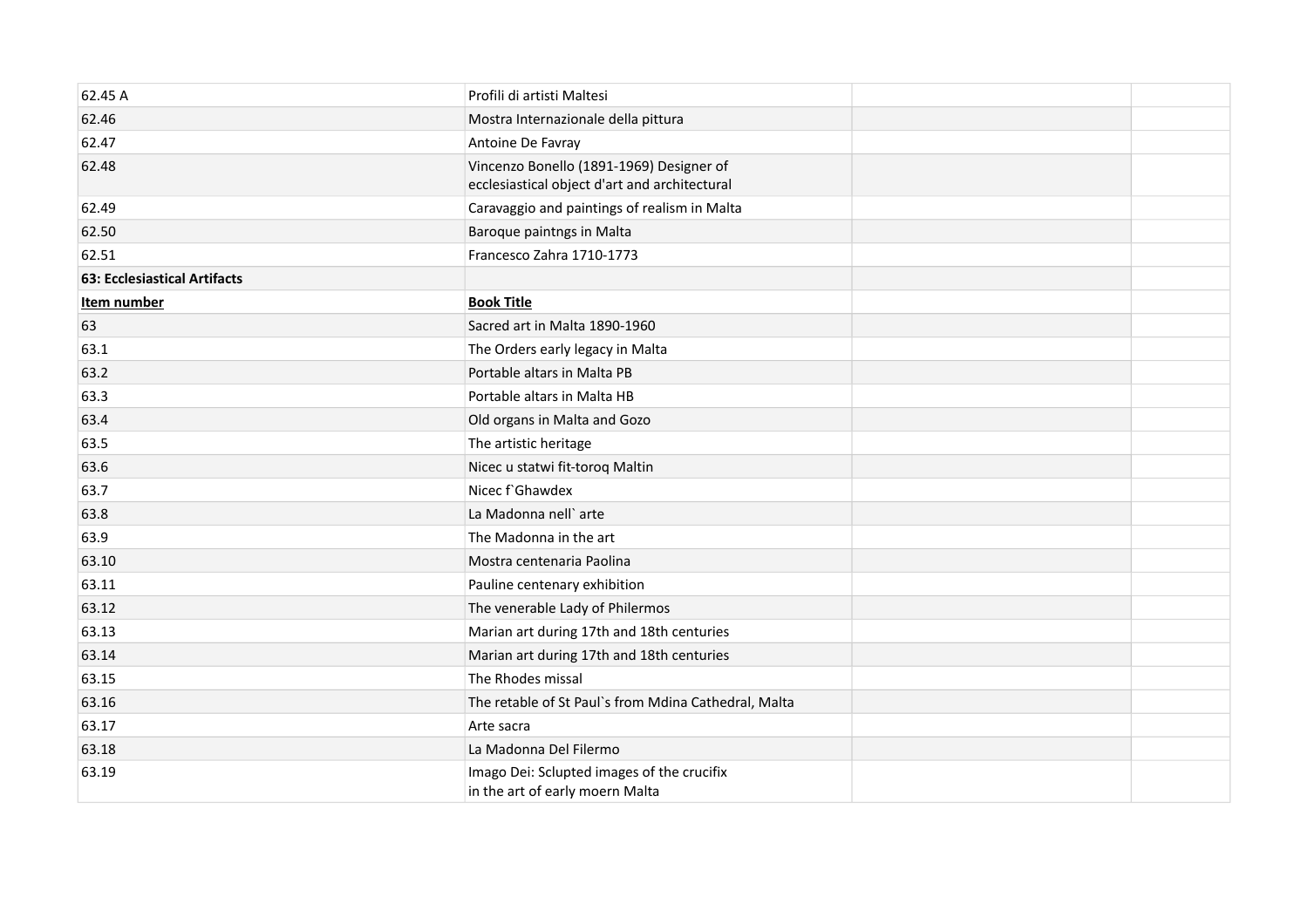| 63.20                         | The cult of St Paul in the Christian Churhes<br>and the Malteses Tradition                          |  |
|-------------------------------|-----------------------------------------------------------------------------------------------------|--|
| 63.21                         | St Paul's Grotto and the Pauline Cult 1600-1624<br>: XXV Anniversary Celebrations Wignacourt Museum |  |
| 63.22                         | Willie Apap: Descent from the Cross                                                                 |  |
| 63.23                         | Salve Pater Paule: Acollection of esays and<br>exhibition catalogue of Pauline art                  |  |
| 63.24                         | Eucharistic treasures of Malta                                                                      |  |
| 63.25                         | Santa Liena 175 sena tal-vara                                                                       |  |
| 63.75                         | Contemporary sacred art in Malta 1994                                                               |  |
| 63.76                         | Contemporary Christian art in Malta 1996                                                            |  |
| 63.77                         | Contemporary Christian art in Malta 1998                                                            |  |
| 63.78                         | Contemporary Christian art in Malta 2000                                                            |  |
| 63.79                         | Contemporary Christian art in Malta 2002                                                            |  |
| 63.80                         | Contemporary Christian art in Malta 2005                                                            |  |
| 64: Refers to Sculptur        |                                                                                                     |  |
| Item number                   | <b>Book Title</b>                                                                                   |  |
| 64                            | Scultori Italiani contemporanei                                                                     |  |
| 64.1                          | Coucke Rene` - Coucke Remi                                                                          |  |
| 65: Contemporary art in Malta |                                                                                                     |  |
| Item number                   | <b>Book Title</b>                                                                                   |  |
| 65                            | Art in Malta                                                                                        |  |
| 65.1                          | Contemporary art in Malta                                                                           |  |
| 67: Refers to Numismatica     |                                                                                                     |  |
| Item number                   | <b>Book Title</b>                                                                                   |  |
| 67                            | From scudo to sterling                                                                              |  |
| 67.1                          | Malta the history of coinage                                                                        |  |
| 67.2                          | The coinage of the knights vol 2                                                                    |  |
| 67.3                          | The coinage of the knights vol 1                                                                    |  |
| 67.4                          | Coins and medals of the knights of Malta                                                            |  |
| 67.5                          | Currency in Malta (Commemorative Phamplet)                                                          |  |
| 67.6                          | Currency in Malta (Commemorative Phamplet)                                                          |  |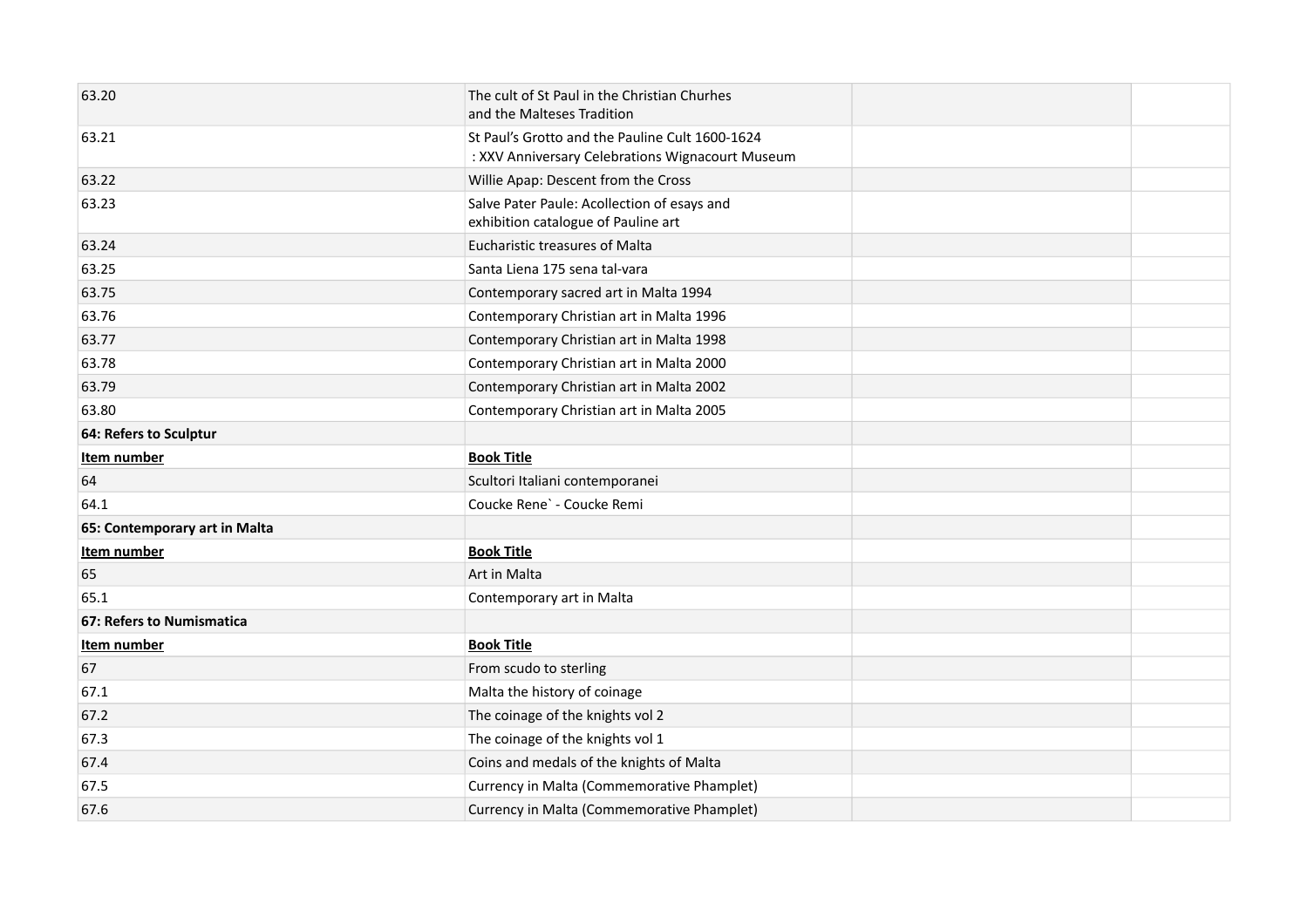| 67.7                                          | Currency in Malta                 |  |
|-----------------------------------------------|-----------------------------------|--|
| 67.8                                          | Currency in Malta                 |  |
| 67.9                                          | Currency in Malta                 |  |
| 67.10                                         | The art of the medal              |  |
| 68: Rare Books and Illuminated Manuscripts    |                                   |  |
| Item number                                   | <b>Book Title</b>                 |  |
| 68                                            | Fine book bindings                |  |
| 68.1                                          | Medagliere Gerosolimitano         |  |
| 68.2                                          | Rare books                        |  |
| 68.3                                          | L-Istorja ta' l-istampar f`Malta  |  |
| 68.4                                          | Printing in Malta 1642-1839       |  |
| 69: Various art subjects (Treasures of Malta) |                                   |  |
| Item number                                   | <b>Book Title</b>                 |  |
| 69                                            | Treasures of Malta Christmas 1994 |  |
| 69.1                                          | Treasures of Malta Easter 1995    |  |
| 69.2                                          | Treasures of Malta Summer 1995    |  |
| 69.3                                          | Treasures of Malta Christmas 1995 |  |
| 69.4                                          | Treasures of Malta Easter 1996    |  |
| 69.5                                          | Treasures of Malta Summer 1996    |  |
| 69.6                                          | Treasures of Malta Christmas 1996 |  |
| 69.7                                          | Treasures of Malta Easter 1997    |  |
| 69.8                                          | Treasures of Malta Summer 1997    |  |
| 69.9                                          | Treasures of Malta Christmas 1997 |  |
| 69.10                                         | Treasures of Malta Easter 1998    |  |
| 69.11                                         | Treasures of Malta Summer 1998    |  |
| 69.12                                         | Treasures of Malta Christmas 1998 |  |
| 69.13                                         | Treasures of Malta Easter 1999    |  |
| 69.14                                         | Treasures of Malta Summer 1999    |  |
| 69.15                                         | Treasures of Malta Christmas 1999 |  |
| 69.16                                         | Treasures of Malta Easter 2000    |  |
| 69.17                                         | Treasures of Malta Summer 2000    |  |
| 69.18                                         | Treasures of Malta Christmas 2000 |  |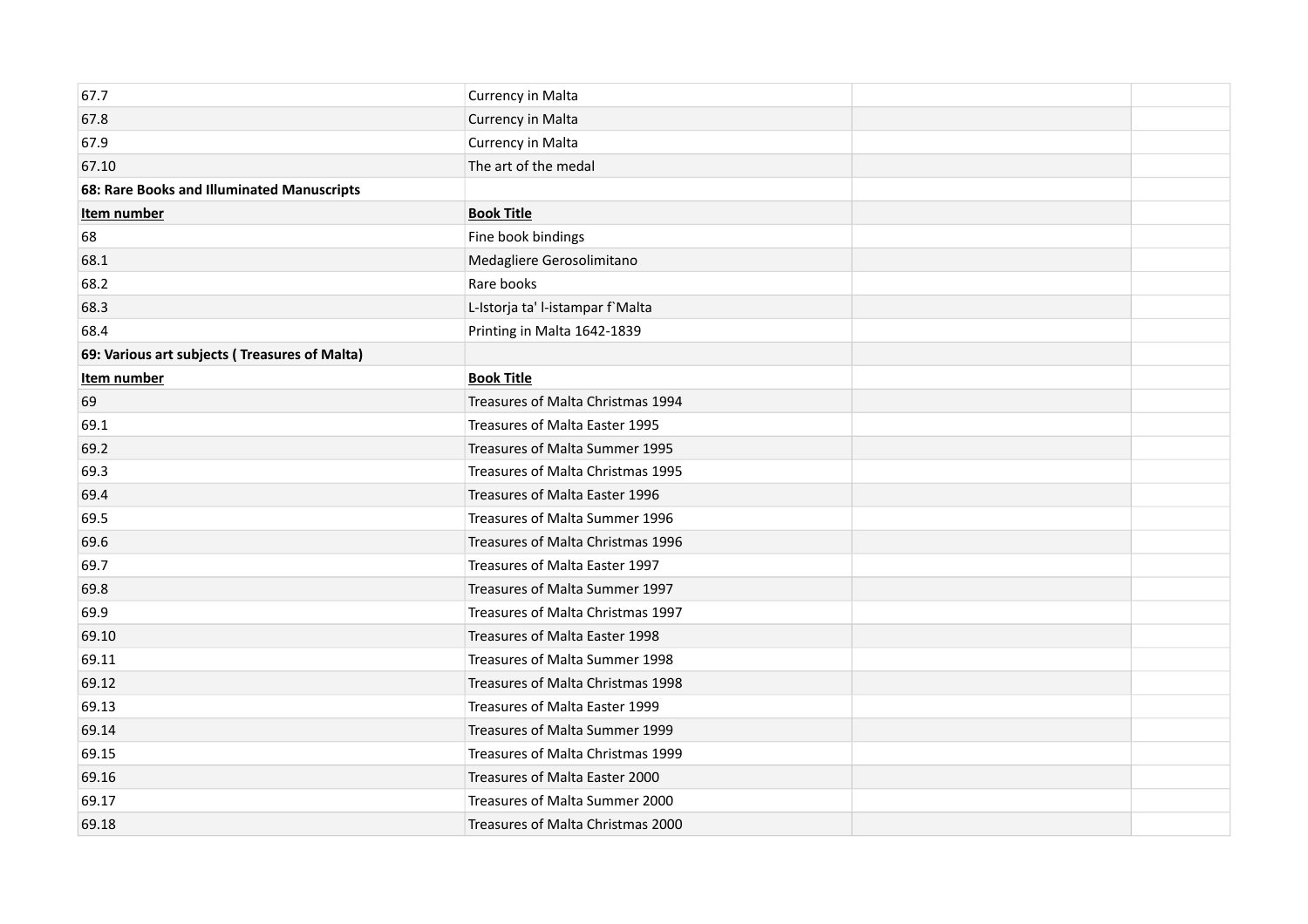| 69.19   | Treasures of Malta Easter 2001         |  |
|---------|----------------------------------------|--|
| 69.20   | Treasures of Malta Summer 2001         |  |
| 69.21   | Treasures of Malta Christmas 2001      |  |
| 69.22   | Treasures of Malta Summer 2002         |  |
| 69.23   | Treasures of Malta Easter 2004         |  |
| 69.24   | Treasures of Malta Summer 2004         |  |
| 69.25   | Treasures of Malta Easter 2005         |  |
| 69.26   | Treasures of Malta Summer 2005         |  |
| 69.27   | Treasures of Malta Christmas 2005      |  |
| 69.28   | Treasures of Malta Easter 2006         |  |
| 69.29   | Treasures of Malta Summer 2006         |  |
| 69.29 A | Treasures of Malta Summer 2006         |  |
| 69.30   | Treasures of Malta Christmas 2006      |  |
| 69.31   | Treasures of Malta Easter 2007         |  |
| 69.31 A | Treasures of Malta Easter 2007         |  |
| 69.32   | Treasures of Malta Summer 2007         |  |
| 69.33   |                                        |  |
| 69.34   | Treasures of Malta Easter 2008         |  |
| 69.34 A | Treasures of Malta Easter 2008         |  |
| 69.35   | Treasures of Malta Summer 2008         |  |
| 69.36   | Treasures of Malta Christmas 2008      |  |
| 69.37   | Treasures of Malta Easter 2009         |  |
| 69.38   |                                        |  |
| 69.39   | Treasures of Malta Christmas 2009      |  |
| 69.40   | Treasures of Malta Easter 2010         |  |
| 69.41   | Treasures of Malta Summer 2010         |  |
| 69.42   | Treasures of Malta Christmas 2010      |  |
| 69.43   | Treasures of Malta Easter 2011         |  |
| 69.44   | Treasures of Malta Summer 2011         |  |
| 69.45   | Treasures of Malta Christmas 2011      |  |
| 69.46   | Treasures of Malta Easter 2012 wanting |  |
| 69.47   | Treasures of Malta Summer 2012         |  |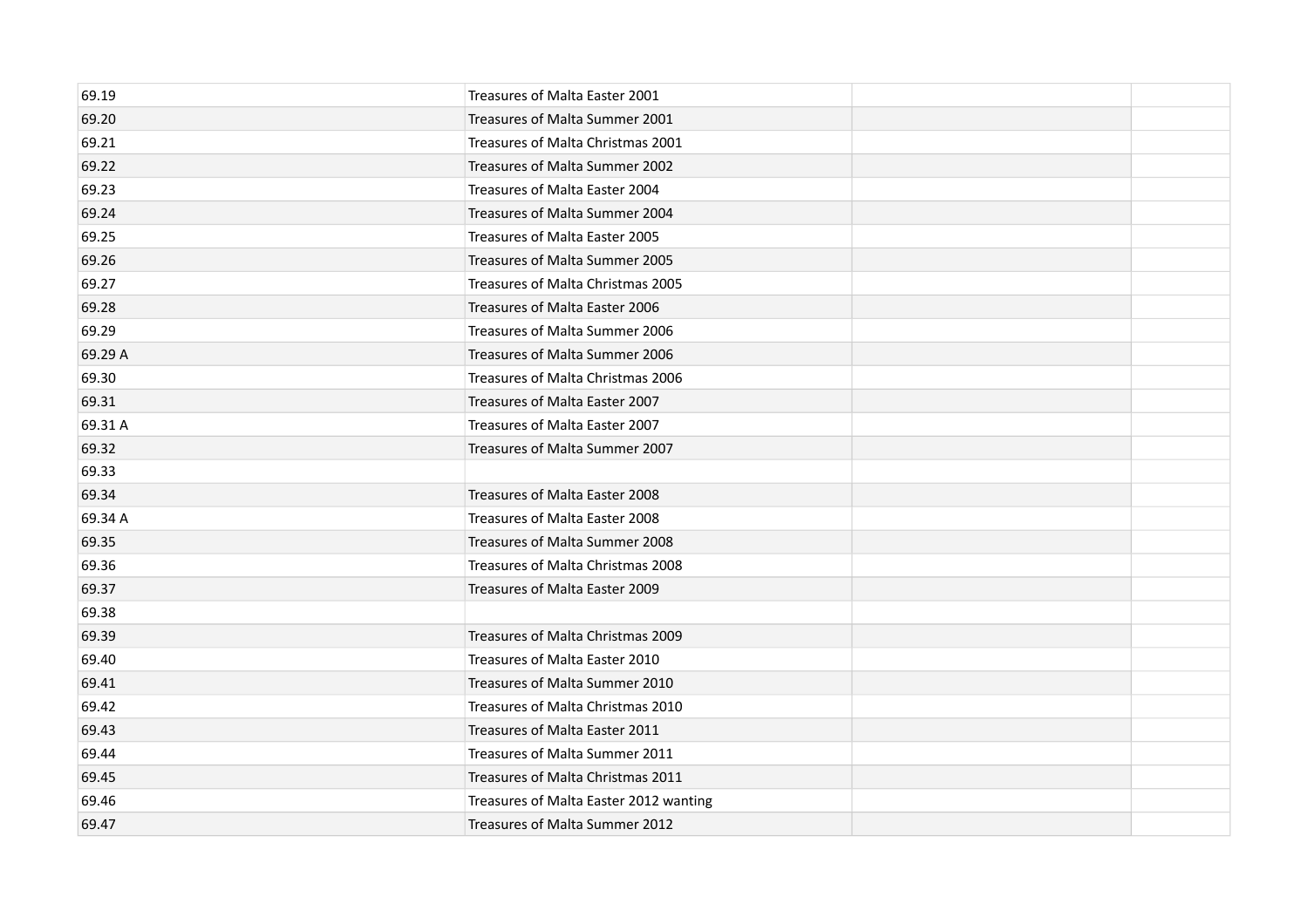| 69.48                                             | Treasures of Malta Christmas2012                                     |  |
|---------------------------------------------------|----------------------------------------------------------------------|--|
| 69.49                                             | Treasures of Malta Easter 2013                                       |  |
|                                                   | Treasures of Malta, Summer 2019 Vol XXV no 3                         |  |
| Num 70-79 Religious subjects / Liturgical         |                                                                      |  |
| 70 The bible                                      |                                                                      |  |
| Item number                                       | <b>Book Title</b>                                                    |  |
| 70                                                | Il-Bibbja                                                            |  |
| 71 Themes from old and new testment               |                                                                      |  |
| Item number                                       | <b>Book Title</b>                                                    |  |
| 71                                                | Il-kotba tas-Slaten                                                  |  |
| 71.1                                              | Il-ktieb l-imhallfin u ktieb Rut                                     |  |
| 71.2                                              | Ktieb Gozwe                                                          |  |
| 71.3                                              | Ktieb id-Dewteronomju                                                |  |
| 71.4                                              | Ktieb id-Dewteronomju                                                |  |
| 71.5                                              | Ktieb in-Numri                                                       |  |
| 71.6                                              | Ktieb il-Genesi                                                      |  |
| 71.7                                              | Apocalypse De Saint Jean                                             |  |
| 72 Liturgical and miscellenaous religion subjects |                                                                      |  |
| Item number                                       | <b>Book Title</b>                                                    |  |
| 72                                                | X'Inhi l-liturgija                                                   |  |
| 72.1                                              | IL-Gemgha liturgika u l-post tal-laqgha taghha                       |  |
| 72.2                                              | Il-Jiem tal-laqgha tal-gemgha                                        |  |
| 72.3                                              | Il-Bidu tal-hajja Nisranija                                          |  |
| 72.4                                              | Is-sagrament tar-rikonciljazzjoni u tal-morda                        |  |
| 72.5                                              | L-ewkaristija                                                        |  |
| 72.6                                              | Ordni sagri professjoni religjuza zwieg,<br>arkiet u purcissjonijiet |  |
| 72.7                                              | Bible translation and language                                       |  |
| 72.8                                              | Devotion to life the cost of full religious commitment               |  |
| 72.9                                              | Veterum exempla                                                      |  |
| 72.1                                              | Veterum exempla                                                      |  |
| 72.11                                             | Post secreta of the missale gothicum                                 |  |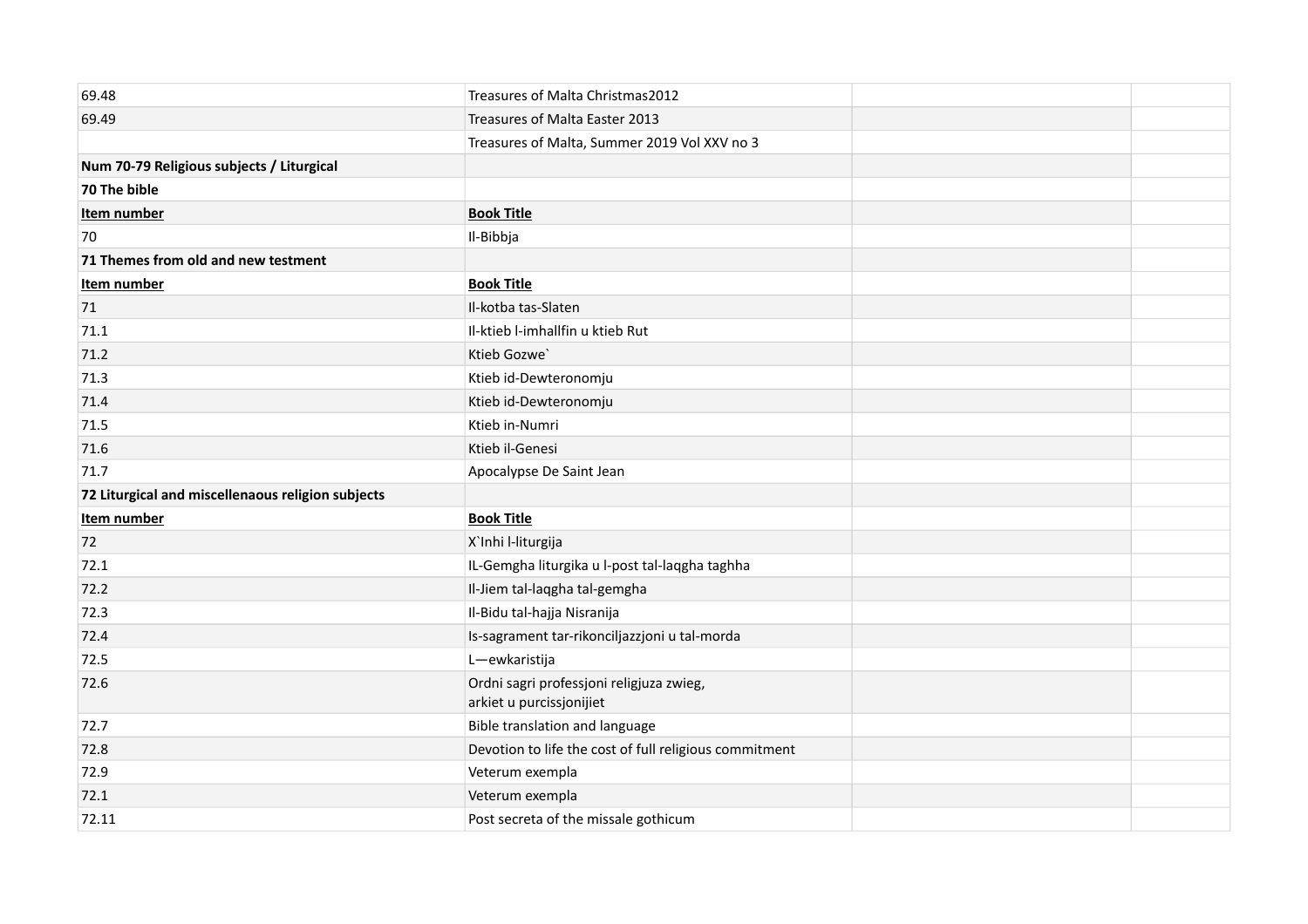| 72.12                                              | Commentarium                                       |  |
|----------------------------------------------------|----------------------------------------------------|--|
| 72.13                                              | Ordni                                              |  |
| 72.14                                              | Dar Sant Anna fl-Isla                              |  |
|                                                    |                                                    |  |
| Item number                                        | <b>Book Title</b>                                  |  |
| 73                                                 | Commento al canone 1094 sulla forma del matrimonio |  |
| 73.1                                               | L'Eco di Nazareth                                  |  |
| 74 Marian themes and devotions                     |                                                    |  |
| Item number                                        | <b>Book Title</b>                                  |  |
| 74                                                 | Mara li Alla habb                                  |  |
| 74.1                                               | Marian devotions in the island of Saint Paul's     |  |
| 75 Saints and their faithful life dedicated to God |                                                    |  |
| Item number                                        | <b>Book Title</b>                                  |  |
| 75                                                 | San Flugenz u l-Agostinjani f`Malta                |  |
| 75.1                                               | <b>St Paul</b>                                     |  |
| 75.2                                               | The routes and the cities of St Paul's travles     |  |
| 75.3                                               | St Paul's travel                                   |  |
| 75.4                                               | Ex Votos medival stone votive slabs                |  |
| 75.5                                               | Saint Agatha                                       |  |
| 75.6                                               | San Paolo dei serpenti                             |  |
| 76 Studies and processes of saint's cannonizations |                                                    |  |
| <b>Item number</b>                                 | <b>Book Title</b>                                  |  |
| 76                                                 | Cannonization Ven. serve Dei Marie Adeodate Pisani |  |
| 77 Miscellaneous books of religion cult in Malta   |                                                    |  |
| Item number                                        | <b>Book Title</b>                                  |  |
| 77                                                 | Satuta Caputili metropolitani Melevitani           |  |
| 77.1                                               | Cerimonjal ghall-vestizzjoni tal- piccolo clero    |  |
| 77.2                                               | The Ursuline sisters of Malta                      |  |
| 77.3                                               | Il-kungress Ewaristiku ta`Ghawdex                  |  |
| 77.4                                               | In-nisel tal-knisja f`Malta                        |  |
| 77.5                                               | Missirjiet il-knisja                               |  |
| 77.6                                               | The reform of the council of trent in Malta        |  |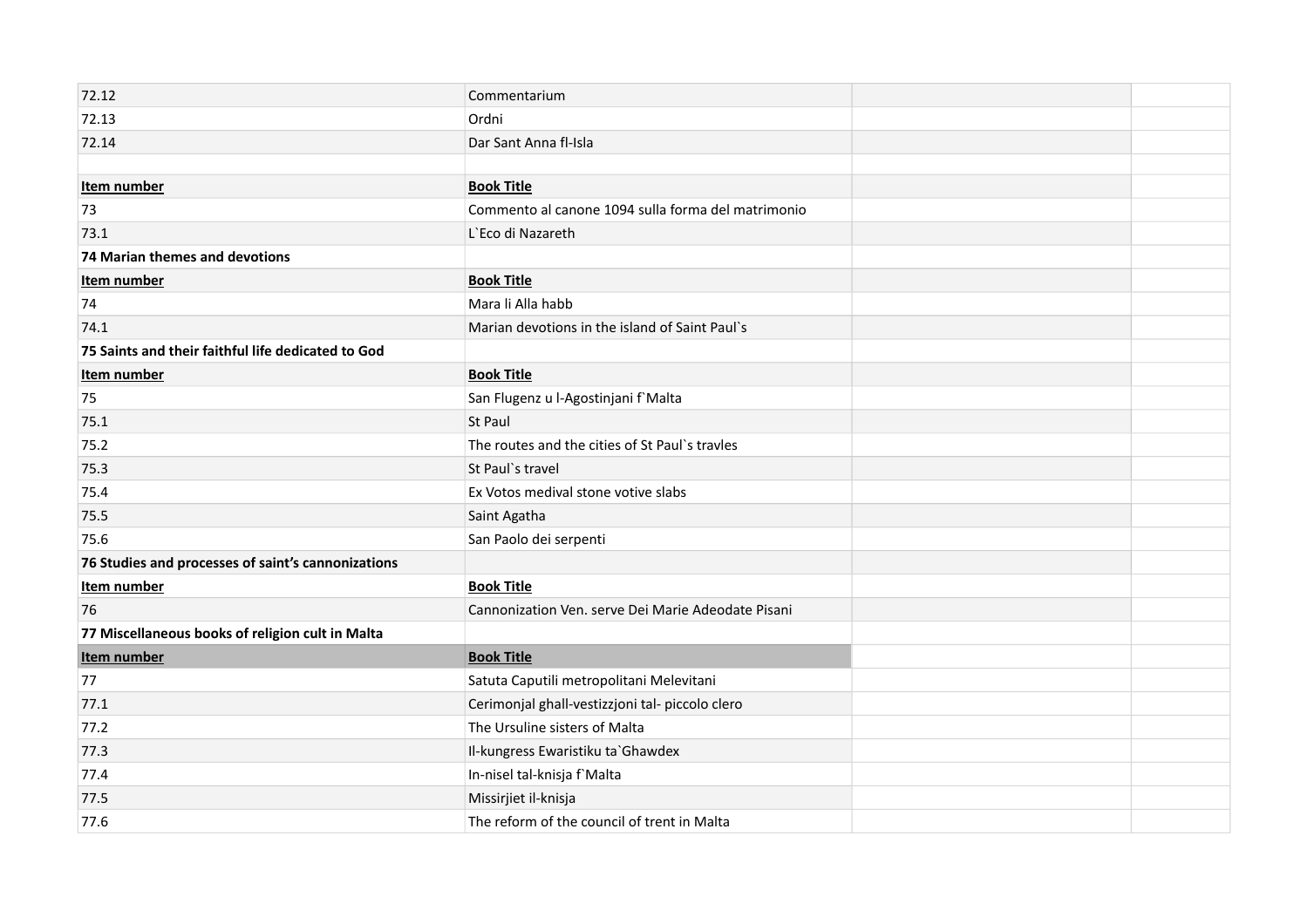| 77.7                                                       | Id-devozzjonijiet lejn il-qaddisin u r-relikwi taghhom                           |  |
|------------------------------------------------------------|----------------------------------------------------------------------------------|--|
| 77.8                                                       | L-ewwel ittra pastorali ta` Mons<br>Mikiel Gonzi arcisqof ta` Malta              |  |
| 77.9                                                       | Il-Gimgha l-kbira tal-Belt                                                       |  |
| 77.10                                                      | The seminary of Malta and the ecclesiastical<br>benefices of the Maltese islands |  |
| 77.11                                                      | Siciliensis provinciae                                                           |  |
| 77.12                                                      | Who is the priest                                                                |  |
| Num 80-85 Inquisition (Various aspects of inquisition era) |                                                                                  |  |
| Item number                                                | <b>Book Title</b>                                                                |  |
| 80                                                         | Storja ta`L-inkizizzjoni ta`Malta vol1                                           |  |
| 80.1                                                       | Storja ta`L-inkizizzjoni ta` Malta vol 2                                         |  |
| 80.2                                                       | Storja ta` L-inkzizzjoni ta` Malta vol3                                          |  |
| 80.3                                                       | Maltin u l-inkizizzjoni f'nofs is-Seklu Sbatax                                   |  |
| 80.4                                                       | A trail of an inquisitor of Malta                                                |  |
| 80.5                                                       | The inquisitor of Malta                                                          |  |
| 80.6                                                       | L-inquisizione di Malta                                                          |  |
| 80.7                                                       | The tribunal of the inquisition in Malta                                         |  |
| Item number                                                | <b>Book Title</b>                                                                |  |
| 81                                                         | Society and the inquisition in early modern Malta                                |  |
| 81.1                                                       | The roman inquisition in enlightened Malta                                       |  |
| 81.2                                                       | The tribunal of the inquisition in Malta                                         |  |
| 81.3                                                       | The tribunal of the inquisition in Malta                                         |  |
| 81.4                                                       | Enlightenment and reform in Malta 1740-1798                                      |  |
| Item number                                                | <b>Book Title</b>                                                                |  |
| 82                                                         | Witchcraft, sorcery and the inquisition                                          |  |
| 82.1                                                       | Sex, magic and the periwinkle                                                    |  |
| Item number                                                | <b>Book Title</b>                                                                |  |
| 83                                                         | The prison experience at the inquisitor's palace                                 |  |
| 83.1                                                       | The inquisitors palace and other places                                          |  |
| 83.2                                                       | The inquisitors palace and other places                                          |  |
| 83.3                                                       | The inquisitors palace ant other places                                          |  |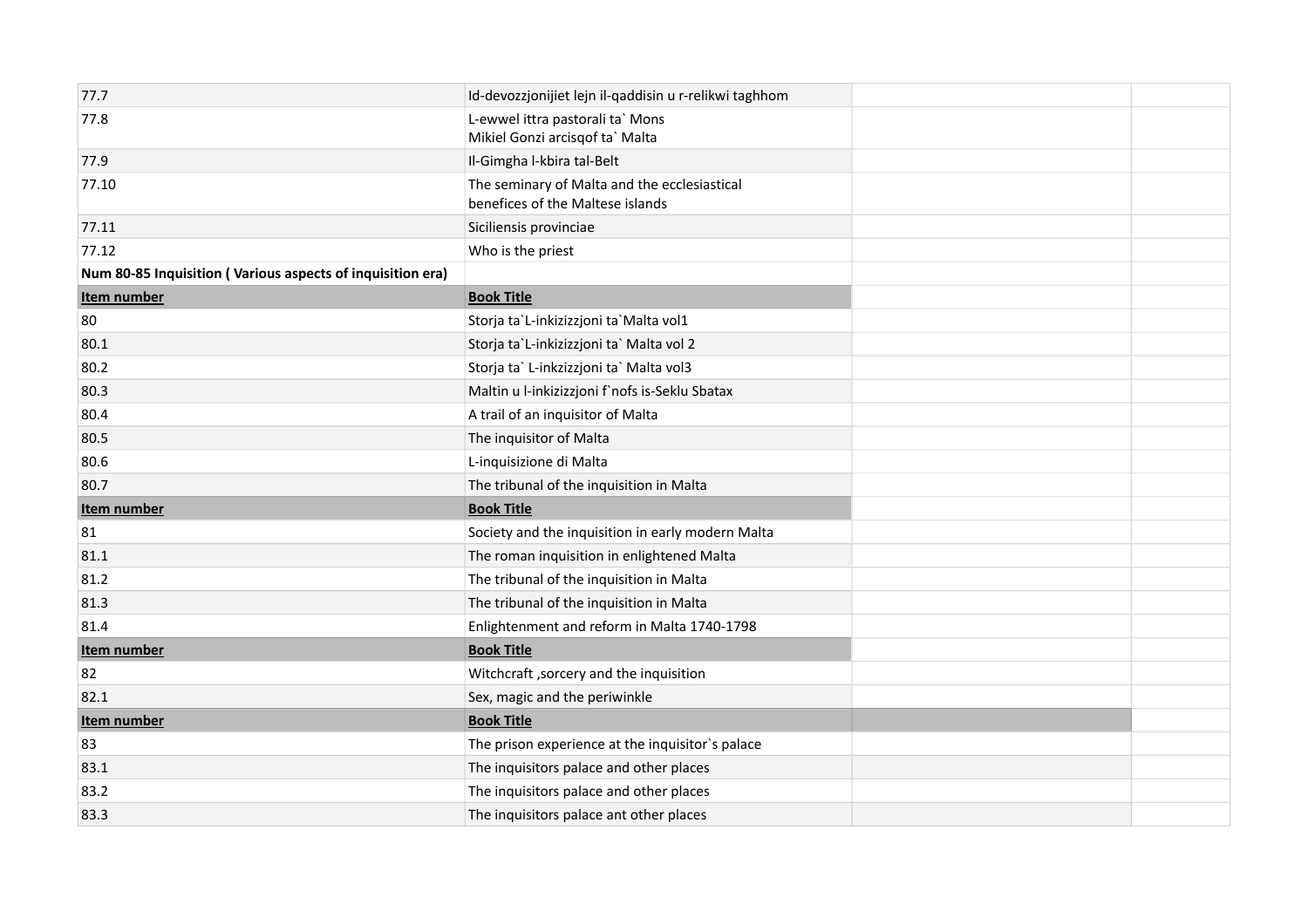| Item number                    | <b>Book Title</b>                                                          |
|--------------------------------|----------------------------------------------------------------------------|
| 84                             | A true account of the great trials and cruel sufferings                    |
| 84.1                           | Ecclesiastical immunity and the<br>powers of the inquisitor in Malta       |
| Num 85-90 Music                |                                                                            |
| 85 History of Maltese music    |                                                                            |
| Item number                    | <b>Book Title</b>                                                          |
| 85                             | Grajja tal - muzika f`Malta u Ghawdex                                      |
| 85.1                           | Grajja tal-muzika f`Malta u Ghawdex                                        |
| 85.2                           | De musica Melitensi                                                        |
| 85.3                           | Il-Muzika ta' Malta sa l-ahhar tas-seklu tmintax                           |
| 85.4                           | Il-Muzika ta' Malta fis-sekli dsatax u ghoxrin                             |
| 86 Refers to Maltese composers |                                                                            |
| Item number                    | <b>Book Title</b>                                                          |
| 86                             | Muzicisti kompozituri Maltin                                               |
| 86.1                           | Muzicisti kompozituri Maltin                                               |
| 86.2                           | The Nani Collection (Catalogue)                                            |
| 86.3                           | Nicolo Isouard                                                             |
| 86.4                           | Nicolo Isouard de Malte                                                    |
| 86.5                           | Nicolo Isouard (1773-1818)<br>Liturgical works for St. John's 2nd Dec 2011 |
| 86.5                           | The Vella composers                                                        |
| 86.6                           | The Vella composers                                                        |
| 86.7                           | The Vella composers                                                        |
| 86.8                           | Carmelo Pace                                                               |
| 86.9                           | Carmelo Pace                                                               |
| 86.10                          | Carmelo Pace                                                               |
| 86.11                          | Carmelo Pace                                                               |
| 86.12                          | The music of Charles Camilleri                                             |
| 86.13                          | Mill-kompozizzjonijiet ta`Guzeppi Caruana                                  |
| 86.14                          | Grand Concert on the occasion of<br>Carmelo Pace birth centenary           |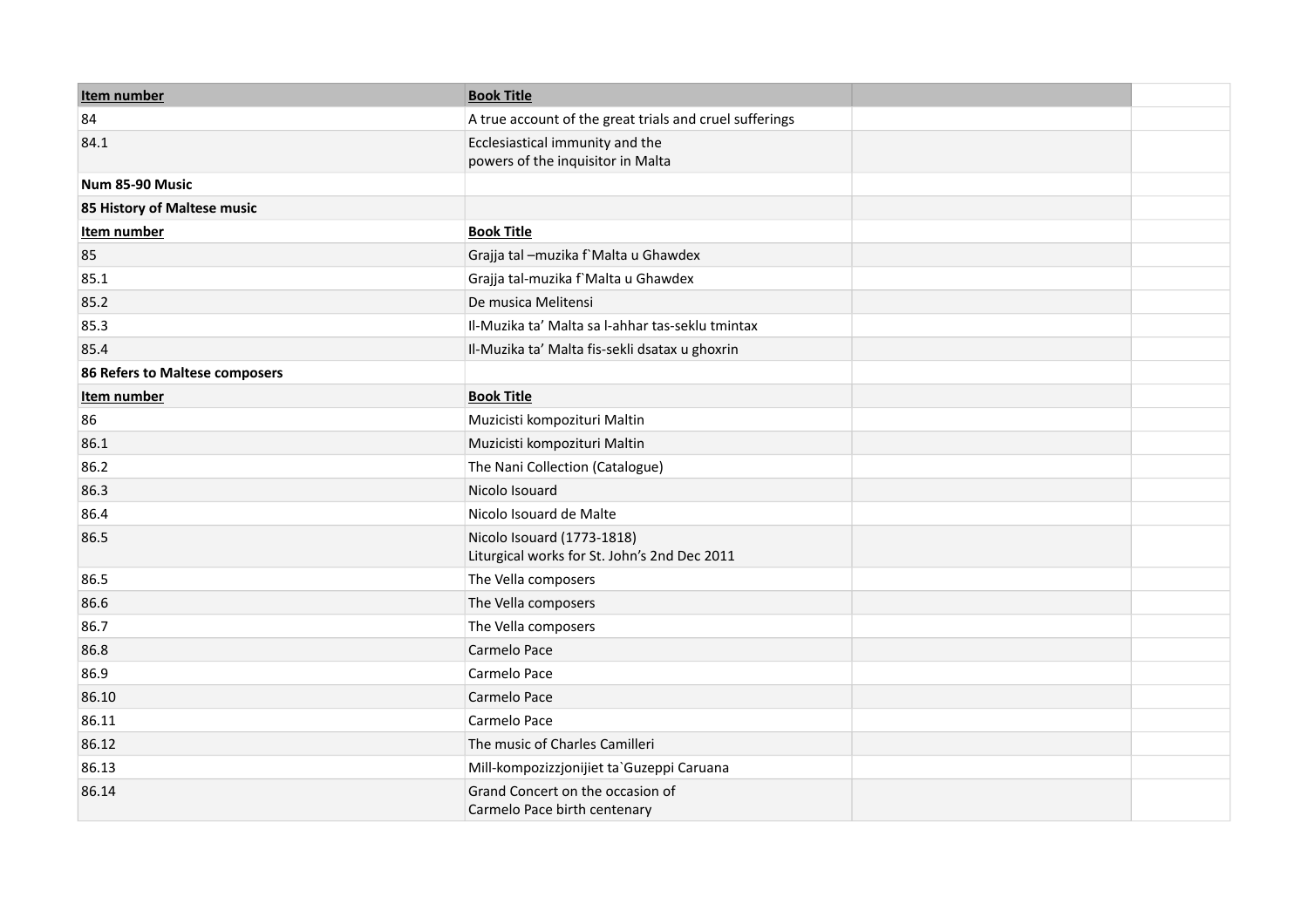| 86.15                                                        | The Nani Composers (XVIII- XX cent.):<br>A historical assessment and a catalogue of their works                                            |    |
|--------------------------------------------------------------|--------------------------------------------------------------------------------------------------------------------------------------------|----|
| 87 Symphonies, sacred music and various compositions         |                                                                                                                                            |    |
| Item number                                                  | <b>Book Title</b>                                                                                                                          |    |
| 87                                                           | Italian and Maltese music                                                                                                                  |    |
| 87.1                                                         | Italian and Maltese music                                                                                                                  |    |
| 87.2                                                         | Italian and Maltese music                                                                                                                  |    |
| 87.3                                                         | Stampe musicali Italiane alla Catedrale di Malta                                                                                           |    |
| 87.4                                                         | Musica e musicisti alla Catedrale di Malta                                                                                                 |    |
| 87.5                                                         | Francesco Azzopardi                                                                                                                        |    |
| 87.6                                                         | The L'isle Adam illuminated manuscripts                                                                                                    |    |
| 87.7                                                         | International children's choir festival                                                                                                    |    |
| 87.8                                                         | Musca sacra a Malta                                                                                                                        |    |
| 87.9                                                         | Musica sacra a Malta                                                                                                                       |    |
| 87.10                                                        | <b>Stabat Mater</b>                                                                                                                        |    |
| 87.11                                                        | Kungress nazzjonali18-19 ta` April 1991: Oqsma<br>tal-kultura Maltija Il- Kattidral ta` L-Imdina :<br>Kappella Muzikali u Arkivju Muzikali |    |
| 87.12                                                        | Enrico Rdesca Musica Sacra                                                                                                                 |    |
| 88 Local band clubs, schools of music and music institutions |                                                                                                                                            |    |
| Item number                                                  | <b>Book Title</b>                                                                                                                          |    |
| 88                                                           | The Manoel theatre a short history                                                                                                         |    |
| 88.1                                                         | Grajja ta` baned f`Malta u Ghawdex                                                                                                         |    |
| 88.2                                                         | Grajja ta` baned f` Malta u Ghawdex                                                                                                        | /A |
|                                                              |                                                                                                                                            |    |
|                                                              |                                                                                                                                            |    |
|                                                              |                                                                                                                                            |    |
|                                                              |                                                                                                                                            |    |
|                                                              | <b>Melitensia - Cabinet H</b>                                                                                                              |    |
|                                                              |                                                                                                                                            |    |
|                                                              |                                                                                                                                            |    |
|                                                              |                                                                                                                                            |    |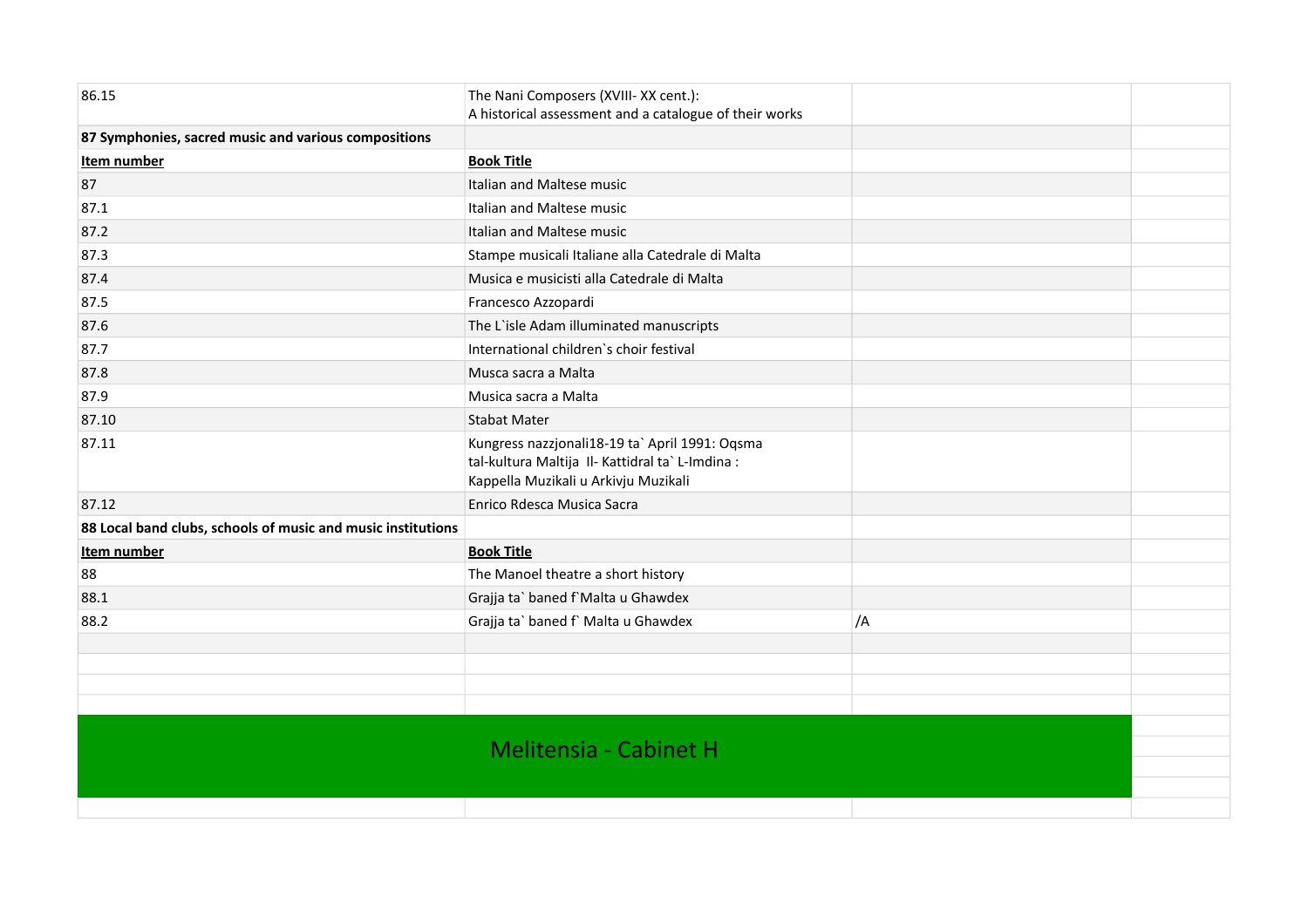| <b>BOOK TITLE</b>                                                                           | <b>AUTHOR</b>                                       | <b>COMMENTS</b>        | <b>DATE OF</b><br><b>PUBLICATION</b> |
|---------------------------------------------------------------------------------------------|-----------------------------------------------------|------------------------|--------------------------------------|
| ANCIENT NEAR EASTERN STUDIES, PUNIC ANTIQUITIES<br>OF MALTA AND OTHER ANCIENT ARTIFACTS     |                                                     |                        |                                      |
| HELD IN ECCLESIASTIC AND PRIVATE COLECTIONS                                                 | CLAUDIA SAGONA                                      |                        | 2003                                 |
| MALTA PREHISTORY AND TEMPLES                                                                | DAVID TRUMP                                         |                        | 2002                                 |
| MALTA PHOENICIAN, PUNIC AND ROMAN                                                           | <b>ANTHONY BONANNO</b>                              |                        | 2005                                 |
| <b>MALTA MEDIEVAL MILLENIUM</b>                                                             | <b>CHARLES DALLI</b>                                |                        | 2006                                 |
| MALTA THE ORDER OF ST JOHN                                                                  | <b>THOMAS FRELLER</b>                               |                        | 2010                                 |
| MALTA SOTTERRANEA, STUDIES OF<br>ITS EARLY CHRISTIAN AND JEWISH SEPULCHRAL ART              | ERICH BECKER,<br><b>CATHERINE FENECH TRANS.</b>     |                        | 2009                                 |
| ROMAN AND BYZANTINE MALTA                                                                   | <b>BRUNELLA BRUNO</b>                               |                        | 2009                                 |
| PAESAGGI ARCHEOLOGICI DELLA SICILIA SUD-ORIENTALE                                           | FRANCESCA BUSCEMI,<br>FRANCESCO TOMASELLO EDS.      | <b>PROGETTO KASA 1</b> | 1990                                 |
| MALTA IN THEHYBLEANS HYBLEANS IN MALTA                                                      | ANTHONY BONANNO, PIETRO MILITELLO EDS.              | <b>PROGETTO KASA 2</b> | 2008                                 |
| LA SICILIA E L'ARCHPELAGO MALTESE NELL'ETA DEL BRONZO                                       | <b>DAVIDE TANASI</b>                                | <b>PROGETTO KASA 3</b> | 2008                                 |
| L'ATENE ANTICA DI SEBASTIANO ITTAR UN<br>ARCHITETTO DI LORD ELGIN TRA SICILIA E MALTA       | <b>FRANCESCA BUSCEMI</b>                            | <b>PROGETTO KASA 4</b> | 2008                                 |
| RITRATTI IN SICILIA E A MALTA                                                               | PAOLO MILITELLO                                     | <b>PROGETTO KASA 5</b> | 2008                                 |
| SCICLI ARCHEOLOGIJA E TERRITORIO                                                            | PIETRO MILITELLO                                    | PROGETTO KASA 6        | 2008                                 |
| INTERCONNECTIONS IN THE CENTRAL MEDITERRANEAN:<br>THE MALTESE ISLANDS AND SICILY IN HISTORY | ANTHONY BONANNO,<br>PIETRO MILITELLO EDS.           | <b>PROGETTO KASA 7</b> | 2008                                 |
| IL PAESAGGIO DELLA STORIA                                                                   | <b>MELANIA NUCIFORA</b>                             | <b>PROGETTO KASA 8</b> | 2008                                 |
| GLI IPOGEI DI WIGNACOURT A RABAT                                                            | <b>VITTORIO RIZZONE E</b><br>FEDERICA SABATINI EDS. | PROGETTO KASA 9        | 2008                                 |
| PRESENTAZIONE DEL PROGETTO                                                                  |                                                     | <b>PROGETTO KASA</b>   | 2008                                 |
| <b>TESTIMONIANZE ARCHEOLOGICHE</b><br>DELLA TRADIZZIONE PAOLINA A MALTA                     | MICHELANGELO CAGIANO DE AZEVEDO                     |                        | 1966                                 |
| <b>MELITA CLASSICA</b>                                                                      | FRA ALAN JOSEPH ADAMI ED.                           | VOL <sub>1</sub>       | 2014                                 |
| <b>MELITA CLASSICA</b>                                                                      | <b>VICTOR BONNICI ED.</b>                           | VOL <sub>2</sub>       | 2015                                 |
| <b>MELITA CLASSICA</b>                                                                      | VICTOR BONNICI ED.                                  | VOL <sub>3</sub>       | 2016                                 |
| <b>MELITA CLASSICA</b>                                                                      | <b>JURGEN GATT ED.</b>                              | VOL <sub>4</sub>       | 2017                                 |
| <b>MELITA CLASSICA</b>                                                                      | <b>JURGEN GATT ED.</b>                              | VOL <sub>6</sub>       | 2019                                 |
| JOURNAL OF MEDITERRANEAN STUDIES                                                            | MIICHELIN GARRY ED.                                 | VOL <sub>6</sub>       | 1996                                 |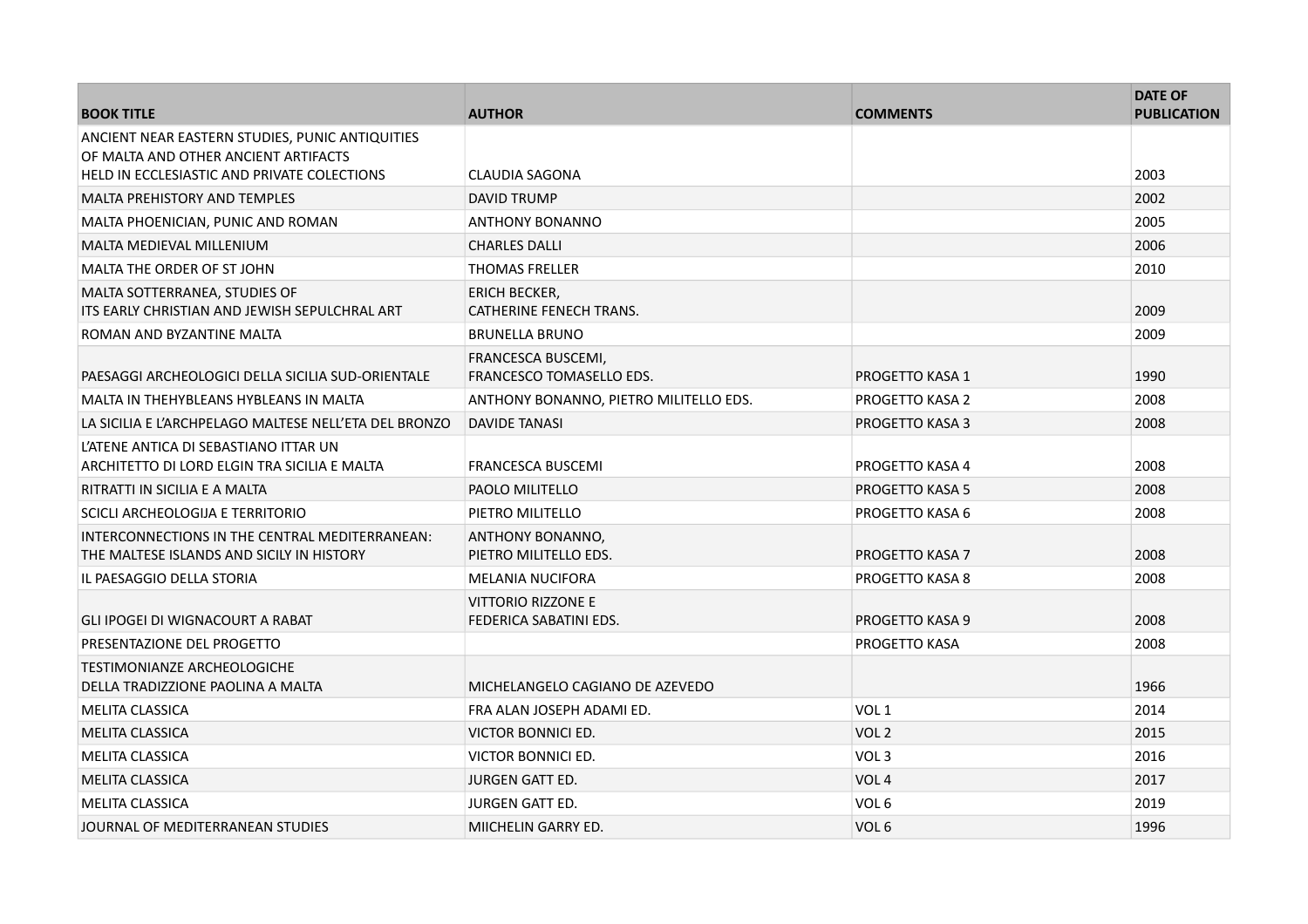| JOURNAL OF MEDITERRANEAN STUDIES                                                            | LISA HOPKINS ED.                       | <b>VOL 25</b>     | 2016 |
|---------------------------------------------------------------------------------------------|----------------------------------------|-------------------|------|
| <b>MALTA ARCHEOLOGICAL REVIEW</b>                                                           | NICHOLAS VELLA ED.                     | <b>ISSUE 10</b>   | 2010 |
| UN ACHEOLOGO ITALIANO A MALTA LUIGI MARIA UGOLINI                                           | NICHOLAS VELLA                         |                   | 2005 |
| MALTA ORIGINS OF MEDITERRANEAN CIVILISATION                                                 | LUIGI MARIA UGOLINI,<br>NICHOLAS VELLA |                   | 2012 |
| <b>ESSAYS ON ARCHEOLOGY AND</b><br>ANCIENT HISTORY OF THE MALTESE ISALNDS                   | <b>MARIO BUHAGIAR</b>                  |                   | 2014 |
| A MALTESE ODYSSEY                                                                           | LINO BUGEJJA                           |                   | 2016 |
| MALTA AND WATER 900-1900                                                                    | KIETH BUHAGIAR                         |                   | 2016 |
| THE DEVELOPMENT OF DOMESTIC SPACE IN THE MALTESE<br><b>ISLANDS</b>                          | <b>GEORGE SAID ZAMMIT</b>              | 2 COPIES          | 2016 |
| <b>MONDION</b>                                                                              | <b>DENNIS DE LUCCA</b>                 |                   | 2003 |
| <b>MALTESE ARCHITECTURE 1900-1970</b>                                                       | <b>MARK MUSCAT</b>                     |                   | 2016 |
| GIORGIO PULLUCINO 1779-1851 ARCHITECT AND PAINTER                                           | JOHN AZZOPARDI                         | 2 COPIES          | 1989 |
| WILLIAM SCAMP 1801-1872 AN<br>ARCHITECT OF THE BRITISH ADMIRALITY IN MALTA                  | <b>CONRAD THAKE</b>                    |                   | 2011 |
| FRANCESCO BUON AMICI, PAINTER, ARCHITECT<br>AND MILITARY ENGINEER IN 17TH C MALTA AND ITALY | DENNIS DE LUCCA                        |                   | 2006 |
| JOURNAL OF BAROQUE STUDIES                                                                  | FRANS CIAPPARA ED.                     | <b>NO 2 VOL 1</b> | 2014 |
| JOURNAL OF BAROQUE STUDIES                                                                  | <b>FRANS CIAPPARA ED.</b>              | <b>NO 4 VOL 1</b> | 2016 |
| JOURNAL OF BAROQUE STUDIES                                                                  | FRANS CIAPPARA ED.                     | <b>NO 1 VOL 2</b> | 2017 |
| <b>MALTA THE BAROQUE ISLAND</b>                                                             | <b>CONRAD THAKE</b>                    |                   | 2003 |
| <b>GIOVANNI BATTISTA VERTOVA</b>                                                            | <b>DENNIS DE LUCCA</b>                 |                   | 2001 |
| EUROPEAN PAINTINGS IN THE CAUCHI COLLECTION                                                 | <b>JOHN SPIKE</b>                      |                   | 1994 |
| DR VICTOR CAPTUR MEMORIAL LECTURES                                                          | <b>JOHN AZZOPARDI</b>                  |                   | 1998 |
| THIRD OF A CENTURY MALTESE ART                                                              | <b>FRANCOIS TEMPRA</b>                 |                   | 2010 |
| CARAVAGGIO E IL SUO TEMPO                                                                   | <b>VITTORIO SGARBI</b>                 |                   | 2016 |
| VINCE APAP, WORKS FROM THE NATIONAL COLLECTION                                              | <b>VINCE APAP</b>                      |                   | 2011 |
| INTRECCI PREZIOSI, ARTI DECORATIVE SICILIANE A MALTA<br>1565-1798                           | ROBERTA CRUCIATA                       |                   | 2016 |
| TREASURES OF GOZO IN THE NATIONAL LIBRARY OF MALTA                                          | <b>MAROMA CAMILLERI</b>                |                   | 2009 |
| THE METROPOLITAN CATHEDRAL MDINA                                                            | ALOYSIUS DEGUARA                       |                   | 2008 |
| DRAWINGS BY ANTOINE DE FAVRAY 1706-1719                                                     | THERESA VELLA ED.                      |                   | 1998 |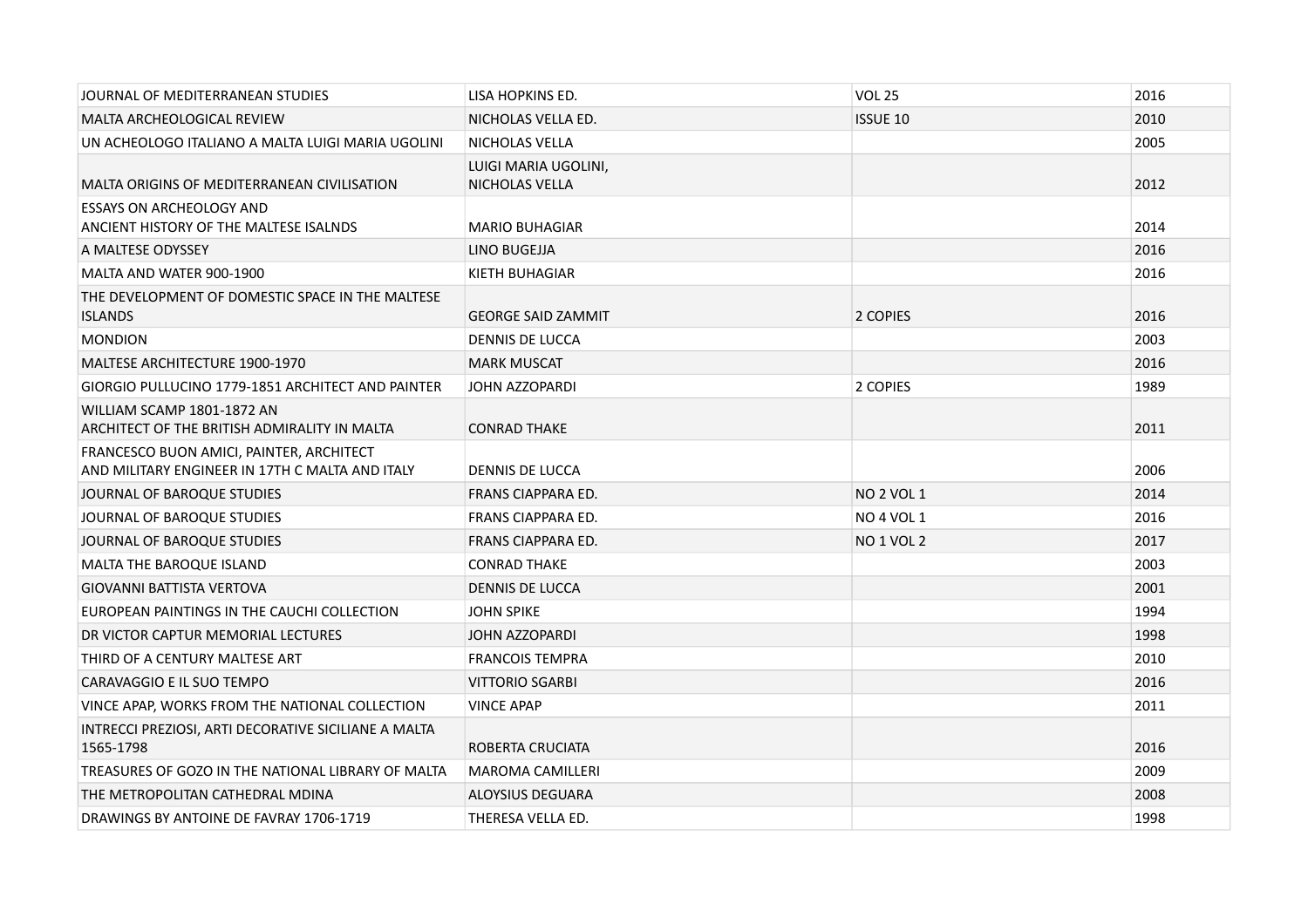| <b>ANTONIO SCORTINO</b>                                                        | <b>GUISEPPE SCHEMBRI BONACI</b>                 |                               | 2012 |
|--------------------------------------------------------------------------------|-------------------------------------------------|-------------------------------|------|
| THE ART OF THE MEDAL                                                           | <b>CHARLES CINI</b>                             |                               | 1993 |
| CATHEDRAL AND DEOCESAN MUSEUMS,<br><b>CROSSROADS OF FAITH AND CULTURE</b>      | <b>VARIOUS</b>                                  | <b>CONFERENCE PROCEEDINGS</b> | 1995 |
| ARCHIVIUM CATHEDRALIS MELITAE FONS HISTORIAE                                   | <b>JOHN AZZOPARDI</b>                           |                               | 2018 |
| MATTIA PRETI, A GUIDE TO HIS PAINTINGS<br>IN THE CHURCHES OF MALTA AND GOZO    | <b>GUISEPPE MANTELLA,</b><br><b>SANTE GUIDO</b> |                               | 2015 |
| THE MDINA CATHEDRAL BIENNALE                                                   | <b>GUISEPPE SCHEMBRI BONACI</b>                 |                               | 2016 |
| ST PAULS GROTTO AND THE PAULINE CULT 1600-1624                                 | JOHN AZZOPARDI                                  |                               | 2006 |
| MATTIA PRETI, TRUIMPHANT MANNER                                                | KIETH SCIBERRAS                                 |                               | 2012 |
| MATTIA PRETI, BEYOND THE SELF PORTRAIT                                         | SANDRO DEBONO,<br><b>GUISEPPE VALENTINO</b>     |                               | 2013 |
| THE CONVENTUAL CHURCH OF THE KNIGHTS OF MALTA                                  | <b>CYNTHIA DE GIORGIO</b>                       |                               | 2016 |
| CARAVAGGIO TO MATTIA PRETI                                                     | KIETH SCIBERRAS                                 |                               | 2015 |
| CARAVAGGIO, ART, KNIGHTHOOD AND MALTA                                          | KEITH SCIBERRAS,<br>DAVID STONE                 |                               | 2006 |
| L'ISTATWI TITULARI U IS-SANTWARJI TAGHHOM                                      | <b>GUIDO LANFRACO</b>                           |                               | 1999 |
| GIOVANNI GIULIO CASSARINO<br>TRA MANIERISMO E NATURALISMO                      | <b>GUISEPPE FIACCOLA</b>                        |                               | 2017 |
| ART AND ARTISANS IN ST JOHNS AND<br>OTHER CHURCHES IN THE MALTESE ISLANDS      | JOHN DEBONO                                     |                               | 2005 |
| TRISTIA EX MELITOGAUDO REVISITED,<br>OBJECTIONS, CLARIFICATIONS, CONFIRMATIONS | <b>STANLEY FIORINI</b>                          |                               | 2010 |
| <b>STONES OF FAITH</b>                                                         | <b>CHARLES CASSAR</b>                           |                               | 2012 |
| AT HOME IN ART                                                                 | <b>CHARLENE VELLA</b>                           |                               | 2016 |
| LATE MEDIEVAL MALTA                                                            | <b>CHARLENE VELLA</b>                           |                               | 2013 |
| ROMAN BAROQUE SCULPTURE FOR THE KNIGHTS OF MALTA                               | <b>KEITH SCIBERRAS</b>                          |                               | 2012 |
| NOTARY FRANCESCO CATANIA AND HIS<br>COLLECTIONS AT THE WIGNACOURT MUSEUM       | <b>JOHN AZZOPARDI</b>                           |                               | 2013 |
| THE SCHRANZ ARTISTS                                                            | JOHN AZZOPARDI                                  |                               | 1987 |
| AN ENCYCLOPEDIA OF ARTISTS<br>WITH A MALTA CONNECTION                          | ALBERT GANADO,<br>ANTONIO ESPINOSA RODRIGUEZ    |                               | 2018 |
| THE GOZO CATHEDRAL,<br><b>ITS HISTORY AND TREASURES</b>                        | <b>JOE BEZZINA</b>                              |                               | 2017 |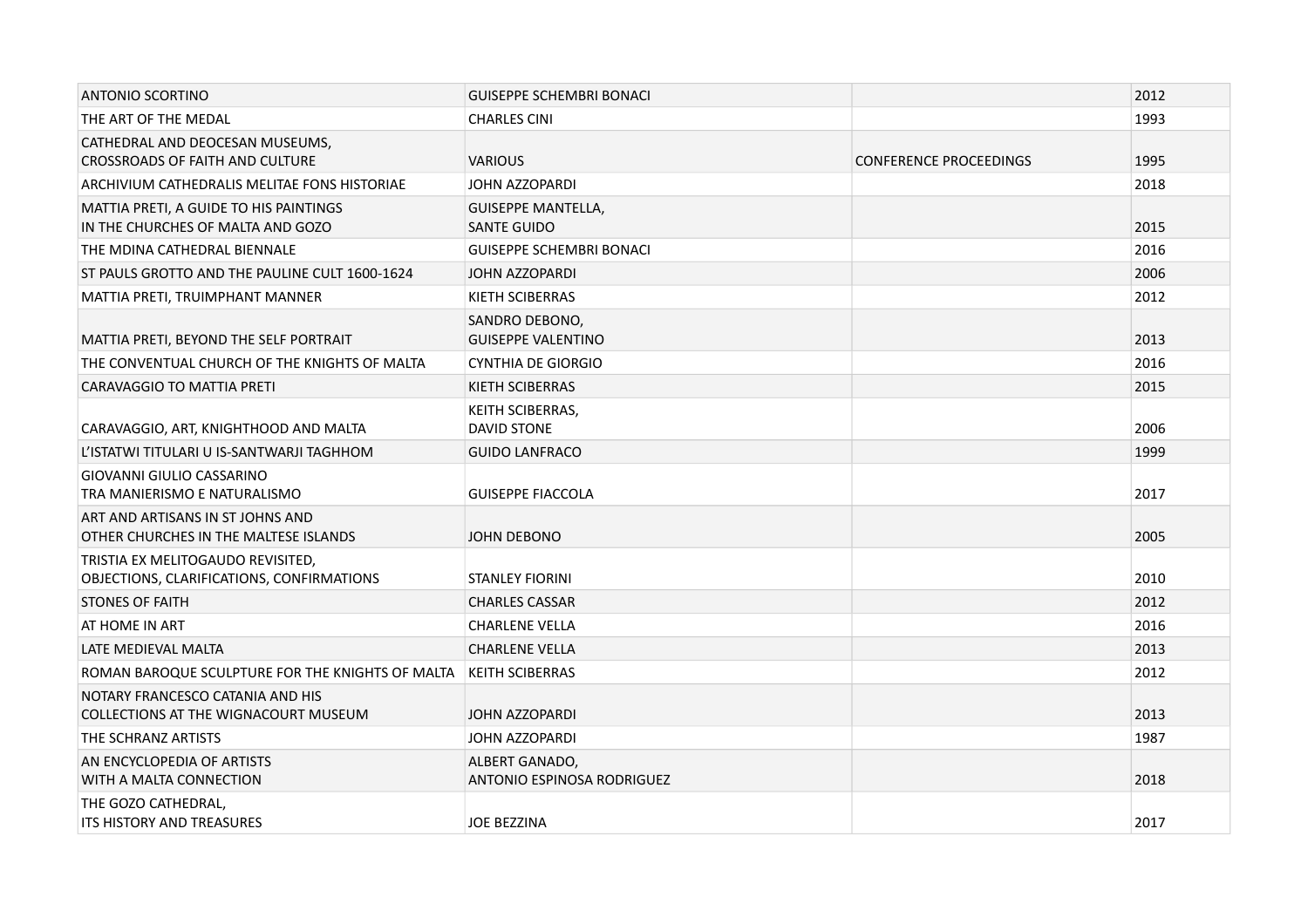| <b>IMAGES OF MALTA</b>                                                            | JEFFERY AQUILIN ROSS                                            |                                                                          | 1990           |
|-----------------------------------------------------------------------------------|-----------------------------------------------------------------|--------------------------------------------------------------------------|----------------|
| <b>TREASURES OF FAITH</b>                                                         | <b>EDGAR VELLA</b>                                              |                                                                          | 2016           |
| <b>GUISEPPE GALEA</b>                                                             | PAUL AND JOHN GALEA                                             |                                                                          | 2017           |
|                                                                                   | <b>CHARLES CINI,</b>                                            |                                                                          |                |
| MDINA, CITTA NOTABILE                                                             | <b>VINCE ZAMMIT</b>                                             |                                                                          | 2014           |
| <b>ANTHONY MAHONEY</b>                                                            | <b>BOV</b>                                                      | <b>EXHIBITION CATALOGUE</b>                                              | 2014           |
| <b>ANTHONY MAHONEY</b>                                                            | <b>BOV</b>                                                      | <b>EXHIBITION CATALOGUE</b>                                              | 2017           |
| THE WIGNACOURT MUSEUM                                                             | JOHN AZZOPARDI                                                  |                                                                          | 2016           |
| PAWLU GRECH VISUAL ARTIST                                                         | <b>EMMANUEL FIORENTINO</b>                                      |                                                                          | 2005           |
| MUSICISTI U KOMPOZITURI                                                           | <b>ROB MIFSUD BONNICI</b>                                       |                                                                          | 1951           |
| <b>BENIGNO ZERAFA AND THE</b><br>NEAPOLITAN GALLANT STYLE 1726-1804               | <b>FREDERICK AQUILINA</b>                                       |                                                                          | 2016           |
| MUSICA SACRA A MALTA                                                              | <b>FRANCO BRUNI</b>                                             |                                                                          | 1993           |
| THE VELLA COMPOSERS                                                               | <b>FRANCO BRUNI</b>                                             |                                                                          | 1997           |
| THE NANI COMPOSERS                                                                | JOHN AZZOPARDI,<br><b>FRANCO BRUNI,</b><br>JOSEPH VELLA BONDIN  |                                                                          | 2007           |
|                                                                                   |                                                                 |                                                                          |                |
| <b>ITALIAN AND MALTESE MUSIC IN THE</b><br>ARCHIVES OF THE CATHEDRAL MUSEUM MALTA | JOHN AZZOPARDI, MATTEO SANSONE                                  |                                                                          | 2001           |
| CARMELO PACE, A MALTESE COMPOSER                                                  | <b>MARCELLE DEGABRIELE</b>                                      |                                                                          | 1991           |
| <b>GREAT MALTESE COMPOSERS</b>                                                    | JOSEPH VELLA BONDIN                                             |                                                                          | 2016           |
| <b>END OF SHELF 2</b>                                                             |                                                                 |                                                                          |                |
| DOCUMENTARY SOURCES OF MALTESE HISTORY                                            | <b>STANLEY FIORINI</b>                                          | PART 1 NO 1-3, PART 2 NO 1-5,<br>PART 3 NO 2-3, PART 4 NO 2, PART 5 NO 1 | <b>VARIOUS</b> |
| AN ELIZABETHAN OTTOMAN CONSPIRACY                                                 | <b>ANDREW VELLA</b>                                             |                                                                          | 1972           |
| WILLIAM HARBORNE AND THE<br>TRADE WITH TURKEY 1578-1582                           | <b>SKILLITER</b>                                                |                                                                          | 1977           |
| GIORGIO SCALA AND THE MOORISH SLAVES                                              | <b>DIONYSIOUS AGUIS</b>                                         |                                                                          | 2013           |
| <b>HOSPITALLER MALTA AND THE</b><br>MEDITERRANEAN ECONOMY IN THE 16TH C           | JOAN ABELA                                                      |                                                                          | 2018           |
| THE ROMAN INQUISITION IN MALTA                                                    | <b>KENNETH CASSAR</b>                                           |                                                                          | 2014           |
| THE ROMAN INQUISITION IN MALTA AND ELSEWHERE                                      | <b>KENNETH CASSAR,</b><br>GODWIN VELLA,<br>MARGRET ABDILLA EDS. |                                                                          | 2014           |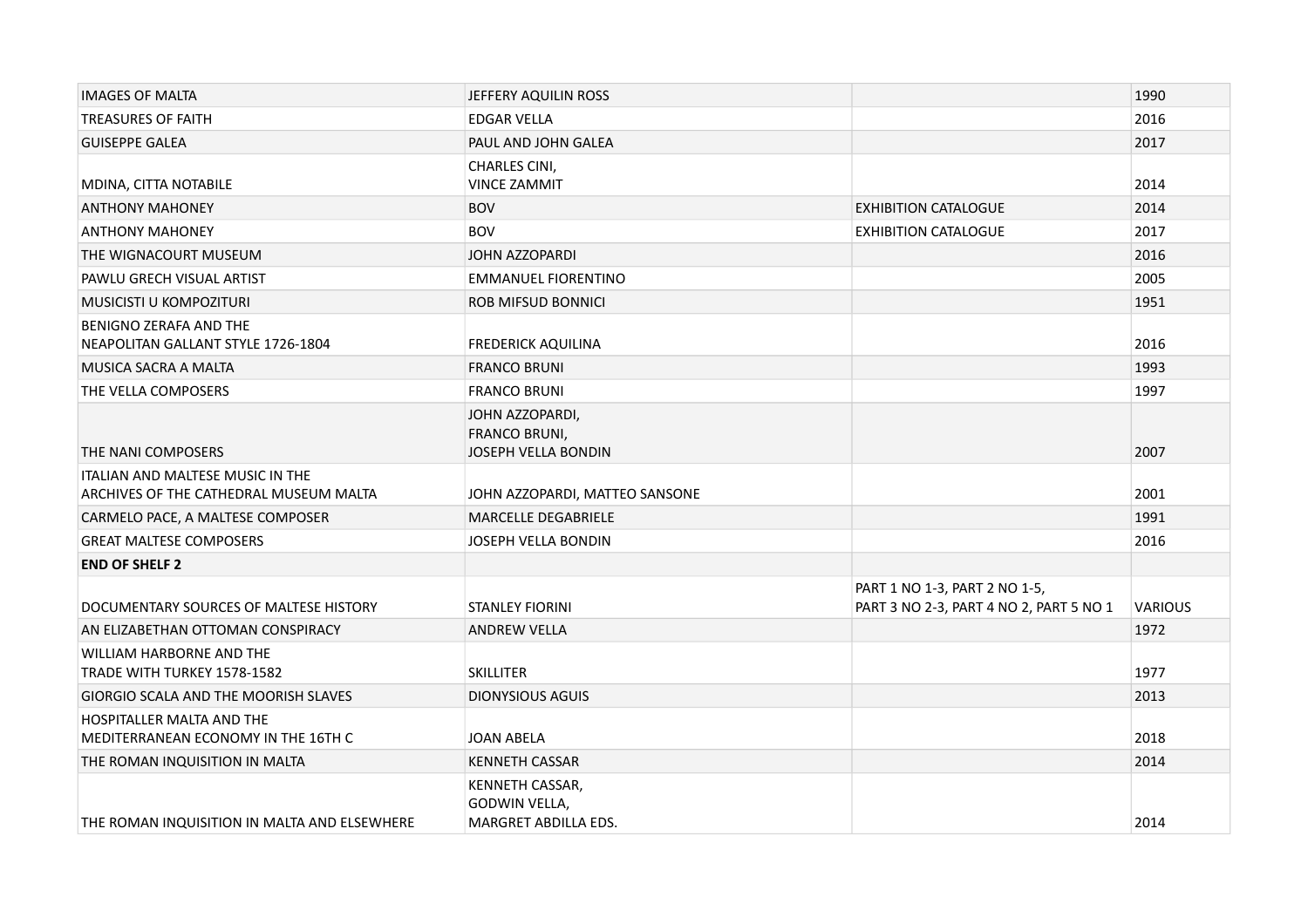| 1565 THE GREAT SIEGE EXHIBITION                                             | MANUEL MAGRO CONTI,<br><b>GODWIN VELLA</b>                      | <b>EXHIBITION CATALOGUE</b>   | 2015 |
|-----------------------------------------------------------------------------|-----------------------------------------------------------------|-------------------------------|------|
| ECCLESIASTICAL ARCHIVES IN MALTA,                                           | STANLEY FIORINI,                                                |                               |      |
| CROSSROAD OF CULTURE AND RELIGION                                           | WILLIAM ZAMMIT EDS.                                             | <b>CONFERENCE PROCEEDINGS</b> | 2018 |
| FORTRESS COLONY FINAL ACT                                                   | <b>JOSEPH PIROTTA</b>                                           |                               | 2001 |
| THE MALTESE ISLANDS AND THE SEA                                             | TIMMY GAMBIN ED.                                                |                               | 2015 |
| THE BAROQUE MIND                                                            | DENNIS DE LUCCA                                                 |                               | 2018 |
| CHURCH STATE REALTIONS IN MALTA,<br>GIOVANNI NICCOLO MUSCAT, 1735-1803      | <b>FRANS CIAPPARA</b>                                           |                               | 2018 |
| MIN FHOMM VASSALLI                                                          | DAVID AGUIS MUSCAT,<br><b>OLVIN VELLA</b>                       | 2 COPIES                      | 2014 |
| PARTY POLITICS IN A FORTRESS COLONY,<br>THE MALTESE EXPERIENCE              | <b>HENRY FRENDO</b>                                             |                               | 2013 |
| JOURNAL OF MALTESE STUDIES                                                  | GIOVANNI BONELLO,<br>ARNOLD CASSOLA,<br><b>BERNARD MICALLEF</b> | <b>VOL 29</b>                 | 2017 |
| <b>ENRICO DANDRIA</b>                                                       | <b>MAX FARRUGIA</b>                                             |                               | 2017 |
| IL-HAJJA MQANQLA TA MIKIEL GONZI                                            | LUIS CILIA                                                      |                               | 2017 |
| IL-FRANGISKANI MALTIN                                                       | <b>GEORGE AQUILINA</b>                                          |                               | 2011 |
| THE UNIONE CATTOLICA SAN GIUSEPPE                                           | <b>JOSEPH GRIMA</b>                                             |                               | 2013 |
| <b>GUARDIANS OF MEMORY</b>                                                  | <b>CHARLES FARRUGIA</b>                                         |                               | 2008 |
| DAILY LIFE IN 18TH C MALTA                                                  | ROBERT ATTARD,<br>ROMINA AZZOPARDI                              |                               | 2011 |
| COUNTRY FOLK, COSTUMES IN MALTA AND GOZO,<br><b>DESCRIPTION AN PATTERNS</b> | <b>CLAIRE BONAVIA</b>                                           |                               | 2012 |
| PEASANT COSTUMES, INSIGHTS INTO<br>RURAL LIFE AND SOCIETY                   | <b>KENNETH GAMBIN</b>                                           |                               | 2012 |
| ADEODATA PISANI, A MYSTIC NUN IN MALTA                                      | PETER SERRACINO INGLOTT                                         |                               | 2018 |
| THE WIGNACOURT PSALTER                                                      | MARTINA CARUANA,<br><b>BURKARD WERNER</b>                       |                               | 2018 |
| AN INVENTORY OF MANUSCRIPTS,<br><b>VOLUMES OF THE SPOILS</b>                | <b>JOSEPH GALEA</b>                                             |                               | 1988 |
| THE MANDATI DOCUMENTS AT<br>THE ARCHIVES OF MDINA CATHEDRAL                 | <b>STANLEY FIORINI</b>                                          |                               | 1992 |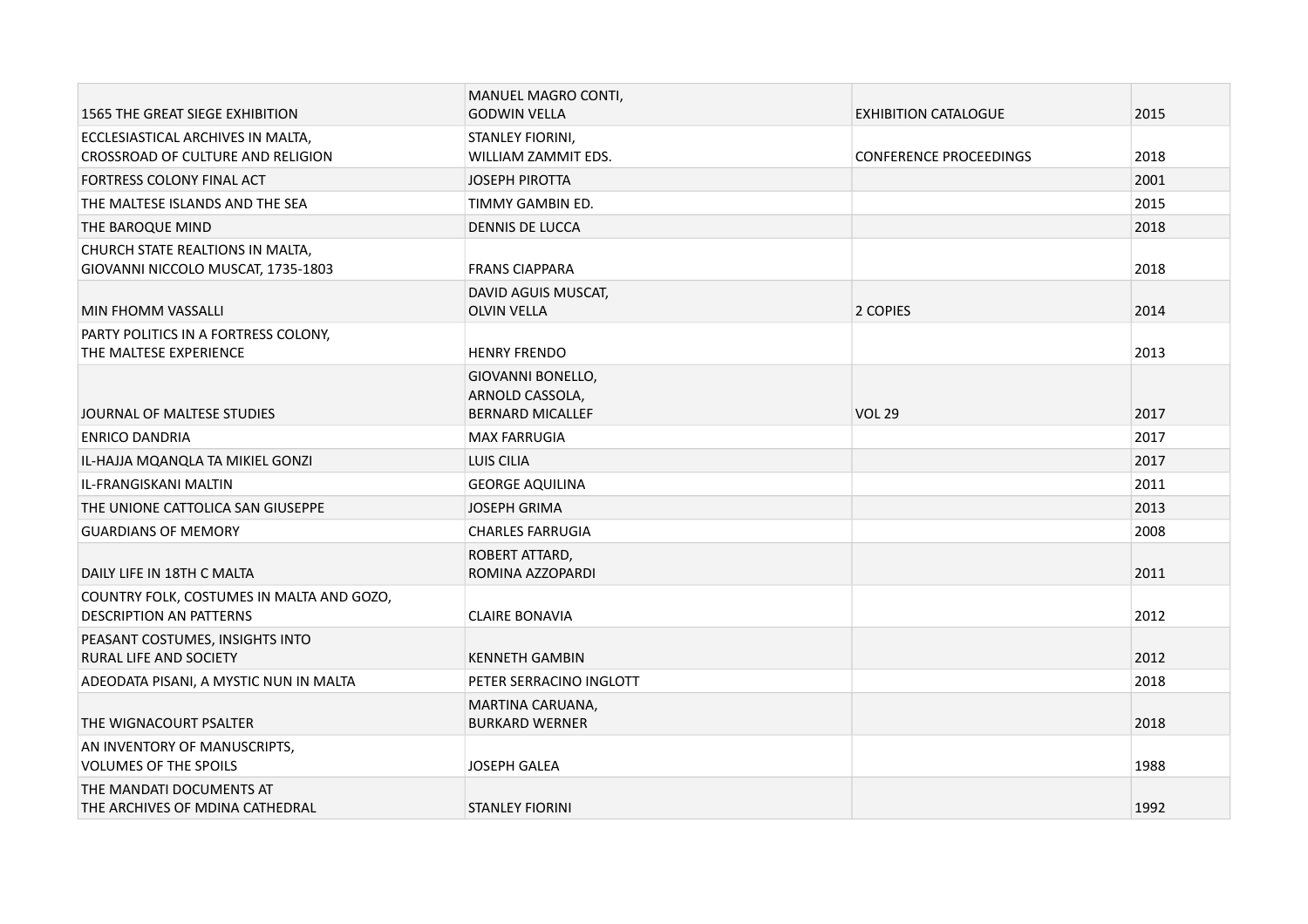| ARCHIVES OF THE CATHDRAL OF MALTA                                                    | <b>JOHN AZZOPARDI</b>                    | 2 COPIES                    | 1977 |
|--------------------------------------------------------------------------------------|------------------------------------------|-----------------------------|------|
| DE MAZARA A LUCERA, OS MUCULMANOS<br>NA SICILIA EM MALTA EN NA ITALIA 827-1300       | <b>THOMAS BONNICI</b>                    |                             | 2018 |
| THE MORTAR WRECK IN MELLIEHA BAY                                                     | <b>HONOR FROST</b>                       |                             | 1969 |
| DUN KARM POET OF MALTA                                                               | P GRECH                                  |                             | 1961 |
| THE BARONESS OF MALTA,<br>A ROMANCE OF THE EARLY 16TH C                              | J DE CONTI SANT MANDUCA                  |                             | 1965 |
| APS MDINA BIENNALE                                                                   | <b>GIUSEPPE SCHEMBRI BONACI</b>          | <b>EXHIBITION CATALOGUE</b> | 2017 |
| THE KNIHGTS HOSPITALLER                                                              | <b>HELEN NICHOLSON</b>                   |                             | 2017 |
| <b>OUTLINES OF MALTESE MEDICAL HISTORY</b>                                           | <b>CHARLES SAVONA VENTURA</b>            |                             | 1997 |
| SEALS OF MEDICINAL TERRA SIGILLATA MELITENSIS<br>AND PAULINE TRADITIONS IN MALTA     | <b>GEORGE ZAMMIT MEAMPLE</b>             |                             | 2010 |
| DE SOLDANIS AN 18TH C INTELLECTUAL                                                   | GODWIN VELLA, OLVIN VELLA                |                             | 2012 |
| CELEBRAZIO AMICITIAE                                                                 | <b>MAROMA CAMILLERI</b>                  |                             | 2006 |
| THE ISLAND OF MALTA AND THE ORDER OF ST JOHN                                         | ELENA SULTANA                            |                             | 2017 |
| THE PEOPLE OF THE NORTH                                                              | PAWLU CATANIA                            |                             | 2015 |
| KISSING THE GALLOWS, CULTURAL HISTORY OF CRIME,<br>TORTURE AND PUNISHMENT, 1600-1798 | WILLIAM ZAMMIT                           |                             | 2016 |
| TWO DEATH SENTENCES BY THE<br><b>INQUISITION TRIBUNAL OF MALTA 1639</b>              | <b>KENNETH GAMBIN</b>                    |                             | 2006 |
| KNIGHTS BUCCANEERS AND SUGARCANE,<br>THE CARRIBEAN COLONIES OF THE ORDER OF MALTA    | THOMAS FRELLER,<br>WILLIAM ZAMMIT        |                             | 2015 |
| PADRE OTTOMANO AND MALTA,<br>A STORY OF THE 1001 NIGHTS                              | THOMAS FRELLER,<br><b>DOLORES CAMPOI</b> |                             | 2006 |
| <b>MALTA AND THE GRAND TOUR</b>                                                      | <b>THOMAS FRELLER</b>                    |                             | 2009 |
| <b>GOZO AND THE GRAND TOUR</b>                                                       | <b>THOMAS FRELLER</b>                    |                             | 2017 |
| STORJA TA MALTA                                                                      | ANDREW P VELLA                           | VOL <sub>2</sub>            | 1979 |
| STORJA TA MALTA                                                                      | <b>HENRY FRENDO</b>                      | VOL <sub>3</sub>            | 2004 |
| <b>MAGICAL MINTOFF</b>                                                               | NATIONAL ARCHIVES                        | <b>EXHIBITION CATALOGUE</b> | 2016 |
| RAJT MALTA TINBIDEL                                                                  | <b>HERBERT GANADO</b>                    | VOL <sub>1</sub>            | 1977 |
| THE MALTESE MISSIONARY EXPERIENCE                                                    | <b>JOHN CARUANA</b>                      |                             | 2013 |
| <b>END OF THIRD SHELF</b>                                                            |                                          |                             |      |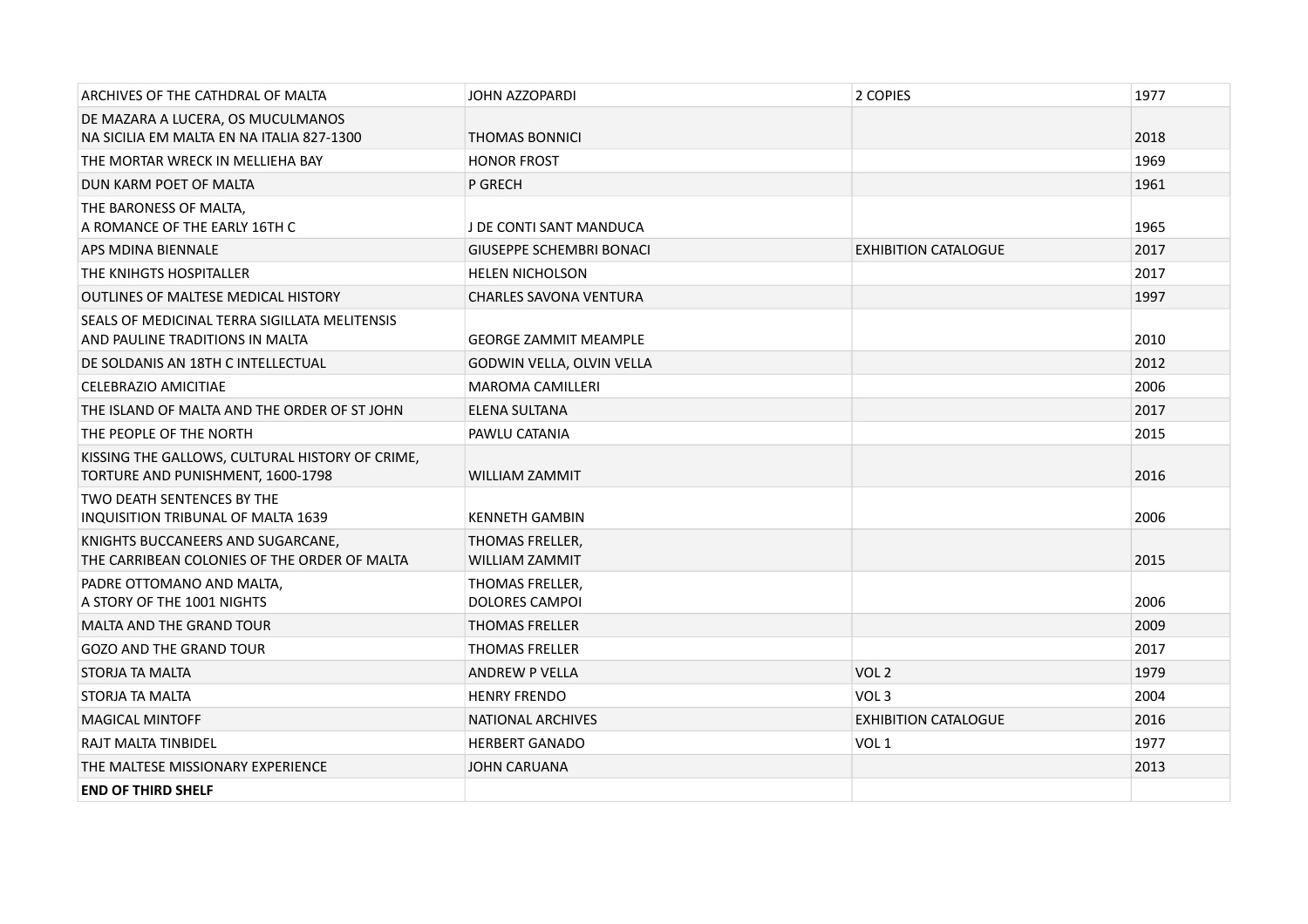| DOCUMENTS CONSULAIRES, LETTRES RECUES PAR LE<br>CHARGE D'AFFAIRES DU ROI A MALTE AU XVIII SIECLE | <b>ALAIN BLONDY</b>                                | <b>VOL 1-5</b>   | <b>VARIOUS</b>    |
|--------------------------------------------------------------------------------------------------|----------------------------------------------------|------------------|-------------------|
| KATALGU TAL-ARKIVJII TAL-KNISJA BASILICA KOLLEGJATA                                              |                                                    |                  |                   |
| TA SANTA ELENA IMPERATRICI TA BIRKIRKARA                                                         | <b>HORATIO VELLA</b>                               | <b>VOL 1-3</b>   | 2016              |
| ARCHIVIUM MELITENSEA BULLETINO                                                                   | <b>VARIOUS</b>                                     | <b>VOL 1-10</b>  | 1910-1936         |
| MELITEN BEATIFICATIONIS ET CANONIZATIONIS<br>SERVAE DEI MARIA ADEAODATAE PISANI                  | <b>VINCENTION VANNUTELLI</b>                       |                  | <b>MDCCCXCVII</b> |
| <b>ILWIEN IL-FESTI MALTIN</b>                                                                    | <b>ANDREW BORG</b>                                 | VOL <sub>7</sub> | 2017              |
| THE MALTESE FESTA                                                                                | <b>GODFREY FARRUGIA</b>                            |                  | 2016              |
| MALTESE HISTORY, WHAT FUTURE?                                                                    | ANNE WILLIAMS,<br>ROGER VELLA BONAVITA             |                  | 1974              |
| MALTA FROM THE HAUGE IN THE 18TH C                                                               | <b>ADRIAN STRICKLAND</b>                           |                  | 2005              |
| THE SOVREIGNTY OF THE MALTESE NATIONS                                                            | G VIGO                                             |                  | 1954              |
| <b>MALTE E MARSEILLE</b>                                                                         | <b>ALAIN BLONDY</b>                                |                  | 2013              |
| STORJA TA MALTA                                                                                  | <b>BRIAN BLOUET</b>                                |                  | 2017              |
| <b>GRAJJJIET LI MA NINSA QATT</b>                                                                | PHILLIP CALEJJA                                    | VOL <sub>1</sub> | ??                |
| VITTORIOSA, AN ANCIENT CITY OF CULTURE                                                           | LINO BUGEJA                                        |                  | 2014              |
| VALLETTA, PORTA REALE AND ENVIORNS                                                               | <b>MICHAEL ELLUL</b>                               |                  | 2013              |
| THREE HOMILYS ON ST PAULS SHIPWRECK IN MALTA                                                     | PETER SERRACINO INGLOTT                            |                  | 2002              |
| THE DIOCESAN SYNOD IN MALTA AS A PASTORAL EVENT                                                  | <b>JOSEPH GALEA CURMI</b>                          |                  | 2005              |
| IL-PROTOPAROCCA FALZA TA SAN-GORG F'GHAWDEX                                                      | <b>ANTON ATTARD</b>                                |                  | 2015              |
| RELIGJUZI AGOSTINJANI GHAWDXIN                                                                   | <b>SERAPHIN BORG</b>                               |                  | 1983              |
| PAWLUS SHIPWRECK                                                                                 | <b>MARK GATT</b>                                   |                  | 2009              |
| MIN OATEL IL-PATRI                                                                               | MARLENE MIFSUD CHIRKOPP,<br><b>MARK MONTEBELLO</b> |                  | 2016              |
| <b>STORJA SACRA</b>                                                                              | <b>G MUSCAT</b>                                    |                  | 1896              |
| <b>SCIENTIA ET RELIGIO</b>                                                                       | <b>JOHN AZZOPARDI</b>                              |                  | 2014              |
| MISERICORDIA IN ARCANA                                                                           | <b>JOSEPH FAVA</b>                                 |                  | 2016              |
| AGON, GABRA TA STUDJI DWAR L'SPORTS MATUL IZ-ZMIEN                                               | LINO BUGEJA                                        |                  | 2013              |
| OMITO DO CRISTIANISMO                                                                            | <b>THOMAS BONNICI</b>                              |                  | 2016              |
| THE LODGE OF ST JOHN AND ST PAUL, A HISTORY                                                      | <b>GEORGE POULIMENOS</b>                           |                  | 2015              |
| <b>MELTENSIUM MELITENSIOR</b>                                                                    | LORENZO TAKKELLA                                   |                  | 2008              |
| <b>PASTOR</b>                                                                                    | <b>VARIOUS</b>                                     |                  | 1974              |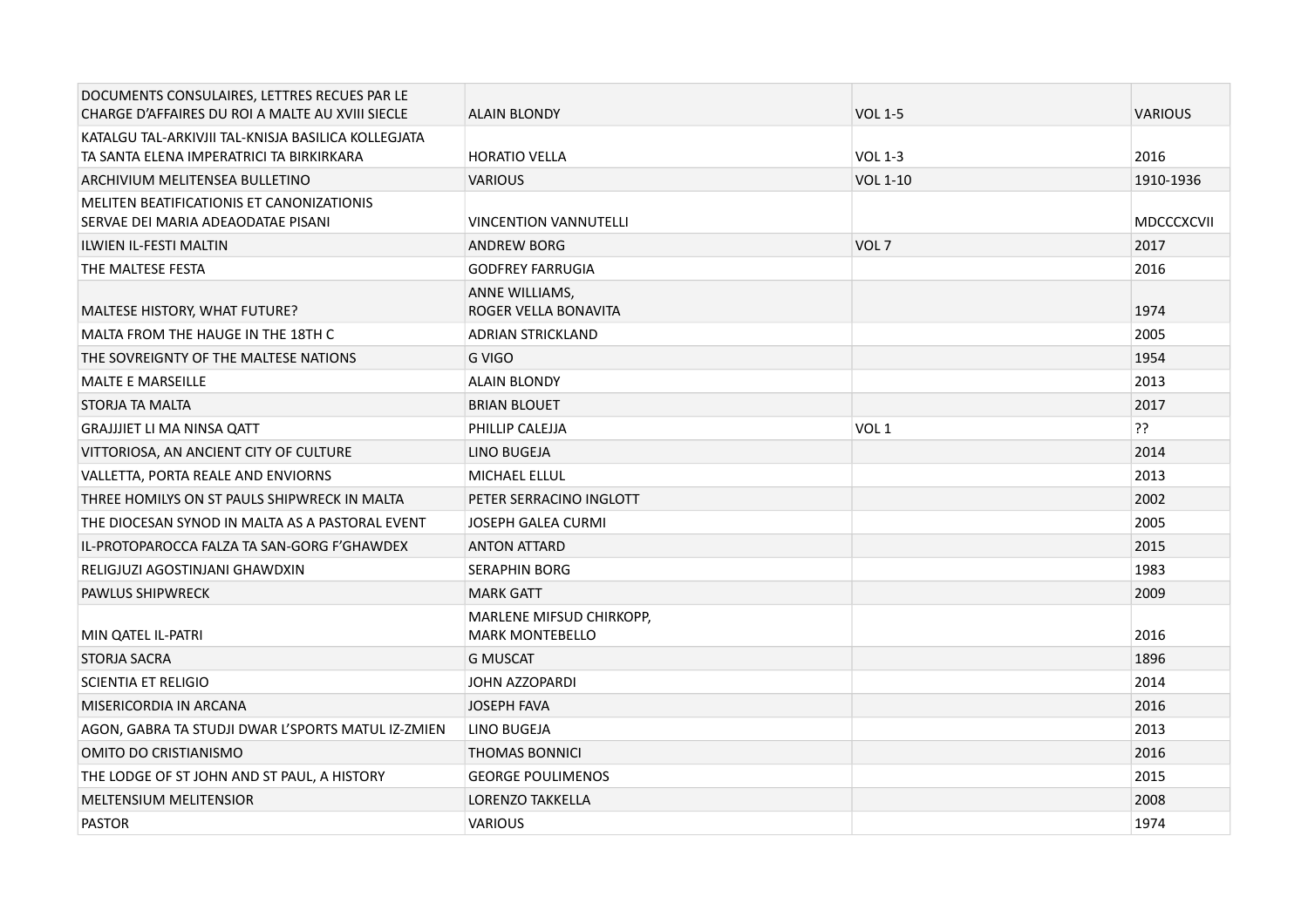| RESTORATION AND REHABILITATION OF HISTORIC                                            |                                                                  |                  |                  |
|---------------------------------------------------------------------------------------|------------------------------------------------------------------|------------------|------------------|
| FORTIFICATIONS OF MALTA AND GOZO, A VISUAL RECORD                                     | <b>MALTA GOV</b>                                                 |                  | 2013             |
| <b>MALTA STRUCTURE PLANS</b>                                                          | <b>MALTA GOV</b>                                                 |                  | 1990             |
| DISCOVER RABAT, HISTORIC TREASURES,                                                   |                                                                  |                  |                  |
| MYSTIC LEGENDS, AULTURE AND FOLKLORE                                                  | PAULINE DINGLI                                                   | <b>VOL 1-2</b>   | 2007             |
| TRIBUTE TO ALAIN BLONDY                                                               | JOHN AZZOPARDI,<br>DAVID RAPHAEL BUSUTTIL,<br>ALINA DARMANIN ED. |                  | 2017             |
| STORIE DI RESTAURI NELLA CHIESA CONVENTUALE<br>DI SAN GIOVANNI BATTISTA A LA VALLETTA | <b>SANTE GUIDO,</b><br><b>GIUSEPPE MANTELLA ED.</b>              |                  | 2008             |
| PAWLU GRECH THE VISUAL ARTIST                                                         | <b>EMMANUEL FIORENTION</b>                                       |                  | 2005             |
| <b>SICOLO ARABIC</b>                                                                  | <b>DIONISIUS AGIUS</b>                                           |                  | 1996             |
| AL-MASAQ ISLAM AND THE MEDITERRANEAN                                                  | <b>DIONISIUS AGIUS</b>                                           |                  |                  |
| AL-MASAQ ISLAM AND THE MEDITERRANEAN                                                  | <b>DIONISIUS AGIUS</b>                                           | VOL <sub>1</sub> | 2005             |
| AL-MASAQ ISLAM AND THE MEDITERRANEAN                                                  | <b>DIONISIUS AGIUS</b>                                           | VOL <sub>2</sub> | 2005             |
| AL-MASAQ ISLAM AND THE MEDITERRANEAN                                                  | <b>DIONISIUS AGIUS</b>                                           | VOL <sub>1</sub> | 2006             |
| AL-MASAQ ISLAM AND THE MEDITERRANEAN                                                  | <b>DIONISIUS AGIUS</b>                                           | VOL <sub>2</sub> | 2006             |
| AL-MASAQ ISLAM AND THE MEDITERRANEAN                                                  | <b>DIONISIUS AGIUS</b>                                           | VOL <sub>1</sub> | 2007             |
| <b>DISCORSI SACRI</b>                                                                 | <b>MONS LUIGI FARRUGIA</b>                                       |                  | 1927             |
| <b>VIRGINI SACTISSIMAE MARIAE</b>                                                     | JOAN BATT, SAMMUT                                                |                  | <b>DDD</b>       |
| BEATISSIME. VERGINI MARIAE                                                            | <b>SALVATORE VELLA</b>                                           |                  | <b>MDCCCLI</b>   |
| B. MARIE V.                                                                           |                                                                  |                  | <b>MDCCCLVI</b>  |
| PENTUITATE DISPUTATIO                                                                 | <b>PAULUS FARRUGIA</b>                                           |                  | <b>MDCCCLXIV</b> |
| PANEGIRICI E DISCORSI                                                                 | <b>CAN SALVATORE GRECH</b>                                       |                  | 1892             |
| <b>INSCRIPTIONUM LIBER</b>                                                            | ALOISII FARRUGIA                                                 |                  | <b>MCMXXX</b>    |
| CORRISPONDENZA AUTENTICA E COMPITA                                                    |                                                                  |                  | <b>MDCCCIX</b>   |
| LA PAROLA DI DIO E LA NATURA                                                          | <b>SALVATORE GRECH</b>                                           |                  | 1888             |
| CASUUM                                                                                | SAC PETRUM PAULUM BORG                                           |                  | 1922             |
| <b>INCRIPTIONUM LIBER V</b>                                                           | <b>ALOISII FARRUGIA</b>                                          |                  | <b>MCMXXX</b>    |
| SACRA RITUUM CONGREGATIONE                                                            | CARD, VIDONI                                                     | <b>4 COPIES</b>  | <b>MDCCCXXVL</b> |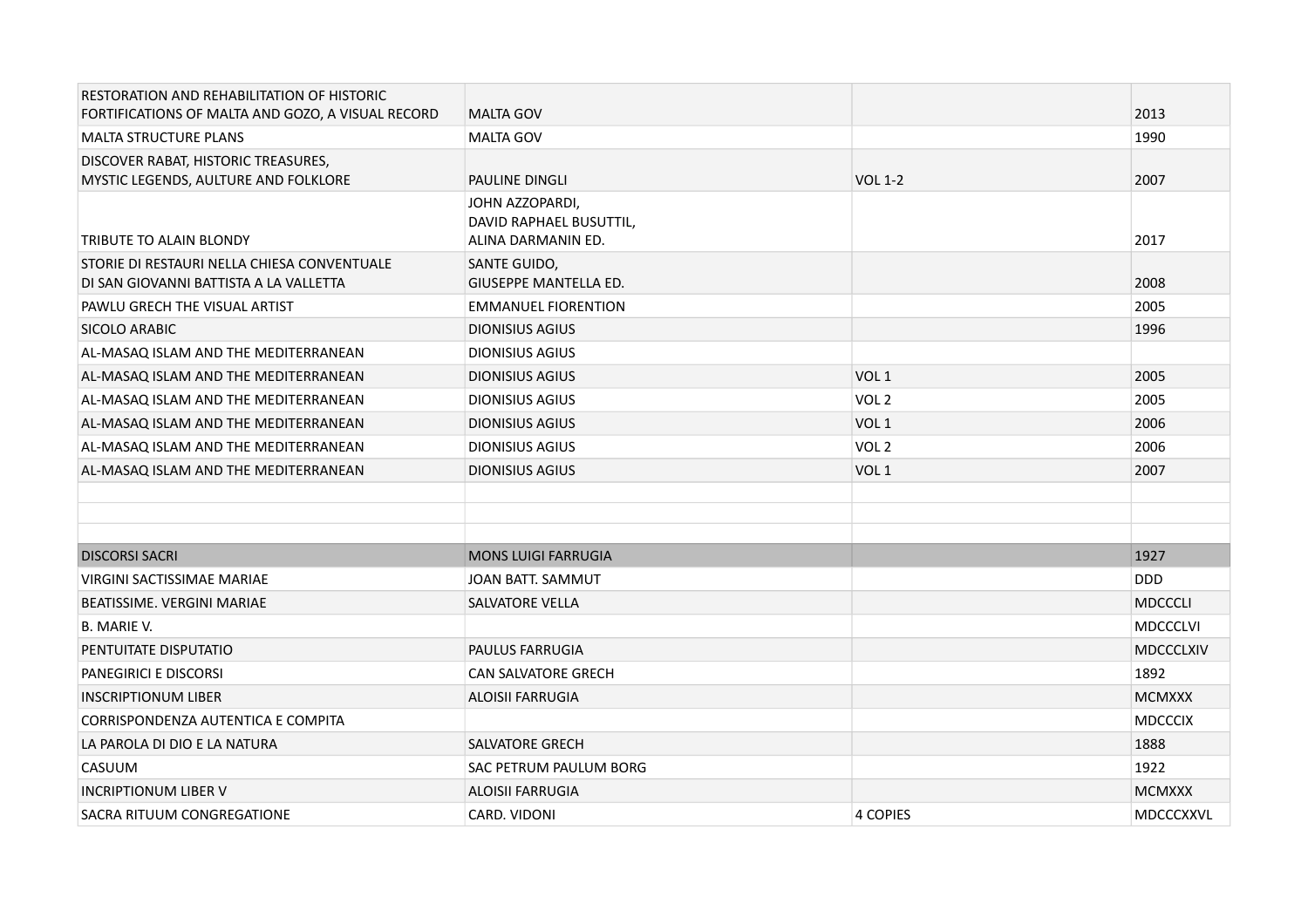| SACRA RITUUM CONGREGATIONE                                            | <b>RPD FATATI</b>       | 7 COPIES                   | 1828              |
|-----------------------------------------------------------------------|-------------------------|----------------------------|-------------------|
| FRANCESCO AZOPARDI 1748-1809                                          |                         |                            |                   |
| <b>MALTESE COMPOSER AND THEORIST</b>                                  | <b>DION BUHAGIAR</b>    | SIGNED BY AUTHOR           | 2018              |
| MANWAL TAL KUMMENTATUR,<br>IL QUDDIES MAS-SACERDOT                    | KNISJA TA MALTA         |                            | 1964              |
| IL COMPAGNO DELL OPERAIO                                              | <b>FREDRICK SLADDEN</b> |                            | <b>MALTA 1843</b> |
| ORDINANZA NO 7 1868                                                   | <b>MALTA GOVERNMENT</b> |                            | 1904              |
| STORIA DEGLI APPOSTOLI                                                | <b>FERRIS</b>           |                            | 1892              |
| OFFICIUM PROPRIUM S. PUBLII                                           | ??                      |                            | 1852              |
| LE QUATTRO PARTI PRINCIPALI DEI<br>PRIMI RUDIMENTI DEL BUON CRISTIANO | <b>FRANCESO SAID</b>    |                            | 1928              |
| OFFICIUM PROPIUM                                                      | PIU IX                  |                            | 1847              |
| APOLOGIA DELLE LEZIONE SACRO MORALI                                   | <b>CAMILLO MAPEI</b>    |                            | 1842              |
| THE LOST CITY VOL 2                                                   | <b>GIOVANNI BONELLO</b> |                            | 2017              |
| <b>OUR LADY OF MELLIEHA</b>                                           | <b>THOMAS FRELLER</b>   | 2 copies                   | 2017              |
| THE FLEET OF THE KNIGHTS OF MALTA                                     | <b>JOSEPH GRIMA</b>     |                            | 2016              |
| <b>MINTOFF MALTA MEDITERRA ZGHOZITI</b>                               | <b>DOM MINTOFF</b>      |                            | 2018              |
| <b>GALLIPOLI THE MALTA CONNECTION</b>                                 | <b>JOHN MIZZI</b>       |                            | 1991              |
| PRONOSTKU MALTI ALMANAKK<br>TA MALTA U GHAWDEX                        |                         |                            | 1985              |
| THE MALTA YEARBOOK ANTHOLOGY                                          | <b>CHARLES BRIFFA</b>   |                            | 1993              |
| IL-GHADD BIL-GHAXRA FL'UZIN U IL CHEJL                                | M GLAEA                 |                            | 1912              |
| PRONOSTKU MALTI                                                       |                         |                            | 1997              |
| <b>PRAYER BOOK</b>                                                    | <b>DUN ALUIG GALEA</b>  | <b>COVER MISSING</b>       |                   |
| EX DECRETO SANT UFFICIO                                               |                         | <b>FRONT COVER MISSING</b> |                   |
| CONSIDERAZJONIJIET FUK SANTA MARIJA                                   |                         |                            | 1945              |
| IL-BNIEDEM                                                            | <b>MUZEW</b>            |                            | 1963              |
| IL CTIEB TAL PROFETA GEREMIJA                                         | DUN PIETRU PAWL GRIMA   |                            | 1938              |
| ABD-ALLAH GHAXRIF, STORJA TA MARTRI                                   | CAN. L VELLA            |                            | 1913              |
| IL GRAJJA TAL GHAKDA IL KADIMA                                        | PIETRU PAWL GRIMA       |                            | 1924              |
| CASUUM PIETRU PAWL BORG                                               |                         |                            | 1922              |
| SANTA KATERINA TA SIENA                                               | <b>HUGO CALLUS OP</b>   |                            | 1926              |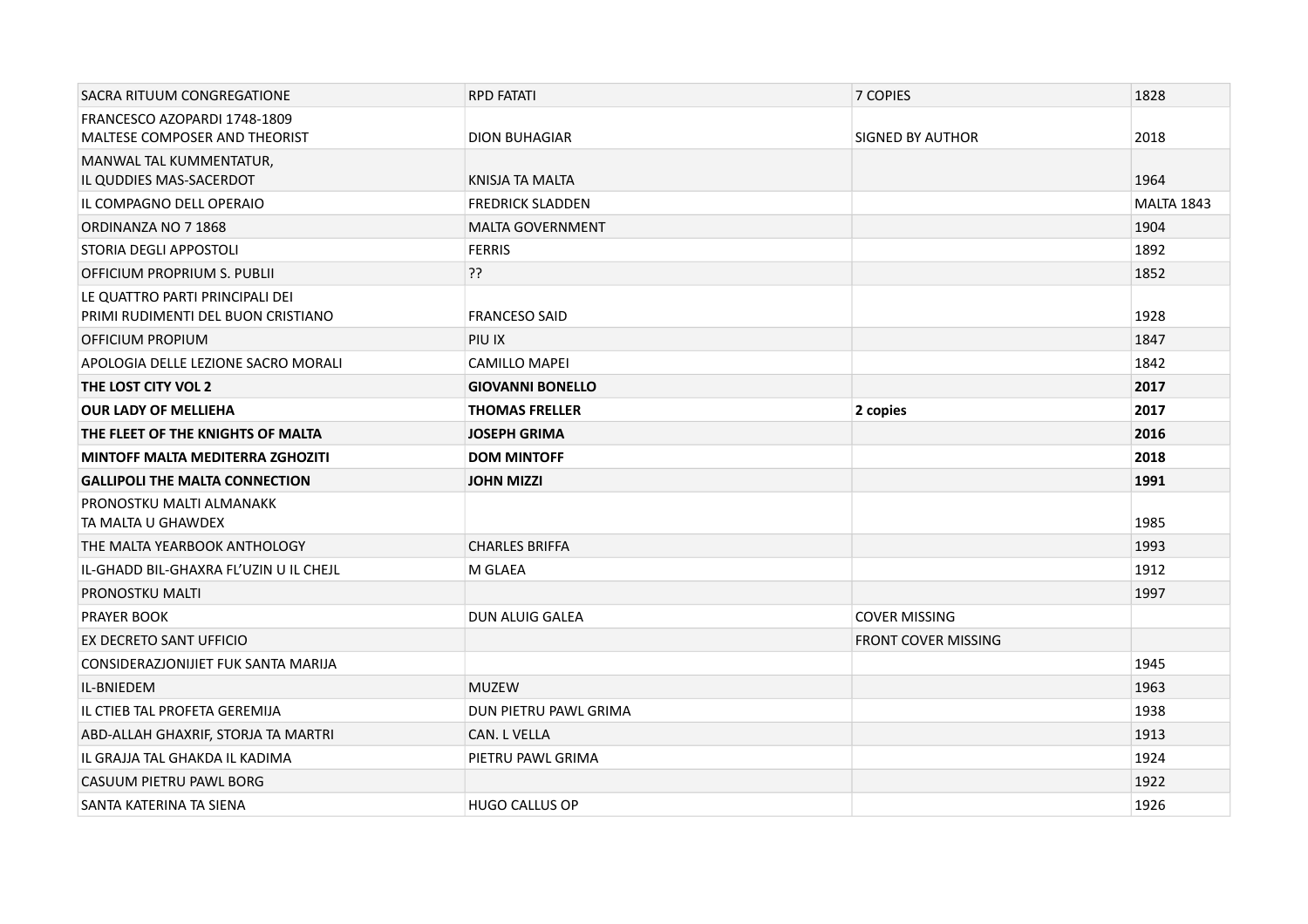| IL-MEDICINA TAS-SAHHA U SIGRIET TAL-FELICITA                           | <b>VARIOUS</b>             | 1930          |
|------------------------------------------------------------------------|----------------------------|---------------|
| IL-HAJJA TA KRISTU L-IBEN T'ALLA                                       | M GALEA                    | 1933          |
| XMUNI IS-SAHHAR                                                        | <b>PATRI FRANCO</b>        | 1915          |
| <b>IL-BEATU ANDREA CONTI</b>                                           | <b>SAC V VELLA</b>         | 1902          |
| LILL-KALB IMKADDSA TA GESU                                             |                            | 1896          |
| IL MISSJUNARJU IZ-ZGHIR                                                | DUN M URSO                 | 1911          |
| RUH ZGHIRA FIT-TRIEK ZGHIRA,<br>IL-HAJJA TA MARIJA FILIPETTO           | <b>DON A COPPERSTONE</b>   | 1932          |
| IL-HAJJA TA SAN LAWRENZ                                                | <b>CARMELA SCHEMBRI</b>    | 1938          |
| L'EWKARISTIJA U ZMIENIJIETNA                                           | P ALB BUSUTTIL             | 1938          |
| <b>RULES OF THE CASINO</b>                                             |                            | 1852          |
| DIVINI OFFICII RECITANDI                                               | <b>DUN PETRI PACE</b>      | <b>MDCCCC</b> |
| VANGELU FIL-KLIEM SAN MARK                                             |                            | 1937          |
| <b>ALLA HALLIEQ</b>                                                    | <b>MUSEUM</b>              | 1963          |
| <b>DON BOSCO</b>                                                       | DUN ALWIG GALEA            | 1903          |
| CASUUM                                                                 | PIETRU PAWLU BORG          | 1922          |
| LA PAROLA DI DIO E LA NATURA                                           | <b>SAC SALB GRECH</b>      | 1888          |
| DIPLOMATIC AND CONSULAR REPRESENTATION IN MALTA                        | <b>MALTA GOVT</b>          | 1982          |
| L'EWCARISTIJA E MALTA                                                  | MONS GIOVANNI FORMOSA      | 1913          |
| DEHRIET TAL-MADONNA F' GARABANDAL                                      | <b>R T STANLEY</b>         | 1975          |
| <b>IR RUZARJU</b>                                                      | SACERDOT BRIFFA BRINCAT    | 1964          |
| LIN NISRANI SAGRAMENTI VOL 2                                           | DUN GIUZEPPE M SCERRI      | 1947          |
| LIN NISRANI SAGRAMENTI VOL 2                                           | DUN GIUZEPPE M SCERRI      | 1947          |
| <b>CHELMTEJN FUK MONS DEPIRO</b>                                       | <b>ISTITUT BONNICI</b>     | 1933          |
| NOVENI TA TALB U RINGRAZZJAMENT<br>LIL MARIJA SS TAR-RUZARJU TA POMPEI | <b>ALOYSIOUS CAMILLERI</b> | 1949          |
| EPISCOPAL JUBILLEE OF HIS GRACE MIKIEL GONZI                           |                            | 1949          |
| TIFSIR FUK IL COTBA TAL BIBBJA                                         | <b>ANNIBALE PRECA</b>      | 1905          |
| <b>TGHALIM TA GESU</b>                                                 | <b>CAN ZAMMIT</b>          | 1934          |
| ZMIEN IL PROFETI                                                       | FR AEGIDIUS ANASTASI       | 1924          |
| THE CATHEDRAL MUSEUM CATALOGUE                                         | R BONNICI CALI             | 1954          |
| PROPAGAZZIONI TAL FIDI                                                 | ALF M GALEA                | 1924          |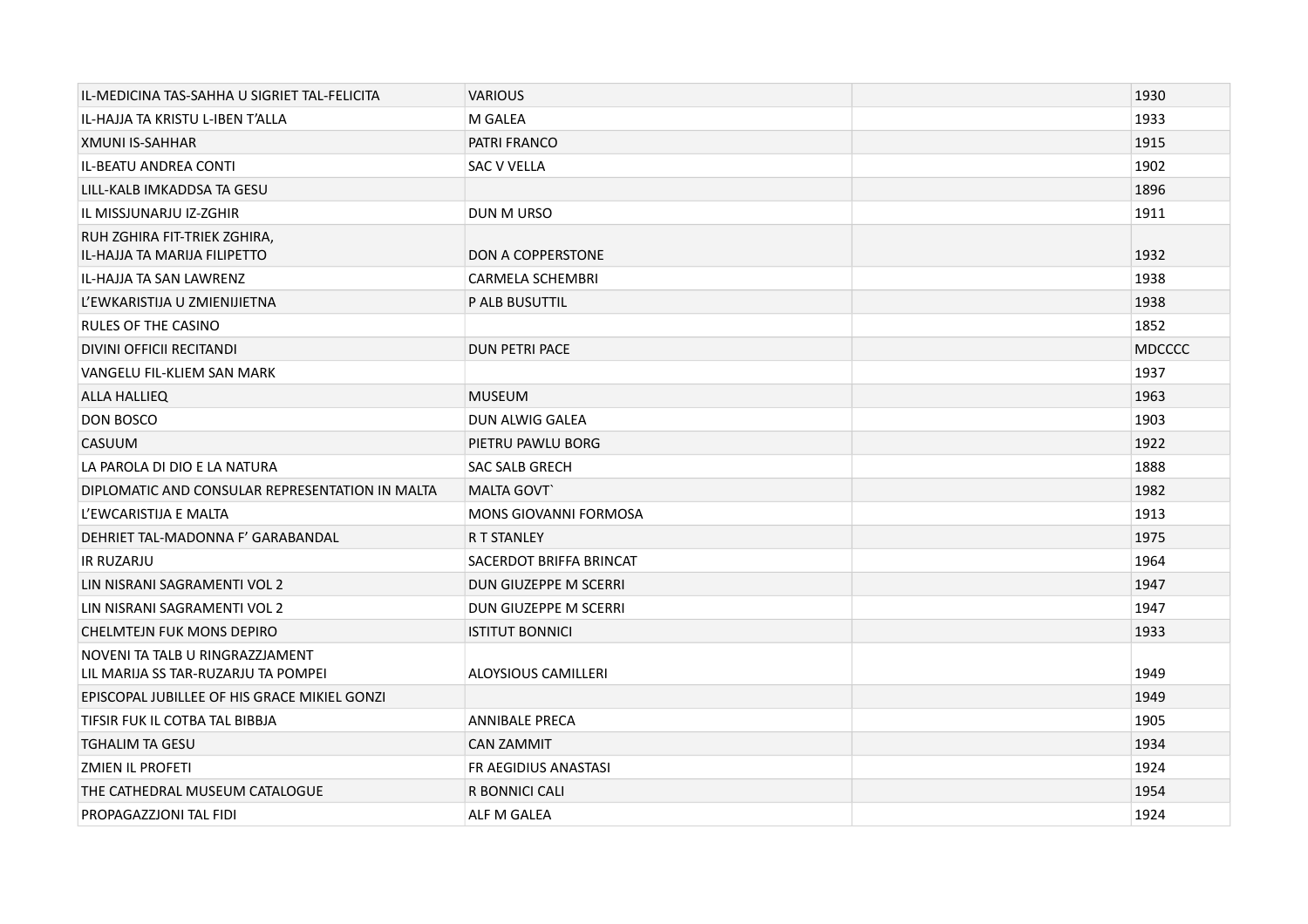| <b>BHALL GIELJU</b>                                                            |                                                                            |                    | 1940             |
|--------------------------------------------------------------------------------|----------------------------------------------------------------------------|--------------------|------------------|
| KNISJA TA KRISU, L'EWWEL PARTI                                                 | <b>ALF CAMILLERI</b>                                                       |                    | 1965             |
| HAJJA TA SANTA MARIJA MADALENA DE PAZZI                                        | PATRI KARMNITAN                                                            |                    | 1907             |
| IL CBIR MEZZ TAT TALB BIEX CULHADD                                             |                                                                            |                    |                  |
| JAKLA IL HAJJA TA DEJJEM                                                       | SAN ALFONSU MARIJA DE LIGUORI                                              |                    | 1915             |
| KATEKIZMU AXXETIKU                                                             | <b>MUZEW</b>                                                               |                    | 1955             |
| <b>TLETT TFAJLIET MARTRI</b>                                                   | ALF M GALEA                                                                |                    | 1925             |
| KATEKIZMU AXXETIKU                                                             | <b>MUZEW</b>                                                               |                    | 1957             |
| KATEKIZMU AXXETIKU                                                             | <b>MUZEW</b>                                                               |                    | 1957             |
| IZ ZEUG COTBA TAL GRAJA                                                        | ALF M GALEA                                                                |                    | 1931             |
| <b>HAJJET KRISTU</b>                                                           | A FERRIS                                                                   |                    | 1892             |
| FLORA MARTRI FIT TIELET SEKLU TAL CMISJA                                       | <b>MONS CAN VASSALLO</b>                                                   |                    | 1915             |
| SAN TARCISJU FIL CATACOMBI TA RUMA                                             | ALF M GALEA                                                                |                    | 1913             |
| XRARA MINN TAD DIJA TA CRISTU                                                  | PATRI RAUL PLUS                                                            |                    | 1937             |
| <b>LEGGI DI POLIZIA</b>                                                        | <b>MALTA GOVT</b>                                                          |                    | 1883             |
| MIN HABS GHAL HABS                                                             | SILVJU PELLICO                                                             |                    | 1914             |
| <b>FROTT TA KULL STAGUN</b>                                                    | <b>JOS FALZON</b>                                                          |                    | 1969             |
| IL LEJLA ISMANI FTIT                                                           | DAVID AGUIS MUSCAT,<br>KARL ALAN FENECH,<br>CLAIRE AZZOPARDI, STEPHEN GATT |                    | 2001             |
| WESGHAT BLA TARF, GABRA TA POEZIJI                                             | <b>NOEL FABRI</b>                                                          |                    | 1993             |
| ORDO DIVINI OFFICI RECITANDI                                                   | <b>DUY PETRI PACE</b>                                                      |                    | <b>MDCCCXCIV</b> |
| FRA ANTON DE PAULA GRAN MASTRU<br>TAL CAVALLIERI TA MALTA                      | <b>GIUSEPPE MICALLEF GOGGI</b>                                             |                    | 1937             |
| NOTIZIA DELLA VITA DEL KAVALIERI FRA MATTIA PRETI                              | BERNARDO DE DOMENICO                                                       |                    | 1864             |
| BREVI RACCONTI DI STORIA SACRA                                                 |                                                                            |                    |                  |
| CASINO NOTABILE, STATUTE                                                       |                                                                            |                    | 1968             |
| CONFERENZI FUK IL HADDIEMA                                                     | P LUIGI ATTARD                                                             |                    | 1921             |
| OMELIJI MGHAMULIN FIL KATIDRAL TA GHAUDEX                                      | <b>MONS GM CAMILLERI</b>                                                   |                    | 1920             |
| IT TRIEQ TAL PERFEZZJONI NISRANIJA, LEWWEL TAKSIMA                             | <b>DUN NIKOL ZAMMIT</b>                                                    |                    | 1932             |
| THE CATHOLIC DIRECTORY OF MALTA AND GOZO                                       | <b>CHARLES G VELLA</b>                                                     |                    | 1963             |
| <b>GABRA TA GRAJJIET RELIGJUZI TAS SEKLU</b><br>DSATAX U GHOXRIN, LEWWEL PARTI |                                                                            | FIRST PAGE MISSING | <b>MCMXII</b>    |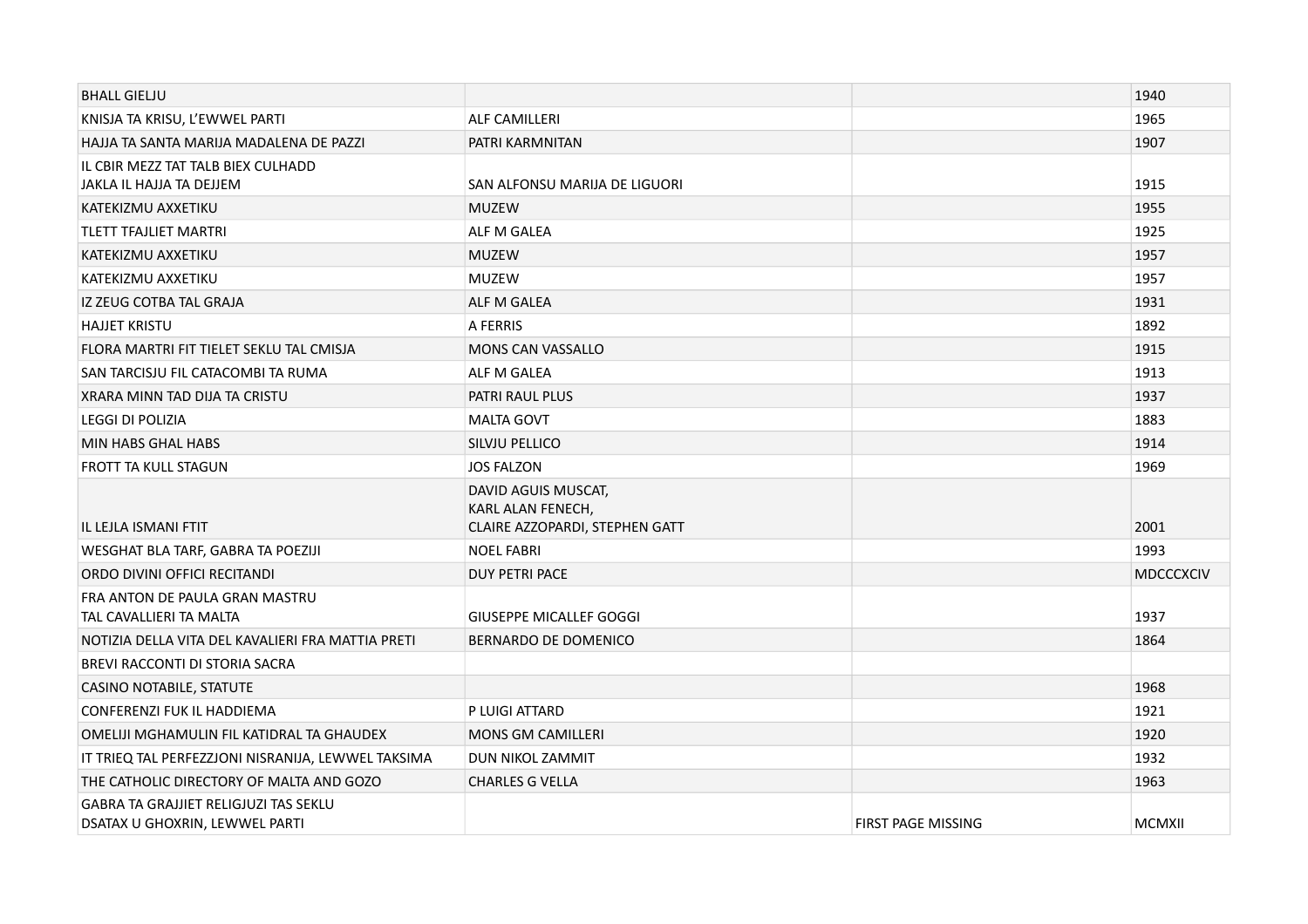| <b>GABRA TA GRAJJIET RELIGJUZI TAS SEKLU</b><br>DSATAX U GHOXRIN, IT TIENI PARTI |                                                      | <b>FIRST PAGE MISING</b>        | <b>MCMXII</b> |
|----------------------------------------------------------------------------------|------------------------------------------------------|---------------------------------|---------------|
| ARCHIVIUM MELITENSIS, JOURNAL OF<br>MALTA HISTORICAL AND SCIENTIFIC SOCIETY      | <b>VARIOUS</b>                                       | VOL <sub>3</sub>                | 1917          |
| TRADUZIONE DI UN ANTICA<br><b>ISCRIZIONE SEPOLCRALE ARABA</b>                    |                                                      |                                 |               |
| STORJA TA L'INGLTERRA                                                            | <b>ANNIBALE PRECA</b>                                |                                 | 1911          |
| MONOGRAFIJA CRITICA DELLA CATTIDRALE<br>APPOSTOLICA DI MALTA                     | <b>VARIOUS</b>                                       |                                 | 1899          |
| <b>INDEX VARIARUM</b>                                                            |                                                      |                                 | 1956          |
| ID DIVORZJU U IL KONSEGWENZI TIEGHU                                              | <b>PROF E GANADO</b>                                 |                                 | 1945          |
| TAGHLIM ZGHIR IEHOR FUK IL COTBA TAL BIBBBJA                                     | ALF M GALEA                                          |                                 | 1933          |
| <b>HARNACKCONFUTA</b>                                                            | <b>SALVATORE GRECH</b>                               |                                 | 1904          |
| ATTI DEL SEKONDO CONGRESSO DISTRETTUALE, SICILY-<br><b>MALTA</b>                 | <b>VARIOUS</b>                                       |                                 | 1980          |
| <b>PAWLU VI</b>                                                                  | <b>GISELDA ADORNATO</b>                              |                                 | 2015          |
| <b>MELITA THEOLOGICA</b>                                                         | <b>MARTIN MICALLEF ED.</b>                           | <b>VOL 63 NO 1</b>              | 2013          |
| <b>MELITA THEOLOGICA</b>                                                         | MARTIN MICALLEF ED.                                  | VOL 63 NO 2, 2 COPIES           | 2013          |
| <b>MELITA THEOLOGICA</b>                                                         | <b>MARTIN MICALLEF ED.</b>                           | <b>VOL 64 NO 1</b>              | 2014          |
| <b>MELITA THEOLOGICA</b>                                                         | <b>MARTIN MICALLEF ED.</b>                           | <b>VOL 64 NO 2</b>              | 2014          |
| <b>MELITA THEOLOGICA</b>                                                         | MARTIN MICALLEF ED.                                  | <b>VOL 65 NO 2</b>              | 2015          |
| JIENA NEMMEN, L-STQARRIJA TAL-FIDI FIL-HAJJA TAN-<br><b>NISRANI</b>              | ALFRED CALLEJA                                       |                                 | 2013          |
| <b>AGHTUHOM INTOM X'JIEKLU</b>                                                   | JOE ROSSI ED.                                        |                                 | 2012          |
| <b>TREASURES OF MALTA</b>                                                        | GIOVANNI BONELLO ED.                                 | NO 73, CHRISTMAS, VOL XXV, NO 1 | 2018          |
| <b>CURVED SILENCE</b>                                                            | MICHAEL ZAMMIT,<br>JOHN PAUL AZZOPARDI               |                                 | ??            |
| IL-METAMORPHOSI, TADOTT BIL MALTI MIN MICHAEL<br>ZAMMIT                          | OVIDJU                                               |                                 | 2017          |
| L-APOLOGIJA, MAQLUB GHALL-MALTI MINN MICHAEL<br>ZAMMIT                           | <b>PLATUN</b>                                        |                                 | 1995          |
| IL-BHAGAWAD GITA, TRADUZZJONI TA MICHAEL ZAMMIT                                  | MICHAEL J SCHIAVONE AND<br><b>CHARLES BRIFFA ED.</b> |                                 | 2008          |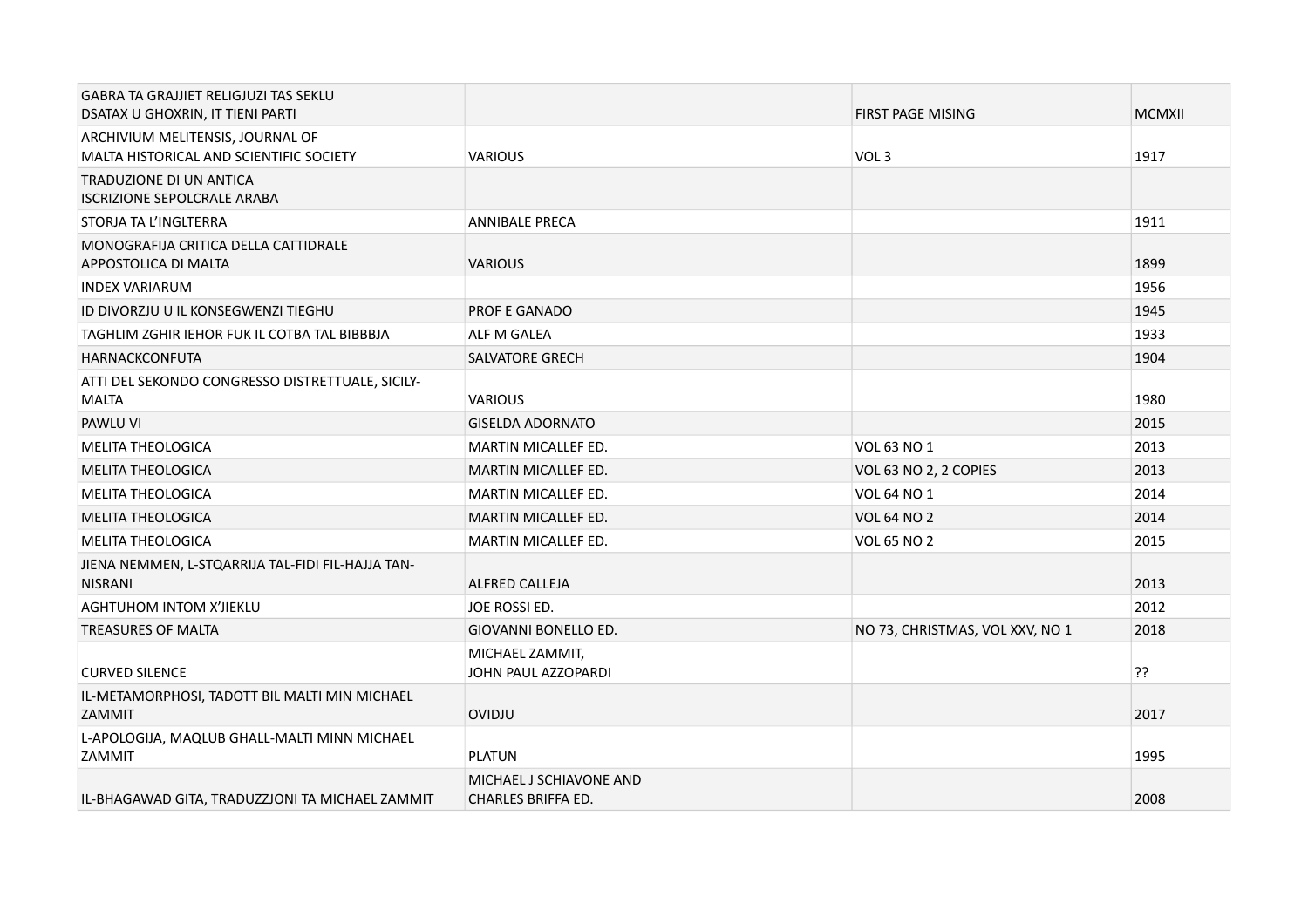| THE APOSTOLATO OF THE ORDER OF ST JOHN<br>AT THE CATHEDRAL OF MALTA ANTONIO<br><b>ARRIGHI'S FIFTEEN SILVER STATUES</b>   | JOHN AZZOPARDI, SANTE GUIDO EDS.            |                      | 2018        |
|--------------------------------------------------------------------------------------------------------------------------|---------------------------------------------|----------------------|-------------|
| JOURNAL OF THE MALTA HISTORICAL AND SCIENTIFIC<br><b>SOCIETY</b>                                                         | <b>HANNIBAL SCICLUNA</b>                    | VOLUME 5, NO 5, 6    | 1921        |
| JOURNAL OF THE MALTA HISTORICAL AND SCIENTIFIC<br><b>SOCIETY</b>                                                         | GIOVANNI ANTONIO VIPERANO                   | VOLUME 8 NO 4        | 1931        |
| JOURNAL OF THE MALTA HISTORICAL AND SCIENTIFIC<br><b>SOCIETY</b>                                                         | <b>VARIOUS</b>                              | VOLUME 9 NO 4        | 1935        |
| JOURNAL OF THE MALTA HISTORICAL AND SCIENTIFIC<br><b>SOCIETY</b>                                                         | <b>VARIOUS</b>                              | VOLUME 10 NO 5       | 1940        |
| JOURNAL OF THE MALTA HISTORICAL AND SCIENTIFIC<br><b>SOCIETY</b>                                                         | <b>VARIOUS</b>                              | <b>VOLUME 8 NO 5</b> | 1928        |
| JOURNAL Of THE MALTA HISTORICAL AND SCIENTIFIC<br><b>SOCIETY</b>                                                         | <b>VARIOUS</b>                              | VOLUME 2 NO 13       | 1913        |
| ORDRE SOUVERAIN ET MILITAIRE JEROSOLYMITAIN DE<br><b>MALTE</b>                                                           | RUDOLPH PROKOPOWSKI                         |                      | <b>MCML</b> |
| GALLICANISM AND THE ORDER OF ST JOHN                                                                                     | <b>ALAIN BLONDY</b>                         |                      | 1992        |
| THE CATHDRAL MUSEUM OF MDINA A MONUMENTAL<br>COMPEX OF MALTESE BAROQUE SPLENDOUR                                         | <b>MARIO GAUCI</b>                          |                      | 2019        |
| DURER IN MALTA                                                                                                           | John Azzopardi                              |                      | 2018        |
| KARMENU BONAVIA U KITBIETU                                                                                               | MUZEW TAS-SANTWARJU,<br>HAZ-ZABBAR          |                      | 2019        |
| MUSIC IN MALTA, FROM PREHISTORY TO VINYL                                                                                 | GIOVANNI BONELLO,<br>ANNA BORG CARDONA EDS. |                      | 2019        |
| KELMA TA HABIB, ID-DISKORSI TA MONSINJUR<br>ARCISQOF CHARLES J SCICLUNA FIS SNIN 2015-2016                               |                                             |                      |             |
| <b>ENIGMATIC FAITH</b>                                                                                                   | JOE INGUANEZ,<br><b>REBECCA GATT</b>        |                      | 2015        |
| IL-MIXJA TKOMPLI LIL HINN MINN XTUTNA.<br>ESPERJENZI TAL-AHWA FIL-MISSJONI DUMNIKANA<br>MALTIJA FIL-BRAZIL U FL-ALBANIJA | P ANGLU MAMO ED.                            |                      | 2016        |
| KARMENU BONAVIA U KITBIETU, HAZ-ZABBAR,<br>IL-MADONNA TAL-GRAZZJA U S-SANTWARJU                                          | MUZEW TAS-SANTWARJU,<br><b>HAZ ZABBAR</b>   | VOL <sub>1</sub>     | 2019        |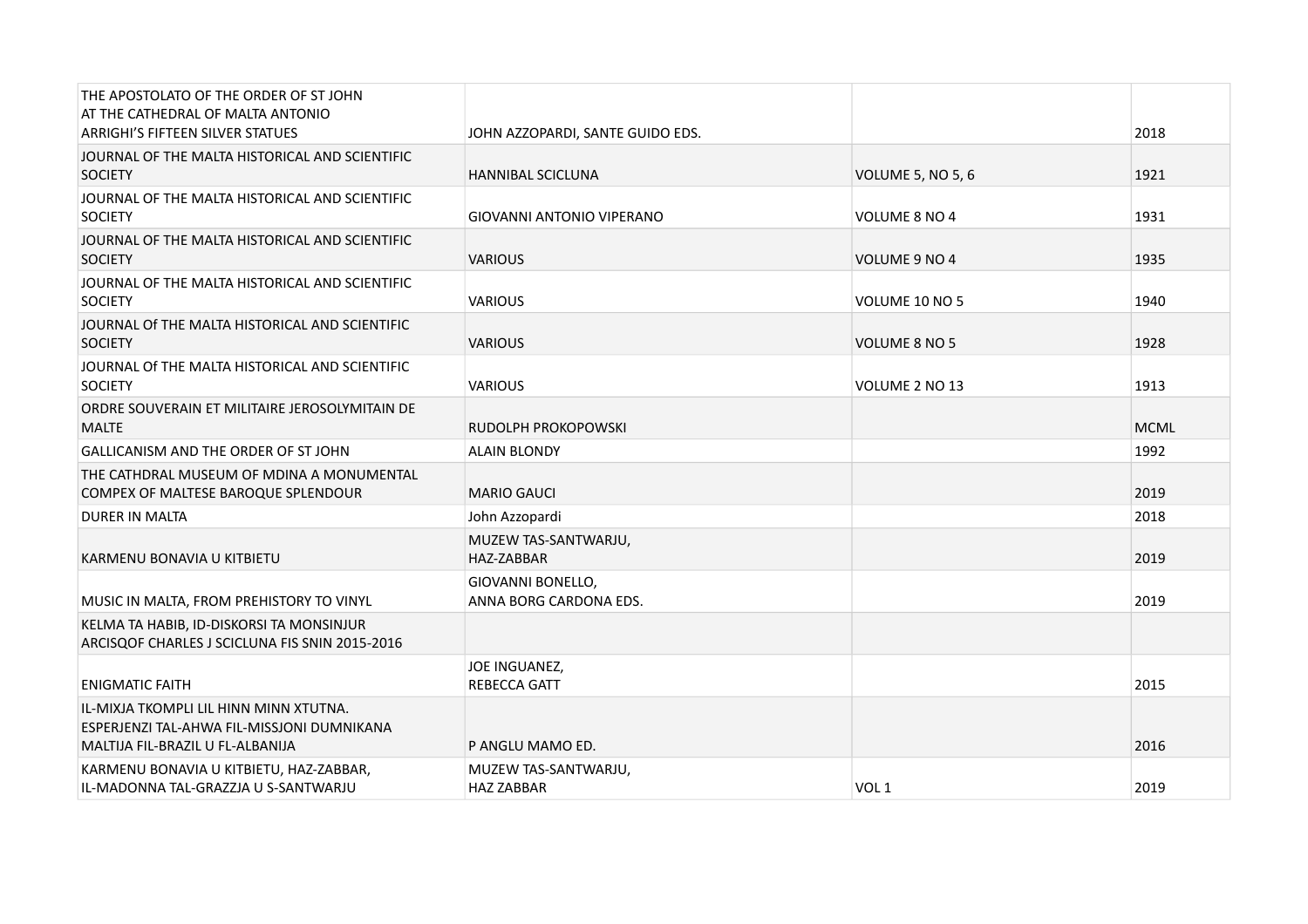| A POLITICS OF PEACE CONGREGATION<br>FOR EXTRAORDINARY ECCLESIASTICAL AFFAIRS<br>DURING THE PONTIFICATE OF BENEDICT XV (1914-1922) | NICHOLAS JOSEPH DOUBLET   |                     | 2019 |
|-----------------------------------------------------------------------------------------------------------------------------------|---------------------------|---------------------|------|
| THE ARCHITECTURE AND SPETIAL-DYNAMICS<br>OF THE PAULINE COMPLEX, RABAT -<br>WITHIN THE POLITICAL RELIGIOUS CONTEXT                | LISA GALEA                |                     | 2018 |
| TREASURES OF MALTA 74, VOL XXV NO 2                                                                                               | <b>GIOVANNI BONELLO</b>   |                     | 2019 |
| MEILTA CLASSICA                                                                                                                   | <b>JURGEN R GATT ED</b>   | VOL <sub>5</sub>    | 2018 |
| IL-BANDA TAR-RABAT, GRAJJET IS-SOCJETA<br>SAN PAWL BANDA KONTI RUGGIERI, AD 1869                                                  | <b>WINSTON L ZAMMIT</b>   |                     | 2019 |
| L'INQUISIZIONE ROMANA E I SUOI ARCHIVI,<br>A VENT'ANNI DALL'APERTURA DELL'ACDF                                                    | ALEJANDRO CIFRES ED.      | 2 COPIES            | 2019 |
| THE JOURNAL OF BAROQUE STUDIES, SUPPLEMENT                                                                                        | FRANS CIAPPARA ED.        | <b>VOL 5 NO 3</b>   | 2019 |
| THE JOURNAL OF BAROQUE STUDIES                                                                                                    | <b>FRANS CIAPPARA ED.</b> | <b>VOL 4 NO 3</b>   | 2019 |
| PROCEEDINGS OF HISTORY WEEK                                                                                                       | DR MARIO BUHAGIAR ED.     |                     | 1982 |
| PROCEEDINGS OF HISTORY WEEK                                                                                                       | <b>PFOF S. FIORINI</b>    |                     | 1984 |
| PROCEEDINGS OF HISTORY WEEK                                                                                                       | TONI CORTIS ED.           |                     | 2003 |
| PROCEEDINGS OF HISTORY WEEK - MALTA AND MAZZINI                                                                                   | SIMON MERCIECA ED.        |                     | 2005 |
| <b>MELITA HISTORICA</b>                                                                                                           | J. CASSAR PULLICINO ED.   | VOLINO <sub>1</sub> | 1952 |
| <b>MELITA HISTORICA</b>                                                                                                           | J. CASSAR PULLICINO ED.   | VOLINO <sub>3</sub> | 1954 |
| <b>MELITA HISTORICA</b>                                                                                                           | J. CASSAR PULLICINO ED.   | VOL II NO 2         | 1957 |
| <b>MELITA HISTORICA</b>                                                                                                           | J. CASSAR PULLICINO ED.   | VOL II NO 3         | 1958 |
| <b>MELITA HISTORICA</b>                                                                                                           | J. CASSAR PULLICINO ED.   | VOL II NO 4         | 1959 |
| <b>MELITA HISTORICA</b>                                                                                                           | J. CASSAR PULLICINO ED.   | VOL III NO 1        | 1960 |
| <b>MELITA HISTORICA</b>                                                                                                           | J. CASSAR PULLICINO ED.   | VOL III NO 2        | 1961 |
| <b>MELITA HISTORICA</b>                                                                                                           | REV B. FIORINI ED.        | VOL III NO 3        | 1962 |
| <b>MELITA HISTORICA</b>                                                                                                           | <b>REV B. FIORINI ED.</b> | VOL III NO 4        | 1963 |
| <b>MELITA HISTORICA</b>                                                                                                           | <b>REV B. FIORINI ED.</b> | VOL IV NO 1         | 1964 |
| <b>MELITA HISTORICA</b>                                                                                                           | REV B. FIORINI ED.        | VOL IV NO 2         | 1965 |
| <b>MELITA HISTORICA</b>                                                                                                           | <b>REV B. FIORINI ED.</b> | VOL IV NO 4         | 1967 |
| <b>MELITA HISTORICA</b>                                                                                                           | PROF A. VELLA ED.         | VOL V NO 1          | 1968 |
| <b>MELITA HISTORICA</b>                                                                                                           | PROF A. VELLA ED.         | VOL V NO 2          | 1969 |
| <b>MELITA HISTORICA</b>                                                                                                           | PROF A. VELLA ED.         | VOL V NO 3          | 1970 |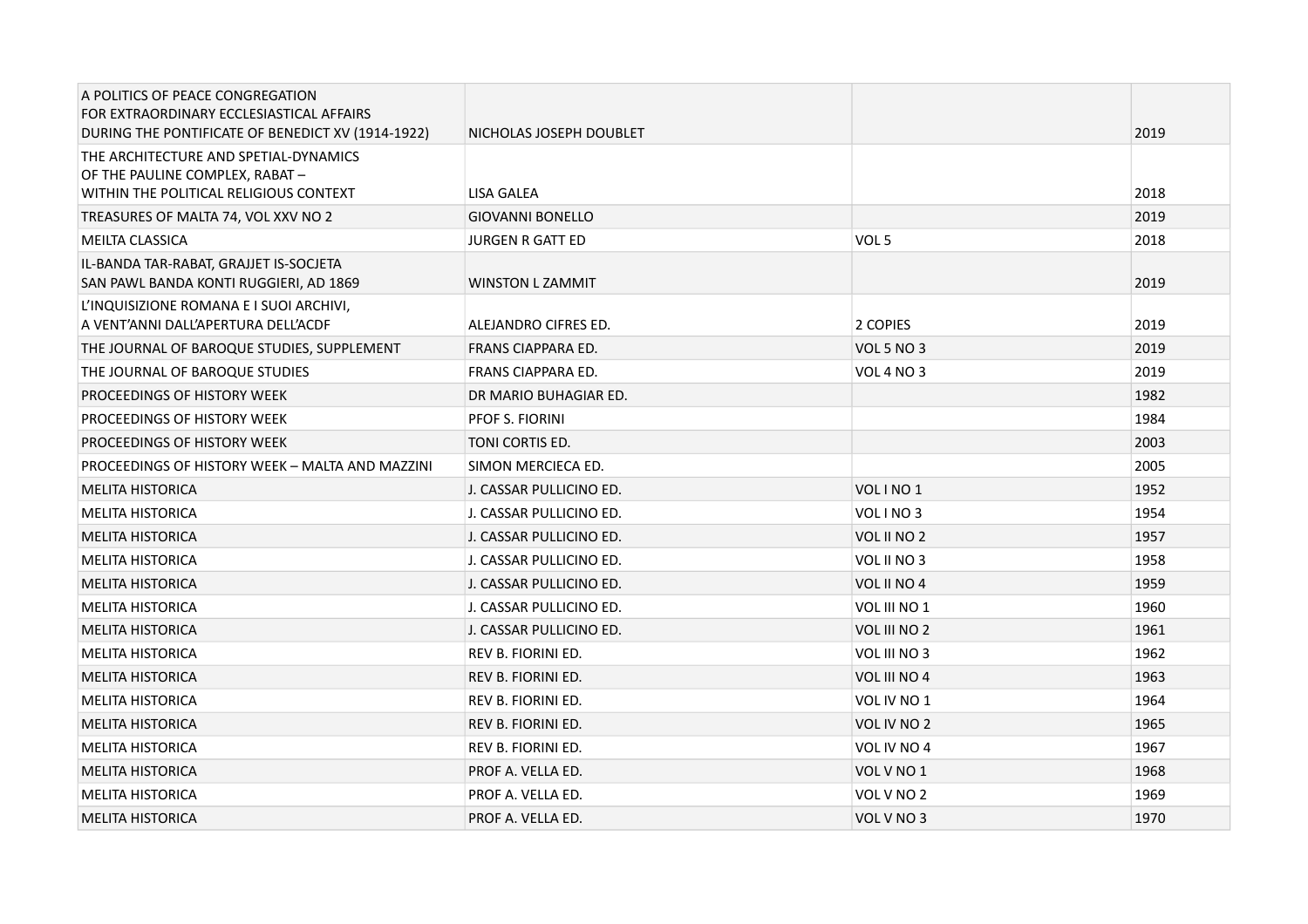| <b>MELITA HISTORICA</b> | PROF A. VELLA ED.          | VOL V NO 4          | 1971 |
|-------------------------|----------------------------|---------------------|------|
| <b>MELITA HISTORICA</b> | PROF A VELLA ED.           | VOL VI NO 1         | 1972 |
| <b>MELITA HISTORICA</b> | PROF A. VELLA ED.          | VOL VI NO 2         | 1973 |
| <b>MELITA HISTORICA</b> | PROF A. VELLA ED.          | VOL VI NO 3         | 1974 |
| <b>MELITA HISTORICA</b> | PROF A. VELLA ED.          | VOL VI NO 4         | 1975 |
| <b>MELITA HISTORICA</b> | PROF A. VELLA ED.          | VOL VII NO 1        | 1976 |
| <b>MELITA HISTORICA</b> | GIOVANNI MANGION ED.       | VOL VII NO 2        | 1977 |
| <b>MELITA HISTORICA</b> | GIOVANNI MANGION ED.       | VOL VII NO 3        | 1978 |
| <b>MELITA HISTORICA</b> | PROF GODFREY WETTINGER ED. | VOL VII NO 4        | 1979 |
| <b>MELITA HISTORICA</b> | PROF GODFREY WETTINGER ED. | VOL VIII NO 1       | 1980 |
| <b>MELITA HISTORICA</b> | PROF GODFREY WETTINGER ED. | VOL VIII NO 2       | 1981 |
| <b>MELITA HISTORICA</b> | MICHAEL ELLUL ED.          | VOL VIII NO 3       | 1982 |
| <b>MELITA HISTORICA</b> | PROF A. BONANNO ED.        | VOL VIII NO 4       | 1983 |
| <b>MELITA HISTORICA</b> | PROF A. BONANNO ED.        | VOL IX NO 1         | 1984 |
| <b>MELITA HISTORICA</b> | PROF STANLEY FIORINI ED.   | VOL IX NO 2         | 1985 |
| <b>MELITA HISTORICA</b> | PROF STANLEY FIORINI ED.   | VOL IX NO 3         | 1986 |
| <b>MELITA HISTORICA</b> | DR V. MALLIA MILANES ED.   | VOL IX NO 4         | 1987 |
| <b>MELITA HISTORICA</b> | DR V. MALLIA MILANES ED.   | VOL X NO 1          | 1988 |
| <b>MELITA HISTORICA</b> | DR M. BUHAGIAR ED.         | VOL X NO 2          | 1989 |
| <b>MELITA HISTORICA</b> | DR M. BUHAGIAR ED.         | VOL X NO 3          | 1990 |
| <b>MELITA HISTORICA</b> | DR M. BUHAGIAR ED.         | VOL X NO 4          | 1991 |
| <b>MELITA HISTORICA</b> | DR M. BUHAGIAR ED.         | VOL XI NO 1         | 1992 |
| <b>MELITA HISTORICA</b> | DR M. BUHAGIAR ED.         | VOL XI NO 2         | 1993 |
| <b>MELITA HISTORICA</b> | DR K. SCIBERRAS ED.        | VOL XII NO 1        | 1996 |
| <b>MELITA HISTORICA</b> | MR JOSEPH GRIMA ED.        | VOL XII NO 4        | 1999 |
|                         |                            |                     |      |
| <b>MELITA HISTORICA</b> | DR WILLIAM ZAMMIT ED.      | <b>VOL XIII NO3</b> | 2002 |
| <b>MELITA HISTORICA</b> | DR WILLIAM ZAMMIT ED.      | VOL XIII NO 4       | 2003 |
| <b>MELITA HISTORICA</b> | DR WILLIAM ZAMMIT ED.      | VOL XIV NO 1        | 2004 |
| <b>MELITA HISTORICA</b> | DR WILLIAM ZAMMIT ED.      | VOL XIV NO 2        | 2005 |
| <b>MELITA HISTORICA</b> | DR WILLIAM ZAMMIT ED.      | VOL XIV NO 3        | 2006 |
| <b>MELITA HISTORICA</b> | DR WILLIAM ZAMMIT ED.      | VOL XIV NO 4        | 2007 |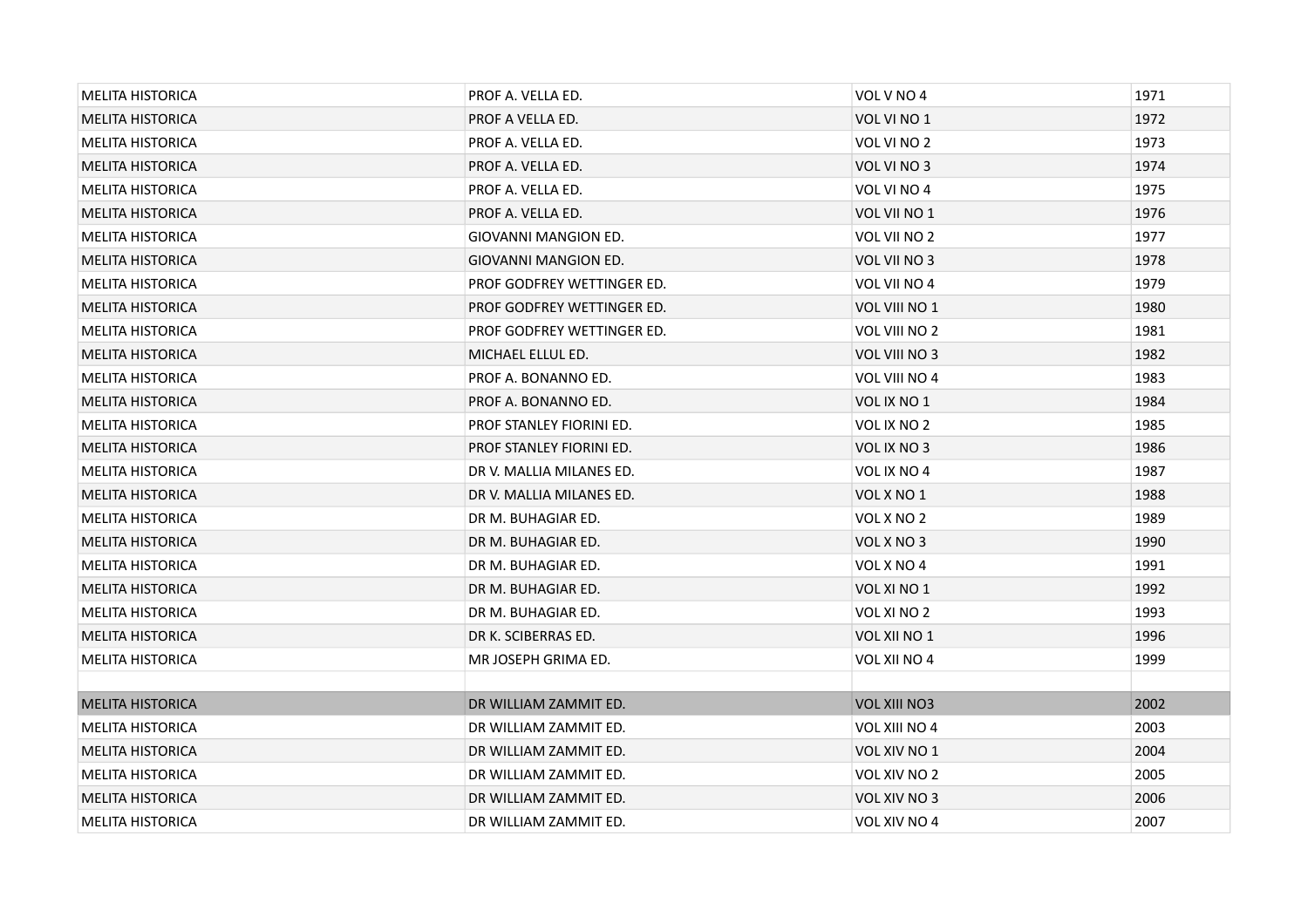| <b>MELITA HISTORICA</b>                                                                   | DR JOSEPH GRIMA ED.       | VOL XV NO 5         | 2008 |
|-------------------------------------------------------------------------------------------|---------------------------|---------------------|------|
| <b>MELITA HISTORICA</b>                                                                   | DR JOSEPH GRIMA ED.       | VOL XV NO 2         | 2009 |
| IN-NAXXAR STEJJER, GRAJJET U LAQMIJIET                                                    | PAUL CATANIA              |                     | 2019 |
| MITT SENA TA STORJA, GHAQDA MUZIKALI<br>MARIJA BAMBINA BANDA VITTORJA NAXXAR              | PAUL CATANIA              |                     | 2016 |
| THE ACADEMIC FORMATION OF MALTESE<br>PRIESTS IN THE UNIVERSITY OF MALTA 1838-1938         | <b>FRANCIS BONNICI</b>    |                     | 2019 |
| THE PARCHMENTS OF<br>THE MDINA CATHEDRAL ARCHIVES,<br>MALTA 1420-1959                     | <b>STANLEY FIORINI</b>    |                     | 2019 |
| L-ARTI FIL-KNEJJES MINN MITT PITTUR MALTI                                                 | <b>GUZEPPI THEUMA</b>     |                     | 2005 |
| <b>MALTESE ARCHIVES  MY CHOICE</b>                                                        | <b>CHARLES J FARRUGIA</b> |                     | 2019 |
| FONTES TEXTUAIS ARABES DA SICILIA MUCULMANA                                               | <b>THOMAS BONNICI</b>     |                     | 2019 |
| CRUX INVICTA; IL-KURCIFISS<br>MIRAKULUZ U L-KAPUCCINI F'GHAWDEX                           | <b>MARTIN MICALLEF</b>    |                     | 2020 |
| THE JOURNAL OF BAROQUE STUDIES                                                            | <b>FRANS CHIAPPARA</b>    | No.4 Vol.2          | 2020 |
| MALTA MAP SOCIETY IMAGO MELITAE 2019                                                      | <b>VARIOUS</b>            | SEMINAR PROCEEDINGS | 2020 |
| <b>MALTA MAP SOCIETY JOURNAL</b>                                                          | <b>JOE SCHIRO</b>         | VOL 2 ISSUE 1       | 2020 |
| THE FRENCH IN MALTA                                                                       | <b>CARMEL TESTA</b>       |                     | 1997 |
| SACRA MILITIA JOURNAL                                                                     | <b>VARIOUS</b>            | <b>ISSUE 18</b>     | 2019 |
| A HISTORY OF TA' PINU CHURCH, GOZO                                                        | <b>VICTOR BONNICI</b>     |                     | 2020 |
| ST PAUL'S GROTTO, CHURCH AND<br>MUSEUM AT RABAT MALTA                                     | JOHN AZZOPARDI            |                     | 1990 |
| I TRENTA DENARI DI GIUDA; STORJA DI RELIQUE<br>IMPREVISTE NELL'EUROPA MEDIEVALE E MODERNA | <b>LUCIA TRAVAINI</b>     |                     | 2020 |
| <b>Staging Holiness Case of Hospitaller Rhodes</b>                                        | Sofia Zoitou              |                     | 2020 |
| THE MALTESE CROSS MYSTERY A<br><b>MARTI TAYLOR CRIME ADVENTURE</b>                        | JOHN R. AARONS            |                     | 2020 |
| A LEGACY OF CHURCH BUILDERS                                                               | <b>VICTOR SAMMUT</b>      |                     | 2020 |
| <b>FOR SERVICE ALONE</b>                                                                  | <b>FRANS BONNICI</b>      |                     | 2003 |
| DOCUMENTARY SOURCES<br>OF MALTESE HISTORY                                                 | <b>STANLEY FIORINI</b>    | PART 2 NO 6         | 2020 |
| IL-MELLEHA MAL-MILJA TAŻ-ŻMIEN                                                            |                           | VOL <sub>2</sub>    | 2019 |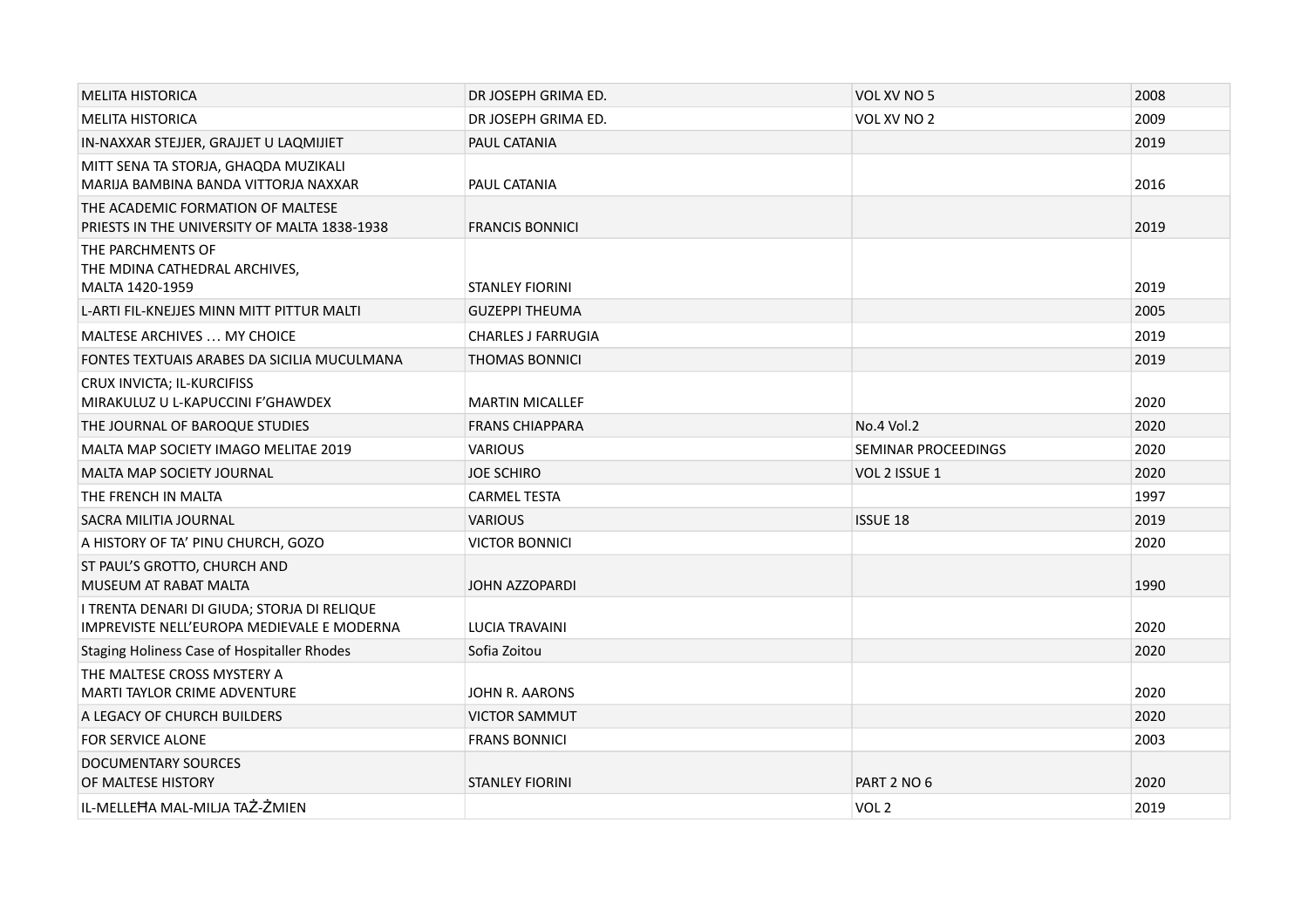| ST PAUL'S GROTTO, CHURCH AND MUSEUM                               | <b>JOHN AZZOPARDI</b>                              |                           | 1990        |
|-------------------------------------------------------------------|----------------------------------------------------|---------------------------|-------------|
| <b>ARCHDIOCESE CENCUS 2017</b>                                    |                                                    |                           | 2017        |
| JOURNAL OF BAROQUE STUDIES                                        | <b>VARIOUS</b>                                     | NO1 VOL 3 WITH SUPPLIMENT | 2021        |
| FONTANA'S ST PHILIP OF AGIRA                                      | <b>JOE BORG ED</b>                                 |                           | 2021        |
| JOURNAL OF BAROQUE STUDIES                                        | PETRA BIANCHI ED                                   | VOL 1                     | 2003        |
| IL-PROGETT TAL-KOPLA KNISJA<br>SAN LAWRENZ BELT VITTORIOSA        | <b>GEORGE AGIUS</b>                                |                           | 2021        |
| THE PLACE-NAMES OF GOZO                                           | <b>SIMON SALAFIA</b>                               | VOL 1 PART 1              | 2020        |
| SHALAND'S JEWISH TRAVEL GUIDE<br>TO MALTA AND CORSICA             | <b>IRENE SHALAND</b>                               |                           | 2021        |
| LEXICON - MIKIEL ANTON VASSALI                                    | MONS L. CACHIA                                     |                           | 2021        |
| LOOKING AFTER A CULTURAL GEM<br><b>20 YEARS OF RESTORATION</b>    | <b>CYTHIS DEGIORGIO</b>                            |                           | 2021        |
| <b>MELITA CLASSICA</b>                                            | SAMUEL AZZOPARDI                                   | VOL <sub>7</sub>          | 2021        |
| THE CONSTRUCTION OF EUROPE - CATALOGUE                            | <b>VARIOUS</b>                                     |                           | 2022        |
| BIRZEBBUGIA - A MILLENIAL HISTORY                                 | <b>CONRAD D'AMATO AND</b><br><b>MATTHEW BALZAN</b> |                           | 2020        |
|                                                                   |                                                    |                           |             |
| <b>Book Title</b>                                                 | <b>Author Name</b>                                 |                           | Publication |
| THE NADUR BASILICA IN GOZO, ART ARCHITECTURE<br><b>DECORATION</b> | EDITED BY: MARK SAGONA                             |                           | 2018        |
| THE JOURNEYS OF ST PAUL                                           | <b>STEWART PEROWNE</b>                             |                           | 1973        |
| JESUS OF NAZARETH, THE ILLUSTRATED EDITION                        | JOSEPH RATZINGER, POPE BENEDICT XVI                |                           | 2007        |
| THE STORY OF FINE ART, 15,000 B. C. - 1,800 A. D.                 | V. M. HILLYER AND E. G. HUEY                       |                           | 1966        |
| THE STORY OF FINE ART, THE LAST TWO HUNDRED YEARS                 | V. M. HILLYER AND E. G. HUEY                       |                           | 1966        |
| <b>VATICAN MUSEUMS ROME</b>                                       | PAUL HAMLYN                                        |                           | 1967        |
| THE QUEST FOR AUTHENTICITY AND HUMAN DIGNITY                      | EDITORS: EMMANUEL AGIUS, HECTOR SCERRI             |                           | 2015        |
| LA CHIESA DELLA TRINITÀ                                           | <b>BRUNO FORTE</b>                                 |                           | 1995        |
| BEYOND RELIGION, ETHICS FOR A WHOLE WORLD                         | HIS HOLINESS THE DALAI LAMA                        |                           | 2011        |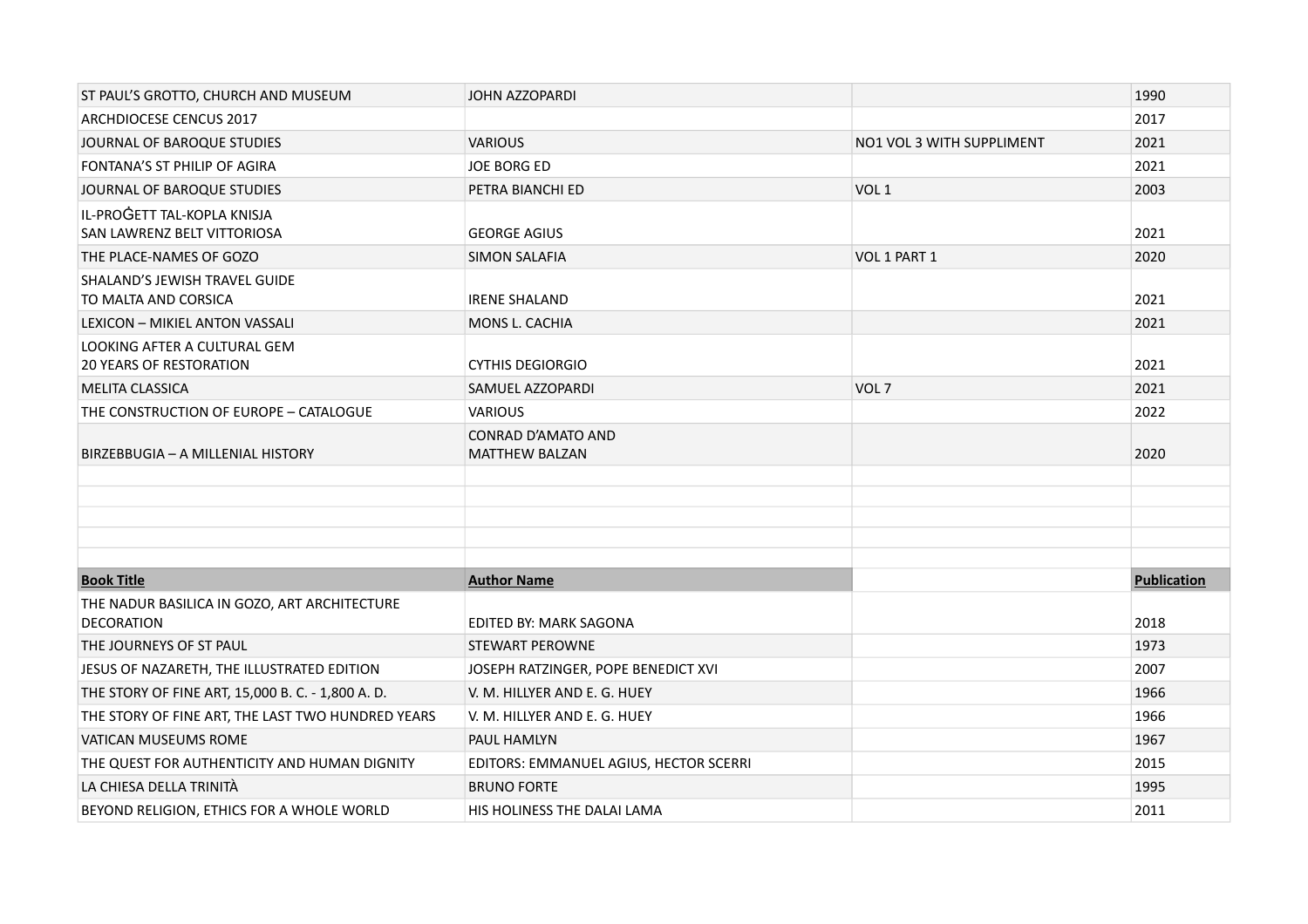| UN MARE DI PACE TRA ORIENTE E OCCIDENTE - FROM EAST<br>TO WEST A SEA OF PEACE                                 | INTERNATIONAL MEETINGS PEOPLE AND RELIGIONS<br>COMMUNITY OF ST. EGIDIO       | 1990         |  |
|---------------------------------------------------------------------------------------------------------------|------------------------------------------------------------------------------|--------------|--|
| JESUS CHRIST ALIVE IN HIS CHURCH SOURCE OF HOPE FOR<br>EUROPE - INSTRUMENTUM LABORIS                          | SYNOD OF BISHOPS - II SPECIAL ASSEMBLY FOR EUROPE                            | 1999         |  |
| <b>CARDIJN</b>                                                                                                | BULLETIN OF THE INTERNATIONAL Y.C.W.                                         | 1967         |  |
| L'ARALDO DI CRISTO                                                                                            | VINCENZO MARIA PELLEGRINI                                                    | 1960         |  |
| <b>CARAVAGGIO</b>                                                                                             | <b>GILLES LAMBERT</b>                                                        | 2007         |  |
| IL MUSEO ANTONIANO DELLA BASILICA DEL SANTO DI<br>PADOVA GUIDA BREVE                                          | LUCA BAGGIO                                                                  | 1996         |  |
| IX-XOGHLIJIET TA' L-ARTI FID-DOKUMENTI TAS-SINODU<br><b>DJOCESAN</b>                                          | DUN JESMOND MANICARO                                                         |              |  |
| THE PAPAL TOWN OF WADOWICE                                                                                    | PUBLISHED BY: PARAFIA ONMP W WADOWICACH &<br><b>GRAFIKON</b>                 |              |  |
| IL VOLTO SANTO DI MANOPPELLO                                                                                  | EUGENIO DI GIAMBERARDINO                                                     | 2007         |  |
| <b>ST JOHN LATERAN</b>                                                                                        | RICCARDO CATTANI                                                             | 2006         |  |
| THE CATHOLIC PRIEST                                                                                           | EDITED BY THE REVEREND BARRY WYMES                                           | 1971         |  |
| THE MALTA GRAND HARBOUR AND ITS DOCKYARD                                                                      | JOSEPH BONNICI, MICHAEL CASSAR                                               | 1994         |  |
| BIRKIRKARA STORJA - KOLLEGGJATA - KNEJJES FILJALI                                                             | KITBA: SAL; PHILIP XUEREB                                                    | 2005         |  |
| PAINTINGS OF MALTA & GOZO                                                                                     | <b>DORIS MICALLEF</b>                                                        | 2011         |  |
| SALVE PATER PAULE - A COLLECTION OF ESSAYS AND AN<br>EXHIBITION CATALOGUE OF PAULINE ART                      | JOHN AZZOPARDI (ED.)                                                         | 2008 or 2009 |  |
| DUN ANTON - KITBIETU MIGBURA VOL. 2                                                                           | <b>EDITUR: ANDREW BORG</b>                                                   | 2010         |  |
| <b>KELMA TA' HABIB</b>                                                                                        |                                                                              | 2015         |  |
| PLATUN IR-REPUBBLIKA                                                                                          | PLATUN, TRADUZZJONI TA' VICTOR XUEREB                                        | 2008         |  |
| DAN HU L-GUDAJIZMU                                                                                            | <b>MARCELLO GHIRLANDO</b>                                                    | 2013         |  |
| IL-BIBBJA BHALA LETTERATURA                                                                                   | MONS. LAWRENZ CACHIA                                                         | 2001         |  |
| IX CONGRESSUS MARIOLOGICUS INTERNATIONALIS, XVI<br>CONGRESSUS MARIANUS INTERNATIONALIS                        | SECRETARIAT FOR THE CONGRESS, ARCHBISHOP'S CURIA,<br><b>FLORIANA - MALTA</b> | 1983         |  |
| IL-KOTBA MQADDSA                                                                                              | MAQLUBIN U MFISSRIN BIL-MALTI MINN DUN P. P. SAYDON                          | 1954         |  |
| TLIET XHUR MA' SAN GUZEPP, F'TALB GHALL-FAMILJA TIEGHI PE. LUIS ERLIN, CMF - TRADUZZJONI: KAN. LUQA AZZOPARDI |                                                                              | 2016         |  |
| MINN VIZJONI GHAR-REALT, MIXJA FLIMKIEN B'FERH U<br><b>IMPENN</b>                                             | EDITURI: EMMANUEL AGIUS, JOHN BERRY                                          | 2016         |  |
| MOHBI FLIMKIEN, MA' KRISTU F'ALLA                                                                             | <b>LAWRENZ SAMMUT</b>                                                        | 2017         |  |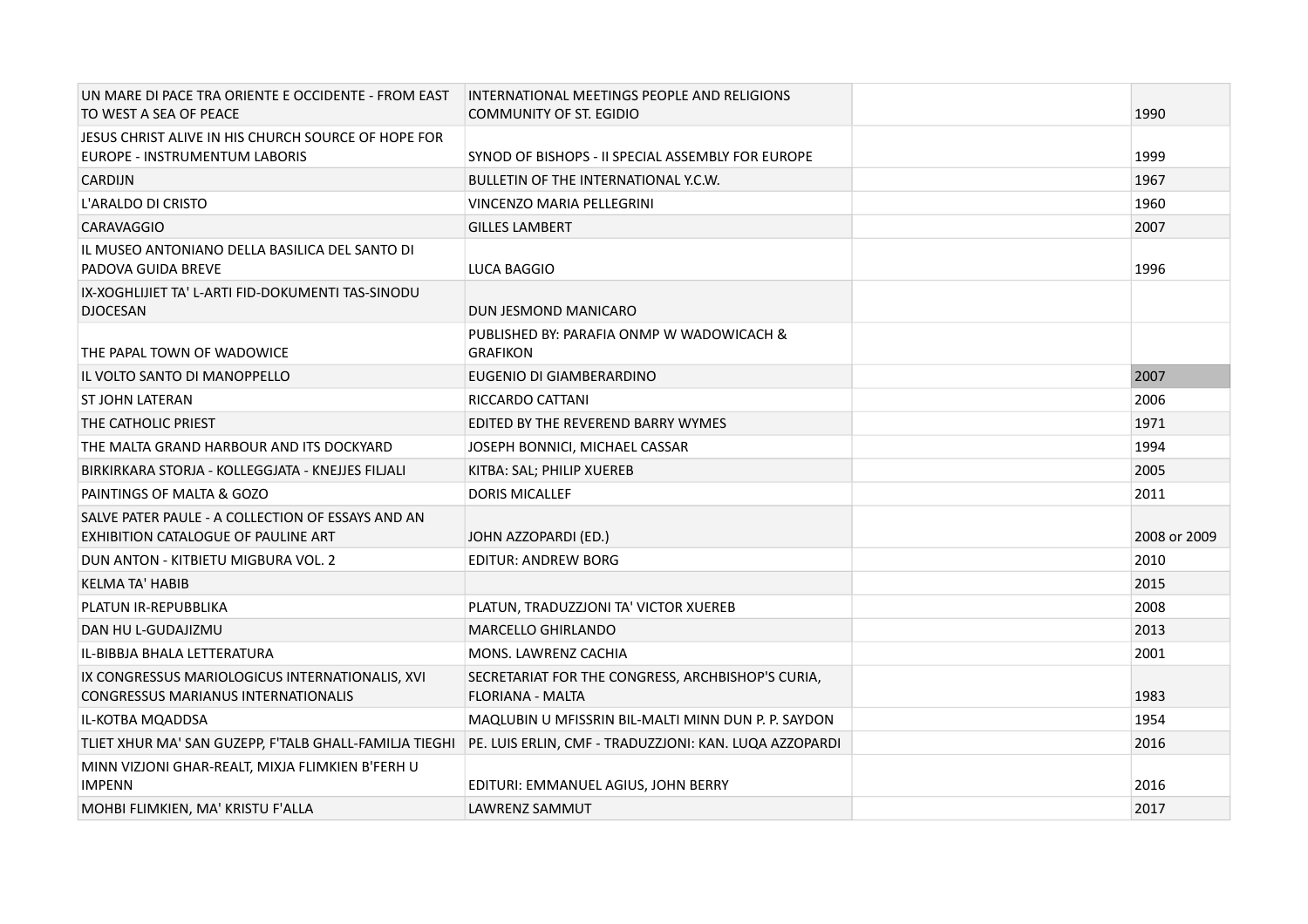| L'ABBRACCIO DEL PADRE                                                                                                           | PAPA FRANCESCO                                                        | 2016 |  |
|---------------------------------------------------------------------------------------------------------------------------------|-----------------------------------------------------------------------|------|--|
| HAGGADAH, L-IKLA TA' L-GHID, IR-RIT LHUDI                                                                                       | FR MICHAEL BUGEJA, TEST ORIGINALI TAL-HAGGADAH:<br><b>MEYER LEVIN</b> | 2003 |  |
| RELIGIOUS TOLERATION AND POLITICAL ACTIVITY OF THE<br>MALTESE CLERGY IN THE CONSTITUTIONS OF MALTA UNDER<br><b>BRITISH RULE</b> | <b>FORTUNATO P. MIZZI</b>                                             | 1966 |  |
| IL-KUSTILJA TA' ADAM U DIFFIKULTAJIET OHRA, IT-<br><b>TESTMENT IL-QADIM</b>                                                     | DONAT SPITERI OFM CAP                                                 | 1999 |  |
| <b>JIENA NEMMEN</b>                                                                                                             | KITBA: DUN JOE BORG                                                   | 2013 |  |
| <b>BIEX NIFHMU S-SALMI</b>                                                                                                      | MILL-E.T. IL-KARDINAL PROSPERO GRECH, O.S.A.                          | 2015 |  |
| L-ORATORJU MARIJA ADEODATA IS-SORU LI HABBET                                                                                    | AWTUR: PAUL ELLUL, KOMPOZITUR U DIRETTUR: RAYMOND<br>ZAMMIT           | 2016 |  |
| <b>CEKKMEJT LIL KRISTU</b>                                                                                                      | MARIO AZZOPARDI                                                       | 2015 |  |
| TERESA, RIVISTA ENCIKLOPEDIKA TA' SPIRITWALITA, JANNAR<br>- MARZU 2015, SENA 12, HARGA 1                                        | KUNVENT SANTA TEREZA TAL-B.G.                                         | 2015 |  |
| TERESA, RIVISTA ENCIKLOPEDIKA TA' SPIRITWALITA, APRIL -<br>GUNJU 2015, SENA 12, HARGA 2                                         | KUNVENT SANTA TEREZA TAL-B.G.                                         | 2015 |  |
| TERESA, RIVISTA ENCIKLOPEDIKA TA' SPIRITWALITA, LULJU -<br>DICEMBRU 2015, SENA 12, HARGA 3                                      | KUNVENT SANTA TEREZA TAL-B.G.                                         | 2015 |  |
| TERESA, RIVISTA ENCIKLOPEDIKA TA' SPIRITWALITA, JANNAR<br>- APRIL 2016, SENA 14, HARGA 1                                        | KUNVENT SANTA TEREZA TAL-B.G.                                         | 2016 |  |
| TERESA, RIVISTA ENCIKLOPEDIKA TA' SPIRITWALITA, MEJJU -<br>AWWISSA 2019, SENA 16, HARGA 2                                       | KUNVENT SANTA TEREZA TAL-B.G.                                         | 2019 |  |
| MARIAN DEVOTIONS IN THE ISLANDS OF SAINT PAUL (1600 -<br>1800)                                                                  | EDITOR VINCENT BORG, THE HISTORICAL SOCIETY - MALTA                   | 1983 |  |
| IL-VERITA TEHLISKOM, L-EWWEL VOLUM                                                                                              | PATRI DAMIAN CACHIA O. CARM.                                          | 2009 |  |
| THE SECRET ARCHIVES OF THE VATICAN                                                                                              | LUISA AMBROSINI WITH MARY WILLIS                                      | 1969 |  |
| DEVELOPING LEADERSHIP SKILLS, A TRAINING MANUAL FOR<br><b>LEADERS</b>                                                           | ALFRED DARMANIN SJ                                                    | 1992 |  |
| L-GHANJA TA' HAJTI                                                                                                              | EDWARD CAMILLERI SJ                                                   | 2002 |  |
| PROPERZJU ELEGIJI                                                                                                               | <b>HORATIO CAESAR ROGER VELLA</b>                                     | 2012 |  |
| FRA DIEGU BONANNO OFM, FRANGISKAN LI HASEB FIL-FQIR                                                                             | P. GORG AQUILINA OFM                                                  | 2006 |  |
| ITTRA APPOSTOLIKA TAL-PAPA GWANN PAWLU II                                                                                       |                                                                       |      |  |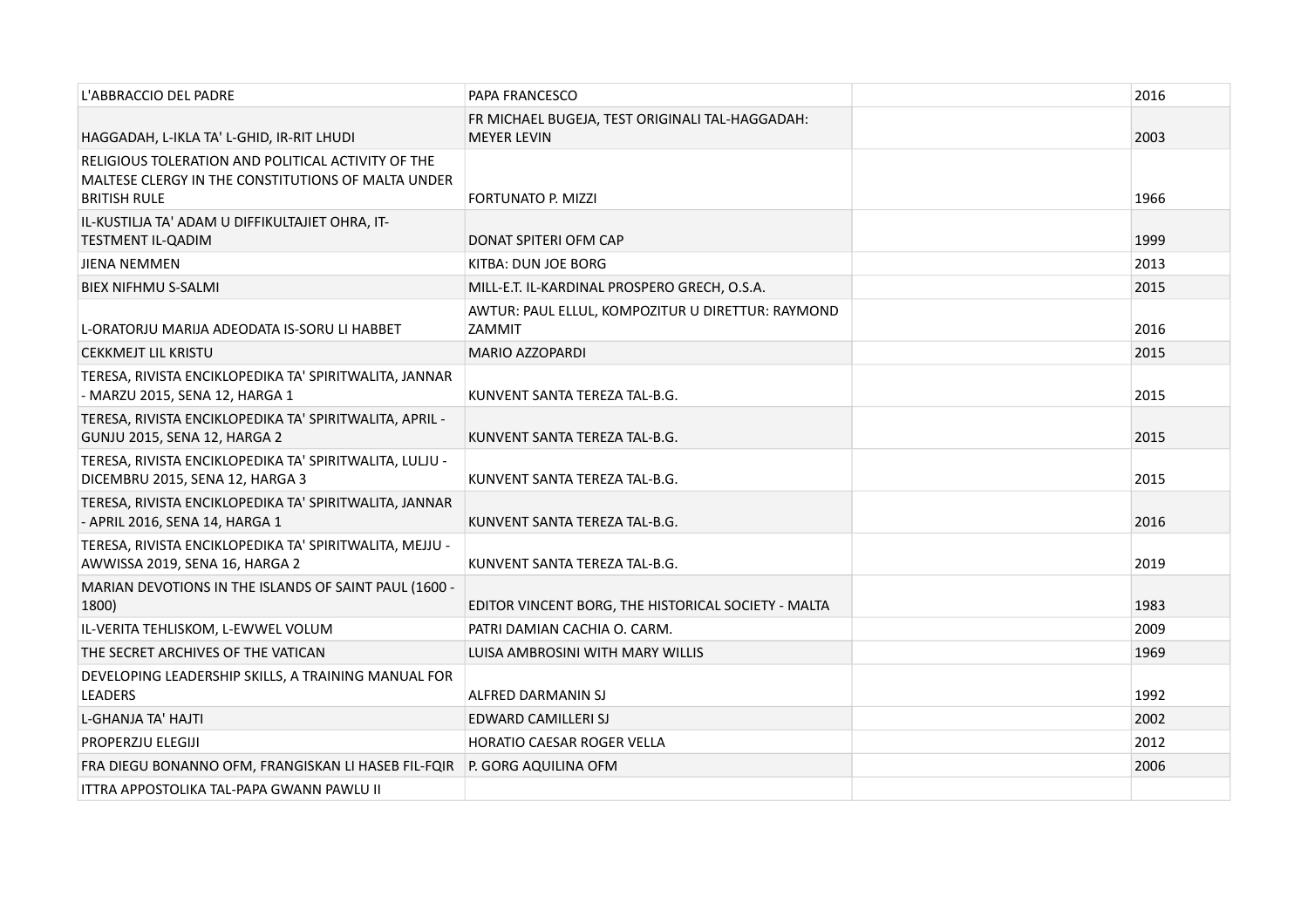| SAN PAWL IL-BAHAR, PARROCCA F' GIEH IL MADONNA TAD-<br><b>DULURI</b> | ALEXANDER BONNICI OFMCONV.                  | 2005      |
|----------------------------------------------------------------------|---------------------------------------------|-----------|
| PASTORES DABO VOBIS                                                  | <b>GWANNI PAWLU II</b>                      | 1992      |
| IL-BIBBJA MINSUGA F'HAJJET IL-POPLU TA' ALLA                         | DUN ANTON ABELA (EDITUR)                    | 1995      |
| NIRBHU L-FIDUCJA TAT-TFAL U Z-ZGHAZAGH                               | <b>FRANCIS X. WALTON U ROBERT L. POWERS</b> | 2000      |
| IL-PASSJONI, 100 MISTOQSIJA AWAR THE PASSION OF THE<br><b>CHRIST</b> | KLABB QARI NISRANI                          | 2004/2005 |
| IGBRU L-LOQOM LI BAQA'                                               | <b>MONS. ALFRED XUEREB</b>                  | 2012      |
| I COLORI DEL MIO SILENZIO                                            | <b>GORG PERESSO</b>                         | 2001      |
| DIDACHÈ IT-TAGHLIM TAT-TNAX-IL APPOSTLU                              | DONAT SPITERI OFM CAP                       | 1999      |
| LA COMUNITÀ CATTOLICA DI KARSIYAKA E LA SUA CHIESA<br>PARROCCHIALE   | FR. ALFONSO M. SAMMUT OFMCONV.              | 2004      |
| IL-MARA FID-DINJA ANTIKA, FIL-BIBBJA U FIL-KNISJA                    | GUIDO SCHEMBRI, OFM                         | 2002      |
| RIKORDJU TAL-PAPA GWANNI PAWLU II LILL-GZEJJER<br>MALTIN,            | POEMA TA' IVO GALEA                         | 2003      |
| CELEBRAZZJONIJIET TAL-KELMA GHAS-SENA PAWLINA                        | <b>BENEDITTU XVI</b>                        | 2008/2009 |
| ANASTASIS L-IKONA TAL-QAWMIEN                                        | FR. MARTIN CILIA MSSP                       | 2009      |
| MELITA THEOLOGICA VOL 67 NO 1                                        | MARTIN MICALLEF AND JOHN ANTHONY BERRY EDS  | 2017      |
| MELITA THEOLOGICA VOL 63 NO 2                                        | <b>MARTIN MICALLEF ED</b>                   | 2013      |
| MELITA THEOLOGICA VOL 62 NO 1-2                                      | <b>MARTIN MICALLEF ED</b>                   | 2012      |
| SAN GUSEPP TA' KOPERTINU                                             | ALEXANDER BONNICI O.F.M CONV.               | 2003      |
| RAHAL GDID 5000 SENA TA' STORJA 100 SENA PARROCCA                    | ALFRED ELLUL GALEA                          | 2009      |
| PAWLU VI                                                             | <b>GISELDA ADORNATO</b>                     | 2015      |
| <b>INDEX HISTORICUS</b>                                              | <b>CARMEL CUSCHIERI</b>                     | 1979      |
| <b>SAN GORG</b>                                                      | JOSEPH FARRUGIA MICHAEL FORMOSA             | 2005      |
| <b>LOGOS 60TH ANNIVERSARY</b>                                        |                                             | 2005      |
| A BENEDICTINE'S NOTES ON SEVENTEETH-CENTURY MALTA                    | <b>JOE ZAMMIT CIANTAR</b>                   | 1998      |
| IS-SIGGIEWI JFAKKAR IL-PROFESSUR NIKOLA ZAMMIT, MD.<br>1815-1899     | KAZIN TAL-BANDA SAN NIKOLA                  | 2015      |
| <b>DIATESSERRON</b>                                                  | P.GWIDO SCHEMBRI OFM                        | 2001      |
| NITOLBU BIS-SALMI                                                    | PATRI DONAT SPITERI OFM CAP                 | 1998      |
| IL-BIBBJA GHALIK                                                     | THOMAS MOORE OFM CON                        | 1989      |
| KELMET ALLA F'KITIET IL-BNIEDEM                                      | <b>DUN ANTON ABELA</b>                      | 1989      |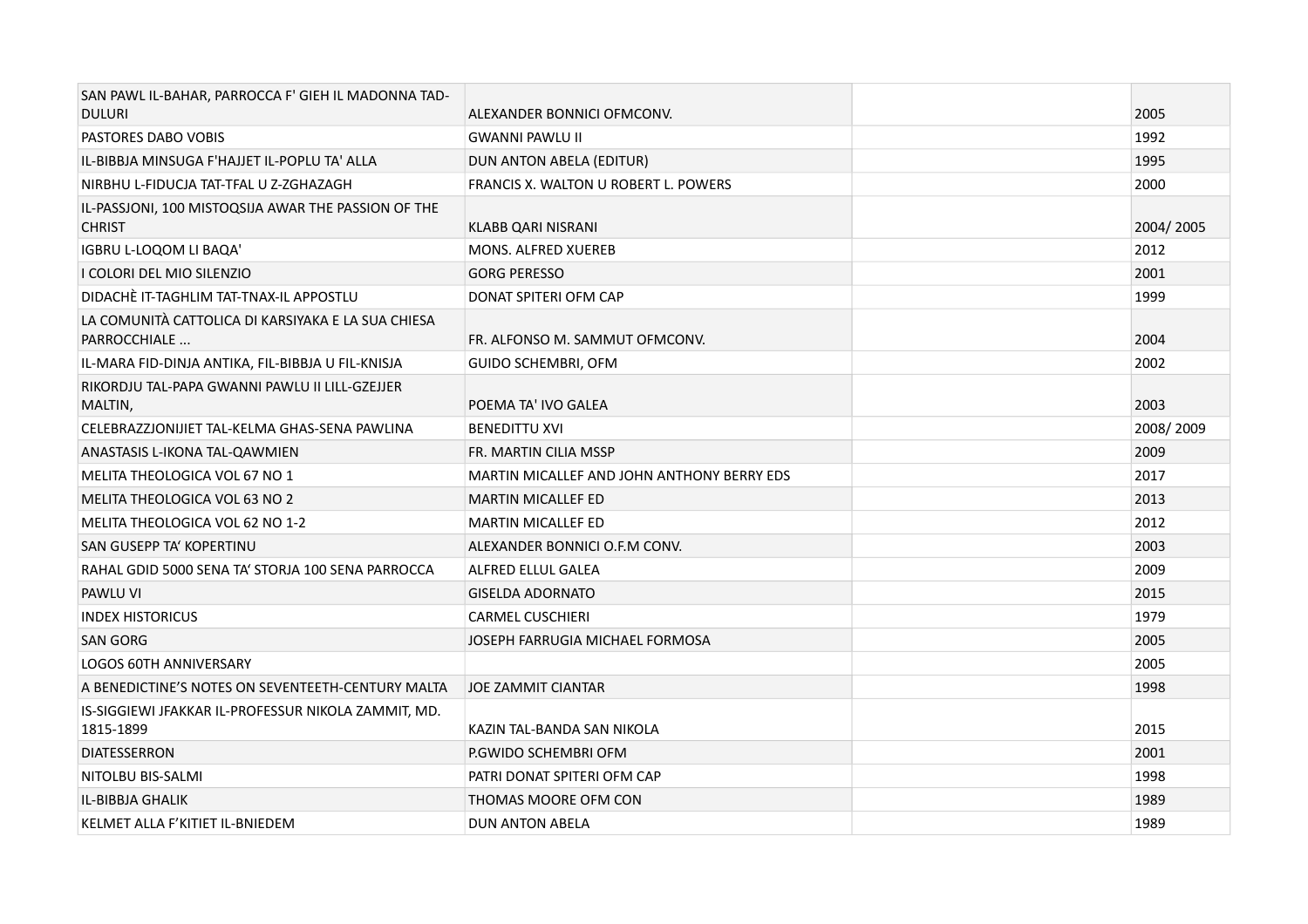| KORS GDID IL-BIBBJA                                                              | <b>GUIDO SCHEMBRI OFM</b>                                  | 2003 |
|----------------------------------------------------------------------------------|------------------------------------------------------------|------|
| ITTRA TA'PAWLU LILL-MALTIN TA' LLUM                                              | PATRI WILLIAM AXIAQ OFM CAP                                | 2000 |
| LI STORJA TAL KNISJA MALTIJA MIN-NAUFRAGJU TA' SAN<br>PAWL SAZ-ZMIENIJIET TAGHNA | ARTURO DIMECH                                              | 1959 |
| ZABBAR A LIVING HISTORY                                                          | DR MIRIAM A. SCIBERRAS                                     | 2000 |
| <b>SANTA LIENA</b>                                                               | P.ALBERT M.SAMMUT                                          | 2008 |
| KWADRI U STATWI INKURUNATI F'MALTA U GHAWDEX                                     | ALEXANDER BONNICI OFM CONV                                 | 2003 |
| <b>HSUSI U MHABBTI</b>                                                           | <b>JIMMY BUHAGIAR</b>                                      | 2017 |
| BREVIARIO DEL NUOVO MILLENIO PENSIERI UN MONDO CHE<br><b>VERRA</b>               | <b>GIUSEPPE DE CARLI</b>                                   | 2000 |
| <b>KELMA TA' HABIB</b>                                                           | MONS ARCH C.J. SCICLUNA                                    | 2017 |
| TLIET XHUR MA SAN GUZEPP TAB GHALL-FAMILJA TIEGHI                                | KAN LUQA AZZOPARDI                                         | 2017 |
| SACERDOZJU TAHT IL-LENTI                                                         | P. RAY GATT OP                                             | 2010 |
| <b>AGHTUHOM INTKOM X'JIKLU</b>                                                   | JOE ROSSI ED                                               | 2012 |
| RIFLESSJONIJIET SPIRITWALI DWAR IL HAJJA U L-HIDMA TA'<br>MONS G. DE PIRO        | FR NORBERT BONAVIA MSSP                                    | 2017 |
| TEREZA VOL 11 NO 1-2                                                             | <b>WINSTIN VELLA</b>                                       | 2014 |
| TEREZA VOL 15 NO 1                                                               | <b>WINSTIN VELLA</b>                                       | 2018 |
| FORTRESS COLONY: THE FINAL ACT 1945-1964 VOL 1                                   | <b>JOSEPH PIROTTA</b>                                      | 1987 |
| <b>HWEJJEG LI RAJNA VOL 2</b>                                                    | <b>ANTON GAUCI</b>                                         | 1986 |
| IL-KNISJA TAL-GHARGHUR 250 SENA KKONSAGRATA                                      |                                                            | 1986 |
| <b>DUN GORG 1880-1962</b>                                                        | <b>MUSEUM</b>                                              | 1980 |
| MADONNA TAL-HERBA FESTI CENTINARJI SANTWARJU -<br>BIRKIRKARA                     |                                                            | 2010 |
| IL-QUDDIES TAS-SALIB ORATORJU F'GIEH S.ELNA INP.AWG.                             |                                                            | 2012 |
| 175 ANNIVERSARJU VARA KOLLEGJATA U BAZILIKA S.ELENA<br>INM.AWG                   |                                                            | 2012 |
| SANTA LIEMA 175 SENA TAL-VARA                                                    | WILLIAM ZAMMIT, PHILIP XUEREB, MARIO GAUCI                 | 2012 |
| L-ORDNI TAL-PATRIJIET MINURI TA' SAN FRANGISK IMSEJHIN<br>KONVENTWALI            | ROBERT MELNICK OFM CONV AND JOSEPH WOOD OFM<br><b>CONV</b> | 2005 |
| THE KAPPILLAN OF MALTA                                                           | NICHOLAS MONSERRAT                                         | 1973 |
| MAL-WATAR TAL-KITARRA, GABRA TA' POEZIJI                                         | WINSTIN ATTARD OFM CAP                                     | 2013 |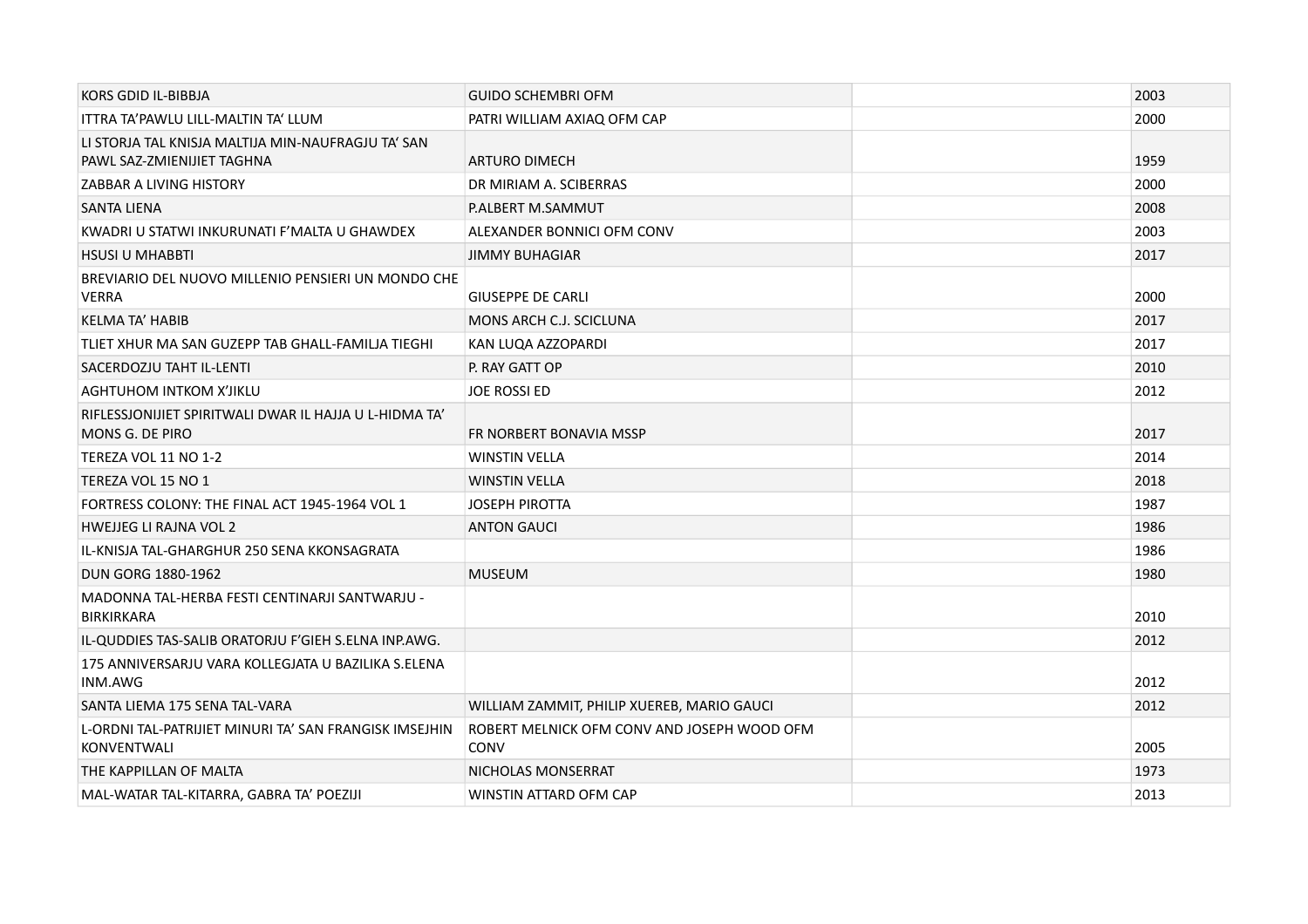| KNEJJES U KAPELLI MARJANI F'MALTA U GHAWDEX GABRA<br>TA' TGHRIF STORIKU                                                    | <b>MICHAEL GALEA</b>                             | 1984 |
|----------------------------------------------------------------------------------------------------------------------------|--------------------------------------------------|------|
| FERDINAND FREIHERR VON HOMPESCH 1744-1805                                                                                  | JOSEPH A.EBE AND MICHAEL GALEA                   | 1985 |
| SENGLEA CIVITAS INVICTA. L-ISKRIZZJONIJIET LI JINSABU FIT-<br>TLIET KNEJJES TA'SENGLEA                                     | HORATIO C.R. VELLA                               | 2008 |
| <b>IS-SIGGIEWI CITTA FERDINAND</b>                                                                                         | KAROL AQUILINA, NICHOLAS BEZZINA, LEONARD CALLUS | 2015 |
| IL-KNEJJES PARROKKJALI TA' MALTA U L-FESTI TAGHHOM<br>ATTARD-ISLA VOL 1                                                    | <b>VARIOUS</b>                                   | 1993 |
| IL-KNEJJES PARROKKJALI TA' MALTA U L-FESTI TAGHHOM<br>KALKARA-RAHAL GDID VOL 2                                             | <b>VARIOUS</b>                                   | 1993 |
| SANTU ROKKU U IL-KNISJA TIEGHU F'BIRKIRKARA                                                                                | KAN V. BUHAGIAR                                  | 1983 |
| PIETRU FIL-GZIRA TA'PAWLU VOL 1                                                                                            |                                                  | 1990 |
| PIETRU FIL-GZIRA TA'PAWLU VOL 2                                                                                            |                                                  | 1990 |
| PIETRU FIL-GZIRA TA'PAWLU VOL 3                                                                                            |                                                  | 1990 |
| <b>MDINA FESTI TA' FJURI 91</b>                                                                                            | <b>COMMUNITY CHEST FUND</b>                      | 1991 |
| <b>VIEW OF MALTA</b>                                                                                                       |                                                  | 1994 |
| SACRED ART IN MALTA                                                                                                        | <b>GINO GAUCI</b>                                | 1990 |
| TRISTIA EX MELITOGAUDO                                                                                                     | JOSEPH BUSUTILL, STANLEY FIORINI AND H.C.R VELLA | 2010 |
| POPE JOHN AND HIS REVOLUTION                                                                                               | E.E.Y HALES                                      | 1965 |
| THE BIRTHPLACE OF JOHN PAUL II                                                                                             | SISTERS OF NAZARETH                              | 2007 |
| THE LAGACY OF JOHN PAUL II IMAGES AND MEMORIES                                                                             | <b>JOSEPH RATZINGER</b>                          | 2005 |
| RETURN TO POLAND. COLLECTION OF SPEACHES OF JOHN<br>PAUL II                                                                | <b>VALERIO VOLPINI</b>                           | 1979 |
| JOHN PAUL IN MEXICO                                                                                                        |                                                  | 1979 |
| <b>MEMOIRS</b>                                                                                                             | <b>CANDINAL MINDSZENTY</b>                       | 1974 |
| STORIA SACRA VOL 1                                                                                                         | <b>EMILIO LOMBARDI</b>                           | 1913 |
| ITTRA APPOSTOLICA TAL-PAPA GWANNI PAWLU II LIZ-<br>ZGHAZAGH TAD-DINJA FL-OKKAZJONI TAS-SENA<br>INTERNAZJONALI TAZ-ZGHAZAGH |                                                  |      |
| PRIESTS FOR THE FORMATION OF SAINTS FOR THE NEW<br><b>MILLENIUM</b>                                                        |                                                  | 2004 |
| A BUCKET OF OIL                                                                                                            | WILLIAM WAYNE CAUDIL ET AL                       | 1974 |
| <b>CONFESSION AND PASTORAL PSYCHOLOGY</b>                                                                                  | <b>ANDREAS SNOECK S.J</b>                        | 1961 |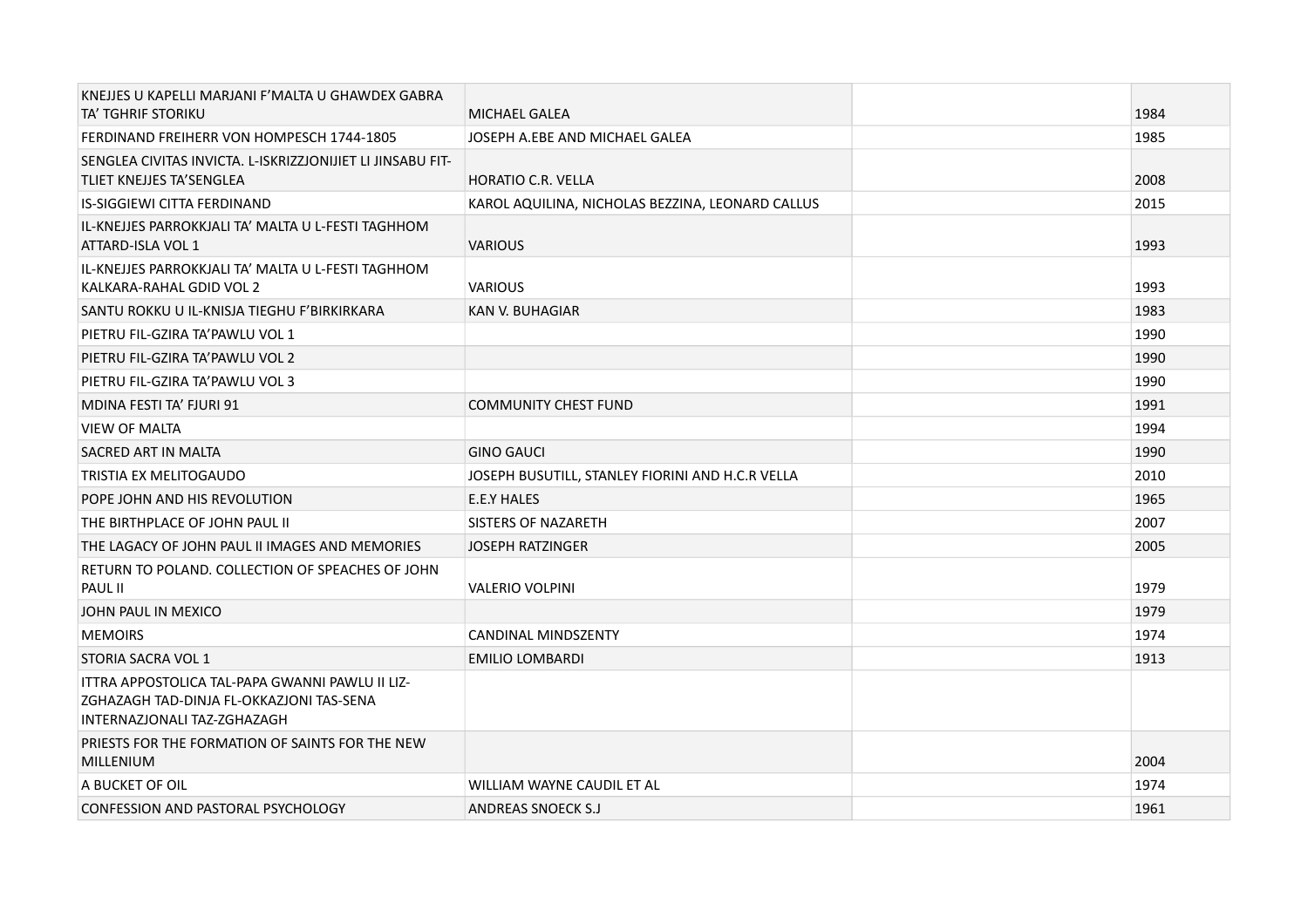| A HANDBOOK OF PARISH PREACHING                                                  | <b>GORDON W. IRESON</b>                | 1982 |
|---------------------------------------------------------------------------------|----------------------------------------|------|
| IL-MAGHMUDIJA TAT-TARBIJA TAGHNA                                                | G.LUPI                                 | 1973 |
| IL CAMMINO NEOCATECUMENALE NEI DISCORSI DI PAOLO VI<br>E GIOVANNI PAOLO II      | EZECHIELE PASOTTI E GIUSEPPE GENNARINI | 2000 |
| L'UNIONE EUROPA NEI DOCUMENTI PONTIFICI                                         | <b>FORTUNATO P. MIZZI</b>              | 1979 |
| COMPEDIUM OF THE SOCIAL DOCTRINE OF THE CHURCH                                  | <b>VARIOUS</b>                         | 2004 |
| HUMAN DESTINY EXPLORING TODAYS VALUE SYSTEM                                     | <b>JOHN HAMMES</b>                     | 1978 |
| THE CATHOLIC SCHOOL BIBLE                                                       | <b>J.ECKER</b>                         | 1959 |
| DON NAZARENO CAMILLERI UN MAESTRO DI VITA<br>SPIRITUALE VOL 2                   | EUGENIO VALENTINI                      | 1979 |
| L-ITTRI TA' SAN PAWL. L-ITTRI LIR-RUMANI                                        | DUN P.P. SAYDON                        | 1956 |
| L-ITTRI TA' SAN PAWL. ITTRI LILL-EFESIN, FILIPPIN, KOLOSSIN<br><b>U FILEMON</b> | DUN P.P. SAYDON                        | 1957 |
| L-ITTRI TA' SAN PAWL. L-ITTRI PASTORALI                                         | DUN P.P. SAYDON                        | 1957 |
| L-EVANGELJU TA' SAN GWANN                                                       | DUN P.P. SAYDON                        | 1967 |
| L-ITTRI TA' SAN PAWL. L-ITTRI LILL-KORINTIN                                     | DUN P.P. SAYDON                        | 1956 |
| <b>L-ITTRI KATTOLICI</b>                                                        | DUN P.P. SAYDON                        | 1958 |
| <b>L-APOKALISSI</b>                                                             | DUN P.P. SAYDON                        | 1959 |
| L-ITTRI TA' SAN PAWL. L-ITTRI LILL-GALATIN U LIT-<br><b>TESSALONKIN</b>         | DUN P.P. SAYDON                        | 1957 |
| L-ITTRI TA' SAN PAWL L-ITTRA LIL-LHUD                                           | DUN P.P. SAYDON                        | 1958 |
| IT-TESMENT IL-GDID                                                              | DUN P.P. SAYDON                        | 1977 |
| IT-TESTMENT IL-QADIM                                                            | DUN P.P. SAYDON                        | 1982 |
| IT-TESTMENT IL-QADIM                                                            | DUN P.P. SAYDON                        | 1990 |
| DIZIONARIO ENCICLOPPEDICO DI TEOLOGIA MORALE                                    | LEANDRO ROSSI AND AMBROGIO VALSECCHI   | 1973 |
| Scientia                                                                        | V.Rev.FR.Seraphim M.Zarb, O.B.E., O.P  | 1961 |
| <b>Scientia</b>                                                                 | V.Rev.FR.Seraphim M.Zarb, O.B.E., O.P  | 1962 |
| Virtujiet - Teologali - Katekizmu Morali NRU 5.                                 | M.U.S.E.U.M                            | 1954 |
| I-I Kmandament - Katekizmu Morali - NRU 6.                                      | M.U.S.E.U.M                            | 1954 |
| Id-Dnub - Katekizmu Morali - NRU 4.                                             | M.U.S.E.U.M                            | 1953 |
| Il-V Kmandament - Is-Iv u D-IX Kmandament - Katekizmu<br>Morali - Nri 10-11.    | M.U.S.E.U.M                            | 1955 |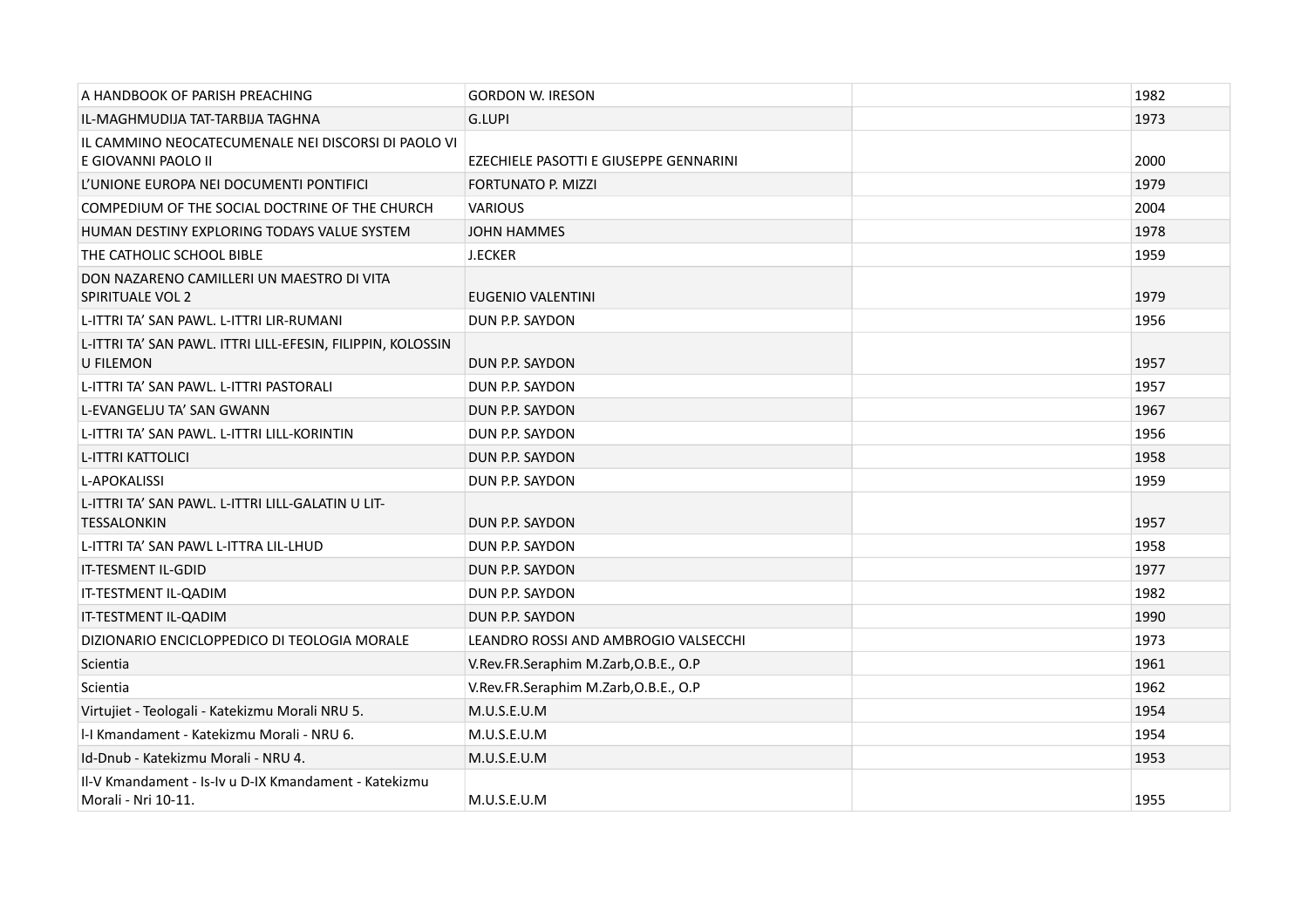| It-III Kmandament u R-IV Kmandamaent - Kateklizmu Morali -                              |                                            |      |
|-----------------------------------------------------------------------------------------|--------------------------------------------|------|
| NRI 8-9.                                                                                | M.U.S.E.U.M                                | 1955 |
| It-II Kmandament - Kateklizmu Morali - NRU 7.                                           | M.U.S.E.U.M                                | 1955 |
| L-ittri ta' s. Pawl                                                                     | Dun P.P Saydon                             | 1956 |
| Bibbia Saydon It-Testment Il-Qadim 1                                                    |                                            | 1990 |
| Bibbia Saydon It-Testment Il-Qadim 2                                                    |                                            | 1982 |
| Bibbia Saydon It-Testment Il-Gdid                                                       |                                            | 1977 |
| Haz-Zabbar u L-Inkurunazzjoni                                                           | Karmenu Ellul Galea                        | 1976 |
| Marija Adeodata - Is-Soru Li Habbet                                                     | Paul Ellul                                 | 2016 |
| Rivista Enciklopedika ta' Spiritwalita 5-63                                             |                                            | 2015 |
| Rivista Enciklopedika ta' Spiritwalita 85-143                                           |                                            | 2015 |
| Rivista Enciklopedika ta' Spiritwalita 155-221                                          |                                            | 2015 |
| Rivista Enciklopedika ta' Spiritwalita 5-75                                             |                                            | 2016 |
| Rivista Enciklopedika ta' Spiritwalita 79-131                                           |                                            | 2019 |
| Monsarrat The Kappillan of Malta                                                        | Cassell                                    |      |
| Melita Theologica Volume 62                                                             |                                            | 2012 |
| ART IN ROME IN THE EIGHTEENTH CENTURY                                                   | EDGAR PETERS BOWRON AND JOSEPH J. RISHEL   | 2000 |
| <b>BAROQUE PAINTING IN GENOVA</b>                                                       | <b>GABRIELE FINALDI AND SALLY KORMAN</b>   | 2002 |
| UN MUSEO IMMAGINARIO                                                                    | FRANCESCA CAMPAGNA CICALA                  | 2002 |
| FIERCE REALITY ITALIAN MASTERS FROM 17TH CENTURY<br><b>NAPLES</b>                       | THOMAS J. LOUGHMAN                         | 2006 |
| UNA MANIERA MOLTO GRAZIOSA                                                              | ALESSANDRA MIGLIORATO                      | 2010 |
| EVA AVE WOMEN IN RENAISSANCE AND BAROQUE PRINTS                                         | <b>H. DIANE RUSSELL</b>                    | 1990 |
| ITALIAN DRAWINGS IN THE ART INSTITUE OF CHICAGO                                         | HAROLD JOACHIM AND SUZANNE FOLDS MCCULLAGH | 1979 |
| ART IN RENAISSANCE ITALY                                                                | JOHN T. PAOLETTI AND GARY M. RADKE         | 1997 |
| <b>IMPRESSIONISM REFLECTIONS AND PERCEPTIONS</b>                                        | <b>MEYER SCHAPIRO</b>                      | 1977 |
| <b>TORINO BAROCCA</b>                                                                   | ALDO BALLO                                 | 1965 |
| <b>BAROQUE</b>                                                                          | JOHN RUPERT MARTIN                         | 1991 |
| BEHIND THE GOTHIC MASTERPIECE                                                           | LILLIAN SCHARHERD                          | 1997 |
| COME TAKE THIS LUTE A QUEST FOR IDENTITIES IN ITALIAN<br><b>RENAISSANCE PORTRAITURE</b> | E. H RAMSDEN                               | 1983 |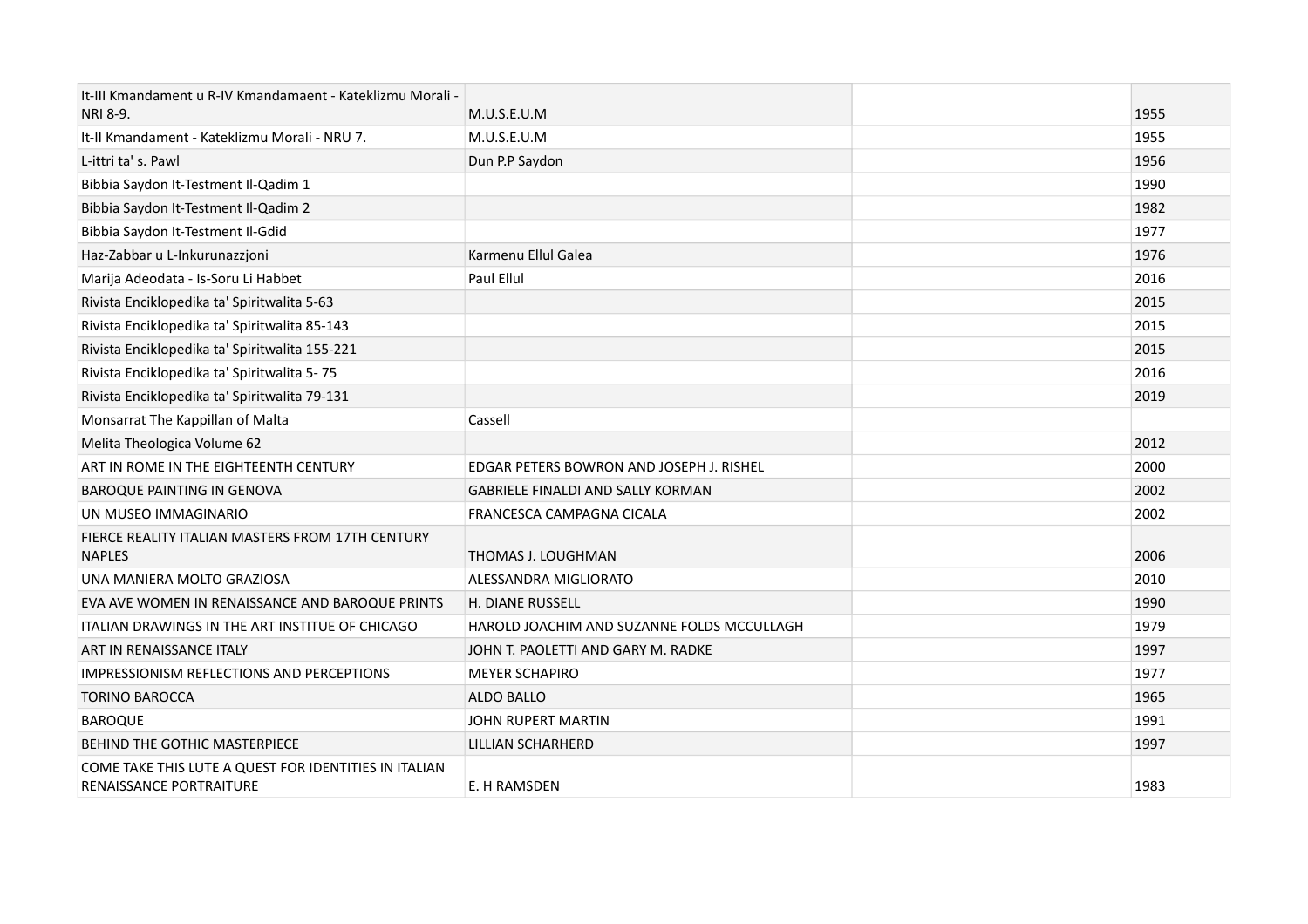| THE IDEOLOGY OF THE TRAITOR. ART, MANNER,<br><b>MANNERISM</b>                          | <b>ACHILLE BONITO OLIVIA</b>      | 1976 |
|----------------------------------------------------------------------------------------|-----------------------------------|------|
| ESZTERGOM: THE CATHEDRAL THE TREASURY AND THE<br>CASTLE MUSEUM                         | PAL CSEFALVAY                     | 1992 |
| GERMAN, FLEMISH AND DUTCH PRINTS AND DRAWINGS<br>FROM 1550 1700                        | <b>EMANUEL VON BAEYER</b>         | 2000 |
| THE ROMANTIC REBELLION ROMANTIC VERSUS CLASSIC ART                                     | KENNETH CLARK                     | 1973 |
| PATRONS AND PAINTINGS ART AND SOCIETY IN BAROQUE<br><b>ITALY</b>                       | <b>FRANCIS HASKELL</b>            | 1990 |
| AGE OF CHIVALRY ART AND SOCIETY IN LATE MEDIEVAL<br><b>ENGLAND</b>                     | <b>NIGEL SAUL</b>                 | 1987 |
| STAMPE E DISEGNI RESTAURI DELLA COLLEZIONE SCAGLIONE SOPRINTENDENZA DI AGRIGENTO       |                                   | 1990 |
| LAVOIRS WASHOUSE OF RURAL FRANCE                                                       | <b>MARIELLE RODDIER</b>           |      |
| MEMORIA ICONOGRAFICA DEL 700 PALERMITANOO                                              | RASARIO LA DUCA                   | 1991 |
| POCKET GUIDES CONSERVATION OF PAINTINGS                                                | <b>DAVID BOMFORD</b>              | 1997 |
| THE GENIUS IN THE DESIGN BERNINI, BORROMINI AND THE<br>RIVALRY THAT TRANSFORMED ROME   | <b>JAKE MORRISSEY</b>             | 2005 |
| ITALIAN AND SPANISH ART 1600-1750                                                      | ROBERT ENGGASS AND JONATHAN BROWN | 1970 |
| EARLY ENGLISH ART AND ARCHITECTURE                                                     | LLOYD AND JENNIFER LAING          | 1996 |
| BEHIND THE PICTURE ART AND EVIDENCE IN THE ITALIAN<br><b>RENAISSANCE</b>               | <b>MARTIN KEMP</b>                | 1997 |
| EFFIGIES AND ECSTASIES ROMAN BAROQUE SCULPTURE AND<br>THE DESIGN IN THE AGE OF BERNINI | AIDAN WESTON LEWIS                | 2008 |
| THE GENIUS OF ROME                                                                     | <b>BEVERLY LOUIS BROWN</b>        | 2001 |
| <b>WESTERN ARCHITECTURE</b>                                                            | <b>FURNEAUX JORDAN</b>            | 1985 |
| ROMA AL TEMPO DI AVIGNONE SCULTURA NEL CONTEST                                         | CLAUDIA D'ALBERTO                 | 2013 |
| THE VIEWER AS POET A RENAISSANCE RESPONCE TO ART                                       | <b>NORMAN E. LAND</b>             | 1994 |
| L'ARCHITTURA POPOLARE IN ITALIA UMBRIA                                                 | <b>VARIOUS</b>                    | 2004 |
| THE AGE OF VAN EYCK                                                                    | TILL HOLGER BORCHER               | 2002 |
| <b>COLNAGHI</b>                                                                        | <b>VARIOUS</b>                    | 1999 |
| HOT DRY MEN COLD WET WOMEN                                                             | ZIRKA Z.FILIPCZAK                 | 1998 |
| PAINTING OF THE ROMANTIC ERA                                                           | <b>NORBERT WOLF</b>               | 1999 |
| <b>ICONS OF RENAISSANCE ARCHITECTURE</b>                                               | <b>ALEXANDER MARKSCHIES</b>       | 2003 |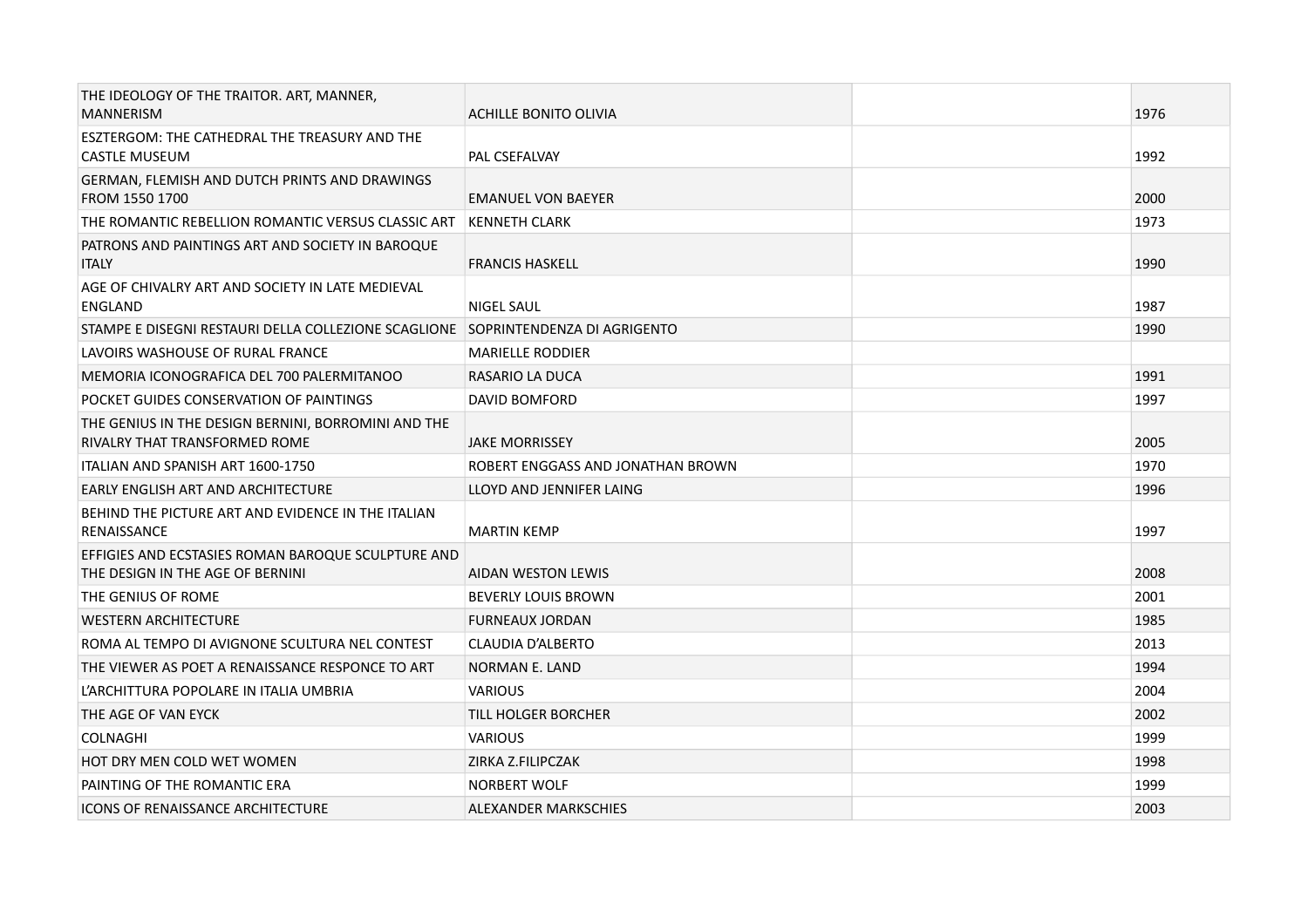| PER I CITTI SIRACUSANO STUDI SULLA PITTURA DEL<br>SETTECENTO IN SICILIA                                           | <b>GIOACCHINO BARBERA</b>     | 2012 |  |
|-------------------------------------------------------------------------------------------------------------------|-------------------------------|------|--|
| Towns and Villages in Malta and Gozo - Part 1 - The Twin<br>Harbour Area                                          | <b>Charles Fiott</b>          | 1994 |  |
| Towns and Villages in Malta and Gozo - Part 2 - The South                                                         | <b>Charles Fiott</b>          | 1996 |  |
| Towns and Villages in Malta and Gozo - Part 3 - The North                                                         | <b>Charles Fiott</b>          | 1997 |  |
| Kelmet il-Malti - Dictionary Maltes to English                                                                    | Kaptan Pawlu Bugeja           | 1982 |  |
| Malta History and Works of Art of St John's Churche Valletta                                                      | Domnic Cutajar                | 1988 |  |
| Patriotism, Deception and Censorship                                                                              | <b>Robert Thake</b>           | 2013 |  |
| The History of The Knights of Malta - Volume One                                                                  | Abbe De Vertot                | 1989 |  |
| The History of The Knights of Malta - Volume Two                                                                  | Abbe De Vertot                | 1989 |  |
| A History of Malta - During the Period Of The French and<br>British Occupations 1798 - 1815                       | William Hardman               | 1909 |  |
| Saint In The Making - Dun Gorg Preca's Canonisation                                                               | The Times                     | 2007 |  |
| Pauline Malta - The Formation of a Nation's Identiy                                                               | John Azzopard, Thomas Freller | 2010 |  |
| Melita Theologica - Journal of the Faculty of Theology                                                            | University of Malta           | 2013 |  |
| Pietru Fil-Gzira Ta' Pawlu - It-Tieni Volum                                                                       | Media Centre                  | 1990 |  |
| Medieval And Roman Inquisition In Malta                                                                           | Alexander Bonnici             | 1998 |  |
| The Genealogy And Heraldry Of The Noble Families of Malta<br>- Volume Two                                         | Charles A.Gauci               | 1992 |  |
| The Genealogy And Heraldry Of The Noble Families of Malta<br>- Volume One                                         | Charles A.Gauci               | 1981 |  |
| Legislatures And Legaislation in Malta, 1914 to 1964                                                              | <b>Raymond Mangion</b>        | 2017 |  |
| Malta, An Island Republic                                                                                         | Eric Gerada, Chris Zuber      | ???  |  |
| The Arch Confraternity of St. Joseph at Rabat 1800-1970ss                                                         | Jecemy Debono                 | 2013 |  |
| <b>Treasures of Malta</b>                                                                                         | Fondazzjoni Patrimonju Malti  | 2010 |  |
| L-EVANGELJU TA' SAN Mattew                                                                                        | Dun P.P. Saydon               | 1954 |  |
| Vita Spirituale Sacramenti - Fragment                                                                             | ַרְרְךָ                       | ???  |  |
| Il-Hajja Ta' Papa Piju Hdax                                                                                       | <b>Empire Express</b>         | 1931 |  |
| Inscriptiones                                                                                                     | Aloisius Farrugia             | 1901 |  |
| Della Rarita Delle Monete Antiche                                                                                 | Vincenzo Natale Scotti        | 1821 |  |
| Guida al museo ovvero I Monumenti di Antichità Maltesi<br>conservati nel museo della Pubblica Biblioteca di Malta | Dr. Cesare Vassallo           | 1871 |  |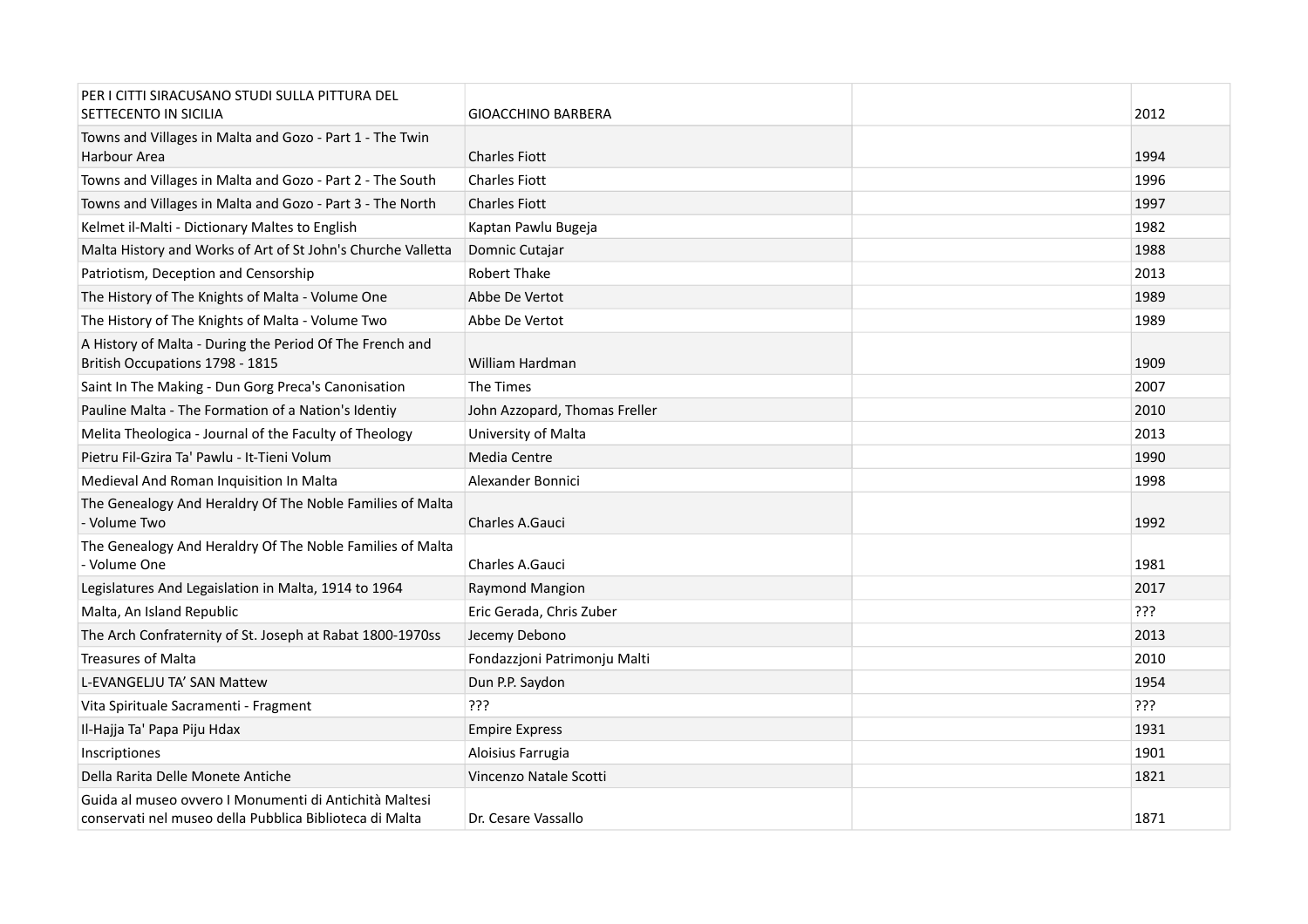| Statuta Capituli Metropolitani Melevitani                                                                                                     | <b>Empire Press</b>                                      | 1963      |  |
|-----------------------------------------------------------------------------------------------------------------------------------------------|----------------------------------------------------------|-----------|--|
| Una Piccola Risposta                                                                                                                          | Molto Rev. P. Maestro Luigi Muscat                       | 1914      |  |
| <b>Memorie Storiche</b>                                                                                                                       | Monsignor Bartolomeo Pacca                               | 35        |  |
| Dissertazione Politica                                                                                                                        | Vittorio Barzoni                                         | 1811      |  |
| Trattato Delle Procedure Civili                                                                                                               | Antonio Micallef LL. D.                                  | 1839      |  |
| La Lega Di Lepanto                                                                                                                            | Don Luys De Torres                                       | 1931      |  |
| <b>Codex Pro Postulatoribus</b>                                                                                                               | S.Maria degli Angeli                                     | 1923      |  |
| Il-Hajja Ta' San Pawl                                                                                                                         | Mons. E. Coleiro                                         | 1959      |  |
| Jiena Nisrani - Il-Grazzja                                                                                                                    | <b>Empire Press</b>                                      | 1945      |  |
| Jiena Nisrani - Il-Qrar                                                                                                                       | <b>Empire Press</b>                                      | 1947      |  |
| Katekizmu Ghall-Kbar, 1 through 5 volumes                                                                                                     | Dun Ugo Gambin                                           | 1957      |  |
| Xi Jfissru Ir-Riti Godda Tal-Maghmudija u L-Grizma                                                                                            | Mons. Prof. G. Lupi. D.D.                                | 1973      |  |
| Nibnu Fli-Imhabba                                                                                                                             | ??                                                       | 1952      |  |
| Letter to a teacher: Lorenzo Milani's contribution to critical<br>citizenship                                                                 | Carmel Borg ; Mario Cardona ; Sandro Caruana             | 2009      |  |
| Ordni ghac-Celebrazzioni tal-Quddiesa u tal-Liturgija tas-<br>Sighat u Agenda Ekklezjastika                                                   | Mons. Charles J. Scicluna; Mons. Mario Grech             | 2018-2019 |  |
| Blakiston's Illustrated pocket medical dictionnary, second<br>edition                                                                         | Edited by Normand L. Hoerr & Arthur Osol                 | 1960      |  |
| Pilgrims of faith and witnesses to the Risen Christ : the<br>Archbishop of Santiago's pastoral letters for the<br>Compostellan Holy Year 2010 | Published by The Archbishopric of Santiago de Compostela | 2009      |  |
| Id-Devot Ta' San Guzepp : L-Ewwel Ktieb. Damma ta' Talbiet                                                                                    | Andrew Borg                                              | 2016      |  |
| Vatican City                                                                                                                                  | Loretta Santini                                          | 1982      |  |
| San Guzepp Ta' Kopertinu                                                                                                                      | Alexander Bonnici                                        |           |  |
| Il Bidu Tal Ktieb L-Ewwel Tasqsima                                                                                                            | Edited by J. Magro                                       |           |  |
| The Nobility of Malta                                                                                                                         | Stephen D. G. Giles Ash                                  | 1988      |  |
| Grandmaster Adolph de Wignacourt 1601-1622                                                                                                    | Michael Galea                                            | 2002      |  |
| Grand Master Jean Levesque de la Cassière 1572-1581                                                                                           | Michael Galea                                            | 1994      |  |
| Grandmaster Hughes Loubenx de Verdale 1582-1595                                                                                               | <b>Michael Galea</b>                                     | 2000      |  |
| Le parole di Papa Francesco; L'abbraccio del Padre                                                                                            | Edited by Libreri Editrice Vaticana                      | 2016      |  |
| Ordni sagri professjoni religjuza zwieg barkiet u<br>purcissjonijiet                                                                          | G. Lupi                                                  | 1991      |  |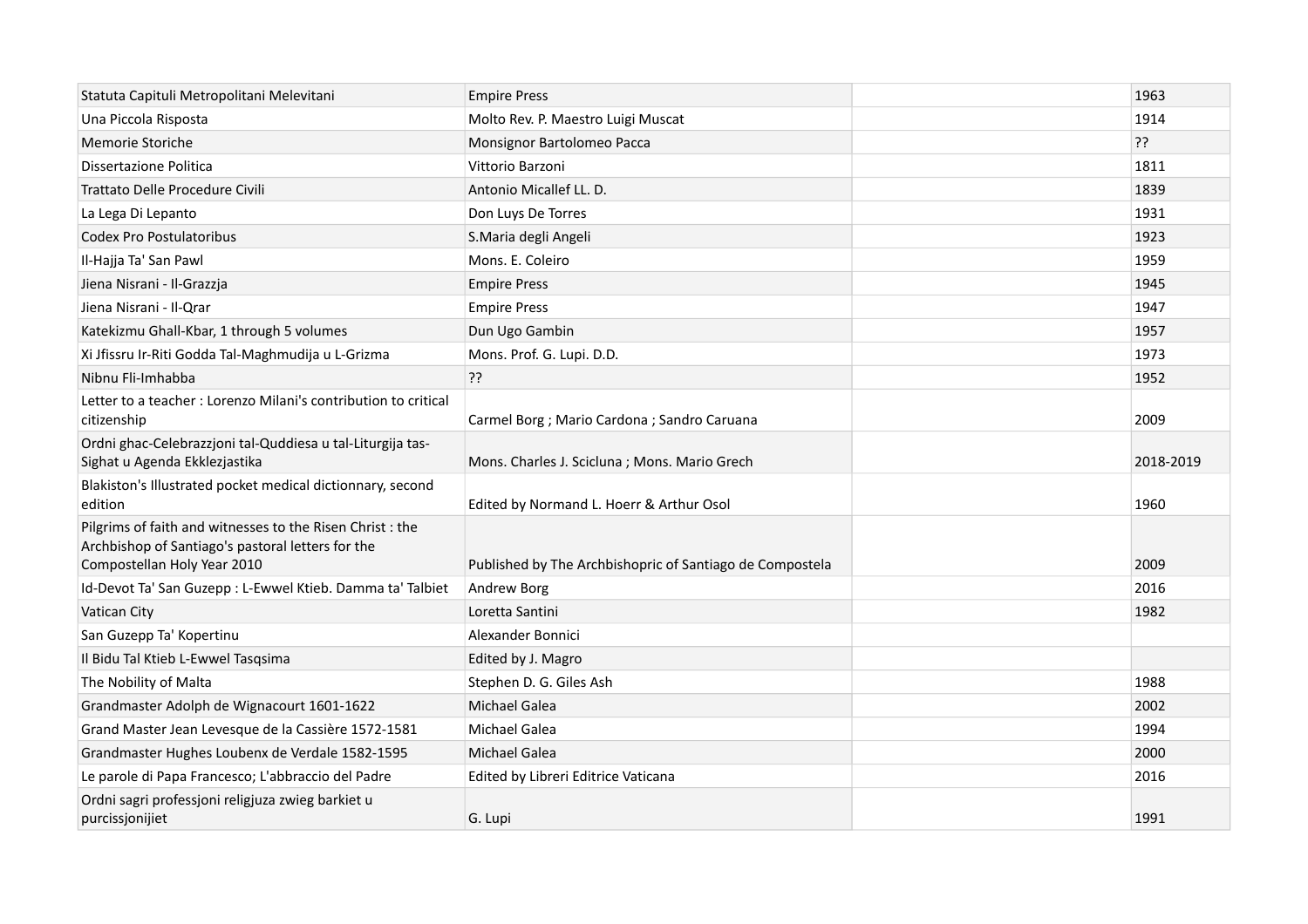| Short easy lessons in hygiene or sanitation or the pupils of<br>the Govt. Elementary Schools - Taghlim kasir u hafif fur I-<br>igiene jew sanita ghat-tfal tal ischtjjel tal gvern | Edited by the Government Printing Office                                     | 1910 |
|------------------------------------------------------------------------------------------------------------------------------------------------------------------------------------|------------------------------------------------------------------------------|------|
| It-8 Ta' Settembru 1565 u 1943                                                                                                                                                     | Dr. Edward Sammut                                                            | 1964 |
| The conservation of paintings                                                                                                                                                      | Course arranged by the British Council and The Courtauld<br>Institute of Art | 1958 |
| Portrait of the Consacred Woman in Greek Christian<br>Literature on the First Four Centuries                                                                                       | Sister M. Rosamond Nugent                                                    | 1941 |
| San Vincenz Ferreri, Tifkira Storika tal-Kbir Tawmaturgu<br>Dumnikan minn                                                                                                          | V. M. Pellegrini                                                             | 1982 |
| Ktieb Gozwe maqlub mill-lhudi u mfisser minn                                                                                                                                       | Dun P. P. Saydon                                                             | 1931 |
| San Nikola Minn Tolentinu, agostinian                                                                                                                                              | Patri Serafin Borg                                                           | 1981 |
| Additamenta indici libbrorum Publicae Bibliothecae<br>Melitensis in alphabeti ordinem digesto                                                                                      |                                                                              | 1864 |
| Disposizione testamentarie dei Marchese Vincenzo Bugeja                                                                                                                            |                                                                              | 1893 |
| Introduzione allo studio della Lingua Araba, terza edizione                                                                                                                        | Francescano Dell' Alma                                                       | 1887 |
| Panegiric e Sermoni                                                                                                                                                                | Canonico D. Gioachino Berti                                                  | 1837 |
| I castriota principi d'Albania nell'ordine sovrano e militare di<br>Malta                                                                                                          | Papas Francesco Chietta-Schiro                                               | 1929 |
| Manuale del giovane eccleiastico addetto agli istituti di<br>educazione cattolica                                                                                                  | Sac. Enrico Caruana                                                          | 1871 |
| Compendium de Censuris in genere et in specie cura et<br>studio                                                                                                                    | Simonis Petri Galea                                                          | 1898 |
| Cenni dui Primordj della Riforma nata al giorni Martino<br>Lutero                                                                                                                  | Rev. Giuseppe Milner                                                         | 1828 |
| Catalogo dei libri esistenti nella Publica Biblioteca di Malta<br>compilato per ordine di materie                                                                                  |                                                                              | 1844 |
| Malta sue industrie                                                                                                                                                                | N. Zammit                                                                    | 1886 |
| Il-Ligi, Katekizmu morali                                                                                                                                                          |                                                                              | 1953 |
| Don Bosco e la questione operaia                                                                                                                                                   | Giov. Galea                                                                  | 1909 |
| Speciosa Città Rohan Haz-Zebbug : Aktar fuq Grajjietu u<br>Niesu                                                                                                                   | Philip Balzan ; Evelyn Pullicino ; Joseph Ciantar                            | 2008 |
| Il-Hajja mgangla ta' Mikiel Gonzi u zminijietu                                                                                                                                     | Louis Cilia                                                                  | 2017 |
| Il-lingwagg tal-QALB                                                                                                                                                               | Dun Guzepp Borg Micallef                                                     | 2017 |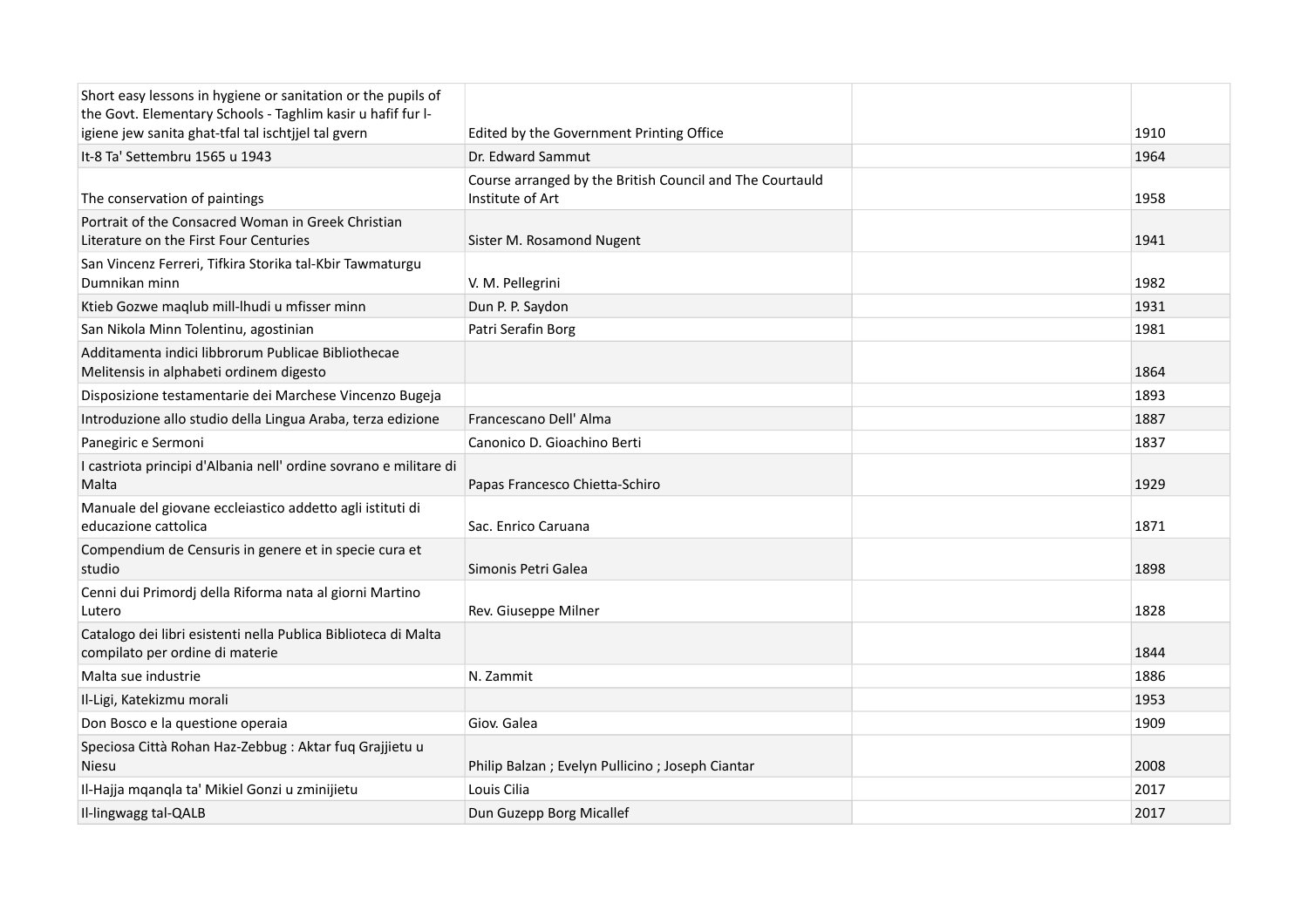| World Youth Days, a testimony to the Hope of Young People                                                                     |                                           | 2016 |
|-------------------------------------------------------------------------------------------------------------------------------|-------------------------------------------|------|
| Karmenu Bonavia and His Writing                                                                                               | Edited by Fr Silvester Bonavia            | 2021 |
| On cases of sexual abuse in pastoral activities                                                                               | Edited by Maltese Ecclesiastical Province | 2014 |
| Redenti dalla Croce di Cristo!                                                                                                |                                           | 2014 |
| Fra Grazzja Gauci Agostinjan. Il-Bniedem Tajjeb u Twajjeb<br>ma' Kulhadd Qaddej fidil tal-Evangelju                           | Eman Bonnici                              | 2017 |
| Pope Francis: Untying the knots                                                                                               | Paul Vallery                              | 2013 |
| Gabra fil-Qosor tal-Katekizmu tal-Knisja Kattolika                                                                            |                                           | 2003 |
| Come il Padre ha amato me (4 volumes)                                                                                         | Hubertus Blaumeiser & Tonino Gandolfo     | 2010 |
| Catalogue alphabétique des livres de langue française de la<br>Bibliothèque Publique de Malte                                 |                                           | 1857 |
| Indice alphabetico dei libri in ligua italiana esistenti nella<br>Pubblica Biblioteca di Malta                                |                                           | 1857 |
| Catalogue of english books in the Public Library of Malta                                                                     |                                           | 1857 |
| Index librorum orientalium et latinorum publicae<br>bibliothecae melitensis ordine alphabeti                                  |                                           | 1857 |
| Diomede Gruseti Caprio                                                                                                        | Mons. Salvino Farrugia                    |      |
| Il-Hajja ta' Santa Margherita ta' Cortona                                                                                     | Dun Nicol Zammit                          | 1931 |
| Gan Anton Vassallo - L'introduzione dell' eredità romantica<br>italiana nella poesia maltese. Estratto da critica letteraria  | Oliver Friggieri                          | 1981 |
| Ius Seraphicum                                                                                                                |                                           | 1959 |
| Catalogo dei libri esistenti nella Publica Biblioteca di Malta<br>compilato per ordine di materie : Belle-lettere             |                                           | 1843 |
| Catalogo dei libri esistenti nella Publica Biblioteca di Malta<br>compilato per ordine di materie : Scienze ed Arti           |                                           | 1843 |
| Index alfabetico de los libros en idioma espagnol y portugues<br>existentes en la publica biblioteca de Malta                 |                                           | 1857 |
| Catalogo dei libri esistenti nella Publica Biblioteca di Malta<br>compilato per ordine di materie : Teologia e giurisprudenza |                                           | 1843 |
| Ragguaglio storico della pestilenza in Malta e Gozo negli anni<br>1815-1814                                                   |                                           | 1833 |
| Indice delle miscellanea che si conservano nella Pubblica<br>Biblioteca di Malta                                              |                                           | 1857 |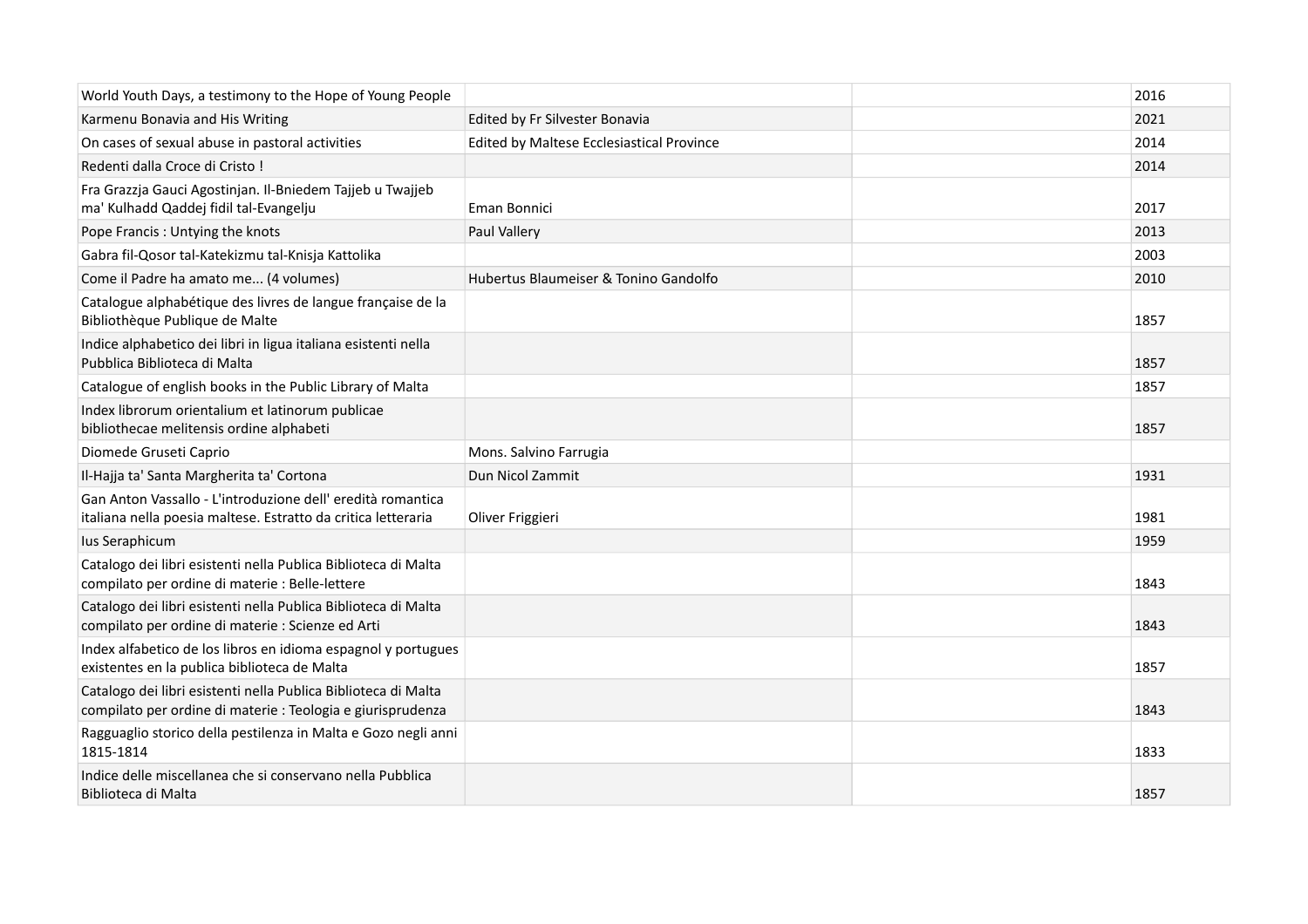| Catalogo dei codici e dei manoscritti inediti che si<br>conservano nella Pubblica Biblioteca di Malta |                                       | 1856    |
|-------------------------------------------------------------------------------------------------------|---------------------------------------|---------|
| Leggi criminali per l'isola di Malta e sue dipendenze                                                 |                                       | 1893    |
| Vanishing Valletta, the definitive collection 1982-2011                                               | David Pisani                          | 2018    |
| Ktieb il-Genesi maqlub mill-lhudi u mfisser minn                                                      | Dun P. P. Saydon                      | 1929    |
| Ktieb il-Genesi maqlub mill-lhudi u mfisser minn                                                      | Dun P. P. Saydon                      | 1931    |
| Ktieb il-Genesi maqlub mill-lhudi u mfisser minn. It-tieni<br>Ktieb                                   | Dun P. P. Saydon                      | 1930    |
| Ktieb il-Genesi maqlub mill-lhudi u mfisser minn. It-tielet<br>ktieb                                  | Dun P. P. Saydon                      | 1930    |
| Il-kotba tas-slaten maqlubin mill-lhudi u mfissrin minn                                               | Dun P. P. Saydon                      | 1937    |
| Tifsir il-kliem fil-kotba                                                                             | Dun P. P. Saydon                      | 1931    |
| Ktieb id-dewteronomju maqlub mill-hudi u mfissier                                                     | Dun P. P. Saydon                      | 1931    |
| Ktieb l-imhallfin u ktieb rut maqlubin mill-lhudi u mfissrin                                          | Dun P. P. Saydon                      | 1932    |
| Il-kotba ta' Samwel maqlubin mill-lhudi u mfissrin                                                    | Dun P. P. Saydon                      | 1933    |
| Sommario della storia della legislazione in Malta                                                     | Paolo De Bono                         | 1897    |
| Il parroco instruito opereta                                                                          |                                       | 1832    |
| Il-Jiem tal-Laggha tal-Gemgha                                                                         | G. Lupi                               | 1985    |
| Tradizionale ospitalita' domenicana al novello vescovo di<br>Malta                                    |                                       | 1915    |
| Il-Ligi. Test ta' taghlim ghall-aspiranti ta' l-azzjoni kattolika<br>maltija                          |                                       | 1958    |
| Social Property. Proceedings of a Conference held in Malta,<br>6-8 March 1976                         |                                       | 1976    |
| Report on a Questionaire on THE V.S.O. AND ITS ACTIVITIES                                             |                                       | 1970    |
| Creative group action manual                                                                          | <b>Tony Macelli</b>                   | 1974    |
| Pastoral research service. Sociological aspects of reneval in<br>Malta                                | Rev. Emile Pin & Rev. Benjammin Tonna | 1967    |
| A study on The Aged, based on a Census, a Survey and<br><b>Official Statistics</b>                    |                                       | 1982    |
| Malta welfare society for the mentally handicaped. Hon.<br>secretary's annual report for 1967/68      |                                       | 1967/68 |
| Il-problema tad-droggi. Rapport ta' Seminar organizzat mill-<br>Kummissjoni "Problema tad-Drogi"      |                                       | 1973    |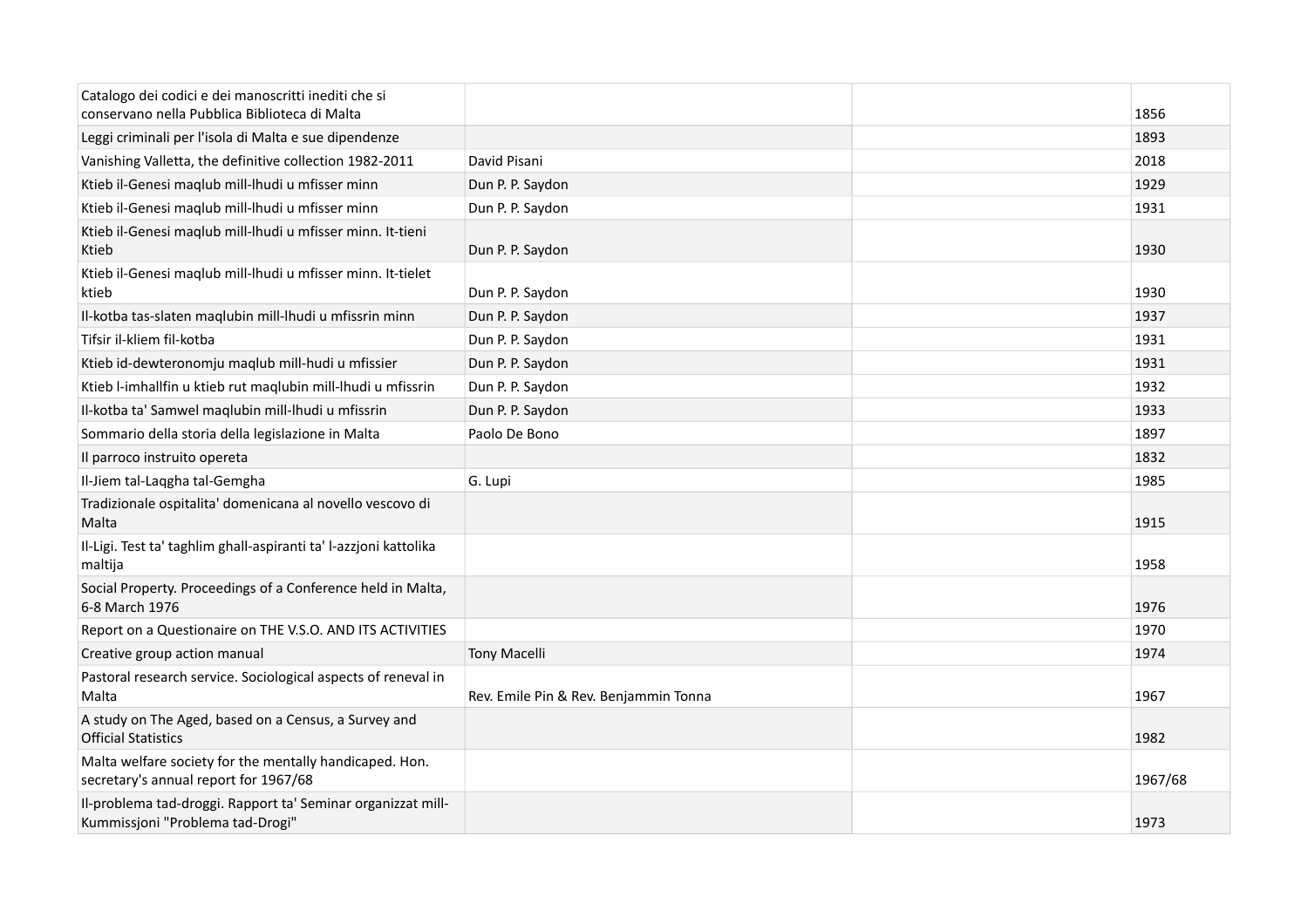| The Middle East & North Africa specialized reference                                                                                       |                               |      |
|--------------------------------------------------------------------------------------------------------------------------------------------|-------------------------------|------|
| material in the University of Malta library                                                                                                | A. Mangion                    | 1978 |
| Treaty series index                                                                                                                        | Mari Schinas                  | 1978 |
| Manwal ta' Formazzjoni ghal-Leaders. Sistema ta' Celloli<br>Parrokkjali ghall-Evangelizzazzjoni                                            |                               | 1986 |
| Media Workbook grade 4                                                                                                                     |                               | 1992 |
| Media Workbook grade 5                                                                                                                     |                               | 1996 |
| Media Studies                                                                                                                              | Joseph Borg & Mary Anne Lauri | 1998 |
| Media Workbook grade 6                                                                                                                     |                               | 1992 |
| Values of Women and Men in the Maltese Islands, a<br>comparative European perspective                                                      | Anthony M. Abela              | 2000 |
| L-Arcisgof Mons. Pawlu Cremona O. P. Mumenti Man-Nies                                                                                      |                               | 2008 |
| Garissa visions realised                                                                                                                   |                               | 2009 |
| Pawlu ta' Malta                                                                                                                            | Oliver Friggieri              | 1987 |
| Messa Granda                                                                                                                               | Paolino Vassallo              | 2005 |
| From Approved Schools to Community Homes: An English<br>Exercise in Cosmetic Terminology?                                                  | V. A. DeGaetano               | 1978 |
| Pastoral Reserch Service, The images of the priest in Malta                                                                                |                               | 1967 |
| Report on the findings of the survey : Slum Clearance and<br>Urban Renewal                                                                 |                               | 1970 |
| Memorandum on Slum Clearance and Urban Renewal                                                                                             |                               | 1970 |
| Pastoral Reasearch Services : Religious attitudes and<br>behaviour of university students in Malta                                         |                               | 1968 |
| Report on UNESCO Study Tour on Co-operatives & Adult<br>Education in Sweden and Denmark by members of the Social<br><b>Action Movement</b> |                               | 1972 |
| The Times & The Sunday Times: 75 years reporting the times<br>$(1935 - 2010)$                                                              | Times of Malta                | 2010 |
| Community Development Course : Creative group action,<br>manual                                                                            | <b>Tony Macelli</b>           |      |
| The Hungry Million                                                                                                                         |                               | 1972 |
| Poverty in Malta, a third report                                                                                                           | Benjamin Tonna                | 1998 |
| Adolescent drug use in Malta                                                                                                               | Dr. Paul Micallef             | 1998 |
| Sunday Mass attendance census 2005                                                                                                         |                               | 2006 |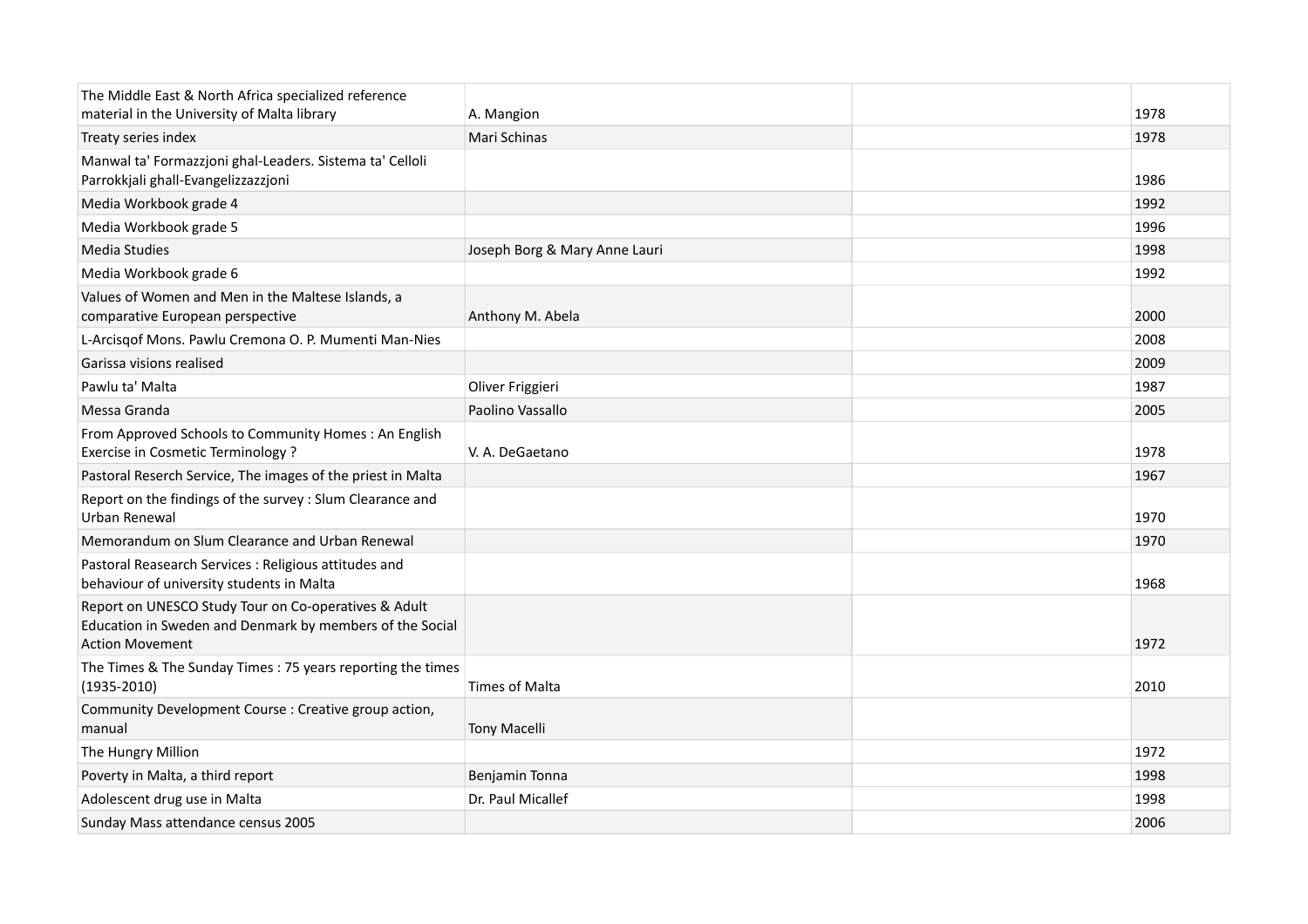| Towards a healthy marriage, a study among maltese opinion<br>leaders                                                                       |                                     | 2007 |
|--------------------------------------------------------------------------------------------------------------------------------------------|-------------------------------------|------|
| It-tfal issa ! Rapport annwali 2006                                                                                                        | Kummissarju ghat-Tfal               | 2006 |
| Pastoral research services : rapport dwar hidma karitativ u<br>assistenzjali f'Malta u Ghawdex                                             |                                     | 1971 |
| Support group ghall-peruni dizabilita u l-familji taghhom                                                                                  | <b>Martin Micallef</b>              | 1995 |
| Salmi Responsorjali u muzika ghal Zmien l-Avvent u Zmien il-<br>Milied                                                                     | Patri Anton Briffa                  | 2002 |
| Maltese catechists at work, a study                                                                                                        |                                     | 1966 |
| Les Caritas De La Méditerranée, résultats d'un questionnaire                                                                               |                                     | 1976 |
| Shupashkar - Cheboxary                                                                                                                     |                                     | 1994 |
| Ministères de l'éducation nationale et de la culture de<br>Belgique : Archives générales du Royaume, liste des<br>publications disponibles |                                     | 1976 |
| Santa Liena 175 Sena Tal-Vara                                                                                                              | W.L. Zammit ; Ph. Xuereb ; M. Gauci | 2012 |
| Libro di preghiere                                                                                                                         |                                     | 2008 |
| Is-Sacerdozju Taht il-Lenti                                                                                                                |                                     | 2010 |
| Invio in missione due a due nelle nazioni                                                                                                  |                                     | 2017 |
| Qumu, ejjew immorru !                                                                                                                      | Gwanni Pawlu II                     | 2014 |
| The Woman of Rome                                                                                                                          | Alberto Moravia                     | 1949 |
| Id-dixxerniment ta' sitwazzjonijiet pastorali partikolari fid-<br>dwal tal-amoris laetitia                                                 |                                     | 2017 |
| Id-dixxerniment ta' sitwazzjonijiet pastorali partikolari fid-<br>dwal tal-amoris laetitia                                                 |                                     | 2017 |
| Dun Mikiel Attard kif baqa' fil-qalb ta' dawk li ltaqghu mieghu                                                                            |                                     | 2021 |
| Qalb ta' missier, San Guzepp fit-taghlim tal-knisja                                                                                        |                                     | 2021 |
| Guida generale di Malta e Gozo ; General guide of Malta and<br>Gozo (1922-23)                                                              |                                     |      |
| Guida generale di Malta e Gozo ; General guide of Malta and<br>Gozo (1916)                                                                 |                                     |      |
| "You will always have the poor among you" A report about<br>poverty in Malta                                                               | Mario Cardona                       | 2010 |
| Sign Sense, a report on the Signs of the Times                                                                                             | Benjamin Tonna                      | 1996 |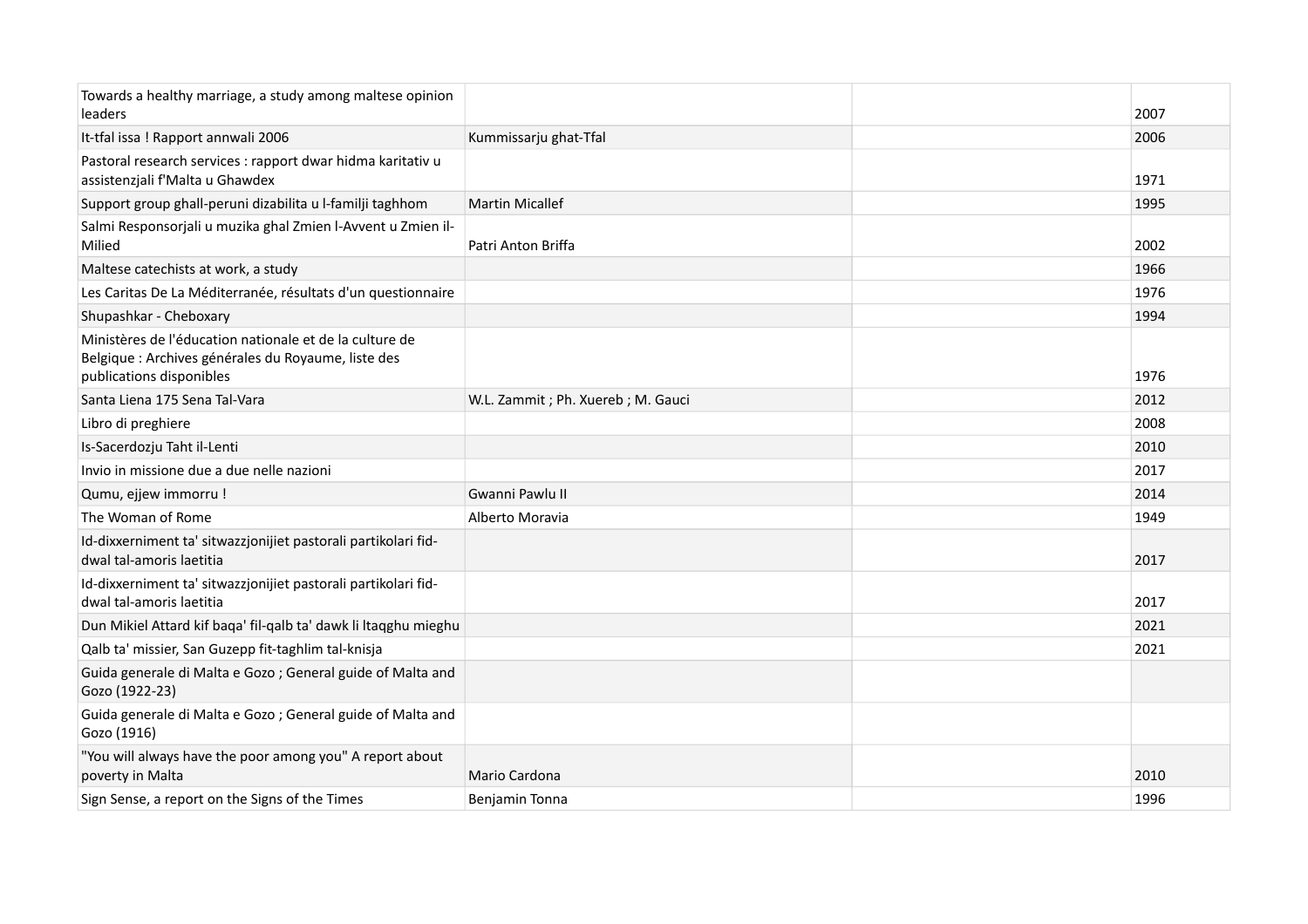| Bulletin ta' l-Arcidjocesi (21 volumes)                                                                         |                         | From 1996<br>to 2009 |
|-----------------------------------------------------------------------------------------------------------------|-------------------------|----------------------|
| Rivista pastorali Pastor (52 volumes)                                                                           |                         | From 1981<br>to 2008 |
| Pedagogy of the oppressed                                                                                       | Paulo Freire            | 1970                 |
| Advent to Easter, short musical plays for childrens                                                             | Denis O'Gorman          |                      |
| Giant surrounded by monkeys                                                                                     | Fr Pius E. Sammut       | 2006                 |
| We celebrate: prayer services for special occasions                                                             |                         | 1990                 |
| God's word for little ones                                                                                      | Anne Hirsch Shaughnessy | 1991                 |
| This is the world of the Lord: readings of the Liturgy in<br>Dialogue Form                                      |                         | 1970                 |
| Messaggere di Luce, storia delle quachesse Katherine Evans<br>e Sarah Cheevers, prigrioniere dell' Inquisizione | Stefania Arcara         | 2007                 |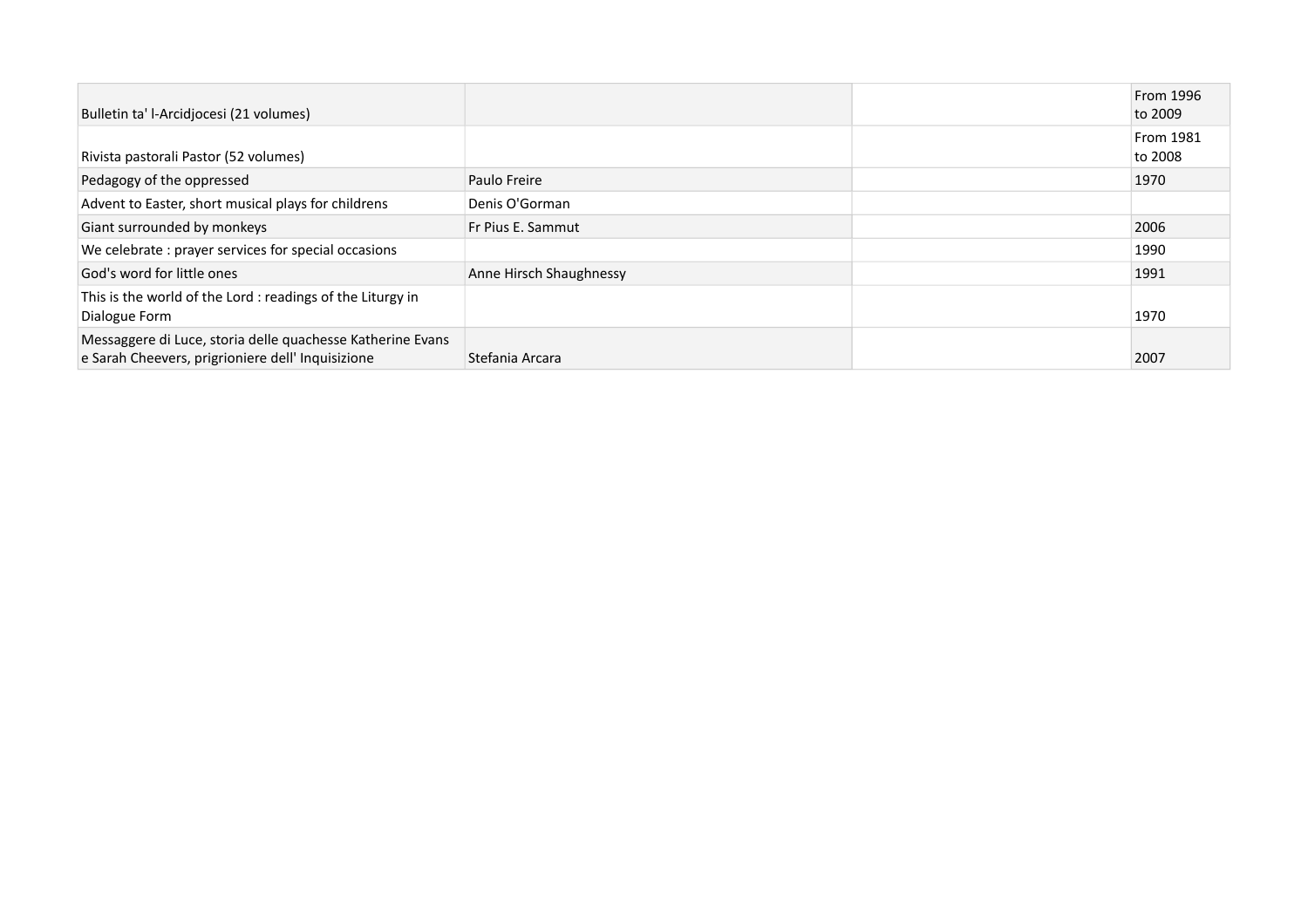|                                        | Unit $B - F$                                                                |                  |  |
|----------------------------------------|-----------------------------------------------------------------------------|------------------|--|
|                                        |                                                                             |                  |  |
|                                        |                                                                             |                  |  |
| Comprehensive index of reference books | Hand list of the title books in the Cathedral Library<br>database catalogue |                  |  |
| Num 10-19. Books related to Archeology |                                                                             |                  |  |
|                                        |                                                                             |                  |  |
| Item number                            | <b>Book Title</b>                                                           | <b>Section B</b> |  |
| 10                                     | <b>Before civilizations</b>                                                 |                  |  |
| 10.1                                   | The prehistory of the mediterranean                                         |                  |  |
| 10.2                                   | National archeological museum                                               |                  |  |
| 10.3                                   | U r Chadless                                                                |                  |  |
| 10.4                                   | Digging up the past                                                         |                  |  |
|                                        |                                                                             |                  |  |
| Item number                            | <b>Book Title</b>                                                           |                  |  |
| 11                                     | The Phoenicians                                                             |                  |  |
| 11.1                                   | Palace of Minos Knossos                                                     |                  |  |
| 11.2                                   | Leptis magna                                                                |                  |  |
| 11.3                                   | Sabratha                                                                    |                  |  |
| 11.4                                   | Archeology                                                                  |                  |  |
| 11.5                                   | I Fenici                                                                    |                  |  |
|                                        |                                                                             |                  |  |
| Item number                            | <b>Book Title</b>                                                           |                  |  |
| 12                                     | Shorter atlas of the classical world                                        |                  |  |
| 12.1                                   | Il Museo civico museo archeologico (Citta` di Chieri)                       |                  |  |
| 12.2                                   | Il teatro di Taormina                                                       |                  |  |
| 12.3                                   | The Ara Pacis Avgusta                                                       |                  |  |
| 12.4                                   | Mostra Avgvstea della Romanita`                                             |                  |  |
|                                        |                                                                             |                  |  |
| Item number                            | <b>Book Title</b>                                                           |                  |  |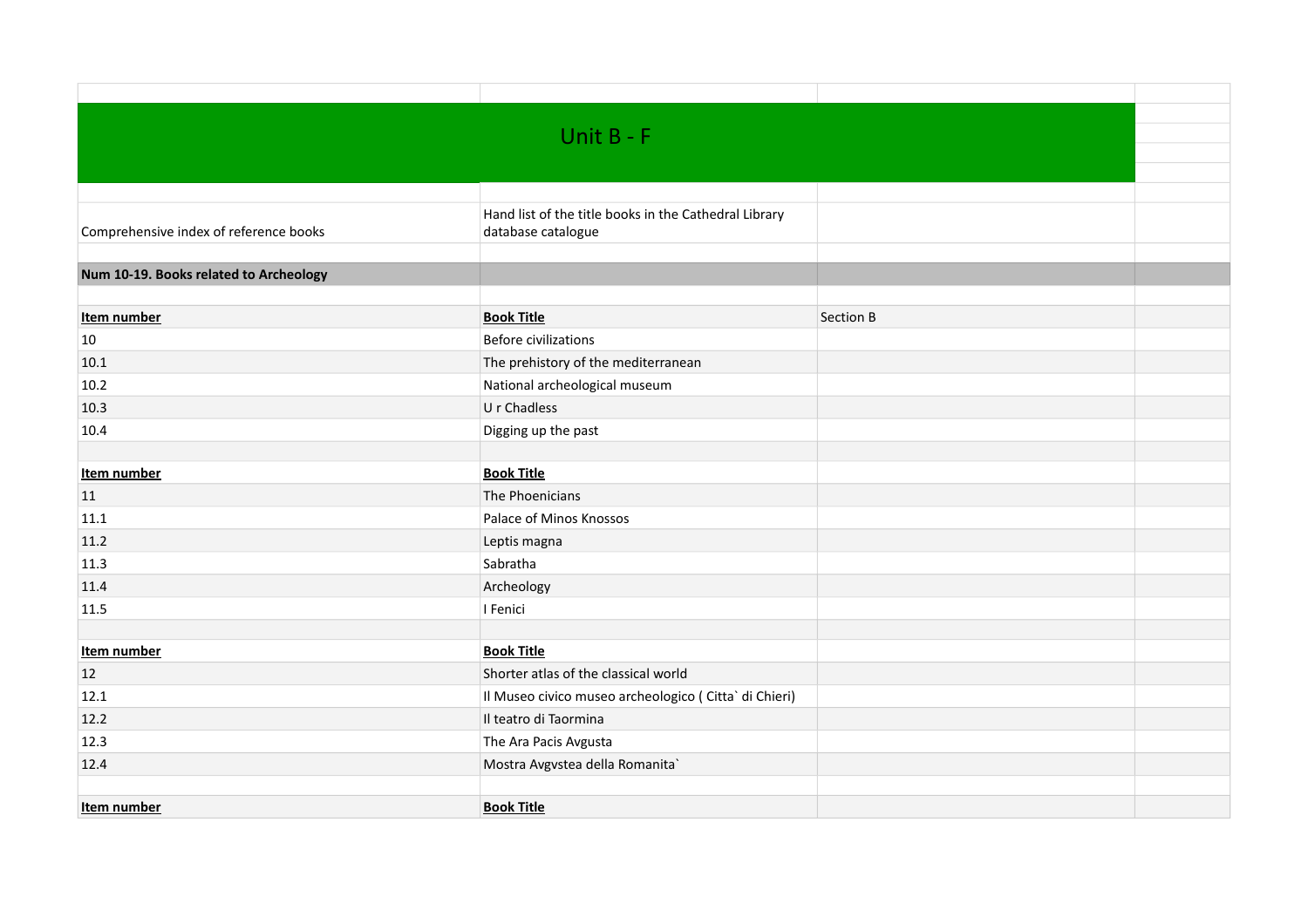| 13          | Musei civici di Padova (Museo archeologico)                                                      |  |
|-------------|--------------------------------------------------------------------------------------------------|--|
| 13.1        | <b>Bush Negro art</b>                                                                            |  |
| 13.2        | Hittite Art 2300 -750 BC                                                                         |  |
| 13.3        | Furniture in roman Britain                                                                       |  |
| 13.4        | Cyrene and Appolonia                                                                             |  |
|             |                                                                                                  |  |
| Item number | <b>Book Title</b>                                                                                |  |
| 14          | Ancient pottery and porcelain (vol 1)                                                            |  |
| 14.1        | Ancient pottery and porcelain (vol 2)                                                            |  |
| 14.2        | Dizionario della cvilta` Etrusca                                                                 |  |
| 14.3        | Profili iperiali Romani                                                                          |  |
| 14.4        | Padova Romana                                                                                    |  |
|             |                                                                                                  |  |
| Item number | <b>Book Title</b>                                                                                |  |
| 15          | Arte del mondo antico                                                                            |  |
| 15.1        | Odeon                                                                                            |  |
| 15.2        | The historic photographic archive of Stefano Bardini<br>(Greek Etruscan and roman art)           |  |
| 15.3        | Cava Ispica                                                                                      |  |
| 15.4        | Teramo archeologica                                                                              |  |
| 15.5        | Ivlia concordia dall'eta Romana all'eta' moderna                                                 |  |
|             |                                                                                                  |  |
| Item number | <b>Book Title</b>                                                                                |  |
| 16          | Sabucina studio sulla zona Archeologica di<br>Caltanissetta                                      |  |
| 16.1        | Filosofiana - The villa of piazza Armerina (vol 1)                                               |  |
| 16.2        | Filosofiana - The villa of piazza Armerina images (vol 2)                                        |  |
| 16.3        | The greeks museums                                                                               |  |
| 16.4        | Sicily : An archaeological guide                                                                 |  |
| 16.5        | La collezione archeologica del banco di Sicilia                                                  |  |
| 16.6        | La collezione archeologica del banco di Sicilia -<br>Catalogo                                    |  |
| 16.7        | La monetazione di Zancle Messana dai Greci di<br>stirpe Ionica ai mamertini dell'epoca di Tiberi |  |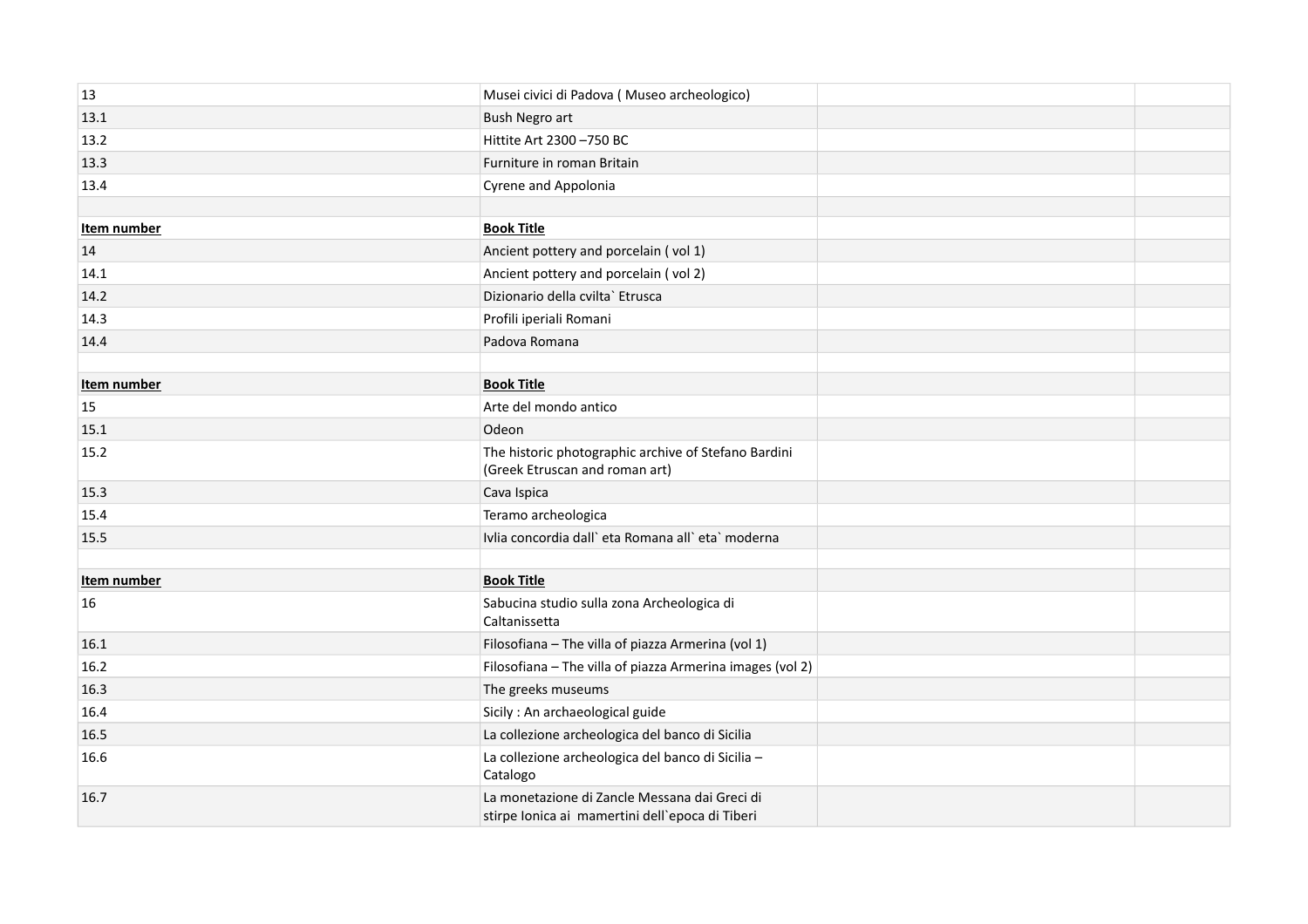| Item number                                                   | <b>Book Title</b>                                                  |  |
|---------------------------------------------------------------|--------------------------------------------------------------------|--|
| 17                                                            | Selinunte                                                          |  |
| 17.1                                                          | Scritti su Catania antica                                          |  |
| 17.2                                                          | Locri antica e Gerace                                              |  |
| 17.3                                                          | Locri epizefiri                                                    |  |
| 17.4                                                          | Camarina (Topografia - storia - archeologia)                       |  |
| 17.4 A                                                        | Camarina (Topografia - soria - archeologia)                        |  |
|                                                               |                                                                    |  |
| Item number                                                   | <b>Book Title</b>                                                  |  |
| 18                                                            | Le rappresentazioni classiche a Siracusa                           |  |
| Num 20-29: History / Periodicals / Influences                 |                                                                    |  |
| 20 Early History                                              |                                                                    |  |
| Item number                                                   | <b>Book Title</b>                                                  |  |
| 20                                                            | <b>Barbarian Europe</b>                                            |  |
| 21 Orders during themiddle and after the middle ages          |                                                                    |  |
| Item number                                                   | <b>Book Title</b>                                                  |  |
| 21                                                            | L'Ordine dei Santi Maurizio e Lazzaro                              |  |
| 23 Histories of various eras in Europe (See also Periodicals) |                                                                    |  |
| Item number                                                   | <b>Book Title</b>                                                  |  |
| 23                                                            | Le fonti documntarie e bibliografiche<br>dal sec X al sec XX vol 1 |  |
| 23.1                                                          | Le fonti documntarie e bibliografiche<br>dal sec X al sec XX vol 2 |  |
| 23.2                                                          | Gli eccentri del rinascimento                                      |  |
| 23.3                                                          | La narrattiva Italiana nelle crisi del novecento                   |  |
| 23.4                                                          |                                                                    |  |
| 23.5                                                          |                                                                    |  |
| 23.6                                                          | Medioevo e medievisti                                              |  |
| 23.7                                                          | Da nazione a regione                                               |  |
| 23.8                                                          | Societa Calatina di Storia Patria e Cultura - vol 1                |  |
| 23.9                                                          | Societa Calatina di Storia Patria e Cultura - vol 2                |  |
| 23.10                                                         | Societa Calatina di Storia Patria e Cultura - vol 3                |  |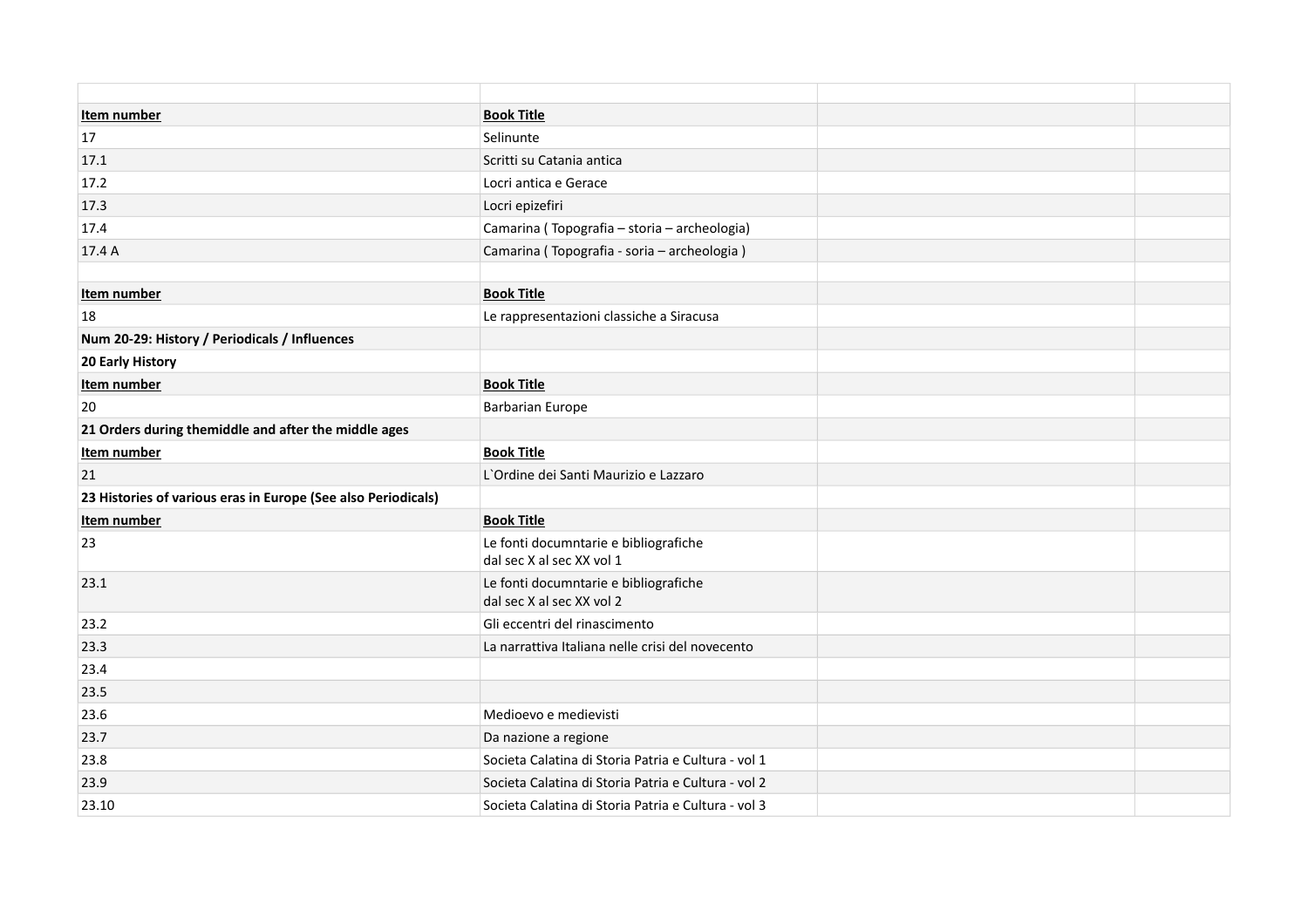| 23.11                                                           | Societa Calatina di Storia Patria e Cultura - vol 4                               |  |
|-----------------------------------------------------------------|-----------------------------------------------------------------------------------|--|
| 23.12                                                           | Societa Calatina di Storia Patria e Cultura -vol 5-6                              |  |
| 23.13                                                           | Societa Calatina di Storia Patria e Cultura -vol 7-9                              |  |
| 23.14                                                           | Notiziario Storico di Augusta - vol 1                                             |  |
| 23.15                                                           | Notiziario Storico di Augusta - vol 2                                             |  |
| 23.16                                                           | Notiziario Storico di Augusta - vol 3                                             |  |
| 23.17                                                           | Notiziario Storico di Augusta - vol 4                                             |  |
| 23.18                                                           | Notiziario Storico di Augusta - vol 5                                             |  |
| 23.19                                                           | Notiziario Storico di Augusta - vol 6                                             |  |
| 23.20                                                           | Notiziario Storico di Augusta - vol 7                                             |  |
| 23.21                                                           | Notiziario Storico di Augusta - vol 8                                             |  |
| 23.22                                                           | Notiziario Storico di Augusta - vol 9                                             |  |
| 23.23                                                           | Notiziario Storico di Augusta - vol 10                                            |  |
| 23.24                                                           | Notiziario Storico di Augusta - vol 11                                            |  |
| 23.25                                                           | La Storia per Scuola Media - No 1                                                 |  |
| 23.26                                                           | La Storia per Scuola Media - No 2                                                 |  |
| 23.27                                                           | La Storia per Scuola Media - No 3                                                 |  |
| 23.28                                                           | Fonti e studi per la storia dell'universita di Messina                            |  |
| 23.29                                                           | Cenni di storia amministrativa della Sicilia:<br>La tradizione ed il rinnovamento |  |
| 23.30                                                           | Storia di Lentini antica e moderna                                                |  |
| 23.31                                                           | Appunti su terranova di Sicilia                                                   |  |
| 23.32                                                           | Appunti su terranova di Sicilia                                                   |  |
| 23.33                                                           | Sui demani comunali di Palagonia                                                  |  |
| 23.34                                                           | Il catasto onciario di Castellato (1749)                                          |  |
| 23.35                                                           | Legnano e la battaglia                                                            |  |
| 23.36                                                           | Nouvi studi Livornesi                                                             |  |
| 24 Histories of various eras in Europe (Powerful personalities) |                                                                                   |  |
| Item number                                                     | <b>Book Title</b>                                                                 |  |
| 24                                                              | Cahiers de la Mediterrane - No 56                                                 |  |
| 24.1                                                            | Cahiers de la Mediterrane - No57                                                  |  |
| 24.2                                                            | L'Arte al potere                                                                  |  |
| 24.3                                                            | The Borgias                                                                       |  |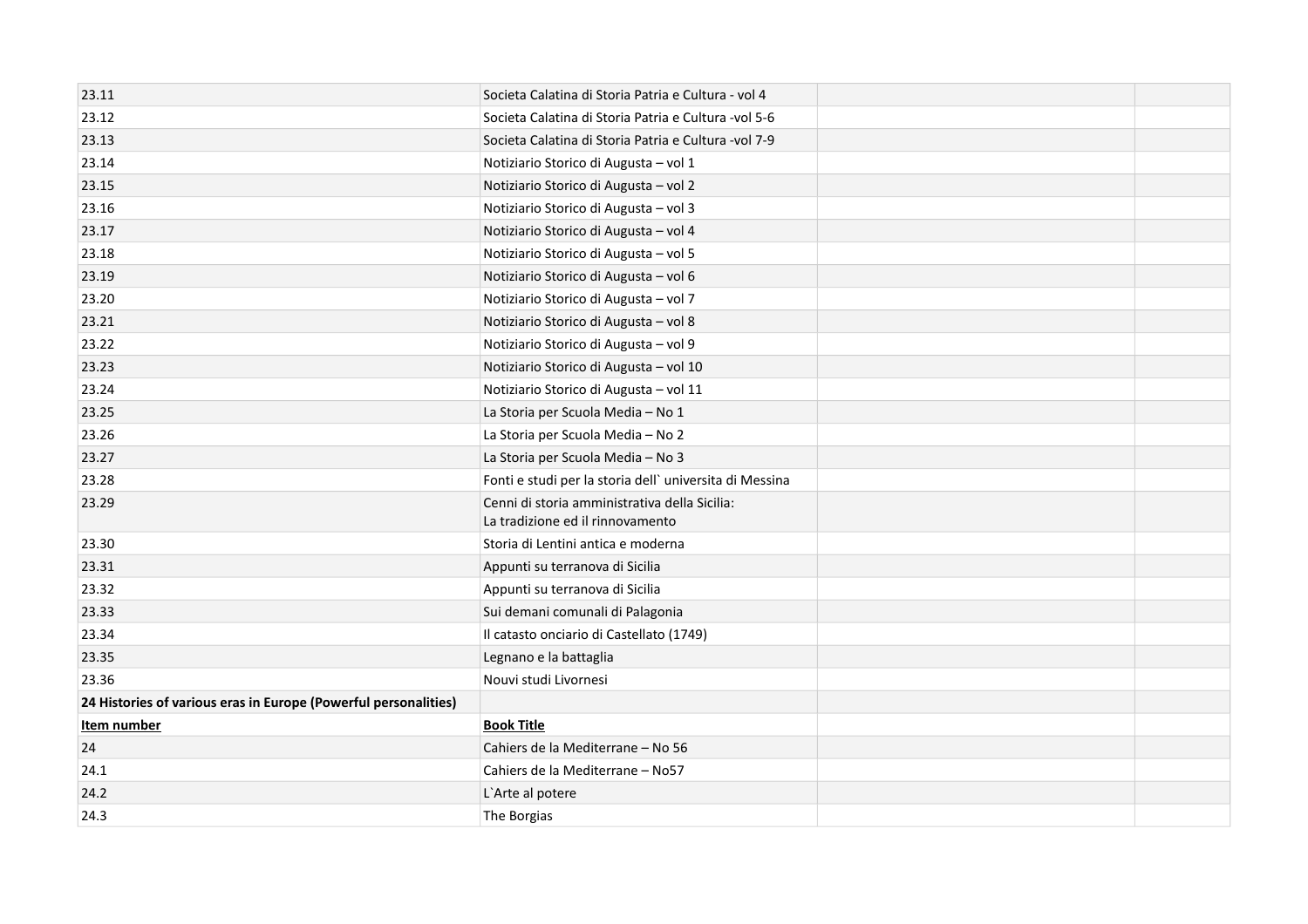| 24.4                                        | Innocenzo X Pamphilj                                                                                              |    |  |
|---------------------------------------------|-------------------------------------------------------------------------------------------------------------------|----|--|
| 24.5                                        | Giornale del viaggo fatto in Sicilia e particolarmente<br>nella contea di Modica dall abate Paolo Balsamo         |    |  |
| 24.6                                        | Calcio storico fiorentino ieri e oggi                                                                             |    |  |
| 25 Geneology of noble or important families |                                                                                                                   |    |  |
| Item number                                 | <b>Book Title</b>                                                                                                 |    |  |
| 25                                          | The international armorial register                                                                               |    |  |
| 25.1                                        | La famiglia Donadio                                                                                               |    |  |
| 25.2                                        | Le grandi famiglie d'Europa                                                                                       |    |  |
| 25.3                                        | Famiglie feudali Siciliane patrimoni reditti<br>investimenti tra 500 E 600                                        |    |  |
| 25.4                                        | Le grandi famiglie di Venezia                                                                                     |    |  |
| 25.6                                        | De viris illustribus familiae transelgardorum forzate<br>et capitis (Codice PB della Biblioteca Civica di Padova) |    |  |
| 25.7                                        | Supplimento oggi (50 Anni di Casa Savoia)                                                                         |    |  |
| 27 Various history studies                  |                                                                                                                   |    |  |
| Item number                                 | <b>Book Title</b>                                                                                                 |    |  |
| 27                                          | Istituzioni politiche e studio di diritto fra<br>cinque e seicento                                                |    |  |
| 27.1                                        | Studenti e laureati nel seicento a Messina - vol 3                                                                |    |  |
| 27.2                                        | Studi storici Luigi Simeoni                                                                                       | /B |  |
| 28 History of the church                    |                                                                                                                   |    |  |
| Item number                                 | <b>Book Title</b>                                                                                                 |    |  |
| 28                                          | A popular history of the catholic church                                                                          |    |  |
| 28.1                                        | Le antiche sedi episcopali Latine, Greche e Bulgare<br>dell' Albania etnica e della Macedonia                     |    |  |
| 28.2                                        | Die Drucker und Verleger der Werke des<br>Polyhistors Athanasius Kircher S.J                                      |    |  |
| 28.3                                        | Storia della Citta` e Diocesi di Teramo - vol 1                                                                   |    |  |
| 28.4                                        | Storia della Citta` e Diocesi di Teramo - vol 2                                                                   |    |  |
| 28.5                                        | Storia della Citta` e Diocesi di Teramo – vol 3                                                                   |    |  |
| 28.6                                        | Storia della Citta`e Diocesi di Teramo - vol 4                                                                    |    |  |
| 28.7                                        | Storia della Citta` e Diocesi di Teramo - vol 5                                                                   |    |  |
| 28.8                                        | Cultura ecclesiastica a Napoli agli inizi del novecento                                                           |    |  |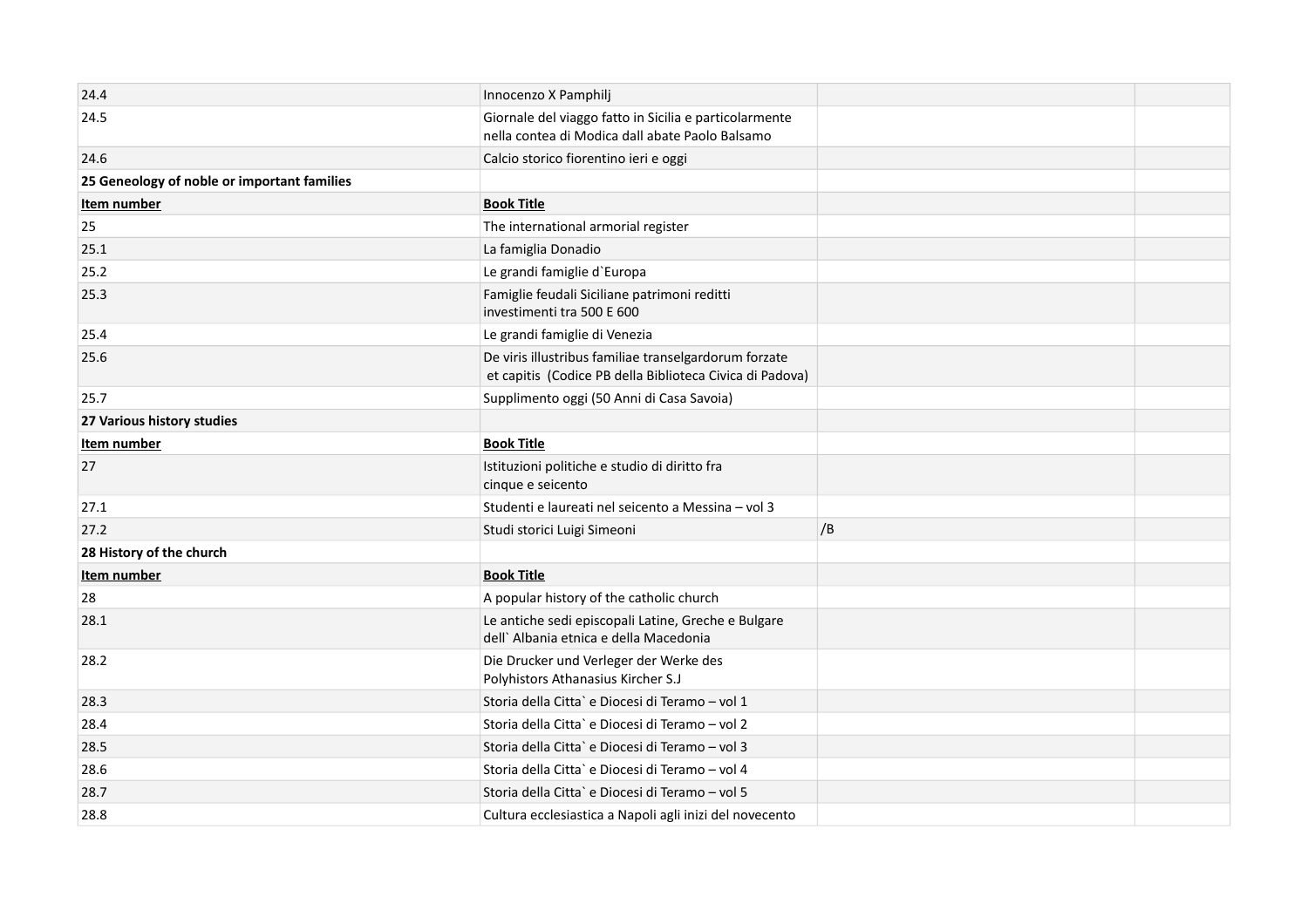| 28.9                                                                       | Un feudo vescovile in epoca Veneziana                                               |  |
|----------------------------------------------------------------------------|-------------------------------------------------------------------------------------|--|
| 29 Recent history                                                          |                                                                                     |  |
| Item number                                                                | <b>Book Title</b>                                                                   |  |
| 29                                                                         | War diaries - The Mediterranean 1943 - 1945                                         |  |
| 29.1                                                                       | Annurio diplomatico consolare                                                       |  |
| 29.2                                                                       | Le bonifiche del raggruppamento dei<br>consorzi di Portogruaro                      |  |
| 29.3                                                                       | IL ponte - Libersocialismo                                                          |  |
| 29.4                                                                       | German cultural history from 1860 - to the present day                              |  |
| 29.5                                                                       | Chronik der Stadt Ochsenhausen                                                      |  |
| 29.6                                                                       | Nouvi quaderni di geografia umana per<br>la Sicilia e la Calabria                   |  |
| 29.7                                                                       | Economia e civilta` di terra d`Otranto                                              |  |
| Num 30-39: Countries / Regions / Cities / Villages / Places of<br>interest |                                                                                     |  |
| 30 Countries (In general)                                                  |                                                                                     |  |
| Item number                                                                | <b>Book Title</b>                                                                   |  |
| 30                                                                         | An illustrated history of Italy                                                     |  |
| 30.1                                                                       | Italia dal cielo                                                                    |  |
| 30.2                                                                       | Il patrimonio dell umanita` - Tesori salvati e da salvare                           |  |
| 30.3                                                                       | Italy                                                                               |  |
| 30.4                                                                       | Sicilian scenery                                                                    |  |
| 30.5                                                                       | Sicilian scenery (Text Description of Images)                                       |  |
| 30.6                                                                       | Sicilia                                                                             |  |
| 30.7                                                                       | La Sicilia nel settecento - vol 1                                                   |  |
| 30.8                                                                       | La Sicilia nel settecento - vol 2                                                   |  |
| 30.9                                                                       | Storia di Sicilia Enna - Castrogiovanni<br>Urbs Inexpungnabilis                     |  |
| 30.10                                                                      | Marine del regno di Sicilia                                                         |  |
| 30.11                                                                      | Atlante storico della Sicilia                                                       |  |
| 30.12                                                                      | La dimensione sacrale del pasaggio<br>(Ambiente e architettura popolare di Sicilia) |  |
| 30.50                                                                      | <b>Beautiful Switzerland</b>                                                        |  |
| 30.51                                                                      | Deutschland                                                                         |  |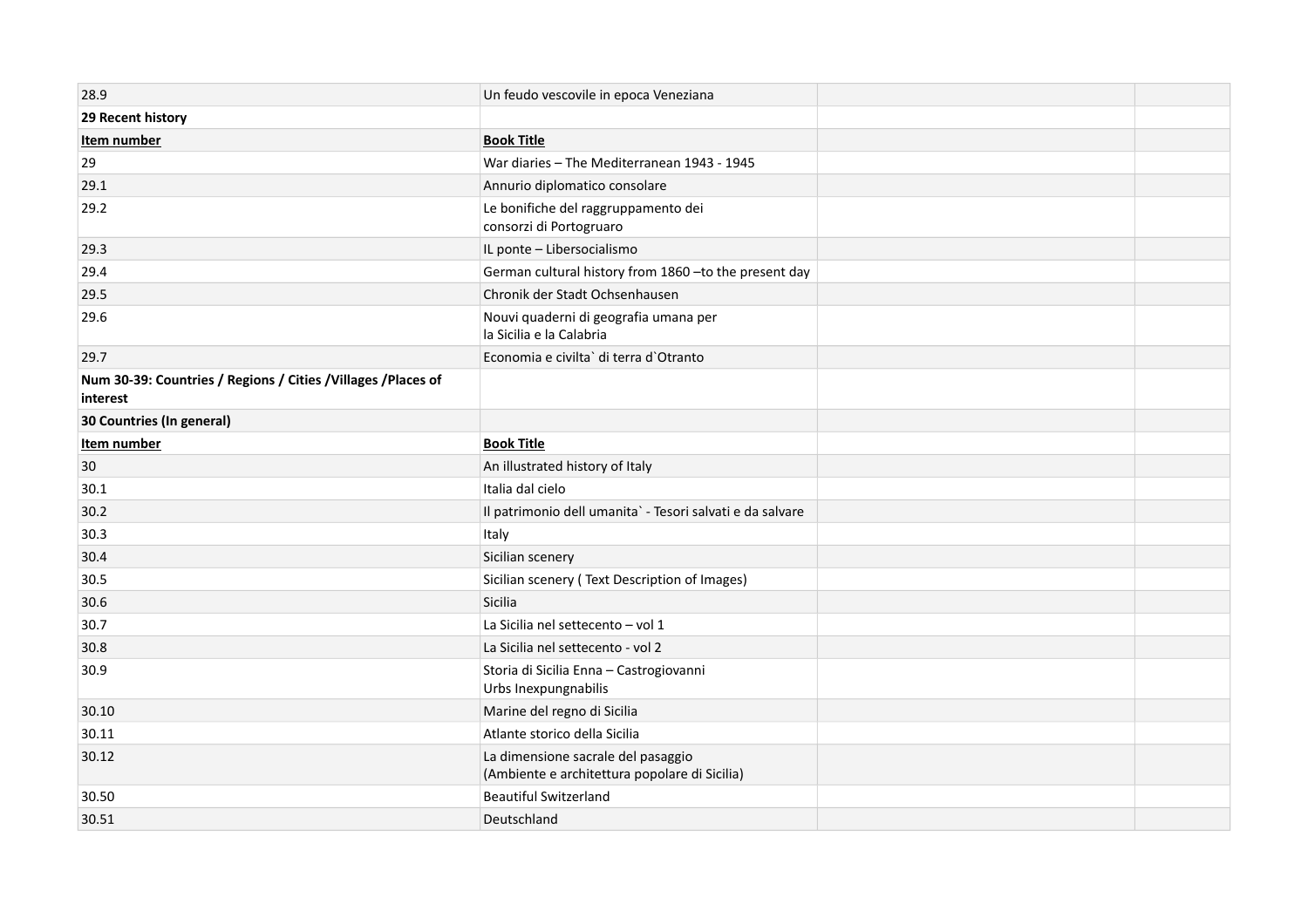| 30.52                                                            | A history of the Holy Land                                   |  |
|------------------------------------------------------------------|--------------------------------------------------------------|--|
| 30.53                                                            | Verso Oriente<br>(Venezia - Pechino sulla via di Marco Polo) |  |
| 30.54                                                            | Terra                                                        |  |
| 30.55                                                            | Immagini e messaggi                                          |  |
| 31 Various countries (Their Regions / Cities / Towns / Villages) |                                                              |  |
| Item number                                                      | <b>Book Title</b>                                            |  |
| 31                                                               | Piemonte - vol 1                                             |  |
| 31.1                                                             | Lombardia parte prima - vol 2                                |  |
| 31.2                                                             | Lombardia parte seconda - vol 3                              |  |
| 31.3                                                             | Sicilia - vol 4                                              |  |
| 31.4                                                             | Toscana parte prima - vol 5                                  |  |
| 31.5                                                             | Toscana Parte seconda - vol 6                                |  |
| 31.6                                                             | Campania - vol 7                                             |  |
| 31.7                                                             | Puglia, Lucania, Calabria - vol 8                            |  |
| 31.8                                                             | Roma parte prima - vol 9                                     |  |
| 31.9                                                             | Roma parte seconda - vol 10                                  |  |
| 31.10                                                            | Le piazze di Roma                                            |  |
| 31.11                                                            | Il campidoglio                                               |  |
| 31.12                                                            | I rioni di Roma                                              |  |
| 31.13                                                            | Roma in dagherrotipia                                        |  |
| 31.14                                                            | The waters of Rome                                           |  |
| 31.15                                                            | Roma ieri e oggi immagini a confronto                        |  |
| 31.16                                                            | Immagine di Roma                                             |  |
| 31.17                                                            | Rome painted by A. Pisa                                      |  |
| 31.18                                                            | The history of London                                        |  |
| 31.19                                                            | Tutto su Firenze rinascimentale                              |  |
| 31.20                                                            | Firenze delle torri                                          |  |
| 31.21                                                            | Florence and the Medici                                      |  |
| 31.22                                                            | Milano                                                       |  |
| 31.23                                                            | Via Morigi, 5 - Milano                                       |  |
| 31.24                                                            | Torino 1961                                                  |  |
| 31.25                                                            | Brescia antica terra la citta` - vol 1                       |  |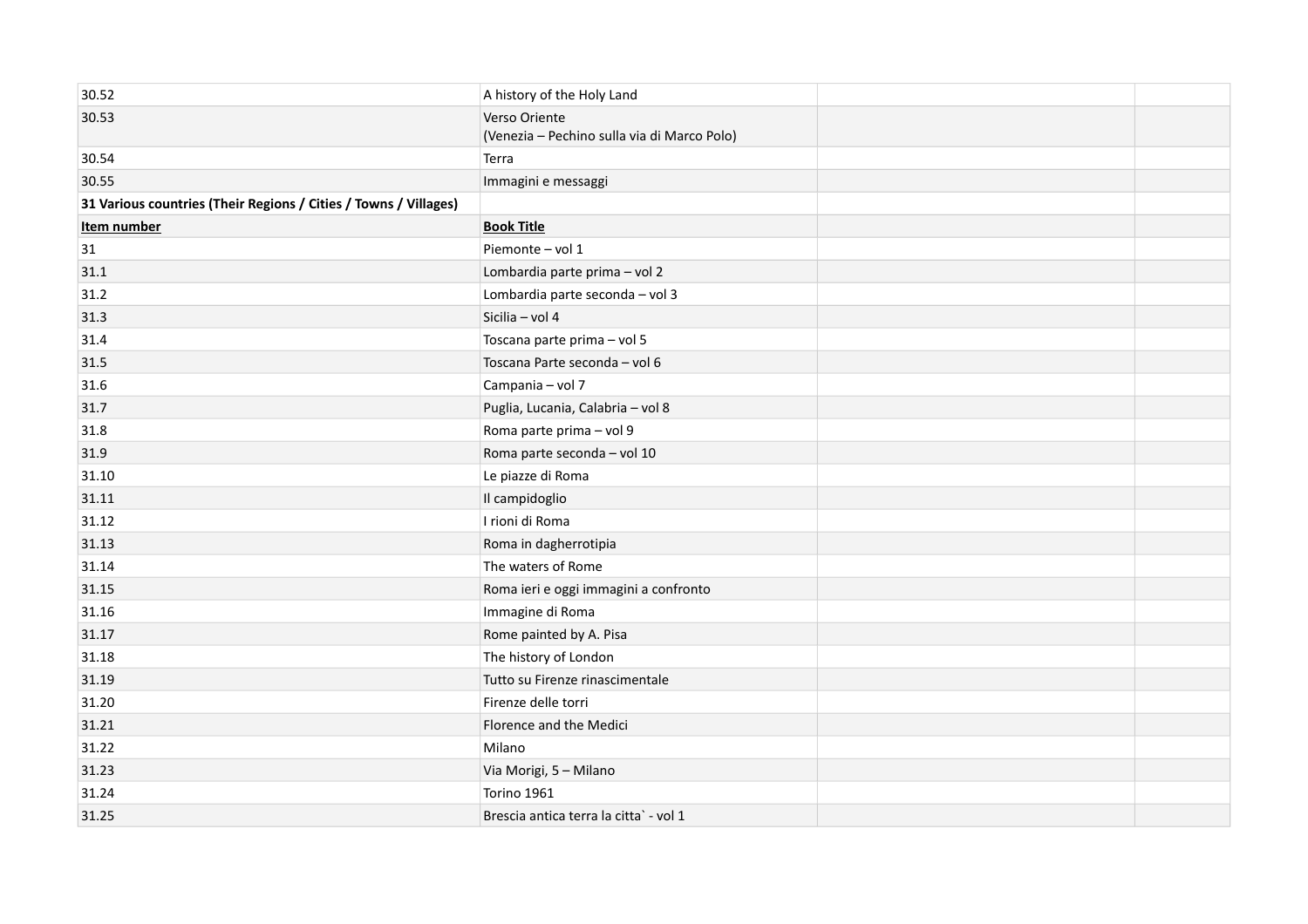| 31.26  | Brescia antica terra la provincia - vol 2                                    |  |
|--------|------------------------------------------------------------------------------|--|
| 31.27  | Arte e cultura ad asti attraverso I secoli                                   |  |
| 31.28  | La Patria : Geografia dell'Italia -<br>Arezzo, Grosseto, Siena eLivorno      |  |
| 31.29  | La storia di Siena                                                           |  |
| 31.30  | Livorno nostra                                                               |  |
| 31.31  | Storia della provincia di Teramo dalle origini al 1922                       |  |
| 31.32  | Storia della provincia di Teramo dalle origini al 1922<br>(Indice Analitico) |  |
| 31.33  | Paesi e figure del vecchio Salento - vol 1                                   |  |
| 31.34  | Paesi e figure del vecchio Salento - vol 2                                   |  |
| 31.35  | Storia di Prato fino al secolo XIV - vol 1                                   |  |
| 31.36  | Storiadi Prato al secolo XIV - XVIII - vol 2                                 |  |
| 31.37  | Storia di Pratso al secolo XVIII - XX e Appendici vol - 3                    |  |
| 31.38  | Aspetti naturalistici del Cicolano                                           |  |
| 31.39  | Trieste storia ed atre tra vie e piazze                                      |  |
| 31.40  | Guida di Padova                                                              |  |
| 31.41  | San Gimignano                                                                |  |
| 31.42  | Guida di Prato                                                               |  |
| 31.43  | Longobardi a Vicenza                                                         |  |
| 31.45  | Empoli e il suo territorio                                                   |  |
| 31.46  | Ravenna capitale del Mosaico                                                 |  |
| 31.47  | Vedute di Faenza ottocentesca                                                |  |
| 31.48  | Faventa Faenza                                                               |  |
| 31.48A | Faventa Faenza (Planimetrie)                                                 |  |
| 31.49  | Il credito Romagnolo                                                         |  |
| 31.50  | Napoli 81 sette fotografi per una nuova immagine                             |  |
| 31.51  | Napoli` 82 citta sul mare con porto                                          |  |
| 31.52  | Napoli` 83 Napoli d`inverno                                                  |  |
| 31.53  | Un paese, il paese                                                           |  |
| 31.54  | L'Orto Botanico di Palermo                                                   |  |
| 31.55  | Libro di Palermo                                                             |  |
| 31.56  | Palermo Felicissima                                                          |  |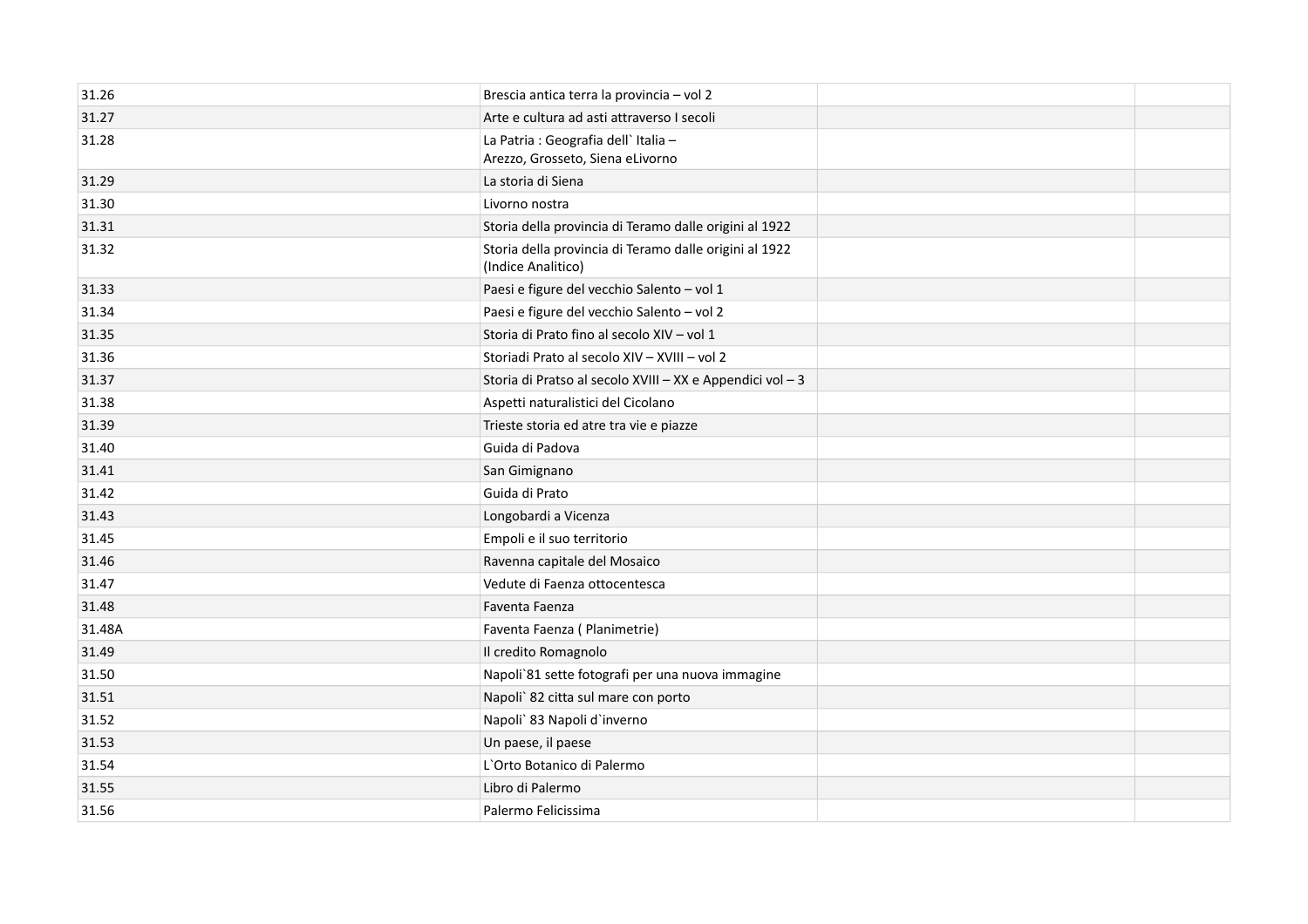| 31.57  | Palermo Viva                                                              |  |
|--------|---------------------------------------------------------------------------|--|
| 31.58  | Il centro antico di Palermo                                               |  |
| 31.59  | Paterno nove secoli di storia e di arte                                   |  |
| 31.60  | Cerrano ieri e oggi                                                       |  |
| 31.61  | Alla "scoperta di Modica"                                                 |  |
| 31.62  | Comiso viva                                                               |  |
| 31.63  | Paesi della Valle del Belice                                              |  |
| 31.64  | Acate e il Suo Territorio                                                 |  |
| 31.65  | La Storia di San Piero Patti                                              |  |
| 31.66  | Patti nella Storia                                                        |  |
| 31.67  | "Nobilissima Civitas" Cronache della<br>Citta` di Piatti dl Can. Giardina |  |
| 31.68  | La Citta` Carleontina                                                     |  |
| 31.69  | Ibla un Centro Storico da Riscoprire e Salvare                            |  |
| 31.70  | Gerace, Paradiso d'Europa                                                 |  |
| 31.71  | Marsala                                                                   |  |
| 31.72  | Storia di Siracusa Antica e Moderna - vol 1                               |  |
| 31.73  | Storia di Siracusa Antica e Moderna -vol 2                                |  |
| 31.74  | Otranto nella Storia                                                      |  |
| 31.75  | Taormina                                                                  |  |
| 31.76  | Sciacca Treme                                                             |  |
| 31.77  | Storia di Enna - vol 1                                                    |  |
| 31.78  | Storia di Enna - vol 2                                                    |  |
| 31.79  | Acireale d'Altri Tempi                                                    |  |
| 31.80  | Acireale e Dintorni                                                       |  |
| 31.81  | Messina Impronte del Passato                                              |  |
| 31.82  | I Capitoli dello Studio della Citta` Nobile di Messina                    |  |
| 31.83  | Gela a Sicilian Town Founded by Greeks                                    |  |
| 31.84  | Catania e il Suo Settecento                                               |  |
| 31.85  | 1693 Illiade Funesta                                                      |  |
| 31.86  | 1693 Illiade Funesta (Off Print)                                          |  |
| 31.86A | 1693 Illiade Funesta (Off Print                                           |  |
| 31.87  | Circolo Val di Noto                                                       |  |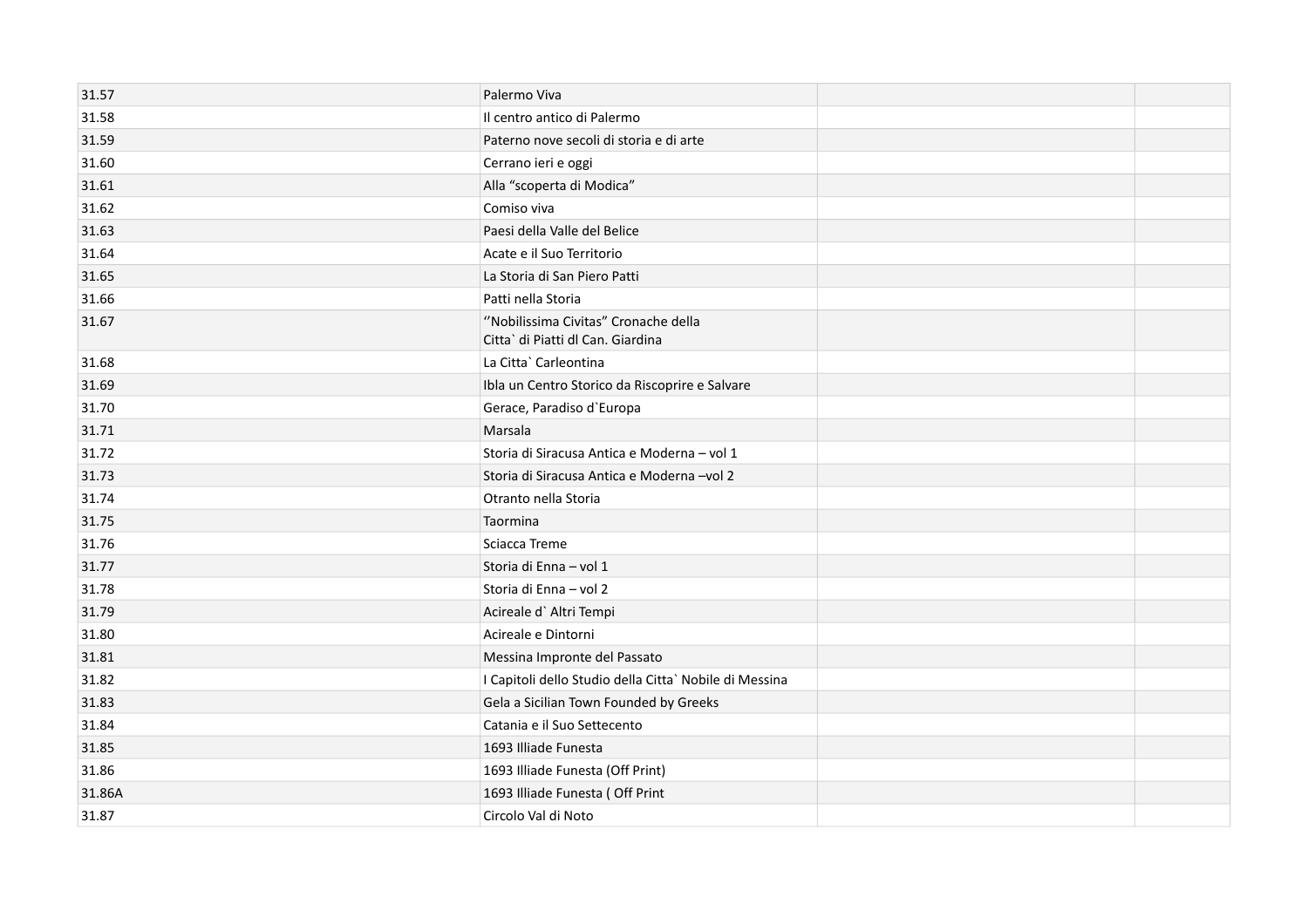| 31.88   | Le Isole Lipari - Settimo Volume Stromboli                                              |  |
|---------|-----------------------------------------------------------------------------------------|--|
| 31.89   | Civilta della Campania                                                                  |  |
| 31.90   | Viaggo nel Nordest                                                                      |  |
| 31.91   | Terre d'Etruria                                                                         |  |
| 31.92   | A Pulia - Marzo 2004                                                                    |  |
| 31.92A  | A Pulia - Settembre 2004                                                                |  |
| 31.92B  | A Pulia - Dicembre 2004                                                                 |  |
| 31.92C  | A Pulia - Giugno 2005                                                                   |  |
| 31.92D  | A Pulia - Dicembre 2005                                                                 |  |
| 31.92 E | A Pulia - Marzo 2006                                                                    |  |
| 31.92 F | A Pulia - Giungo 2006                                                                   |  |
| 31.92 G | A Pulia - Settembre 2006                                                                |  |
| 31.92 H | A Pulia - Dicembre 2006                                                                 |  |
| 31.921  | A Pulia - Marzo 2007                                                                    |  |
| 31.92 J | A Pulia - Giungo 2007                                                                   |  |
| 31.92K  | A Pulia - Dicembre 2007                                                                 |  |
| 31.93   | Fascino di Ortiga                                                                       |  |
| 31.94   | Immagini di Cuneo                                                                       |  |
| 31.95   | Elogio del Lago Maggiore                                                                |  |
| 31.96   | De Aetna - Catania                                                                      |  |
| 31.97   | Porti Adriatici e Paesi dell `Appennino nel Secolo XVIII                                |  |
| 31.98   | Gioiosa Marea                                                                           |  |
| 31.99   | Immagini di Augusta Antica                                                              |  |
| 31.100  | Vittoria dal 1607 - 1890<br>(Dialoghi dell' Arciprete Federico La China)                |  |
| 31.100A | Vittoria dal 1607 - 1890<br>(Dialoghi dell' Arciprete Federico La China)                |  |
| 31.100B | Vittoria dal 1607-1890<br>(Dialoghi dell' Arciprete Federico La China)                  |  |
| 31.100C | Giudizii della Stampa sul Libro Vittoria dal 1607 al 1890                               |  |
| 31.100D | Giudizzi della Stampa sul Libro Vittoria dal 1607 al 189                                |  |
| 31.101  | Un Itinerario Ibleo (Guida ai Beni Culturali di<br>Modica - Scicli - Ispica - Pozzallo) |  |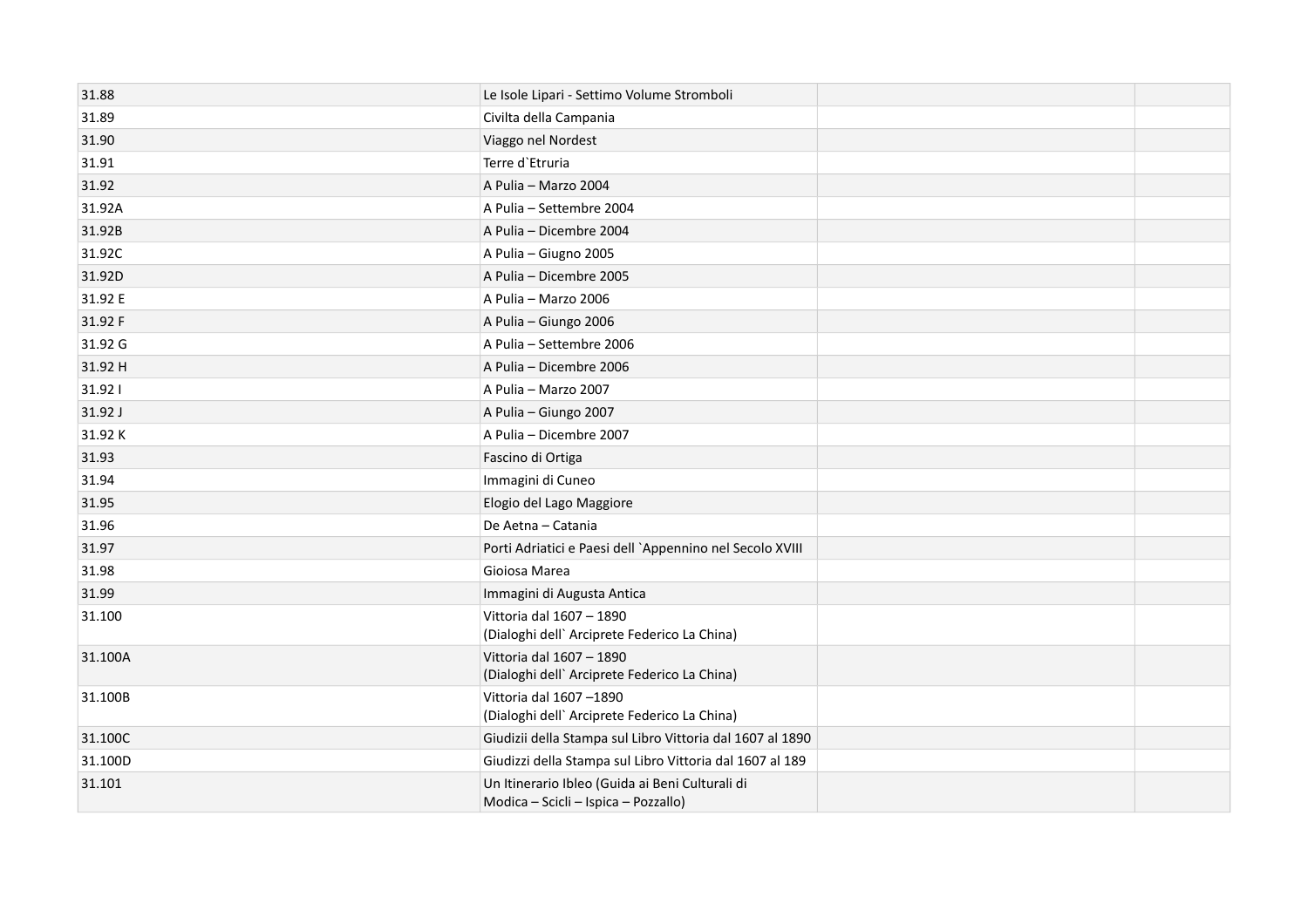| 31.102                          | Acate - Comiso - Vittoria.<br>Contributi per un Inventario dei Beni Culturali |  |
|---------------------------------|-------------------------------------------------------------------------------|--|
| 31.103                          | Guida Artistica di Fabriano                                                   |  |
| 31.104                          | Messina Anni 50                                                               |  |
| 31.105                          | Milazzo - Le Immagini della Storia<br>tra Cinquecento e Novecento             |  |
| 31.106                          | Bayeux Art De Basse - Normandie                                               |  |
| 31.107                          | La Nuova Terra di Vittoria Dagli Albori al Settecento                         |  |
| 31.108                          | Un Paese da Raccontare - Acate                                                |  |
| 31.109                          | Illustrated Guide to Brussels and Waterloo                                    |  |
| 34 Places of Interest (Museums) |                                                                               |  |
| Item number                     | <b>Book Title</b>                                                             |  |
| 34                              | I grandi musei vol 1                                                          |  |
| 34.1                            | I grandi musei vol 2                                                          |  |
| 34.2                            | I grandi musei vol 3                                                          |  |
| 34.3                            | I grandi musei vol 4                                                          |  |
| 34.4                            | Museart                                                                       |  |
| 34.5                            | The Cambridge guide to museums                                                |  |
| 34.6                            | The metropolitan museum of art                                                |  |
| 34.7                            | Catalogo sommario della galleria Doria Pamphilj                               |  |
| 34.8                            | Galleria nazionale - Palazzo Barberini Roma                                   |  |
| 34.9                            | La galleria Borghese in Roma                                                  |  |
| 34.10                           | Il museo nazionale di Firenze                                                 |  |
| 34.11                           | La galleria d'arte moderna a Firenze                                          |  |
| 34.12                           | The Uffizzi. All paintings in 657 illustrations                               |  |
| 34.13                           | Uffizzi - Firenze                                                             |  |
| 34.14                           | La pinacoteca zelantea di Acireale                                            |  |
| 34.15                           | Dipinti e sculture del museo di Treviso                                       |  |
| 34.16                           | La g alleria Giannoni                                                         |  |
| 34.17                           | Italian paintings in the Cincinnati art museum                                |  |
| 34.18                           | Museo civico di storia naturale di Genova                                     |  |
| 34.19                           | La pinacoteca nazionale di Bologna                                            |  |
| 34.20                           | Il museo civico di Piacenza in palazzo Farnese                                |  |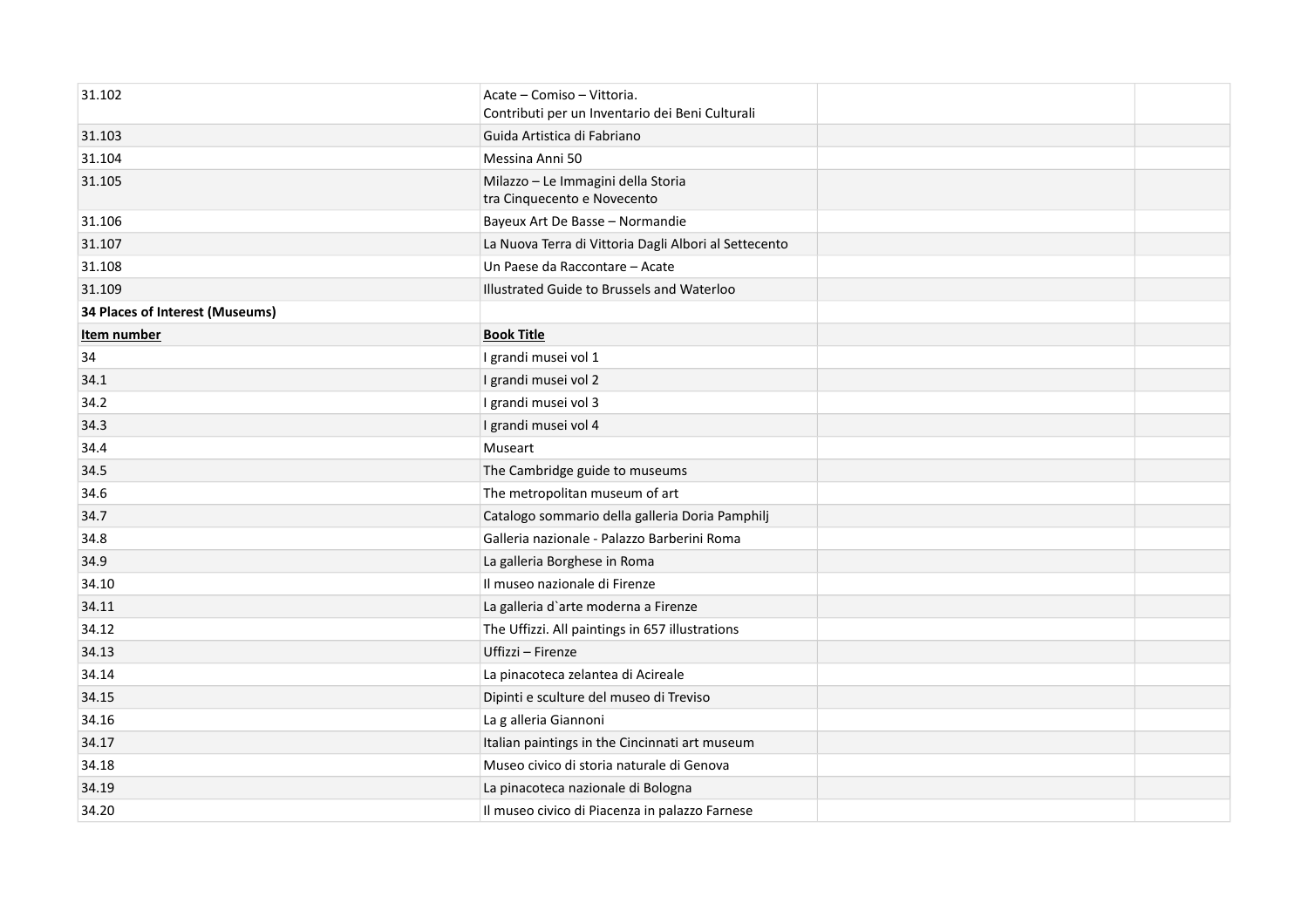| 34.21 | Il museo civico di Rende                                      |  |
|-------|---------------------------------------------------------------|--|
| 34.22 | Il museo nazionale di palazzo Bellomo Siracusa                |  |
| 34.23 | Guida al castello museo di Adrano                             |  |
| 34.24 | Il museo Poldi Pezzoli                                        |  |
| 34.25 | La galleria dell'accademia Carrara in Bergamo                 |  |
| 34.26 | Master drawings and watercolours<br>in the British museum     |  |
| 34.27 | Wallace collection pictures and drawings                      |  |
| 34.28 | The national gallery 100 great paintings                      |  |
| 34.29 | Masterpieces from Manchester City art gallery                 |  |
| 34.30 | The medieval treasury                                         |  |
| 34.31 | The Walker art gallery                                        |  |
| 34.32 | Treasures of the British museum                               |  |
| 34.33 | The n ational gallery London                                  |  |
| 34.34 | Guide to the British museum                                   |  |
| 34.35 | Imperial war museum                                           |  |
| 34.36 | A guide to the Wellington museum                              |  |
| 34.37 | A summary guide to the British museum                         |  |
| 34.38 | Heraldy in the Victoria & Albert Museum                       |  |
| 34.39 | A general guide to the Wallace collection                     |  |
| 34.4  | The national gallery of modern art                            |  |
| 34.41 | The grand Louvre                                              |  |
| 34.42 | Versailles                                                    |  |
| 34.43 | Museum of fine arts Boston                                    |  |
| 34.44 | The Nelson - Atkins Museum Art                                |  |
| 34.45 | The Prado museum                                              |  |
| 34.46 | Anales boletin de los museos e arte de Barcellona vol<br>VII  |  |
| 34.47 | Anales boletin de los museos e arte de Barcellona vol<br>VIII |  |
| 34.48 | Museo de arte contemporaneo Sevilla                           |  |
| 34.49 | Topkapi Sarayi muzesi                                         |  |
| 34.50 | Saint Sophia museum Turkey                                    |  |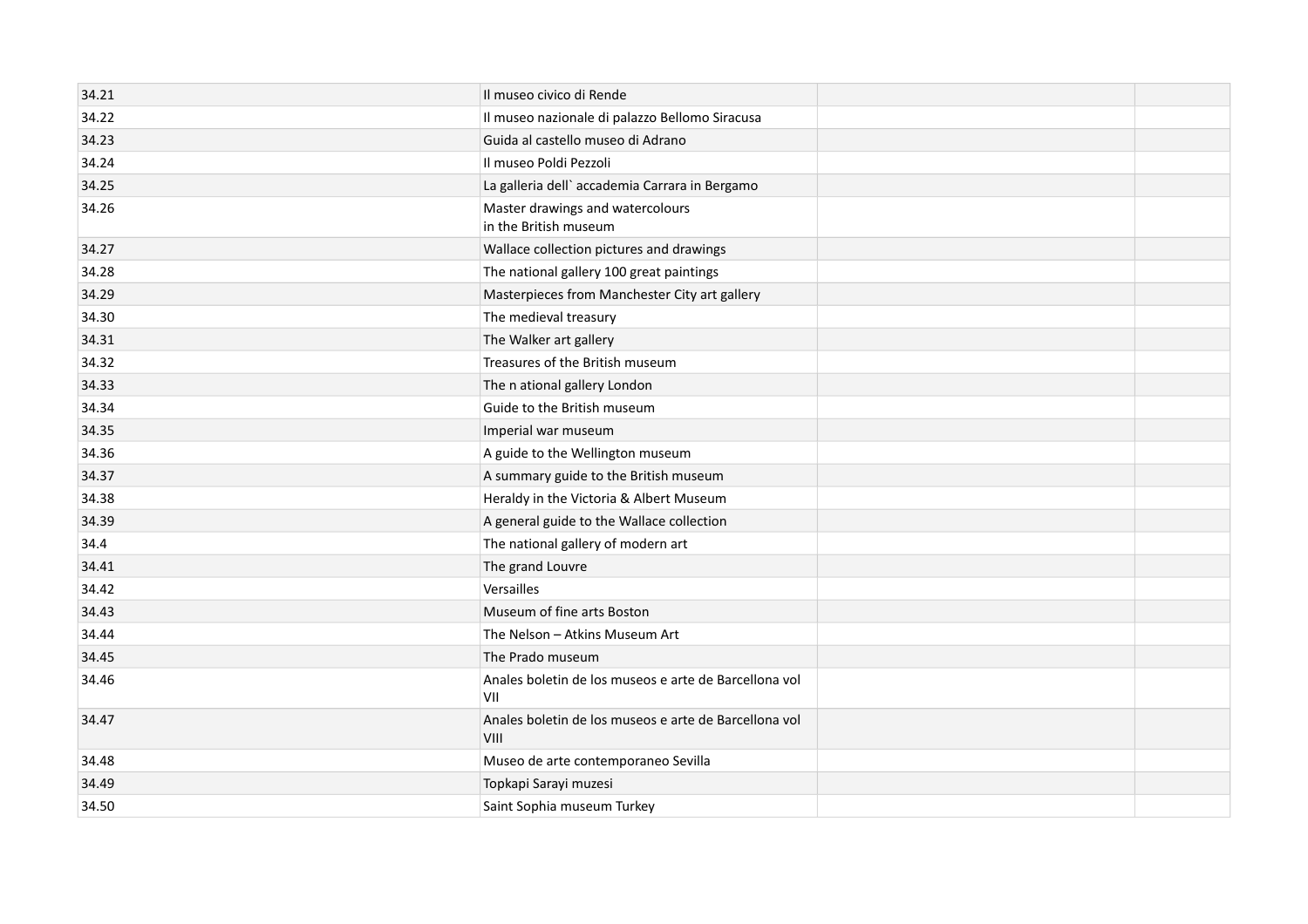| 34.51                                                       | The Israel museum news                                       |  |
|-------------------------------------------------------------|--------------------------------------------------------------|--|
| 34.52                                                       | Museum architecture in the federal republic of<br>Germany    |  |
| 34.53                                                       | Museum art in the federal republic of Germany                |  |
| 34.54                                                       | Kleinodien Aus Dem Kunstgewerbemuseum Berlin                 |  |
| 34.55                                                       | Museum emergency plan                                        |  |
| 34.56                                                       | <b>Masterpieces from Budapest</b>                            |  |
| 34.57                                                       | Capolavori del museo d'arte della Catalogna                  |  |
| 34.58                                                       | National gallery of Ireland                                  |  |
| 34.59                                                       | Kolekja IM-Jana - Pawla II -<br>Archiepiscopal Museum Warsaw |  |
| 34.60                                                       | Louvre acquisitions 1984 - 1989                              |  |
| 34.61                                                       | Tafelzermoniell in Europa 1300 - 1900                        |  |
| 34.62                                                       | The gallery of palazzo degli Alberti                         |  |
| 35 Places of interest (Palaces / Castles /Important houses) |                                                              |  |
| Item number                                                 | <b>Book Title</b>                                            |  |
| 35                                                          | Hampton court palace                                         |  |
| 35.1                                                        | The hospital of the blessed Trinity Guildford                |  |
| 35.2                                                        | The Tower of London                                          |  |
| 35.3                                                        | Royal Heritage the Reign of Elizabeth II                     |  |
| 35.4                                                        | Durham Castle                                                |  |
| 35.5                                                        | The Treasures Houses of Britain                              |  |
| 35.6                                                        | The Palace of Holyroodhouse                                  |  |
| 35.7                                                        | Old Sarum - Wittshire                                        |  |
| 35.8                                                        | Edinburgh Castle                                             |  |
| 35.9                                                        | Il castello di Milazzo                                       |  |
| 35.9 A                                                      | Il castello di Milazzo                                       |  |
| 35.10                                                       | Ca` Marcello un Palazzo Principesco in Monselice             |  |
| 35.11                                                       | La Casa Museo di Palazzo Acireale                            |  |
| 35.12                                                       | Palazzo Mirto                                                |  |
| 35.13                                                       | Il Castello Sforzesco                                        |  |
| 35.14                                                       | La Villa d'Este in Tivoli                                    |  |
| 35.15                                                       | The Medici palace                                            |  |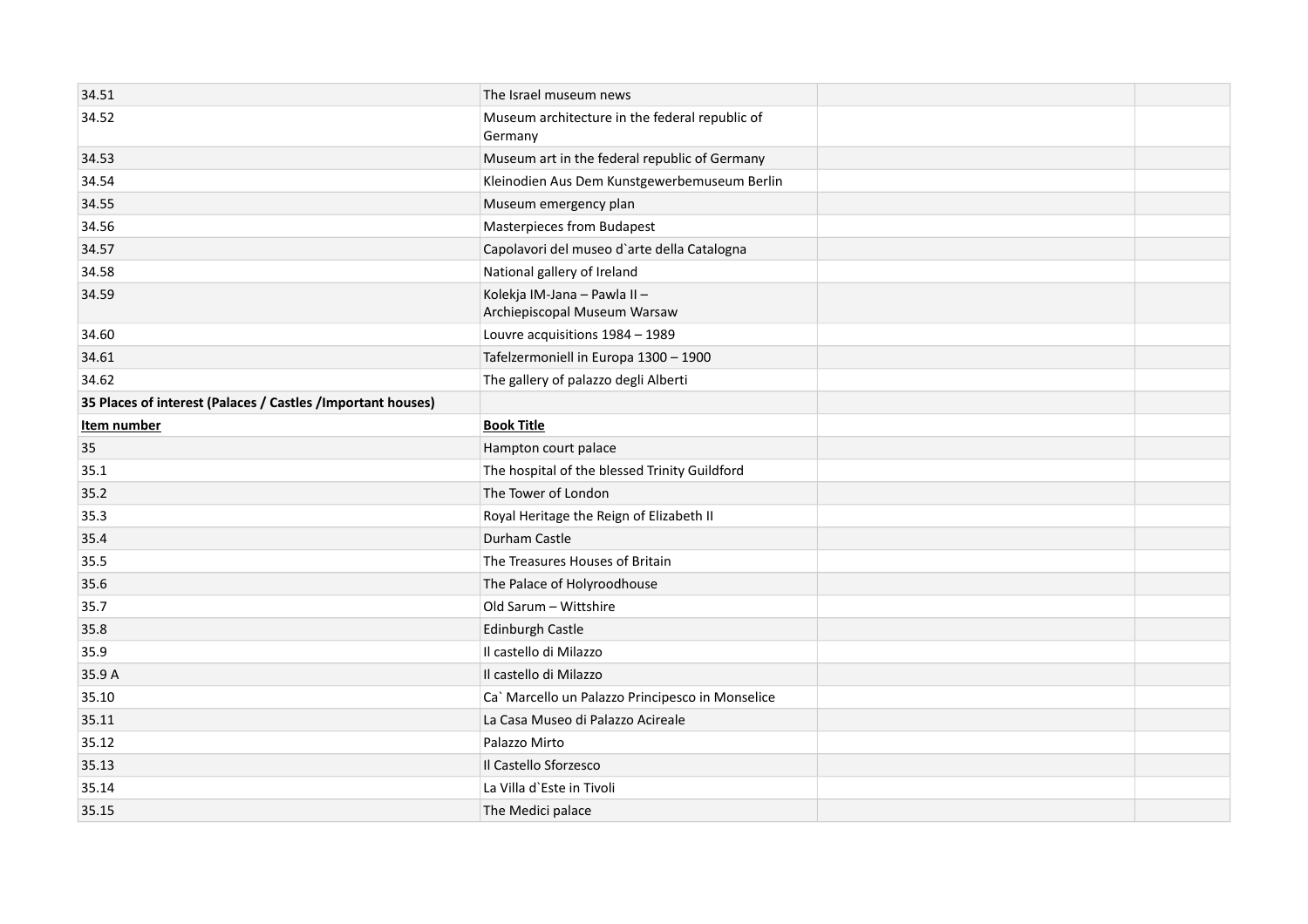| 35.16                                                                               | I palazzi di Napoli                                                          |           |  |
|-------------------------------------------------------------------------------------|------------------------------------------------------------------------------|-----------|--|
| 35.17                                                                               | Il Palazzo Barberini                                                         |           |  |
| 35.18                                                                               | L'Archiginnasio-<br>Il Palazzo, l'Universita la Biblioteca vol 1             |           |  |
| 35.19                                                                               | L'Archiginnasio-<br>Il Palazzo, l'Universita la Biblioteca vol 2             |           |  |
| 35.20                                                                               | Palazzo Milzetti a Faenza                                                    |           |  |
| 35.21                                                                               | La villa Medicea Poggio a Caiano vol 1                                       |           |  |
| 35.22                                                                               | La villa Medicea Poggio a Caiano vol 2                                       |           |  |
| 35.23                                                                               | Il palazzo Barberini                                                         |           |  |
| 35.24                                                                               | La casa rurale nel Padovano                                                  |           |  |
| 36 Traditions of different places (Devotions, handcraft and other related material) |                                                                              |           |  |
| Item number                                                                         | <b>Book Title</b>                                                            |           |  |
| 36                                                                                  | Dove fiorisce il limone - Palermo                                            |           |  |
| 36.1                                                                                | Il carretto Siciliano - Palermo                                              |           |  |
| 36.2                                                                                | L'Opera dei pupi - Palermo                                                   |           |  |
| 36.3                                                                                | La scultura in Pietra Selinute - Palermo                                     |           |  |
| 36.4                                                                                | Gli Ex voto di Altavilla Milicia - Palermo                                   |           |  |
| 36.5                                                                                | Iblei come lavoro                                                            |           |  |
| 36.6                                                                                | Il Segno della presenza<br>(Voci e gesti del Lavoro Siciliano)               |           |  |
| 36.7                                                                                | Vestire la tradizione                                                        |           |  |
| 36.8                                                                                | Siracusa e l'opera dei pupi                                                  | /C        |  |
| Num 40-49: Literature / Personalities / Biographies                                 |                                                                              | Section D |  |
| 40 Miscellaneous maltese literature                                                 |                                                                              |           |  |
| 41 Dictionaries                                                                     |                                                                              |           |  |
| Item number                                                                         | <b>Book Title</b>                                                            |           |  |
| 41                                                                                  | Dizzionario abbreviature Latine ed Italiane                                  |           |  |
| 41.1                                                                                | Cronologia cronografia e calendario perpetuo                                 |           |  |
| 41.2                                                                                | Lexicon Nominvm Locorvm                                                      |           |  |
| 41.3                                                                                | Lexicon Nominvn Locorvm (Supplement)                                         |           |  |
| 41.4                                                                                | Dizionario zoology                                                           |           |  |
| 41.5                                                                                | Concordia o tolleranza filosofia e scienza<br>nel cinquecento e nel seicento |           |  |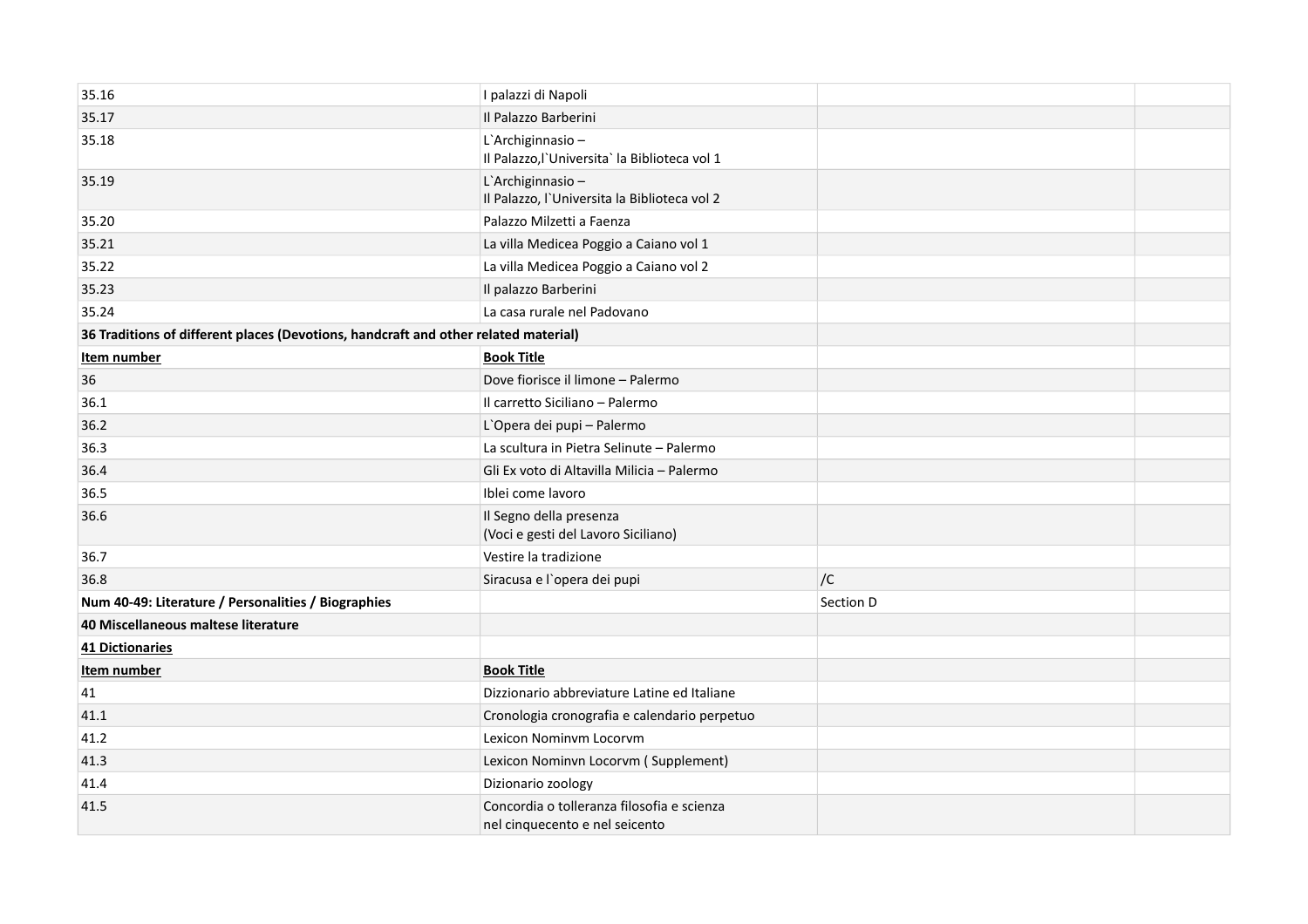| 42 Poetry                                                  |                                                                                                   |  |
|------------------------------------------------------------|---------------------------------------------------------------------------------------------------|--|
| Item number                                                | <b>Book Title</b>                                                                                 |  |
| 42                                                         | Miscellanea poetica                                                                               |  |
| 42.1                                                       | Catastrofi e storie di popolo                                                                     |  |
| 42.2                                                       | Fior di fiore                                                                                     |  |
| 42.3                                                       | La preghiera nella poesia Italiana                                                                |  |
| 42.4                                                       | Vita e cultura dei negri in America                                                               |  |
| 42.5                                                       | Casreddammari Meu                                                                                 |  |
| 42.6                                                       | Roma e ipoeti                                                                                     |  |
| 42.7                                                       | Mente e curoe - Il figliuol prodigo -<br>Passeggiate storiche                                     |  |
| 42.7 A                                                     | Mente e cuore - Il figliuol prodigo -<br>Passeggiate storiche                                     |  |
| 42.8                                                       | A sinistra del cuore                                                                              |  |
| 42.9                                                       | All' ombra del castello                                                                           |  |
| 42.10                                                      | Il valore del fante                                                                               |  |
| 42.11                                                      | Il segno di virgill                                                                               |  |
| 43 Plays / Romances                                        |                                                                                                   |  |
| Item number                                                | <b>Book Title</b>                                                                                 |  |
| 43                                                         | La Sicilia all'undecimo secolo (Romanzo Storico)                                                  |  |
| 43A                                                        | La Sicilia all'undecimo secolo (Romanzo Storico)                                                  |  |
| 44 Studiesand aspects on language knowledge and Literature |                                                                                                   |  |
| Item number                                                | <b>Book Title</b>                                                                                 |  |
| 44                                                         | Storia e letteratura                                                                              |  |
| 44.1                                                       | Letteratura Siciliana al femminile                                                                |  |
| 44.2                                                       | Arabic literary works as a source of documentation<br>for technical terms of the material culture |  |
| 44.3                                                       | Incontri Siracusani su Giovanni Verga                                                             |  |
| 44.4                                                       | Universita' in Europa                                                                             |  |
| 44.5                                                       | L'universita a Bologna                                                                            |  |
| 46 Biographies (Members of the clergy)                     |                                                                                                   |  |
| Item number                                                | <b>Book Title</b>                                                                                 |  |
| 46                                                         | Pascasino di Lilibeo ( Un Vescovo Siciliano del V Secolo)                                         |  |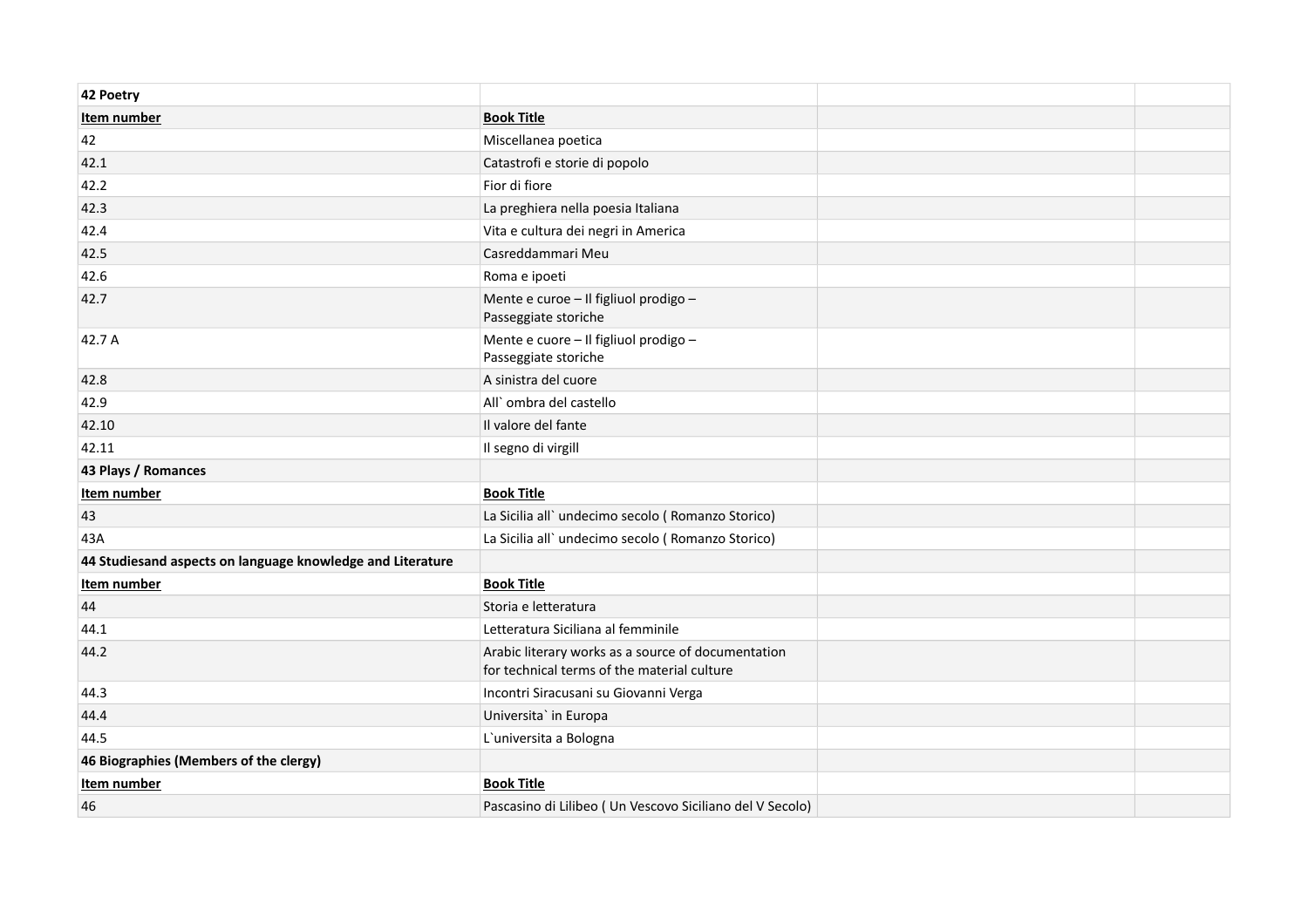| 46.1                                              | P. Nicola Assouad                                     |  |
|---------------------------------------------------|-------------------------------------------------------|--|
| 46.2                                              | P.Ludovico da Casoria                                 |  |
| 46.3                                              | Fratello negro Antonio di Noto detto l'Etiope         |  |
| 46.4                                              | La solitudine di Piedimonte Matese                    |  |
| 46.5                                              | Ritratto di un vescovo Ferdinando Ricca (1880 - 1947) |  |
| 46.5 A                                            | Ritratto di un vescovo Ferdinando Ricca (1880 - 1947) |  |
| 47 Biographies (General)                          |                                                       |  |
| Item number                                       | <b>Book Title</b>                                     |  |
| 47                                                | Hans Jacob Von Grimmelshausen                         |  |
| 47.1                                              | Johann Wolfgang Von Goethe                            |  |
| 47.2                                              | <b>Gothold Ephraim Lessing</b>                        |  |
| 47.3                                              | Johannes Kepler                                       |  |
| 47.4                                              | Martin Buber                                          |  |
| 47.5                                              | Massimo Mollica la sua vita e il suo teatro           |  |
| 47.6                                              | Lorenzo il magnifico                                  |  |
| 47.7                                              | Cristoforo Colombo Vol 1                              |  |
| 47.8                                              | Cristoforo Colombo Vol 2                              |  |
| <b>48 Personalities</b>                           |                                                       |  |
| Item number                                       | <b>Book Title</b>                                     |  |
| 48                                                | Most admired men & women of the year                  |  |
| 48.1                                              | International who's who of intellectuals              |  |
| 48.2                                              | Repertorio bibliografico dei frati minori Napoletani  |  |
| 48.3                                              | Bibliografia degli scritti di Giuseppe Agnello        |  |
| Num 50-59: Parishes / Churches / Religious orders |                                                       |  |
| 51 Important and valuable churches                |                                                       |  |
| Item number                                       | <b>Book Title</b>                                     |  |
| 51                                                | Notre - Dame de Paris                                 |  |
| 51.1                                              | Katholische Kirchen in Munchen                        |  |
| 51.2                                              | A concise illustrated guide to Einsiedeln             |  |
| 51.3                                              | Der ST. Paulus . Dom Zu Munster                       |  |
| 51.4                                              | Par Dom Zu Unserer Lieben Frau in Munchen             |  |
| 51.5                                              | Reichsabtei Oschsenhausen (Geschichte Und Kunt)       |  |
| 51.5A                                             | Reichsabtei Oschsenhausen (Geschichte Und Kunt)       |  |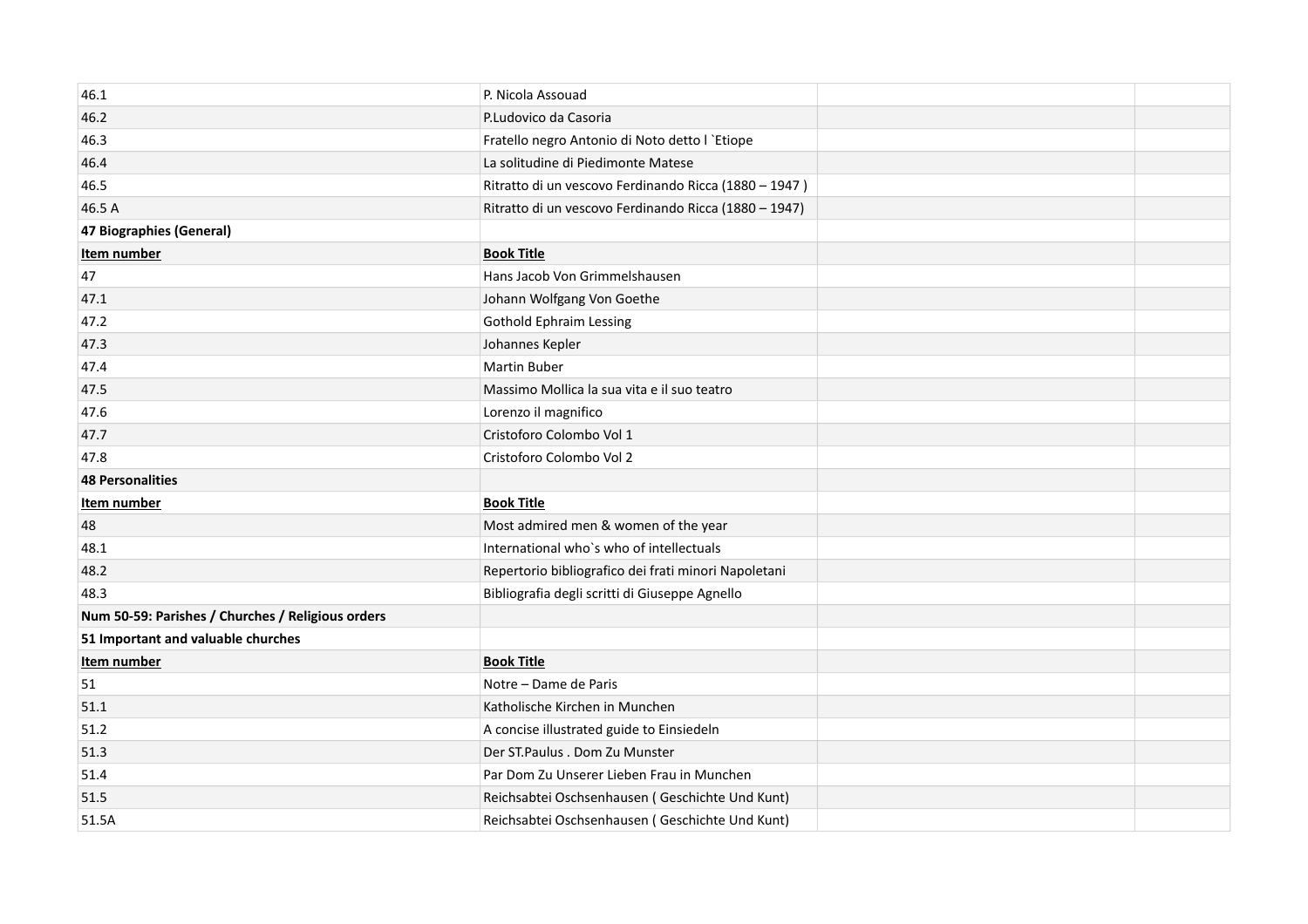| 51.6  | Chiesa madre di Salaparuta                                                  |  |
|-------|-----------------------------------------------------------------------------|--|
| 51.7  | S.Gavino di Torres                                                          |  |
| 51.8  | Itinerari a rtistici Sardi antiche abbazie e cattedrali<br>Sarde            |  |
| 51.9  | Fountains abbey then and now                                                |  |
| 51.10 | The story of Giles in the fields parish church London                       |  |
| 51.11 | The priory church of St. Bartholomew the great                              |  |
| 51.12 | Der Dom Zu Unserer Lieben Frau in Mumchen                                   |  |
| 51.13 | Der Altenberger Dom                                                         |  |
| 51.14 | Documenti e testimonianze figurative<br>della basilica Ruggeriana di Cefalu |  |
| 51.15 | S.Maria dgli Alemanni in Bologna                                            |  |
| 51.16 | Der Dom Zu Regensburg                                                       |  |
| 51.17 | Il convento Napoletano del SS. Severino e Sossi                             |  |
| 51.18 | The cathedral of Palermo                                                    |  |
| 51.19 | Santa Maria delle Carceri a Prato                                           |  |
| 51.20 | Il monastero di S.Vincenzo in Prato                                         |  |
| 51.21 | Il duomo di Orvieto                                                         |  |
| 51.22 | L'abbazia di Montecassino                                                   |  |
| 51.23 | La sacrestia delle messe del duomo di Firenze                               |  |
| 51.24 | Il coro del duomo di Modena restaurato                                      |  |
| 51.25 | Basilica cattedrale di Otranto                                              |  |
| 51.26 | S.Maria del Carmine in Gargano                                              |  |
| 51.27 | La Madonna della Ghiara in Reggio Emilia                                    |  |
| 51.28 | Il tempio Malatestia                                                        |  |
| 51.29 | Paris et Ses Religions au XX Siecle                                         |  |
| 51.30 | Il duomo di Monreal                                                         |  |
| 51.31 | Il convento di San Francesco d'Assisi in Brescia (1981)                     |  |
| 51.32 | Il convento di San Francesco d'Assisi in Brescia (1982)                     |  |
| 51.33 | San Marco d'Alunzio                                                         |  |
| 51.34 | La basilica cattedrale di Bari                                              |  |
| 51.35 | La basilica dei Frari Venezia                                               |  |
| 51.36 | Gloria del figli                                                            |  |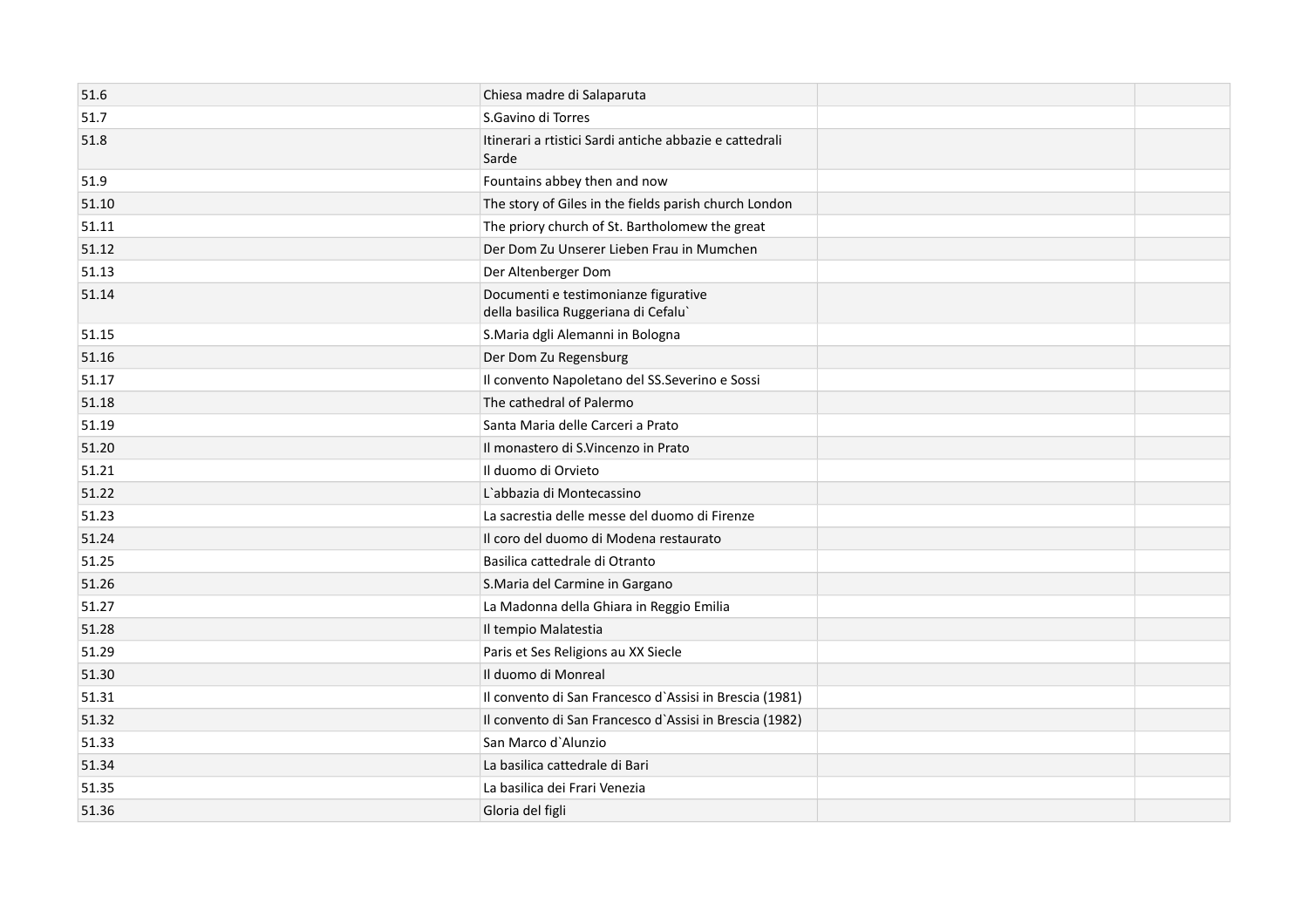| 51.37                                |                                                                                           |  |
|--------------------------------------|-------------------------------------------------------------------------------------------|--|
|                                      | Baragiano sacra                                                                           |  |
| 51.38                                | Un santuario e una citta                                                                  |  |
| 51.39                                | Santa Maria della Sanita' (Conento S.Chiara Napoli)                                       |  |
| 51.40                                | Il tempio di S.Giacomo in Caltagirone                                                     |  |
| 51.41                                | Gli oratori di Palermo                                                                    |  |
| 52 Religious orders                  |                                                                                           |  |
| Item number                          | <b>Book Title</b>                                                                         |  |
| 52                                   | I Francescani conventuali in Russia e Lituania                                            |  |
| 52.1                                 | Eremitani a Padova                                                                        |  |
| 52.2                                 | Marmora cineres et nihil                                                                  |  |
| Num 60-69: Artifacts / Craftsmanship |                                                                                           |  |
| 60 Architecture.                     |                                                                                           |  |
| Item number                          | <b>Book Title</b>                                                                         |  |
| 60                                   | Architettura scultura e arti minori nel barocco Italiano                                  |  |
| 60.1                                 | Barocco in Sicilia                                                                        |  |
| 60.2                                 | Aspetti dell' architettura Barocca in Sicilia,<br>Guarino Guarini e Angelo Italia         |  |
| 60.3                                 | Lo steri di Palermo e L'architettura Siciliana del<br>trecento                            |  |
| 60.4                                 | Manuel d'art Musulman (L'Architetture,<br>Tunisie, Algerie, Maroc, Espagne, Sicile) vol 1 |  |
| 60.5                                 | Manuel d'art Musulman (L'Architetture,<br>Tunisie, Algerie, Maroc, Espagne, Sicile) vol 2 |  |
| 60.6                                 | The life and works of sir Charles Barry R.A., F.R.S                                       |  |
| 60.7                                 | Demetra semestrale di architettura e Arte (no 5)                                          |  |
| 60.8                                 | Demetra semestrale di architettura e Arte (no 6)                                          |  |
| 60.9                                 | La iconografia di Verona antica (HB)                                                      |  |
| 60.10                                | La iconografia di Verona antica (PB)                                                      |  |
| 60.11                                | The penguin dictionary of architecture                                                    |  |
| 60.12                                | British architects & craftsmen                                                            |  |
| 60.13                                | Architettura di Chieri                                                                    |  |
| 60.14                                | <b>Barocco Siciliano</b>                                                                  |  |
| 60.15                                | Chiesa oggi architettura e comunicazione                                                  |  |
| 60.16                                | Noto – La struttura continua della citta` tardo barocca                                   |  |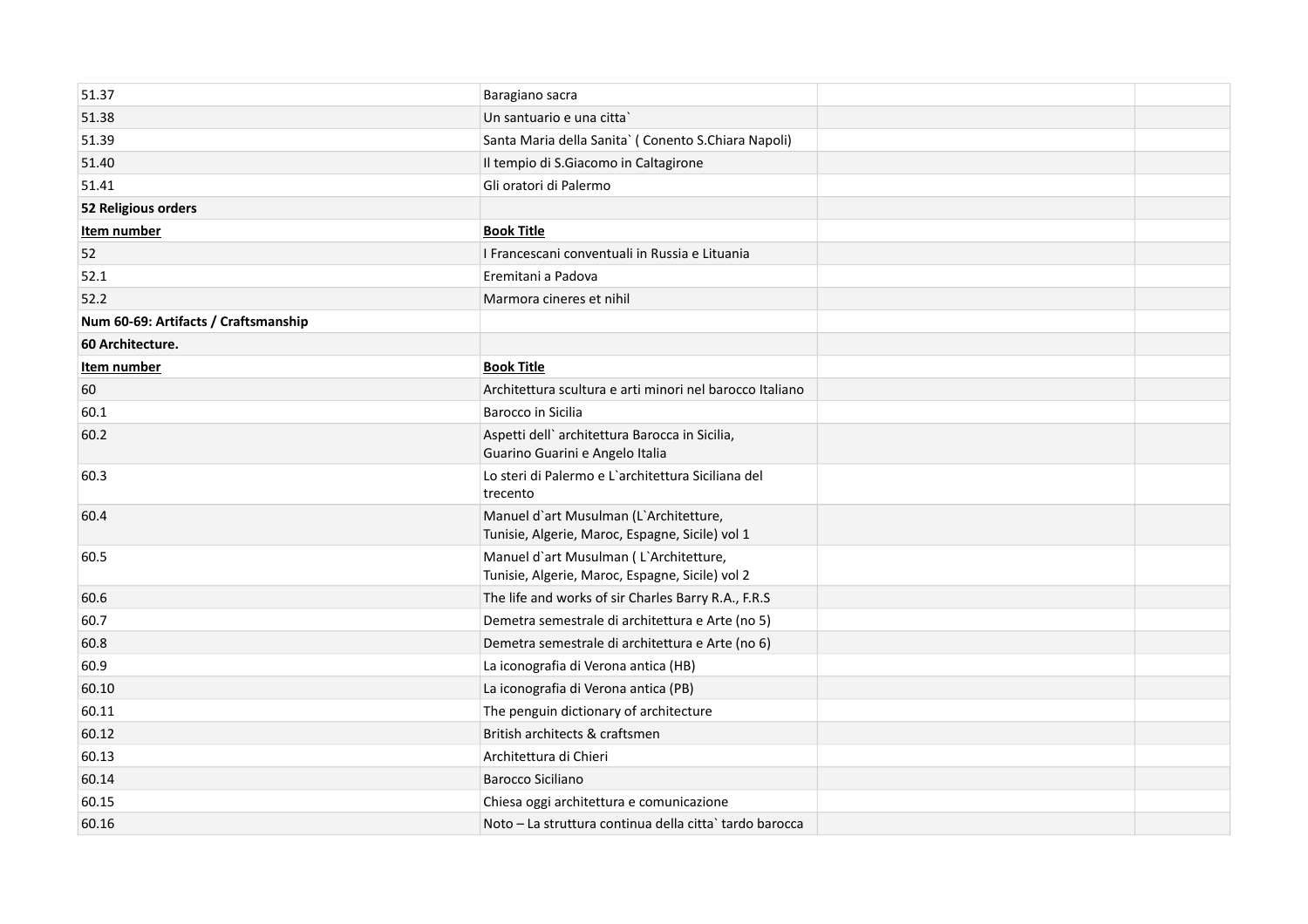| 60.17                                                                 | The age of baroque                                                      |  |
|-----------------------------------------------------------------------|-------------------------------------------------------------------------|--|
| 60.18                                                                 | Palazzi di Lecce                                                        |  |
| 60.19                                                                 | Ville dei secoli XVII e XVIII in Piemonte                               |  |
| 60.20                                                                 | Great houses of Britain                                                 |  |
| 60.21                                                                 | Esame d'urgenza del barocco Siciliano                                   |  |
| 60.22                                                                 | L'architettura civile                                                   |  |
| 60.23                                                                 | Andrea di Pietro Detto il Palladio                                      |  |
| 60.24                                                                 | L'arte nel territorio di Melegnano                                      |  |
| 60.25                                                                 | L'anfiteatro Flavio - Il Colosseo                                       |  |
| 60.26                                                                 | Portali dell Vallagrana                                                 |  |
| 60.27                                                                 | Balconi di Ibla del settecento                                          |  |
| 60.27 A                                                               | Balconi di Ibla del settecento                                          |  |
| 60.28                                                                 | I mascheroni di palazzo Bertini                                         |  |
| 60.29                                                                 | Rosario Gaglardi                                                        |  |
| 60.30                                                                 | Art and architecture in Italy 1250 - 1400                               |  |
| 60.31                                                                 | Seaport - architecture & Townscape in Liverpool                         |  |
| 60.32                                                                 | Pietra su pietra (Architettura in Pietra a Secco degli<br>Iblei)        |  |
| 60.33                                                                 | Storia della casa                                                       |  |
| 60.34                                                                 | Trattato di achitettura di A.Palladio diviso in quattro<br>libri        |  |
| 60.35                                                                 | World architecture                                                      |  |
| 60.36                                                                 | Archiettura barocca a Lecce e in terra di Puglia                        |  |
| 60.37                                                                 | Atti del XIII congresso di storia dell'architettura<br>(Sardegna) Vol 1 |  |
| 60.38                                                                 | Atti del XIII congresso di storia dell'architettura<br>(Sardegna) Vol 2 |  |
| 60.39                                                                 | L' Architettua Romanica in Italia                                       |  |
| 60.40                                                                 | Anatomy of architecture                                                 |  |
| 60.41                                                                 | Europe's heritage in danger                                             |  |
| 61 Silversmiths / Porcelain / Glass / Miniature Artifacts / Carpentry |                                                                         |  |
| Item number                                                           | <b>Book Title</b>                                                       |  |
| 61                                                                    | Orificeria di Sicilia                                                   |  |
| 61.1                                                                  | I marchi delle argenterie e oreficerie Siciliane                        |  |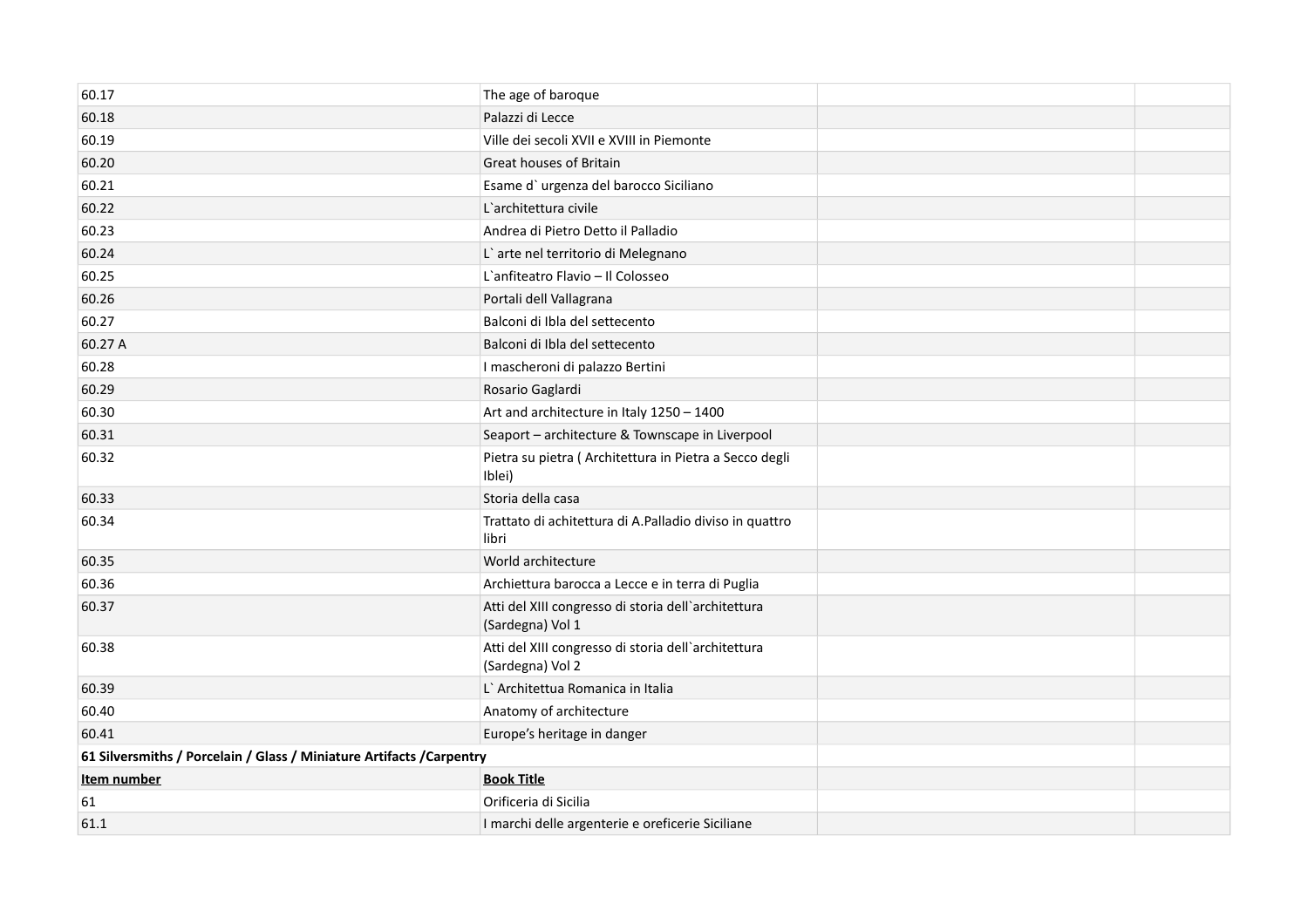| 61.2  | Il museo degli argenti di palazzo Pitti                              |  |
|-------|----------------------------------------------------------------------|--|
| 61.3  | Il paliotto del duomo di Teramo                                      |  |
| 61.4  | Gold, silver & bronze                                                |  |
| 61.5  | Orafi e argenterie al Monte di Pieta                                 |  |
| 61.6  | Tre secoli di argenti Napoletani                                     |  |
| 61.7  | Vecchi argenti Europei                                               |  |
| 61.8  | Argenti Napoletani                                                   |  |
| 61.9  | Silver                                                               |  |
| 61.10 | The Florence baptistery doors                                        |  |
| 61.11 | The queen's silver                                                   |  |
| 61.12 | The crowns jewels                                                    |  |
| 61.13 | <b>Bronzes</b>                                                       |  |
| 61.14 | Pewter                                                               |  |
| 61.15 | Ceramica nei secoli                                                  |  |
| 61.16 | Storia della ceramica di Faenza                                      |  |
| 61.17 | La Donazione Angelo Fanfani<br>(Ceramiche dal Medioevo al XX Secolo) |  |
| 61.18 | Maioliche Napoletane del seicento                                    |  |
| 61.19 | 200 years of Spode                                                   |  |
| 61.20 | English pottery                                                      |  |
| 61.21 | Premi Faenza al concorso internazionale<br>della ceramica d'arte     |  |
| 61.22 | French faince                                                        |  |
| 61.23 | Wedgwood Ware                                                        |  |
| 61.24 | English delfware                                                     |  |
| 61.25 | Porcelain through the Ages                                           |  |
| 61.26 | Old Worcester China                                                  |  |
| 61.27 | The Story of Baccarat                                                |  |
| 61.28 | Old English Lustre Ware                                              |  |
| 61.29 | English crystal glass                                                |  |
| 61.30 | Glass                                                                |  |
| 61.31 | Homes & gardens<br>pocket book series on antique porcelain           |  |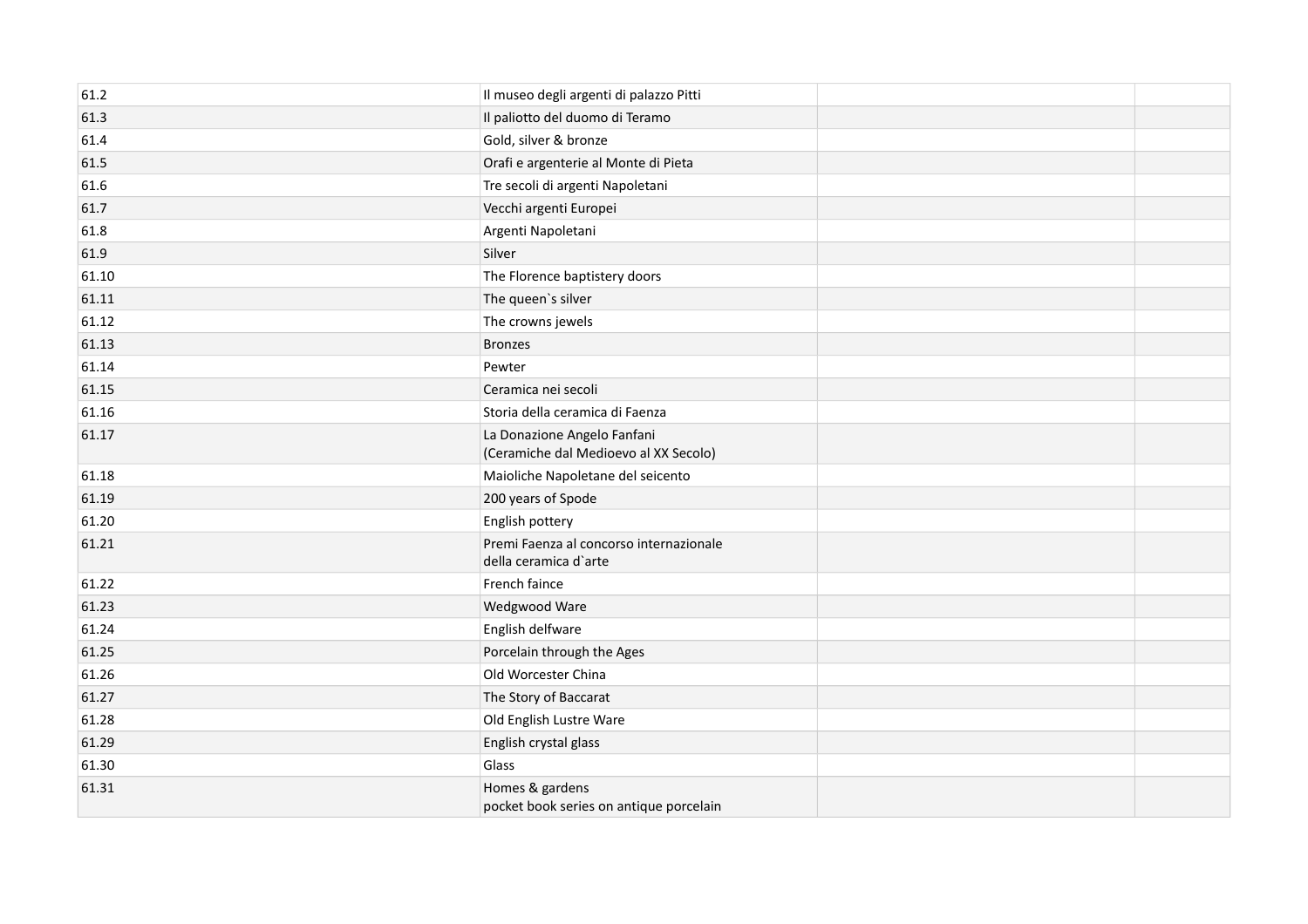| 61.32                                                                          | Meiben & Messien<br>Europe's oldest porcelain manufactory          |  |
|--------------------------------------------------------------------------------|--------------------------------------------------------------------|--|
| 61.33                                                                          | Messien 75                                                         |  |
| 61.34                                                                          | Il presepe di Caltagirone                                          |  |
| 61.35                                                                          | Il presepe di S. Maria di Betlem                                   |  |
| 61.36                                                                          | Il presepe Cucinello                                               |  |
| 61.37                                                                          | Appunti e immagini su cartapesta<br>terracotta tessuteria e telaio |  |
| 61.38                                                                          | Sculture in terracotta del barocco Romano                          |  |
| 61.39                                                                          | Alle origini di Canova                                             |  |
| 61.40                                                                          | Terracotta la cultura ceramica di Caltagirone                      |  |
| 61.41                                                                          | Terracotta del Peru` Precolombiano                                 |  |
| 61.42                                                                          | An introduction to a history of woodcut vol 1                      |  |
| 61.43                                                                          | An introduction to a history of woodcut vol 2                      |  |
| 61.44                                                                          | English tradition in design                                        |  |
| 61.45                                                                          | The twilight of the Medici                                         |  |
| 61.46                                                                          | Man and the renaissance                                            |  |
| 61.47                                                                          | Beni Culturali e Ambientali della Sicilia                          |  |
| 61.48                                                                          | Prato Carnico: Inventario dei beni culturali                       |  |
| 61.49                                                                          | Art treasures in Russia                                            |  |
| 61.50                                                                          | Royal heritage                                                     |  |
| 61.51                                                                          | El Tesoro de Jasna Gora                                            |  |
| 61.52                                                                          | Agenda E.N.I.T 1958 - Tarsie in Marmo                              |  |
| 61.53                                                                          | Le vitrail                                                         |  |
| 61.54                                                                          | Mobili e arredi di Ernesto Basile<br>nella produzione Ducort       |  |
| 61.55                                                                          | Dizionario tecnico della tessuteria                                |  |
| 61.56                                                                          | Mostra del ricamo Genovese                                         |  |
| 61.57                                                                          | A book of English clocks                                           |  |
| 61.58                                                                          | Oude schepen (Old ships)                                           |  |
| 61.59                                                                          | English medieval tiles                                             |  |
| 62 - 62.1999 Painters, Dictionaries / Paintings / History of art encyclopedias |                                                                    |  |
| Item number                                                                    | <b>Book Title</b>                                                  |  |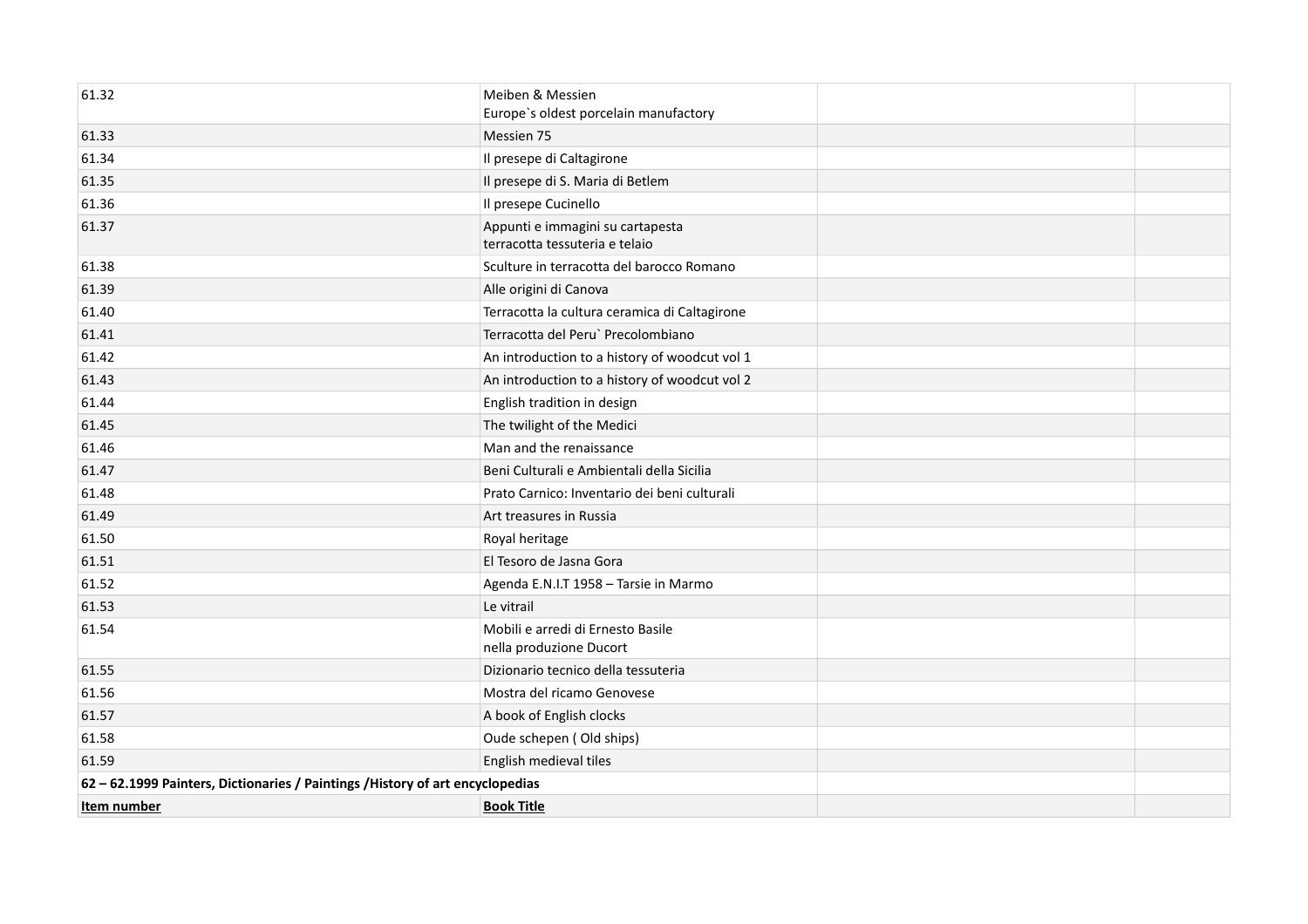| 62     | Carolingian and Romanesque architecture 800-1200                       |  |
|--------|------------------------------------------------------------------------|--|
| 62.1   | Painting in Europe 800-120                                             |  |
| 62.2   | Sculpture in Britain: The middle ages                                  |  |
| 62.3   | Sculpture in the Netherlands / Germany /<br>France / Spain: 1400 - 150 |  |
| 62.4   | Sculpture in Italy: 1400-1500                                          |  |
| 62.5   | Painting in Italy: 1500-1600                                           |  |
| 62.6   | Painting and sculpture in Germany<br>and the Netherlands: 1500-1600    |  |
| 62.7   | Art and architecture in Italy: 1600-1750                               |  |
| 62.8   | Art and architecture of the eighteenth century in<br>France            |  |
| 62.9   | The art and architecture of Russia                                     |  |
| 62.10  | Dictionary of painters and engravers vol 1                             |  |
| 62.11  | Dictionary of painters and engravers vol 2                             |  |
| 62.12  | A biographical dictionary of artists                                   |  |
| 62.13  | From the sketchbooks of the great artists                              |  |
| 62.14  | Le Vite de' piu eccellenti pittori,<br>scultori et architettori Vol 1  |  |
| 62.15  | Le Vite de' piu eccellenti pittori,<br>scultori et architettori Vol 2  |  |
| 62.16  | Le Vite de' piu eccellenti pittori,<br>scultori et architettori vol 3  |  |
| 62.17  | Paintings of the world's great galleries                               |  |
| 62.18  | Larousse encyclopedia of prehistoric & ancient art                     |  |
| 62.18A | Larousse encyclopedia of prehistoric & ancient art                     |  |
| 62.19  | Larousse encyclopedia of byzantine & medieval art                      |  |
| 62.19A | Larousse encyclopedia of byzantine & medieval art                      |  |
| 62.20  | The genius of Venice 1500 - 1600                                       |  |
| 62.20A | The genius of Venice 1500 - 1600                                       |  |
| 62.20B | The genius of Venice 1500 - 1600                                       |  |
| 62.21  | Larousse dictionary of painters                                        |  |
| 62.21A | Larousse dictionary of painters                                        |  |
| 62.22  | Larousse encyclopedia of modern art                                    |  |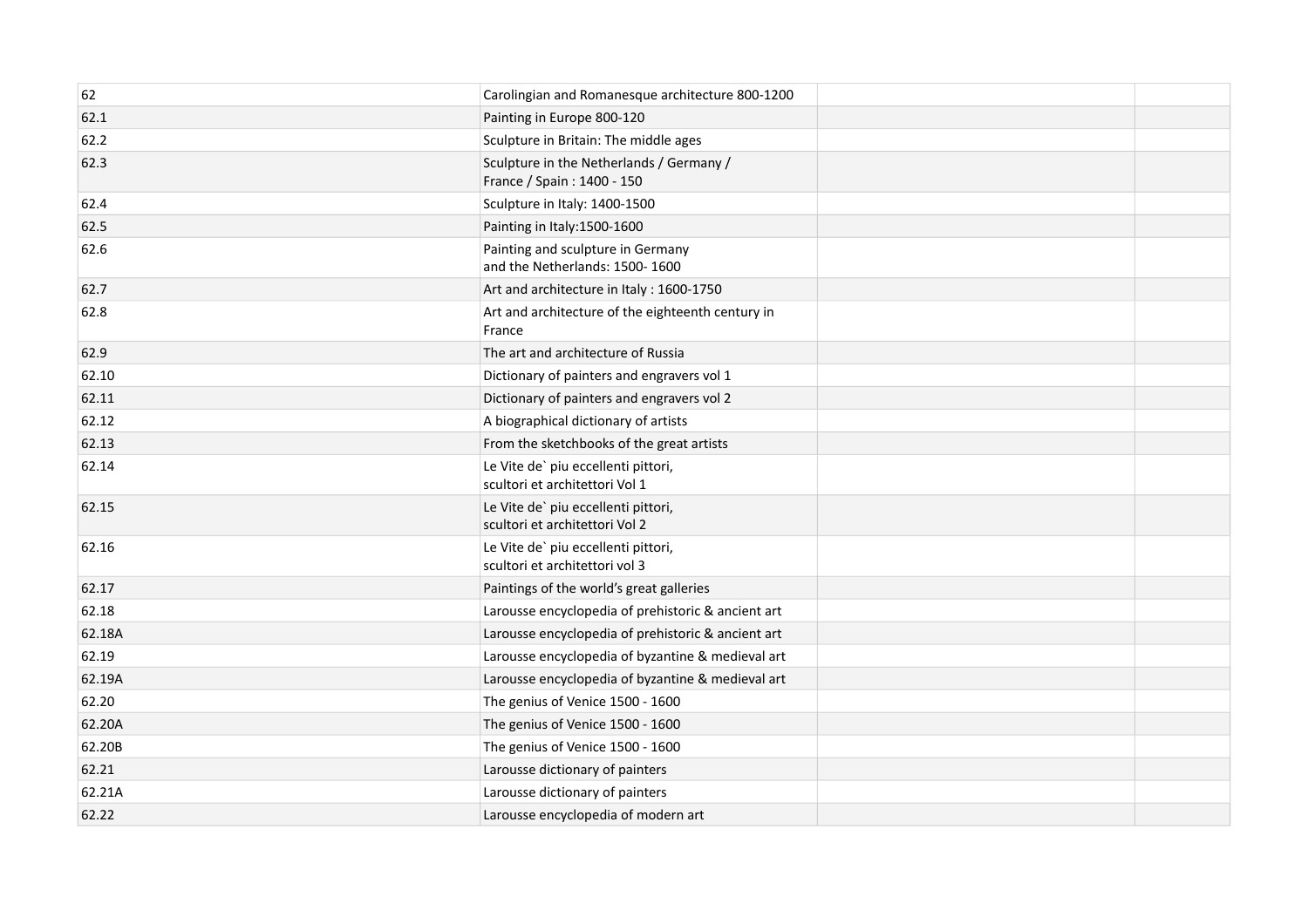| 62.22A | Larousse Encyclopedia of Modern Art                                          |  |
|--------|------------------------------------------------------------------------------|--|
| 62.23  | Larousse Encyclopedia of Renaissance and Baroque Art                         |  |
| 62.24  | Pittura Nelle Marche<br>Dalle Origini al Primo del Rinascimento Vol 1        |  |
| 62.25  | Pittura Nelle Marche<br>Dal Rinascimento Alla Controriforma Vol 2            |  |
| 62.26  | Pittura Nelle Marche<br>Dalla Controriforma al Barocco Vol 3                 |  |
| 62.27  | Pittura Nelle Marche<br>dal Barocco all` Eta` Moderna Vol 4                  |  |
| 62.28  | La Pittura in Italia (Il Seicento) Vol 1                                     |  |
| 62.29  | La Pittura in Italia ( Il Seicento) Vol                                      |  |
| 62.30  | La Pittura in Italia (Il Setteceno) Vol 1                                    |  |
| 62.31  | La Pittura in Italia (Il Settecento) Vol 2                                   |  |
| 62.32  | Grandi Maestri Della Pittura Italiana Del Due e<br>Trecento                  |  |
| 62.33  | I Grandi Maestri Della Pittura Italiana Del Quattrocento                     |  |
| 62.34  | I Grandi Maestri Della Pittura Italiana Del Siecento                         |  |
| 62.35  | I Grandi Maestri Della Pittura Italiana Del Settecento                       |  |
| 62.36  | Quaderni dell` Istituto di Storia dell` Arte<br>Medievale e Moderna Vol 1    |  |
| 62.37  | Quaderni dell' Istituto di Storia dell' Arte<br>Medievale e Moderna Vol 2    |  |
| 62.38  | Quaderni dell' Istituto di Storia dell'Arte<br>Medievale e Moderna Vol 3     |  |
| 62.39  | Quaderni dell' Istituto di Storia dell'Arte<br>Medievale e Moderna Vol 4     |  |
| 62.40  | Quaderni dell' Istituto di Storia dell'Arte<br>Medievale e Moderna Vol 5-6   |  |
| 62.41  | Quaderni dell' Istituto di Storia dell' Arte<br>Medievale e Moderna Vol 7-8  |  |
| 62.42  | Quaderni dell' Istituto di Storia dell' Arte<br>Medievale e Moderna Vol 9-10 |  |
| 62.43  | Quaderni dell` Istituto di Storia dell` Arte<br>Medievale e Moderna Vol 11   |  |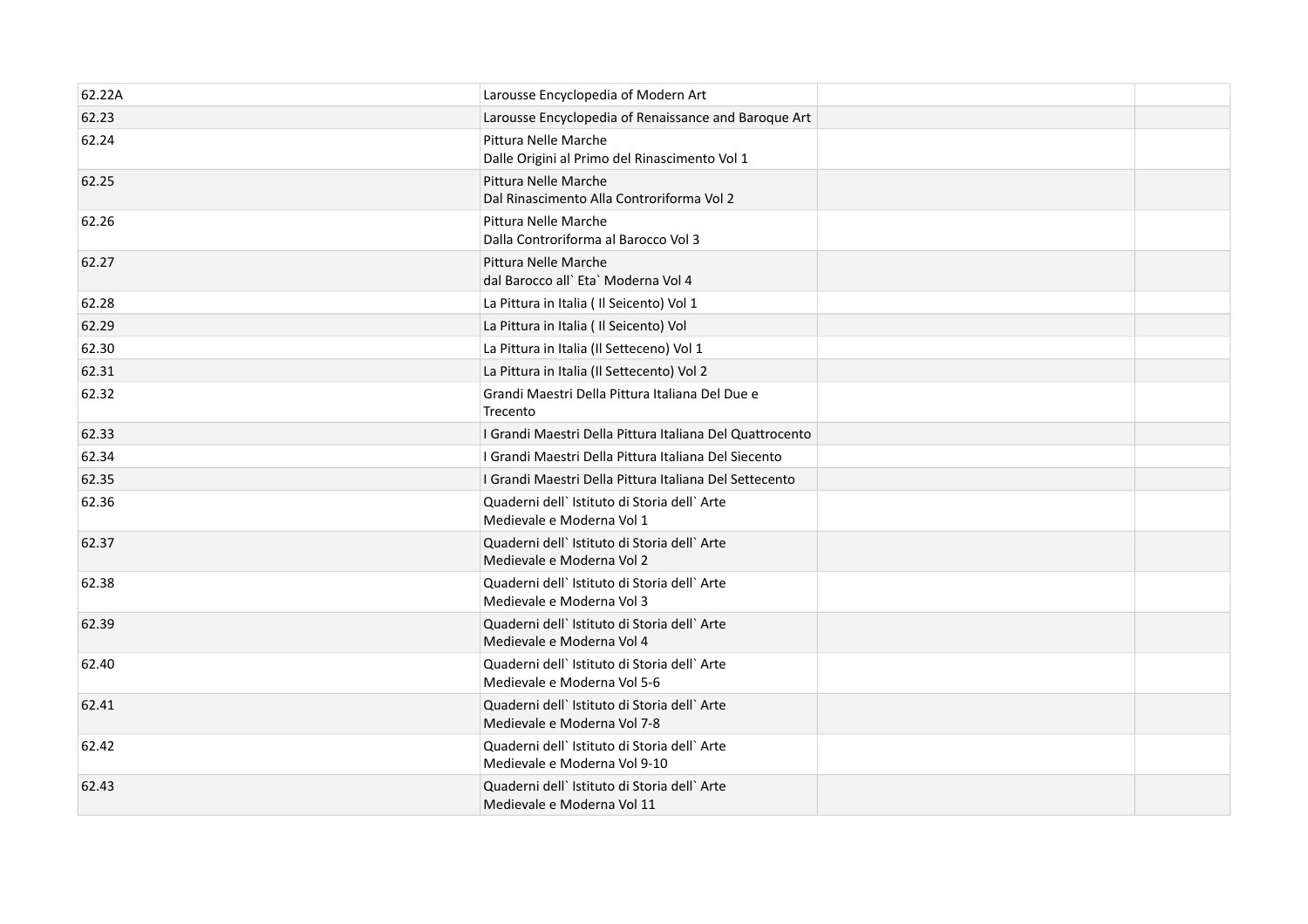| 62.44 | Quaderni dell' Istituto di Storia dell' Arte<br>Medievale e Moderna Vol 12                      |  |
|-------|-------------------------------------------------------------------------------------------------|--|
| 62.45 | Studi di Storia dell'Arte Vol 2                                                                 |  |
| 62.46 | Studi di Storia dell' Arte Vol 3                                                                |  |
| 62.47 | L'Architettura Di Lorenzo Il Magnifico                                                          |  |
| 62.48 | Il Giardino Di San Marco Maestri e Compagni<br>Del Giovane Michelangelo                         |  |
| 62.49 | La Chiesa E La Citta` A Firenze Nel XV Secol                                                    |  |
| 62.50 | Lorenzo Dopo Lorenzo La Fortuna Storica<br>Di Lorenzo Il Magnifio                               |  |
| 62.51 | Le Tems Revient `L Tempo Si Rinuova Feste E Spettacoli<br>Nella Firenze Di Lorenzo Il Magnifico |  |
| 62.52 | Consortiere poltiche e mutamenti<br>istituzionali in eta` Laurenziana                           |  |
| 62.53 | I disegno Fiorentino del tempo di Lorenzo Il magnifico                                          |  |
| 62.54 | All'ombra del Lauro documenti librari<br>della cultura in eta` Laurenziana                      |  |
| 62.55 | Maestri e botteghe pittura a Firenze<br>alla fine del Quattrocento                              |  |
| 62.56 | 100 paintings from the Tretyakov gallery                                                        |  |
| 62.57 | I capolavori svelati                                                                            |  |
| 62.58 | Dutch and Flemish painting                                                                      |  |
| 62.59 | Pintura Espaniola                                                                               |  |
| 62.60 | Masterpieces of european painting 1490 -1840                                                    |  |
| 62.61 | Florentine art treasure                                                                         |  |
| 62.62 | Arte e contabilita`                                                                             |  |
| 62.63 | Lithography and lithographers                                                                   |  |
| 62.64 | Da Bellini aTintoretto dipinti dei musei civici di Padova                                       |  |
| 62.65 | La quadreria Emo capodilista                                                                    |  |
| 62.66 | La galleria Doria Pamphilj a Roma                                                               |  |
| 62.67 | L'academia nazzionale di San Luca                                                               |  |
| 62.68 | Catalogo generale delle stampe                                                                  |  |
| 62.69 | Les plus belles gravures du monde occidental 1410<br>$-191$                                     |  |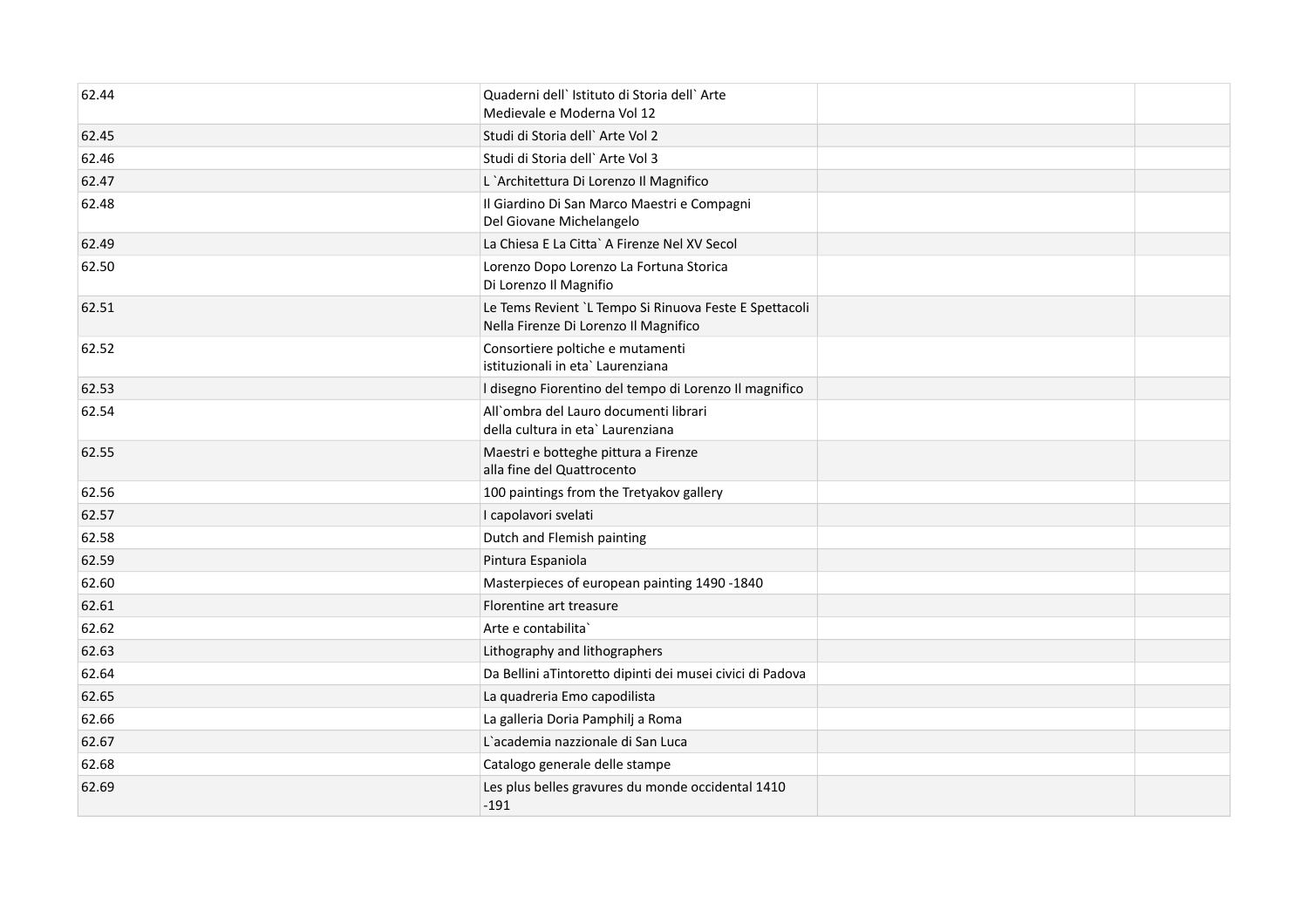| 62.70  | Hand- list of the drawings in the Witt collection                                           |           |  |
|--------|---------------------------------------------------------------------------------------------|-----------|--|
| 62.71  | The royal horse and rider                                                                   |           |  |
| 62.72  | The arts of Latin America - Unesco Travelling<br>Exhibition                                 |           |  |
| 62.73  | Il conoscitore di stampe                                                                    |           |  |
| 62.74  | Art Treasures of the banco di Napoli -<br>Catalogue of the collection                       |           |  |
| 62.75  | Dictionnaire des Peintres, Sculpteurs<br>Dessinateurs, et Graveurs vol 1/ AA-BONNARD        |           |  |
| 62.76  | Dictionnaire des Peinters, Sculpteurs,<br>Dessinateurs, et Graveurs vol 2 / BONNARDEL-C     |           |  |
| 62.77  | Dictionnaire des Peintres, Sculpteurs,<br>Dessinateurs, et Graveurs vol 3 / D- FORAIN       |           |  |
| 62.78  | Dictionnaire des Peintres, Sculpteurs,<br>Dessinateurs, et Graveurs vol 4 / FORAND - HOUDON |           |  |
| 62.79  | Dictionnaire des Peintres, Sculpteurs,<br>Dessinateurs, et Graveurs vol 5 / HOUE -MATISSE   |           |  |
| 62.80  | Dictionnaire des Peintres, Sculpteurs,<br>Dessinateurs, et Graveurs vol 6 / MATO- POUSSIN   |           |  |
| 62.81  | Dictionnaire des Peintres, Sculpteurs,<br>Dessinateurs, et Graveurs vol 7 / Poute -SNY      |           |  |
| 62.82  | Dictionnaire des Peintres, Sculpteurs,<br>Dessinateurs, et Graveurs vol 8 / Soane - Z       | /D        |  |
| 62.83  | El Greco                                                                                    | Section E |  |
| 62.84  | Michelangelo                                                                                |           |  |
| 62.85  | Giorgione                                                                                   |           |  |
| 62.86  | Bernini                                                                                     |           |  |
| 62.86A | Bernin                                                                                      |           |  |
| 62.87  | Borromini                                                                                   |           |  |
| 62.88  | Brunelleschi                                                                                |           |  |
| 62.89  | Giotto                                                                                      |           |  |
| 62.90  | Lorenzo Lotto                                                                               |           |  |
| 62.90A | Lorenzo Lotto                                                                               |           |  |
| 62.91  | Raffaello                                                                                   |           |  |
| 62.92  | Tiepolo                                                                                     |           |  |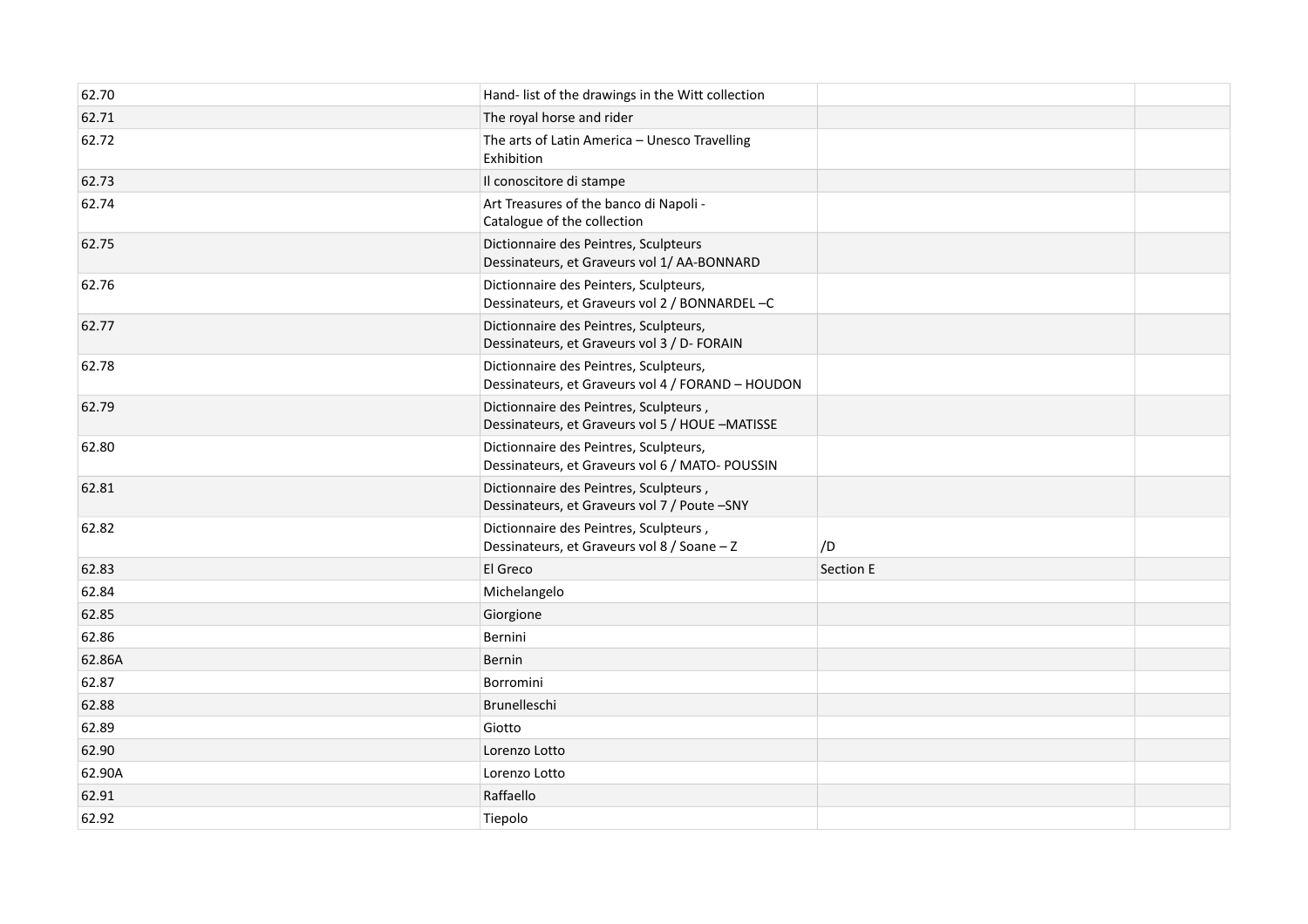| 62.92A  | Tiepolo                                                 |  |
|---------|---------------------------------------------------------|--|
| 62.93   | Leonardo                                                |  |
| 62.94   | L'Arte del Vetro                                        |  |
| 62.94A  | L'Arte del Vetro                                        |  |
| 62.95   | Lo Stile dei mobili                                     |  |
| 62.96   | Pittura Greca                                           |  |
| 62.97   | Giambi Ed Epodi *Rime Nuove                             |  |
| 62.98   | Platone Il Convito                                      |  |
| 62.99   | A dictionary of art and artists                         |  |
| 62.100  | Early Italian painting (1250-1500)                      |  |
| 62.101  | Later Italian painting (1500-1800)                      |  |
| 62.102  | The penguin book of Renaissance                         |  |
| 62.103  | The Italian painters of the Renaissance                 |  |
| 62.104  | A concise encyclopedia of the Italian Renaissance       |  |
| 62.105  | Encyclopedia of old masters                             |  |
| 62.106  | The Mezzotint rediscovered                              |  |
| 62.107  | Looking at drawing                                      |  |
| 62.108  | French drawings 1550-1820                               |  |
| 62.109  | Looking at prints                                       |  |
| 62.110  | The art and architecture of ancient Egypt               |  |
| 62.111  | Greek architecture                                      |  |
| 62.112  | Art and architecture in France                          |  |
| 62.113  | The arts in prehistoric Greece                          |  |
| 62.114  | Roman art                                               |  |
| 62.115  | Early christian and byzantine art                       |  |
| 62.116  | Painting in Britain 1530 to 1790                        |  |
| 62.117  | The birth and rebirth of pictorial space                |  |
| 62.118  | La ittura nell' Ottocento Italiano                      |  |
| 62.118A | La Pittura nell' Ottocento Italiano                     |  |
| 62.119  | From Giotto to Cezanne                                  |  |
| 62.120  | <b>European Painting &amp; Sculpture</b>                |  |
| 62.121  | Le Vite De'Pittori Degli Scultori et Architetti Verones |  |
| 62.122  | Phaidon Dictionary of Twentieth -Century Art            |  |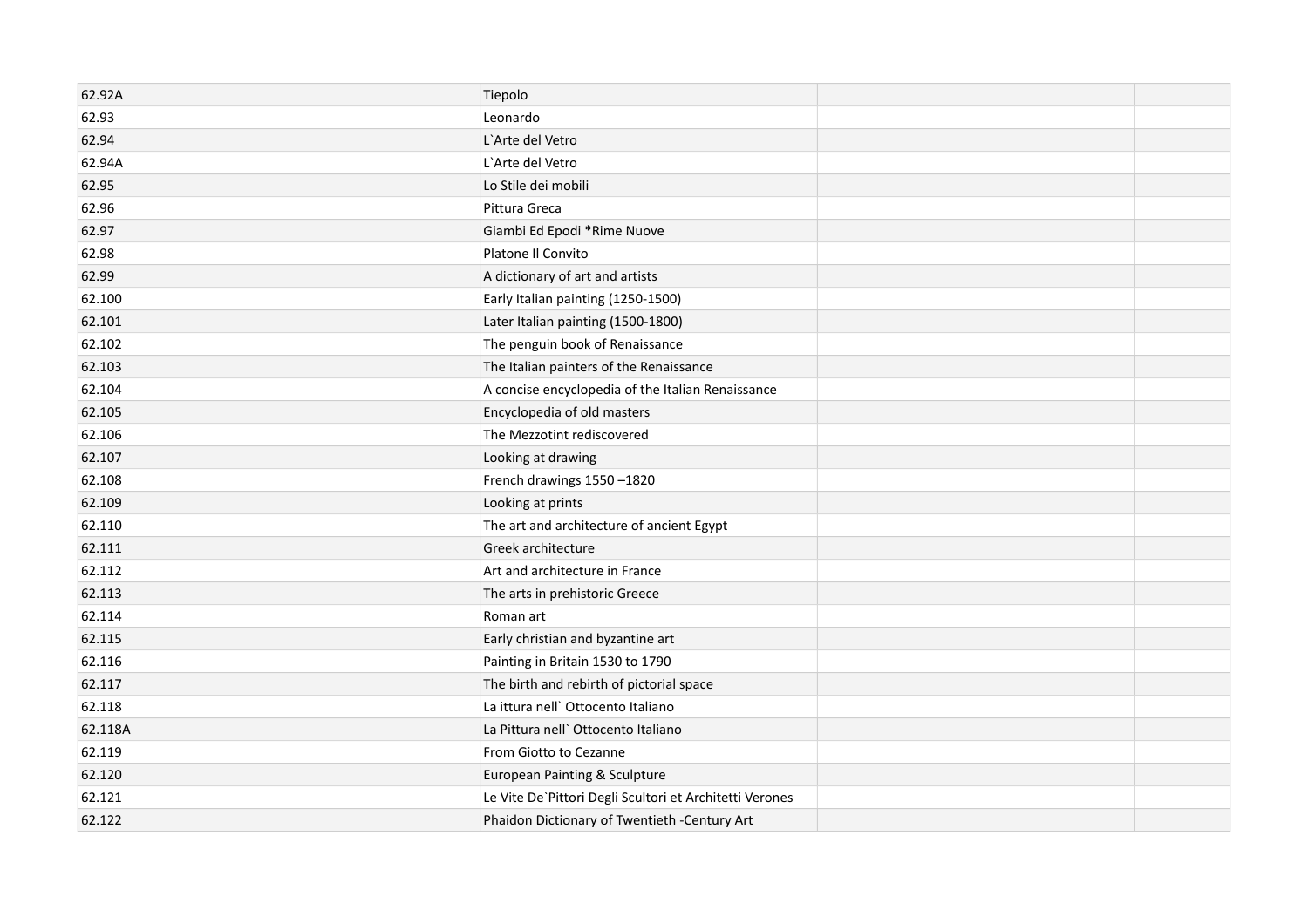| 62.123 | The History of ART HISTORY                                                             |  |
|--------|----------------------------------------------------------------------------------------|--|
| 62.124 | Dictionnaire des Peintres, Sculptres,<br>Dessinateurs, et Graveurs vol 1 AA-BETT       |  |
| 62.125 | Dictionnaire des Peintres, Sculpteurs,<br>Dessinateurs, et Graveurs vol 2 / BETTO-CHIL |  |
| 62.126 | Dictionnaire des Peintres, Sculpteurs,<br>Dessinateurs, et Graveurs vol 3 / CHILL-DUG  |  |
| 62.127 | Dictionnaire des Peintres, Sculpteurs,<br>Dessinateurs, et Graveurs vol 4 / DUG-GILL   |  |
| 62.128 | Dictionnaire des Peintres, Sculpteurs,<br>Dessinateurs, et Graveurs vol 5 / GILL- JAC  |  |
| 62.129 | Dictionnaire des Peintres, Sculpteurs,<br>Dessinateurs, et Graveurs vol 6 / JAC-LOY    |  |
| 62.130 | Dictionnaire des Peintres, Sculpteurs,<br>Dessinateurs, et Graveurs vol 7 / LOY- OKA   |  |
| 62.131 | Dictionnaire des Peintres, Sculpteurs,<br>Dessinateurs, et Graveurs vol / OKE-ROBB     |  |
| 62.132 | Dictionnaire des Peintres, Sculpteurs<br>Dessinateurs, et Graveurs vol 9 / ROBB-STY    |  |
| 62.133 | Dictionnaire des Peintres, Sculpteurs,<br>Dessinateurs, et Graveurs vol 10/ STY-ZYW    |  |
| 62.134 | Enciclopedia dell' Arte Garzant                                                        |  |
| 62.135 | La Nuova Enciclopedia dell'Arte Garzanti                                               |  |
| 62.136 | The Concise Oxford Dictionary of Art and Artist                                        |  |
| 62.137 | Dictionary of Art and Artists                                                          |  |
| 62.138 | Le Peintre Graveur VOL 1                                                               |  |
| 62.139 | Le Peintre Graveur VOL 2                                                               |  |
| 62.140 | Le Peintre Graveur VOL 3                                                               |  |
| 62.141 | Le Peintre Graveur VOL 4                                                               |  |
| 62.142 | Le Peintre Graveur VOL 5                                                               |  |
| 62.143 | Le Peintre Graveur VOL 6                                                               |  |
| 62.144 | Le Peintre Graveur VOL 7                                                               |  |
| 62.145 | Le Peintre Graveur VOL 8                                                               |  |
| 62.146 | Le Peintre Graveur VOL 9                                                               |  |
| 62.147 | Le Peintre Graveur VOL 10                                                              |  |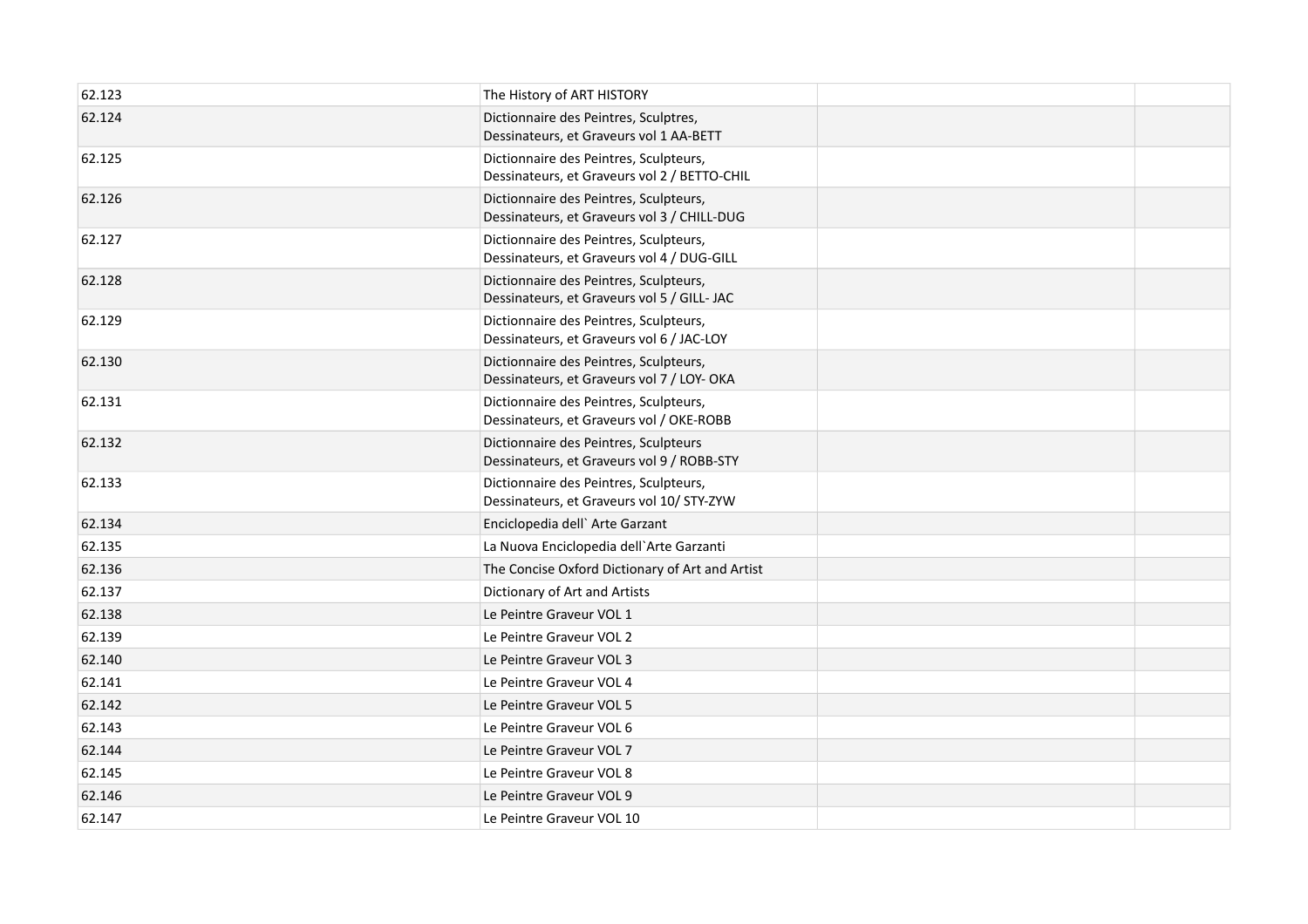| 62.148                                                              | Le Peintre Graveur VOL 11                   |  |
|---------------------------------------------------------------------|---------------------------------------------|--|
| 62.149                                                              | Le Peintre Graveur VOL 12                   |  |
| 62.150                                                              | Le Peintre Graveur VOL 13                   |  |
| 62.151                                                              | Le Peintre Graveur VOL 14                   |  |
| 62.152                                                              | Le Peintre Graveur VOL 15                   |  |
| 62.153                                                              | Le Peintre Graveur VOL 16                   |  |
| 62.154                                                              | Le Peintre Graveur VOL 17                   |  |
| 62.155                                                              | Le Peintre Graveur VOL 1                    |  |
| 62.156                                                              | Le Peintre Graveur VOL 19                   |  |
| 62.157                                                              | Le Peintre Graveur VOL 20                   |  |
| 62.158                                                              | Le Peintre Graveur VOL 21                   |  |
| 62.159                                                              | Le Peintre Graveur VOL 1.2                  |  |
| 62.16                                                               | Le Peintre Graveur VOL 2.3                  |  |
| 62.161                                                              | Le Peintre Graveur VOL 4.5                  |  |
| 62.162                                                              | Le Peintre Graveur Illustre' Vol 1          |  |
| 62.163                                                              | Giovan Pietro Bellori le Vite de `          |  |
|                                                                     | Pittori Scultori e Architetti Moderni       |  |
| 62.164                                                              |                                             |  |
| 62.2000 - 62.2999 Early paintings (Icons, Byzantine and Gothic era) |                                             |  |
| Item number                                                         | <b>Book Title</b>                           |  |
| 62.2000                                                             | La Peinture Etrusque                        |  |
| 62.2001                                                             | Art of Byzantine Era                        |  |
| 62.2002                                                             | <b>Byzantine Art</b>                        |  |
| 62.2003                                                             | The Icon                                    |  |
| 62.2004                                                             | Ikons                                       |  |
| 62.2005                                                             | Byzantine Frescoes and Icons in Yugosalvia  |  |
| 62.2006                                                             | Gothic                                      |  |
| 62.2007                                                             | <b>Gothic Art</b>                           |  |
| 62.2008                                                             | Da Giotto al Tardo Gotico                   |  |
| 62.2008A                                                            | Da Giotto al Tardo Gotico - Fascicolo       |  |
|                                                                     |                                             |  |
| 62.2009                                                             | Pittura Dall' Alto Medioevo al Tardo Gotico |  |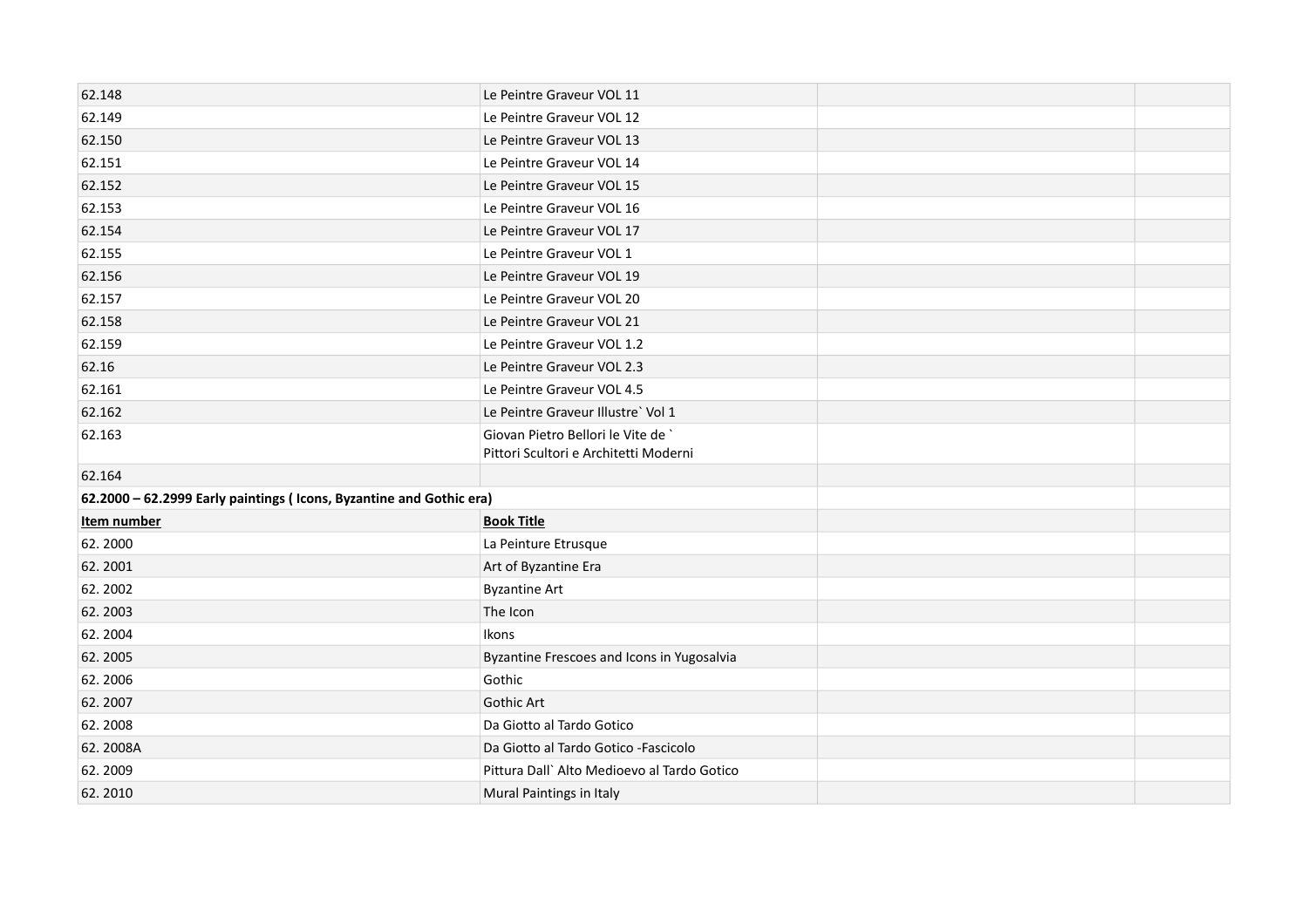| 62.2011                          | Italian Trecento Influence on Murals in                                                 |  |
|----------------------------------|-----------------------------------------------------------------------------------------|--|
|                                  | East Central Europe Particularly Hungary                                                |  |
| 62.2012                          | The Great Age of Fresco From Giotto to Pontormo                                         |  |
| 62.2013                          | Early Italian Paintings and works of Art 1300 - 1480                                    |  |
| 62.2014                          | <b>Great Masters of the Trecento</b>                                                    |  |
| 62.2015                          | Pittura su Tavola                                                                       |  |
| 62.3000- 62.3999 Renaissance era |                                                                                         |  |
| Item number                      | <b>Book Title</b>                                                                       |  |
| 62.3000                          | Pittura tra Giotto e Pisanello                                                          |  |
| 62.3001                          | Early Netherlandish Painting Vol 1 (Text)                                               |  |
| 62.3002                          | Early Netherlandish Painting Vol 2 (Plates)                                             |  |
| 62.3003                          | Guariento                                                                               |  |
| 62.3003A                         | Guariento                                                                               |  |
| 62.3004                          | <b>Frescos from Florence</b>                                                            |  |
| 62.3005                          | Simone Martini                                                                          |  |
| 62.3006                          | Filippo Lippi                                                                           |  |
| 62.3007                          | Antonello da Messina                                                                    |  |
| 62.3008                          | Dopo Mantegna                                                                           |  |
| 62.3009                          | Studien Zur Bichi - Kapelle in S. Agostino Zu Sien                                      |  |
| 62.3010                          | Pittura Toscana Del `400                                                                |  |
| 62.3011                          | From Van Eyck to Bruegel                                                                |  |
| 62.3012                          | From Van Eyck To Tiepolo (Pictures from the<br>Thyssen - Bornemisza Collection Text)    |  |
| 62.3013                          | From Van Eyck To Tiepolo (Pictures from the<br>Thyssen - Bornemiza Collection Painting) |  |
| 62.3014                          | Painting in Florence and Siena After the Black Death                                    |  |
| 62.3015                          | I Pittori Rinascimentali a Lucca                                                        |  |
| 62.3016                          | <b>Bosch</b>                                                                            |  |
| 62.3017                          | Pittori di Vicenza                                                                      |  |
| 62.3018                          | <b>Early Renaissance</b>                                                                |  |
| 62.3019                          | Ut Pictura Poesis - The Humanistic Theory of Painting                                   |  |
| 62.3020                          | Painting and Experience in Fifteenth Century Italy                                      |  |
| 62.3021                          | El Renaixejment a Catalunya : L'Art                                                     |  |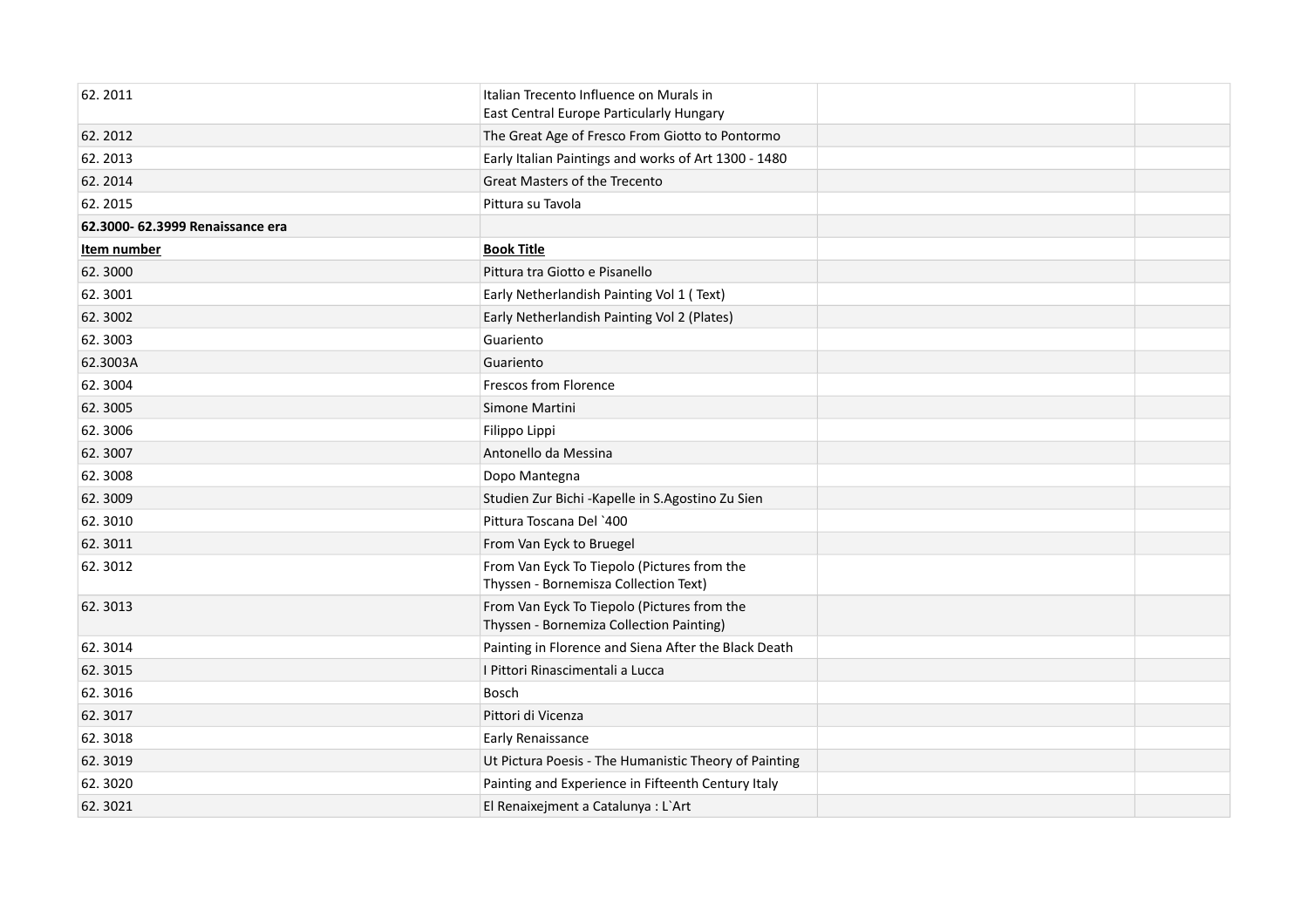| 62.3022  | Renaissance and Renascences in Western Art                                |  |
|----------|---------------------------------------------------------------------------|--|
| 62.3023  | Tutta la Pittura di Leonardo                                              |  |
| 62.3024  | Leonardo Da Vinci Quicentenary Exhibition 1952                            |  |
| 62.3025  | Leonardo Da Vinci Nature Studies.<br>Royal Library at Windsor castle      |  |
| 62.3026  | Dipinti e Sculture tra Quattro e Cinquecento<br>nella Sicilia Occidentale |  |
| 62.3027  | L'Opera Completa di Raffaello                                             |  |
| 62.3028  | Il Paesaggio Nel Disegno Del Cinquecento Europeo                          |  |
| 62.3029  | La Calcografia Nazionale e le sue Incizioni                               |  |
| 62.3030  | Panorama Della Incisione Italiana (Il Cinquecento)                        |  |
| 62.3031  | I Disegni Dei Maestri -Il Manierismo a Roma                               |  |
| 62.3032  | Fregio Dei Carracci e i Dipinti<br>di Palazzo Magnani in Bologna          |  |
| 62.3032A | Fregio Dei Carracci e i Dipinti<br>di Palazzo Magnani in Bologna          |  |
| 62.3033  | A History of Engraving & Etching                                          |  |
| 62.30034 | Albrecht Durer 1471 bis 1528 vol 1                                        |  |
| 62.3035  | Albrecht Durer 1471 bis 1528 vol                                          |  |
| 62.3036  | I Maestri del Colore Dure                                                 |  |
| 62.3037  | Durer in Dublin                                                           |  |
| 62.3038  | Durer The Complete Engravings, Etchings and<br>Woodcuts                   |  |
| 62.3039  | Die Kleine Passion Von Albrecth Durer                                     |  |
| 62.3040  | The Hidden Durer                                                          |  |
| 62.3041  | Durer Today                                                               |  |
| 62.3041A | Durer Today                                                               |  |
| 62.3042  | Mahen Mit Dure                                                            |  |
| 62.3043  | <b>Durer Exhibition</b>                                                   |  |
| 62.3044  | Original Kupferstiche und Holzschnitte<br>von Albrecht Durer              |  |
| 62.3045  | <b>Woodcuts of Albrecht Durer</b>                                         |  |
| 62.3046  | Albrecht Durer                                                            |  |
| 62.3047  | The Complete Woodcuts of Albrecht Durer                                   |  |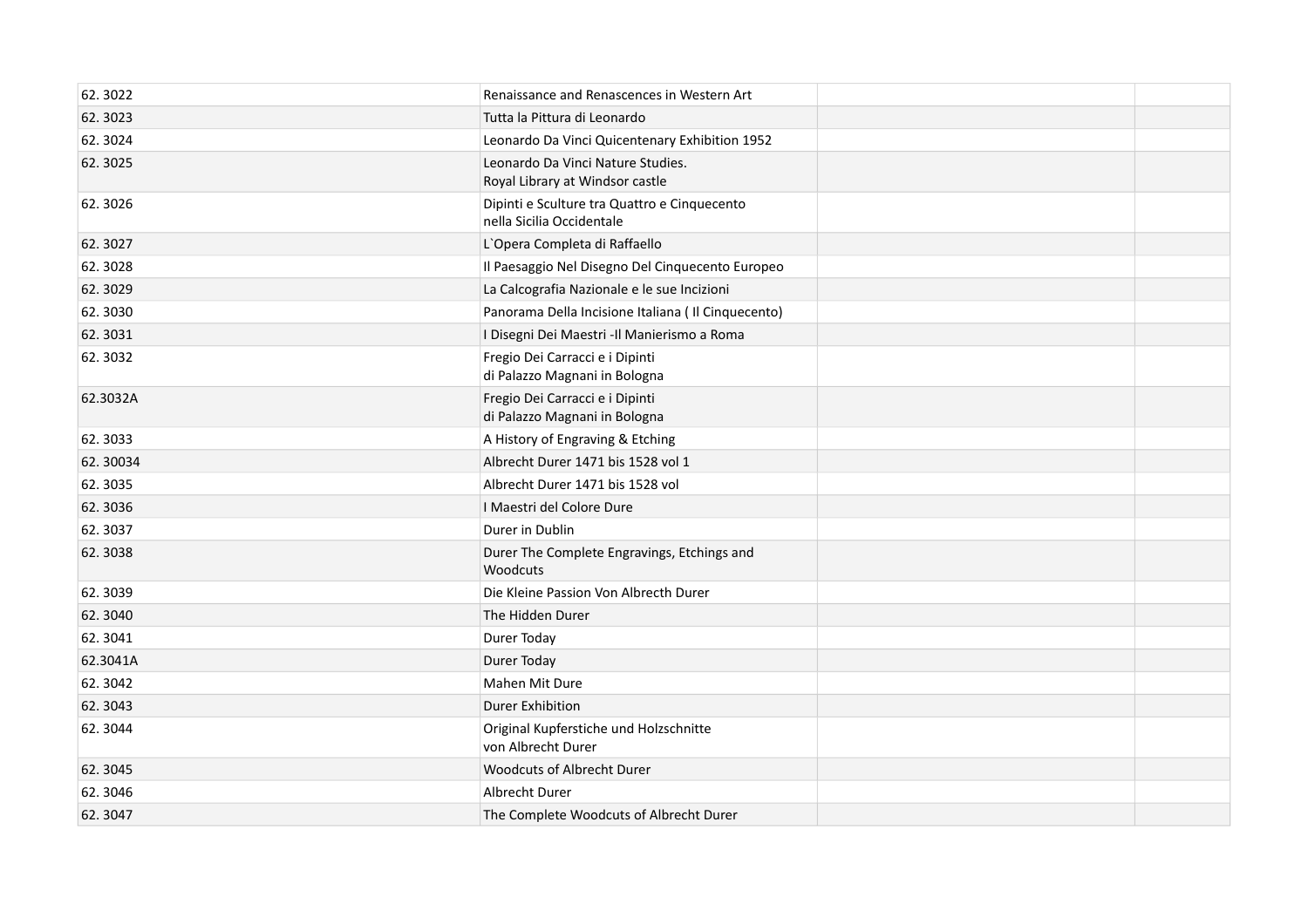| 62.3048                              | Albrecht Durer                                                |  |
|--------------------------------------|---------------------------------------------------------------|--|
| 62.3049                              | Durer                                                         |  |
| 62.3050                              | The Intaglio Prints of Albrecht Durer                         |  |
| 62.3051                              | Zeichnungen Der Durerzeit                                     |  |
| 62.3052                              | Holbein and the court of Henry VIII                           |  |
| 62.3053                              |                                                               |  |
| 62.3054                              | Momenti del Cinquecento Meridionale                           |  |
| 62.3055                              | Lukas Cranach                                                 |  |
| 62.3056                              | Tutta la Pittura di Raffaello (I Quadri) vol 1                |  |
| 62.3057                              | Tutta la pittura di Raffaello (Gli Affreschi) vol             |  |
| 62.3058                              | Raffaello Giovane e Citta` di Castell                         |  |
| 62.3059                              | Raffaello e Brera                                             |  |
| 62.3060                              | Mosaici di San Marco                                          |  |
| 62.3061                              | Il Beato Angelico                                             |  |
| 62.3062                              | Bruegel                                                       |  |
| 62.4000 - 62.4999 Baroque and Rococo |                                                               |  |
| Item number                          | <b>Book Title</b>                                             |  |
| 62.4000                              | Michelangelo                                                  |  |
| 62.4001                              | Michelangelo e la Sistina (La Tecnica il Restauro il<br>Mito) |  |
| 62.4002                              | Michelangelo Anselmi                                          |  |
| 62.4003                              | La 'Fabella' di Psiche e Altra Mitologia                      |  |
| 62.4004                              | El Greco                                                      |  |
| 62.4005                              | Le Dix-Septieme Siecle En Europe                              |  |
| 62.4006                              | Paolo Veronese                                                |  |
| 62.4007                              | Le Incisioni di Salvator Rosa                                 |  |
| 62.4008                              |                                                               |  |
|                                      | Landscape Painting in Rome 1595-1675                          |  |
| 62.4009                              | Disegni di Giovanni Lanfranc                                  |  |
| 62.4010                              | Quaderni del Gabinetto Nazionale delle Stampe (vol 1)         |  |
| 62.4011                              | Quaderni del Gabinetto Nazionale delle Stampe (vol 2)         |  |
| 62.4012                              | Quaderni del Gabinetto Nazionale delle Stampe (vol 3)         |  |
| 62.4013                              | Mannerisim                                                    |  |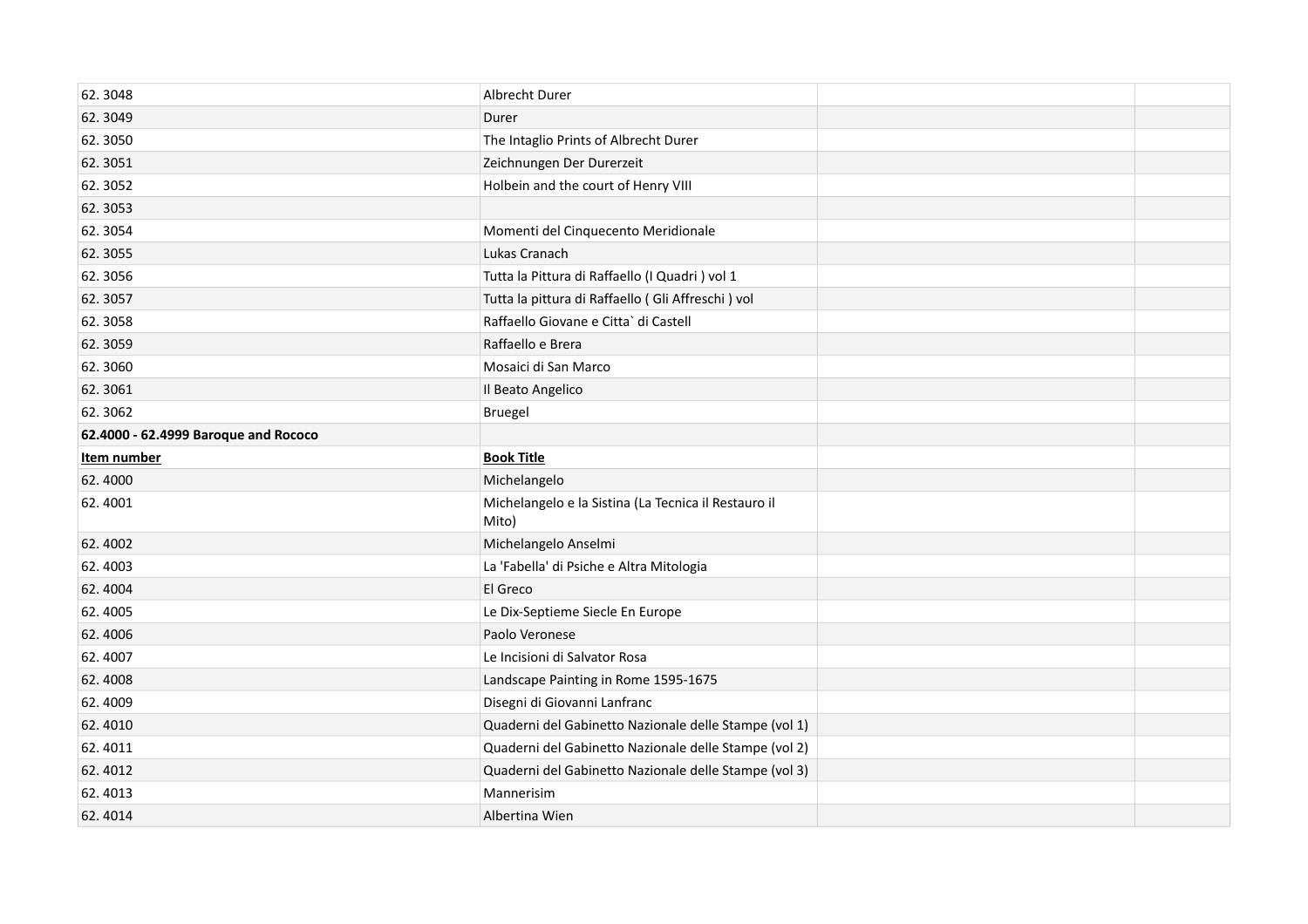| 62.4015  | Gian Paolo Cavagna                                                        |  |
|----------|---------------------------------------------------------------------------|--|
| 62.4016  | Rembrant and the Passion (Prints and Drawings)                            |  |
| 62.4017  | Bulletin Van Het Rijksmuseum                                              |  |
| 62.4018  | Studi per Pietro Zampetti                                                 |  |
| 62.4019  | Caravaggio                                                                |  |
| 62.4020  | Caravaggio (The Master Revealed                                           |  |
| 62.4021  | La Natura Morta al Tempo di Caravaggio                                    |  |
| 62.4022  | Caravaggio Michelangelo Merisi da Caravaggio<br>(Pictor Praestantissimus) |  |
| 62.4023  | The Burlington Magazine                                                   |  |
| 62.4024  | Michelangelo Merisi da Caravaggio                                         |  |
| 62.4025  | ART e Dossie                                                              |  |
| 62.4026  | Quadri e Sculture                                                         |  |
| 62.4027  | Caravaggio in Sicilia                                                     |  |
| 62.4028  | Come Dipingeva il Caravaggio                                              |  |
| 62.4029  | Caravaggio le Sette Opere di Misericordia                                 |  |
| 62.4030  | Caravaggio in Malta                                                       |  |
| 62.4031  | Il San Gerolamo di Caravaggio a Malta<br>dal Furto al Restauro            |  |
| 62.4032  | Caravaggio e Caravaggeschi                                                |  |
| 62.4033  | Le Realta del Caravaggio                                                  |  |
| 62.4034  | Immagine del Caravaggio                                                   |  |
| 62.4034A | Immagine del Caravaggio                                                   |  |
| 62.4035  | Caravaggio                                                                |  |
| 62.4036  | Caravaggio Nei Musei Romani                                               |  |
| 62.4037  | Art e Dossier (Ribera)                                                    |  |
| 62.4038  | Claudio Ridolfi                                                           |  |
| 62.4039  | Discoveries from the Cinquecento                                          |  |
| 62.4040  | Painting in Naples (From Caravaggio to Giordano)                          |  |
| 62.4041  | Baroque and Rococo                                                        |  |
| 62.4042  | Guercino Master Draftsman                                                 |  |
| 62.4043  | Guercino a Piacenza                                                       |  |
| 62.4044  | Guercino (Catalogo Completo)                                              |  |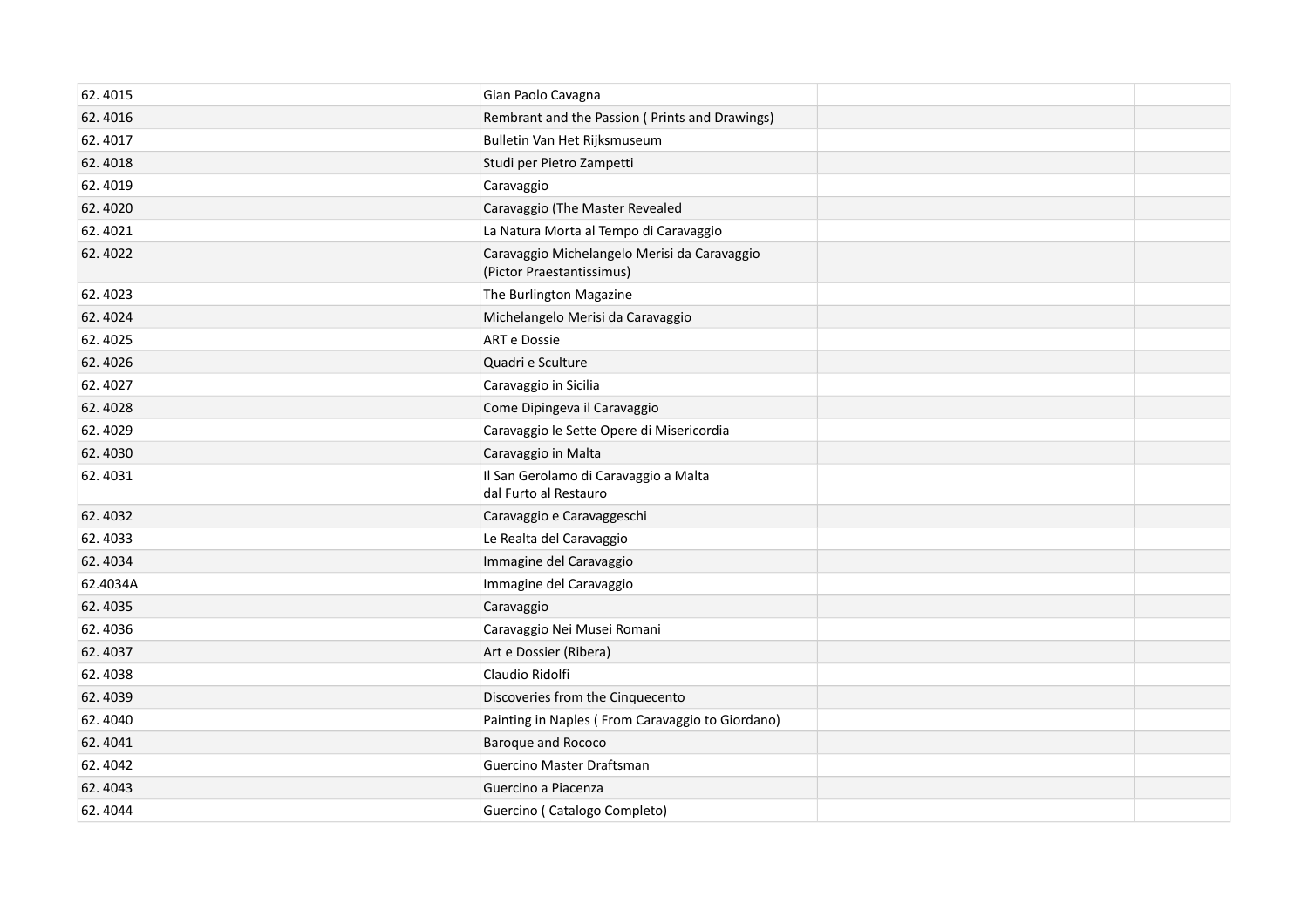| 62.4045  | Italian Drawings from the collection<br>of Duke Roberto Ferretti                                                |  |
|----------|-----------------------------------------------------------------------------------------------------------------|--|
| 62.4046  | Il Lapis come Filo di Arianna                                                                                   |  |
| 62.4047  | The Complete Paintings of Velazquez                                                                             |  |
| 62.4048  | Johann Liss                                                                                                     |  |
| 62.4049  | Paradeiso                                                                                                       |  |
| 62.4050  | Natura in Posa                                                                                                  |  |
| 62.4051  | Simposio                                                                                                        |  |
| 62.4052  | Inganno e Realta                                                                                                |  |
| 62.4053  | Vanita                                                                                                          |  |
| 62.4054  | De Carrache a Guardi                                                                                            |  |
| 62.4055  | <b>Baschenis Evarist</b>                                                                                        |  |
| 62.4056  | Prints of the 17th Century from the<br>Netherlands, Germany & England                                           |  |
| 62.4057  | Gli affreschi di Pietro Vasta<br>nelle antiche chiese di Acireale                                               |  |
| 62.4058  | Mattia Preti                                                                                                    |  |
| 62.4059  | Mattia Preti Catalogo Ragionato Dei Dipinti                                                                     |  |
| 62.4060  | National Gallery of Canada Annual Bulletin                                                                      |  |
| 62.4060A | National Gallery of Canada Annual Bulletin                                                                      |  |
| 62.4061  | Mattia Preti I documenti                                                                                        |  |
| 62.4062  | Mattia Preti e il Senso del Disegno                                                                             |  |
| 62.4063  | Mattia Preti Disegno e Colore                                                                                   |  |
| 62.4064  | Mattia Preti e l'Ordine di San Giovanni tra la Calabria e<br>Maltatizie della Vita del Cavaliere Fa Mattia Pret |  |
| 62.4065  | Giuseppe Maria Mitelli                                                                                          |  |
| 62.4066  | Giuseppe Maria Crespi and the Emergence of<br>Gener Painting in Italy                                           |  |
| 62.4067  | The Drawings of Watteau                                                                                         |  |
| 62.4068  | Pittori Napoletani del 600 e del 700                                                                            |  |
| 62.4069  | Florentine Baroque Art (From American Collections)                                                              |  |
| 62.4070  | L'Esplendor de la Pintura del Barroc                                                                            |  |
| 62.4071  | <b>Italian Drawings</b><br>from the Sixteenth to the Eighteenth Centuries                                       |  |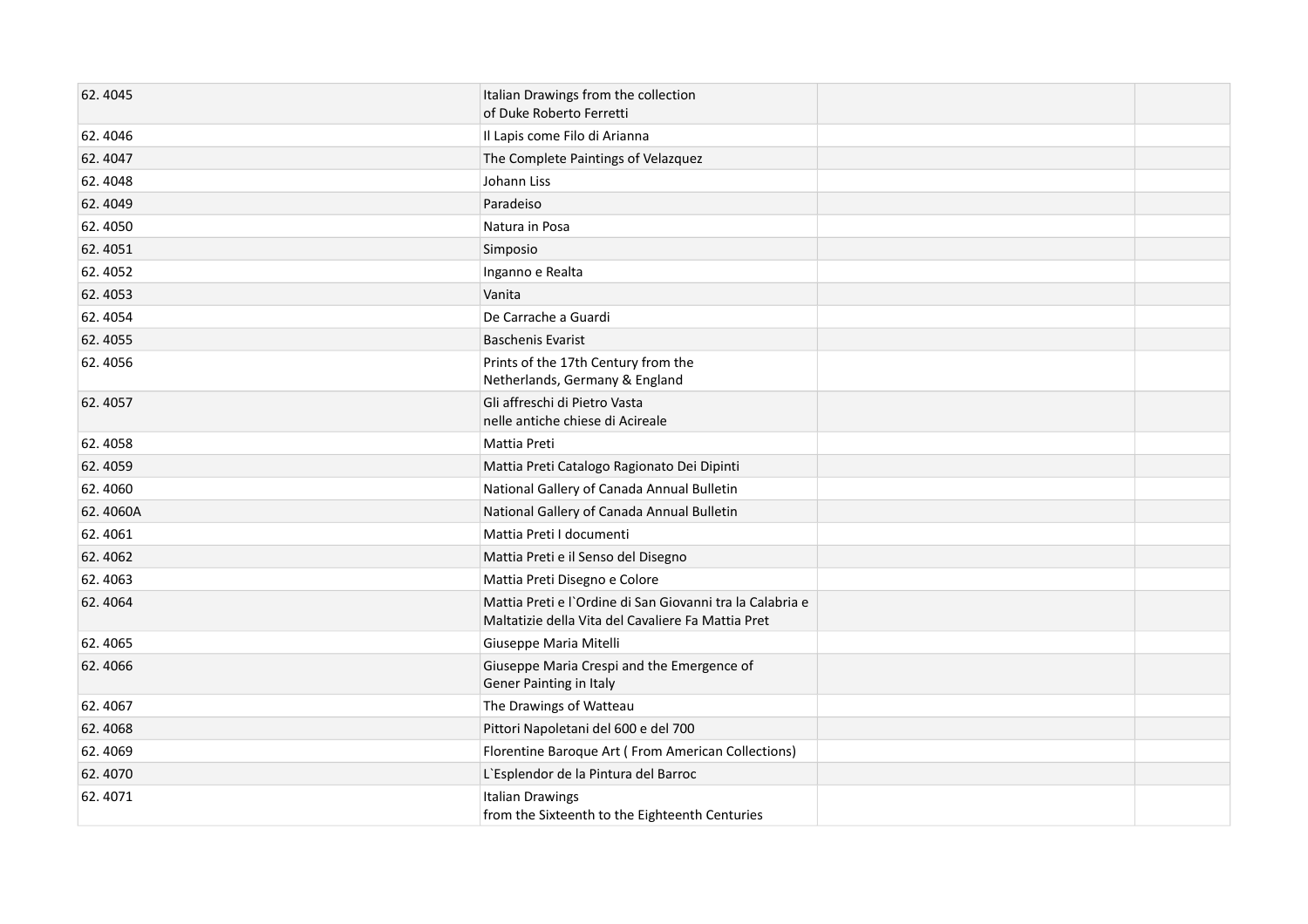| 62.4072                                        | La Pittura del Settecento in Sicilia                                                            |  |
|------------------------------------------------|-------------------------------------------------------------------------------------------------|--|
| 62.4073                                        | La Pittura del Settecento a Palermo                                                             |  |
| 62.4074                                        | Giovanni Domenico Ferretti                                                                      |  |
| 62.4074A                                       | Giovanni Domenico Ferretti                                                                      |  |
| 62.4075                                        | Giambattista Piranesi                                                                           |  |
| 62.4076                                        | Giovanni Battista Piranesi                                                                      |  |
| 62.4077                                        | An Exhibition of Old Master and<br>English Drawings and European Bronze                         |  |
| 62.4078                                        | Disegni di Giardini e Opere Minori<br>di un Artista Del` 700 Francesco Bettini                  |  |
| 62.4079                                        | Ricerche Sul` 600 Napoletano                                                                    |  |
| 62.4080                                        | <b>Music in Painting</b>                                                                        |  |
| 62.4081                                        | La Raccolta Molinari Pradelli                                                                   |  |
| 62.4082                                        | I Disegni Dei Maestri Il Barocco a Napoli e<br>nell' Italia Meridionale                         |  |
| 62.4083                                        | Baroque Portraiture in Ital                                                                     |  |
| 62.4084                                        | Andrea Urbani                                                                                   |  |
| 62.4085                                        | Subleyras                                                                                       |  |
| 62.4085A                                       | Subleyras                                                                                       |  |
| 62.4086                                        | Bartolomeo Pinelli 1781 -1835 e il Suo Tempo                                                    |  |
| 62.4087                                        | Valadier                                                                                        |  |
| 62.4088                                        | Bernardo Keilhau Detto Monsu` Bernardo                                                          |  |
| 62.4089                                        | Antonio Manno                                                                                   |  |
| 62.4090A                                       | <b>Antonio Manno</b>                                                                            |  |
| 62.4091                                        | Bernardino Mei e la Pittura Barocca a Siena                                                     |  |
| 62.4092                                        | Goya and his time                                                                               |  |
| 62.4093                                        | Goya                                                                                            |  |
| 62.4094                                        | England and the seicento                                                                        |  |
| 62.4095                                        | The Discovery of the Everyday (Seventeenth Century<br>Dutch Paintings from the Wolf Collection) |  |
| 62.4096                                        | Un'antologia di frammenti dipinti secenteschi.                                                  |  |
| 62.4097                                        | Caravaggio e caravaggeschi a Firenze                                                            |  |
| 62.5000 - 62.5999 Eighteenth century paintings |                                                                                                 |  |
| Item number                                    | <b>Book Title</b>                                                                               |  |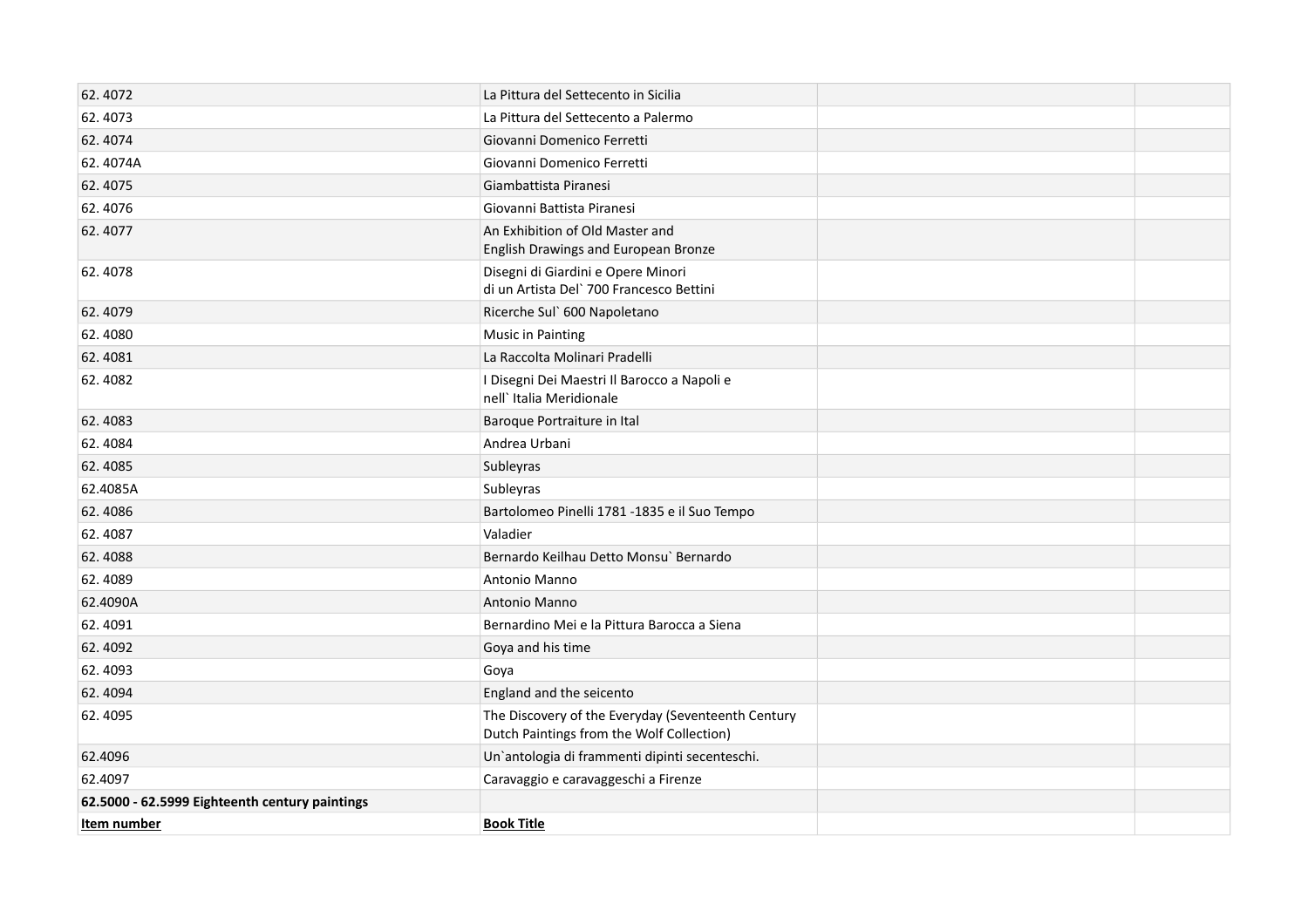| 62.5000  | Masterpieces of Eighteenth - Century Venetian<br>Drawing                     |  |
|----------|------------------------------------------------------------------------------|--|
| 62.5001  | Les Peintres du Bosphore au XVIII Siecle France<br>in the Eighteenth Century |  |
| 62.5002  | Daumier                                                                      |  |
| 62.5003  | Jean - Baptste Corot                                                         |  |
| 62.5004  | Le Nain                                                                      |  |
| 62.5005  | Fragonard                                                                    |  |
| 62.5006  | La Sicilia di Jean Houel all' Ermitage                                       |  |
| 62.5007  | Siracusa Antica nella Pittura Siciliana dell' Ottocento                      |  |
| 62.5008  | La Pittura Veneta dell'Ottocento                                             |  |
| 62.5009  | Fra Arte e Artigianato Nella Faenza del Primo<br>Ottocento                   |  |
| 62.5010  | French Paintings of the Eighteenth Century                                   |  |
| 62.5010A | French Paintings of the Eighteenth Century                                   |  |
| 62.5011  | The Thomas Ross Collection                                                   |  |
| 62.5004  | Le Nain                                                                      |  |
| 62.5005  | Fragonard                                                                    |  |
| 62.5006  | La Sicilia di Jean Houel all' Ermitage                                       |  |
| 62.5007  | Siracusa Antica nella Pittura Siciliana dell' Ottocento                      |  |
| 62.5008  | La Pittura Veneta dell`Ottocento                                             |  |
| 62.5009  | Fra Arte e Artigianato Nella Faenza del Primo<br>Ottocento                   |  |
| 62.5010  | French Paintings of the Eighteenth Century                                   |  |
| 62.5010A | French Paintings of the Eighteenth Century                                   |  |
| 62.5011  | The Thomas Ross Collection                                                   |  |
| 62.5012  | Animals and men                                                              |  |
| 62.5013  | <b>French Master Drawings</b>                                                |  |
| 62.5014  | The Iveaghi Bequest, Kenwood Catalogue of Painting                           |  |
| 62.5015  | The People & Places of Constantinople                                        |  |
| 62.5016  | Alexander and John Robert Cozens                                             |  |
| 62.5017  | Turner in the National Gallery of Ireland                                    |  |
| 62.5018  | Turner 1775 -1850                                                            |  |
| 62.5019  | Turner in the Bible                                                          |  |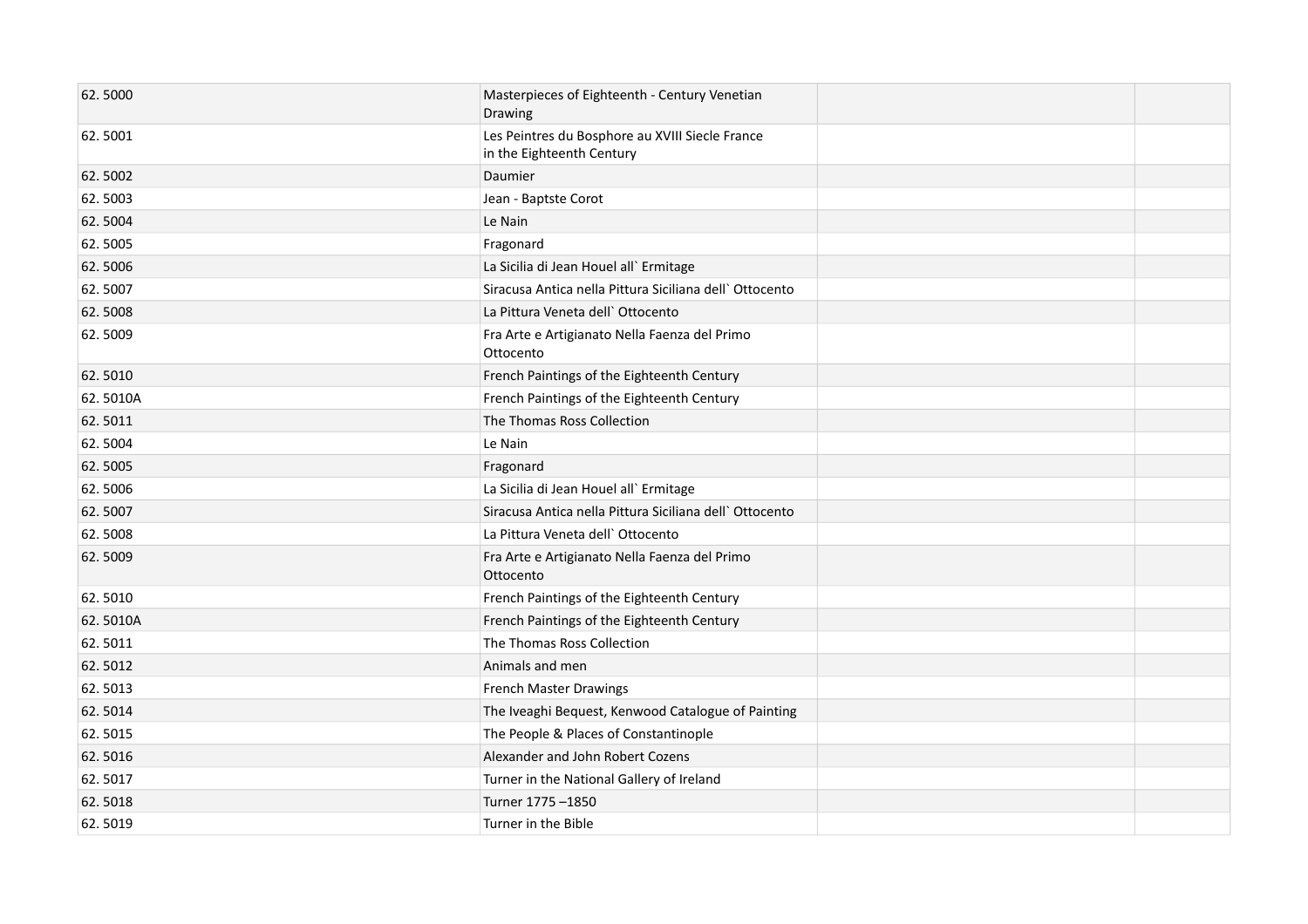| 62.5020                      | Travelling Artists in Cyprus 1700 -1960                                |  |
|------------------------------|------------------------------------------------------------------------|--|
| 62.5021                      | Les Orientaliste                                                       |  |
| 62.5022                      | French master drawings                                                 |  |
| 62.5023                      | The Arran Fisherman's Drowned Child<br>by Fredric William Burton       |  |
| 62.5024                      | Images of the grand tour Louis Ducros 1748-1810                        |  |
| 62.5025                      | Gainsborough                                                           |  |
| 62.5026                      | Profili D'arte Contemporania (Acquerellisti Lombardi)                  |  |
| 62.5027                      | Scene di conversazione                                                 |  |
| 62.5028                      | Noortman & Brod 18th & 19th Century British Painting                   |  |
| 62.5029                      | Grabados Espanoles De Los Siglos XVIII Y XI                            |  |
| 62.6000 - 62.6999 Modern era |                                                                        |  |
| Item number                  | <b>Book Title</b>                                                      |  |
| 62.6000                      | Socialismo e romanticismo nall` arte moderna                           |  |
| 62.6001                      | Renoir my father                                                       |  |
| 62.6002                      | The age of the impressionists                                          |  |
| 62.6003                      | Impressionism                                                          |  |
| 62.6004                      | Guide del'exposition (L'Impressionnisme)                               |  |
| 62.6005                      | Pittori Naifs                                                          |  |
| 62.6006                      | La pittura Francese del XIX Secolo                                     |  |
| 62.6007                      | Arte ambiente                                                          |  |
| 62.6008                      | Art in our times - A Pictorial History 1890-1980                       |  |
| 62.6009                      | Eliodoro Coccoli                                                       |  |
| 62.6010                      | Pasquale Carpintelli                                                   |  |
| 62.6011                      | Expressionism German Painting between 1905 - 1920                      |  |
| 62.6012                      | French Nineteenth Century<br>Paitings, Drawings, Pastels, & Watercolor |  |
| 62.6013                      | Giacinto Gigante e la scuola di Posillipo                              |  |
| 62.6014                      | De Pisis                                                               |  |
| 62.6015                      | The Douglas Hyde Gallery, Trinity College, Dublin                      |  |
| 62.6016                      | Socialismo e romanticismo nall` Arte Moderna                           |  |
| 62.6017                      | Salvatore Cascone                                                      |  |
| 62.6018                      | Mario Caffaro - Rore Pittore Scultore                                  |  |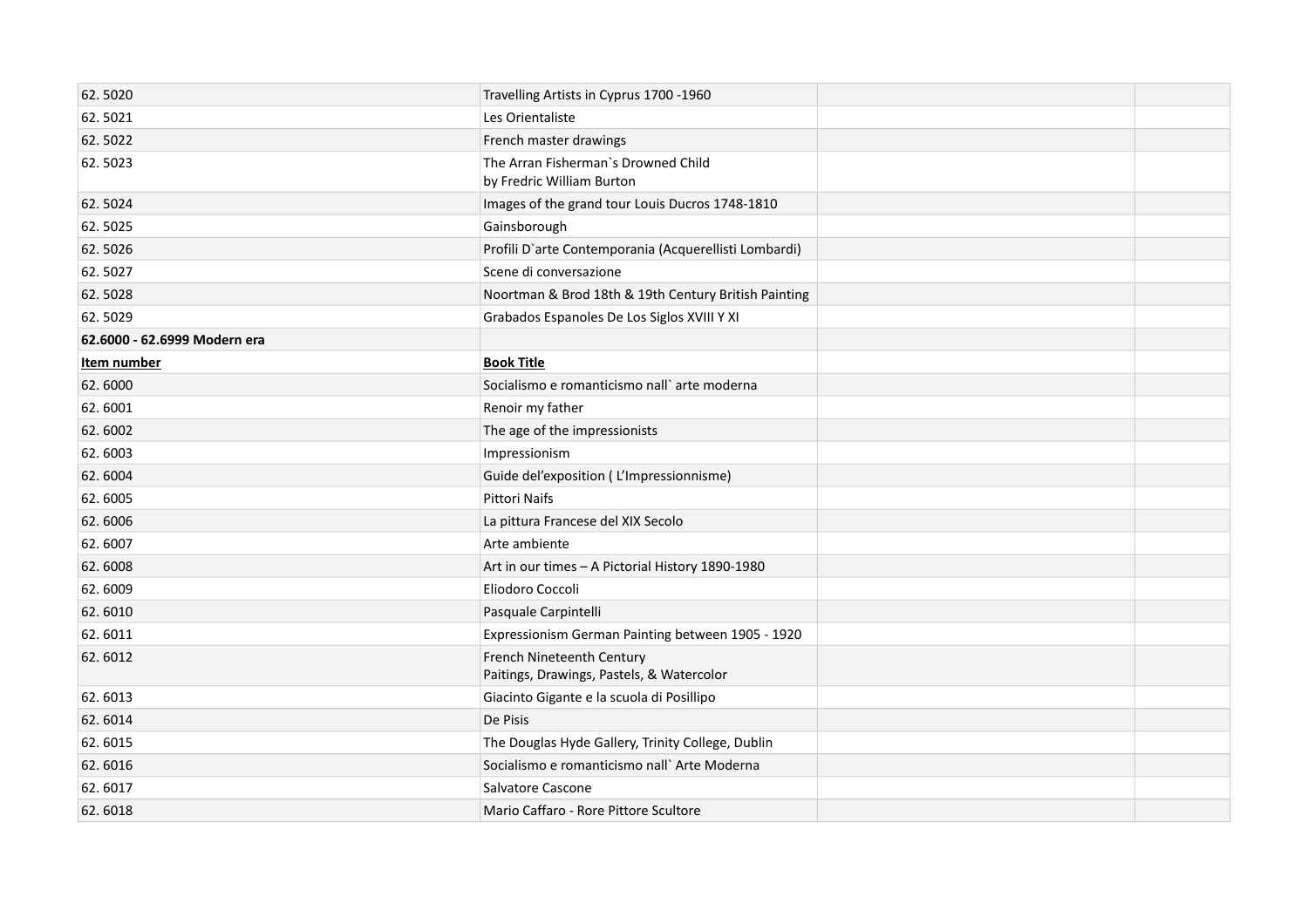| 62.6019                             | Arturo Fittke 1873-1910                |           |  |
|-------------------------------------|----------------------------------------|-----------|--|
| 62.6020                             | Proceso a Picasso                      |           |  |
| 62.6021                             | Homenaje a Picasso                     |           |  |
| 62.6022                             | Alfred Kubin 1877/1977                 |           |  |
| 62.6023                             | Futurisim                              |           |  |
| 62.7000- 62.7999 Contemporary phase |                                        |           |  |
| Item number                         | <b>Book Title</b>                      |           |  |
| 62.7000                             | Diego Donati                           |           |  |
| 62.7001                             | Giorgio Morandi                        |           |  |
| 62.7002                             | Piero Lucano                           |           |  |
| 62.7003                             | Francesca di Caprinello                |           |  |
| 62.7004                             | Zeugen und Zeugnisse des Glaube        |           |  |
| 62.7005                             | Opere grafiche di Giorgio de Chirico   |           |  |
| 62.7 006                            | Marcello Dudovic                       |           |  |
| 62.7007                             | Tiriro <sup>'</sup>                    |           |  |
| 62.7007A                            | Tiriro <sup>`</sup>                    |           |  |
| 62.7008                             | Montonati                              |           |  |
| 62.7009                             | Meallesi                               | /E        |  |
| 62.7010                             | Giovanni Colacicchi                    | Section F |  |
| 62.7011                             | Renato Guttuso                         |           |  |
| 62.7012                             | Opera grafica di Bruno Caruso          |           |  |
| 62.7013                             | Roberto Rimini                         |           |  |
| 62.7014                             | Piero Guccione antologia grafica       |           |  |
| 62.7015                             | Oscar Carnicelli antologia 1972 / 1984 |           |  |
| 62.7016                             | Giuseppe Vesco Pittor                  |           |  |
| 62.7017                             | Enzo Indaco                            |           |  |
| 62.7018                             | Gianni Pennisi e il "Collage"          |           |  |
| 62.7019                             | Der Blaue Reiter                       |           |  |
| 62.7020                             | Nine Abstract Artists                  |           |  |
| 62.7021                             | Galleria (Dedicato a Renato Guttuso)   |           |  |
| 62.7022                             | Manuel Quintanilla 'Synopsis'          |           |  |
| 62.7023                             | L' Essentialism                        |           |  |
| 62.7024                             | Miro` Grabador                         |           |  |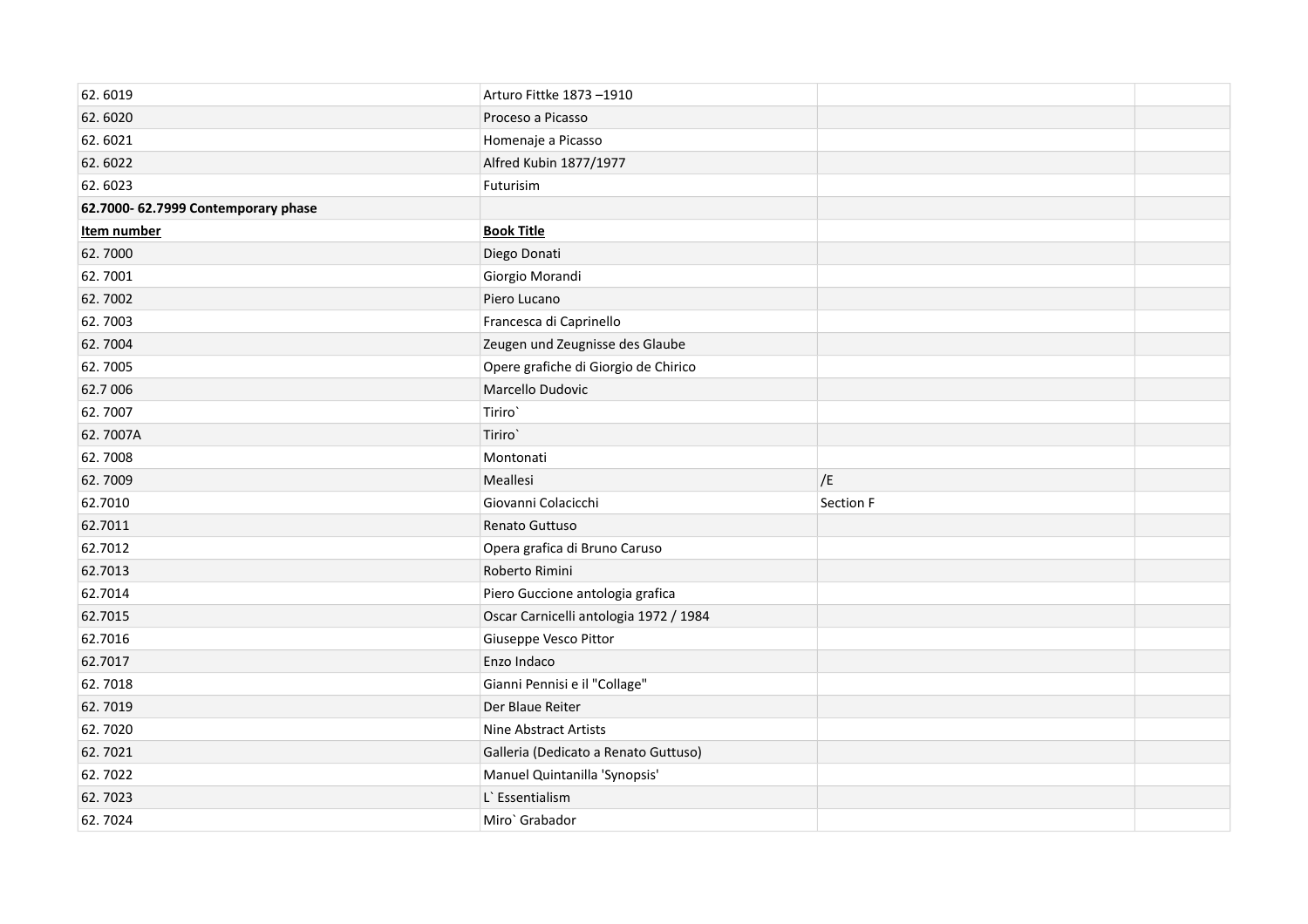| 62.7025             | Giacomo De Pass                                                             |
|---------------------|-----------------------------------------------------------------------------|
| 62.7026             | La Collezione D'Arte Moderna Di Nelson A.Rockefeller                        |
| 62.7027             | Lithografie Einmal Anders                                                   |
| 62.7028             | <b>Dinnes</b>                                                               |
| 62.7029             | Alberto Depietri                                                            |
| 62.7230             | Kunstlergilde Kreis Pinneberg                                               |
| 62.7031             | Francesca Pantan                                                            |
| 62.7032             | Roberto Masi                                                                |
| 62.7033             | Antonio Fiore                                                               |
| 62.7034             | Mostra di Pittura Peppe Basilotta                                           |
| 62.7035             | Contemporary Prints fro the<br><b>Federal Republic of Germany</b>           |
| 62.7036             | American academy in Rome                                                    |
| 62.7037             | Jafar Islah pittore<br>(Mostra palazzo Vecchio - Sala d'Armi Firenze)       |
| 62.7038             | 25 years of computer<br>artGraphics, animation and technology               |
| 62.8000 Restoration |                                                                             |
| Item number         | <b>Book Title</b>                                                           |
| 62.8000             | Opere D'Arte Resaturate<br>nelle Province di Siracusa e Ragusa              |
| 62.8000A            | Opere D'Arte Resaturate<br>nelle Province di Siracusa e Ragusa              |
| 62.8001             | Opere D'Arte Restaurate<br>nelle Province di Siracusa e Ragusa              |
| 62.8002             | Opere D'Arte Restaurate<br>nelle Pronvince di Siracursa e Ragusa            |
| 62.8003             | Quaderni Dell' Attivita' Didattica<br>Del Museo Regionale Di Messina [No 1] |
| 62.8004             | Quaderni Dell `Attivita` Didattica<br>Del Museo Regionale Di Messina [No 3] |
| 62.8005             | Quaderni Dell' Attivita' Didattica<br>del Museo Regionale di Messina [No 4] |
| 62.8006             | Quaderni Dell' Attivita' Didattica<br>Del Museo Regionale Di Messina        |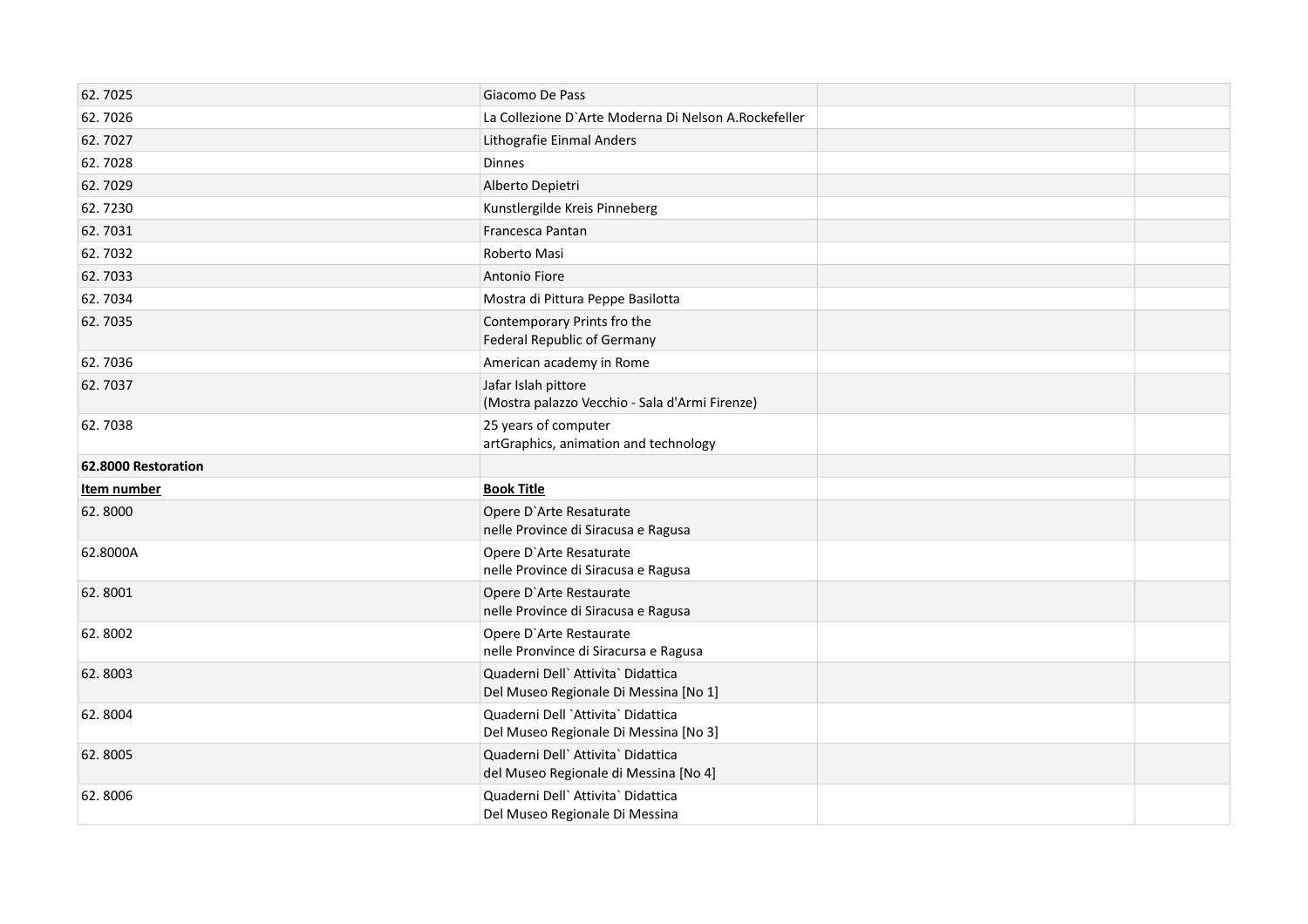| 62.8007                      | XI Catalogo di opere d'arte Restaurate                                                   |  |
|------------------------------|------------------------------------------------------------------------------------------|--|
| 62.8008                      | XII Catalogo di opere d'arte Restaurate [1978-1981]                                      |  |
| 62.8009                      | Opere d'arte restaurate [1980-1985]                                                      |  |
| 62.8010                      | Il Restauro dell' Annunciazione di Antonello da<br>Messina                               |  |
| 62.8010A                     | Il Restauro dell' Annunciazione di Antonello da<br>Messina                               |  |
| 62.8011                      | Cento Opere d'Arte da Salvare nel Sienese                                                |  |
| 62.8012                      | The care of painting                                                                     |  |
| 62.8013                      | Sites & monuments                                                                        |  |
| 62.8014                      | Rapporto sui danni al patrimonio artistico e culturale<br>[Firenze]                      |  |
| 62.8014A                     | Rapporto sui danni al patrimonio artistico e culturale<br>[Firenze]                      |  |
| 62.8015                      | Aspetti della Pittura a Messina nel Cinquecento                                          |  |
| 63 Ecclesiastical Artifacts. |                                                                                          |  |
| Item number                  | <b>Book Title</b>                                                                        |  |
| 63                           | <b>Christs Romans</b>                                                                    |  |
| 63.1                         | Transfigurations                                                                         |  |
| 63.2                         | Felix Paderae Civitas                                                                    |  |
| 63.3                         | The painted churches of Cyprus                                                           |  |
| 63.4                         | The Madonnas of Europe                                                                   |  |
| 63.5                         | L'arte a Massa Marittima                                                                 |  |
| 63.6                         | The Sistine and Pauline chapels in the Vatican                                           |  |
| 63.7                         | Vaticano sconosciuto                                                                     |  |
| 63.8                         | Undique splendent                                                                        |  |
| 63.9                         | La funzione pastorale di musei ecclesiastici                                             |  |
| 63.10                        | VIII mostra di opere d'arte restaurate                                                   |  |
| 63.11                        | Restauro di una Croce Dipinta Medioevale e<br>di Un Affresco Quattrocentesco con Sinopia |  |
| 63.12                        | Opere D'Arte dalle Chiese di Napoli                                                      |  |
| 63.13                        | Apostolo Ourense e os Caminos                                                            |  |
| 63.14                        | Antiqua Abola                                                                            |  |
| 63.15                        | Pietro D'Asaro( Il Monocolo di Racalmuto)                                                |  |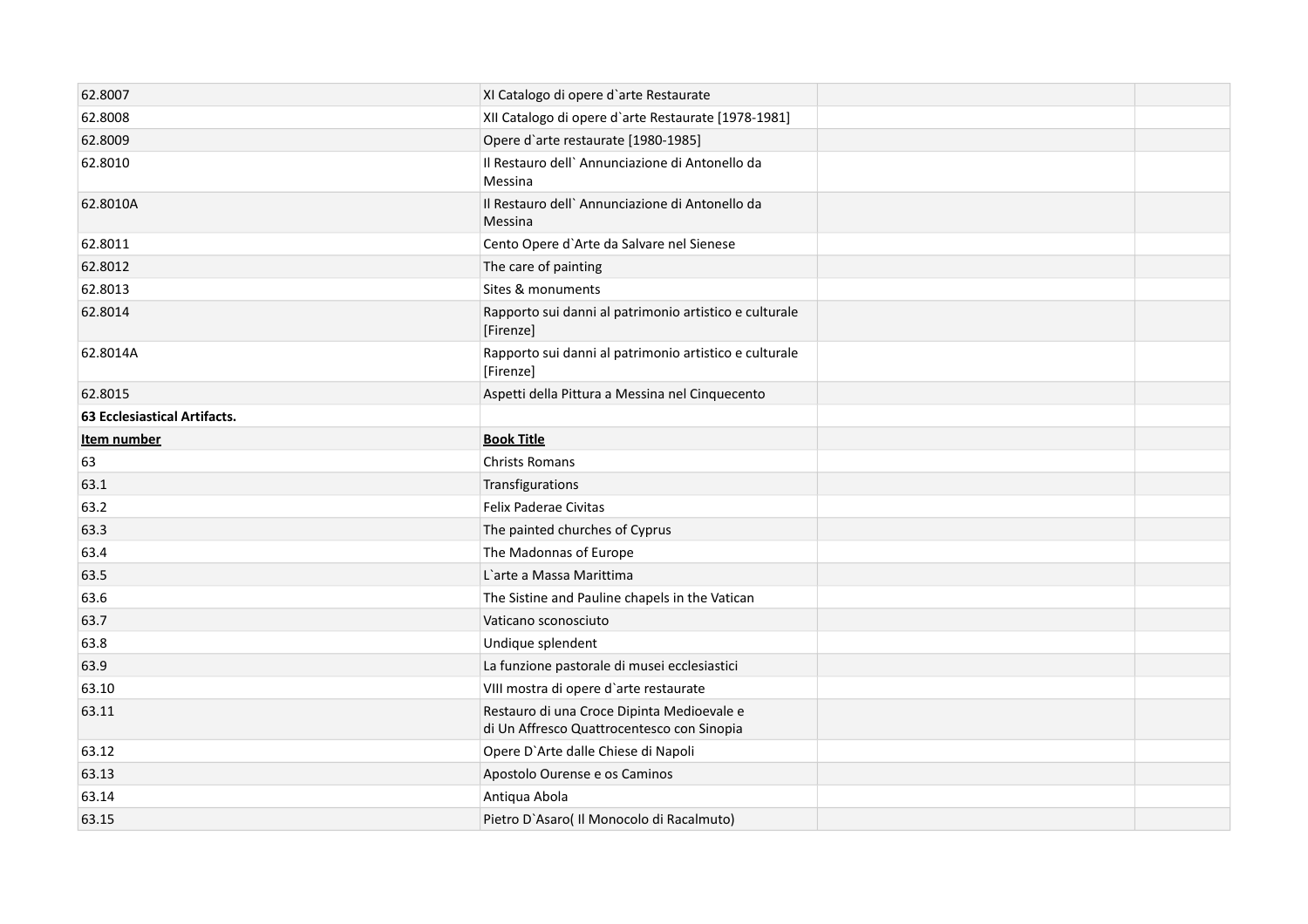| 63.16               | Pozdni Gotika                                                                 |  |
|---------------------|-------------------------------------------------------------------------------|--|
| 63.17               | Kolekcja IM. Jana - Pawla II -<br>Archiepiscopal Museum Warsaw                |  |
| 63.18               | D.Joao De Portugal                                                            |  |
| 63.19               | Gli " Atareddi di Acireale"                                                   |  |
| 63.20               | Messina Museo Regionale                                                       |  |
| 63.21               | Kirhliche Museen und Schatzkamme in Deutschland                               |  |
| 63.22               | Ratisbona Sacra                                                               |  |
| 63.23               | Der Regensburger Domschatz                                                    |  |
| 63.24               | Tesori D'Arte dei Musei Diocesani                                             |  |
| 63.25               | I Paramenti Sacri tra Storia e Tutela                                         |  |
| 63.26               | Cathedral Workshops on Religious Arts and Crafts                              |  |
| 63.27               | 750 Aniversari Entorn a Jaumei<br>(From Romanic to Gothic Ecclesiastical Art) |  |
| 63.28               | Arte e Devozione<br>(Il Santuario di San Sebastiano di a Melilli)             |  |
| 63.29               | Santa Rosalia nella Storia e nell'Arte                                        |  |
| 63.30               | Il Grande Borromeo tra Storia e Fede                                          |  |
| 63.31               | An 11th Century Byzantine Last Judgement in Iceland                           |  |
| 63.32               | Il Cantiere Di San Petronio                                                   |  |
| 63.33               | Faith in the Byzantine                                                        |  |
| 63.34               | Les Fastes du Gothique le Siecle de Charles V                                 |  |
| 63.35               | Le edicole sacre di Roma                                                      |  |
| <b>64 Sculpture</b> |                                                                               |  |
| Item number         | <b>Book Title</b>                                                             |  |
| 64                  | The Sculpture of the Parthenon                                                |  |
| 64.1                | Italian Renaissance Sculpture                                                 |  |
| 64.2                | Masterpieces of Western Sculpture                                             |  |
| 64.2A               | Masterpieces of Western Sculpture                                             |  |
| 64.3                | Alessandro Algardi                                                            |  |
| 64.4                | Antonio Corradini                                                             |  |
| 64.5                | Domenico Gagini Und Seine Werkstatt                                           |  |
| 64.6                | The Evolution of Modern Sculpture                                             |  |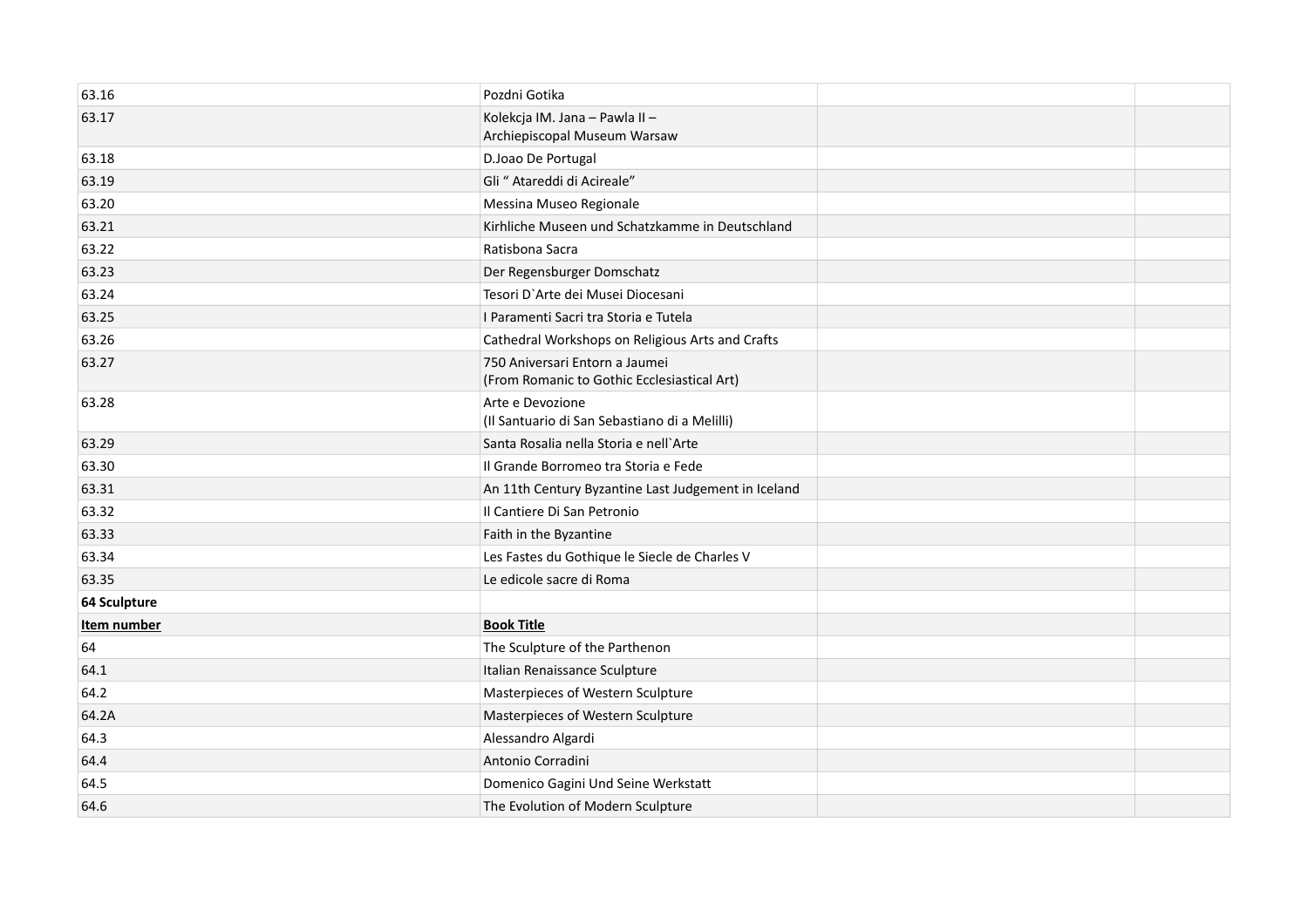| 64.7                                                     | Ernst Barlac                                                    |  |
|----------------------------------------------------------|-----------------------------------------------------------------|--|
| 64.8                                                     | P.Troubet                                                       |  |
| 64.9                                                     | Emilio Greco                                                    |  |
| 64.10                                                    | Greco (Maestri Contemporanei)                                   |  |
| 64.11                                                    | Emilio Greco                                                    |  |
| 64.12                                                    | Emilio Gereco Disegni e Grafica                                 |  |
| 64.13                                                    | Galleria Dedicato a Emilio Greco                                |  |
| 64.14                                                    | Lelia - Benedicte Habiche Sculture                              |  |
| 64.14 A                                                  | Lelia - Benedicte Habiche Sculture                              |  |
| 64.15                                                    | Gino Cortelazzo Sculpture 1972 - 1977                           |  |
| 64.16                                                    | Dizionario degli artisti Siciliani                              |  |
| 65 Antique Auctions / Art Conferences / Art Dictionaries |                                                                 |  |
| Item number                                              | <b>Book Title</b>                                               |  |
| 65                                                       | The Story of Art                                                |  |
| 65.1                                                     | Dictionary of Antiques                                          |  |
| 65.2                                                     | Encyclopedia of Antique Restoration and Maintenace              |  |
| 65.3                                                     | The Complete Encyclopedia of Antiques                           |  |
| 65.4                                                     | The Rare Art Traditions                                         |  |
| 65.5                                                     | Conferenze D'Arte                                               |  |
| 65.6                                                     | Art at auction 1976-1977                                        |  |
| 65.7                                                     | Art at auction 1977-1978                                        |  |
| 65.8                                                     | Art at auction 1978-1979                                        |  |
| 65.9                                                     | Art at auction 1979-1980                                        |  |
| 65.10                                                    | Art at auction 1980                                             |  |
| 65.11                                                    | Art at auction 1981 - 1982                                      |  |
| 65.12                                                    | Art at auction 1982-1983                                        |  |
| 65.13                                                    | Kunst & antiquitaten                                            |  |
| 65.14                                                    | Christie's -Fine art auctioneers                                |  |
| 65.15                                                    | Apollo - The International Magazine of the Arts<br>April - 1988 |  |
| 65.15A                                                   | Apollo - The International Magazine of the Arts<br>May - 1988   |  |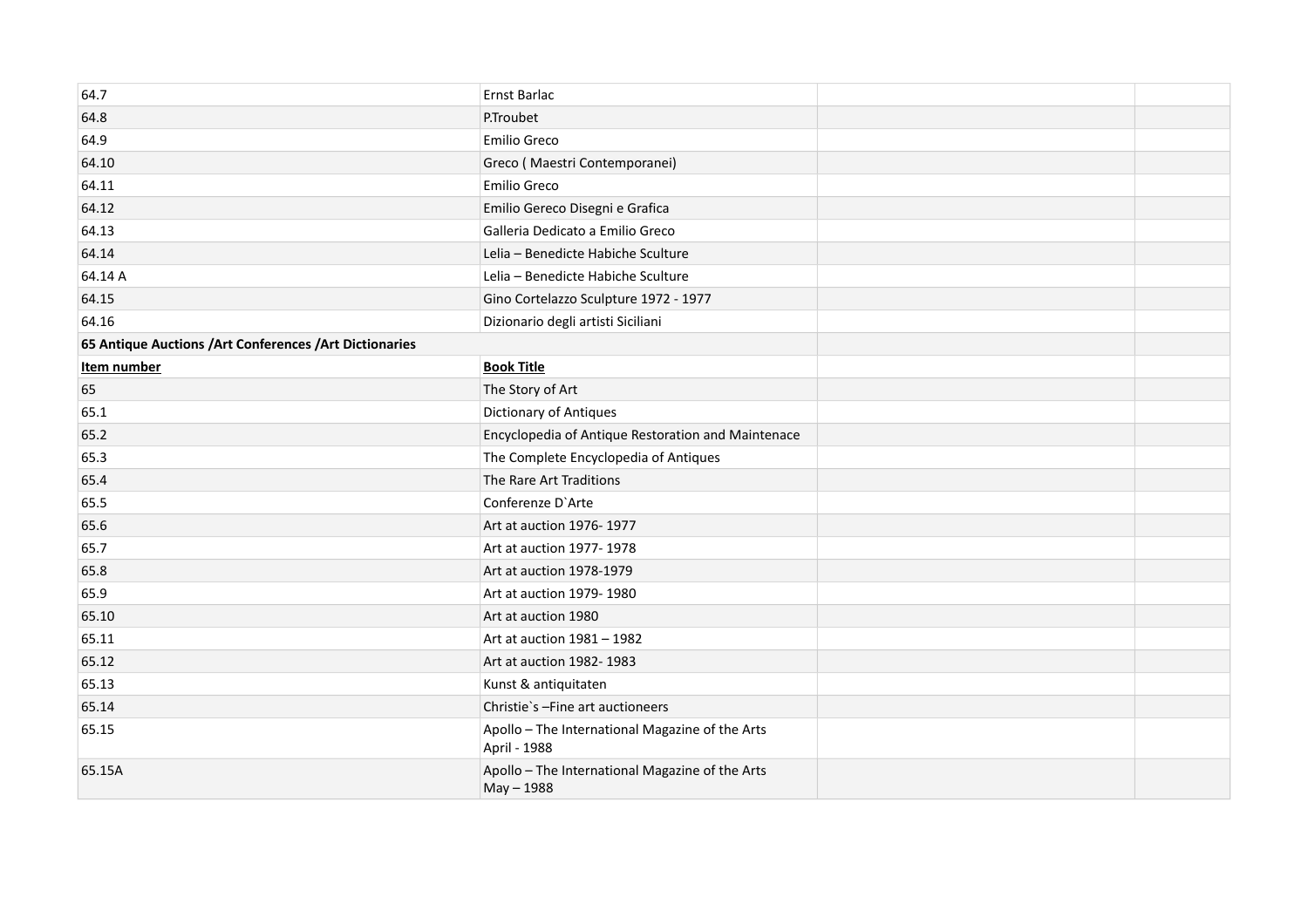| 65.15B                            | Apollo - The International Magazine of the Arts<br>June - 1988             |  |
|-----------------------------------|----------------------------------------------------------------------------|--|
| 65.15C                            | Apollo - The International Magazine of the Arts<br>July - 1988             |  |
| 65.15D                            | Apollo - The International Magazine of the Arts<br>August - 1988           |  |
| <b>66 Antique Arms and Armors</b> |                                                                            |  |
| Item number                       | <b>Book Title</b>                                                          |  |
| 66                                | Arms and Armour in England                                                 |  |
| 66.1                              | Armour                                                                     |  |
| 66.2                              | Mostra Delle Armi Antiche - Firenze                                        |  |
| 66.3                              | Mostra di Armi Antiche - Arezzo                                            |  |
| 66.4                              | European Arms and Armour (vol1)                                            |  |
| 66.5                              | European Arms and Armour (vol2)                                            |  |
| 66.6                              | L'Arte di Forgiare il Ferro<br>nella Officina Matteucci a Faenza           |  |
| 66.7                              | Hotel Des Invalides - Army Museum                                          |  |
| 67 Numismatica                    |                                                                            |  |
| Item number                       | <b>Book Title</b>                                                          |  |
| 67                                | Papstegeschicte Auf Medaillen                                              |  |
| 67.1                              | Academia in Numis                                                          |  |
| 67.2                              | Roman Coins and their Values                                               |  |
| 67.3                              | Monete D'Epoca Romanica Rinvenute a Chieri                                 |  |
| 67.4                              | <b>Byzantine Coins and their Values</b>                                    |  |
| 67.5                              | Coins of England and the United Kingdom                                    |  |
| 67.6                              | Coin Colletion their<br>Preservations, Classification and Preservation     |  |
| 67.7                              | Bulltina Di Numismatica Alteri                                             |  |
| 67.8                              | Methods of Chemicals and Metallurgical<br>Investigation of Ancient Coinage |  |
| 67.9                              | Miscellanea Numismatica (Tomo I)                                           |  |
| 67.10                             | Miscellanea Numismatica (Tomo II)                                          |  |
| 67.11                             | Monete Antiche a Padova                                                    |  |
| 67.12                             | Historia Numorum (A Manual of Greek Numismatics)                           |  |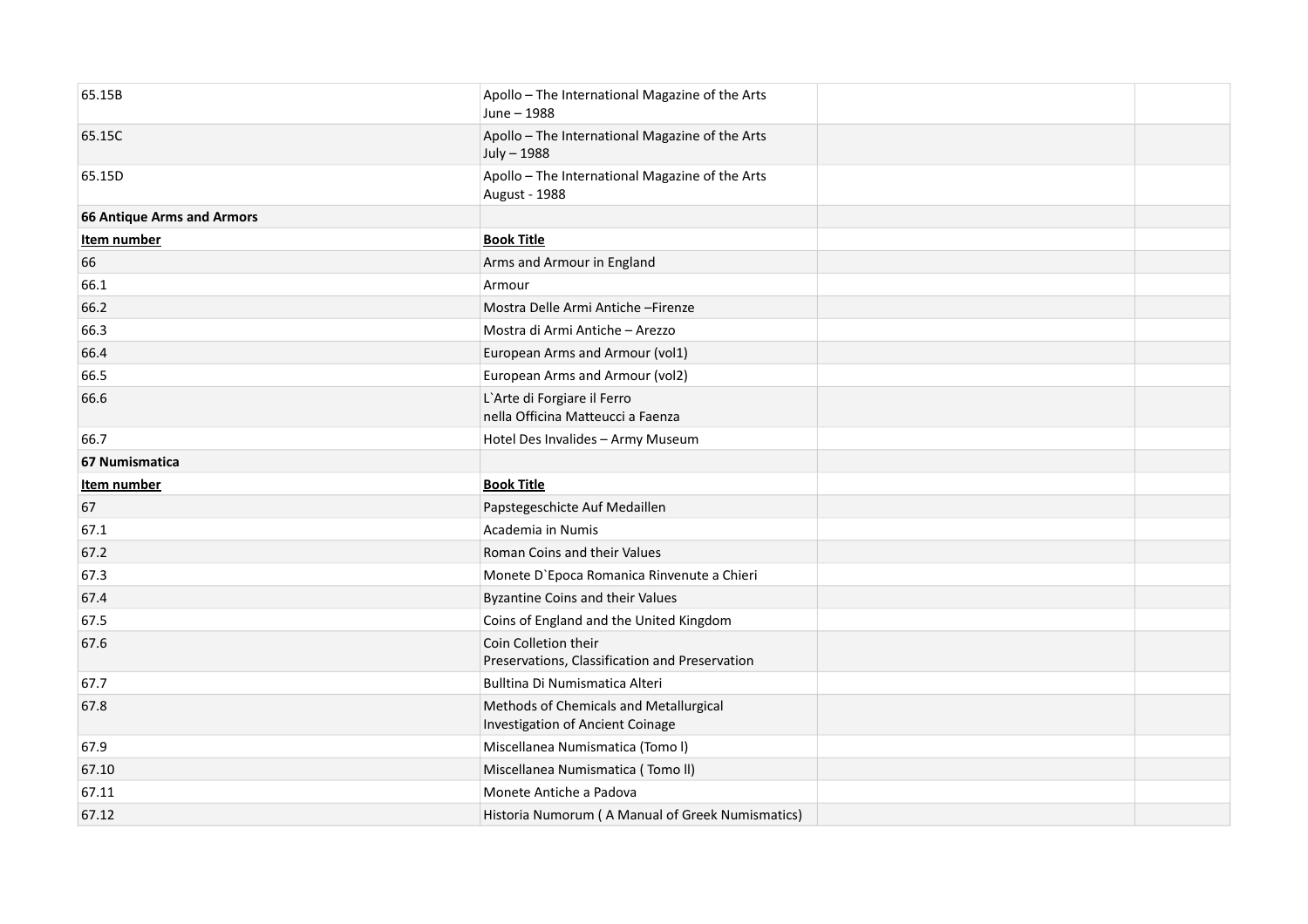| 67.13                                                                  | Numismata Imperatorum Romanum (vol I)                                         |  |
|------------------------------------------------------------------------|-------------------------------------------------------------------------------|--|
| 67.14                                                                  | Numismata Imperatorum Romanum (vol II)                                        |  |
| 67.15                                                                  | Numismata Imperatorum Romanum (vol III)                                       |  |
| 67.16                                                                  | Orders, Medals and Decorations of Britain and Europe                          |  |
| 68 Refers to Rare Books, Illuminated Manuscripts and other manuscripts |                                                                               |  |
| Item number                                                            | <b>Book Title</b>                                                             |  |
| 68                                                                     | I Manoscritti ed Incunaboli Miniati della Sicilia                             |  |
| 68.1                                                                   | <b>Illuminated Manuscripts</b>                                                |  |
| 68.2                                                                   | Lineamenti di Storia della Miniatura in Sicilia                               |  |
| 68.3                                                                   | Boccaccio's Decamon                                                           |  |
| 68.4                                                                   | Les Tres Riches Heures Du Duc De Berry                                        |  |
| 68.5                                                                   | The Hunting book                                                              |  |
| 68.6                                                                   | The Golden Age<br>(Manuscript Painting at the Time of Jean, Duke of<br>Berry) |  |
| 68.7                                                                   | The Golden Age of English Manuscript Painting<br>1200 - 1500                  |  |
| 68.8                                                                   | The Medieval Health Handbook                                                  |  |
| 68.9                                                                   | Archivio di Stato di Siracusa                                                 |  |
| 68.10                                                                  | Italian Illuminated Manuscripts                                               |  |
| 68.11                                                                  | <b>Gothic Illuminated Manuscripts</b>                                         |  |
| 68.12                                                                  | <b>European Illuminated Manuscripts</b>                                       |  |
| 68.13                                                                  | L'Archivio Trigona di Canicaro                                                |  |
| 68.13A                                                                 | L'Archivio Trigona di Canicaro                                                |  |
| 68.14                                                                  | Petit Guide du Lectur des Archives du Quai D'Orsay                            |  |
| 68.15                                                                  | A Short Guide to the Archives of the Quai D'Orsay                             |  |
| 68.16                                                                  | Rare Books and Manuscripts                                                    |  |
| 68.17                                                                  | Maps and Map Makers (1962)                                                    |  |
| 68.18                                                                  | Maps and Map Makers (1978)                                                    |  |
| 68.19                                                                  | Arte Tipografica Messinese Del XVI Secolo                                     |  |
| 68.20                                                                  | Archives Manuscripts Arrangment & Descritption                                |  |
| 68.21                                                                  | Caring for books and documents                                                |  |
| 68.22                                                                  | Riproduzioni in microfilm positivo di libri Esauriti                          |  |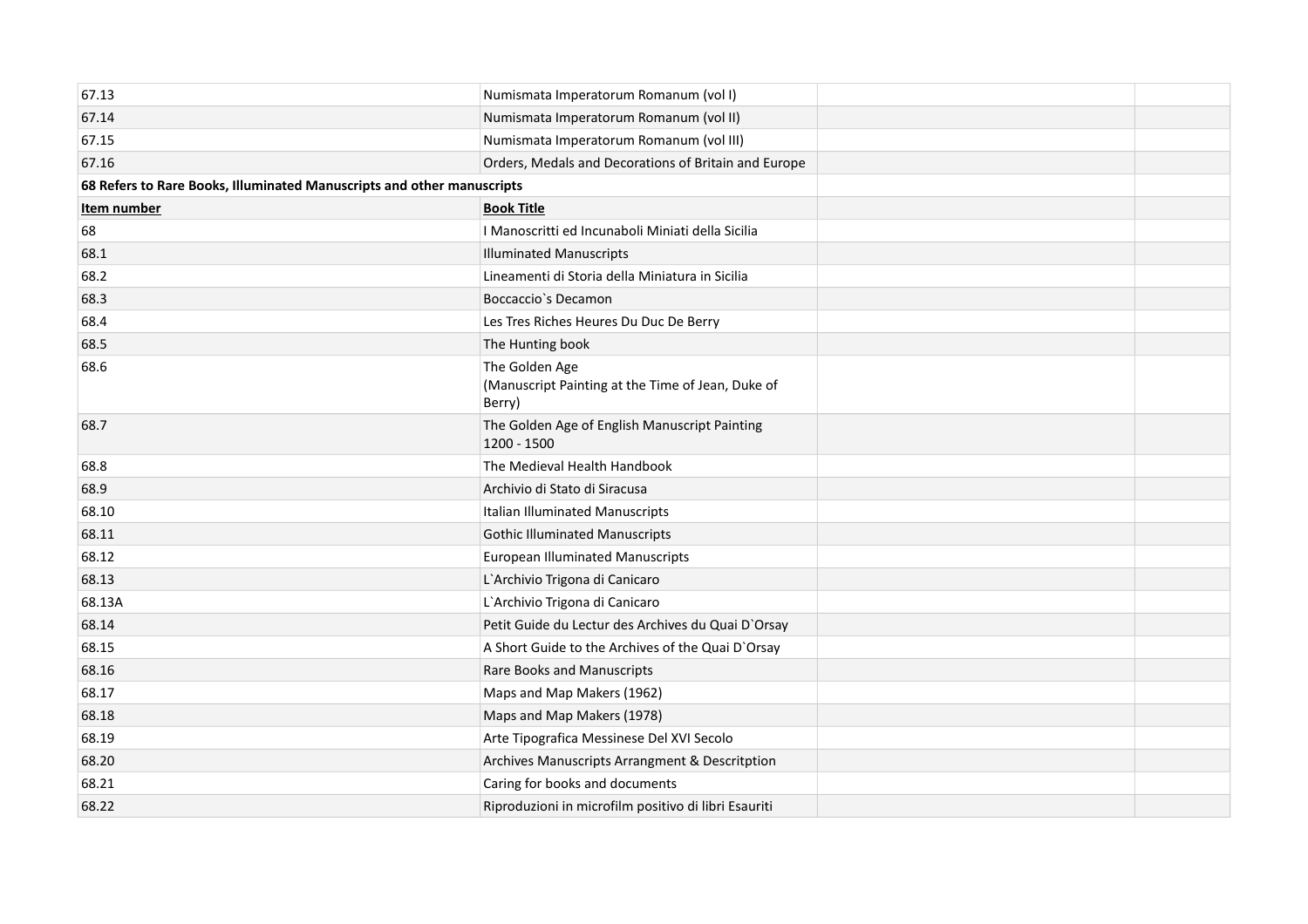| 68.23                                     | Mostra della accademia di grafica e arte<br>del libro di Lipsio                                                   |  |
|-------------------------------------------|-------------------------------------------------------------------------------------------------------------------|--|
| 68.24                                     | <b>Bibliotheca Palatina illustrations</b>                                                                         |  |
| 68.25                                     | Bibliotheca Palatina textbook                                                                                     |  |
| 68.26                                     | Diritto pubblico e istituzioni amministrative in Sicilia<br>(Storia Legislazione e Tecnica degli Archivi Moderni) |  |
| 68.27                                     | An inventory to the rescue children,<br>Inc. collection 1946-1985                                                 |  |
| 68.28                                     | Pontifical commission for the cultural<br>heritage of the church                                                  |  |
| 68.29                                     | Testimonianze archivistiche<br>del sisma in val di Noto 1693-1993                                                 |  |
| 68.30                                     | Mistr Vysebrodskeho Cyklu                                                                                         |  |
| 68.31                                     | The four seasons of the house of Cerruti                                                                          |  |
| 68.32                                     | Manoscritti membranacei<br>della Biblioteca Provinciale Francescana i Napoli                                      |  |
| 68.100                                    | Francobolli dell' Area Italiana (Catalogo Unificato)                                                              |  |
| 68.101                                    | Francobolli Classici D'Italia (Catalogo Unificato)                                                                |  |
| 68.102                                    | Catalogo Unificato Standard (Francobolli 1979)                                                                    |  |
| 68.103                                    | Catalogo Unificato Standard (Francobolli 1980)                                                                    |  |
| 68.104                                    | Catalogo Unificato Standard (Francobolli 1981)                                                                    |  |
| 68.105                                    | Catalogo Pergolesi Dei Francobolli (vol 1)                                                                        |  |
| 68.106                                    | Catalogo Pergolesi Dei Francobolli (vol2)                                                                         |  |
| 68.107                                    | Catalogo ufficiale della borsa filatelica nazionale<br>(Francobolli 1983)                                         |  |
| 68.108                                    | Don Bosco e l'opera Salesiana nella filatelia mondiale                                                            |  |
| Num 70-79 Reliogion / Liturgical subjects |                                                                                                                   |  |
| Item number                               | <b>Book Title</b>                                                                                                 |  |
| 72                                        | Religion and Development                                                                                          |  |
| 72.8                                      | Devotion to life the cost of full religious commitment                                                            |  |
| 72                                        | Devotion to life the cost of full religious commitment                                                            |  |
|                                           |                                                                                                                   |  |
| Item number                               | <b>Book Title</b>                                                                                                 |  |
| 73                                        | Giovanni Bosco Epistolario (Vol 1)                                                                                |  |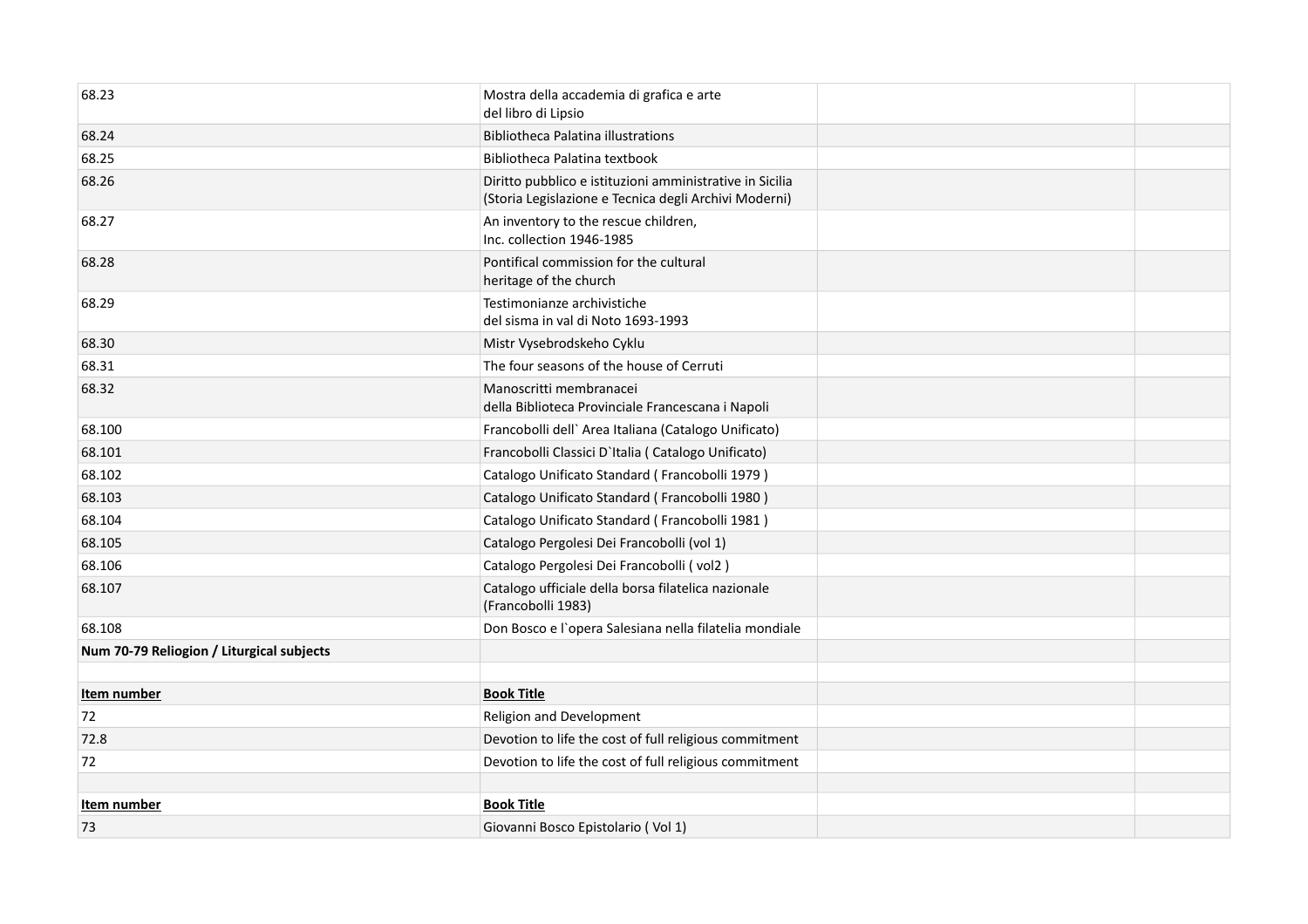| 73.1                                              | Giovanni Bosco Epistolario (Vol 2)                                  |                         |      |
|---------------------------------------------------|---------------------------------------------------------------------|-------------------------|------|
| 73.2                                              | Giovanni Bosco Epistolario (Vol 3)                                  |                         |      |
|                                                   |                                                                     |                         |      |
| Item number                                       | <b>Book Title</b>                                                   |                         |      |
| 75                                                | Ex- Voto Mariu pontant                                              |                         |      |
| 75.1                                              | Ex- Voto Marins dans le monde                                       |                         |      |
| 75.2                                              | Ex- Voto Marins de mediterreane                                     |                         |      |
| 75.3                                              | Saint Paul et Corinthe                                              |                         |      |
| 75.4                                              | San Paolo dei serpenti                                              |                         |      |
|                                                   |                                                                     |                         |      |
| Item number                                       | <b>Book Title</b>                                                   |                         |      |
| 77                                                | Tradizioni religiose di Alcamo                                      |                         |      |
|                                                   |                                                                     |                         |      |
| Item number                                       | <b>Book Title</b>                                                   |                         |      |
| 78                                                | Slavery and the catholic church                                     |                         |      |
| 78.1                                              | The cult center of the Martyr Hippolytus<br>on the via Tiburtina    |                         |      |
| 78.2                                              | Centocinquanta anni di tutela delle<br>catacombe cristiane d'Italia |                         |      |
|                                                   |                                                                     |                         |      |
| Item number                                       | <b>Book Title</b>                                                   |                         |      |
| 79                                                | Canti del tempio Israelitico di Firenze                             | $ $ /F                  |      |
|                                                   |                                                                     |                         |      |
|                                                   |                                                                     |                         |      |
|                                                   |                                                                     |                         |      |
|                                                   | Unit G - Cauchi Bequest                                             |                         |      |
|                                                   |                                                                     |                         |      |
| Unit G1                                           |                                                                     |                         |      |
| <b>Book Title</b>                                 | <b>Author</b>                                                       | <b>Additional Info.</b> | Date |
| LEZIONI DI PALEOGRAFIA                            | <b>PROF GIULIO BATTELLI</b>                                         |                         | 1939 |
| DE ABBREVIATIONIBUS ET SIGNIS SCRIPTURAE GOTHICAE | MH LAURENT OP                                                       |                         | 1939 |
| PALEOGRAFIA GRECA E LATINA                        | <b>EM THOMPSON</b>                                                  |                         | 1940 |
| LEXICON GRAECO-LATINUM ET LATINO-GRAECUM          | <b>B HEDERICI</b>                                                   |                         | 1832 |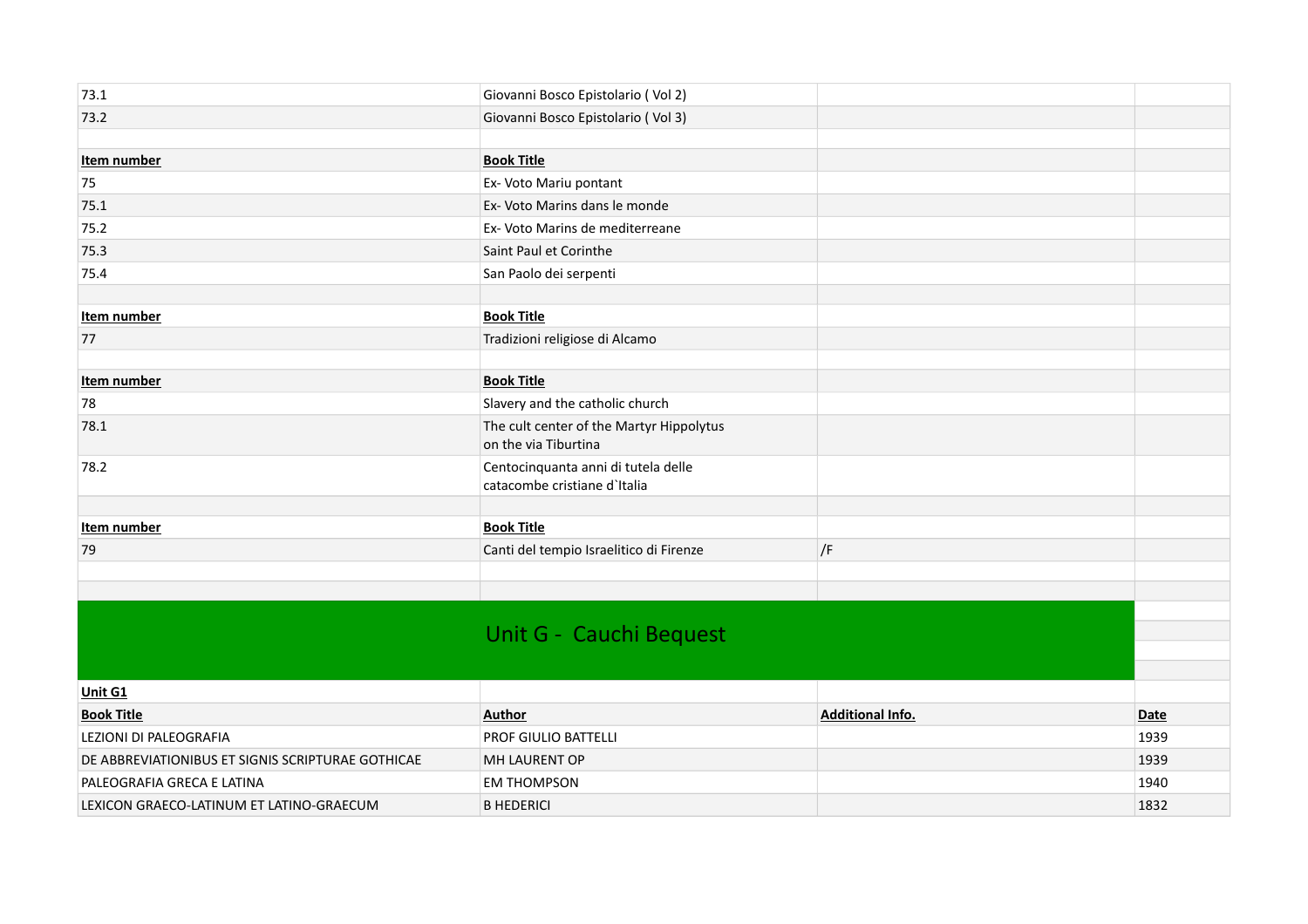| THE NEW UNIVERSAL ENGLISH AND ITALIAN DICTIONARY PART 1                                                                                                         | <b>THE COMPANY OF MALTESE PUBLISHERS</b> | 2 COPIES          | 1849                |
|-----------------------------------------------------------------------------------------------------------------------------------------------------------------|------------------------------------------|-------------------|---------------------|
| THE UNIVERSAL ENGLISH AND ITALIAN DICTIONARY PART 2                                                                                                             | THE COMPANY OF MALTESE PUBLISHERS        |                   | 1849                |
| TAUCHNITZ'S ENGLISH AND ITALIAN DICTIONARY                                                                                                                      | JE WESSELY                               |                   | 1901                |
| TAUCHNITZ'S ENGLISH AND FRENCH DICTIONARY                                                                                                                       | JE WESSELY                               |                   | 1900                |
| DIZIONARIO FRANCESE-ITALIANO E ITALIANO-FRANCESE                                                                                                                | <b>CORMON E MANNI</b>                    | 2 COPIES          | 1863, 1886          |
| THE CONCISE OXFORD DICTIONARY OF CURRENT ENGLISH                                                                                                                | HW FOWLER, FG FOWLER                     |                   | 1929                |
| <b>CHAMBER'S TWENTIETH CENTURY DICTIONARY</b>                                                                                                                   |                                          |                   | ??                  |
| VOCABOLARIO FRANCESE-ITALIANO E ITALIANO-FRANCESE PARTE J LANDEAU<br>$\mathbf{1}$                                                                               |                                          |                   | 1901                |
| VOCABOLARIO FRANCESE-ITALIANO E ITALIANO-FRANCESE PARTE   J LANDEAU<br>2                                                                                        |                                          |                   | 1901                |
| ERCOLANO E LA VILLA DEI PAPIRI                                                                                                                                  | ISTITUTO GEOGRAFICO DE AGOSTINI, NOVARA  |                   | 1962                |
| EIN KARIBISCHER HELM                                                                                                                                            | <b>VON ERNST KUNSTLER</b>                | NO 18,            | <b>SEPT 1963</b>    |
| ARTE ILLUSTRATA - RIVISTA D'ARTE ANTICA E MODERNA,<br>ARCHITETTURA E ARREDAMENTO, ARTI MINORI E DECORAZIONE,<br>CRITICA E DOCUMENTAZIONE D'ATTUALITA' ARTISTICA |                                          | 37/38 ANNO 4      | <b>JAN-FEB 1971</b> |
| THE BURLINGTON MAGAZINE                                                                                                                                         |                                          | VOL 101, NO 671,  | Feb 1959            |
| THE BURLINGTON MAGAZINE                                                                                                                                         |                                          | VOL 94, NO 597,   | Dec 1952            |
| APOLLO MAGAZINE                                                                                                                                                 | DENYS SUTTON ED.                         |                   | May 1952            |
| LA REVUE FRANCAISE                                                                                                                                              |                                          | NO 158,           | Nov 1963            |
| L'OEIL, REVUE D'ART MENSUELLE                                                                                                                                   |                                          | NO 145,           | Jan 1967            |
| DISCOVERING ART 16TH C                                                                                                                                          | <b>PURNELL AND SONS</b>                  | NO 3,             | 1965                |
| REVUE DE L'ART                                                                                                                                                  | <b>CAMILE FRANCAIS</b>                   | NO 15, , 2 COPIES | 1972                |
| REVUE DE L'ART                                                                                                                                                  | <b>CAMILE FRANCAIS</b>                   | NO 11,            | 1971                |
| IMAGES HISTORIQUES - LA COLONNE DE LA GRANDE-ARMEE                                                                                                              | L. DE LANZAC DE LABORIE                  |                   | 1915                |
| IMAGES HISTORIQUES - LA GALERIE DES BATAILLES<br>AU MUSEE DE VERSAILLES                                                                                         | <b>ANDRE PERATE</b>                      |                   | ??                  |
| IMAGES HISTORIQUES-L'ARC DE TRIOMPHE DE L'ETOILE                                                                                                                | <b>HENRI WELSCHINGER</b>                 |                   | 1916                |
| IMAGES HISTORIQUES - LE PANTHEON                                                                                                                                | <b>JEAN MONVAL</b>                       |                   | 1916                |
| NATIONAL GALLERY OF CANADA ANNUAL BULLETIN 1 +<br><b>ANNUAL REVIEW</b>                                                                                          | NATIONAL GALLERY OF CANADA               | NO 1,             | 1977-1978           |
| PROSPETTIVA; RIVISTA DI STORIA DELL'ARTE ANTICA E MODERNA                                                                                                       | SILVANO FILIPELLI                        | NO 1,             | April 1975          |
| PROSPETTIVA; RIVISTA DI STORIA DELL'ARTE ANTICA E MODERNA                                                                                                       | MAURO CRISTOFANI, GIOVANNI PREVITALI     | NO 2,             | <b>July 1975</b>    |
| PROSPETTIVA; RIVISTA DI STORIA DELL'ARTE ANTICA E MODERNA                                                                                                       | LUIGI TASSARINI ED.                      | NO 3,             | Oct 1975            |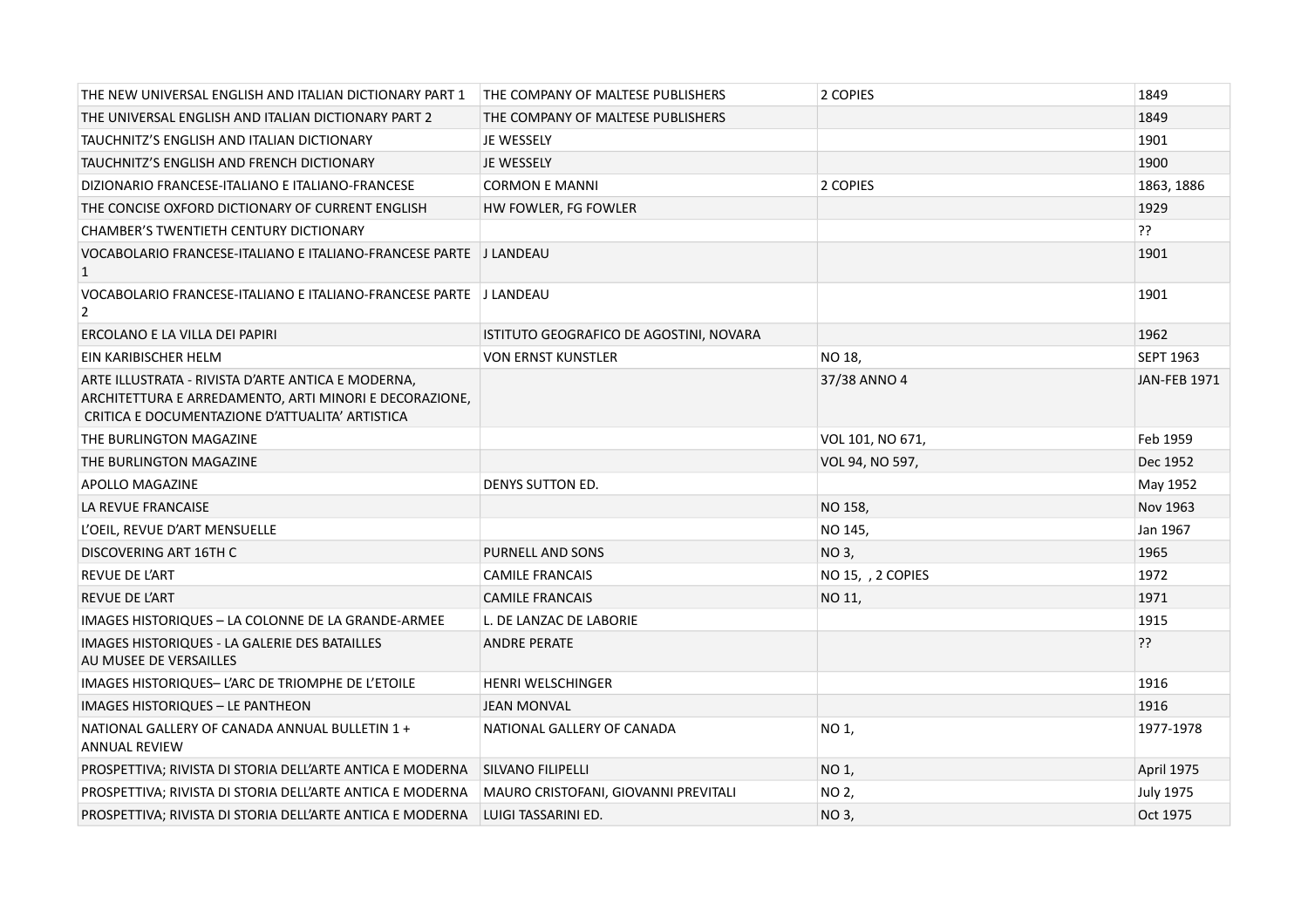| FIFTY-SEVENTH ANNUAL REPORT OF THE NATIONAL<br><b>ART-COLLECTIONS FUND</b>                                 |                            | NO 57,                                                                           | 1961                 |
|------------------------------------------------------------------------------------------------------------|----------------------------|----------------------------------------------------------------------------------|----------------------|
| <b>CRITICA D'ARTE</b>                                                                                      | <b>CARLO L RAGGHIONTI</b>  | NO 11,                                                                           | Dec 1964             |
| THE ANTIQUE DEALERS' FAIR AND EXHIBITION 1965                                                              |                            | <b>EXHIBITION CATALOGUE,</b>                                                     | <b>June 1965</b>     |
| ACADEMIES AND OTHER FIGURE STUDIES<br>FROM JEAN GRANJEAN'S ROMAN PERIOD                                    | <b>JW NIEMEIJER</b>        | <b>REPRINTED FROM:</b><br><b>MASTER DRAWNGS VOL 974,</b><br>PP 351-358 + PLATES, | ??                   |
| <b>MASTER DRAWINGS</b>                                                                                     | FELICE STAMPFLE ED.        | VOL 4, NO 1,                                                                     | 1966                 |
| <b>MASTER DRAWINGS</b>                                                                                     | FELICE STAMPFLE ED.        | VOL 3, NO 2,                                                                     | 1965                 |
| <b>MASTER DRAWINGS</b>                                                                                     | FELICE STAMPFLE ED.        | VOL 3, NO 3,                                                                     | 1965                 |
| PAOLO VERONESE: THE FAMILY OF DARIUS BEFORE ALEXANDER<br>IN THE NATIONAL GALLERY, LONDON THE GALLERY BOOKS | SIMON HARCOURT-SMITH       | NO 8,                                                                            | ??                   |
| NATIONAL GEOGRAPHIC                                                                                        |                            | VOL 119, NO 5,                                                                   | May 1961             |
| IL MATTINO ILLUSTRATO                                                                                      |                            | <b>ANNO 4 NO 14</b>                                                              | <b>5 APRILE 1980</b> |
| STORIA DELL'ARTE ITALIANA                                                                                  | D'ANCONA WITTGENS GENGARO  | VOL <sub>3</sub> ,                                                               | 1954                 |
| STORIA DELL'ARTE ITALIANA                                                                                  | D'ANCONA WITTGENS GENGARO  | VOL 3, TAVOLE,                                                                   | 1954                 |
| STORIA DELL'ARTE ITALIANA                                                                                  | D'ANCONA WITTGENS GENGARO  | VOL <sub>1</sub> ,                                                               | 1953                 |
| STORIA DELL'ARTE ITALIANA                                                                                  | D'ANCONA WITTGENS GENGARO  | VOL 1, TAVOLE,                                                                   | 1956                 |
| STORIA DELL'ARTE ITALIANA                                                                                  | D'ANCONA WITTGENS GENGARO  | VOL <sub>2</sub> ,                                                               | 1953                 |
| STORIA DELL'ARTE ITALIANA                                                                                  | D'ANCONA WITTGENS GENGARO  | VOL 2, TAVOLE,                                                                   | 1953                 |
| <b>RAFFAELLO</b>                                                                                           | <b>ADOLFO VENTURI</b>      |                                                                                  | ??                   |
| <b>CORREGIO</b>                                                                                            | <b>ADOLFO VENTURI</b>      |                                                                                  | ??                   |
| LA MAIOLICA ITALIANA DALLE ORIGINI ALLA FINE CINQUECENTO;<br>NOVISSIMA ENCICLOPEDIA MONOGRAFICA ILLUSTRATA | <b>GAETANO BALLARDINI</b>  |                                                                                  | 1938                 |
| LA PITTURA BIZANTINA;<br>NOVISSIMA ENCICLOPEDIA MONOGRAFICA ILLUSTRATA                                     | <b>SERGIO BETTINI</b>      |                                                                                  | 1937                 |
| L'INCISIONE ITALIANA;<br>NOVISSIMA ENCICLOPEDIA MONOGRAFICA ILLUSTRATA                                     | <b>BENVENUTO DISERTORI</b> |                                                                                  | 1931                 |
| LA PITTURA ITALIANA DEL SETTECENTO;<br>NOVISSIMA ENCICLOPEDIA MONOGRAFICA ILLUSTRATA                       | <b>VITTORIO MOSCHINI</b>   |                                                                                  | 1931                 |
| LA PITTURA ITALIANA DEL SEICENTO;<br>NOVISSIMA ENCICLOPEDIA MONOGRAFICA ILLUSTRATA                         | <b>GIUSEPPE DELOGU</b>     |                                                                                  | 1931                 |
| LA PITTURA ITALIANA DEL CINQUECENTO 1;<br>NOVISSIMA ENCICLOPEDIA MONOGRAFICA ILLUSTRATA                    | <b>MARY PITTALUGA</b>      |                                                                                  | 1931                 |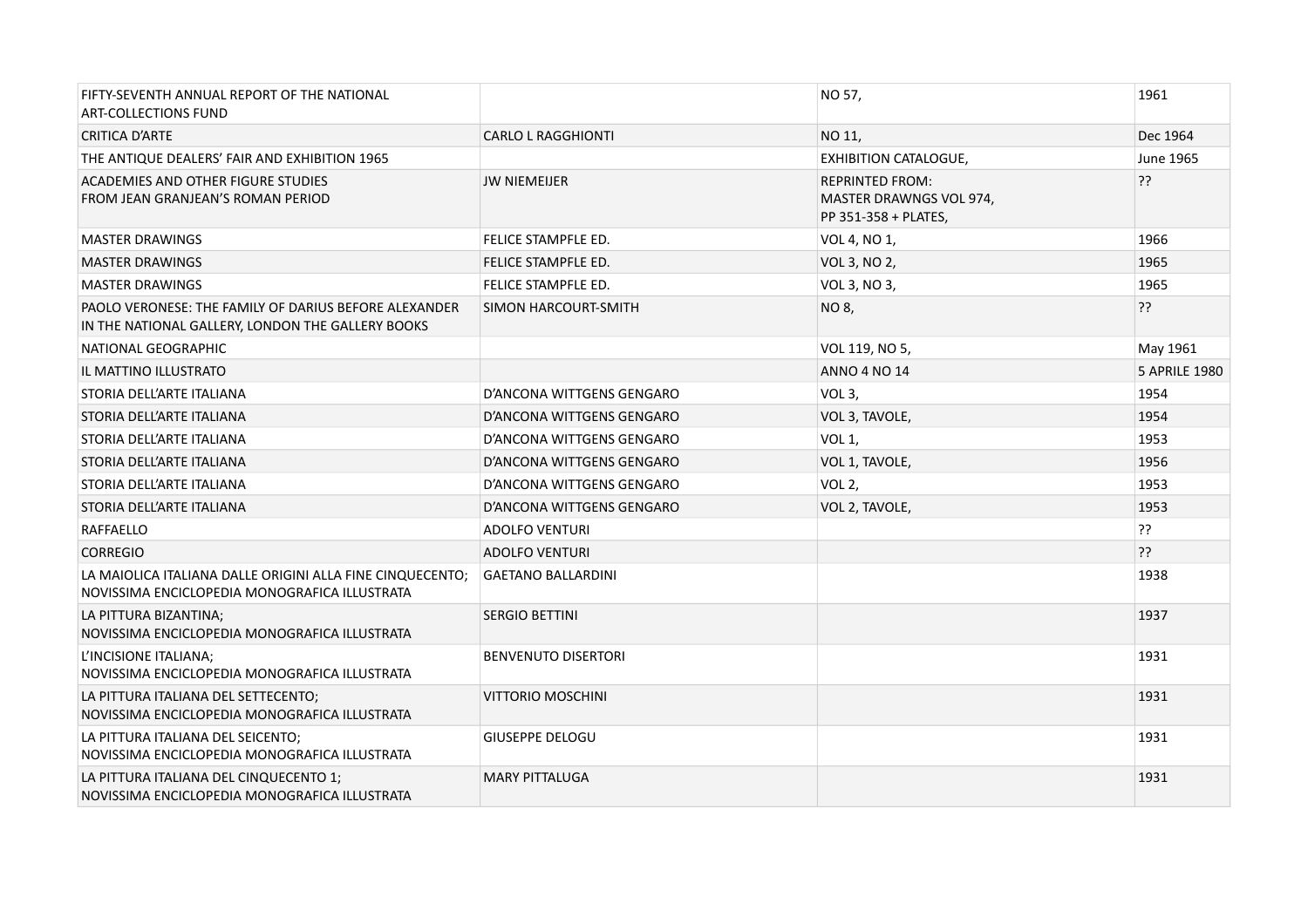| LA PITTURA ITALIANA DEL CINQUECENTO 2;<br>NOVISSIMA ENCICLOPEDIA MONOGRAFICA ILLUSTRATA       | <b>MARY PITTALUGA</b>                                             | DIFFERENT FRONTISPIECE,                                  | 1931          |
|-----------------------------------------------------------------------------------------------|-------------------------------------------------------------------|----------------------------------------------------------|---------------|
| CELLINI LA PITTURA ITALIANA DEL CINQUECENTO:<br>NOVISSIMA ENCICLOPEDIA MONOGRAFICA ILLUSTRATA | ETTORE ALLODOLI                                                   |                                                          | 1930          |
| LA PITTURE ITALIANA DEL QUATTROCENTO;<br>NOVISSIMA ENCICLOPEDIA MONOGRAFICA ILLUSTRATA        | <b>MARY PITTALUGA</b>                                             |                                                          | 1929          |
| LA PITTURA DEL TRECENTO:<br>NOVISSIMA ENCICLOPEDIA MONOGRAFICA ILLUSTRATA                     | <b>GIULIA SINIBALDI</b>                                           |                                                          | 1930          |
| HISTORY AND ART IN THE QUATTROCENTO                                                           | <b>EDWARD ARMSTRONG</b>                                           | FROM THE PROCEEDINGS OF THE<br>BRITIISH ACADEMY VOL XI,  | ??            |
| <b>BULLETIN VAN HET RIJKSMUSEUM 13</b>                                                        |                                                                   | NO 3,                                                    | 1965          |
| <b>BULLETIN VAN HET RIJKSMUSEUM 14</b>                                                        |                                                                   | NO 2,                                                    | 1966          |
| <b>BULLETIN VAN HET RIJKSMUSEUM 13</b>                                                        |                                                                   | NO 4, 2 COPIES,                                          | 1965          |
| <b>BULLETIN VAN HET RIJKSMUSEUM 14 JAARGANG</b>                                               |                                                                   | NO 1, 2 COPIES,                                          | 1966          |
| LE JUDITH DE SARACENI AU MUSEE DES BEUX-ARTS DE LYON                                          |                                                                   | <b>BULLETIN DES MUSEES LYONNAIS</b><br>2 EME ANNEE NO 2, | 1953          |
| <b>VISIONE DEL VERONESE</b>                                                                   | <b>CESARE BRANDI</b>                                              | <b>BOLLETINO MENSILE,</b>                                | 1939          |
| ANALES Y BOLETIN DE LOS MUSEOS DE ARTE DE BARCELONA                                           |                                                                   | <b>VOL V-3Y4,</b>                                        | JULY-DEC 1947 |
| LE REVUE DES DEUX MONDES                                                                      |                                                                   |                                                          | 15 March 1963 |
| PARAGONE; RIVISTA DI ARTE FIGURATIVA E LETTERATURA                                            | ROBERTO LONGHI ED.                                                | NO 83,                                                   | Nov 1956      |
| PROVINCIAL ART NORTHERN ITALY VOL 1                                                           | <b>ITALIAN STATE TOURIST OFFICE</b>                               | 2 COPIES,                                                | 1954          |
| PROVINCIAL ART CENTRAL ITALY VOL 2                                                            | <b>ITALIAN STATE TOURIST OFFICE</b>                               |                                                          | 1956          |
| PROVINCIAL ART SOUTHERN ITALY AND THE ISLANDS VOL 3                                           | <b>ITALIAN STATE TOURIST OFFICE</b>                               |                                                          | 1957          |
| MANUALE STORICO DELL'ARTE GRECA                                                               | PUBBLICATO PER CURA DI UNA SOCIETA<br>DI AMATORI DELLE ARTI BELLE |                                                          | 1846          |
| LE VITE DE PIU ECCELLENTI PITTORI, SCULTORI E ARCHITETTI<br>VOL 1-13                          | <b>GIORGIO VASARI</b>                                             |                                                          | 1876          |
| LA GUERRA DEL VESPRO SICILIANO                                                                | <b>MICHELE AMARI</b>                                              |                                                          |               |
| INSITA: BULLETIN OF INSITE ART 1                                                              | <b>OBZOR</b>                                                      |                                                          | 1971          |
| INSITA: BULLETIN OF INSITE ART 2                                                              | <b>OBZOR</b>                                                      |                                                          | 1971          |
| <b>INSITA: BULLETIN OF INSITE ART 4</b>                                                       | <b>OBZOR</b>                                                      |                                                          | 1972          |
| <b>INSITA: BULLETIN OF INSITE ART 5</b>                                                       | <b>OBZOR</b>                                                      |                                                          | 1972          |
| <b>INSITA: BULLETIN OF INSITE ART 6</b>                                                       | <b>OBZOR</b>                                                      |                                                          | 1973          |
| ELENCO DEI DISEGNI DEL MUSEO DELLA CATTEDRALE DI MALTA                                        | <b>G AZZOPARDI</b>                                                |                                                          | 1960          |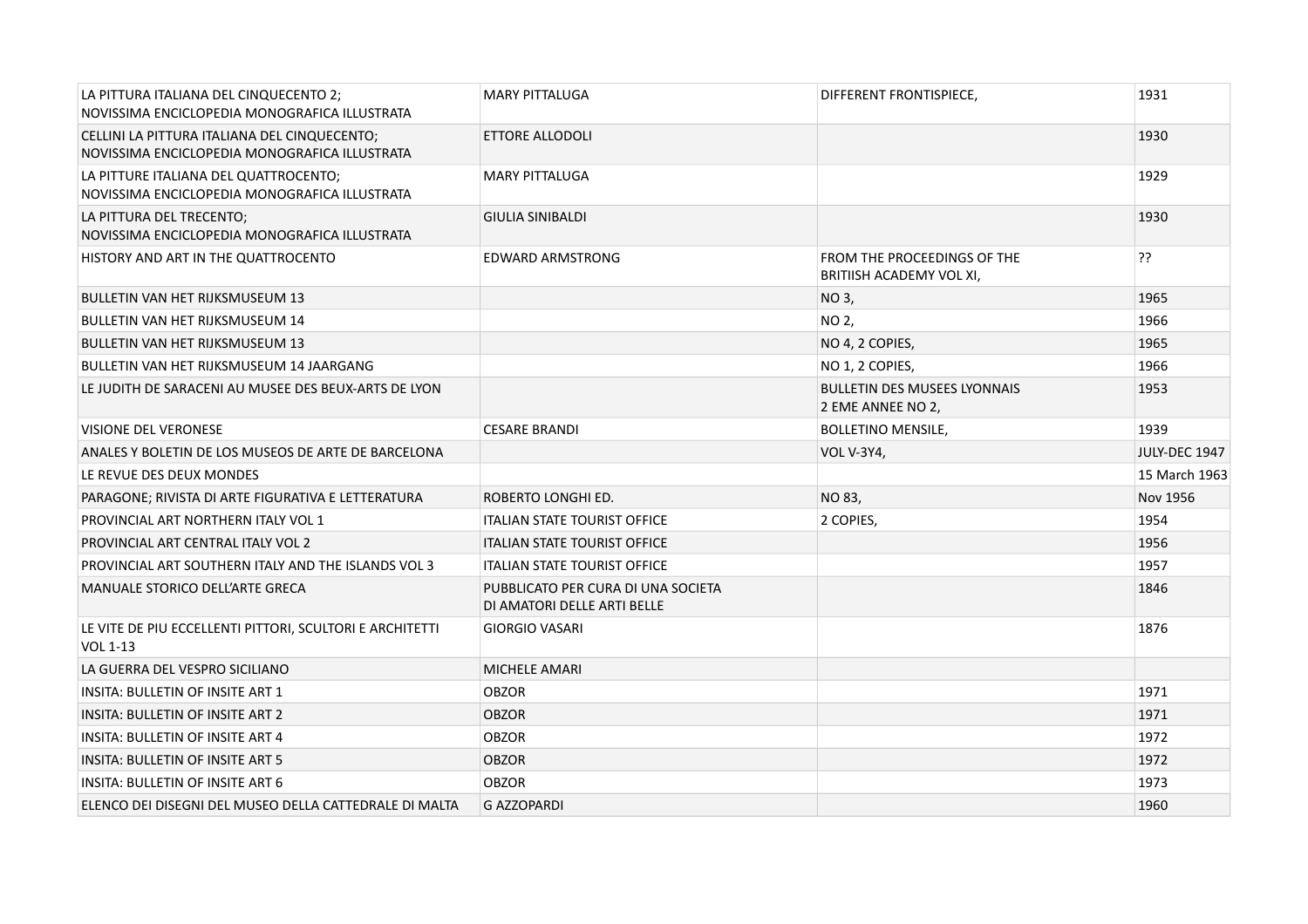| A VINDA DE NICOLAU NASONI PARA PORTUGAL                                                                      | <b>ROBERT C SMITH</b>                                 | SEPARATA DA REVISTA MVSEV SEGUNDA SERIE,<br>NO 7,                                                              | 1964 |
|--------------------------------------------------------------------------------------------------------------|-------------------------------------------------------|----------------------------------------------------------------------------------------------------------------|------|
| A DATA DO NASCIMENTO DE NICOLAU NASONI                                                                       | <b>ROBERT C SMITH</b>                                 | SEPARATA DO BOLETIM CULTURAL DA<br>CAMARA MUNICIPAL DO PORTO<br>VOL 26 FASCS. 1-2,                             | 1963 |
| SONDERDRUCK AUS KUNSTCHRONIK: FILIPPO PALADINI,<br>ZUR AUSSTELLUNG IN PALERMO                                | <b>VERLAG HANS CARL NURNBERG</b>                      | 2 COPIES,                                                                                                      | 1968 |
| IL MITO DELLA CLASSICITA                                                                                     | <b>ITALO FALDI</b>                                    | PP 59-69 + PLATES                                                                                              | ??   |
| GASPAR VAN WITTEL (VANVITELLI), SCHILDER VAN AMERSFOORT                                                      | DR GIULIANO BRIGANTI                                  | OVERDRUK UIT MEDEDEELINGEN VAN HET<br>NEDERLANDSCH HISTORISCH INSTITUUT TE ROME<br>SERIES 3 PART 2 PP 119-135, | 1943 |
| MATTHIAS STOMER'S "ANBETUNG DER HIRTEN IN MONREALE"                                                          | PROF DR WOLFGANG KRONIG                               | 2 COPIES PP 289-300 SONDERDRUCK AUS<br>MISCELLANEA JOZEF DUVERGER,                                             | 1968 |
| NOTE E DOCUMENTI SULLA RESIDENZA MAZZARINESE E SULLA<br>MORTE DEL PITTORE FIORENTINO FILIPPIO PLADINI        | <b>ANTONINO RAGONA</b>                                |                                                                                                                | 1967 |
| THE RAPHAEL CARTOONS                                                                                         | VICTORIA AND ALBERT MUSEUM                            |                                                                                                                | 1974 |
| ARTE IN EUROPA SCRITTI DI STORIE DELL' ARTE IN ONORE DI<br>EDOARDO ARSLAN: L "ULTIMA CENA" DI JACOPO BASSANO | <b>EDOARDO ARSLAN</b>                                 | PP 551-559 + PLATES,                                                                                           | 1967 |
| UN INEDITO DI NICOLA DI MAESTRO ANTONIO                                                                      | <b>GIULIANO BRIGANTI</b>                              | ESTRATTO DA ARTE ANTICA E MODERNA<br>PP 177-178 + PLATES,                                                      | 1961 |
| RASSEGNA DEGLI STUDI CARAVAGGESCHI 1951-1970                                                                 | MAURIZIO FAGIOLO DELL'ARCO,<br><b>MAURIZIO MARINI</b> | ESTRATTO DAL FASCICOLO<br>NO 11-12 PP 117+128,                                                                 | 1970 |
| CARAVAGE ET LES PAINTURES DE LA CHAPELLE CONTARELLI                                                          | <b>RENE JULIAN</b>                                    | <b>EXTRAIT DE LA REVUE DES ARTRS</b><br>NO 2 PP 93-102,                                                        | 1953 |
| CARAVAGGIO 1607: LA NEGAZIONE DI PIETRO                                                                      | <b>MAURIZIO MARINI</b>                                | NAPOLI NOBILISSIMA: RIVISTA DI<br>ARTI FIGURATIVE, ARCHEOLOGIA<br>E URBANISTICA<br>VOL 12 MO 5 PP 189-194,     | 1973 |
| GIUSEPPE CESARIS FRESKEN IN DER LOGGIA ORSINI:<br>EINE HOCHZEITSALLEGORIE AUS DEM GEIST TORQUATO TASSOS      | <b>HERWARTH ROTTGEN</b>                               | ESTRATTO DA STORIA DELL 'ARTE<br>NO 3 PP 279-295,                                                              | 1969 |
| ANTONIO AND GIOSEPPE GIORGETTI: SCULPTORS<br>TO CARDINAL FRANCESCO BARBERINI                                 | <b>JENNIFER MONTAGU</b>                               | REPRINT FROM THE ART BULLETIN,<br>VOL L2 PP 279-298,                                                           | 1970 |
| <b>ALONZO RODRIGUEZ</b>                                                                                      | ALFRED MOIR                                           | <b>REPRINT FROM THE ART BULLETIN</b><br>NO 3 VOL 44 PP 279-298,                                                | 1962 |
| <b>CRANACH</b>                                                                                               | KARL E GISELA NOEHLES                                 | ESTRATTO DA ENCICLOPEDIA<br>UNIVERSALE DELL 'ARTE<br>VOL 4PP 58-67,                                            | ??   |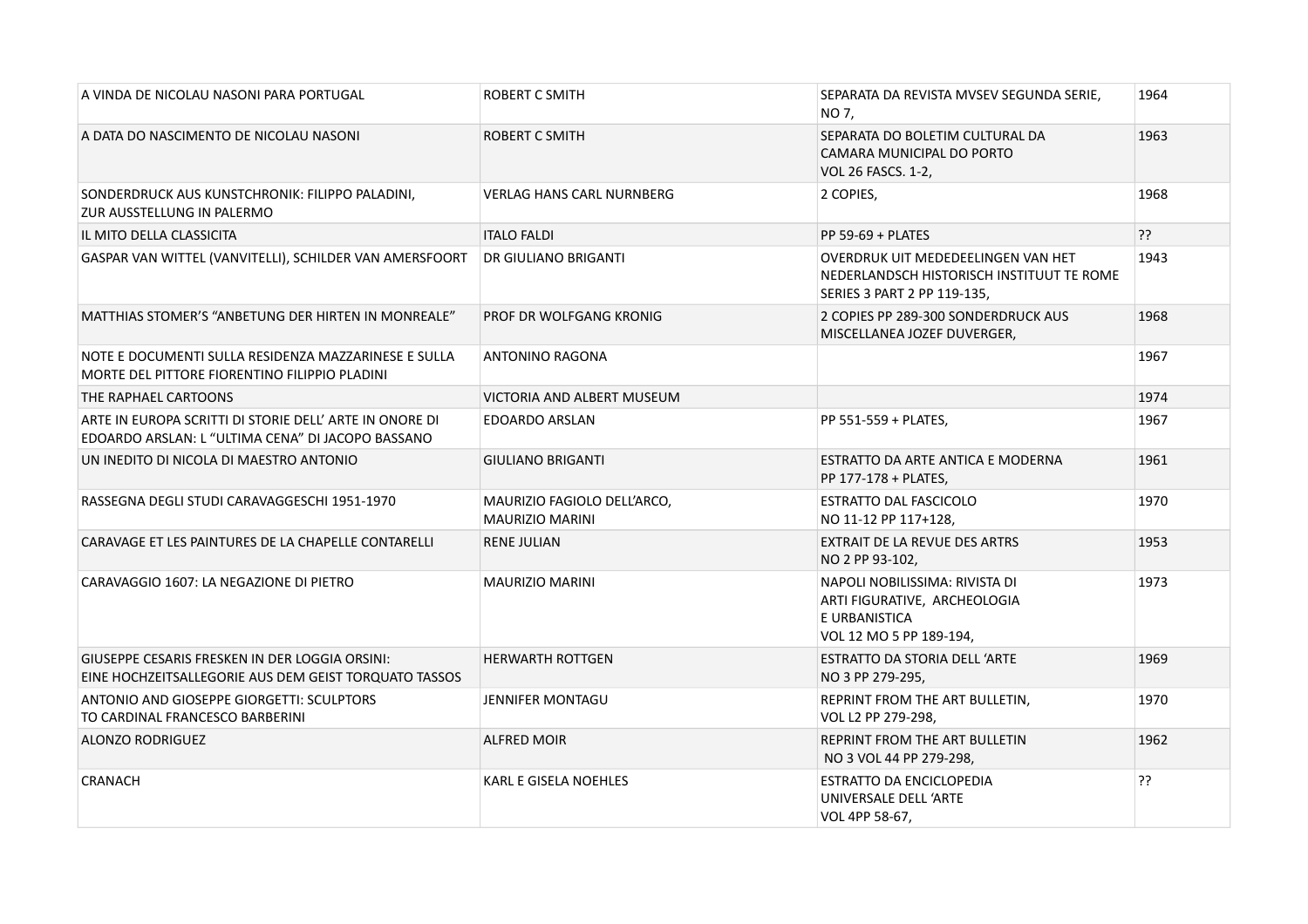| L'ARCHITETTO GIOVANNI BATTISTA MOLA E LA SUA<br><b>GUIDA ROMANA DEL 1663</b> | <b>KARL NOEHLES</b>                                  | ESTRATTO DA ARTE LOMBARDA<br>RIVISTA DI STORIA DELL'ARTE<br>PP 192-196, | 1966 |
|------------------------------------------------------------------------------|------------------------------------------------------|-------------------------------------------------------------------------|------|
| BIBLIOGRAPHY, LATEST LITERATURE ON PARMIGIANINO                              | <b>GAZETTE DES BEUX-ARTS</b>                         | PP 328-330,                                                             | ??   |
| <b>CONTRIBUTO A SEBASTIAN RICCI E</b><br>AD ANTONIO FRANCESCO PERUZZINI      | <b>EDOARDO ARSLAN</b>                                | OFFPRINT FROM STUDIES<br>IN THE HISTORY OF ART PP 304-311,              | 1959 |
| CAMILLO PROCACCINI A VENEZIA                                                 | <b>MARCO VALSECCHI</b>                               | <b>ESTRATTO ARTE VENETA NO 28</b>                                       | 1974 |
| INTORNO AL CARAVAGGIO LA MADDALENA                                           | <b>DIDIER BODART</b>                                 | ESSTRATTO DA PALATINO ANNO 10 SERIE 4 NO,                               | 1966 |
| <b>GIORGIONE</b>                                                             | <b>GIUSEPPE FIOCCO</b>                               |                                                                         | 1948 |
| TITIAN THE PAINTINGS AND THE DRAWINGS                                        | <b>HANS TIETZE</b>                                   |                                                                         | 1950 |
| <b>MASTERS OF PAINTING: THOMAS GAINSBOROUGH</b>                              | <b>OLIVER MILLER</b>                                 | 2 COPIES, 1 COPY                                                        | 1949 |
| DOMENICO MORELLI NELLA VITA E NELL'ARTE                                      | PRIMO LEVI                                           |                                                                         | 1906 |
| TINTORETTO THE PAINTINGS AND THE DRAWINGS                                    | <b>HANS TIETZE</b>                                   |                                                                         | 1948 |
| <b>ANDRE SCHIAVONE</b>                                                       | <b>FRANCIS L RICHARDSON</b>                          |                                                                         | 1980 |
| JOHANN HEINRICH SCHONFELD                                                    | <b>HERMANN VOSS</b>                                  |                                                                         | 1964 |
| HOGARTH; I CLASSICI DELLA PITTURA                                            | ARMANDO CURCIO ED.                                   |                                                                         | ??   |
| TITIAN PRINCE OF PAINTERS                                                    | <b>MARSILIO EDITORI</b>                              |                                                                         | 1990 |
| LA GALLERIA NAZIONALE D'ARTE MODERNA                                         | ITALO FALDI E BRUNO MANTURA                          |                                                                         | 1977 |
| TIZIAN: DES MEISTERS GEMALDE                                                 | <b>OSKAR FISCHEL</b>                                 |                                                                         | ??   |
| JEAN-GERMAIN DROUAIS 1763-1788                                               | MUSEE DES BEUX-ARTE DE RENNES                        | <b>EXHIBITION CATALOG,</b>                                              | 1985 |
| I CARAVAGGESCHI FRANCESI                                                     | DALL'ISTITUTO GRAFICO<br>TIBERINO DI STEFANO DE LUCA | <b>EXHIBITION CATALOG,</b>                                              | 1973 |
| COROT 1796-1875 DIPINTI E DISEGNI DI COLLEZIONI FRANCESI                     | DALL'ISTITUTO GRAFICO<br>TIBERINO DI STEFANO DE LUCA | <b>EXHIBITION CATALOG,</b>                                              | 1975 |
| CARAVAGGIO E CARAVAGGESCHI NELLE GALLERIE DI FIRENZE                         | G.C. SANSONI, FIRENZE                                | <b>EXHIBITION CATALOG,</b>                                              | 1970 |
| DE EEUW VAN RUBENS                                                           | KONINKLIJKE MUSEA VOOR<br>SCHONE KUNSTEN VAN BELGIË  | <b>EXHIBITION CATALOG,</b>                                              | 1965 |
| SUBLEYRAS 1699-1749                                                          | MINISTÈRE DE LA CULTURE<br>ET DE LA COMMUNICATION    | <b>EXHIBITION CATALOG,</b>                                              | 1987 |
| VINCENT VAN GOGH A SHORT BIOGRAPHY                                           | R. WACHSMUTH                                         | DIE THERAPIE DES MONATS, OVERSEAS EDITION<br>NO 6,                      | 1959 |
| RUBENS E LA PITTURA FIAMMINGA DEL SEICENTO                                   | <b>DIDIER BODART</b>                                 | <b>EXHIBITION CATALOG,</b>                                              | 1977 |
| FRANCESCO CAIRO 1607-1665                                                    | <b>BRAMANTE EDITRICE /</b><br><b>EDIZIONI LATIVA</b> | <b>EXHIBITION CATALOG,</b>                                              | 1983 |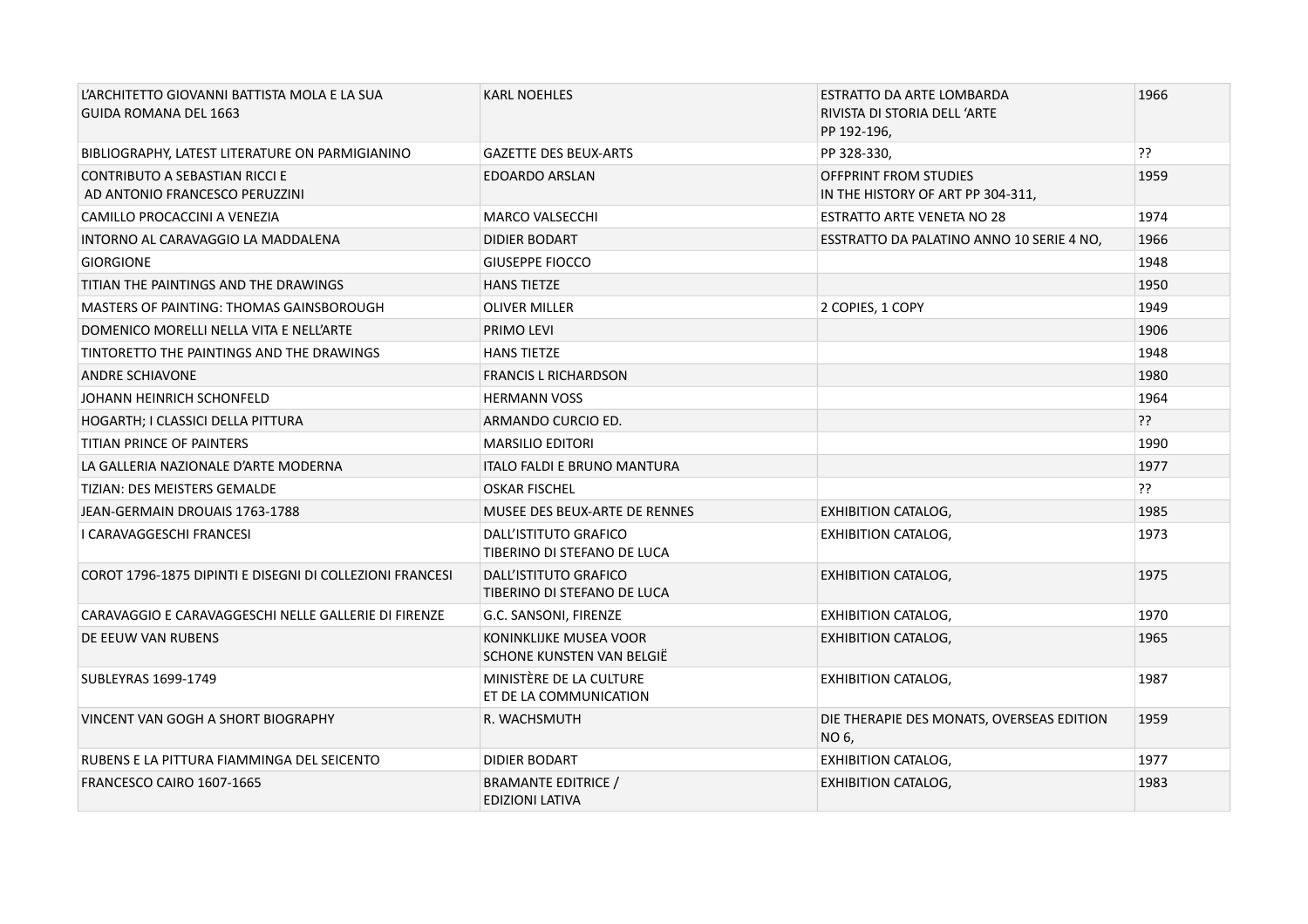| FLEURS ET JARDINS DANS L'ART FLAMAND                            | EDITIONS DE LA CONNAISSANCE<br>S.A. BRUXELLES                                                                | <b>EXHIBITION CATALOG,</b>          | 1960 |
|-----------------------------------------------------------------|--------------------------------------------------------------------------------------------------------------|-------------------------------------|------|
| <b>GIORGIONE E I GIORGIONESCHI</b>                              | CASA EDITRICE ARTE VENETA VENEZIA                                                                            | <b>EXHIBITION CATALOG,</b>          | 1955 |
| ALBRECHT DURER; HIS PRINTS AND HIS INFLUENCE                    | P. AND D. COLNAGHI AND CO LTD                                                                                | <b>EXHIBITION CATALOG,</b>          | 1971 |
| <b>FRANS HALS 1862-1962</b>                                     | <b>FRANS HALS MUSEUM</b>                                                                                     | <b>EXHIBITION CATALOG,</b>          | 1962 |
| LES BALLETS RUSSES DE SERGE 1909-1929                           | <b>VILLE DE STRASBOURSG</b>                                                                                  | <b>EXHIBITION CATALOG,</b>          | 1969 |
| <b>FRANCESCO FONTEBASSO</b>                                     | <b>MARINA MAGRINI</b>                                                                                        |                                     | 1988 |
| A.C. LENS 1739-1822                                             | MINISTERIE VAN DE VLAAMSE<br>GEMEENSCHAP, MINISTERE DE LA<br><b>COMMUNAUTE FLAMANDE</b>                      | <b>EXHIBITION CATALOG,</b>          | 1989 |
| <b>CORREGIO: DES MEISTERS GEMALDE</b>                           | <b>GEORG GRONAU</b>                                                                                          |                                     | ??   |
| <b>GIORGIONE</b>                                                | <b>LIONELLO VENTURI</b>                                                                                      |                                     | 1984 |
| <b>REMBRANDT</b>                                                | J. LARAN                                                                                                     | THE MODERN PICTORIAL LIBRARY, NO 10 |      |
| CARAVAGGIO Y NATURALISMO ESPANOL                                | COMISARIA GENERAL DE EXPOSICIONES,<br>DIRECCION GENERAL DE BELLAS ARTES,<br>MINISTERIO DE EDUCAION Y CIENCIA | <b>EXHIBITION CATALOG,</b>          | 1973 |
| L'OPERA COMPLETA DI GIORGIONE                                   | VIRGILIO LILLI, PIETRO ZAMPETTI                                                                              |                                     | 1968 |
| L'OPERA COMPLETA DI RAFFAELLO                                   | MICHELE PRISCO, PIERLUIGI DE VECCHI                                                                          |                                     | 1966 |
| L'OPERA COMPLETA DI VERMEER                                     | GIUSEPPE UNGARETTI, PIERO BIANCONI                                                                           |                                     | 1967 |
| <b>WATTEAU</b>                                                  | PETER MURRAY                                                                                                 |                                     | ??   |
| <b>DISEGNI DEL BERNINI</b>                                      | LUIGI GRASSI ED.                                                                                             |                                     | 1944 |
| LUCIANO MINGUZZI                                                | <b>MARCO VALSECCHI</b>                                                                                       |                                     | 1975 |
| REMBRANDT AND HIS ART                                           | <b>CHRISTOPHER WRIGHT</b>                                                                                    |                                     | 1975 |
| L'OPERA COMPLETA DEL PONTORMO                                   | LUCIANO BERTI                                                                                                |                                     | 1973 |
| DISEGNI DEL PONTORMO                                            | LUISA BECHERUCCI ED.                                                                                         |                                     | 1943 |
| IMAGINI DI ARTE ITALIANA: GIULIO CESARE PROCACCINI              | <b>MARCO VALSECCHI</b>                                                                                       |                                     | ??   |
| <b>TITIAN</b>                                                   | THEODORE ROUSSEAU JR.                                                                                        |                                     | 1955 |
| I MAESTRI DEL COLORE: BERNARDO STROZZI                          | <b>DINO FABBRI</b>                                                                                           | MICHAEL GALEA                       | 1966 |
| I MAESTRI DEL COLORE: PARMIGIANINO                              | <b>DINO FABBRI</b>                                                                                           |                                     | 1964 |
| ASTRA - ARENGARIUM, COLLANA DI<br>MONOGRAFIR D'ARTE - FRAGONARD | LILIANE GUERY - BRION                                                                                        |                                     | 1952 |
| MOMENTS OF ECSTASY BEFORE MEMLINC                               | <b>ANDRE VAN ACKER</b>                                                                                       |                                     | ??   |
| MOMENTS D'EXSTASE DEVANT MEMLINC                                | ANDRE VAN ACKER                                                                                              |                                     | 1965 |
| <b>DELACROIX</b>                                                | <b>JEAN PELLOTIER</b>                                                                                        |                                     | ??   |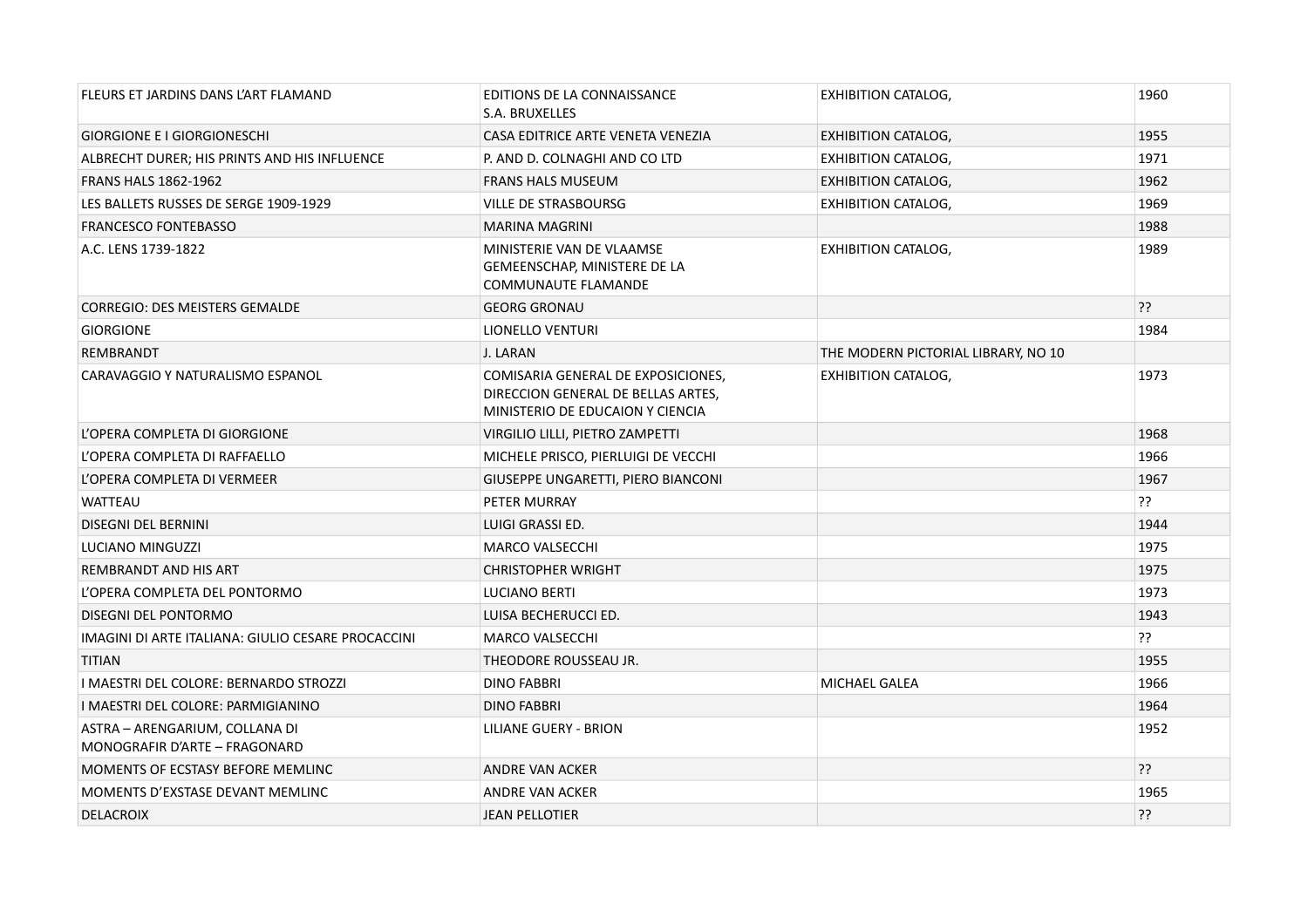| SANDRO BOTTICELLI: PICCOLA COLLEZIONE D'ARTE NO 3                                                                 | <b>VARIOUS</b>                                         |                            | 1921        |
|-------------------------------------------------------------------------------------------------------------------|--------------------------------------------------------|----------------------------|-------------|
| <b>VERONESE</b>                                                                                                   | <b>LUISA VERTOVA</b>                                   |                            | 1953        |
| <b>GIORGIONE</b>                                                                                                  | ELENA LOMBARDO PETROBELLI                              | <b>MICHAEL GALEA</b>       | 1966        |
| <b>EL GRECO</b>                                                                                                   | LIONELLO PUPPI                                         | <b>MICHAEL GALEA</b>       | 1967        |
| <b>TINTORETTO</b>                                                                                                 | ANNA PALLUCCHINI                                       | <b>MICHAEL GALEA</b>       | 1971        |
| SIGNORELLI                                                                                                        | MARGHERITA LENZINI MORIONDO                            | <b>MICHAEL GALEA</b>       | 1966        |
| TUTTA LA PITTURA DI GIORGIONE                                                                                     | <b>LUIGI COLETTI</b>                                   |                            | 1955        |
| <b>WOODCUTS OF ALBRECHT DURER</b>                                                                                 | T.D. BARLOW                                            |                            | 1948        |
| <b>JAN VAN SCOREL</b>                                                                                             | CENTRAAL MUSEUM UTRECHT                                | <b>EXHIBITION CATALOG,</b> | 1955        |
| REMBRANDT TENTOONSTELLING TER HERDENKING<br>VAN DE GEBOORTE VAN REMBRANDT OP 15 JULI 1606,<br><b>SCHILDERIJEN</b> | RIJKSMUSEUM AMSTERDAM,<br>MUSEUM BOYMANS, ROTTERDAM    | <b>EXHIBITION CATALOG,</b> | 1956        |
| REMBRANDT TENTOONSTELLING TER HERDENKING<br>VAN DE GEBOORTE VAN REMBRANDT OP 15 JULI 1606,<br><b>TEKENINGEN</b>   | RIJKSMUSEUM AMSTERDAM,<br>MUSEUM BOYMANS, ROTTERDAM    | <b>EXHIBITION CATALOG,</b> | 1956        |
| RAPHAEL 1438-1520                                                                                                 | PAUL G. KONODY                                         |                            | ??          |
| <b>TEIPOLO</b>                                                                                                    | <b>GIULIO LERENZETTI</b>                               | <b>EXHIBITION CATALOG,</b> | 1951        |
|                                                                                                                   |                                                        |                            |             |
| REMBRANDT UND SEIN KREIS: ZEICHNUNGEN UND<br><b>DRUCKGRAPHIK</b>                                                  | <b>WOLFGANG WEGNER</b>                                 | <b>EXHIBITION CATALOG,</b> | 1966-1967   |
| HOW DID REMBRANDT SEE AMSTERDAM?                                                                                  | <b>MUSEUM REMBRANDTHUIS</b>                            | <b>EXHIBITION CATALOG,</b> | 1956        |
| CARAVAGGIO E I CARAVAGGESCHI                                                                                      | <b>NOLFO DI CARPEGNA</b>                               | <b>EXHIBITION CATALOG,</b> | 1955        |
| CARAVAGGIO E CARAVAGGESCHI                                                                                        | <b>GAETANO MACCHIAROLI ED.</b>                         | <b>EXHIBITION CATALOG,</b> | 1963        |
| LATTANZIO GAMBARA, PITTORE                                                                                        | PIER VIRGILIO BEGNI REDONA,<br><b>GIOVANNI VEZZOLI</b> |                            | 1978        |
| Unit G2                                                                                                           |                                                        |                            |             |
| <b>BOOK TITLE</b>                                                                                                 | <b>AUTHOR</b>                                          | <b>ADDITIONAL INFO</b>     | <b>DATE</b> |
| LIEBIEGHAUS MUSEUM ALTER PLASTIK                                                                                  | <b>KLEINPLASTIK</b>                                    |                            | 1960        |
| EUROPEAN PAINTING AND SCULPTURE                                                                                   | <b>ERIC NEWTON</b>                                     |                            | 1941        |
| THORVALDSENS MUSEUM COPENHAGEN                                                                                    |                                                        |                            | 1953        |
| BEELDHOUWKUNST II RIJKS MUSEUM AMSTRERDAM                                                                         |                                                        |                            | 1958        |
| ABRIDGED CATALOGUE OF THE PICTURES AND SCULPTURES - THE<br><b>HAGUE</b>                                           |                                                        |                            | 1952        |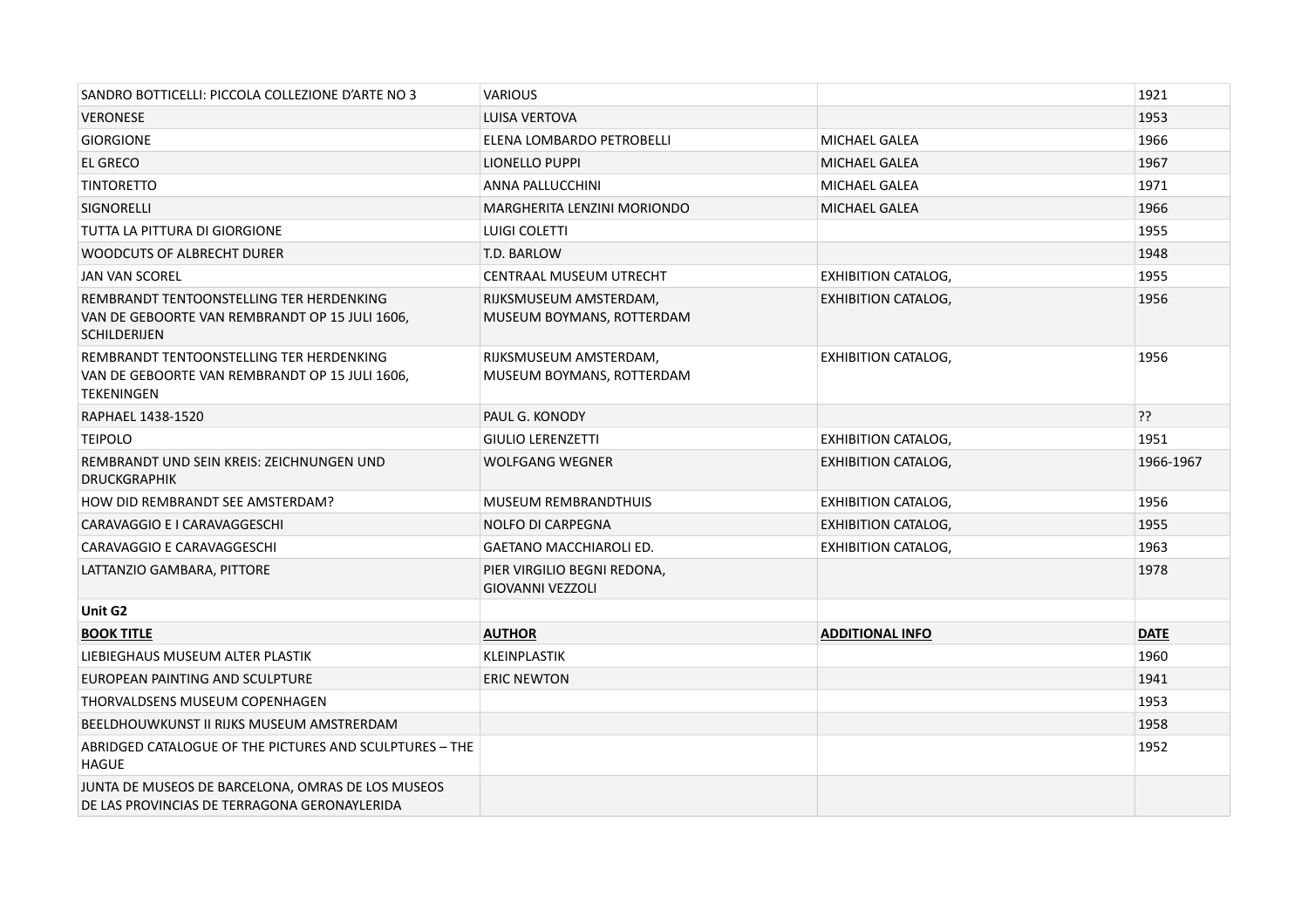| BERNARD CITROEN FUNCTION DE LA SCULPTURE                                 | <b>HENRY MONTAIGU</b>     |                             | 1959 |
|--------------------------------------------------------------------------|---------------------------|-----------------------------|------|
| <b>PLASTIKIM FRIEN</b>                                                   |                           |                             | 1953 |
| <b>BAROCKE BILDWERKE</b>                                                 |                           |                             | 1964 |
| PAPOEA-KUNST IN HET RIJKSMUSEUM                                          |                           |                             | 1966 |
| L'EUROPE GOTHIQUE XII XIV SIECLES                                        |                           |                             | 1968 |
| BILDWERKE DER BAROCKZEIT LIEBIEGHAUSE FRANKFURT AM<br><b>MAIN</b>        |                           |                             | 1963 |
| SPATGOTISHE BILDWERKE LIEBIEGHAUSE FRANKFURT AM MAIN                     |                           |                             | 1961 |
| LIEBIEGHAUSE FRANKFURT AM MAIN                                           |                           |                             | 1962 |
| LA SCULTURA GRECA PARTE TERZA L'ELLENISMO                                | PERICILE DUCATI           |                             | 1936 |
| ARTE ED ARTISTI NEL DUOMO DI ENNA                                        | <b>ANTONIO RAGONA</b>     |                             | 1974 |
| <b>ITALIAN BRONZE STATUETTES</b>                                         |                           |                             | 1961 |
| BAROQUE SCUPLTURE - VICTORIA AND ALBERT MUSEUM                           | <b>H.D MOLESWORTH</b>     |                             | 1954 |
| THE RODIN MUSEUM OF PARIS                                                | NICOLAI CANETTI           |                             | 1977 |
| THE ACROPOLIS                                                            | <b>MANOLIS ANDRONICOS</b> |                             | 1975 |
| FLEMISH DRAWINGS OF THE SEVENTEENTH CENTURY                              | T.W MUCHALL-VIEBROOK      |                             | 1926 |
| <b>MANIERIST TOSCANI</b>                                                 | LUISA BECHERUCCI          |                             | 1949 |
| RICHARD WILSON                                                           | W.G.CONSTABLE             |                             | 1953 |
| DISMEMBERED MASTERPIECES                                                 | THOMAS BODKIN             |                             | 1945 |
| <b>MASTERS OF PAINTING</b>                                               | <b>GUSTAVE COURBET</b>    |                             | 1950 |
| THE ITALIAN PAINTERS OF THE RENAISSANCE WITH 400<br><b>ILLUSTRATIONS</b> | <b>BERENSON</b>           |                             | 1952 |
| FIGURATIVE PAINTERS IN SPAIN TODAY                                       | <b>CARLOS AREAN</b>       |                             | 1969 |
| STILL LIFE PAINTING SINCE 1470                                           |                           |                             | 1956 |
| THE BADGE OF ST JAMES                                                    | <b>CHRISTOPHER HOBLER</b> | OFFPRINT FROM 'THE SCALLOP' | 1957 |
| I CLASSICI DELLA PITTURA- MANTEGNA                                       | A MANTINA                 |                             | 1980 |
| LA DECORAZIONE PITTORICA DELLA PALAZZINA MONTALTO                        | <b>GIULIANO BRIGANTI</b>  |                             |      |
| THE GENIUS OF FLEMISH ART                                                | LEO VAN PUYVELDE          |                             | 1949 |
| <b>GREAT PAINTERS AND GREAT PAINTINGS</b>                                | <b>VARIOUS</b>            |                             | 1965 |
| <b>GENUINE AND FALSE IMITATIONS COPIES FORGERIES</b>                     | <b>HANS TIETZE</b>        |                             | 1948 |
| PITTURA ITALIANA DEL SEICENTO                                            | <b>UGO NEBBIA</b>         |                             | 1946 |
| VENETIAN SEVENTEENTH CENTURY PAINTING                                    | <b>HOMAN POTTERTON</b>    |                             | 1979 |
| THE AGE OF CHARLES I                                                     | <b>OLIVER MILLER</b>      |                             | 1972 |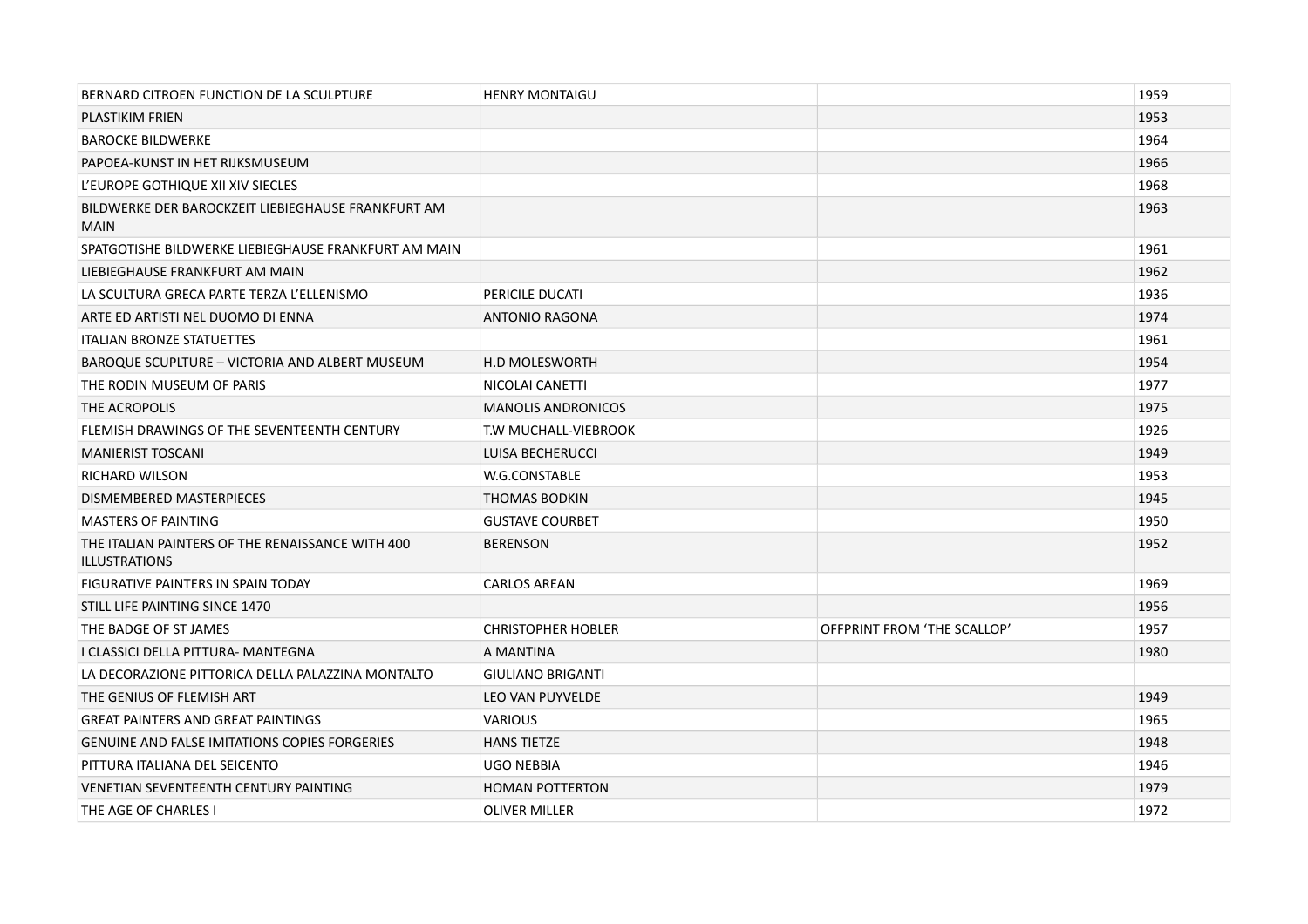| L'ARTE ITALIANA VIII                                       | <b>MARIO SALMI</b>                 |                                                                                |      |
|------------------------------------------------------------|------------------------------------|--------------------------------------------------------------------------------|------|
| ANDRE APPIANI PITTORE DI NAPOLEONE                         | <b>MERCEDES PRECERUTTI-GARBERI</b> |                                                                                | 1970 |
| IL PROPRIETARIO DELLA VILLA ROMANA DI PIAZZA ARMERINA      | <b>ANTONIO RAGONA</b>              |                                                                                | 1962 |
| STAMPE ANTICHE                                             | <b>FERANDO VALLERINI</b>           |                                                                                | 1966 |
| DIPINTI DEL XVII E XVIII SECOLO                            | RUBINACCI ANTICHITA'               |                                                                                |      |
| <b>FRENCH PAINTINGS</b>                                    |                                    | VICTORIA AND ALBERT MUSEUM                                                     | 1949 |
| CINQUANT'ANNI DI PITTURA VERONESE 1580-1630                | <b>VARIOUS</b>                     |                                                                                | 1974 |
| PITTORI BOLOGNESI DEL SEICENTO NELLE GALLERIE DI FIRENZE   | <b>EVELINA BOREA</b>               |                                                                                | 1975 |
| <b>STUD SI COMUNICARI 5</b>                                | TEODOR IONESCU,<br>TINCA TACANGUL  | <b>MUZEUL BRUKENTHAL</b>                                                       | 1956 |
| LA PITTURA COME SI GUARDA UN QUADRO DA GIOTTO A<br>CHAGALL | <b>LEONELLO VENTURI</b>            |                                                                                | 1947 |
| <b>OLD MASTER DRAWINGS</b>                                 |                                    | ROYAL ACCADEMY OF ARTS                                                         | 1953 |
| THE NUDE A STUDY OF IDEAL ART                              | <b>KENNETH CLARK</b>               |                                                                                | 1956 |
| STORIA DEL DISEGNO                                         | <b>LUIGI GRASSI</b>                |                                                                                | 1947 |
| THE ARTS PAINTING, DRAWING, SCULPTURE AND ARCHITECTURE     | <b>VARIOUS</b>                     |                                                                                |      |
| LA PEINTURE EN BELGIQUE DES PRIMITIFS A NOS JOURS          | F.C. LEGRAND                       |                                                                                | 1954 |
| GLI ULTIMI MEDICI IL TARDOO BAROCCO A FIRENZE 1670-1743    | <b>VARIOUS</b>                     |                                                                                | 1974 |
| 1770-1860 PITTURA NEO CLASSICA ROMANTICA IN LIGURIA        | <b>FRANCO SBORGI</b>               |                                                                                | 1975 |
| <b>L-ARTE IN ITALIA</b>                                    | <b>GIORGIO LILLI LATINO</b>        |                                                                                |      |
| LA CRITICA DE ARTE EN ESPANA                               | <b>VARIOUS</b>                     |                                                                                | 1967 |
| L'ARTE IN SICILIA                                          | <b>FILIPPO MELI</b>                |                                                                                | 1929 |
| THE ART IN ITALY                                           | <b>LUIGI DAMI</b>                  |                                                                                |      |
| <b>BOTTICELLI</b>                                          | CARLO GAMBA                        | 200 TAVOLE                                                                     | 1936 |
| <b>GIOVANNI BELLINI</b>                                    | <b>CARLO GAMBA</b>                 | 200 TAVOLE                                                                     | 1937 |
| MANTEGNA                                                   | <b>GIUSEPPE FIOCCO</b>             | 200 TAVOLE                                                                     | 1937 |
| <b>LA PITTURA</b>                                          | <b>VARIOUS</b>                     | X BIENNALE D'ARTE ANTICA - L'ARTE DEL<br>SETTECENTO EMILIANO. CATALOGO CRITICO | 1979 |
| SPANISH DRAWING XV-XIX CENTURIES                           | <b>JOSE GOMEZ SICRE</b>            | <b>WITH PLATES</b>                                                             | 1939 |
| PARAGONE                                                   | ROBERTO LONGHI                     | ESTRATTODAL N.279 DELLE RIVISTA<br>PARAGONE/ARTE MAGGIO                        | 1973 |
| AN INTRODUCTION TO FRENCH PAINTING                         | KONODY AND LATHOM                  |                                                                                | 1932 |
| <b>CZECH BAROQUE DRAWING</b>                               | <b>JAN LORIS</b>                   | <b>PLATES ONLY</b>                                                             |      |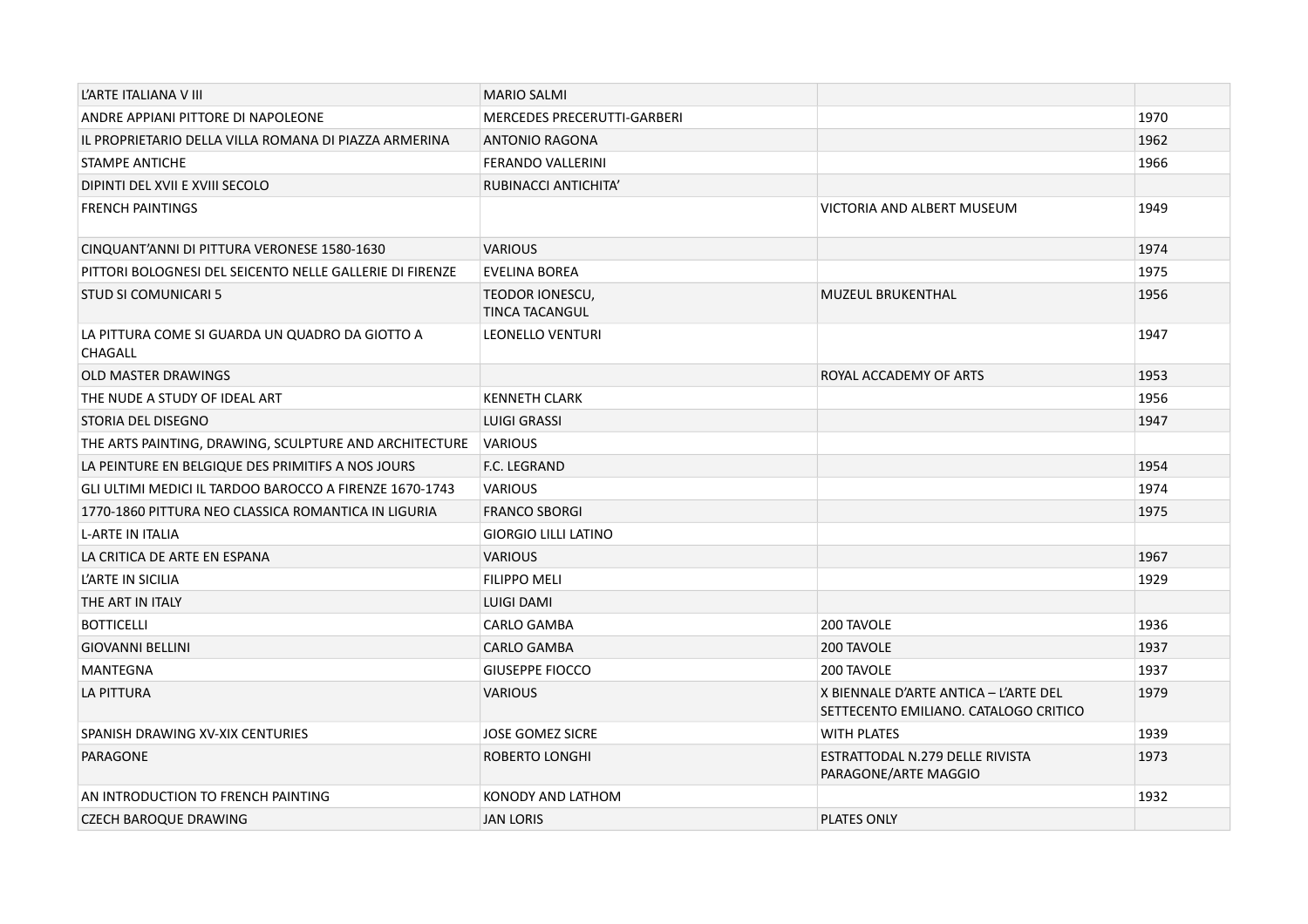| ENGLISH PAINTING 1600-1800                                              |                                            | PLATES ONLY, MANCESTER CITY ART GALLERIES               |      |
|-------------------------------------------------------------------------|--------------------------------------------|---------------------------------------------------------|------|
| IMAGE AND IMAGINATION. OIL SKETCHES OF THE BAROQUE                      | <b>KURT ROSSACHER</b>                      | <b>CATALOGUE</b>                                        | 1966 |
| THE ARTIST AT WORK                                                      | <b>H.RUHEMANN AND</b><br>E.M.KEMP          |                                                         | 1951 |
| THE PENGUIN DICTIONARY OF ART AND ARTISTS                               | PETER AND LINDA MURRAY                     |                                                         | 1983 |
| THE CIVILIZATION OF RENAISSANCE IN ITALY                                | <b>JACOB BURCKHARDT</b>                    | 100 ILLUSTRATIONS AND COMMENTARY                        | 1944 |
| FRENCH XVIII CENTURY PAINTERS                                           | <b>EDMOND AND</b><br>JULES DE GONCOURT     |                                                         | 1968 |
| DEUTSCHE UND NIEDERLANDISCHE MALEREI<br>ZWISCHEN RENAISSANCE UND BAROCK |                                            | CATALOGUE,                                              | 1963 |
| <b>MAJOLICA</b>                                                         |                                            | RIJKSMUSEUM AMSTERDAM                                   | 1961 |
| THE ITALIAN PAINTERS OF THE RENAISSANCE                                 | <b>BERNHARD BERENSON</b>                   |                                                         | 1969 |
| ART IN ENGLAND                                                          | R.S. LAMBERT                               | <b>WITH ILLUSTRATIONS</b>                               | 1938 |
| <b>VISION AND DESIGN</b>                                                | ROGER FRY                                  |                                                         | 1937 |
| COME SI GUARDA UN QUADO                                                 | <b>MATTEO MARANGONI</b>                    | 2ND EDITION WITH 40 TAVOLE                              | 1927 |
| <b>ENJOYING PAINTINGS</b>                                               | <b>DAVID PIPER</b>                         |                                                         | 1964 |
| TUTTA L-OPERA DI CELLINI                                                | ETTORE CAMESASCA                           |                                                         | 1955 |
| <b>BRONZINO</b>                                                         |                                            | PICOLLA COLLEZIONE D'ARTE NO. 10                        | 1928 |
| <b>TIZIANO</b>                                                          | <b>GINO FOGOLARI</b>                       | L'ARTE PER TUTTI COLLEZIONE                             | 1933 |
| <b>MINO DA FIESOLE</b>                                                  | ART. JAHN RUSCONI                          | L'ARTE PER TUTTI COLLEZIONE                             | 1931 |
| <b>POLICLETO</b>                                                        | <b>CARLO ANTI</b>                          | L'ARTE PER TUTTI COLLEZIONE                             | 1931 |
| <b>LISIPPO</b>                                                          | PERICLE DUCATI                             | L'ARTE PER TUTTI COLLEZIONE                             | 1930 |
| RAFFAELLO                                                               | <b>LUIGI SERRA</b>                         | L'ARTE PER TUTTI COLLEZIONE                             | 1930 |
| VITA ITALIANA 1870-1970                                                 |                                            | ENLT OFFICIAL MAGAZINE                                  | 1971 |
| IL MUSEO DI PALAZZO BELLOMO A SIRACUSA                                  | <b>MARGHERTIA MARIA</b><br><b>ROMANINI</b> | ESTRATTO DA ANTICHITA VIVA N.6 LUGLIO-<br><b>AGOSTO</b> | 1962 |
| I TESORI LA REGGIA DI CAPODIMONTE                                       | <b>GINO DORIA</b>                          |                                                         | 1966 |
| MARQUETTE UNIVERSITY ART COLLECTION                                     | <b>JOHN PICK</b>                           |                                                         | 1964 |
| MARQUETTE UNIVERSITY ART COLLECTION                                     | <b>JOHN PICK</b>                           | SUPPPLEMENT 1964-1966                                   | 1966 |
| COPPER, SLATE AND MARBLE                                                |                                            | <b>HAZLITT GALLERY</b>                                  | 1967 |
| <b>ENGLISH CHAIRS</b>                                                   | J HAYWARD                                  | VICTORIA ALBERT MUSEUM                                  | 1965 |
| <b>TABLES</b>                                                           | J HAYWARD                                  | VICTORIA AND ALBERT MUSEUM                              | 1961 |
| <b>ENGLISH CABINETS</b>                                                 | J HAYWARD                                  | VICTORIA AND ALBERT MUSEUM                              | 1964 |
| CHEST OF DRAWERS AND COMMODES                                           | <b>JOHN HAYWARD</b>                        | VICTORIA AND ALBERT MUSEUM                              | 1960 |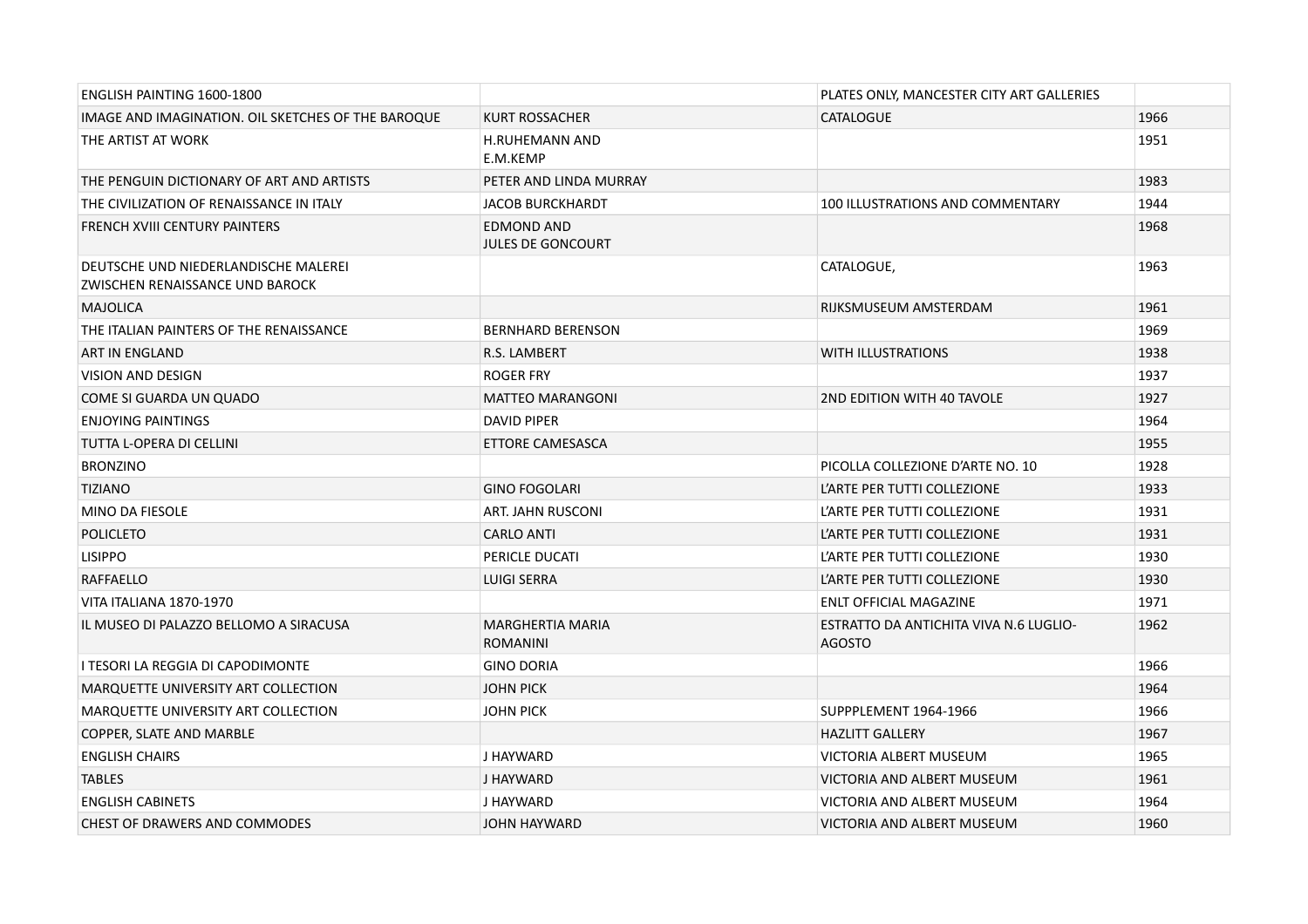| <b>TITLE</b>                                                            | <b>AUTHOR</b>                         | <b>COMMENTS</b>                          | <b>DATE</b> |
|-------------------------------------------------------------------------|---------------------------------------|------------------------------------------|-------------|
| Unit G <sub>2</sub>                                                     |                                       |                                          |             |
| ESTUDOS DE ICONAGRAFIA CRISTA                                           | CARLOS MOREIRA AZEVEDO                |                                          | 2016        |
| FRA GIOVANNI ANGELICO AND THE MUSEUM OF SAN MARCO,<br><b>FIRENZE</b>    |                                       | <b>34 PLATES</b>                         | 1930        |
| KUNSTHAUS ZURICH                                                        |                                       | <b>AUS DER SAMMLUNG</b>                  | 1959        |
| ALTDEUTSCHE ZEICHNUNGEN                                                 |                                       | AUS DER STAATLICHEN KUNSTHALLE KARLSRUHE | 1955        |
| ALBUMPICTURE BOOK                                                       |                                       | RIJKSMUSEUM AMSDERDAM                    |             |
| ETCHINGS BY GIOVANNI BATTISTA PIRANESI 1720 1778                        |                                       | P AND D COLNAGHI AND CO. LTD             | 1973        |
| <b>ENGRAVINGS AND ETCHINGS</b>                                          | <b>CRADDOCK AND</b><br><b>BARNARD</b> | V NO 140                                 | 1984        |
| AN EXHIBITION OF ETCHINGS DRY POINTS AND LITHOGRAPHS                    | <b>JAMES MC NEILL WHISTLER</b>        |                                          | 1971        |
| INCISIONI DEL CINQUECENTO ITALIANO                                      |                                       | MUSEO NAZIONALE PEPOLI - TRAPANI         | 1967        |
| <b>GAUDI</b>                                                            | <b>JUAN BASSEGODA NONELL</b>          |                                          | 1971        |
| THE DULWICH PICTURES                                                    |                                       | DULWICH COLLAGE PICTURE GALLERY          | 1954        |
| NEO-CLASSICISM                                                          | <b>HUGH HONOUR</b>                    |                                          | 1968        |
| <b>THE PRINSENHOF</b>                                                   | <b>J VAN DER WERFF</b>                |                                          | 1965        |
| AN OUTLINE OF EUROPEAN ARCHITECTURE                                     | NIKOLAUS PEVSNER                      |                                          | 1951        |
| THE PICTURE GALLERIES                                                   |                                       | THE METROPOLITAN MUSEUM OF ART           |             |
| <b>JUSEPPE DE RIBERA - THE DRAWINGS</b>                                 | <b>GABRIELE FINALDI</b>               | <b>CATALOGUE</b>                         | 2016        |
| MAESTRI DEL DISEGNO DALGOTICO AL BAROCCO                                | <b>LAJOS VAYER</b>                    |                                          | 1962        |
| CARLO CRIVELLI - THE ANNUNCIATION                                       |                                       | 24 PLATES                                | 1947        |
| LEONARDO DA VINCI THE VIRGIN OF BOOKS IN THE NATIONAL<br><b>GALLARY</b> | <b>MARTIN DAVIS</b>                   | <b>16 PLATES</b>                         | 1947        |
| MYTHS OF GREECE AND ROME                                                | <b>THOMAS BULFINCH</b>                |                                          | 1979        |
| <b>MYTHOLOGY</b>                                                        | <b>ERNEST GRANGER</b>                 |                                          |             |
| ARTISTAS ESPANOLES CONTEMPORANEOS                                       | <b>VICENTE AGUILERA CERNI</b>         |                                          | 1964        |
| <b>CASERTA AND ITS PROVINCE</b>                                         |                                       | ENTE PROVINCIALE PER IL TURISMO CASERTA  | 1964        |
| <b>GLASS</b>                                                            |                                       | VICTORIA AND ALBERT MUSEUM               | 1947        |
| KUNSTHISTORISCHES MUSEUM WIEN                                           |                                       | MEISTERWERKE                             | 1952        |
| KREISMUSEUM BERSENBRUCK                                                 |                                       | KREISMUSEUM BERSENBRUCK                  | 1970        |
| TREASURES IN CAMBRIDGE                                                  | <b>CARL WINTER</b>                    |                                          | 1950        |
| <b>ADAM SILVER</b>                                                      |                                       | VICTORIA AND ALBERT MUSEUM               | 1953        |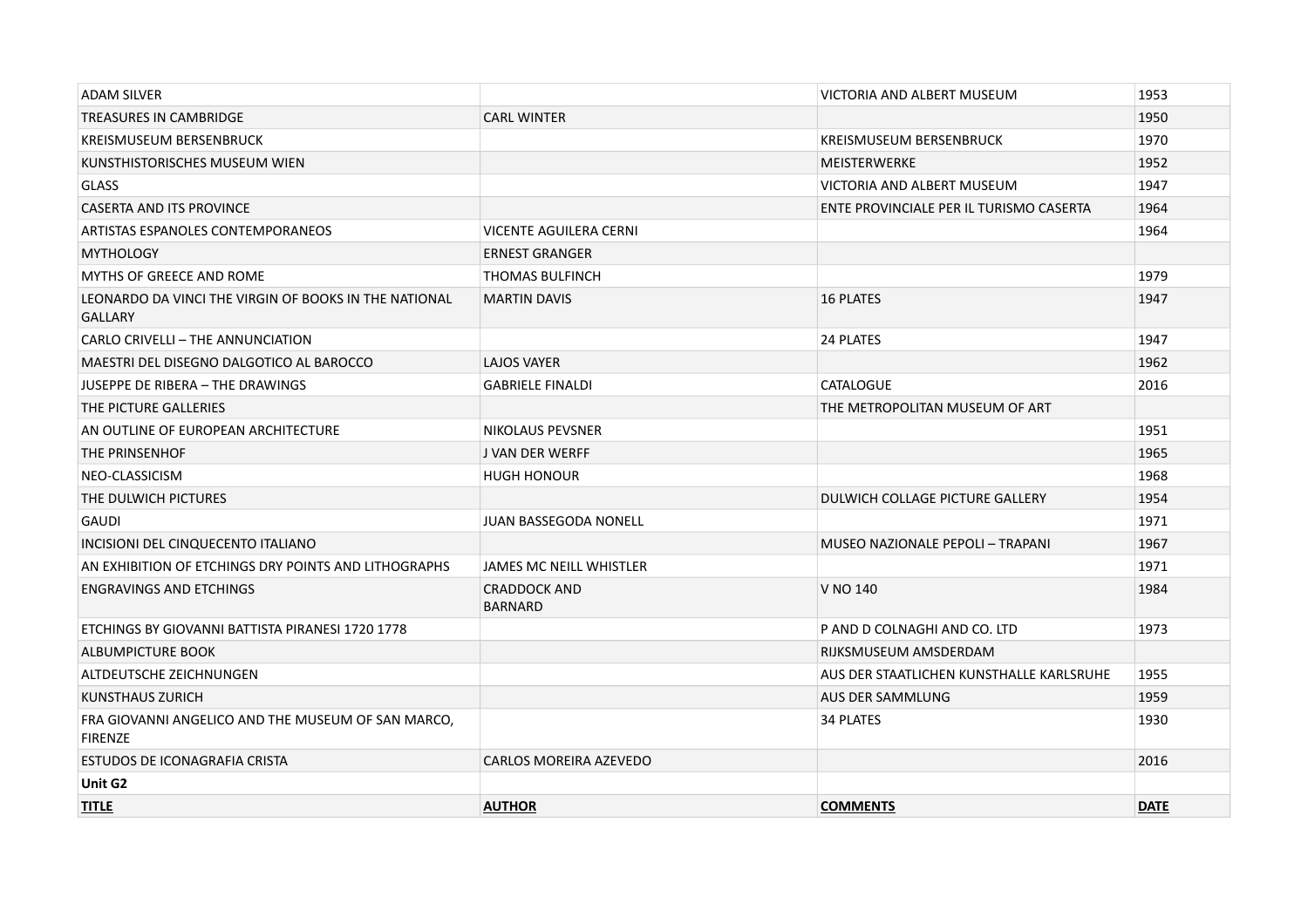| GALLERIA DI PITTURA DEL MUSEO DI BELLE ARTI DI VIENNA                                                                                                                   | <b>VARIOUS</b>                                 | CATALOGUE,                            | 1968 |
|-------------------------------------------------------------------------------------------------------------------------------------------------------------------------|------------------------------------------------|---------------------------------------|------|
| GUARDI, TIEPOLO AND CANALETTO FROM THR ROYALL MUSEUM, THE ROYAL MUSEUM,<br>CANTERBURY AND ELSEWERE AND THE SELECTION OF VENETIAN<br><b>18TH CENTURY DECORATIVE ARTS</b> | <b>CANTERBERY</b>                              |                                       | 1985 |
| EUROPEAN TREASURES - GREAT PAINTINGS<br>FROM MACCHIAVELLI TO MONET                                                                                                      | <b>DUNEDIN</b><br>PUBLIC ARTS GALLERY          | PLATES WITH DESCRIPTIONS,             | 1991 |
| LOUVRE - PHOTOGRAPHIES DIRECTES EN COULEURS                                                                                                                             | LOUVRE MUSEUM                                  | CATALOGUE HISTRE,                     |      |
| KUNST UIT ZWEDENS GOUDEN EEUW                                                                                                                                           | <b>RIJKSMUSEUM</b>                             |                                       | 1961 |
| <b>MINIATURES</b>                                                                                                                                                       | THE METROPOLITAN<br><b>MUSEUM OF ART</b>       | ALBUR R - CATALOGUE WITH PLATES,      | 1949 |
| <b>MINIATURES</b>                                                                                                                                                       | THE METROPOLITAN<br><b>MUSEUM OF ART</b>       | ALBUM H- CATALOGUE WITH PLATES,       | 1949 |
| <b>COLINAGHI OLD MASTER DRAWINGS</b>                                                                                                                                    |                                                | CATALOGU,                             | 1986 |
| <b>COLINAGHI OLD MASTER DRAWINGS</b>                                                                                                                                    |                                                | CATALOGUE,                            | 1985 |
| <b>GOTHIS PAINTING</b>                                                                                                                                                  | <b>CYRIL G.E. BLINT</b>                        | 45 ILLUSTRATIONS,                     | 1947 |
| PICTURES FROM THE THYSEN-BORNEMISZA                                                                                                                                     | NATIONAL GALLERY LONDON                        | CATALOGUE 2 COPIES,                   | 1961 |
| DER BAROCKE HIMMEL                                                                                                                                                      | HANDZEICHNUNGEN                                | CATALOGUE WITH PLATES,                | 1964 |
| <b>TEYLERS MUSEUM</b>                                                                                                                                                   | <b>FRANS HALSMUSEUM</b>                        | CATALOGUE,                            | 1967 |
| LA MOSTRA DEL TINTORETTO                                                                                                                                                | PALAZZO PESARO                                 | CATALOGUE FEBBRAIO,                   | 1937 |
| LA MOSTRA DEL TINTORETTO                                                                                                                                                | PALAZZO PESARO                                 | CATALOGUE APRILE,                     | 1937 |
| PICTURES AND DRAWINGS                                                                                                                                                   | WALLACE COLLECTION CATALOGUES                  | 4TH EDITION ILLUSTRATIONS,            | 1953 |
| THE KING'S PICTURES                                                                                                                                                     | ROYAL ACCADEMY OF ARTS                         | CATALOGUE,                            | 1946 |
| FRENCH DRAWINGS POST NEO CLASSICISM                                                                                                                                     | <b>COLNAGHI</b>                                | CATALOGUE,                            | 1975 |
| <b>EXHIBITION OF MASTER DRAWINGS</b>                                                                                                                                    | <b>COLNAGHI</b>                                | CATALOGUE,                            | 1974 |
| PAINTINGS AT APSLEY HOUSE                                                                                                                                               | <b>WELLIGTON MUSEUM</b>                        |                                       | 1965 |
| LA GALLERIA BORGESE IN ROMA                                                                                                                                             | PAOLA DELLA PERGOLA                            | 65 TAVOLE,                            | 1957 |
| LA COLECCION CAMBO                                                                                                                                                      | <b>F.J SANCHEZ CANTON</b>                      |                                       | 1955 |
| VENTIDUE DIPINTI DI UNA RACCOLTA PRIVATA                                                                                                                                | <b>GIULIANO BRIGANTI</b>                       |                                       | 1958 |
| DELLA GALLERIA DI PALAZZO BIANCO                                                                                                                                        |                                                | 5TH EDDIZIONE COMUNE DI GENOVA,       | 1965 |
| OLD MASTER PAINTINGS AND DRAWINGS                                                                                                                                       | <b>COLNAGHI</b>                                |                                       | 1979 |
| THE PRADO MUSEUM                                                                                                                                                        | <b>F.J.SANCHEZ CANTON</b>                      | THIRD EDITION WITH 307 ILLUSTRATIONS, | 1965 |
| <b>CLEANED PICTURES</b>                                                                                                                                                 | <b>WALKER ART GALLERY</b>                      | <b>EXHIBITION CATALOGUE,</b>          | 1955 |
| <b>OLD FOREIGN PAINTINGS</b>                                                                                                                                            | ROYAL MUSEUM OF<br><b>FINE ARTS COPENHAGEN</b> | CATALOGUE,                            | 1951 |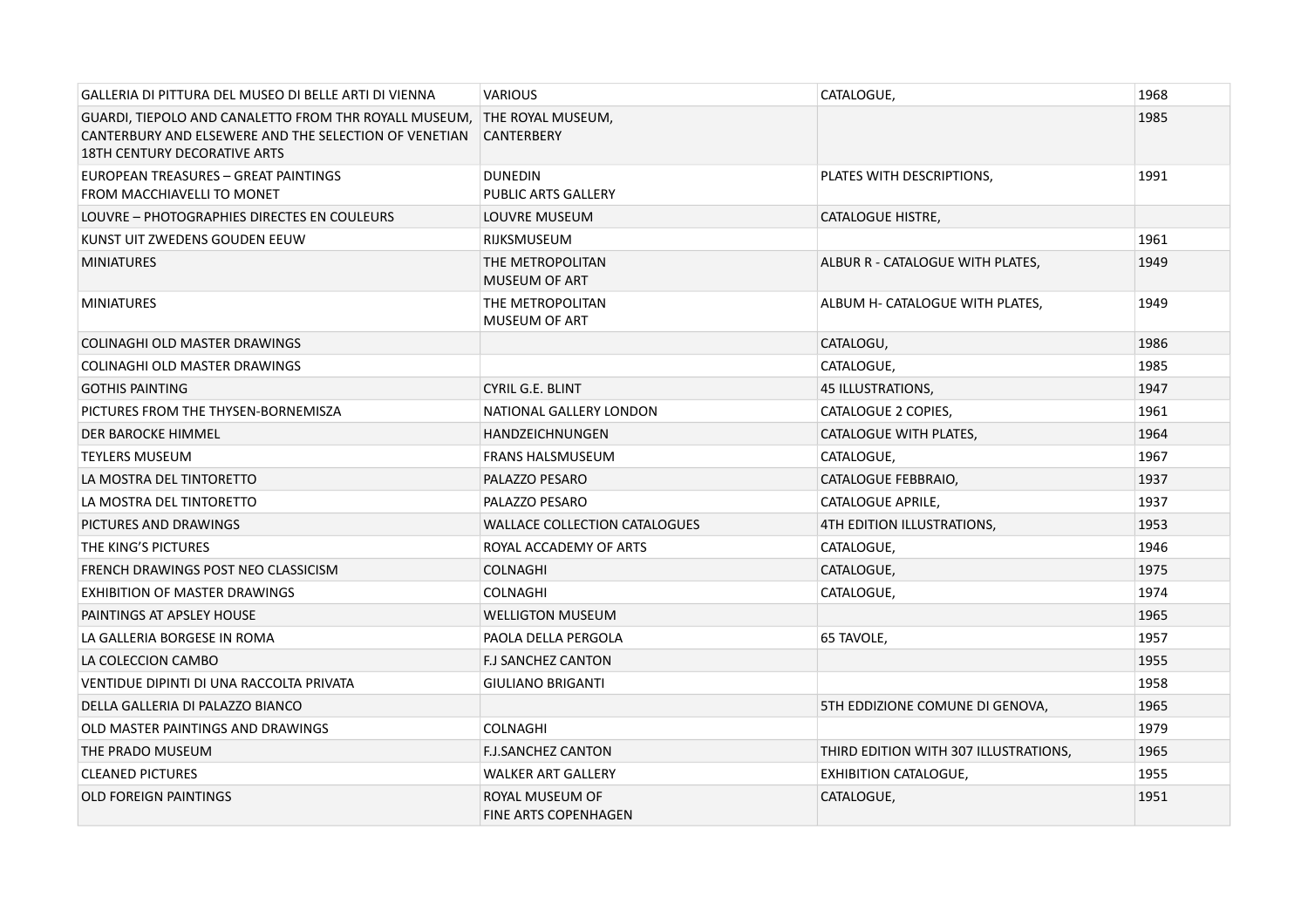| KATALOG DER ALTEN MEISTER DER HAMBURGER KUNSTHALLE                                        | <b>VIERTE AUFLAGE</b>                       |                       | 1956 |
|-------------------------------------------------------------------------------------------|---------------------------------------------|-----------------------|------|
| KEUZE UIT TIEN JAAR AANWINSTEN 1951-1961                                                  | <b>CENTRAL MUSEUM UTRECHT</b>               |                       | 1961 |
| CATALOGO - MOSTRA DI DIPINTI FIAMMINGHI<br>ED OLANDESI DAL UATTROCENTO AL SETTECENTO      | <b>DIDIER BODART</b>                        | GALLERIA GASPARRINI,  | 1973 |
| PALAZZO ROSSO GALLERIA                                                                    | A CURA DELLA DIREZIONE<br><b>BELLE ARTI</b> | COMUNE DI GENOVA,     | 1964 |
| ARTE FRANCESE A NAPOLI                                                                    |                                             | CATOLOGO PROVVISORIO, | 1967 |
| PAINTING BY OLD MASTERS                                                                   | <b>COLNAGHI</b>                             |                       | 1974 |
| <b>FRANS HALSMUSEUM REPRODUCTIONS</b>                                                     |                                             | PLATES CATALOGUE,     | 1960 |
| <b>EXHIBITION OF ENGLISH DRAWINGS OF</b><br>ENGLISH DRAWINGS, WATER COLOURS AND PAINTINGS | <b>COLNAGHI</b>                             |                       | 1973 |
| <b>COLECCION MATIAS MUNTADAS</b>                                                          | AYUNTAMIENTO DE BARCELONA                   |                       | 1957 |
| THE ROBINSON COLLECTION                                                                   |                                             |                       |      |
| EUROPEAN MASTERS OF THE EIGHTEENTH CENTURY                                                | ROYAL ACADEMY OF ARTS LONDON                |                       | 1955 |
| <b>ITALIAN ART AND BRITAIN</b>                                                            | ROYAL ACADEMY OF ARTS LONDON                |                       | 1960 |
| <b>FLEMISH ART1300-1700</b>                                                               | ROYAL ACADEMY OF ARTS LONDON                |                       | 1954 |
| DUTCH PICTURES 1450-1750                                                                  | ROYAL ACADEMY OF ARTS LONDON                |                       | 1953 |
| HOLBEIN AND OTHER MASTERS OF THE 16TH 17TH CENTURY                                        | ROYAL ACADEMY OF ARTS LONDON                |                       | 1950 |
| PRIMITIVES TO PICASSO                                                                     | ROYAL ACADEMY OF ARTS LONDON                |                       | 1962 |
| CENTO DISEGNI NAPOLETANI SEC. XVI-XVIII                                                   | <b>WALTER VITZTHUM</b>                      |                       | 1967 |
| ALLAN RAMSAY 1713-1784                                                                    | ROYAL ACADEMY OF ARTS LONDON                |                       | 1964 |
| CATALOGUS VAN MEUBELEN                                                                    | RIJKSMUSEUM AMSTERDAM                       |                       | 1952 |
| LA REGIA PINACOTECA DI BOLOGNAA                                                           | <b>ENRICO MAUCERI</b>                       |                       | 1935 |
| ABRIDGED CATALOGUE OF PAINTINGS, WATERCOLOURS<br>AND PASTELS EXHIITED                     | <b>RIJKSMUSEUM</b>                          | CATALOGUE,            | 1955 |
| <b>EXHIBITION OF THE KING'S PICTURES</b>                                                  | ROYAL ACADEMY OF ARTS LONDON                | CATALOGUE,            | 1947 |
| WORKS OF ART FROM PRIVATE COLLECTIONS                                                     | CITY OF MANCESTER ART GALLERY               | CATALOGUE,            | 1960 |
| EUROPEAN MASTERS OF THE EIGHTEENTH CENTURY                                                | ROYAL ACADEMY OF ARTS LONDON                | CATALOGUE,            | 1955 |
| ROBINSON COLLECTION                                                                       | ROYAL ACADEMY OF ARTS LONDON                | CATALOGUE,            | 1958 |
| CATALOGUE DE LA PEINTURE ANCIENNE                                                         | MUSEES ROYAUX DES BEAUX ARRTS               | CATALOGUE,            | 1957 |
| ART IN XVII CENTURY ITALY                                                                 | <b>COLNAGHI</b>                             | CATALOGUE,            | 1972 |
| ALTE PINAKOTHEK MUNCHEN                                                                   | KURZES VERZEICHNIS DER BILDER               |                       | 1957 |
| NOTIZIE SU CAPODIMONTE                                                                    | <b>B. MOLAJOLI</b>                          |                       | 1958 |
| <b>GEMALDEHALERIE</b>                                                                     | KUNST-HISTORISCHES MUSEUM                   | VOLUME 1,             | 1965 |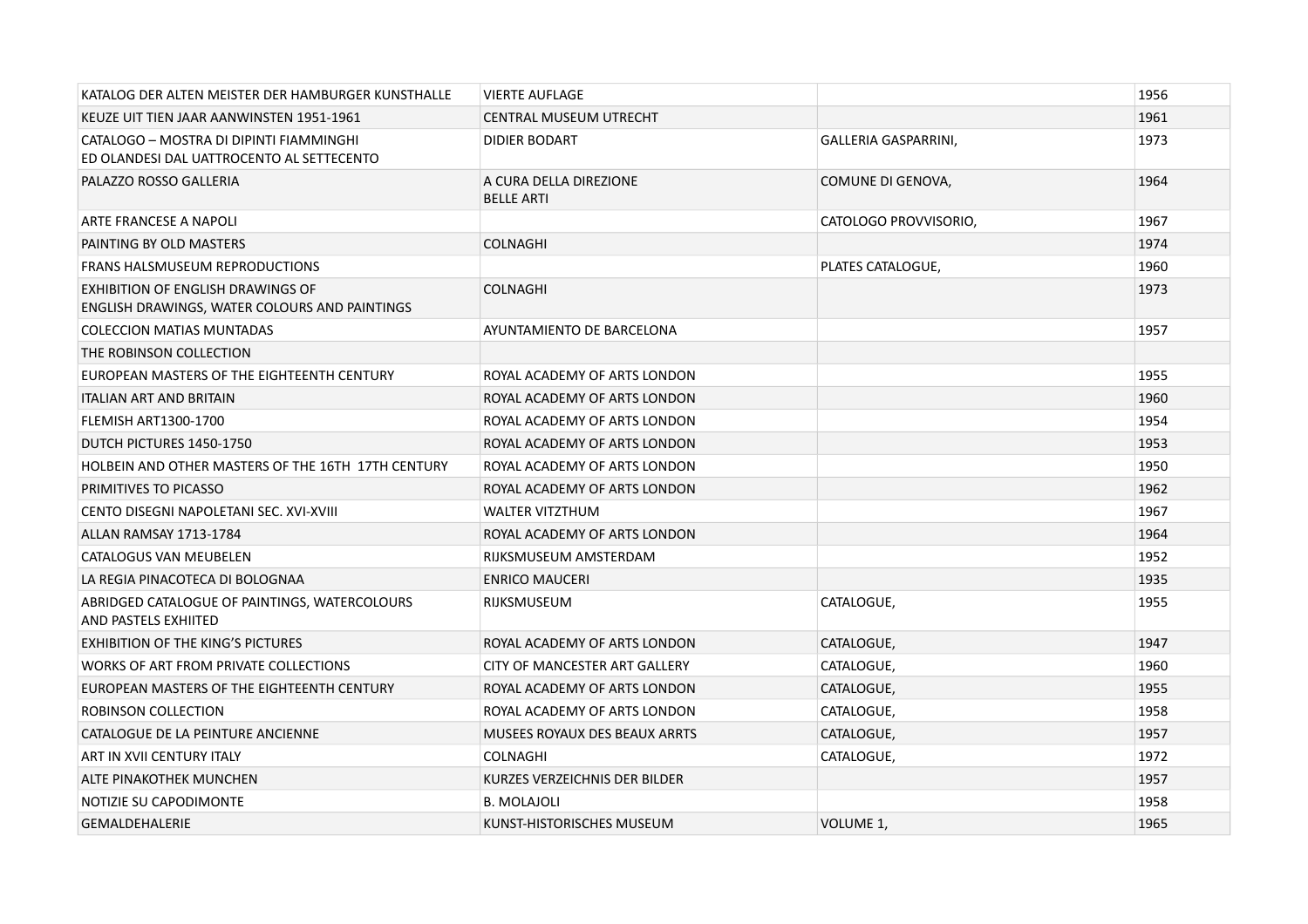| <b>GEMALDEGALERIE</b>                                                                | KUNST-HISTORISCHES MUSEUM                            | VOLUME 11,                         | 1963 |
|--------------------------------------------------------------------------------------|------------------------------------------------------|------------------------------------|------|
| PITTORI NAPOLETANI DEL 600 E DEL 700                                                 | <b>NOLFO DI CARPEGNA</b>                             | CATALOGUE PALAZZO BARBERINI, ROMA, | 1958 |
| WEGWEISTER STADELSCHES KUNSTINSTITUT                                                 |                                                      | PAMPHLET,                          | 1963 |
| MOSTRA DEI DIPINTI RESTAURATI DELLA CHIESA<br>DI SAN GIORGIO DEL GENOVESE DI PALERMO | <b>DANTE BERNINI</b>                                 | CATALOGUE WITH PLATES,             | 1969 |
| RESTAURI E AQUISIZIONI AL PATRIMONIO ARTISTICO DI VITERBO                            | <b>ITALO FALDI</b>                                   | CATALOGUE,                         | 1972 |
| <b>GEMALDEGALERIE</b>                                                                | KUNST-HISTORISCHES MUSEUM                            | CATALOGUE,                         | 1954 |
| <b>OEVRES D'ART</b>                                                                  | LYON - MUSEE DES BEAUX ARTS                          | CATALOGUE WITH PLATES,             | 1957 |
| THE LEE COLLECTION                                                                   | <b>COURTAULD INSTITUTE OF</b><br><b>ART LONDON</b>   | CATALOGUE,                         | 1958 |
| SHORT LIST OF EXHIBITED ETHINGS DRAWINGS AND PICTURES                                | <b>FOUNDATION REMBRANT HOUSE</b>                     | PAMPHLET,                          | 1907 |
| AUGSBURGER ROKOKO                                                                    |                                                      | CATALOGUE LIST WITH SOME PLATES,   | 1956 |
| AQUISTI, DONI, LASCITI, RESTAURI E RECUPERE                                          | <b>ITALO FALDI</b>                                   | CATALOGUE WITH PLATES,             | 1970 |
| <b>BRUGES MUNICIPAL FINE ART MUSEUM</b>                                              | <b>GROENINGE MUSEUM</b>                              | <b>CATALOGUE LIST,</b>             |      |
| ACQUISTI DELLA GALLERIA NAZIONALE D'ARTE ANTICA                                      | <b>ITALO FALDI</b>                                   | CATALOGUE WITH PLATES,             | 1972 |
| A SHORT DESCRIPTION OF SIR JOHN SOANE'S MUSEUM                                       |                                                      | PAMPHLET,                          |      |
| STADELSCHES KUNSTINSTITUT                                                            |                                                      | CATALOGUE WITH PLATES,             | 1963 |
| LE NU                                                                                | <b>GEORGES FRECHE</b>                                |                                    |      |
| III MOSTRA DI DIPINTI RESTAURATI                                                     | V. SCUDERI                                           | CATALOGUE WITH PLATES,             | 1960 |
| PRE-RAPHAELITE PAINTINGS                                                             | <b>MANCHESTER CITY</b><br><b>ART GALLERIES</b>       | PLATES AND LISTS,                  | 1952 |
| <b>GALLERIA COLONNA</b>                                                              | <b>GUIDO CORTI</b>                                   |                                    | 1937 |
| <b>OBRAS DE MUSEOS LOCALES</b>                                                       | PALACIO DE LA VIRREINA                               |                                    | 1955 |
| <b>EXPOSICION DE PRIMITIVOS MEDITERRANEOS</b>                                        | AYUNTAMENTO DE BARCELONA                             |                                    | 1952 |
| <b>GALLERIA DORIA PAMPHILJ IN ROMA</b>                                               | <b>T.H FOKKER</b>                                    |                                    | 1954 |
| LES AMIS DU MUSEE DE GAND                                                            | <b>MUSEE DES BEAUX-ARTS</b>                          |                                    | 1964 |
| <b>CATALOGUS DER SCHILDERIJEN</b>                                                    | <b>CENTRAL MUSEUM - UTRECHT</b>                      |                                    | 1952 |
| STEDELIJK MUSEUM DE LAKENHAL                                                         | <b>BESCHRIVENDE CATALOGUS</b><br>VAN DE SCHILDERIJEN |                                    | 1949 |
| KATALOG DER STAATSGALERIE STUTTGART                                                  | <b>ALTE MEISTER</b>                                  |                                    | 1962 |
| <b>OUDE MEESTERS</b>                                                                 | <b>MUSEE DES BEAUX-ARTS</b>                          |                                    | 1959 |
| <b>MAURITSHUIS</b>                                                                   | ROYAL PICTURE GALLERY THE HAGUE                      |                                    | 1956 |
| <b>CASTELVECCHIO</b>                                                                 | <b>UMBERTO G. TESSARI</b>                            |                                    | 1966 |
| <b>MAURITSHUIS</b>                                                                   | ROYAL PICTURE GALLERY THE HAGUE                      | ENGLISH GUIDE,                     | 1956 |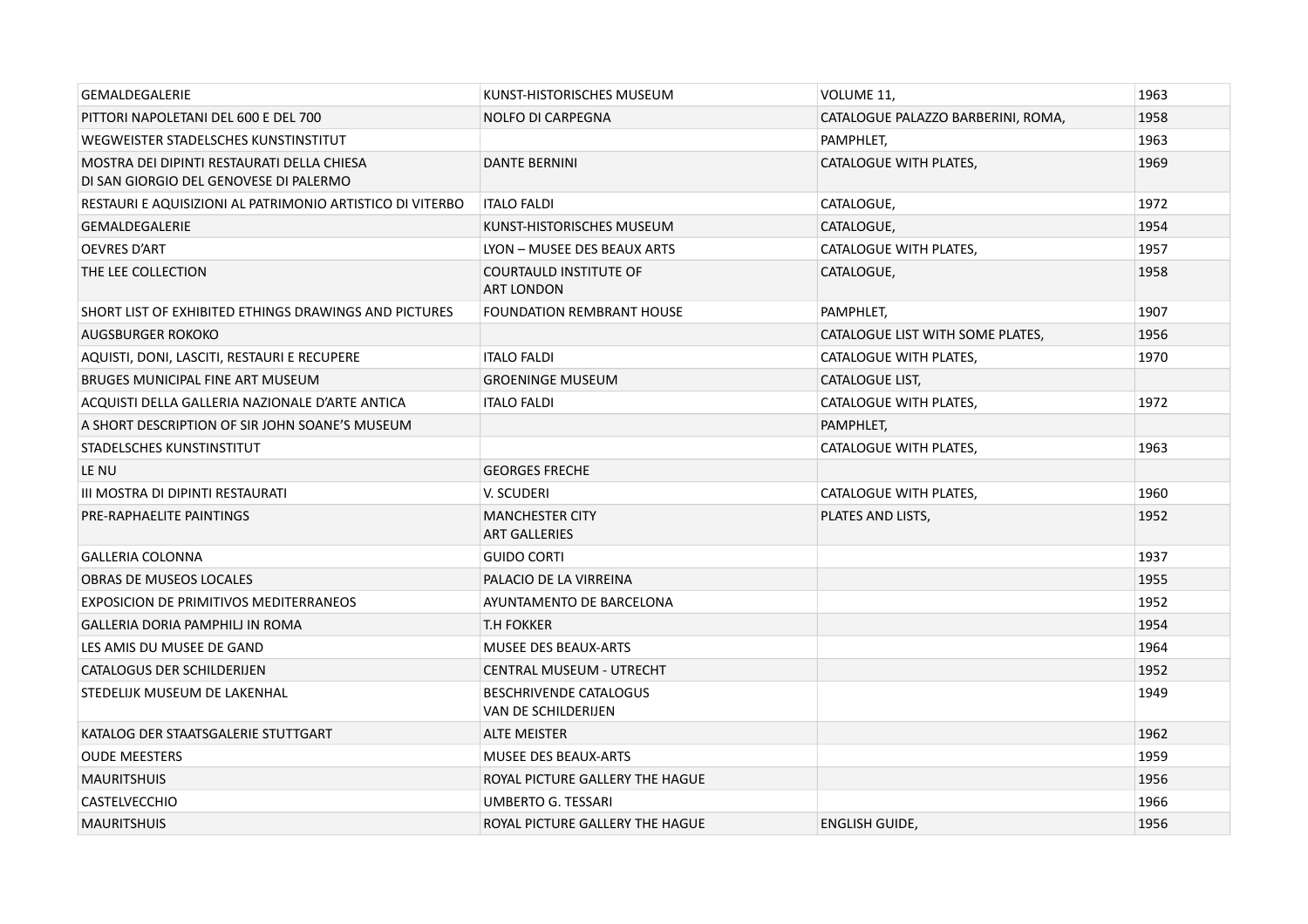| AFBEELDINGEN                                                       | <b>MUSEUM BUYMANS</b>                                  |                                 | 1954       |
|--------------------------------------------------------------------|--------------------------------------------------------|---------------------------------|------------|
| <b>CATALOGO</b>                                                    | LE REGIE GALLERIE<br>DELL ACCADEMIA DII VENEZIA        | 36 PLATES,                      | 1934       |
| LA GALLERIA SABAUDA A TORINO                                       | <b>NOEMI GABRIELLI</b>                                 | 6TH EDITION WITH 92 PLATES,     | 1965       |
| A GENERAL GUIDE TO THE WALLACE COLLECTION                          |                                                        |                                 | 1972       |
| PORTAIT DRAWINGS                                                   | <b>VICTORIA AND ALBERT MUSEUM</b>                      |                                 | 1948       |
| <b>FIGURE DRAWINGS</b>                                             | VICTORIA AND ALBERT MUSEUM                             |                                 | 1949       |
| LA GALLERIA SPADA IN ROMA                                          | <b>FEDERICO ZERI</b>                                   |                                 | 1952       |
| CATALOGO DE LOS CUADROS                                            | <b>MUSEO DEL PRADO</b>                                 |                                 | 1952       |
| <b>FLORENCE READY REFERENCE</b>                                    | SAVINO PRETI                                           | SIGNED BY AUTHOR,               | 1932       |
| CATALOGUE OF AN EXHIBITIONOF MASTERPIECES<br>OF EUROPEANN PAINTING |                                                        |                                 | 1944       |
| CATALOGO GALLERIA BORGHESE IN ROMA                                 | <b>ALDO DE RINALDIS</b>                                | SIGNED BY AUTHOR,               | 1948       |
| KATALOG DER NEUAUFSTELLUNG                                         | <b>OSTERREICHISCHES</b><br><b>BAROCKMUSEUM IN WIEN</b> |                                 | 1953       |
| LA GALLERIA NAZIONALE DI PARMA                                     | <b>AUGUSTA GHIDIGLIA</b>                               |                                 | 1956       |
| <b>MUSEO DEL PRADO</b>                                             | LUIS MIRANDA PODADERA                                  | SIGNED BY AUTHOR,               | 1951       |
| LE MUSEE DU LOUVRE                                                 | <b>LOUIS HOURTICO</b>                                  | SIGNED BY AUTHOR,               | 1921       |
| LE MUSEE DE LYON                                                   | <b>HENRI FOCILLON</b>                                  |                                 | 1945       |
| KUNSTAMUSEUM BASEL                                                 |                                                        |                                 | 1966       |
| THE EXHIBITION OF THE ROYAL ACADEMY OF ARTS                        |                                                        | NOTES AT THE BACK OF THE BOOK,  | 1948       |
| THE EXHIBITION OF THE ROYAL ACADEMY OF ARTS                        |                                                        |                                 | 1958       |
| ARS ROMAE SCULTURA                                                 |                                                        | PLATES,                         |            |
| ARS ROMAE PITTURA                                                  |                                                        | PLATES,                         |            |
| CAPPELLA SISTINA ROMA                                              |                                                        | PLATES,                         |            |
| <b>END OF FIRST SHELF</b>                                          |                                                        |                                 |            |
| <b>BEGINNING OF SECOND SHELF</b>                                   |                                                        |                                 |            |
| <b>HERMITAGE</b>                                                   | M. ARMATOV                                             |                                 | 1964       |
| <b>FRENCH PAINTING</b>                                             | <b>BASIL TAYLOR</b>                                    | DR. JOHN A. CAUCHI<br>(BEQUEST) | 1951       |
| CANALETTO DRAWINGS AT WINDSOR CASTLE                               | PARKER K.T.                                            | DR. J. A. CAUCHI<br>(BEQUEST)   | 24/09/1948 |
| <b>FRENCH DRAWINGS</b><br>AT WINDSOR CASTLE                        | <b>BLUNT ANTHONY</b>                                   | DR. J. A. CAUCHI<br>(BEQUEST)   | 1945       |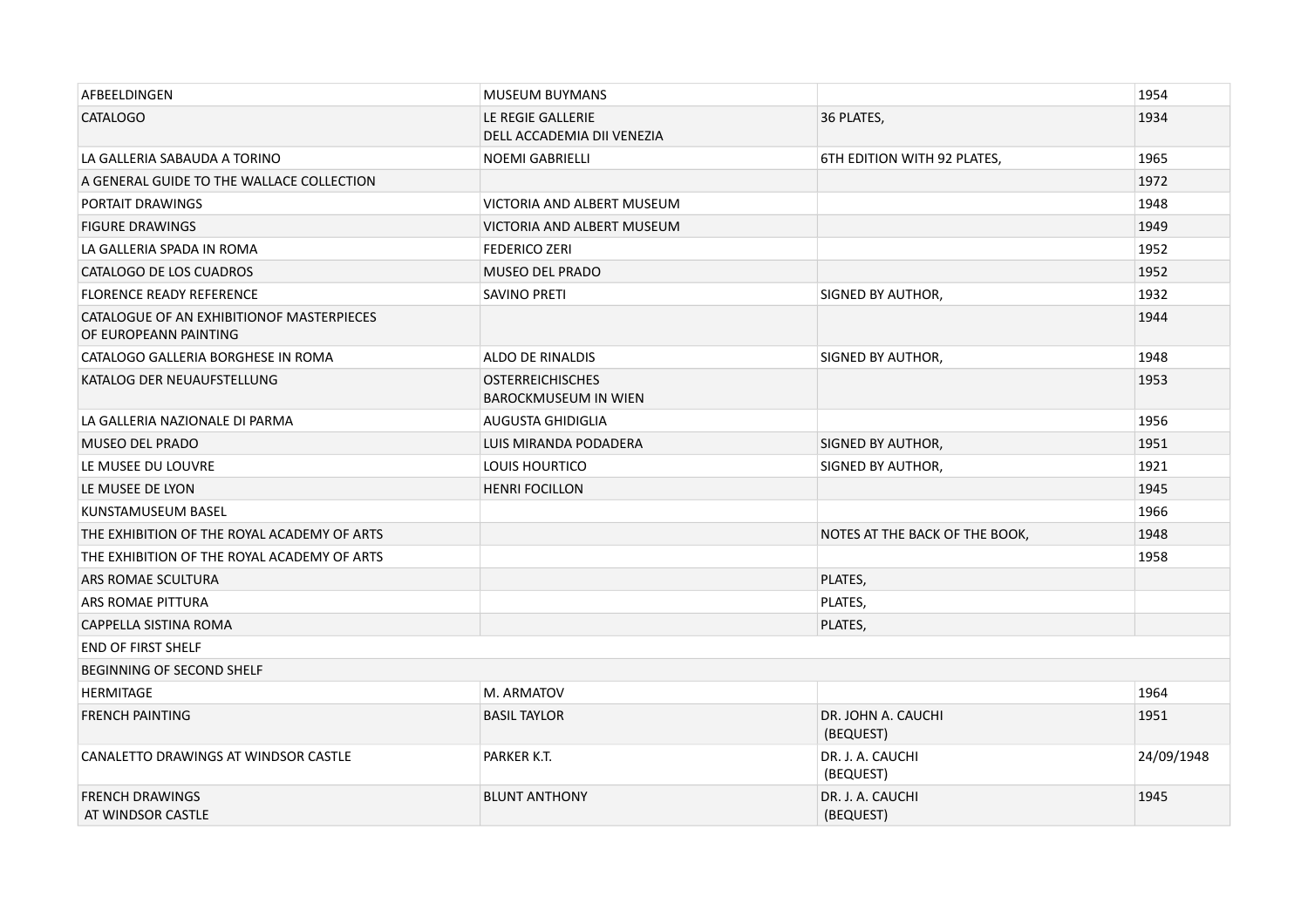| <b>DISEGNI BOLOGNESI</b><br>(XVI-XVIII SECOLO)           | <b>NEERMAN</b><br>GIORGIO-ARMANDO                  | <b>CATALOGUE</b>                                     | 1968       |
|----------------------------------------------------------|----------------------------------------------------|------------------------------------------------------|------------|
| ABECEDARIO PITTORICO                                     | ORLANDI A.                                         | 2 VOLUMES, 4 SCROLLS                                 | 1788       |
| ABECEDARIO PITTORICO<br>(PARTE SECONDA)                  | ORLANDI A.                                         | DR. J.A. CAUCHI<br>(BEQUEST)                         |            |
| <b>DISEGNI ANTICHI</b><br>(XVI-XVIII SECOLO)             | <b>DEL GIUDICE GIULIO</b>                          | <b>CATALOGUE</b>                                     | 1970       |
| <b>ITALIAN ART</b>                                       | <b>CLOWES WILLIAM</b>                              |                                                      | 1930       |
| <b>RPBONINGTON</b>                                       | <b>BONINGTON RICHARD</b>                           | DR. J. A. CAUCHI<br>(BEQUEST)                        |            |
| LE DESSIN A NAPLES                                       | MONBEIG-GOGUEL CATHERINE<br><b>VITZTHUM WALTER</b> | <b>CATALOGUE</b>                                     | 1967       |
| PITTORI GENOVESI<br>E DI ALTRE<br><b>SCUOLE ITALIANE</b> |                                                    | DR. J. A. CAUCHI<br>(BEQUEST)                        | 1966       |
| KATALOG ALTE MEISTER                                     | <b>LAUTS JAN</b>                                   | <b>CATALOGUE</b>                                     | 1966       |
| <b>FINARTE</b>                                           | <b>TESTORI GIOVANNI</b>                            | <b>COLLECTION</b>                                    | 1966       |
| DESSIN DE L'ÈCOLE<br>DE PARME                            | <b>BACOU ROSELINE</b>                              | <b>CATALOGUE</b>                                     | 1964       |
| <b>BAZZANI</b>                                           | <b>IVANOFF NICOLA</b>                              | <b>CATALOGUE</b>                                     | 12/05/1950 |
| <b>OLD MASTER DRAWINGS</b>                               | POPHAM A.E.                                        | <b>COLLECTION OF THE</b><br><b>EARL OF LEICESTER</b> | 1948       |
| <b>WORKS OF ART IN ITALY</b>                             | <b>HUTTON EDWARD</b>                               |                                                      | 1945       |
| EUROPEAN OLD MASTERS                                     |                                                    | ILLUSTRATED SOUVENIR                                 | 1957       |
| <b>FRENCH DRAWINGS</b><br>NEO-CLASSICISM                 |                                                    | <b>CATALOGUE</b>                                     | 1975       |
| GRABADORES ESPAÑOLES DE LOS SIGLOS XVIII Y XIX           | <b>CEFERINO MORENO</b>                             |                                                      | 1982       |
| <b>REPRODUCTIONS</b>                                     |                                                    | <b>CATALOGUE</b>                                     | 1860       |
| <b>RUBEN'S HOUSE</b>                                     | <b>BAUDOUIN F.</b>                                 | <b>GUIDE</b>                                         | 1957       |
| I FIAMMINGHI E L'ITALIA                                  | SEBASTIANI AGNESE                                  | <b>CATALOGUE</b>                                     | 1951       |
| THE AGE OF<br>NEO-CLASSICISM                             | <b>BURRIDGE OLIVER</b>                             |                                                      | 1972       |
| ENGLISH TASTE IN THE EIGHTEENTH CENTURY                  | RICHARDSON A.E.                                    | ROYAL COLLECTION                                     | 1955       |
| <b>ITALIAN OLD MASTER DRAWINGS</b>                       | <b>POUNCEY PHILIP</b>                              | <b>CATALOGUE</b>                                     | 1985       |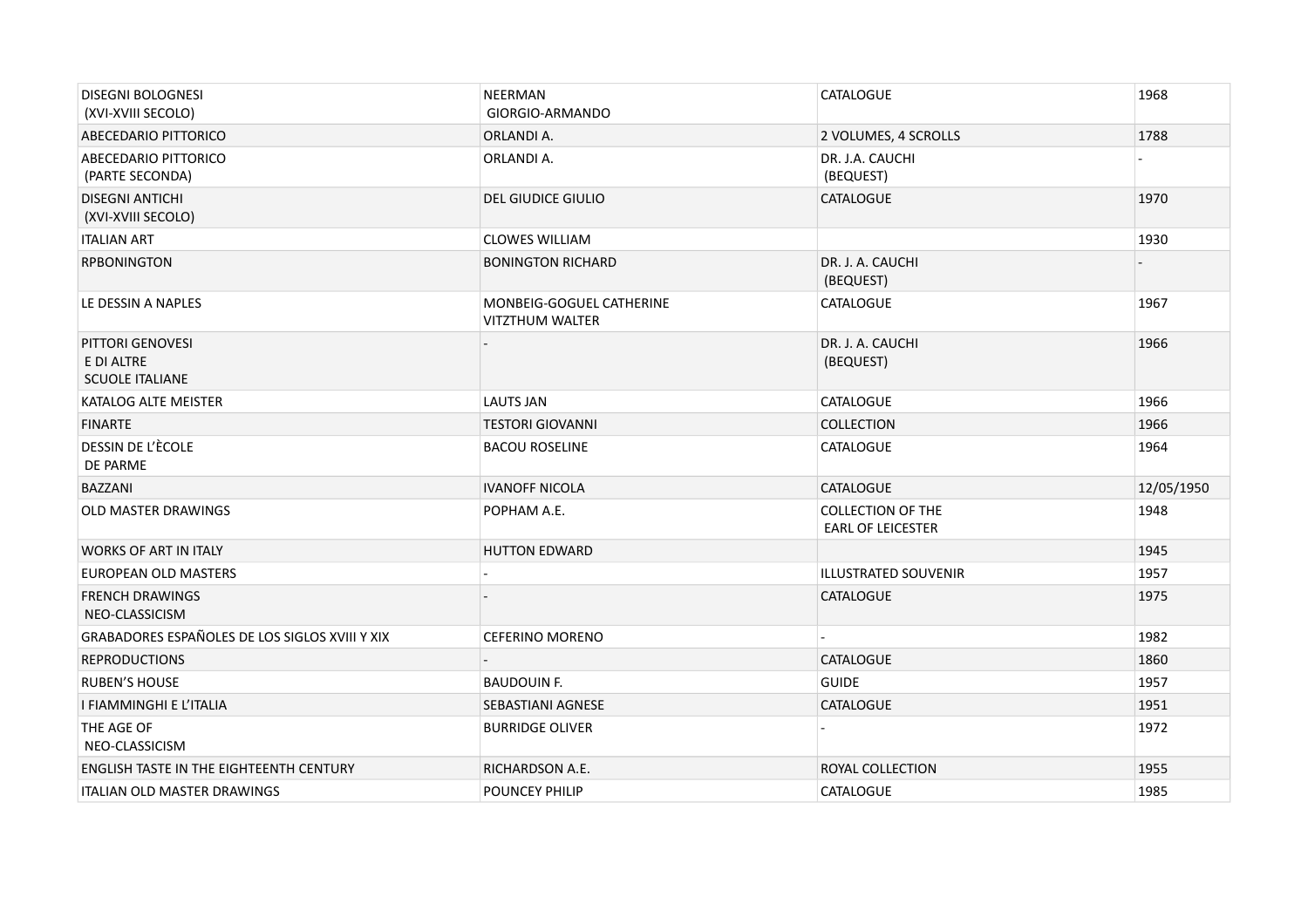| ARCHIVES OF CONTEMPORARY ART                                   |                                                                                            | DR. J. A. CAUCHI<br>(BEQUEST)                | 1962    |
|----------------------------------------------------------------|--------------------------------------------------------------------------------------------|----------------------------------------------|---------|
| <b>MOSTRA DI GUIDO RENI</b>                                    | CAVALLI GIAN CARLO                                                                         | <b>CATALOGUE</b>                             | 1954    |
| <b>MOSTRA DEI CARRACCI</b>                                     | CAVALLI GIAN CARLO,<br>ARCANGELI FRANCESCO,<br>EMILIANI ANDREA,<br><b>CALVESI MAURIZIO</b> | <b>CATALOGUE</b>                             | 1956    |
| <b>MOSTRA DEI CARRACCI</b>                                     | <b>MAHON DENIS</b>                                                                         | <b>CATALOGUE</b>                             | 1956    |
| LA MADONNA<br>NELLA PITTURA DEL '600 A NAPOLI                  | <b>CAUSA RAFFAELLO</b><br><b>FERRARRI ORESTE</b>                                           | <b>CATALOGUE</b>                             | 1954    |
| EIGHTEENTH CENTURY VENICE                                      |                                                                                            | DR. J. A. CAUCHI<br>(BEQUEST)                | 1951    |
| PAINTINGS AND DRAWINGS                                         |                                                                                            | PART OF A BOOK                               | 1949    |
| <b>LUCA GIORDANO</b>                                           |                                                                                            | DR. J. A. CAUCHI<br>(BEQUEST)                | 1966    |
| NEWLY ACQUIRED DRAWINGS FOR THE WITT COLLECTION                |                                                                                            |                                              | 1965    |
| TEKENINGEN VAN MICHELANGELO                                    |                                                                                            | <b>CATALOGUE</b>                             | 1964    |
| DISEGNI NAPOLETANI DEL SEI E DEL SETTECENTO                    | <b>VITZTHUM WALTER</b>                                                                     |                                              | 1966    |
| LANFRANCO AI<br>SANTI APOSTOLI                                 |                                                                                            | <b>CATALOGUE</b>                             | 1964    |
| OLD MASTER AND ENGLISH DRAWINGS AND<br><b>EUROPEAN BRONZES</b> |                                                                                            | DR. J. A. CAUCHI<br>(BEQUEST)                | 1979    |
| LEONARDO DA VINCI QUINCENTENARY EXHIBITION                     | ROYAL ACADEMY<br>OF ARTS LONDON                                                            | <b>CATALOGUE</b><br>(THIRD EDITION)          | 1952    |
| <b>PORTUGUESE ART</b>                                          |                                                                                            | CATALOGUE (1/6)                              | 1955-56 |
| <b>ENGLISH TASTE IN THE EIGHTEENTH CENTURY</b>                 |                                                                                            | CATALOGUE (1/6) SECOND EDITION               | 1955-56 |
| RIPRODUZIONI D'ARTE A COLORI                                   |                                                                                            | <b>CATALOGUE</b>                             | 1969    |
| ARTE ISLAMICA A NAPOLI                                         | <b>SCERRATO UMBERTO</b>                                                                    | CATALOGUE                                    | 1967    |
| DISEGNI VERONESI DEL CINQUECENTO                               | <b>MULLALY TERENCE</b>                                                                     | <b>CATALOGUE</b>                             | 1971    |
| PITTORI GENOVESI A GENOVA NEL '600 E<br><b>NEL '700</b>        |                                                                                            | DR. J. A. CAUCHI<br>(BEQUEST)                | 1969    |
| <b>FONTAINEBLEAU</b><br>E LA<br><b>MANIERA ITALIANA</b>        | <b>BOLOGNA FERDINANDO</b><br><b>CAUSA RAFFAELLO</b>                                        | <b>CATALOGUE</b>                             | 1952    |
| LE TRIOMPHE DU MANIÉRISME EUROPEÉN                             | AU GRECO MICHEL-ANGE                                                                       | <b>CATALOGUE</b><br><b>107 ILLUSTRATIONS</b> | 1955    |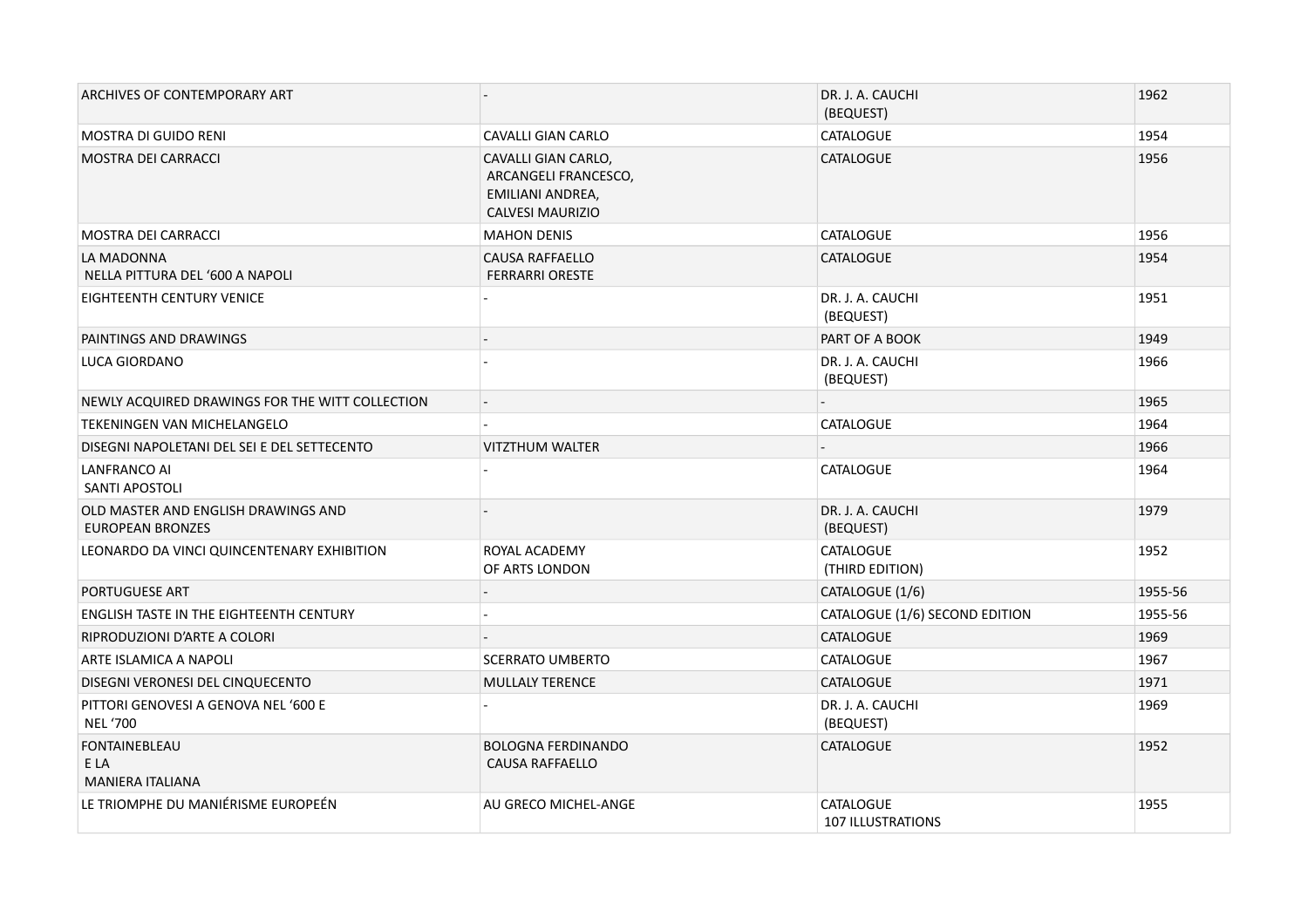| IL SEICENTO EUROPEO                                                              |                                | DR. J. A. CAUCHI<br>(BEQUEST)          | 1956 |
|----------------------------------------------------------------------------------|--------------------------------|----------------------------------------|------|
| PITTORI TRAPANESI DELL'800                                                       | SCUDERIV.                      | CATALOGUE                              | 1954 |
| <b>DRAWINGS OF</b><br><b>FIVE CENTURIES</b>                                      | <b>CLAAS PETER</b>             | <b>CATALOGUE</b>                       | 1964 |
| <b>VENICE</b>                                                                    |                                | DR. J. A. CAUCHI<br>(BEQUEST)          | 1937 |
| ARTE ESPAÑOL DE LA EPOCA DE VELAZQUEZ                                            |                                | <b>CATALOGUE</b>                       | 1961 |
| TREASURES IN EDINBURGH                                                           | <b>FINLAY IAN</b>              | DR. J. A. CAUCHI<br>(BEQUEST)          | 1951 |
| <b>TREASURES IN OXFORD</b><br>(2 COPIES)                                         | <b>WOODWARD JOHN</b>           | DR. J. A. CAUCHI<br>(BEQUEST)          | 1951 |
| KLEINER WEGWEISER DURCH DAS MAINFRÄNKISCHE MUSEUM                                |                                | DR. J. A. CAUCHI<br>(BEQUEST)          | 1959 |
| <b>QUATRE ARTISTES</b><br>DE LYON                                                |                                | DR. J. A. CAUCHI<br>(BEQUEST)          | 1957 |
| PAESISTI E VEDUTISTI A ROMA NEL '600<br>E NEL '700                               | DI CARPEGNA NOLFO              | <b>CATALOGUE</b>                       | 1956 |
| MOSTRA CELEBRATIVA DI GIUSEPPE M. CRESPI                                         | ARCANGELI F.<br><b>GNUDIC.</b> | <b>CATALOGUE</b><br>(SECONDA EDIZIONE) | 1948 |
| <b>KUNST= CHRONIK</b><br>(2 COPIES)                                              |                                | DR. J. A. CAUCHI<br>(BEQUEST)          | 1970 |
| DELFT ZOALS HET WAS EN WORDT                                                     | DINGJAN A.                     | DR. J. A. CAUCHI<br>(BEQUEST)          | 1965 |
| MASTERPIECES OF EUROPEAN GRAPHIC ART                                             |                                | DR. J. A. CAUCHI<br>(BEQUEST)          |      |
| <b>KUNSTALLE BREMEN</b>                                                          | VON JAWLENSKY ALEXEJ           | DR. J. A. CAUCHI<br>(BEQUEST)          | 1957 |
| DIE ANFÄNGE DER ITALIENISCHEN GRAPHIK<br>UND IHRE ENTWICKLUNG IN DER RENAISSANCE |                                |                                        | 1956 |
| DIE ITALIENISCHE GRAPHIK DES BAROCK                                              | <b>HAMBURG CHRISTIANS</b>      | DR. J. A. CAUCHI<br>(BEQUEST)          | 1956 |
| <b>ITALIENISCHE ZEICHNUNGEN</b>                                                  | <b>HAMBURG CHRISTIANS</b>      |                                        | 1957 |
| <b>MAESTRI DEL DISEGNO</b>                                                       | DEL GIUDICE G.                 | <b>CATALOGUE</b>                       | 1966 |
| LOTTO                                                                            | <b>ZAMPETTI PIETRO</b>         | <b>CATALOGUE</b>                       | 1953 |
| <b>BRUIKLEEN</b>                                                                 | <b>HOUTHAKKER BERNARD</b>      | <b>CATALOGUE</b>                       | 1973 |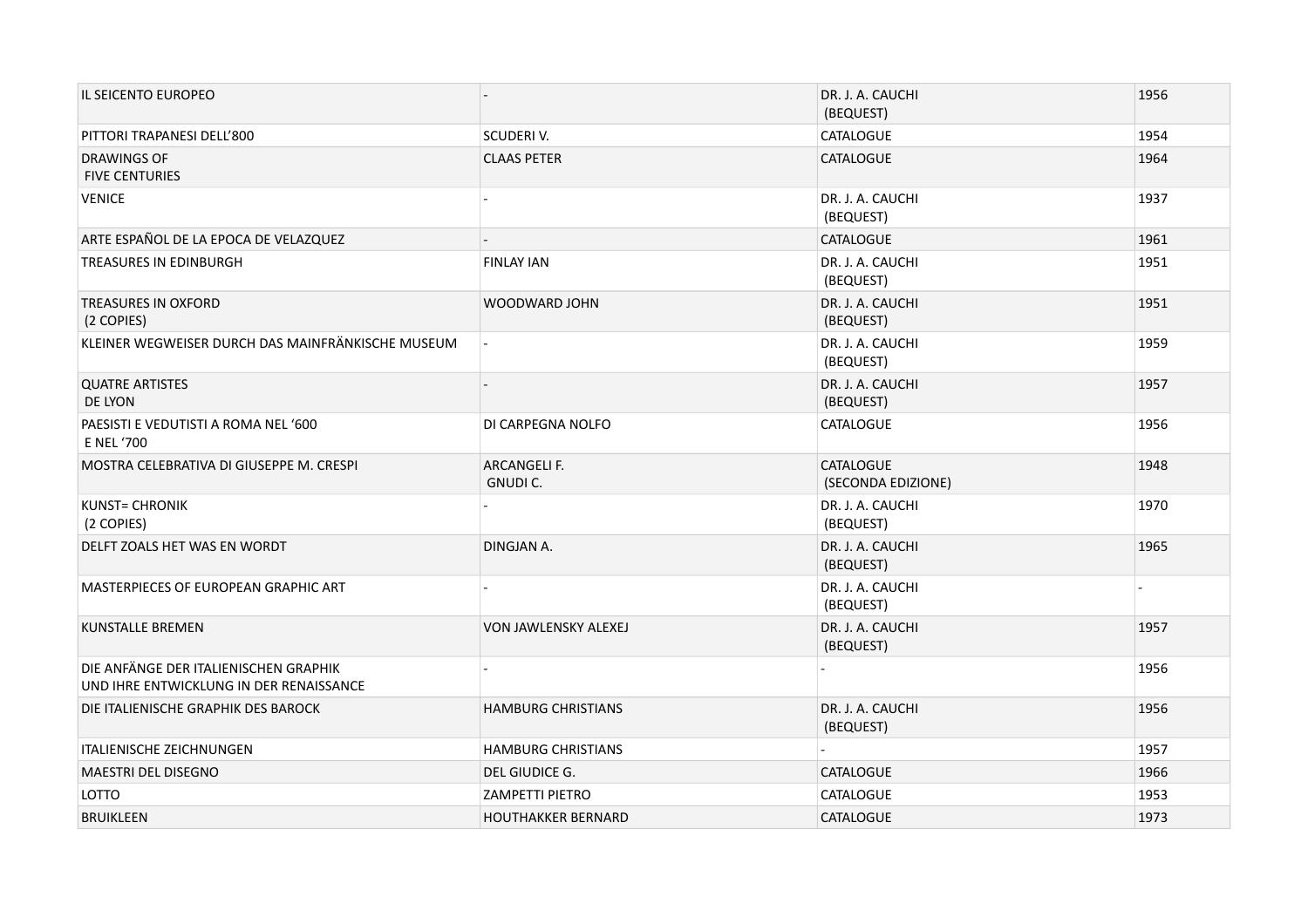| VENEZIA 700                                                                            | <b>VALSECCHI MARCO</b>             | <b>CATALOGUE</b>                                                           | 1969 |
|----------------------------------------------------------------------------------------|------------------------------------|----------------------------------------------------------------------------|------|
| IL BAROCCO ROMANO                                                                      |                                    | DR. J. A. CAUCHI<br>(BEQUEST)                                              | 1971 |
| "THE EXCELLENT<br><b>MRS MARY BEALE"</b>                                               | WALSH ELIZABETH<br>JEFFREE RICHARD | DR. J. A. CAUCHI<br>(BEQUEST)                                              | 1975 |
| <b>DON QUICHOTTE</b>                                                                   |                                    | <b>CATALOGUE</b>                                                           | 1955 |
| LA QUADRERIA                                                                           | DI CARPEGNA NOLFO                  | <b>CATALOGUE</b>                                                           |      |
| CELEBRAZIONI VANVITELLIANE<br>(2 COPIES)                                               |                                    | DR. J. A. CAUCHI<br>(BEQUEST)                                              | 1973 |
| LA GALLERIA NAZIONALE DELLA SICILIA                                                    | <b>DELOGU RAFFAELLO</b>            | DR. J. A. CAUCHI<br>(BEQUEST)<br>100 ILLUSTRATIONS                         | 1962 |
| MOSTRA DEGLI AFFRESCHI RESTAURATI DEL<br>GRAN PRIORATO DI S. ANDREA DI PIAZZA ARMERINA | <b>DELOGU RAFFAELLO</b>            | DR. J. A. CAUCHI<br>(BEQUEST)<br>PART OF A BOOK                            | 1963 |
| <b>EXPOSITION</b><br><b>HENRI MANGUIN</b>                                              |                                    | DR. J. A. CAUCHI<br>(BEQUEST)                                              | 1957 |
| <b>CLEANED PICTURES</b>                                                                |                                    | DR. J. A. CAUCHI<br>(BEQUEST)                                              | 1947 |
| LORENZO IL MAGNIFICO E LE ARTI                                                         |                                    | DR. J. A. CAUCHI<br>(BEQUEST)                                              | 1949 |
| IL MUSEO NAZIONALE PEPOLI IN TRAPANI                                                   | <b>SCUDERI VINCENZO</b>            | DR. J. A. CAUCHI<br>(BEQUEST)<br><b>SECOND EDITION</b><br>90 ILLUSTRATIONS | 1966 |
| <b>EXPOSITION</b><br>ALBERT MARQUET                                                    |                                    | DR. J. A. CAUCHI<br>(BEQUEST)                                              | 1957 |
| THE FANTASTIC VISIONS OF MONSÙ DESIDERIO                                               |                                    | DR. J. A. CAUCHI<br>(BEQUEST)                                              | 1950 |
| <b>WUERZBURG</b><br>THE "RESIDENZ"                                                     | <b>ERLINGHAGEN P.</b>              | DR. J. A. CAUCHI<br>(BEQUEST)                                              | 1957 |
| <b>WUERZBURG MARIENBERG CASTLE</b>                                                     | <b>ERLINGHAGEN P.</b>              | DR. J. A. CAUCHI<br>(BEQUEST)                                              | 1956 |
| THE DUCAL PALACE<br><b>IN VENICE</b>                                                   | FERRARI C.                         | HISTORICAL-ARTISTICAL GUIDE                                                | 1945 |
| <b>DISEGNI DI</b><br><b>GREGORIO DE FERRARI</b>                                        |                                    | DR. J. A. CAUCHI<br>(BEQUEST)                                              | 1963 |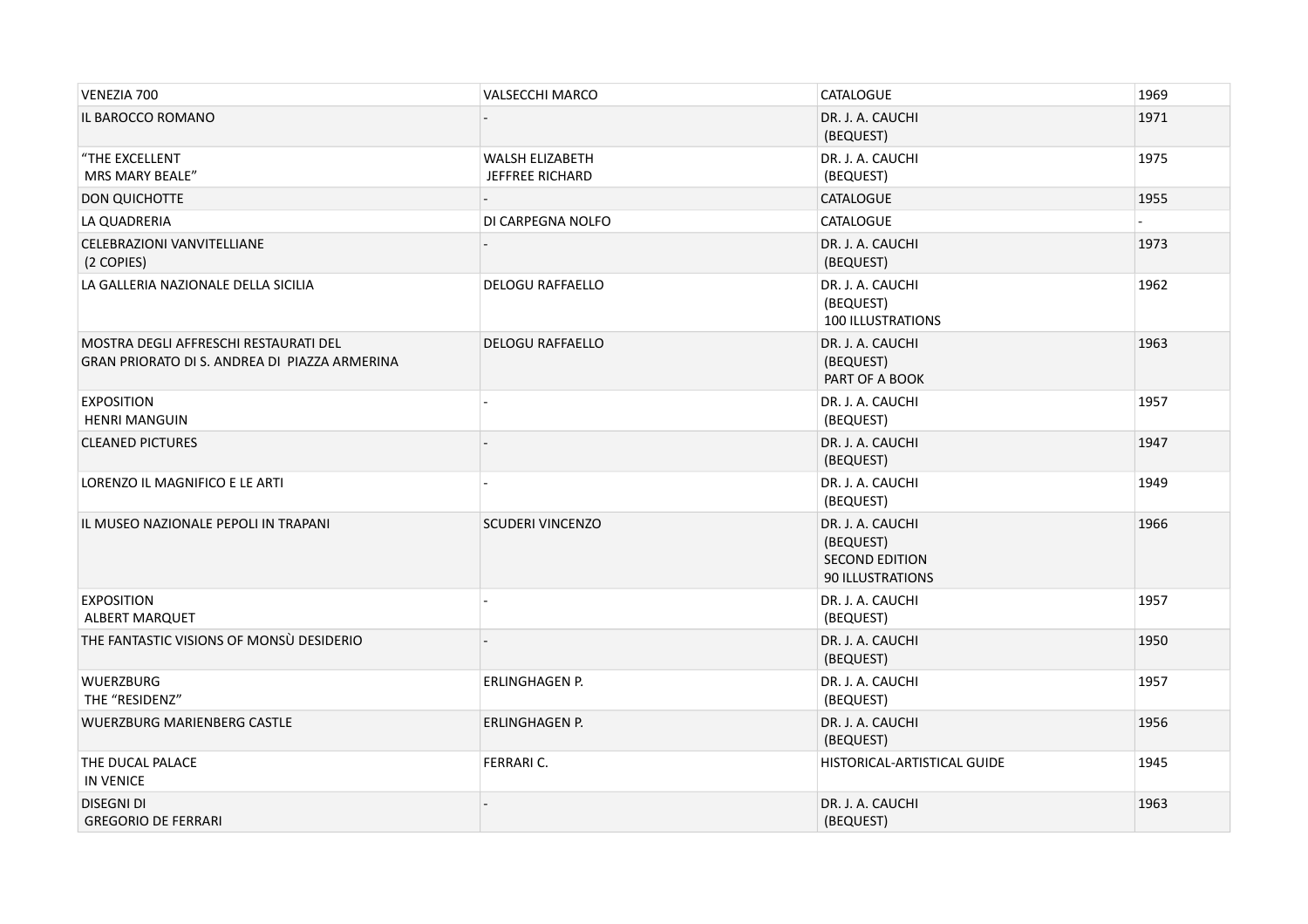| NEUERWERBUNGEN                                                          | KRAMPOLEK A.                                 | <b>CATALOGUE</b>   | 1952 |
|-------------------------------------------------------------------------|----------------------------------------------|--------------------|------|
| LA PINACOTECA COMUNALE DI ANCONA                                        | <b>MARCHINI GIUSEPPE</b>                     | <b>CATALOGUE</b>   | 1960 |
| MUSEUM MITTELALTERLICHER ÖSTERREICHICHER KUNST                          | <b>SCHROLL ANTON</b>                         | <b>CATALOGUE</b>   | 1953 |
| OGGETTI D'ARTE<br>E DI STORIA                                           | <b>MODIGLIANI ETTORE</b>                     | <b>CATALOGUE</b>   | 1923 |
| RECENTI ACQUISIZIONI E STAMPE DI<br>AGOSTINO CARRACCI                   | <b>CALVESI MAURIZIO</b>                      | CATALOGUE          |      |
| <b>END OF SECOND SHELF</b>                                              |                                              |                    |      |
| <b>BEGINNING OF THIRD SHELF</b>                                         |                                              |                    |      |
| MORE DETAILS FROM PICTURES IN THE NATIONAL GALLERY                      | <b>ENNETH CLARK</b>                          | PLATES,            | 1946 |
| A FEW SAINTS FROM THE PICTURES IN THE NATIONAL GALLERY                  | <b>MARTIN DAVIES</b>                         | PLATES,            | 1946 |
| FROM THE NATIONAL GALLERY LABORATORY                                    | <b>IAN RAWLINS</b>                           | PLATES,            | 1940 |
| PAINTINGS AND DRAWINGS OF THE BACKS<br>OF THE NATIONAL GALLERY PICTURES | <b>MARTIN DAVIES</b>                         |                    | 1946 |
| THE NATIONAL GALLERY LONDON 1938-1954                                   |                                              |                    | 1954 |
| THE NATIONAL GALLERY 1962-1964                                          |                                              |                    | 1964 |
| ACQUISITIONS 1953-1962                                                  | <b>NATIONAL GALLERY</b><br><b>CATALOGUES</b> | PLATES,            | 1962 |
| <b>ITALIAN SCHOOLS</b>                                                  | <b>NATIONAL GALLERY</b><br><b>CATALOGUES</b> | PLATES,            | 19   |
| <b>CONTINENTAL SCHOOLS</b>                                              | <b>NATIONAL GALLERY</b><br><b>CATALOGUES</b> |                    | 1950 |
| <b>HANDBOOK TO THE NATIONAL GALLERY</b>                                 | <b>EDWARD COOK</b>                           |                    | 1888 |
| CHILDREN FROM THE NATIONAL GALLARY                                      |                                              | PLATES,            | 1950 |
| PRINTS BY FRENCH ARTISTS OF THE 17TH CENTURY                            | <b>COLNAGHI</b>                              | VOL <sub>1</sub> , | 1974 |
| PRINTS OF THE 17TH CENTURY<br>FROM THE NETHERLANDS, GERMANY AND ENGLAND | <b>COLNAGHI</b>                              | VOL <sub>2</sub> , | 1975 |
| PRINTS BY ITALIAN AND SPANISH ARTISTS OF THE 17TH CENTURY               | <b>COLNAGHI</b>                              | VOL <sub>3</sub> , | 1975 |
| PORTRAITS OF ARTISTS, WRITERS AND MUSICIANS                             | <b>COLNAGHI</b>                              | VOL 4,             | 1976 |
| PICTURES FROM THE GRAND TOUR                                            | <b>COLANGHI</b>                              |                    | 1978 |
| ORIGINAL PRINTMAKING IN BRITAIN 1600-1900                               | <b>COLNAGHI</b>                              |                    | 1972 |
| MANNERISM AND THE NORTH EUROPEAN PRINTS FROM 1520-<br>1630              | <b>COLNAGHI</b>                              |                    |      |
| MILLAIS TO MIRO EUROPEAAN PRINTS 1855-1955                              | <b>COLNAGHI</b>                              |                    | 1973 |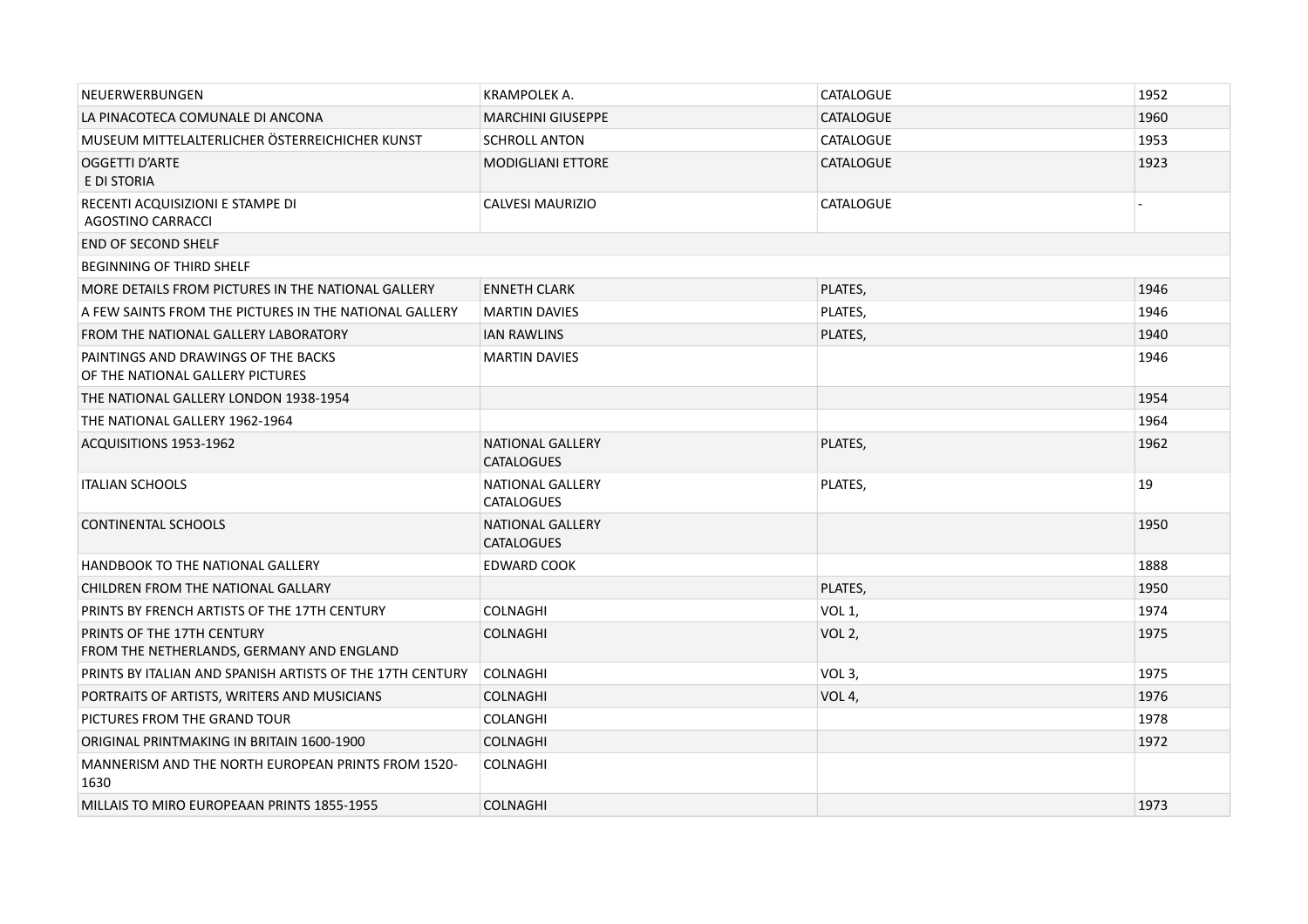| LE MEZZOTINT REDISCOVERED                                           | <b>COLNAGHI</b>                                       |                                                                                       | 1975               |
|---------------------------------------------------------------------|-------------------------------------------------------|---------------------------------------------------------------------------------------|--------------------|
| EXHIBITION OF ENGLISH DRAWINGS AND WATERCOLOURS                     | <b>COLNAGHI</b>                                       |                                                                                       | 1972               |
| THE BRITISH ROYAL MONARCHY                                          |                                                       | ENO'S FRUIT SALT TO COMMEMOATE THE<br>CORONATION OF HER MAJESTY QUEEN ELISABETH<br>Ш, | 1952               |
| MOMENTS OF ECSTASY BEFORE MEMLING                                   | <b>ANDRE VAN ACKER</b>                                |                                                                                       | 1965               |
| MOMENTS D'EXTASE DAVANT MEMLINC                                     | <b>ANDRE VAN ACKER</b>                                |                                                                                       | 1965               |
| ASTRA ARENGARIUM - PITTORI                                          | FRAGONARD                                             |                                                                                       | 1952               |
| MALTA HISTORY AND WORK OF ART OF ST JOHNS CHURCH<br><b>VALLETTA</b> | <b>DOMNIC CUTAJAR</b>                                 |                                                                                       | 1988               |
| IL SECOLO D'ORO DELLAPITURA NP                                      | SOPRINTENDENZA ALLE<br><b>GALLERIE DELLA CAMPANIA</b> | <b>SCRIBLES AT THE BACK,</b>                                                          | 1972               |
| LA MADONNA NEL'ARTE                                                 | VINCENZO BONELLO                                      |                                                                                       | 1949               |
| DESCRIPTION OF THE GOVERNOR'S PALACES IN MALTA                      |                                                       |                                                                                       | 1887               |
| CARAVAGGIO                                                          | <b>JOHN GASH</b>                                      |                                                                                       | 1981               |
| THE INTERNATIONAL CARAVAGGESQUE MOVEMENT                            | <b>BENEDICT NICOLSON</b>                              |                                                                                       | 1979               |
| CARAVAGGIO'S PAINTINGS IN MALTA SOME NOTES                          | <b>JACOB HESS</b>                                     | IN : THE CONNOISSEUR,                                                                 | November 1959      |
| <b>LOUIS FINSON</b>                                                 | <b>DIDIER BODART</b>                                  |                                                                                       | 1970               |
| NICOLAU NASONI                                                      | <b>ROBERT SMITH</b>                                   |                                                                                       | 1966               |
| <b>CARAVAGGIO</b>                                                   | ROBERTO LONGHI                                        | <b>SIGNED BY AUTHOR,</b>                                                              | 1968               |
| PAINTINGS AT THE NATIONAL MUSEUM OF FINE ARTS                       | ANTONIO ESPINOSA RODRIGUEZ                            | SIGNED BY AUTHOR,                                                                     | 1990               |
| ROMANO CARAPECCHIA                                                  | TONNA AND DE LUCCA                                    |                                                                                       | 1975               |
| AN INTRODUCTION TO MALTESE ARCHITECTURE                             | <b>HUGH BRAUN</b>                                     |                                                                                       | 1944               |
| A STORY OF ART                                                      | <b>E.H GOMBRICH</b>                                   |                                                                                       | 1950               |
| CARAVAGGIO                                                          | <b>RENATO GUTTUSO</b>                                 |                                                                                       | 1967               |
|                                                                     |                                                       | MICOFILM BOOKLET OF DOCUMENTS AT<br>CATHEDRAL ARCHIVES,                               |                    |
| LA CHIESA CONVENTUALE DI SAN GIOVANNI                               | <b>VINCE BONELLO</b>                                  | EXTRACT FROM MELITA HISTORICA VOL 2 NI 1<br>1956,                                     | 1957               |
| LO STIVALE - CARAVAGGIO                                             | <b>GIOVANNI MANGION</b>                               | MAGAZINE NO 9<br>2 COPIES,                                                            | <b>MAGGIO 1984</b> |
| CARAVAGGIO IN MALTA                                                 | EDWARD SAMMUT                                         | REPRINTED FROM SCIETIA VOL XV PP 78-89,                                               | 1949               |
| ANTIQUES AND FINE ARTS LIMITED                                      | <b>GEORGE DELIA, LINO DELIA</b><br>AND TONIO GALEA    |                                                                                       |                    |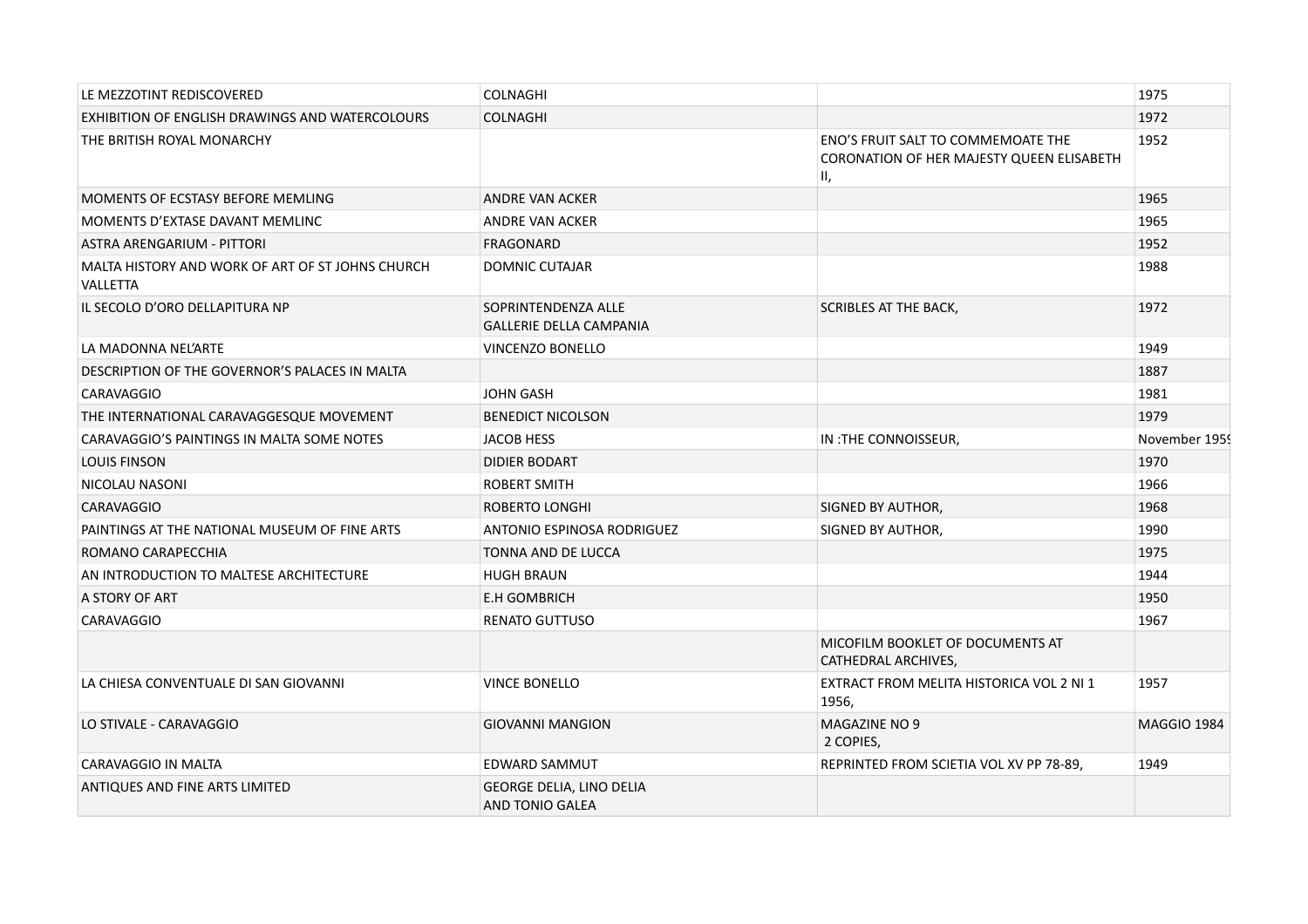| TRANSFORMATIONS: RICHARD ENGLAND, 25 YEARS OF<br><b>ARCHITECTURE</b>                                                                                                              | <b>CHRIS ABEL</b>                                                                |                                             | 1987      |
|-----------------------------------------------------------------------------------------------------------------------------------------------------------------------------------|----------------------------------------------------------------------------------|---------------------------------------------|-----------|
| THE CRYPT AND CHURCH OF SANTA MARIJA TAL-VIRTU AT RABAT<br><b>MALTA</b>                                                                                                           | <b>MARIO BUHAGIAR</b>                                                            | REPRINTED FROM MELITA HISTORICA VOL 7 NO 4, | 1979      |
| DESCRIZIONE STORICA DELLE CHIESE DI MALTA E GOZO                                                                                                                                  | <b>ACHILLE FERRES</b>                                                            |                                             | 1966      |
| THE PELICAN HISTORY OF ART Z 17, ART AND ARCHITECTURE<br>IN SPAIN AND PORTUGAL AND THEIR AMERICAN DOMINIONS<br>1500-1800                                                          | <b>GEORGE KUBLER,</b><br><b>MARTIN SORIA</b>                                     |                                             |           |
| OLD MASTER PAINTINGS                                                                                                                                                              | SOTHEBY'S LONDON                                                                 |                                             | 1984      |
| THE IVORY HAMMER YEAR AT SOTHEBY'S 219TH SEASON                                                                                                                                   | SOTHEBY'S                                                                        |                                             | 1962-1963 |
| SOTHEBY'S, A COLLECTION OF PAINTINGS AND DRAWINGS<br>BY CARLO CARLONE AND HIS CONTEMPORARIES<br>FORMED BY PROFESSOR AND MRS JOSEPH MATZKER                                        | SOTHEBY'S                                                                        |                                             | 1988      |
| <b>MELCHIOR LORCK, DRAWINGS</b><br>FROM THE EVELYN COLLECTION AT STONOR PARK ENGLAND AND<br>FROM THE DEPARTMENT OF PRINTS AND DRAWINGS<br>THE ROYAL MUSEUM OF FINE ART COPENHAGEN | <b>ERIK FISCHER</b>                                                              |                                             | 1962      |
| LUIGI VANVITELLI E IL SETTECENTO EUROPEAO                                                                                                                                         | <b>COMITATO PROMOTORE</b>                                                        |                                             | 1973      |
| PEPI SANCHEZ: EL APRENDIZAJE DE LOS SUENOS<br>EN LA PINTURA DE PEPI SANCHEZ                                                                                                       | <b>CARLOS ROJAS</b>                                                              |                                             | 1969      |
| JOAQUIN TAPA                                                                                                                                                                      | LEOPOLDO RODRIGUEZ<br><b>ALCALDE</b>                                             |                                             | 1968      |
| LA PINTURA DE ALICIA ANTON                                                                                                                                                        | <b>CARLOS AREAN</b>                                                              |                                             | 1968      |
| A ANTONIO GARCIA DORADO                                                                                                                                                           | <b>VARIOUS</b>                                                                   |                                             | 1968      |
| LA PINTURA DE EMILIO PRIETO                                                                                                                                                       | <b>MANUEL CONDE</b>                                                              |                                             | 1967      |
| <b>MOHAMED SARGUINI</b>                                                                                                                                                           | DORA BACAICOA                                                                    |                                             | 1966      |
| PIERRE RESTANY                                                                                                                                                                    | <b>DANIL</b>                                                                     |                                             | 1967      |
| VELASQUEZ Y LA ESCUELA SAVILLANA                                                                                                                                                  | LA REAL ACADEMIA DE<br><b>BALLAS ARTES DE SANTA</b><br><b>ISABBEL DE HUNGRIA</b> | <b>EXHIBITION CATALOGUE,</b>                | 1960      |
| AND EXHIBITION OF PIANITINGS BY WILLIAM ETTY                                                                                                                                      | THE ARTS COUNCIL OF<br><b>GREAT BRITAIN</b>                                      | <b>EXHIBITION CATALOGUE,</b>                | 1955      |
| CENTENAIRE D'EUGENE DELACROIX, 1798-1863                                                                                                                                          | <b>MUSEE DU LOUVRE</b>                                                           | <b>EXHIBITOION CATALOGUE,</b>               | 1963      |
| ROELANDT SAVERY, 1576-1639                                                                                                                                                        | MUSEUM VOOR SCHONE<br>KUNSTEN, GENT                                              | <b>EXHIBITION CATALOGUE,</b>                | 1954      |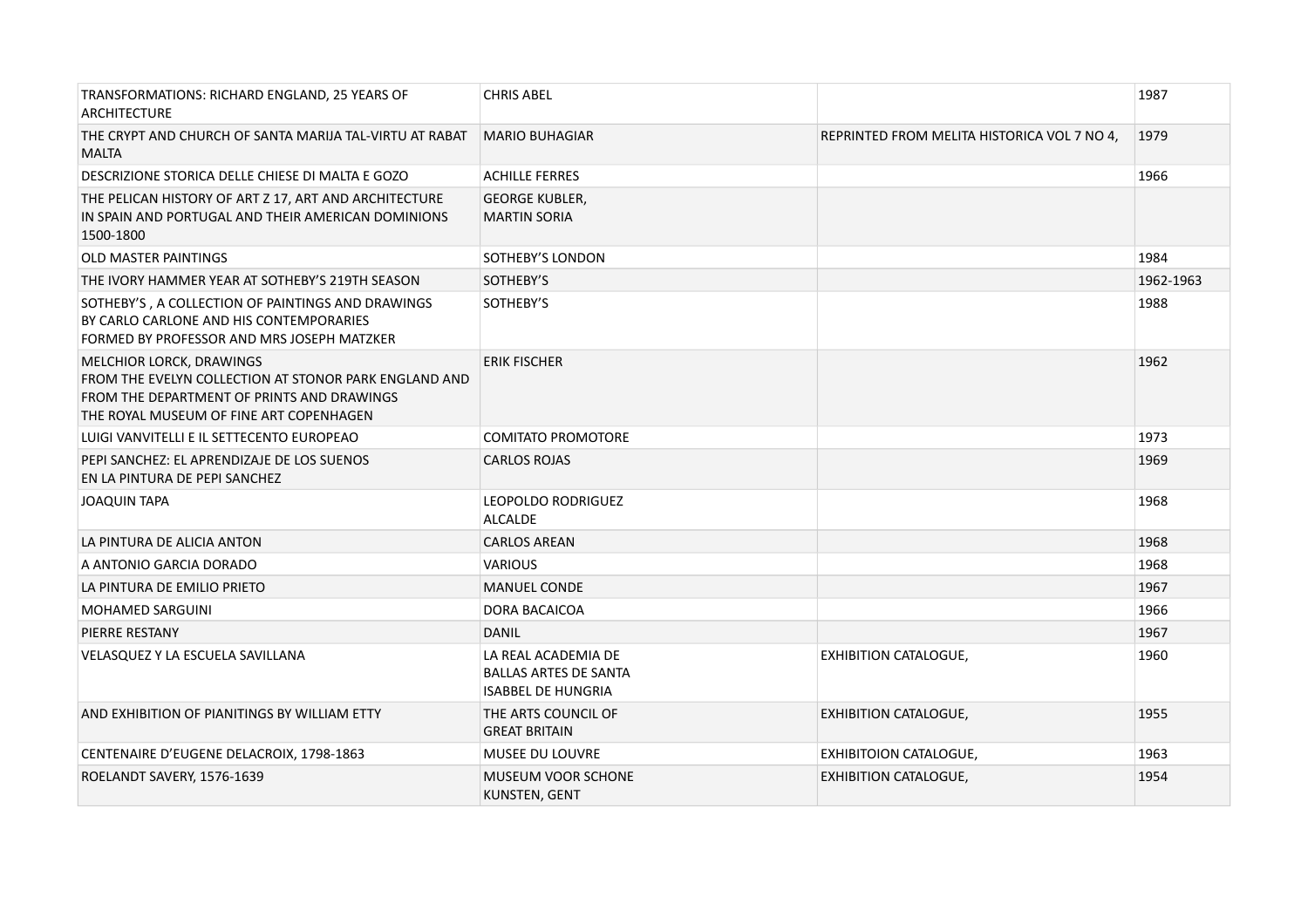| A SELECTION OF ITALIAN DRAWINGS<br>FROM NORTH AMERICAN COLLECTIONS            | <b>VARIOUS</b>                                 | <b>EXHIBITION CATALOUGE,</b> | 1970 |
|-------------------------------------------------------------------------------|------------------------------------------------|------------------------------|------|
| OLGA BLINDER                                                                  | <b>JESSEFINA PLA</b>                           |                              | 1969 |
| BACCIO BANDINELLI, DRAWINGS FROM BRITISH COLLECTIONS                          | FITZWILLIAM MUSEUM<br><b>CAMBRIDGE</b>         | <b>EXHIBITION CATALOGUE,</b> | 1988 |
| VINCENZO CAMUCCINI, BOZZETTI E DISEGNI DALLO STUDIO DELL'<br><b>ARTISTA</b>   | <b>GALLERTIA NAZIONALE</b><br>D'ARTE MODERNA   | <b>EXHIBITION CATALOGUE,</b> | 1978 |
| PETER PAIL RUBENS, KT                                                         | <b>WILDENSTEN AND CO</b>                       | <b>EXHIBITION CATALOGUE,</b> | 1950 |
| SEBSATIANO AND MARCO RICCI IN AMERICA                                         | MICHAEL MILKOVICH                              | <b>EXHIBITION CATALOGUE,</b> | 1966 |
| MALTA WHO'S WHO 1987                                                          | <b>JOHN MANDUCA</b>                            |                              | 1987 |
| CARAVAGGIO NEI MUSEI ROMANI                                                   | <b>DANTE BERNINI</b>                           |                              | 1986 |
| MALTE, HUIT SIECLES D'HISTOIRE                                                | <b>CHATEAU DE VERSAILLES</b>                   |                              | 1961 |
| THE ORDER OF ST JOHN OF JERUSALEM<br>AND PLACES OF INTEREST IN MALTA AND GOZO | <b>HANNIBAL P SCICLUNA</b>                     |                              | 1969 |
| MICHELANGELO MERSI DA CARAVAGGIO                                              | PAUL DE MAJO                                   |                              | 1959 |
| 17TH CENTURY MASTERS, MALTA                                                   | <b>JA CAUCHI</b>                               | 3 COPIES,                    | 1957 |
| HANDLIST OF WRITING ON ART IN MALTA                                           | EDWARD SAMMUT                                  |                              | 1978 |
| THE PALACE OF THE GRANDMASTERS                                                | EDWARD SAMMUT                                  |                              | 1967 |
| THE PALACE OF THE GRAND MASTERS                                               | <b>EDWARD SAMMUT</b>                           |                              | 1951 |
| A GUIDE TO THE CITY OF VALLETTA                                               | <b>EDWARD SAMMUT</b>                           |                              | 1968 |
| THE CO-CATHEDRAL OF ST JOHN                                                   | <b>EDWARD SAMMUT</b>                           |                              | 1967 |
| DR EDWARD SAMMUT, AD MEMORIAM                                                 | <b>JOHN AZZOPARDI</b>                          |                              | 1985 |
| <b>MALTA DEMANDS INDEPENDENCE</b>                                             | <b>MALTA LABOUR PARTY</b>                      |                              | 1958 |
| BRITISH INFANTRY OF THE LINE STATIONED IN MALTA SINCE 1799                    | ??                                             |                              | 1969 |
| VALLETTA, A COMMEMORATIVE EXHIBITION                                          | SOVREIGN MILITARY<br>ORDER OF MALTA            | <b>EXHIBITION CATALOGUE,</b> | 1966 |
| THE MONUMENTS OF MDINA                                                        | <b>EDWARD SAMMUT</b>                           | <b>EXHIBITION CATALOGUE,</b> | 1960 |
| THE GREAT SIEGE OF MALTA                                                      | ??                                             |                              | 1965 |
| L'ARTE SACRA A MALTA                                                          | VINCENZO BONELLO,<br>JOHN A CAUCHI             | 4 COPIES,                    | 1960 |
| MALTA PHILATELIC EXHIBITION                                                   | <b>GENERAL POST OFFICE,</b><br>VALLETA         | <b>EXHIBITION CATALOGUE,</b> | 1970 |
| CARAVAGGIO IN MALTA                                                           | MID-MED BANK,<br>PHILIP FARRUGIA<br>RANDON ED. |                              | 1989 |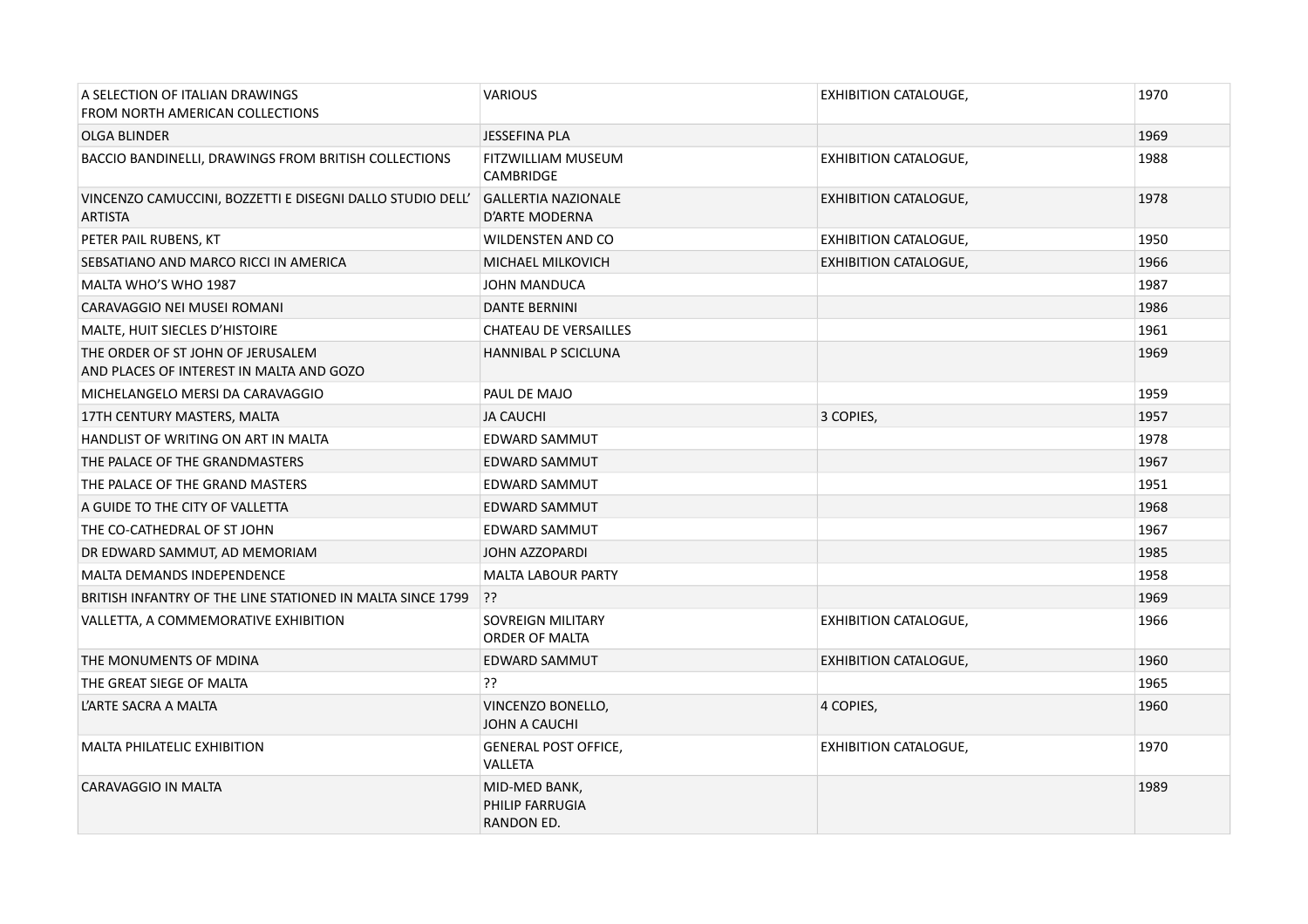| THE SCHRANZ ARTISTS, LANDSCAPE AND MARINE PAINTERS<br>IN THE MEDITERRANEAN   | JOHN AZZOPARDI ED.                                |                                                                                        | 1987      |
|------------------------------------------------------------------------------|---------------------------------------------------|----------------------------------------------------------------------------------------|-----------|
| UN UNICUM SU TAVOLA DEL MAESTRO DI CAMPODONICO                               | <b>FEDERICO ZERI</b>                              | ESTRATTO DAL BOLLETTINO D'ARTE, NO 4,<br>OTTOBRE DICEMBRE 1963, , 2 COPIES, PP 325-331 | 1963      |
| SIGHT SEEING AND EXPLORATION                                                 | ??                                                | , PP 5-32                                                                              | ??        |
| BOLLETTINO DELL'ISTITUTO CENTRALE DEL RESTAURO                               | <b>ISTITUTO POLIGRAFICO</b><br><b>DELLO STATO</b> |                                                                                        | 1957      |
| FRANCESCO DELL'ANTELLA, CARAVAGGIO, PALADINI E ALTRI                         | PARAGONE                                          | ESTRATTO DAL NO 383-385 DELLA RIVISTA<br>PARAGONE/ARTE GENNANIO MARZO 1982             | 1982      |
| ??                                                                           | <b>ANTONIO ESPINOSA</b><br>RODRIGUEZ, JOHN CAUCHI | , PP 127-140                                                                           | ??        |
| A NOTE ON STEFANO AND SEBASTIANO ITTAR                                       | EDWARD SAMMUT                                     | REPRINTED FROM PROCEEDINGS OF HISTORY WEEK 1982<br>1982, MARIO BUHAGIAR ED, , PP 20-27 |           |
| M MINNITI E A MADDIONA NELLE "VITE" DI FRANCESCO SUSINNO SANTI LUIGI AGNELLO |                                                   | ESTRATTO DA ARCHIVIO STORICO SIRACUSANO, NO 1964<br>19, 1964,                          |           |
| STAMPE ANTICHE LIBRI E DISEGNI ANTICHI                                       | <b>VARIOUS</b>                                    | <b>EXHIBITION CATALOGUE,</b>                                                           | 1967      |
| INTERNATIONL WHO'S WHO IN ART ANT ANTIQUES                                   | <b>ERNEST KAY</b>                                 |                                                                                        | 1976      |
| THE ICONOGRAPHY OF THE MALTESE ISLANDS 1400-1900                             | <b>MARIO BUHAGIAR</b>                             |                                                                                        | 1987      |
| FRANCESCO ZAHRA 1710-1773                                                    | <b>JOHN AZZOPARDI</b>                             |                                                                                        | 1986      |
| <b>MELITA HISTORICA</b>                                                      | <b>GIOVANNI MANGION ED</b>                        | VOL 7 NO 2,                                                                            | 1977      |
| THE ORDER OF ST JOHN IN MALTA                                                | <b>GOVT OF MALTA</b>                              |                                                                                        | 1970      |
| THE MALTA ART BOOK                                                           | ??                                                |                                                                                        | 1924      |
| L'ARTE A MALTA                                                               | ? ZAMMIT                                          | <b>EXHIBITION CATALOGUE,</b>                                                           | 1862      |
| <b>AUCTION EXHIBITIONS</b>                                                   | <b>CHRISTIE MANSON</b>                            | <b>EXHIBITION CATALOGUE,</b>                                                           | 1948-1955 |
| <b>AUCTION EXHIBITIONS</b>                                                   | <b>CHRISTIE MANSON</b>                            | <b>EXHIBITION CATALOGIE,</b>                                                           | 1946-1964 |
| <b>AUCTIONS</b>                                                              | <b>CONAGHNI</b>                                   |                                                                                        | 1965-1978 |
| EXHIBITIONS SOTHEBY'S AND CO.                                                | SOTHEBY'S                                         | <b>EXHIBITION CATALOGUE,</b>                                                           | 1946-1955 |
| <b>AUCTIONS EXHIBITIONS</b>                                                  | <b>CONAGHNI</b>                                   | <b>EXHIBITION CATALOGUE,</b>                                                           | 1970-1972 |
| <b>AUCTION EXHIBITIONS</b>                                                   | <b>CONAGHNI</b>                                   | <b>EXHIBITION CATALOGUE,</b>                                                           | 1967-1969 |
| <b>CARAVAGGIO</b>                                                            | <b>MARCO VALSECCHI</b>                            |                                                                                        | 1951      |
| <b>IMMAGINE DEL CARAVAGGIO</b>                                               | PIZZI                                             | <b>EXHIBITION CATALOGUE,</b>                                                           |           |
| CARAVAGE                                                                     | <b>RENE JULLIAN</b>                               |                                                                                        | 1961      |
| FIRENZE I GIORNI DEL DILUVIO                                                 | <b>FRANCO NENCINI AND</b><br><b>ENRICO MATTEI</b> |                                                                                        | 1966      |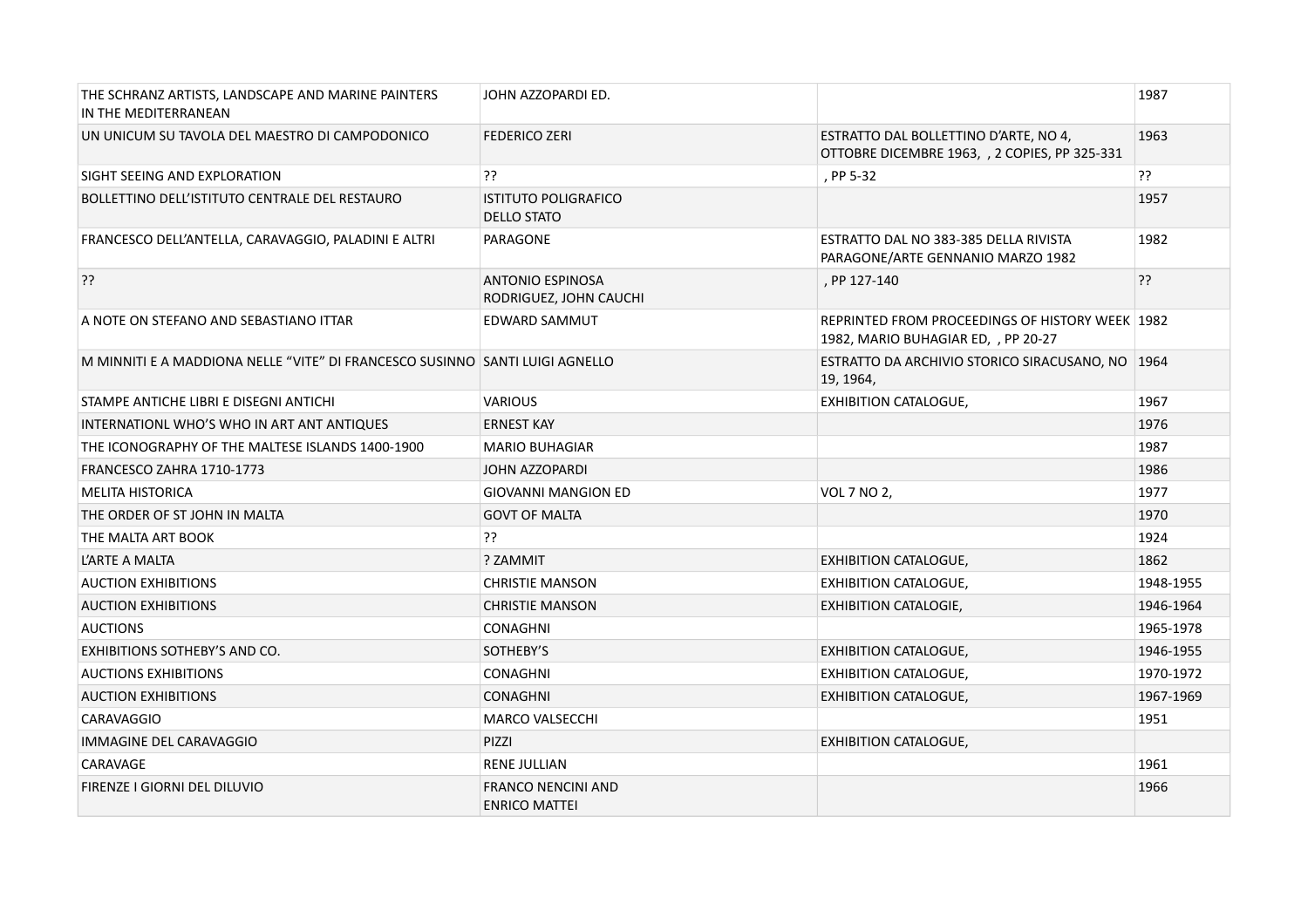| <b>GERMANY A PANORAMA IN COLOR</b>                                                                            | RUDOLF HAGELSTANGE                                                        |                                        | 1972 |
|---------------------------------------------------------------------------------------------------------------|---------------------------------------------------------------------------|----------------------------------------|------|
| <b>MUNICH IMPRESSIONS</b>                                                                                     | <b>GERHARD RAUCHWETTER</b>                                                |                                        | 1980 |
| <b>ITALY</b>                                                                                                  | ALFONSO VITTORIO GIARDINI<br>AND ELENA BAGGIO ED<br><b>MEMI BORTOLINI</b> |                                        | 1950 |
| <b>SCHLEISSHEIM PALACE</b>                                                                                    | LUISA HAGER,<br>HELGA SCHMIDT-GLASSNER                                    |                                        | ??   |
| THE ANCIENT RELICS OF OLYMPIA GUIDE                                                                           | <b>JP COUTRAS</b>                                                         |                                        | ??   |
| THE BEST GUIDE BOOK OF THE ANCIENT MONUMENTS<br>OF ATHENS AND THE ACROPOLIS                                   | <b>NICK MAVRAKIS</b>                                                      |                                        | 1959 |
| SALAMANCA                                                                                                     | <b>JULIAN ALVAREZ VILLAR</b>                                              |                                        | 1979 |
| <b>MADRID</b>                                                                                                 | <b>CESAR GONZALEZ-RUANO</b>                                               |                                        | 1959 |
| LA REGGIA DI CASERTA                                                                                          | <b>FELICE FILIPPIS</b>                                                    |                                        | 1966 |
| <b>AUGSBURG</b>                                                                                               | <b>THORBECKE BILDBUCH</b>                                                 |                                        | ??   |
| <b>VENISE</b>                                                                                                 | ??                                                                        |                                        | ??   |
| LA SS .MA TRINITA DEI DOMENICANI SPAGNOLI                                                                     | PC BLANCO OP                                                              | LA CHIESE DI ROMA ILLUSTRATE, NO 28,   | ??   |
| SCIENTIA, A QUARTERLY SCIENTIFIC REVIEW                                                                       | SERAPHIM ZARB ED.                                                         | VOL XXVIII, NO 4, OCTOBER-DECEMBER,    | 1962 |
| SCIENTIA, A QUARTERLY SCIENTIFIC REVIEW                                                                       | SERAPHIM ZARB ED.                                                         | VOL XXVIII, NO 4, OCTOBER-DECEMBER,    | 1961 |
| SCIENTIA, A QUARTERLY SCIENTIFIC REVIEW                                                                       | SERAPHIM ZARB ED.                                                         | VOL XXV, NO 4, 1959, OCTOBER-DECEMBER, | 1959 |
| CHAPEL DEDICATED TO ST JOAN OF ARC                                                                            | MARQUETTE UNIVERSTIY                                                      |                                        | 1966 |
| <b>ENGLISH PARISH CHURCHES</b>                                                                                | EDWIN SMITH, OLIVE COOK,<br><b>GRAHAM HUTTON</b>                          |                                        | 1976 |
| DICTIONARY OF INTERNATIONAL BIOGRAPHY                                                                         | ERNEST KAY ED.                                                            | , PARTS 1-2                            |      |
| DOCUMENTS FOR MATTIA PRETI AND<br>RENOVATION OF THE CHAPEL OF FRANCE,<br>1633-1638, IN ST JOHN'S CO-CATHEDRAL | JOHN T. SPIKE                                                             |                                        | 1979 |
| HANDLIST OF WRITINGS ON ART IN MALTA                                                                          | <b>EDWARD SAMMUT</b>                                                      | OFFPRINT FROM MELITA HISTORICA 1-19,   | 1964 |
| ANTOLOGIA DI ARTISTI                                                                                          | JOHN A. CAUCHI                                                            | OFPRINT FROM PARAGONE,                 |      |
| PITTORI A NAPOLI, 1610-1656                                                                                   | <b>MAURIZIO MARINI</b>                                                    |                                        | 1975 |
|                                                                                                               |                                                                           |                                        |      |
|                                                                                                               |                                                                           |                                        |      |
|                                                                                                               |                                                                           |                                        |      |
|                                                                                                               | Unit l                                                                    |                                        |      |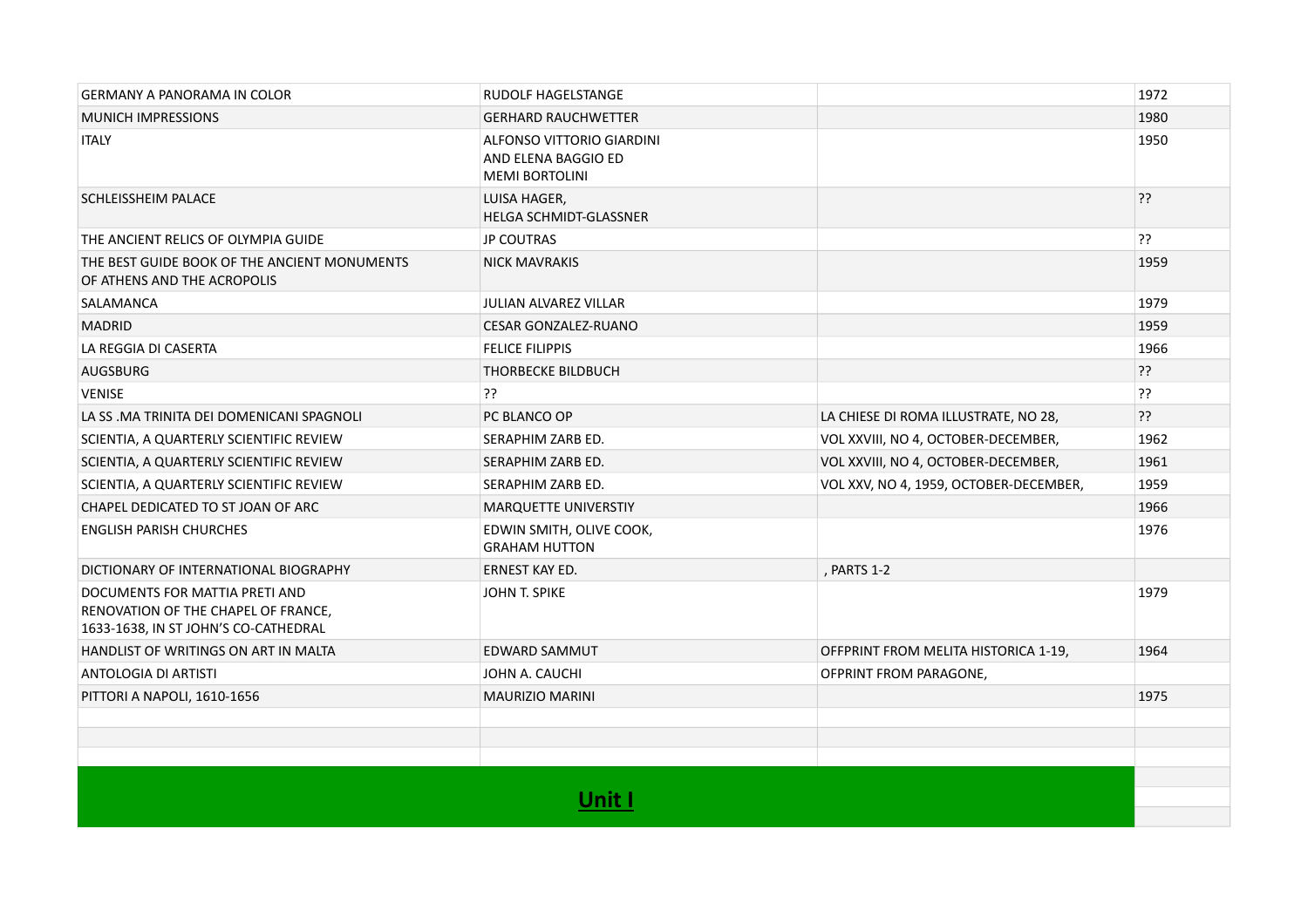| <b>TITLE</b>                                                                            | <b>AUTOR</b>                                   | <b>COMMENTS</b>             |  |
|-----------------------------------------------------------------------------------------|------------------------------------------------|-----------------------------|--|
| <b>TOP SHELF</b>                                                                        |                                                |                             |  |
| <b>L-INQUISIZIONE IN ITALIA</b>                                                         | ANREA DEL COL                                  |                             |  |
| L' ATTIVITA DELL INQUISIZIONE<br>FRA GIULIO MISSINI IN FRIULI                           | ANDREA DEL COL                                 |                             |  |
| L'INQUISIZIONI PERCORSI DI RICERCA                                                      | <b>GIOVANNA PAOLIN</b>                         |                             |  |
| L'INQUISIZIONE METOLOGIA DELLE FONTI<br>E STORIA ISTUTUZIONALE                          | <b>VARIOUS</b>                                 |                             |  |
| ALTRI MODI ETHNOGRAFIA DELL'AGIRE SIMBOLICO<br>NEI PROCESSI FRIULANI DELL' INQUISIZIONE | <b>GIAN PAOLO GRI</b>                          |                             |  |
| VICENDE ED UOMINI                                                                       | P. SALVATORE CAMARDA                           |                             |  |
| <b>VICENDE ED UOMINI</b>                                                                | SALVATORE CAMARDA                              |                             |  |
| CARAVAGGIO                                                                              | <b>JEAN PHILIPPE BRUNET</b>                    |                             |  |
| <b>KALINE</b>                                                                           | <b>LAURENT ROPA</b>                            |                             |  |
| <b>TRADIZIONE E ATTUALITA</b>                                                           | SALVATORE CAMARDA                              |                             |  |
| <b>HISTIORE DE LOUVRE</b>                                                               | <b>LOUIS HAUTECOEUR</b>                        |                             |  |
| <b>GOLD TRIED IN THE FIRE THE PROPHET</b><br>AND THE ENGLISH REVOLUTION                 | <b>ARIEL HESSAYON</b>                          |                             |  |
| STORIA DELLA VEN.DA ARCICONFRATERNITA DEL<br>SSMO ROSARIO E DELLA MISERICORDIA          | <b>EDGAR MONTANARO</b>                         | 2 COPIES                    |  |
| POCE PAROLE DI PREFAZIONE                                                               |                                                | PUBLISHED IN MALTA          |  |
| <b>BIBLE</b>                                                                            |                                                |                             |  |
| LIBER PSALMORUM                                                                         |                                                |                             |  |
| CONCORDANCE TO THE GREEK TESTAMENT                                                      | <b>WF MOULTON</b>                              |                             |  |
| LA TERRA DIS BENEDETTO                                                                  | <b>L FABIANI</b>                               |                             |  |
| LA VISIONE DI ALBERICO                                                                  | <b>D ANTONIO MIRRA</b>                         |                             |  |
| <b>MONTE CASSINO</b>                                                                    | <b>ARTURO JAHN</b>                             | EDITION OF ITALIA ARTISTICA |  |
| CATALOGO DEGLI INCUNABULI DI MONTECASSINO                                               | I SANINELLI FRASCHETTI,<br>C SCACCIA-SCARAFONI |                             |  |
| IL RITMO PROSAICO NELLA REGOLA DI S BENEDETTO                                           | D ANSELMO LENTINI                              |                             |  |
| LIBER USUALIS MISSAE ET OFFICI NO 780                                                   | ??                                             |                             |  |
| LA SETTIMANA SANTA AD AUGUSTA, RITO E FOLCLORE                                          | ANGELO PATANIA                                 |                             |  |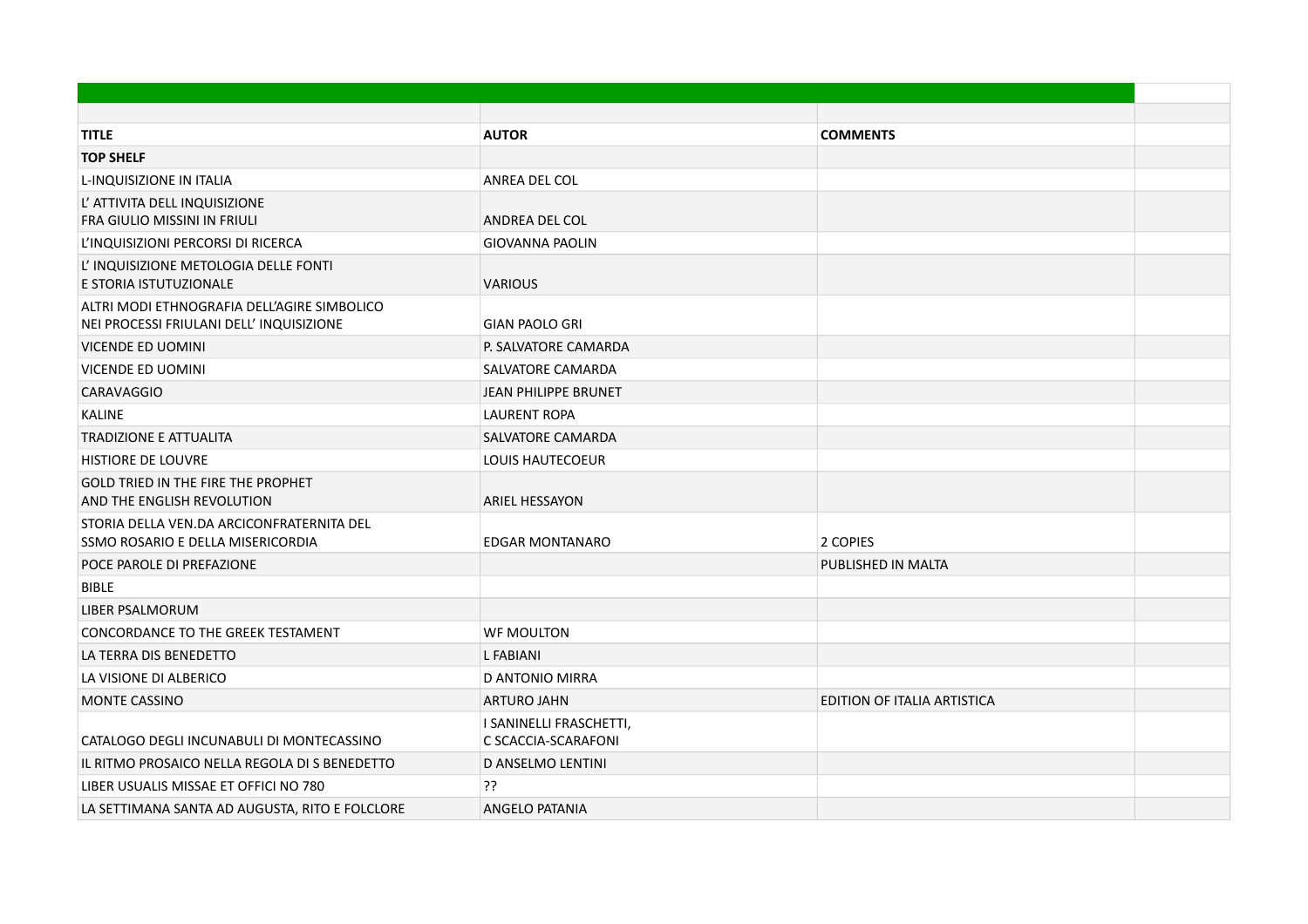| DON BOSCO, L'AVVENTURA DI UN POVERO PRETE DI CAMPAGNA DANTE ALIMENTI                                                                        |                               |                             |
|---------------------------------------------------------------------------------------------------------------------------------------------|-------------------------------|-----------------------------|
| PANEGIRICI ED ORAZIONI DI NICCOLO MARIA BONA<br>CHERICO REGOLARE TEATINO DEDICATI ALL'ALTEZZA<br>EMINENTISSIMA DO EMMANUELE PINTO           | GIOVANNI TEVERNIN             |                             |
| DECRETA AUTHENTICA CONGREGATIONIS SACRORUM RITUM                                                                                            | LEONIS PAPAE XIII             | <b>VOLS 1, 3</b>            |
| INDEX GENERALIS RERUM OCCURRENTIUM IN DECRETIS<br>SACR RITUUM CONGREGATIONIS PER TRIA PRIORIA<br>AUTHENTICAE COLLECTIONIS VOLUMINA DIGESTIS |                               |                             |
| CATALOPG OF MANUSCRIPTS IN<br>THE LIBRARY OF STIFT REICHERSBERG                                                                             | <b>JULIAN G PLANTE</b>        | <b>4 COPIES</b>             |
| JAFAR ISLAH PRESENTATIONE DI ALAIN BOSQUET                                                                                                  | KUWAIT NEWS AGENCY            | <b>EXHIBITION CATALOGUE</b> |
| AL-MASAQ: ISLAM AND THE MEDIEVAL MEDITERRANEAN                                                                                              | <b>DIONYSIUS AGUIS ED</b>     | VOL 17 NO 1-2               |
| AL-MASAQ: ISLAM AND THE MEDIEVAL MEDITERRANEAN                                                                                              | DONYSIUS AGUIS ED             | VOL 18 NO 1-2               |
| AL-MASAQ: ISLAM AND THE MEDIEVAL MEDITERRANEAN                                                                                              | DIONYSIUS AGUIS ED            | VOL 19 NO 1                 |
| CARLO GESUALDO PRINCIPE DI VENOSA 1611                                                                                                      | <b>MARIA CARACI VELA ED</b>   |                             |
| RHODES AND THE SOUTHEAST AGEAN ISLANDS<br>UNDER THE KNIGHTS OF ST JOHN, 14TH TO 16TH<br><b>CENTURY COLLECTED STUDIES</b>                    | <b>ZACHARIAS N TSIRPANLIS</b> |                             |
| <b>BEGINNING OF SECOND SHELF</b>                                                                                                            |                               |                             |
| DIZIONARIO STORICO DELL'INQUISIZIONE                                                                                                        | ADRIANO PROSPERI ED.          | VOL 1-4 + PLATES            |
| INQUISIZIONI ERESIE ET NIE DISSENSO<br>RELIGIOSO E JIUSTIZIA ECCLESIASTICA IN ITALIA                                                        | PIERRE ROBERTO SCARAMELLA     |                             |
| L'INQUISIZIONE NEL PATRIARKATO E<br>DIOCESI DI AQUILELA 1557-1559                                                                           | ANDREA DEL COL                | VOL <sub>1</sub>            |
| LE LETTERE DELA CONGREGAZIONE DEL<br>SANT'UFFICIO AI TRIBUNALI DI FEDE DI NAPOLI 1563-1625                                                  | PIERRE ROBERTO SCARAMELLA     | VOL <sub>2</sub>            |
| LE LETTERE DELA CONGREGAZIONE DEL<br>SANT'UFFICIO ALL'INQUISITORE DI SIENA 1581-1721                                                        | <b>OSCAR DI SIMPLICIO</b>     | VOL <sub>3</sub>            |
| ARTEMESIA E I PITTORI DEL CONTE                                                                                                             | <b>VARIOUS</b>                |                             |
| LUSINGARE LA VISTA                                                                                                                          | ADRIANO AMENDOLA              | VOL <sub>2</sub>            |
| L'UNIVERSO O STORIA E DESCRIZIONE<br>DI TUTTI I POPOLI                                                                                      | <b>FRANCESCO FALCONETTI</b>   | V1                          |
| L'UNIVERSO O STORIA E DESCRIZIONE<br>DI TUTTI I POPOLI - SVIZZERA E TIROLO                                                                  | <b>FRANCESCO FALCONETTI</b>   |                             |
| <b>SKETCHES OF CORFU</b>                                                                                                                    | <b>REV C.B TAYLER</b>         | SIGNED BY AUTHOR            |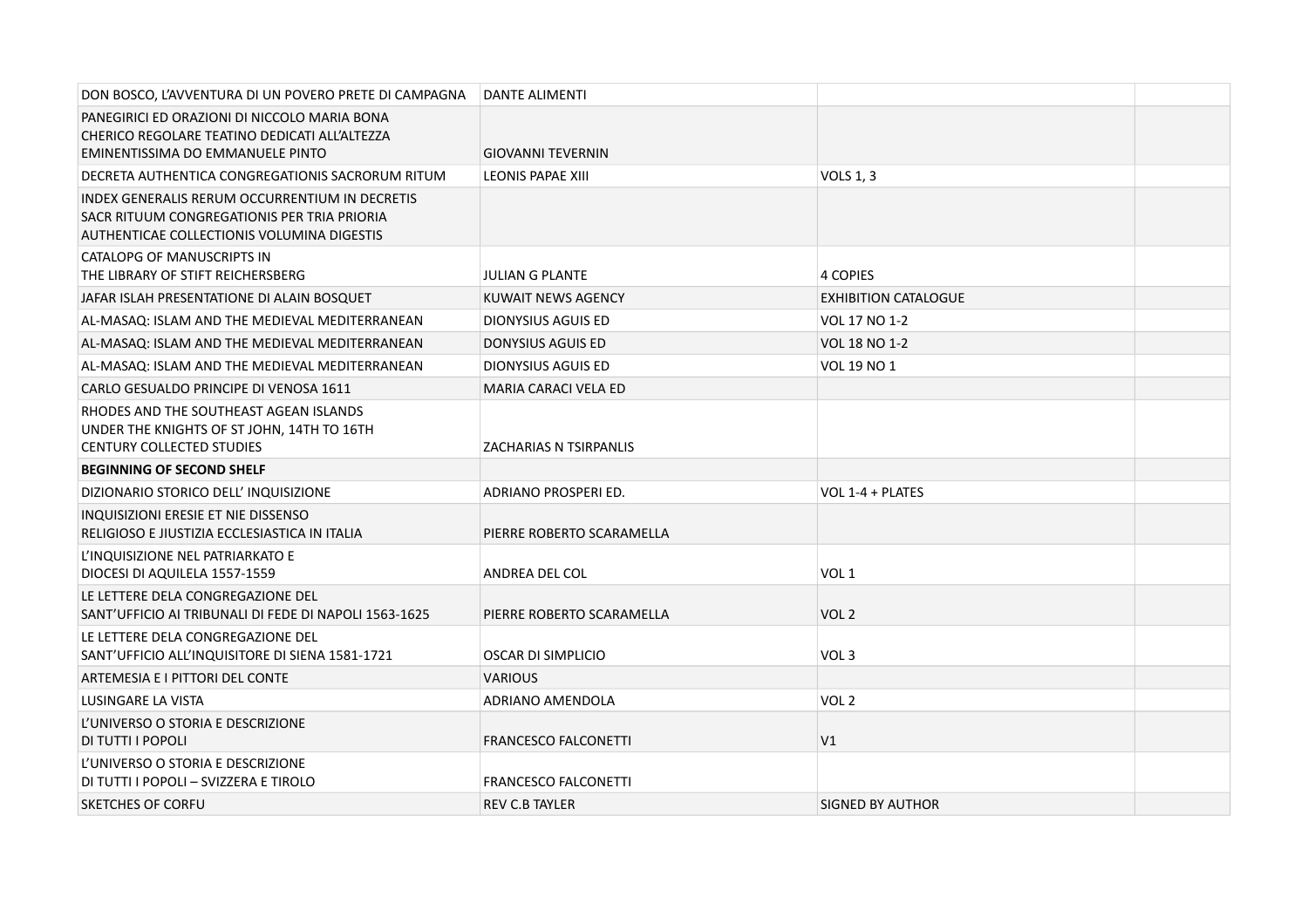| L'UNIVERSO O STORIA E DESCRIZIONE<br>DI TUTTI I POPOLI - OCEANIA                    | <b>FRANCESCO FALCONETTI</b> |                   |  |
|-------------------------------------------------------------------------------------|-----------------------------|-------------------|--|
| L'UNIVERSO O STORIA E DESCRIZIONE<br>DI TUTTI I POPOLI -                            | <b>FRANCESCO FALCONETTI</b> | <b>TWO COPIES</b> |  |
| L'UNIVERSO O STORIA E DESCRIZIONE<br>DI TUTTI I POPOLI - SVEZIA E NORVEGIA          | <b>FRANCESCO FALCONETTI</b> |                   |  |
| BIBLIOTECA DELL'ARTISTA - NOTIZIE<br>DEI PROFESSORI DEL DISEGNO - DA CINABUA IN QUA | <b>FLIPPO BALDINUCCI</b>    | $V1-5$            |  |
| A THEATRE ON LANDSCAPE<br>PAINTING IN WATER COLOURS                                 | DAVID COX                   |                   |  |
| MASTERS OF WATER-COLOUR PAINTING                                                    | <b>GEOFREY HOLME</b>        |                   |  |
| THE WATER COLOURS OF JMW TURNER                                                     | RAWLINGSON AND FINBERG      |                   |  |
| MENEGHETTI RADIOGRAFIE 1982-1997                                                    | <b>MARCO GOLDIN</b>         |                   |  |
| TONNI E TONNARE UNA CIVILTA UNA CULTURA                                             | RAIMONDO SARA'              | SIGNED BY AUTHOR  |  |
| THE LIFE AND TIMES OF RUBENS                                                        | <b>MARIO LEPORE</b>         |                   |  |
| THE LIFE AND TIMES OF DURER                                                         | <b>ADELIDE MURAGIA</b>      |                   |  |
| THE LIFE AND TIMES OF TITIAN                                                        | <b>LIANA BORTOLON</b>       |                   |  |
| THELIFE AND TIMES OF DELACROIX                                                      | <b>ADELIDE MURAGIA</b>      |                   |  |
| ART TREASURES IN FRANCE                                                             | <b>VARIOUS</b>              |                   |  |
| ART TREASURES IN SPAIN                                                              | <b>VARIOUS</b>              |                   |  |
| <b>APULIA VOL IV</b>                                                                | <b>VARIOUS</b>              |                   |  |
| <b>APULIA VOL I</b>                                                                 | <b>VARIOUS</b>              |                   |  |
| <b>APULIA VOL II</b>                                                                | <b>VARIOUS</b>              |                   |  |
| APULIA VOL III                                                                      | <b>VARIOUS</b>              |                   |  |
| <b>APULIA VOL IV</b>                                                                | <b>VARIOUS</b>              |                   |  |
| <b>APULIA VOL I</b>                                                                 | <b>VARIOUS</b>              |                   |  |
| <b>APULIA VOL I</b>                                                                 | <b>VARIOUS</b>              |                   |  |
| APULIA VOL III                                                                      | <b>VARIOUS</b>              |                   |  |
| <b>APULIA VOL I</b>                                                                 | <b>VARIOUS</b>              |                   |  |
| APULIA VOL III                                                                      | <b>VARIOUS</b>              |                   |  |
| APULIA VOL IV                                                                       | <b>VARIOUS</b>              |                   |  |
| APULIA VOL I                                                                        | <b>VARIOUS</b>              |                   |  |
| APULIA VOL II                                                                       | <b>VARIOUS</b>              |                   |  |
| APULIA VOL III                                                                      | <b>VARIOUS</b>              |                   |  |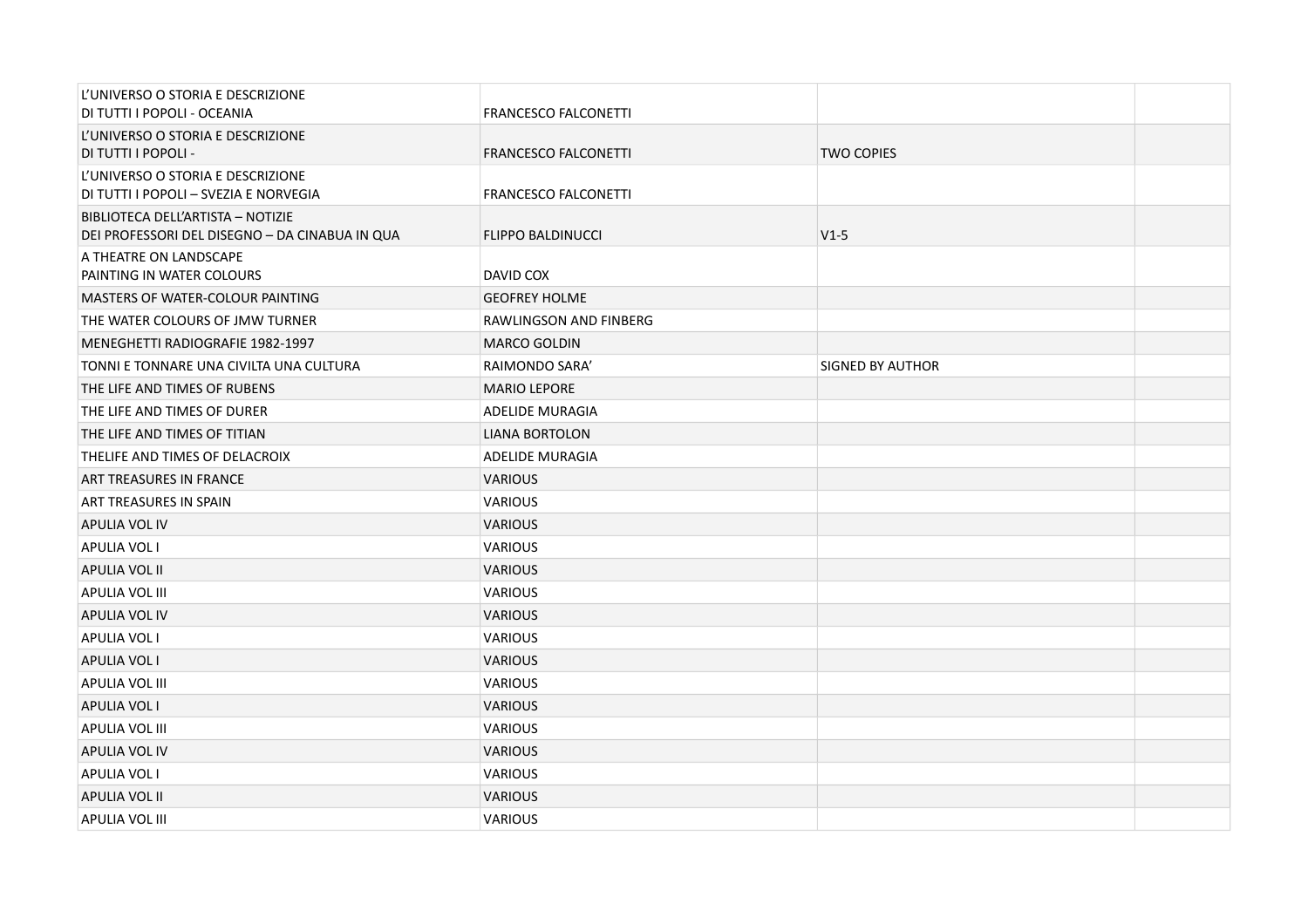| APULIA VOL IV                                                                         | <b>VARIOUS</b>                                   |                         |  |
|---------------------------------------------------------------------------------------|--------------------------------------------------|-------------------------|--|
| <b>APULIA VOL I</b>                                                                   | <b>VARIOUS</b>                                   |                         |  |
| <b>APULIA VOL II</b>                                                                  | <b>VARIOUS</b>                                   |                         |  |
| APULIA VOL IV                                                                         | <b>VARIOUS</b>                                   |                         |  |
| RIVISTA ITALIANA DI MUSICOLOGIA VOL XV                                                | <b>VARIOUS</b>                                   |                         |  |
| RIVISTA ITALIANA DI MUSICOLOGIA VOL XVI                                               | <b>VARIOUS</b>                                   |                         |  |
| RIVISTA ITALIANA DI MUSICOLOGIA VOL XVIII N1                                          | <b>VARIOUS</b>                                   |                         |  |
| RIVISTA ITALIANA DI MUSICOLOGIA VOL XVIII N2                                          | <b>VARIOUS</b>                                   |                         |  |
| RIVISTA ITALIANA DI MUSICOLOGIA VOL XVIII N2                                          | <b>VARIOUS</b>                                   |                         |  |
| RIVISTA ITALIANA DI MUSICOLOGIA VOL XIX N2                                            | <b>VARIOUS</b>                                   |                         |  |
| RIVISTA ITALIANA DI MUSICOLOGIA VOL XIX N1                                            | <b>VARIOUS</b>                                   |                         |  |
| MUSICA SACRA IN SICILIA TRA<br>RINASCIMENTO E BAROCCO                                 | <b>DANIELE FICOLA</b>                            |                         |  |
| UNA STAGIONE OPERISTICA 1793-94 AL<br>TEATRO SANTA CICILIA DI PALERMO                 | SEBASTIANO GIACOBELLO                            |                         |  |
| IL TEATRO SANTA CICILIA E IL<br>SEICENTO MUSICALE PALERMTANO                          | <b>ANNA TEDESCO</b>                              |                         |  |
| <b>CICILIANA</b>                                                                      | <b>NINO PIRROTTA</b>                             |                         |  |
| LITURGIA E PARALITURGIA NELLA TRADIZIONE ORALE                                        | <b>GIAMPAOLO MELE AND</b><br>PIETRO SASSU        |                         |  |
| <b>TIEPOLO</b>                                                                        | <b>GIULIO LORENZETTI</b>                         | <b>SIGNED BY AUTHOR</b> |  |
| FLINDERS PETRIE CENTURY EXHIBITION                                                    |                                                  | CATALOGUE               |  |
| LE SIGARAIE                                                                           | DONATELLA MASINI AND<br><b>MAURIZIO BERTELLI</b> |                         |  |
| <b>GIUSEPPE UNGARETTI</b>                                                             | <b>ORNELLA SOBRERO</b>                           |                         |  |
| INQUISIZIONI, ERESIE, ETNIE DISSENSO RELIGIOSO<br>E GIUSTIZIA ECCLESIASTICA IN ITALIA | PIERROBERTO SCARAMELLA                           |                         |  |
| <b>BEGINNING OF THIRD SHELF</b>                                                       |                                                  |                         |  |
| MUSICHE RINASCIMENTALE SICILIANE VOL III                                              | PAOLO EMILIO CARAPEZZA                           |                         |  |
| MUSICHE RINASCIMENTALE SICILIANE VOL V                                                | PAOLO EMILIO CARAPEZZA                           |                         |  |
| MUSICHE RINASCIMENTALE SICILIANE VOL VI                                               | <b>FRANCO PIPERNO</b>                            |                         |  |
| MUSICHE RINASCIMENTALE SICILIANE VOL VII                                              | RUTH WATANABE                                    |                         |  |
| MUSICHE RINASCIMENTALE SICILIANE VOL IX N2                                            | JOHN JOYCE                                       |                         |  |
| MUSICHE RINASCIMENTALE SICILIANE VOL IX N1                                            | JOHN JOYCE                                       |                         |  |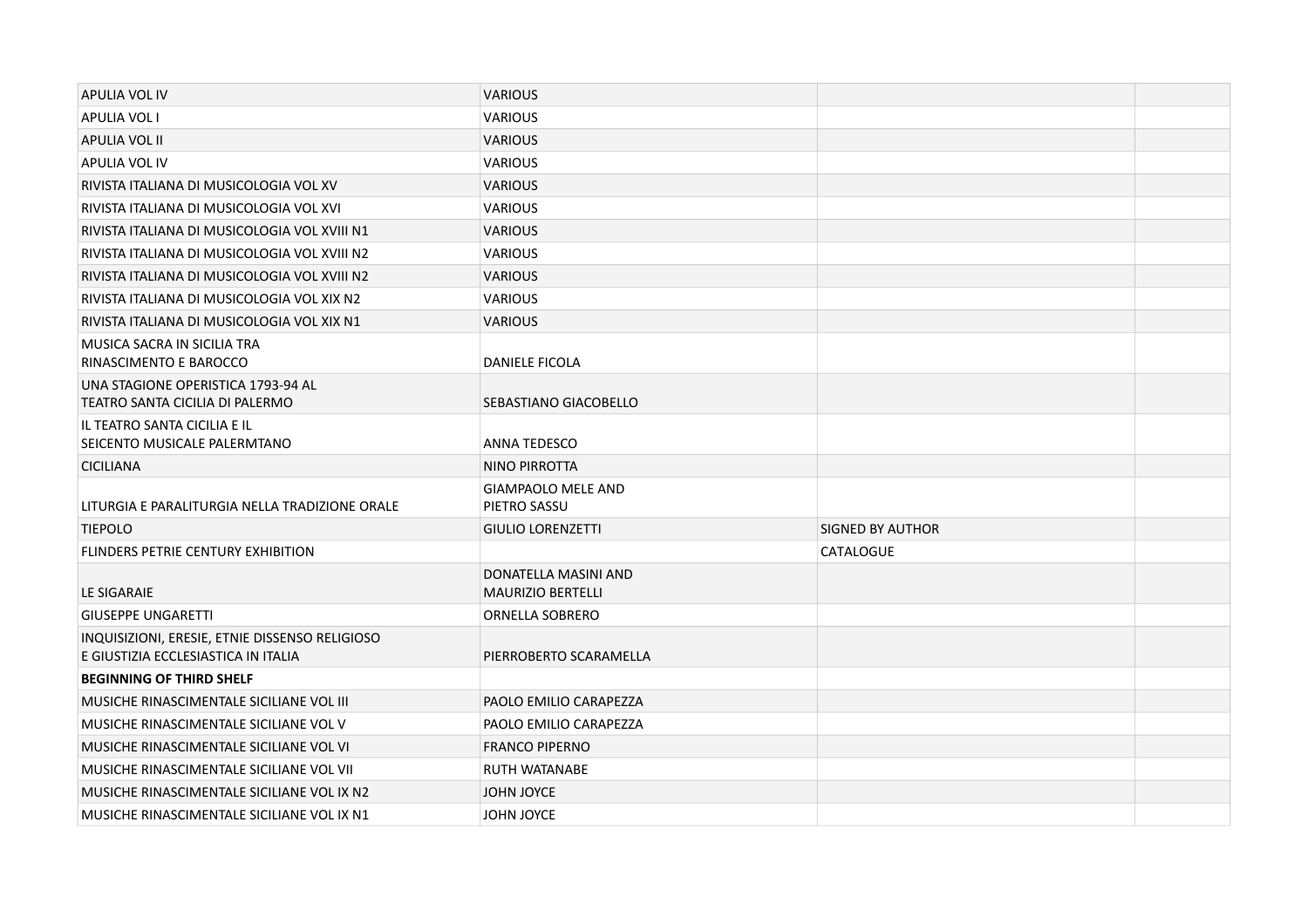| MUSICHE RINASCIMENTALE SICILIANE VOL X                       | <b>GLENN WATKINS</b>                                                |                                 |  |
|--------------------------------------------------------------|---------------------------------------------------------------------|---------------------------------|--|
| MUSICHE RINASCIMENTALE SICILIANE VOL XI                      | <b>MARIA ANTONELLA BALSANO</b>                                      |                                 |  |
| MUSICHE RINASCIMENTALE SICILIANE VOL XIII                    | PAOLO EMILIO CARAPEZZA                                              |                                 |  |
| MUSICHE RINASCIMENTALE SICILIANE VOL XIV                     | <b>GIUSEPPE COLLISANI E</b><br><b>DANIELE FICOLA</b>                |                                 |  |
| MUSICHE RINASCIMENTALE SICILIANE VOL XV                      | <b>GLENN WATKINS</b>                                                |                                 |  |
| MUSICHE RINASCIMENTALE SICILIANE VOL XVI                     | <b>GIUSEPPA COLLISANI E</b><br><b>DANIELE FICOLA</b>                |                                 |  |
| MUSICHE RINASCIMENTALE SICILIANE VOL XVII                    | <b>MARIA ANTONELLA BALSANO E</b><br><b>GIUSEPPE COLLISANI</b>       |                                 |  |
| MUSICHE RINASCIMENTALE SICILIANE VOL XVIII                   | LIVIO GIRGENTI                                                      |                                 |  |
| MUSICHE RINASCIMENTALE SICILIANE VOL XX                      | ROSALBA MUSUMECI                                                    |                                 |  |
| MUSICHE RINASCIMENTALE SICILIANE VOL XXI                     | <b>MASSIMO PRIVITERA</b>                                            |                                 |  |
| MUSICHE RINASCIMENTALE SICILIANE VOL XXII                    | <b>IRENE CALAGNA</b>                                                |                                 |  |
| MUSICHE RINASCIMENTALE SICILIANE VOL XXIII                   | <b>GLORIA PATTI</b>                                                 |                                 |  |
| <b>MOTTETTI</b>                                              | <b>FRANCESCO FOGGIA</b>                                             |                                 |  |
| MESSE DA REQUIEM DI MARIO CAPUANA<br>E BUONAVENTURA RUBINO   | LUCIANO BUONO,<br>NICOLO MACCAVINO E<br><b>GIANFRANCO NICOLETTI</b> | 2 COPIES                        |  |
| IL RITORNO DI ZOROBABELLE IN GERUSALEMME                     | NICOLO MACCAVINO                                                    |                                 |  |
| ANTICHE MUSICHE ELLENICHE                                    | PAOLO EMILIO CARAPEZZA                                              |                                 |  |
| <b>BIAGIO MARINI PER OGNI SORTE</b><br>DI STRUMENTO MUSICALE | OTTAVIO BERETTA                                                     |                                 |  |
| <b>BIAGIO MARINI AFFETTI MUSICALI</b>                        | <b>FRANCO PIPERNO</b>                                               |                                 |  |
| <b>MESSA SALMI E POLYTONI</b>                                | <b>JOLANDA BAGGINI AND</b><br><b>ALDO BERTONE</b>                   |                                 |  |
| <b>MADRIGALI</b>                                             | DANIELE GAMBINO                                                     |                                 |  |
| GIOVANNI CONTINO MISSARUM QUATUOR VOCUM                      | OTTAVIO BERETTA                                                     |                                 |  |
| HENRY DU MONT CANTICA SACRA                                  | <b>JEAN LIONNET</b>                                                 |                                 |  |
| PRIMO LIBRO D Arte MUSICALI<br>DI GIROLAMO FRESCOBALDI       | <b>FELICE BOGHEN</b>                                                |                                 |  |
| LE SECONDE MUSICHE DI CLAUDIO SARACINI                       |                                                                     | MODERN PRINTED COPY OF ORIGINAL |  |
| ETUDES SUR UN ORCHESTRE AU XVIII SIECLE                      | <b>GEORGES CUCUEL</b>                                               |                                 |  |
| TREIZE MOTETS ET UN PRELUDE POUR ORGUE                       | YVONNE ROKSETH                                                      | 2 COPIES                        |  |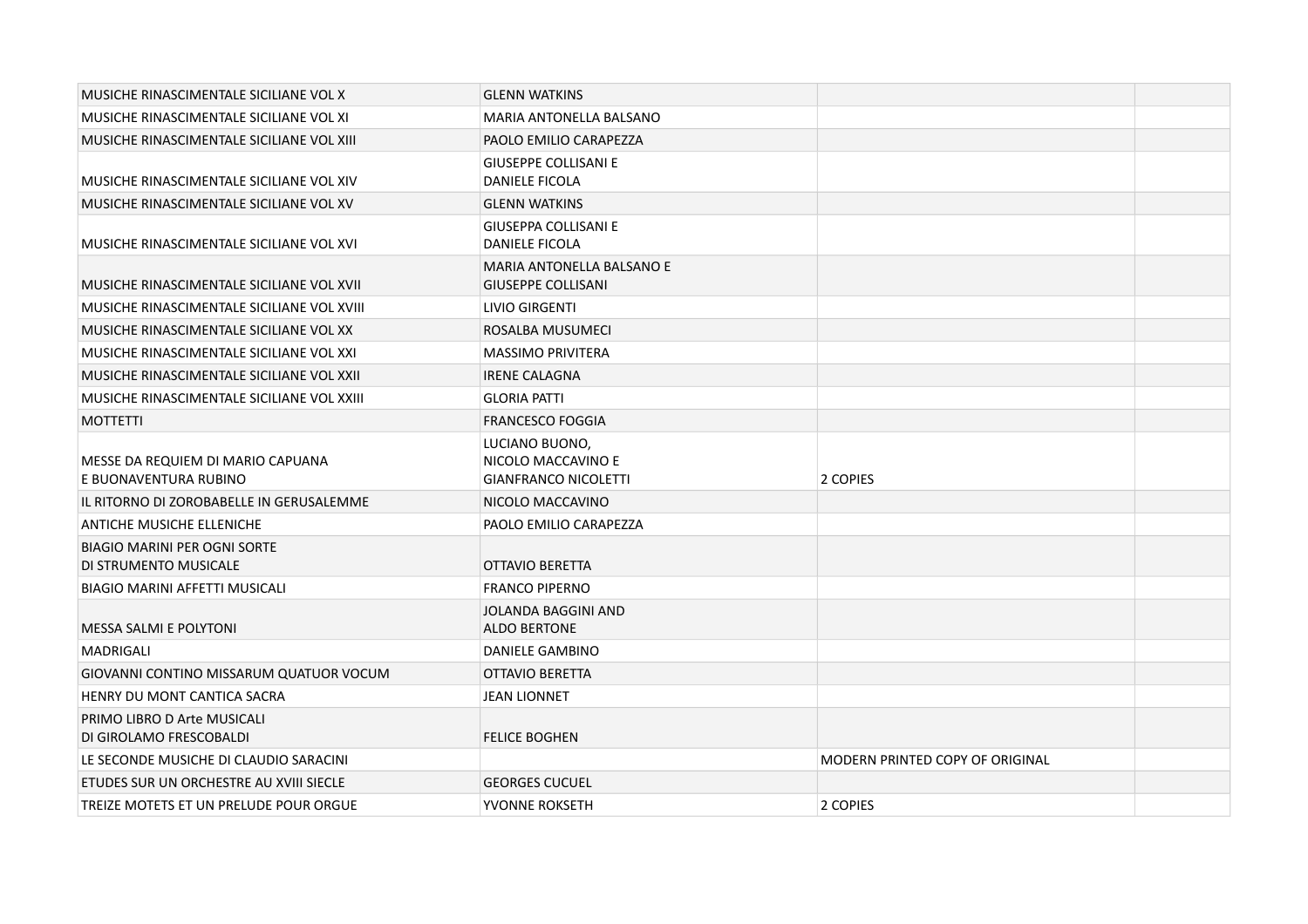| THE ENCYCLOPEDIA OF CLASSICAL MUSIC                                     | <b>ROBERT AINSLEY</b>                                         |                         |  |
|-------------------------------------------------------------------------|---------------------------------------------------------------|-------------------------|--|
| MUSICA, MUSICISTI E TEATRI A CATANIA                                    | <b>GIORGIO GUALERZI</b>                                       |                         |  |
| TEATRO MASSIMO BELLINI O GUGLIELMO RATCLIFF                             |                                                               |                         |  |
| <b>GERMAN OPERA</b>                                                     | <b>WULF KONOLD</b>                                            |                         |  |
| <b>PSALMI DAVIDICI</b>                                                  | <b>ANDREA GABRIELI</b>                                        |                         |  |
| MONUMENTA ARTIS MUSICAE SLOVENIAE                                       | <b>GIUSEPPE ARENA</b>                                         |                         |  |
| <b>MUSIC AND LETTERS</b>                                                | <b>VARIOUS</b>                                                | <b>VOL 75 NO 3</b>      |  |
| <b>MUSIC AND LETTERS</b>                                                | <b>VARIOUS</b>                                                | VOL 95 NO 4             |  |
| TEOLOGIA, FILOLOGIA ED ESTETICA<br>NELLA MUSICA SACRA                   | PIETRO GIZZI                                                  | <b>SIGNED BY AUTHOR</b> |  |
| ARTE ORGANARIA IN SICILIA                                               | <b>VARIOUS</b>                                                | 2 COPIES                |  |
| LA CAPELLA MUSICALE DEL DUOMO DI MON REALE                              | <b>GIOVANNI BATTISTA</b>                                      |                         |  |
| MISCELLANEA MUSICOLOGICA CALABRESE                                      | <b>FRANCESCO POLLICE</b>                                      |                         |  |
| FRA ORALITA E SCRITTURA STUDI<br>SULLA MUSICA CALABRESE                 | <b>IGNAZIO MACCHIARELLA</b>                                   |                         |  |
| CIVILTA' MUSICALE CALABRESE NEL SETTECENTO                              | <b>GIUSEPPE FERRARO AND</b><br><b>FRANCESCANTONIO POLLICE</b> |                         |  |
| ALFONSO RENDANOITINERARI COMPOSITIVI<br>DI UN PIANISTA                  | ANGELA MARIA ROSSANO                                          |                         |  |
| FRANCESCO GASPARINI 1661-1727 ATTI DEL<br>PRIMO CONVEGNO INTERNAZIONALE | FABRIZIO DELLA SETA AND<br><b>FRANCO PIPERNO</b>              |                         |  |
| NOTE SU NOTE VOL VI N 6                                                 |                                                               |                         |  |
| NOTE SU NOTE VOL VI N 6                                                 |                                                               |                         |  |
| NOTE SU NOTE VOL VI N 6                                                 | <b>VARIOUS</b>                                                |                         |  |
| NOTE SU NOTE VOL V N 5                                                  | <b>VARIOUS</b>                                                |                         |  |
| NOTE SU NOTE VOL IV N 4                                                 | <b>VARIOUS</b>                                                |                         |  |
| NOTE SU NOTE VOL III N 3                                                | <b>VARIOUS</b>                                                |                         |  |
| NOTE SU NOTE VOL II N 2                                                 | <b>VARIOUS</b>                                                |                         |  |
| NOTE SU NOTE VOL IN 1                                                   | <b>VARIOUS</b>                                                | 2 COPIES                |  |
| PROGETTO SUL RECUPERO DELLA TRADIZIONE<br><b>MUSICALE CALABRESE</b>     |                                                               |                         |  |
| L' ANTONALITA NELLA MUSICA CONTEMPORANEA                                | <b>CARLO PROSPERI</b>                                         |                         |  |
| CRONACHE DI MUSICA CONTEMPORANEA                                        | <b>CARLO MARINELLI</b>                                        |                         |  |
| L'ARTE DEL PIANISTA                                                     | <b>ADELE PROFETA</b>                                          |                         |  |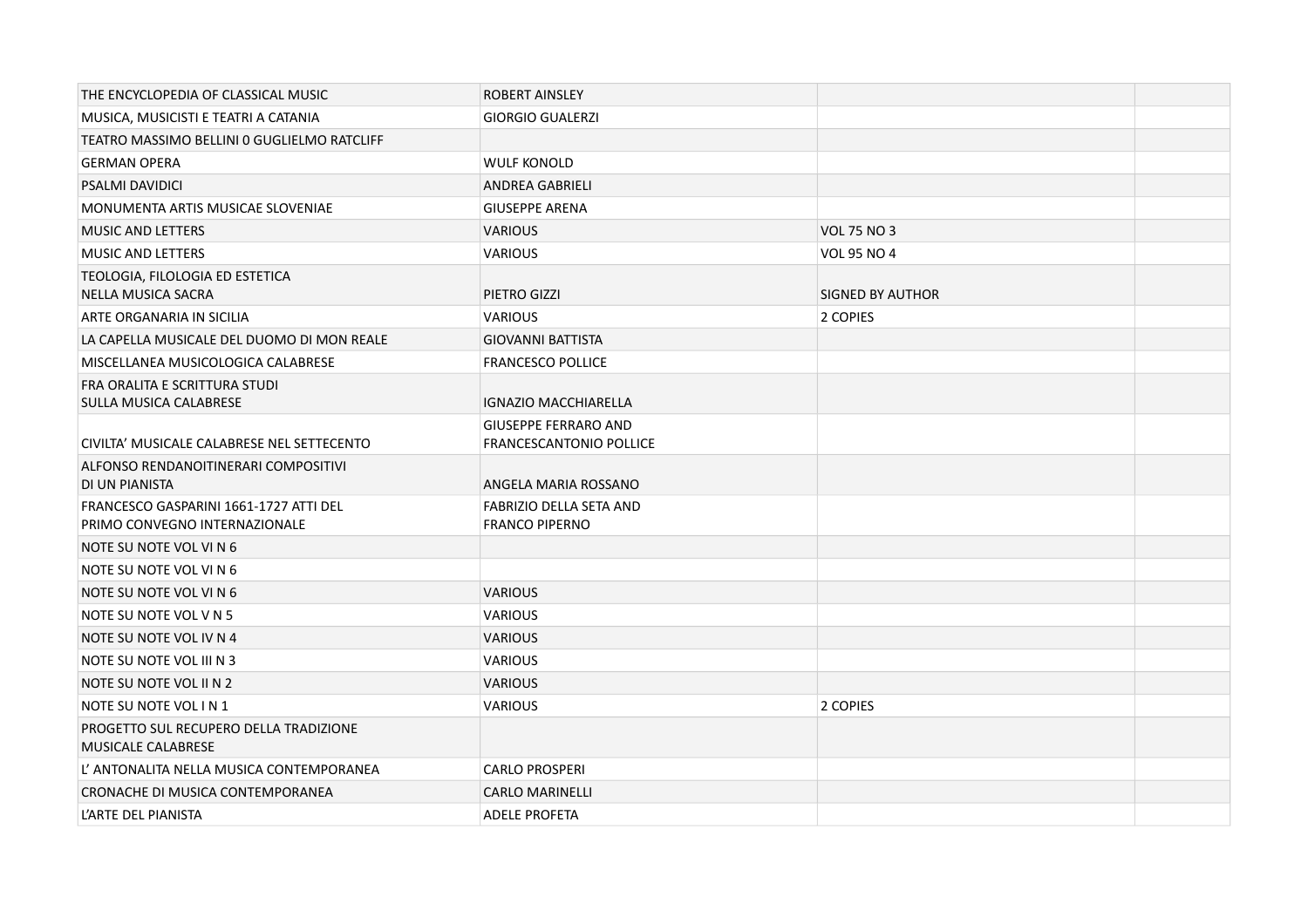| PROUST E IL TEATRO                                                                     | <b>CARLO PERSIANO</b>                                     |                             |  |
|----------------------------------------------------------------------------------------|-----------------------------------------------------------|-----------------------------|--|
| <b>BIBLIOTHEK DER GEDRUCKTEN WELTLICHEN</b><br><b>VOCALMUSIK ITALIENS</b>              | <b>EMIL VOGEL</b>                                         | 2 COPIES                    |  |
| ANNUARIO MUSICALE SICILIANO                                                            | <b>VARIOUS</b>                                            |                             |  |
| <b>FINARTE</b>                                                                         | <b>GIACOMO CARISSINI</b>                                  |                             |  |
| BIBLIOGRAFIA DELLE OPERE DEI MUSICISTI<br>BRESCANI PUBBLICATE A STAMPA DAL 1497 - 1740 | <b>OSCAR MISCHIATI</b>                                    |                             |  |
| IL FONDO MUSICALE GALLO DELLA BIBLIOTECA<br><b>COMUNALE DI BARLETTA</b>                | <b>DINKO FABRIS</b>                                       |                             |  |
| PER LA MUSICA ORGANARI, LIUTAI<br>NELL' ARTIGIANATO IN LIGURIA                         |                                                           |                             |  |
| IL SUONO E LA FORMA                                                                    |                                                           | <b>EXHIBITION CATALOGUE</b> |  |
| PICCOLO MANUALE DEL CANTORE                                                            |                                                           |                             |  |
| ORGANI RESTAURATI DEL FRIULI-VENEZIA GIULIA                                            | <b>VARIOUS</b>                                            |                             |  |
| PER UNA CATALOGAZIONE DI ANTICHI ORGANI SICILIANI                                      | <b>GIOVANNA CASSATA</b>                                   | 2 COPIES                    |  |
| L'ORGANARIA NELLA DIOCESI DI NOTO                                                      | LUCIANOO BUONO                                            |                             |  |
| ESQUISSE D'UNE HISTOIRE DE L'ORGUE<br>EN FRANCE DU XII AU XVIII                        | NORBERT DUFOURCQ                                          |                             |  |
| I QUADERNI DEL CONSERVATORIO                                                           | <b>GIUSEPPE COLLISANI</b>                                 |                             |  |
| FAUSTO TERREFRANCA. L' UOMO, IL SUO TEMPO, LA SUA OPERA                                | <b>GIUSEPPE FERRARO AND</b><br><b>ANNUNZIATO PUGLIESE</b> |                             |  |
| VILLANELLA NAPOLITANA CANZONETTA                                                       | MARIA BORSETTA AND<br><b>ANNUNZIATO PUGLIESE</b>          |                             |  |
| RASSEGNA VENETA DI STUDI MUSICALI                                                      | <b>VARIOUS</b>                                            |                             |  |
| LA CIVICA CAPELLA DI SAN GIUSTO 450<br>ANNI DI MUSICA A TRIESTE                        | <b>VARIOUS</b>                                            |                             |  |
| IL TEATRO GUGLIEMI                                                                     | PATRIZIA RADICCHI                                         |                             |  |
| <b>STUDI GREGORIANI</b>                                                                | <b>VARIOUS</b>                                            |                             |  |
| <b>STUDI GREGORIANI</b>                                                                | <b>VARIOUS</b>                                            |                             |  |
| I POLIFONISTI SICILIANI DEL XVI E XVII SECOLO                                          | OTTAVIO TIBY                                              |                             |  |
| LA MUSICA DAL DECADENTISMO A OGGI                                                      | GIANFRANCO ZACCARO                                        |                             |  |
| SCARLATTI ALESANDRO E DOMENICO DUE VITE IN UNA                                         | <b>ROBERTO PAGANO</b>                                     |                             |  |
| I MUSICISTI E LA POESIA DI MARIN                                                       | <b>VARIOUS</b>                                            |                             |  |
| LE ESECUZIONI MONTVERDIANE NELL ATTIVITA<br>DELLE PRIME SOCIETA CORALI A TRIESTE       | MARGHERITA CANALE DEGRASSI                                |                             |  |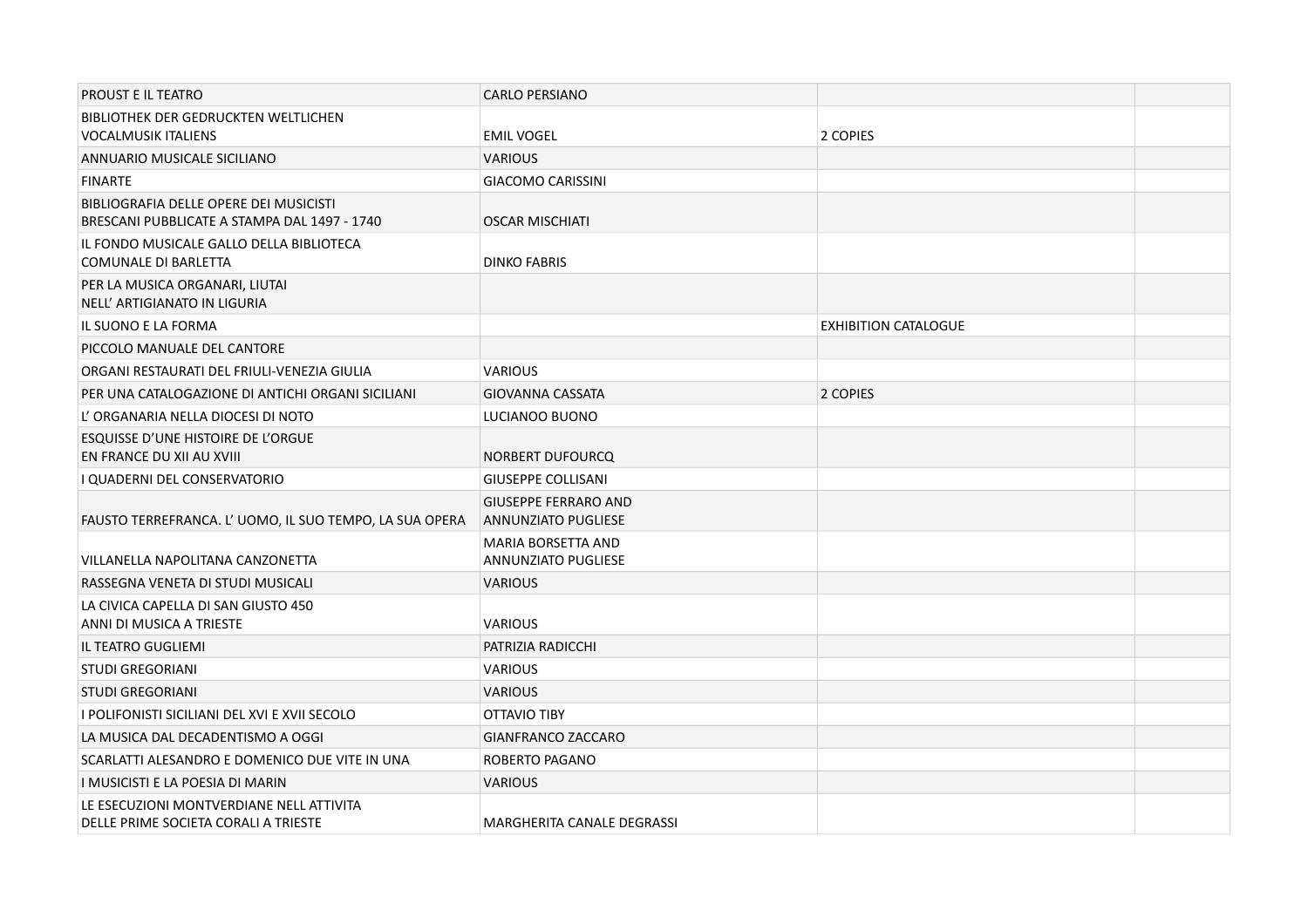| SEBASTIEN DE BROSSARD A VERSAILLES                                                      | <b>VARIOUS</b>          |          |  |
|-----------------------------------------------------------------------------------------|-------------------------|----------|--|
| LUDWIG VON BEETHOVEN                                                                    | <b>VARIOUS</b>          |          |  |
| <b>WAGNER IN SICILIA</b>                                                                |                         |          |  |
| INTERNATIONALE ALTENBERGER ORGELAKADEMIE                                                | <b>VARIOUS</b>          |          |  |
| SETTEMBRE MUSICALE E RASSEGNA ORGANISTICA ALPE                                          | <b>VARIOUS</b>          |          |  |
| L'ARTE ORGANARIA A NAPOLI                                                               | STEFANO ROMANO          |          |  |
| EVOLUCION DEL ORGANO ESPANOL SIGLOS XVI - XVIII                                         | LOUIS JAMBOU            | 2 COPIES |  |
| UN TRATADO DE CANTI DE ORGANO                                                           | <b>HENRI COLLET</b>     |          |  |
| NINO ROTA COMPOSITORE DEL NOSTRO TEMPO                                                  | <b>DINKO FABRIS</b>     |          |  |
| QUADERNI DELL ISTITUTO DI MUSICA VINCENZO AMATO                                         | PIETRO GIZZI            |          |  |
| GIUSEPPE SARTI MUSICISTA DEL 700                                                        | <b>VARIOUS</b>          |          |  |
| ORE GIOCONDE AL PIANOFORTE                                                              |                         |          |  |
| IL MELODRAMMA NEGLI ALTRI CENTRI NEI SECOLI XVII XVIII                                  | ELENA FERRARI BARASSI   |          |  |
| ALBUM CENNI BIOGRAFICI DEI COMPOSITORI,<br>MAESTRI E SOLISTI CONTEMPORANEI              |                         |          |  |
| BIBLIOGRAGFIA DELLA MUSICA VOL I                                                        | PIETRO LICHTENTHAL      |          |  |
| BIOGRAFIA DELLA MUSICA VOL II                                                           | PIETRO LICHTENTHAL      |          |  |
|                                                                                         | PATRIZIA RADICCHI AND   |          |  |
| <b>CODICUM FRAGMENTA</b>                                                                | ILLARIA ZOLESI          |          |  |
| <b>BEGINNING OF FOURTH SHELF</b>                                                        |                         |          |  |
| BIBLIOGRAFIA DELLA OPERE DEI MUSICISTI BRESCIANI<br>PUBBLICATE A STAMPA DAL 1497 - 1740 | <b>OSCAR MISCHIATI</b>  |          |  |
| INDICE CATALOGHI E AVVISI DEGLI EDITORI E LIBRAI<br>MUSICALI ITALIANI DAL 1591 - 1798   | <b>OSCAR MISCHIATI</b>  |          |  |
| CATALGOO DEL FONDO MUSICALE DELL'ARCHIVIO<br>CAPITOLARE DEL DUOMO DI BRESCIA            | <b>MARIELLA SARA</b>    |          |  |
| BIBLIOGRAFIA DELLE OPERE DEI MUSICISTI BRESCIANI<br>PUBBLICATE A STAMPA DAL 1497 - 1740 | <b>OSCAR MISCHIATI</b>  |          |  |
| SALMI PER I VESPRI A QUATRO VOCI NAPOLI 1573                                            | ROCCO RODIO             |          |  |
| <b>OUVERTURE PENELOPE</b>                                                               | <b>SEBASTIANO GUZZI</b> |          |  |
| SALVATORE FALBO (AVOLA) 1872 - 1927                                                     | <b>MARIA CALDARELLA</b> |          |  |
| DUE REPERTORI MUSICALI TRADIZIONALI                                                     | <b>GAETANO PENNINO</b>  |          |  |
| ANTICHITA ETNOMUSICALI SICILIANE                                                        | PAOLO EMILIO CARAPEZZA  |          |  |
| <b>ITINERAIRES DU CANTUS FIRMUS</b>                                                     | <b>EDITH WEBER</b>      |          |  |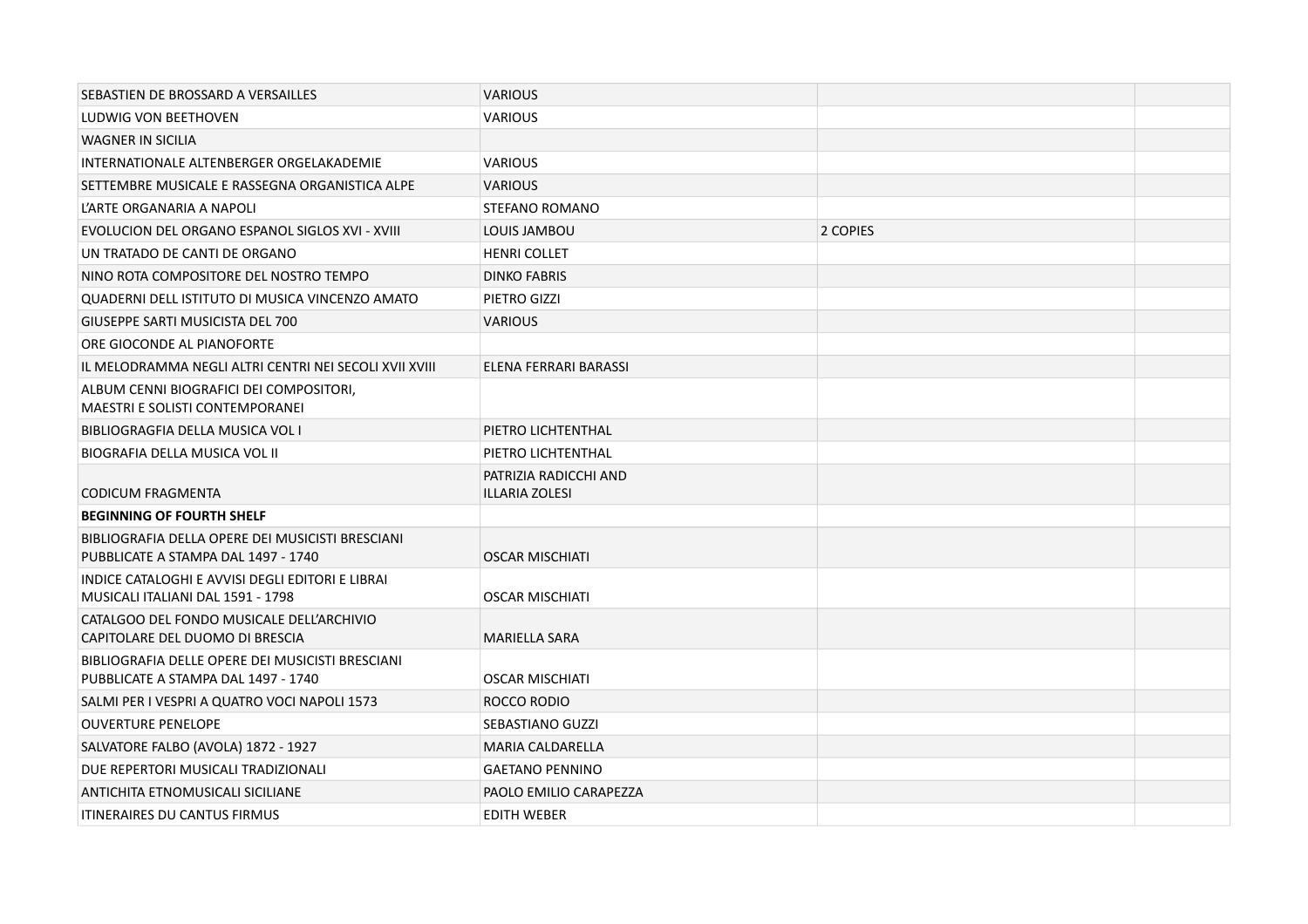| DIE HANDSCHRIFTEN DER<br>UNIVERSITATSBIBLIOTHEK MUNCHEN             | <b>BESCHRIEBEN VON</b><br><b>CLYTUS GOTTWALD</b> |                         |  |
|---------------------------------------------------------------------|--------------------------------------------------|-------------------------|--|
| LA MUSICA IN CATALOGNA E SICILIA                                    | <b>VARIOUS</b>                                   |                         |  |
| <b>CATALGO</b>                                                      | <b>VARIOUS</b>                                   |                         |  |
| MUSICA E MUSICISTI IN MESSINA                                       | <b>GAETANO LA CORTE CAILLER</b>                  |                         |  |
| ATTI DEL CONVEGNO INTERNAZIONALE DI STUDI BELLINANI                 | <b>VARIOUS</b>                                   |                         |  |
| MIINIMA BELLINIANA                                                  | E. ABBADESSA M.R DE LUCA,<br>S.E FAILLA          |                         |  |
| IL NONO LIBRO DE MADRIGALE 1599, LUCA MARENZIO                      | PAOLO FABBRI                                     |                         |  |
| GIOVANNI CONTINO MISSAE CUM QUINQUE VOCIBUS 1572                    | <b>OTTAVIO BERETTA</b>                           |                         |  |
| LUCA MARENZIO MESSA E MOTTETTO JUBILATE<br>DEO A OTTO VOCI E ORGANO | <b>OSCAR MISCHIATI</b>                           |                         |  |
| LA MUSICA ITALIANA NEL NOVECENTO                                    | ROBERTO ZANETTI                                  | 3 VOLUMES               |  |
| LA MUSICA NEL OTTOCENTO                                             | VINCENZO TERENZIO                                | 2 VOLUMES               |  |
| LA MUSICA ITALIANA NEL SETTECENTO                                   | <b>ROBERTO ZANETTI</b>                           | 3 VOLUMES               |  |
| LA MUSICA ITALIANA NEL SEICENTO                                     | <b>FLAVIO TESTI</b>                              | 2 VOLUMES               |  |
| LA MUSICA ITALIANA NEL MEDIOEVO E IL RINASCIMENTO                   | <b>FLAVIO TESTI</b>                              | 2 VOLUMES               |  |
| ORDO CASINENSIS HEBDOMADAE MAIORIS                                  | <b>TEODORO LEUTERMAN</b>                         | 2 COPIES                |  |
| MISCELLANEA CASSINESE                                               | PP BENEDITTINI DI MONDECASSINO                   |                         |  |
| SIAM AND CHINA                                                      | SALVATORE BASSO                                  | SIGNED BY AUTHOR        |  |
| THIS IS ROME                                                        | M. SASEK                                         |                         |  |
| I PICCOLO DI CALANOVELLA                                            | <b>SERGIO PALUMBO</b>                            |                         |  |
| PALERMO                                                             | <b>ISIDORO LA LUMIA</b>                          |                         |  |
| ARCHIVI ECCLESIASTICI DI NAPOLI                                     | <b>ALDO CASERTA</b>                              |                         |  |
| <b>BIALYSTOK</b>                                                    | DAWID GROMADZKI AND<br><b>MATEUSZ HOLOWINA</b>   |                         |  |
| COSTUMI DI SARDEGNA                                                 | <b>CHIARA SAMUGHEO</b>                           |                         |  |
| PARIS IN 1000 PHOTOS                                                | MIC CHAMBLAS-PLOTON                              |                         |  |
| IL SECONDO NOVECENTO                                                | ANDREA LANZA                                     |                         |  |
| IL NOVECENTO NELL'EUROPA ORIENTALE E<br><b>NEGLI STATI UNITI</b>    | <b>GIANFRANCO VINAY</b>                          |                         |  |
| <b>MODERN ETCHINGS</b>                                              |                                                  | 9 VOLUMES               |  |
| NUMISMATIC CHRONICLE                                                |                                                  | <b>VARIOUS ARTICLES</b> |  |
| KUNSTHISTORISCHES INSTITUT IN FLORENZ                               | <b>JAHRESBERICHT</b>                             |                         |  |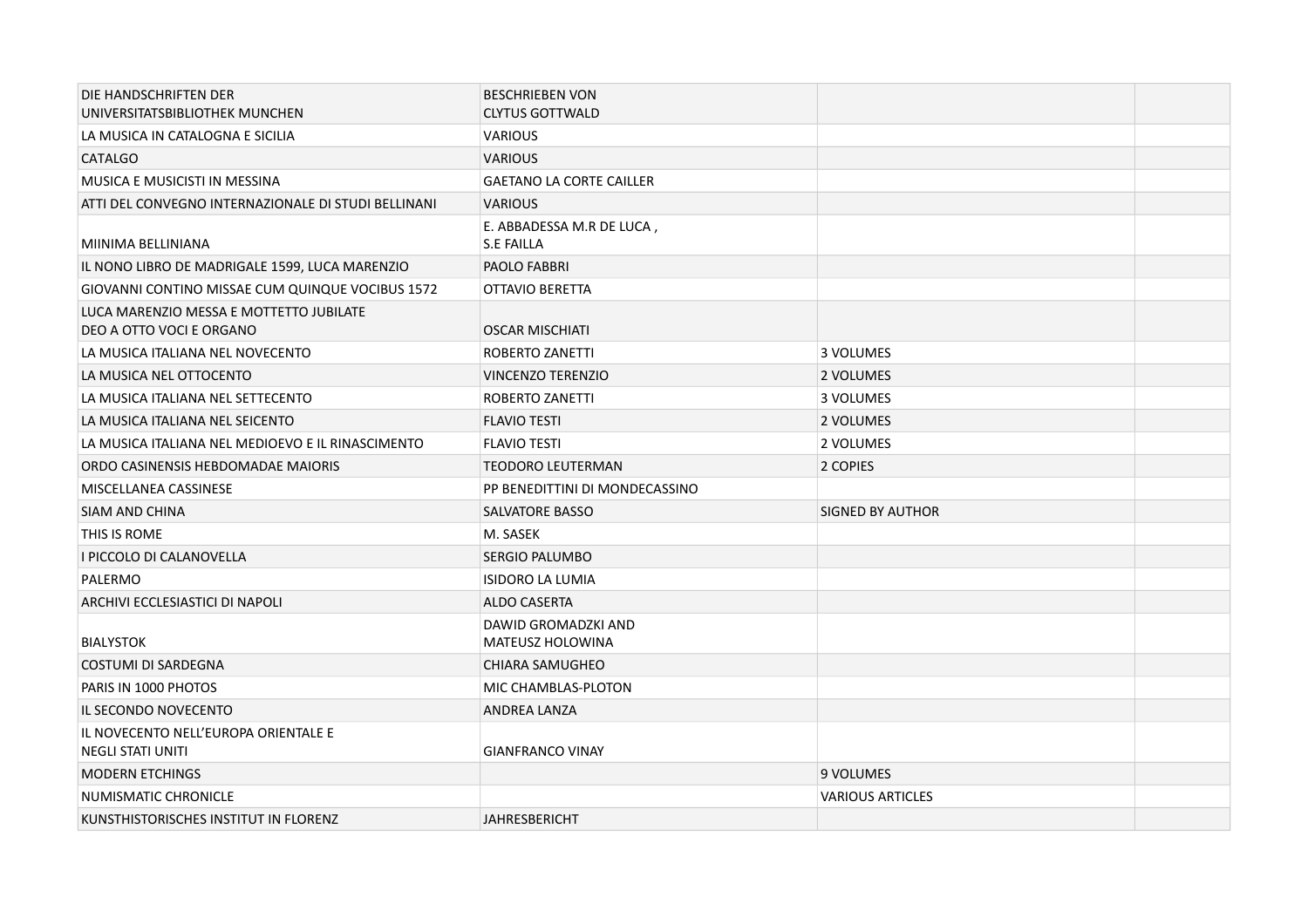| CHIESE DELLA SICILIA MEDIEVALE                                                                   | <b>MARIELA FALLICA</b>                          |                  |      |
|--------------------------------------------------------------------------------------------------|-------------------------------------------------|------------------|------|
| BELLINI VINCENZO IN CATANIA                                                                      | <b>SE FAILLA</b>                                |                  |      |
| <b>BOTTOM OF CABINET</b>                                                                         |                                                 |                  |      |
| L'ESPOSIZIONE VATICANA ILLUSTRATA                                                                | ??                                              | VOL <sub>1</sub> |      |
| LE CHIESE DI ROMA                                                                                | <b>FONTANA</b>                                  | <b>VOL 1-5</b>   |      |
| DUURER UND SEINE ZEITGENOSSEN                                                                    | <b>FELICITAS TOBIEN</b>                         |                  |      |
| CARTOGRAFIA E TOPOGRAFIA ITALIANA DEL XVI<br>SECOLO; CATALGO RAGIONATO DELLE OPERE A STAMPA      | STEFANO BIFOLCO,<br>FABRIZIO ROMCA ED.          | <b>VOLS 1-3</b>  |      |
| <b>GREAT BOOKS AND BOOK COLLECTORS</b>                                                           | <b>ALAN G THOMAS</b>                            |                  |      |
| <b>ALBRECHT DURER</b>                                                                            | <b>CHRISTOF METZGER ED.</b>                     |                  |      |
| FEELING EXCLUSION, RELIGIOUS CONFLICT, EXILE<br>AND EMOTIONS IN EARLY MODERN EUROPE              | GIOVANNI TARANTINO,<br><b>CHARLES ZIKA EDS.</b> |                  |      |
| SALVATION AT STAKE                                                                               | <b>BRAD S GREGORY</b>                           |                  |      |
| REFORMING MUSIC, MUSIC AND THE RELIGIOUS<br>REFORMATIONS OF THE SIXTEENTH CENTURY                | <b>CHIARA BERTOGLIO</b>                         |                  |      |
| <b>ITALIAN MUSIC INCUNABULA PRINTERS AND TYPE</b>                                                | <b>MARY KAY DUGGAN</b>                          |                  |      |
| THE THIRD STAR FOLIO OF PIANOFORTE MUSIC                                                         | <b>PAXTONS</b>                                  |                  |      |
| THE THIRD STAR FOLIO OF PIANOFORTE MUSIC                                                         | <b>PAXTONS</b>                                  |                  |      |
| METHODE DE FLUTE PAR DEVIENNE                                                                    | $\frac{1}{2}$                                   |                  |      |
| RARE AND EARLY BOOKS                                                                             | LIBRERIA ANTIQUARIA<br><b>MEDIOLANUM</b>        |                  |      |
| VERA IMAGO GV MARIAE TARSACTENSIS                                                                | <b>MARINA VICELIA-MATIJASIC</b>                 |                  |      |
| CARITAS NACHSTENLIEBE VON DEN<br>FRUHEN CHRISTEN BIS ZUR GEGENWART                               | MICHAEL IMHOFVERLAG                             |                  |      |
| UNA MANIERA MOLTO GRAZIOSA RICHERCH SULLA<br>SCULTURA DEL 500 NELLA SICILIA ORIENTALE E CALABRIA | ALESSANDRA MIGLIORATO                           |                  |      |
| THE GENIOUS OF ROME                                                                              | <b>VARIOUS</b>                                  |                  |      |
| ART IN ROME IN THE EIGHTEENTH CENTURY                                                            | EDGAR PETERS BOWRON AND JOSEPH J. RISHEL        |                  | 2000 |
| <b>BAROQUE PAINTING IN GENOVA</b>                                                                | <b>GABRIELE FINALDI AND SALLY KORMAN</b>        |                  | 2002 |
| UN MUSEO IMMAGINARIO                                                                             | FRANCESCA CAMPAGNA CICALA                       |                  | 2002 |
| FIERCE REALITY ITALIAN MASTERS FROM 17TH CENTURY<br><b>NAPLES</b>                                | THOMAS J. LOUGHMAN                              |                  | 2006 |
| UNA MANIERA MOLTO GRAZIOSA                                                                       | ALESSANDRA MIGLIORATO                           |                  | 2010 |
| EVA AVE WOMEN IN RENAISSANCE AND BAROQUE PRINTS                                                  | <b>H. DIANE RUSSELL</b>                         |                  | 1990 |
| ITALIAN DRAWINGS IN THE ART INSTITUE OF CHICAGO                                                  | HAROLD JOACHIM AND SUZANNE FOLDS MCCULLAGH      |                  | 1979 |